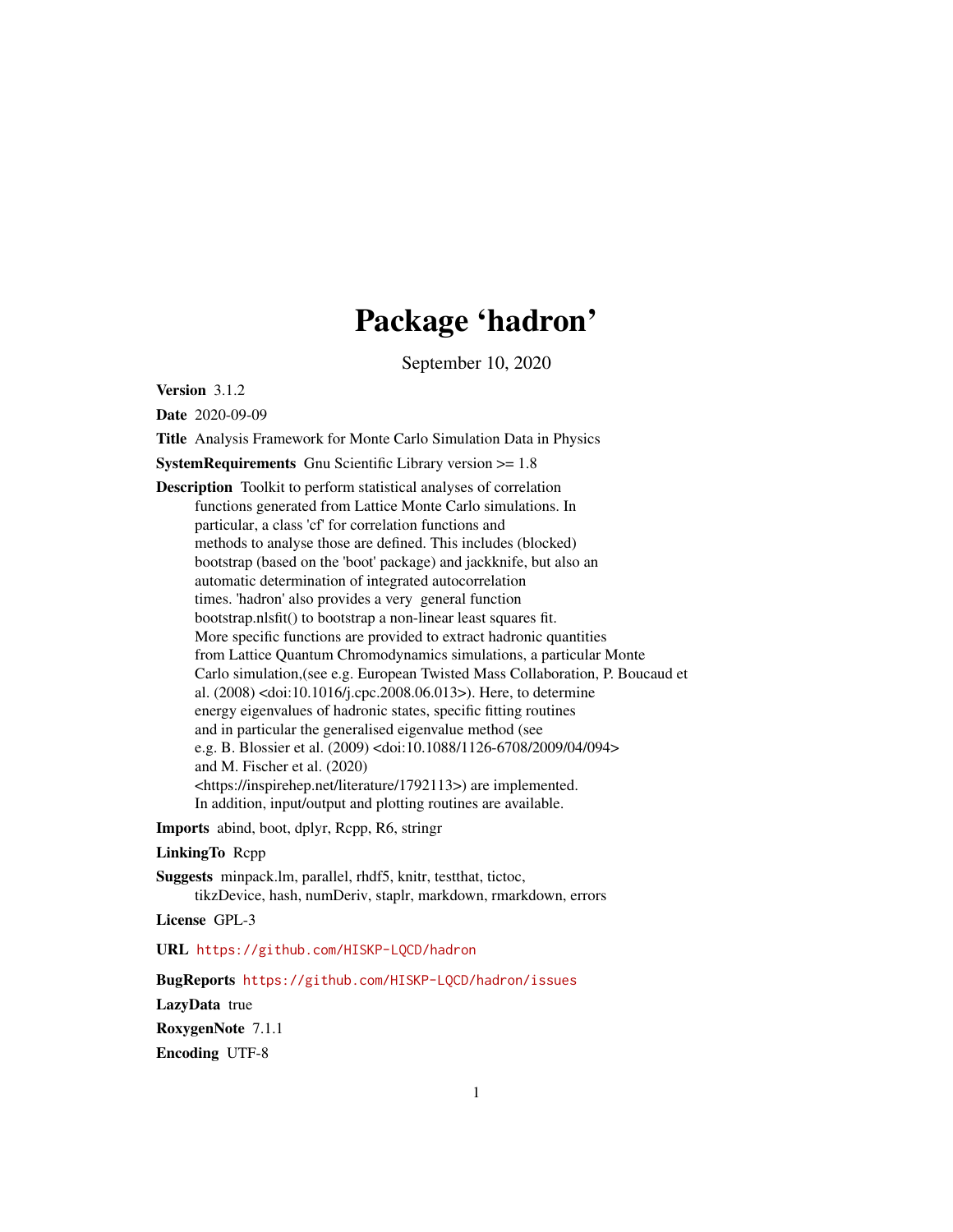# VignetteBuilder knitr

# NeedsCompilation yes

Author Bartosz Kostrzewa [aut], Johann Ostmeyer [aut], Martin Ueding [aut], Carsten Urbach [aut, cre], Nikolas Schlage [ctb], Markus Werner [ctb], Ferenc Pittler [ctb], Matthias Fischer [ctb], Vittorio Lubicz [ctb]

Maintainer Carsten Urbach <urbach@hiskp.uni-bonn.de>

Repository CRAN

Date/Publication 2020-09-10 06:40:02 UTC

# R topics documented:

| $*$ cf<br>$\tau$ |
|------------------|
| $\overline{7}$   |
| 8                |
| 8                |
| $\mathbf Q$      |
| 9                |
| 10               |
| 10               |
| 11               |
| 11               |
| 12               |
| 13               |
| 13               |
| 14               |
| 15               |
| 17               |
| 18               |
| 18               |
| 19               |
| 20               |
| 22               |
| 24               |
| 25               |
| 26               |
| 27               |
| 30               |
| 30               |
| 31               |
|                  |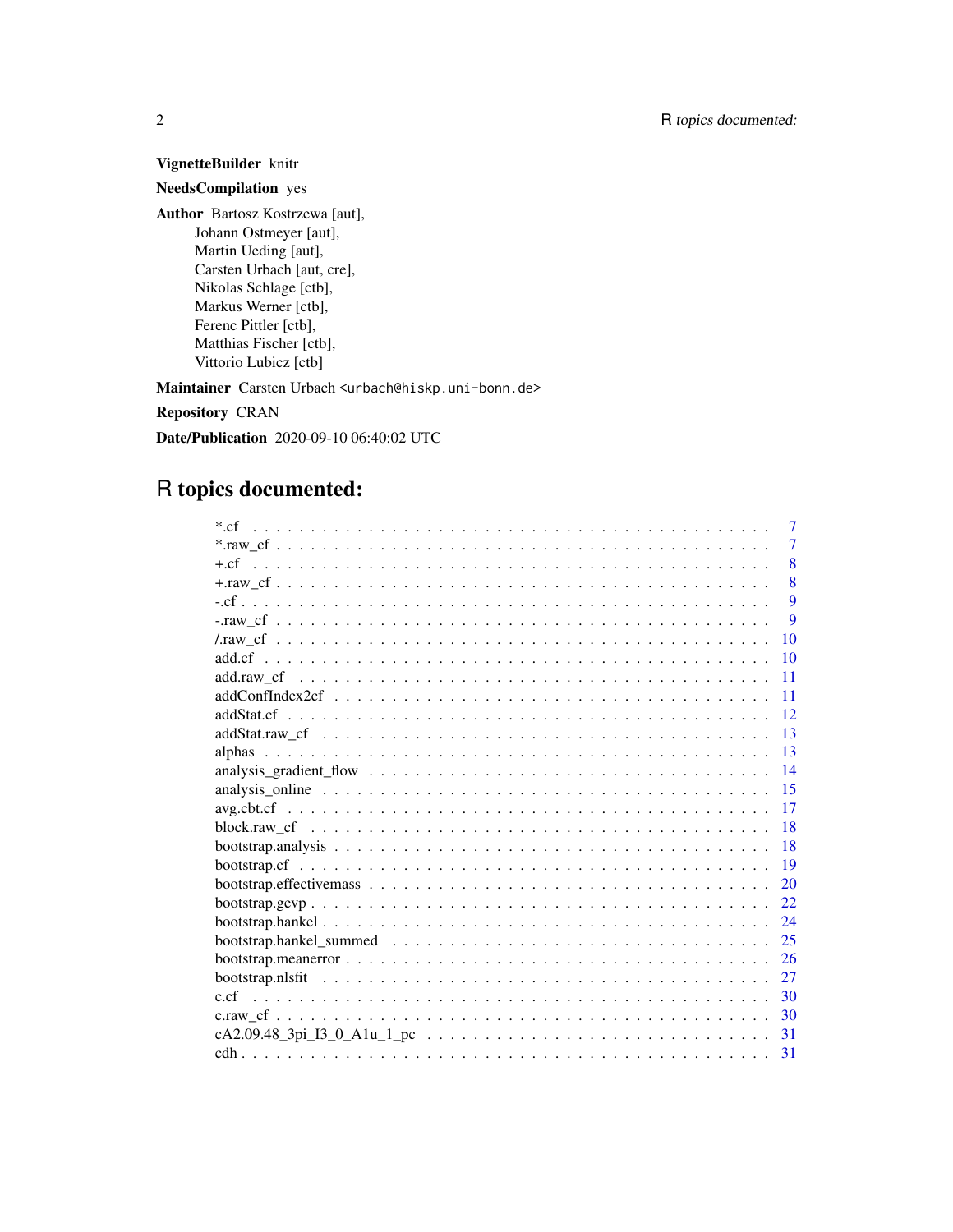|                                                                                                                             | 33   |
|-----------------------------------------------------------------------------------------------------------------------------|------|
|                                                                                                                             | 34   |
| cf                                                                                                                          | 35   |
|                                                                                                                             | 36   |
| $cf_{\text{key\_meson\_2pt}}$                                                                                               | 37   |
|                                                                                                                             | 38   |
|                                                                                                                             | -40  |
|                                                                                                                             | 41   |
|                                                                                                                             | - 42 |
|                                                                                                                             |      |
|                                                                                                                             | 43   |
|                                                                                                                             | 44   |
|                                                                                                                             | 44   |
|                                                                                                                             | 45   |
|                                                                                                                             | 46   |
|                                                                                                                             | 47   |
|                                                                                                                             | 49   |
|                                                                                                                             | 50   |
|                                                                                                                             | 52   |
|                                                                                                                             | 52   |
|                                                                                                                             | 53   |
|                                                                                                                             | 53   |
|                                                                                                                             | 54   |
|                                                                                                                             | 54   |
|                                                                                                                             | 55   |
|                                                                                                                             | 57   |
|                                                                                                                             | 58   |
|                                                                                                                             | 58   |
|                                                                                                                             | 60   |
|                                                                                                                             | 61   |
|                                                                                                                             | 61   |
|                                                                                                                             | 62   |
|                                                                                                                             | 63   |
|                                                                                                                             | 64   |
|                                                                                                                             | 65   |
|                                                                                                                             | 66   |
|                                                                                                                             | 68   |
|                                                                                                                             | 68   |
|                                                                                                                             | 69   |
| $extract. loop \dots \dots \dots \dots \dots \dots \dots \dots \dots \dots \dots \dots \dots \dots \dots \dots \dots \dots$ | 69   |
|                                                                                                                             | 70   |
| $extractSingleCor.cf \dots \dots \dots \dots \dots \dots \dots \dots \dots \dots \dots \dots \dots \dots \dots \dots$       | 72   |
|                                                                                                                             | 72   |
| extract mass                                                                                                                | 73   |
|                                                                                                                             | 73   |
|                                                                                                                             | 74   |
|                                                                                                                             |      |
|                                                                                                                             | 75   |
| fit.plateau2cf                                                                                                              | 77   |

 $\overline{3}$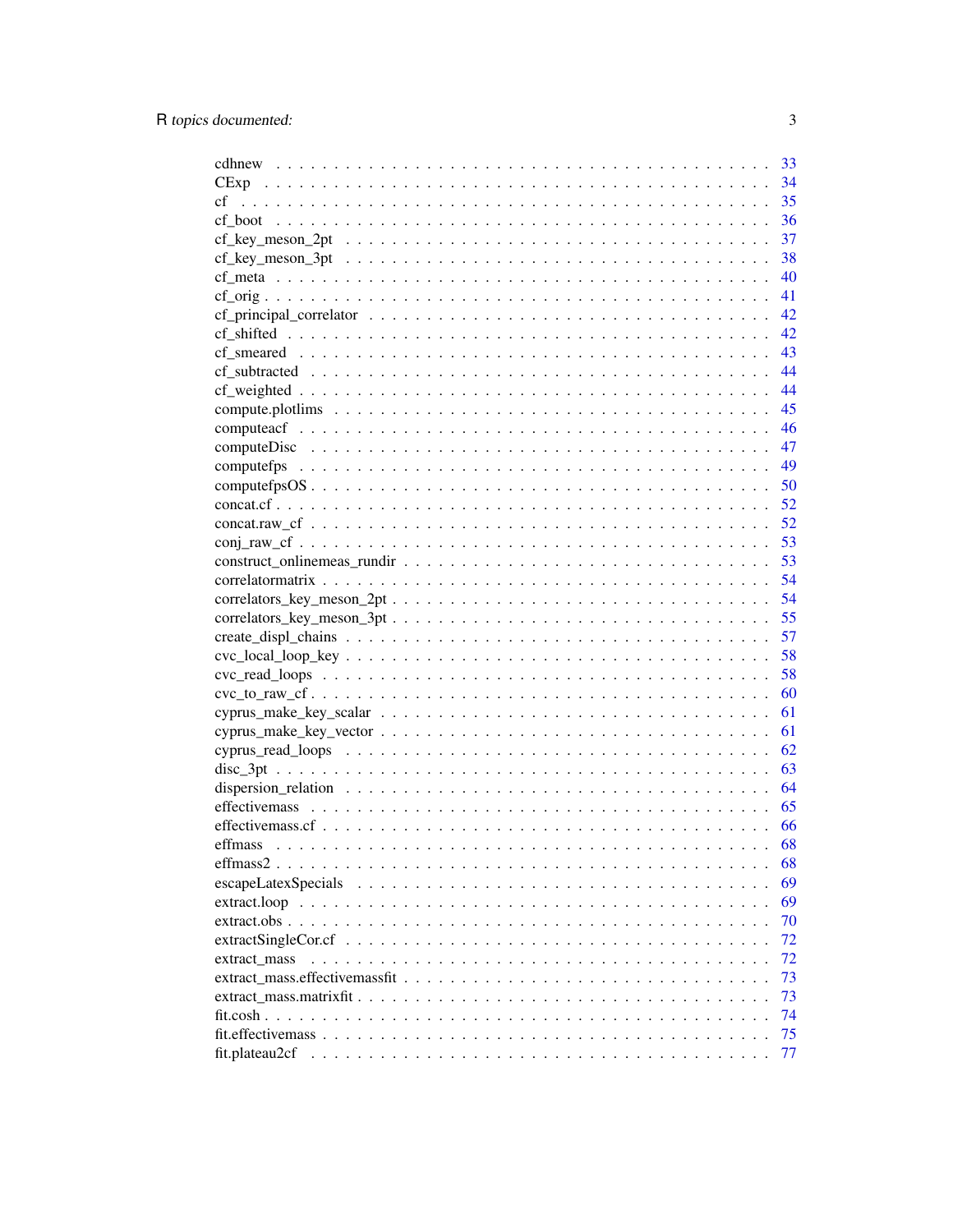|                                                                                                                    | 78   |
|--------------------------------------------------------------------------------------------------------------------|------|
|                                                                                                                    | 78   |
|                                                                                                                    | 79   |
|                                                                                                                    | 80   |
|                                                                                                                    | 81   |
|                                                                                                                    | 81   |
|                                                                                                                    | 82   |
|                                                                                                                    | 83   |
|                                                                                                                    | 84   |
|                                                                                                                    | 85   |
|                                                                                                                    | 86   |
|                                                                                                                    | 87   |
|                                                                                                                    | 88   |
|                                                                                                                    | 89   |
|                                                                                                                    | - 90 |
|                                                                                                                    | - 90 |
|                                                                                                                    | 91   |
|                                                                                                                    | 91   |
|                                                                                                                    | 92   |
|                                                                                                                    | 93   |
|                                                                                                                    | 94   |
|                                                                                                                    | 94   |
|                                                                                                                    | 95   |
| $int_idx_matrix raw_c f \dots \dots \dots \dots \dots \dots \dots \dots \dots \dots \dots \dots \dots \dots \dots$ | 95   |
|                                                                                                                    | 96   |
|                                                                                                                    | 96   |
|                                                                                                                    | 97   |
|                                                                                                                    | 98   |
|                                                                                                                    |      |
|                                                                                                                    |      |
|                                                                                                                    |      |
|                                                                                                                    |      |
|                                                                                                                    |      |
|                                                                                                                    |      |
|                                                                                                                    |      |
|                                                                                                                    |      |
|                                                                                                                    |      |
| loop stochav                                                                                                       |      |
|                                                                                                                    |      |
| make parind                                                                                                        |      |
|                                                                                                                    |      |
|                                                                                                                    |      |
| matrixModel                                                                                                        |      |
|                                                                                                                    |      |
|                                                                                                                    |      |
| mul.raw cf                                                                                                         |      |
|                                                                                                                    |      |
|                                                                                                                    |      |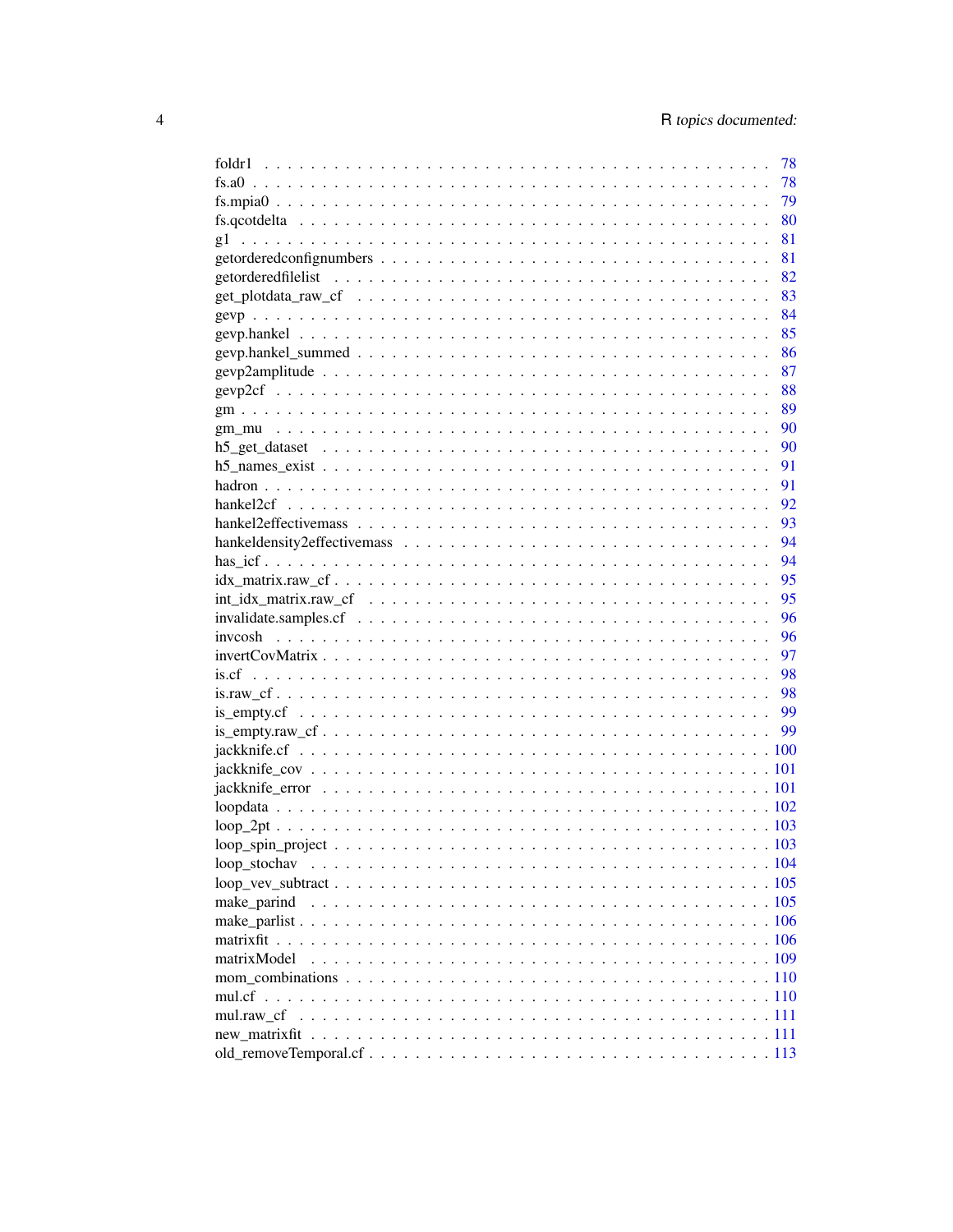| raw_cf_meta |  |
|-------------|--|
|             |  |
|             |  |
|             |  |
|             |  |
|             |  |
|             |  |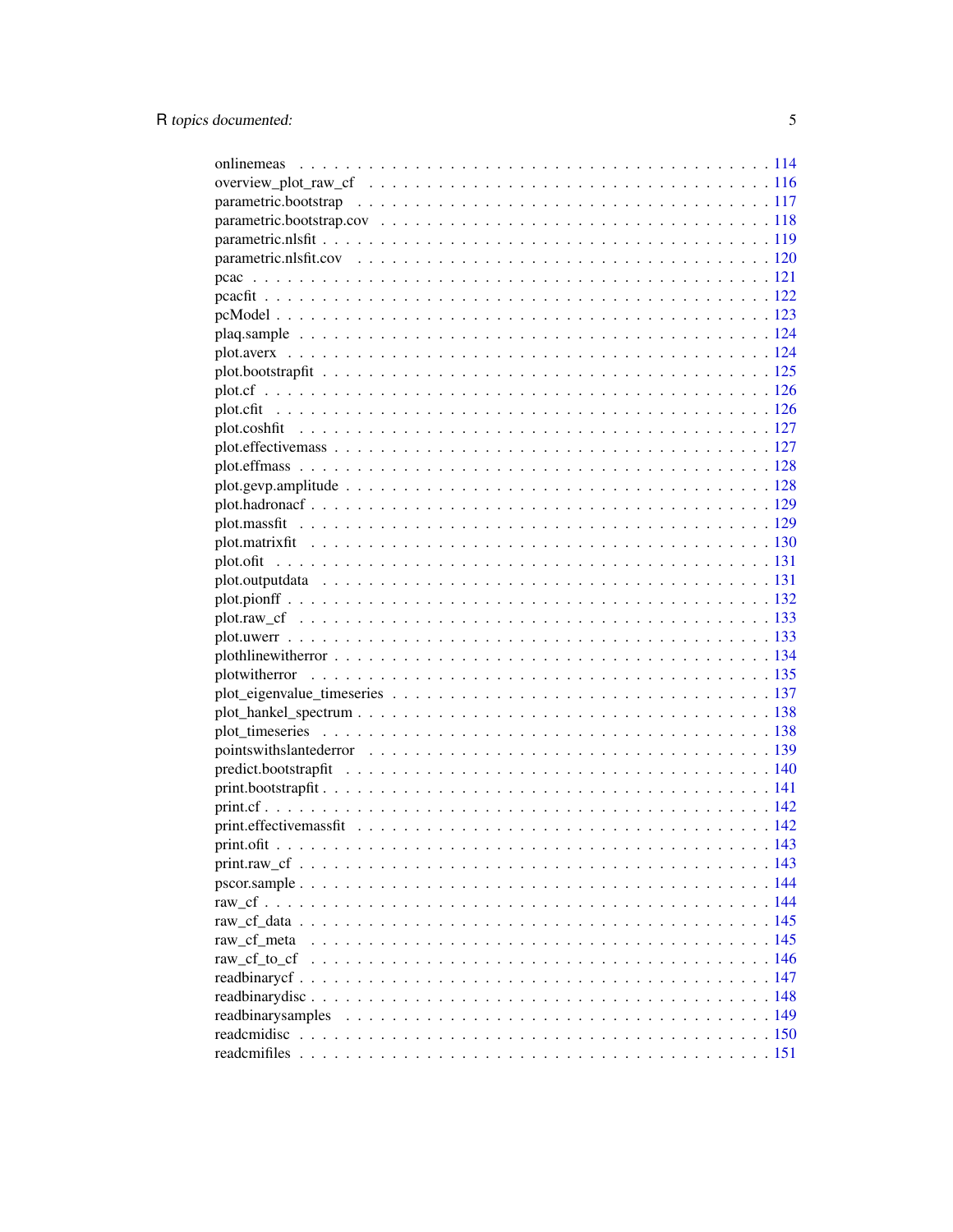| tikz.init |
|-----------|
|           |
| uwerr     |
|           |
|           |
|           |
|           |
|           |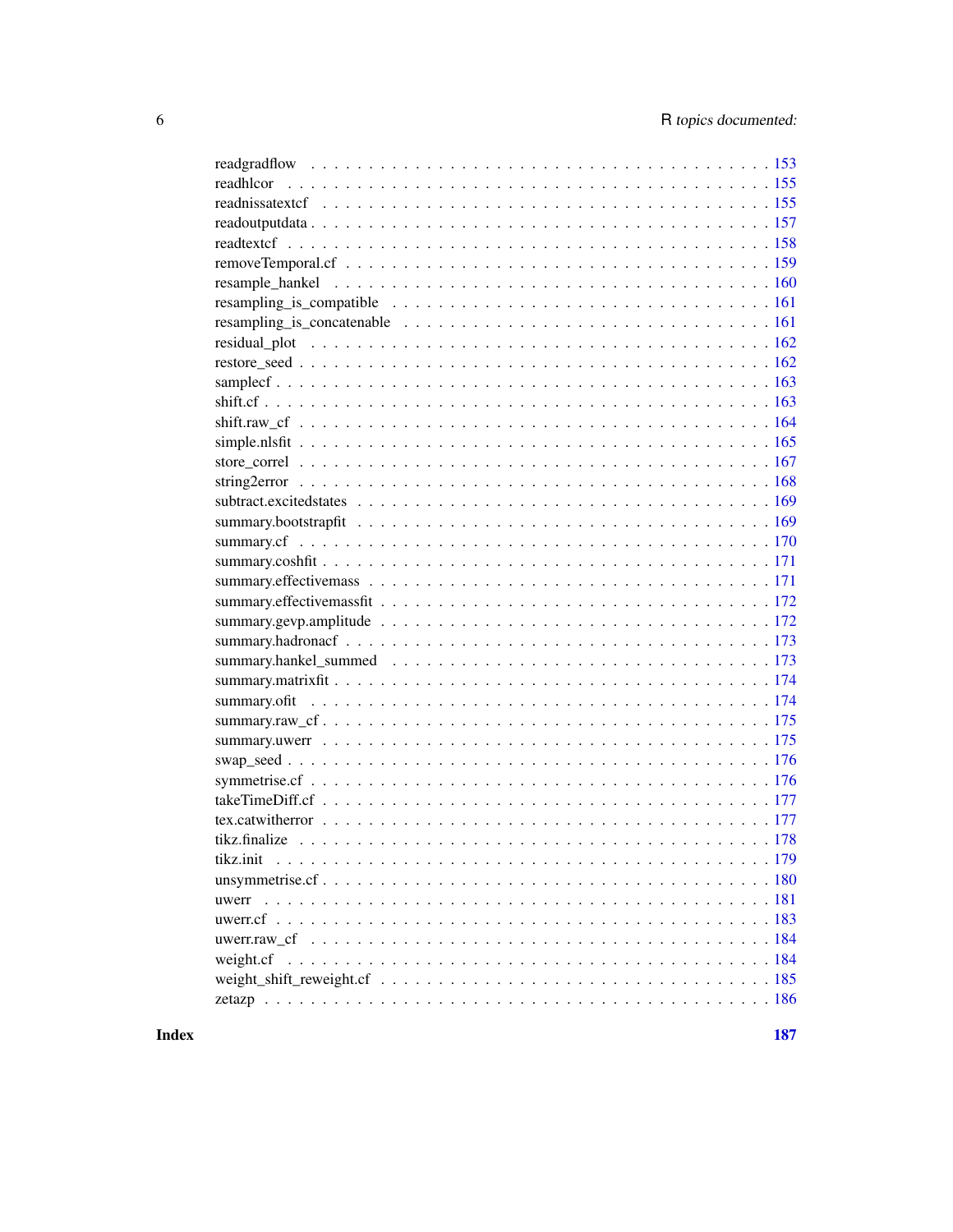# <span id="page-6-0"></span>Description

Note that no complex arithmetic is used, real and imaginary parts are treated as seperate and indepenent, such that the real part of one is the divided by the real part of the other and similarly for the imaginary parts.

# Usage

```
## S3 method for class 'cf'
cf1 * cf2## S3 method for class 'cf'
cf1 / cf2
```
#### Arguments

cf1, cf2 cf\_orig objects.

# Details

Note that this is generally only allowed on bootstrap samples and mean values, although it makes sense in some exeptional circumstances. Don't use this function unless you're certain that you should!

# Value

The value is

 $cf1/cf2$ .

\*.raw\_cf *multiply two* raw\_cf *objects*

# Description

multiply two raw\_cf objects

#### Usage

## S3 method for class 'raw\_cf'  $cf1 * cf2$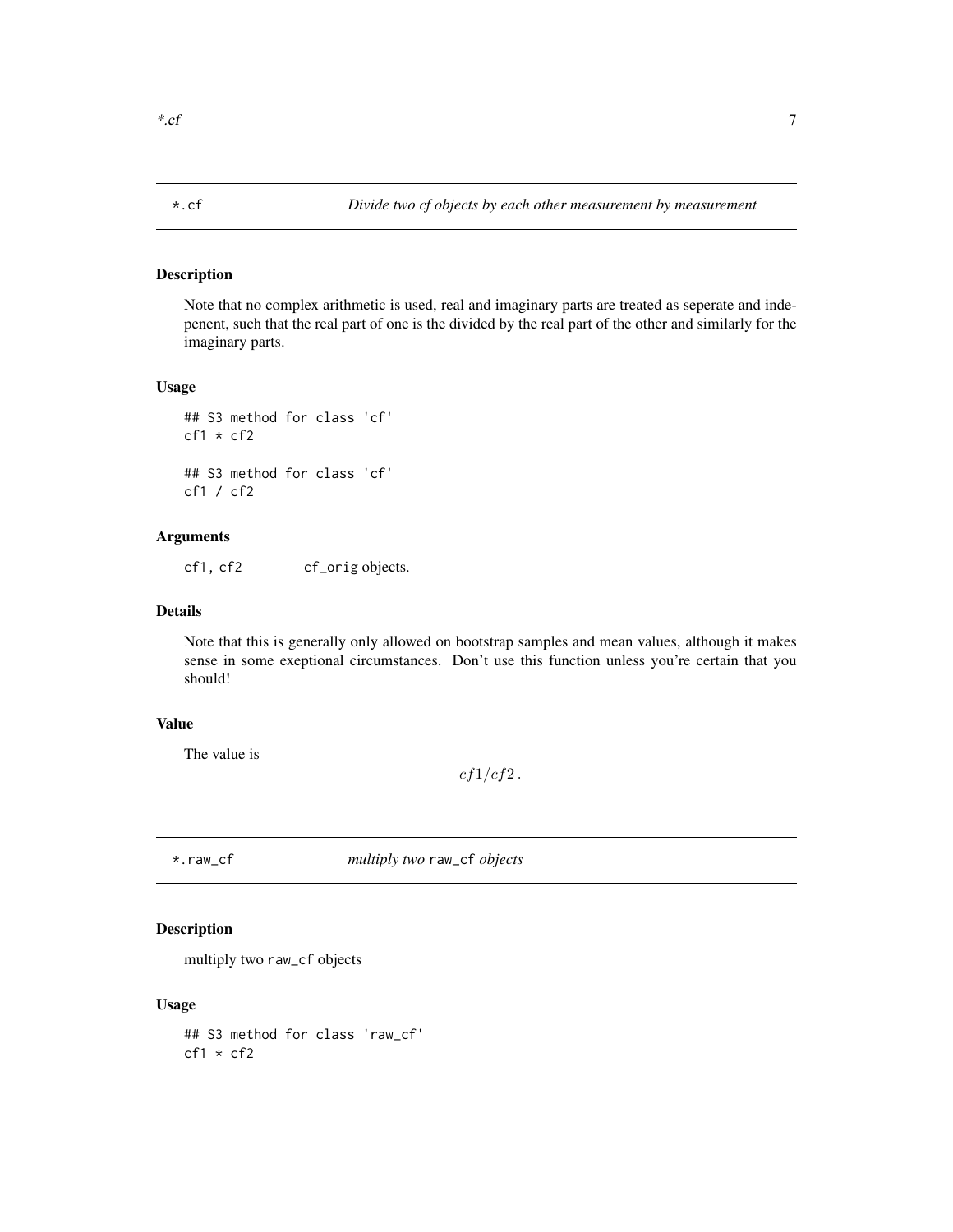# <span id="page-7-0"></span>Arguments

| cf1 | first 'raw_cf' container with data and meta-data to be multiplied  |
|-----|--------------------------------------------------------------------|
| cf2 | second 'raw_cf' container with data and meta-data to be multiplied |

# Value

raw\_cf object with cf\$data == cf1\$data \* cf2\$data

+.cf *Arithmetically add correlators*

# Description

Arithmetically add correlators

# Usage

## S3 method for class 'cf'  $cf1 + cf2$ 

# Arguments

cf1, cf2 cf\_orig objects.

# Value

The value is

 $cf1 + cf2$ .

+.raw\_cf *add two* raw\_cf *objects*

# Description

add two raw\_cf objects

# Usage

## S3 method for class 'raw\_cf'  $cf1 + cf2$ 

| cf1  | first 'raw cf' container to be added  |
|------|---------------------------------------|
| cf2. | second 'raw cf' container to be added |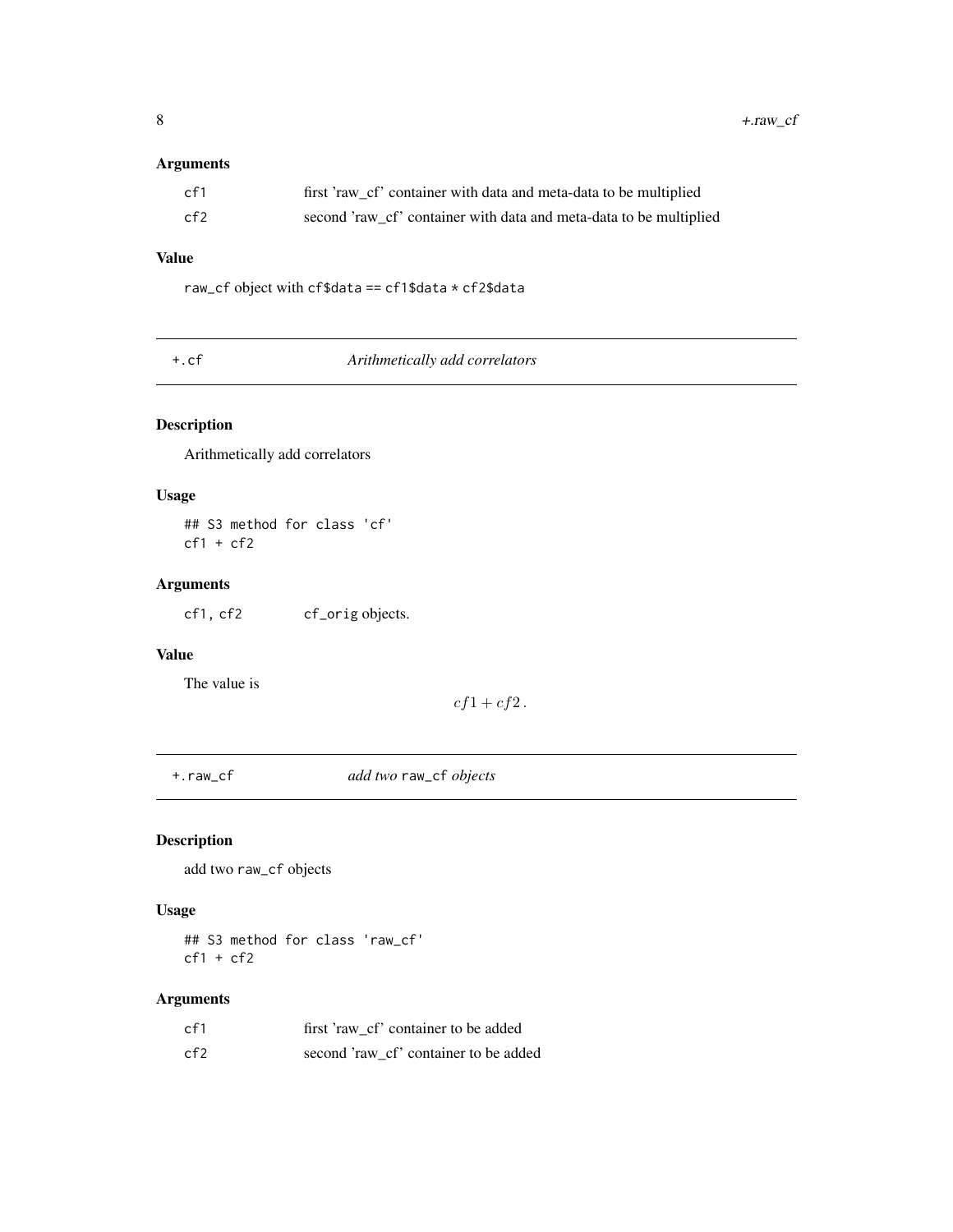# <span id="page-8-0"></span>Value

raw\_cf object with cf\$data == cf1\$data + cf2\$data

-.cf *Arithmetically subtract correlators*

# Description

Arithmetically subtract correlators

# Usage

## S3 method for class 'cf'  $cf1 - cf2$ 

# Arguments

cf1, cf2 cf\_orig objects.

# Value

The value is

 $cf1 - cf2$ .

-.raw\_cf *add two* raw\_cf *objects*

# Description

add two raw\_cf objects

# Usage

## S3 method for class 'raw\_cf' cf1 - cf2

# Arguments

| cf1  | first 'raw cf' container to be subtracted  |
|------|--------------------------------------------|
| cf2. | second 'raw cf' container to be subtracted |

# Value

raw\_cf object with cf\$data == cf1\$data -cf2\$data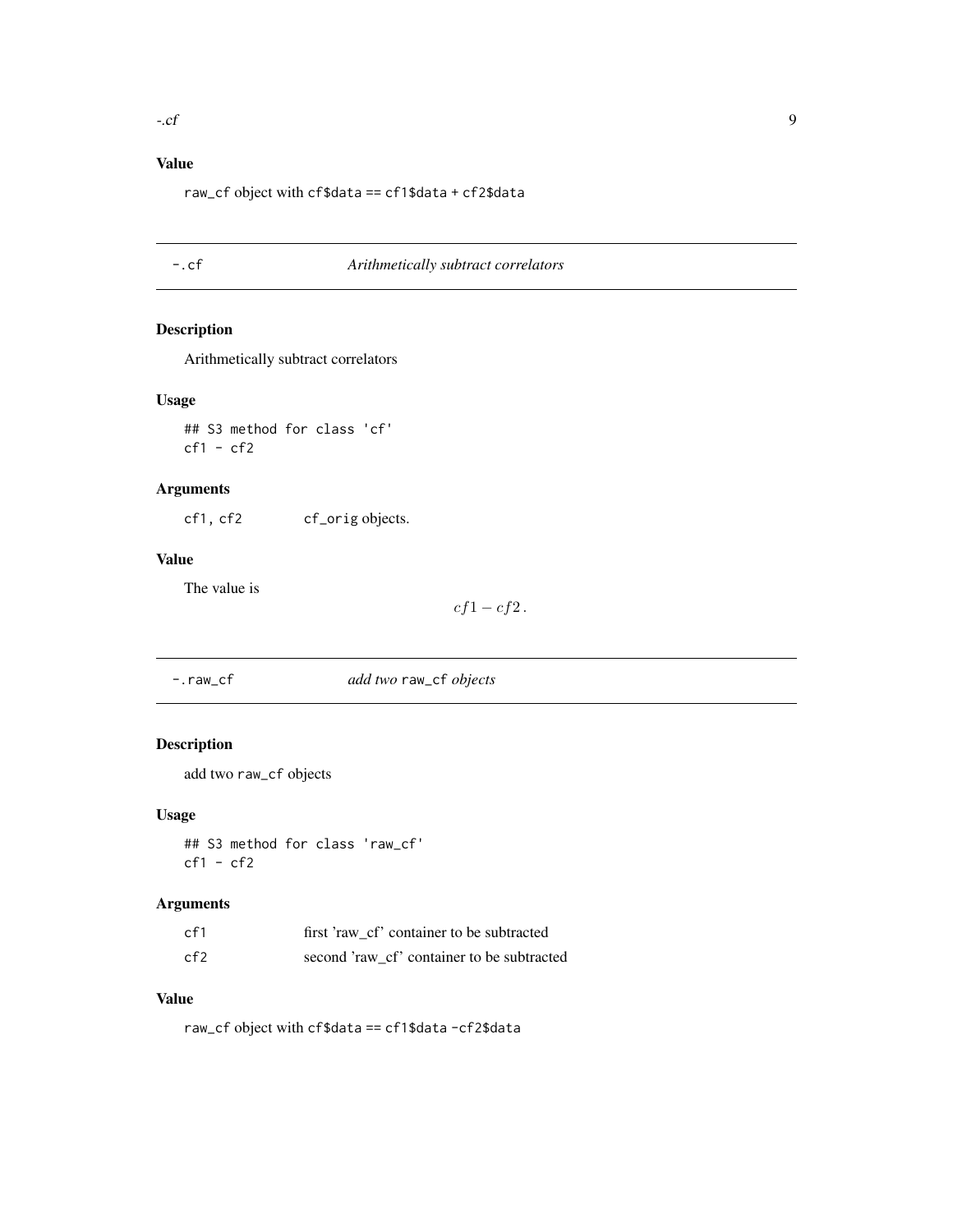<span id="page-9-0"></span>

# Description

divide two raw\_cf objects

# Usage

## S3 method for class 'raw\_cf' cf1 / cf2

# Arguments

| cf1 | 'raw cf' container with data and meta-data to be the dividend |
|-----|---------------------------------------------------------------|
| cf2 | 'raw cf' container with data and meta-data to be the divisor  |

# Value

raw\_cf object with cf\$data == cf1\$data / cf2\$data

add.cf *Arithmetically adds two correlation functions*

# Description

Arithmetically adds two correlation functions

# Usage

 $add.cf(cf1, cf2, a = 1, b = 1)$ 

# Arguments

| cf1.cf2 | cf_orig object.                                                                |
|---------|--------------------------------------------------------------------------------|
| a.b     | Numeric. Factors that multiply the correlation function before the addition.   |
|         | Since addition is associative, this operates also on the bootstrap samples and |
|         | these are thus not invalidated in the process.                                 |

# Value

The value is

 $aC_1 + bC_2$ .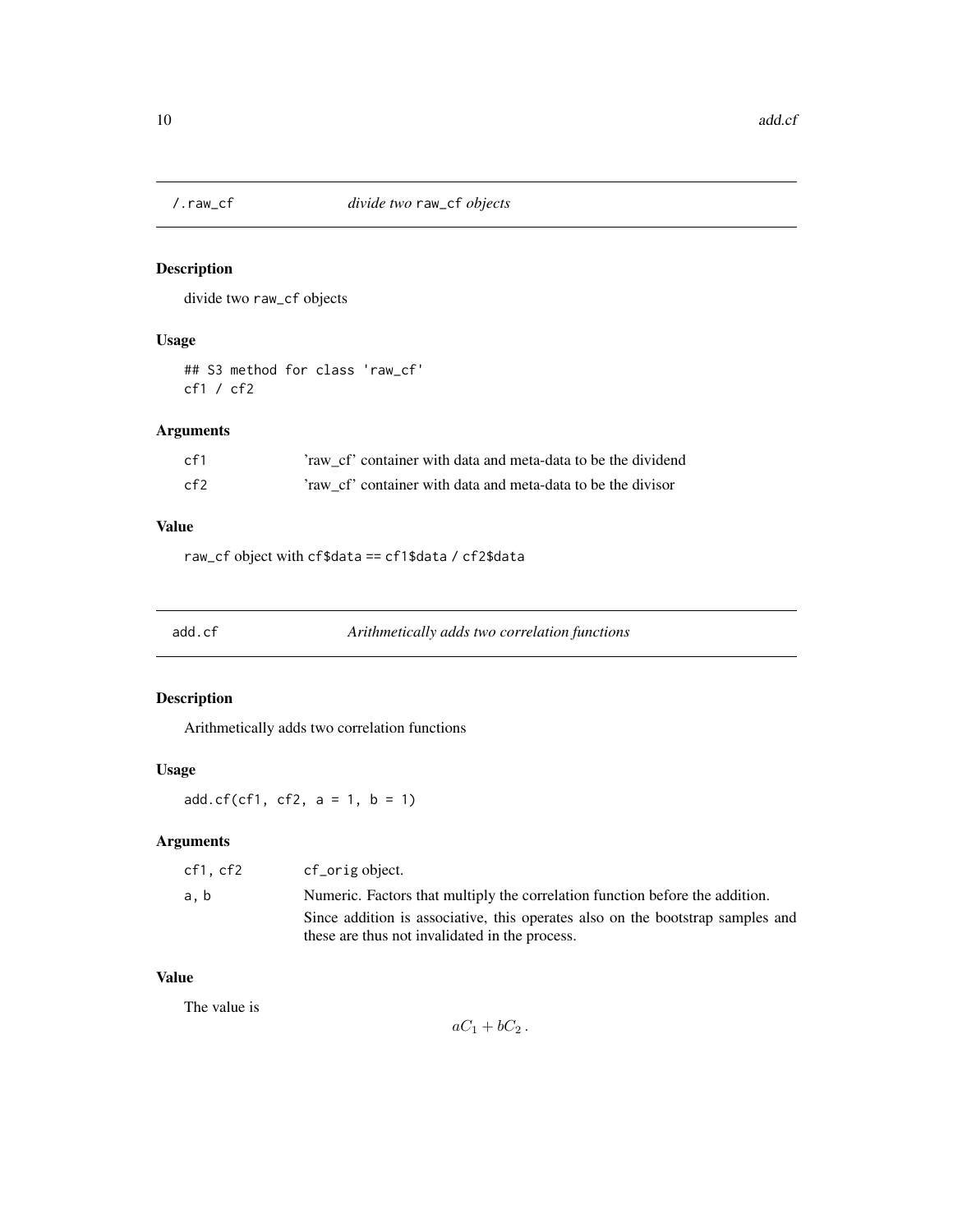<span id="page-10-0"></span>

# Description

add two raw\_cf objects

# Usage

 $add.raw_c f(cf1, cf2, a = 1, b = 1)$ 

# Arguments

| cf <sub>1</sub> | first 'raw cf' container with data and meta-data   |
|-----------------|----------------------------------------------------|
| cf2             | second 'raw cf' container with data and meta-data  |
| a               | Numeric or complex, scaling factor applied to cf1. |
| <sub>b</sub>    | Numeric or complex, scaling factor applied to cf2. |
|                 |                                                    |

## Value

a\*cf1\$data + b\*cf2\$data

addConfIndex2cf *add a configuration index to an* cf *object*

# Description

add a configuration number index to cf object.

# Usage

addConfIndex2cf(cf, conf.index)

# Arguments

| cf         | and object of class cf                          |
|------------|-------------------------------------------------|
| conf.index | a configuration index of the same length as cf. |

# Value

Returns an object of class cf equal to the input but with element conf.index added

# Author(s)

Carsten Urbach, <urbach@hiskp.uni-bonn.de>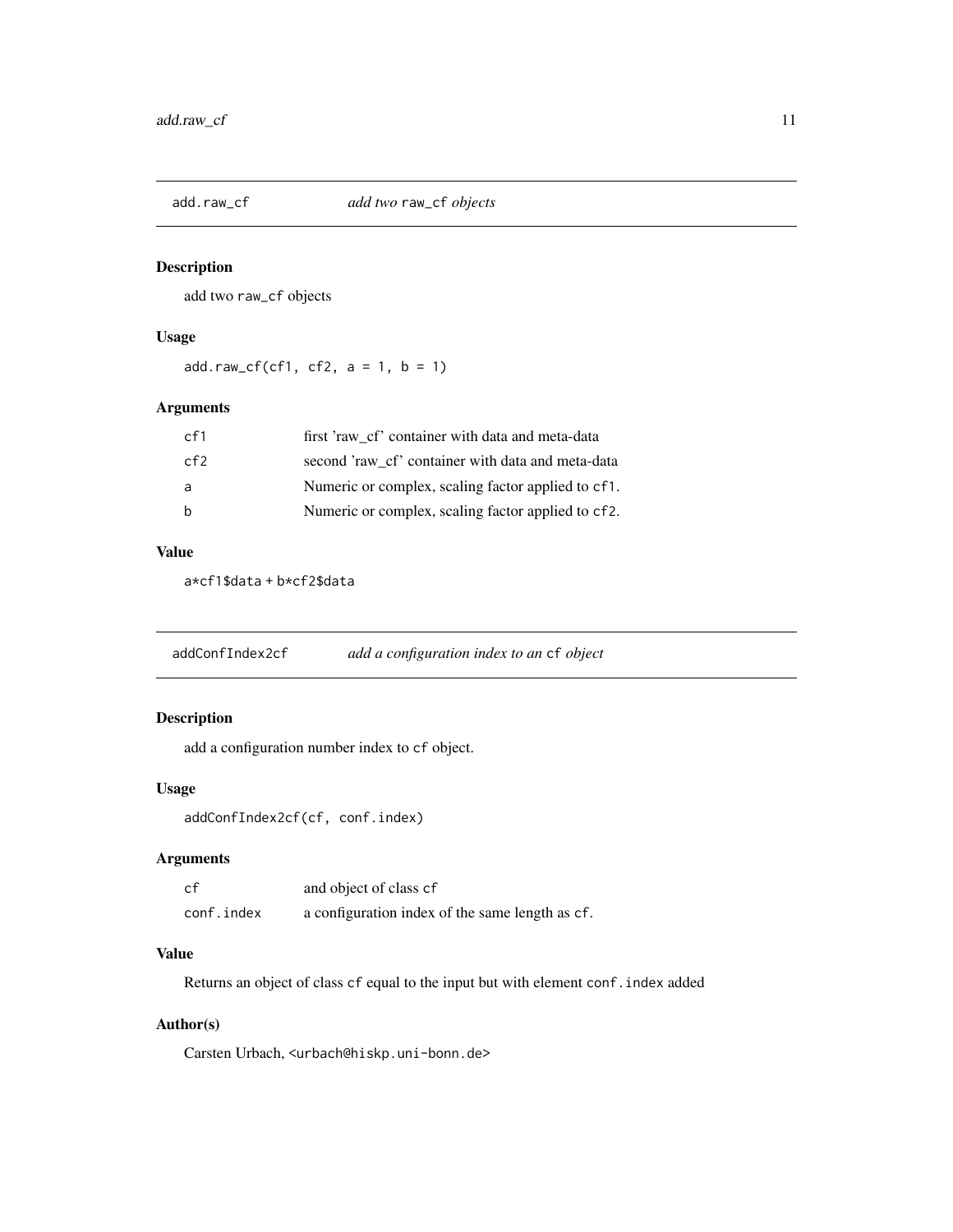#### <span id="page-11-0"></span>12 addStat.cf

# See Also

[cf](#page-34-1)

# Examples

```
data(samplecf)
conf.index <- c(1:1018)
samplecf <- addConfIndex2cf(samplecf, conf.index=conf.index)
```
# addStat.cf *Combine statistics of two cf objects*

# Description

addStat.cf takes the raw data of two cf objects and combines them into one

# Usage

addStat.cf(cf1, cf2)

# Arguments

| cf1 | the first of the two cf objects to be combined  |
|-----|-------------------------------------------------|
| cf2 | the second of the two cf objects to be combined |

# Details

Note that the two cf objects to be combined need to be compatible. Otherwise, addStat.cf will abort with an error.

# Value

an object of class cf with the statistics of the two input cf objects combined

# Author(s)

Carsten Urbach, <curbach@gmx.de>

# See Also

[cf](#page-34-1)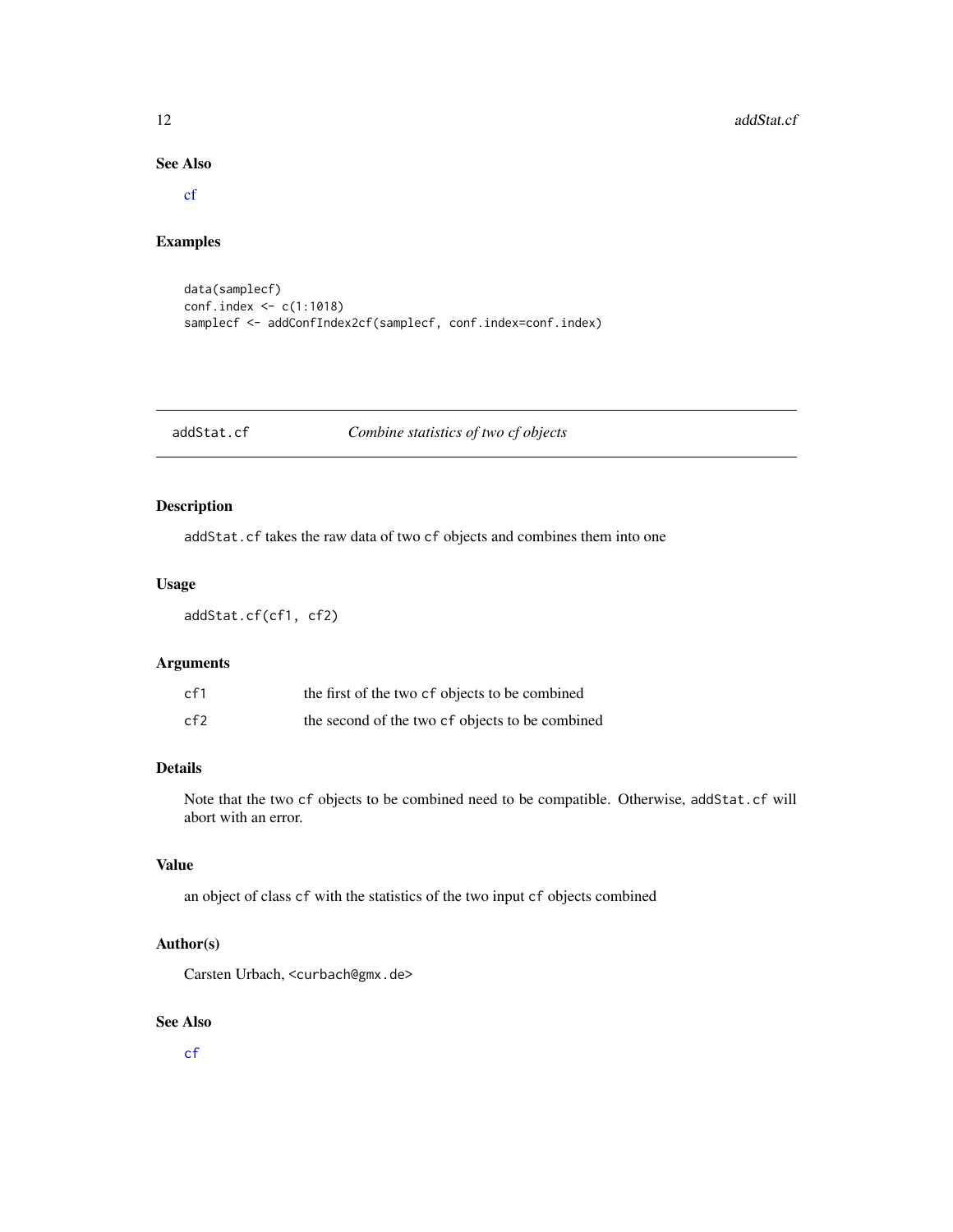# <span id="page-12-0"></span>addStat.raw\_cf 13

#### Examples

```
data(samplecf)
## the following is not useful, but
## explains the usage
cfnew <- addStat.cf(cf1=samplecf, cf2=samplecf)
```
addStat.raw\_cf *Extend statistics of an existing* raw\_cf *container*

#### Description

Extend statistics of an existing raw\_cf container

#### Usage

addStat.raw\_cf(cf1, cf2)

# Arguments

| cf1 | raw cf container with or without 'data' and 'meta' mixins |
|-----|-----------------------------------------------------------|
| cf2 | raw cf container with or without 'data' and 'meta' mixins |

# Details

When either of cf1 or cf2 does not contain any data, the other object is returned. (allows empty raw\_cf to be extended). If the dimensions (except for the measurements) of the data fields of the two containers match, they are concatenated along the measurement dimension.

#### Value

An object of S3 class raw\_cf identical to the input object but with extended statistics.

| alphas<br>compute alpha strong at given scale |  |
|-----------------------------------------------|--|
|-----------------------------------------------|--|

# Description

compute alpha strong  $(\alpha_s)$  at given scale  $\mu$  up to N3LO in PT in the RI' renormalisation scheme.

```
alphas(mu, nl = 3, lam0 = 0.25, Nc = 3, Nf = 2, use.cimpl = TRUE)
```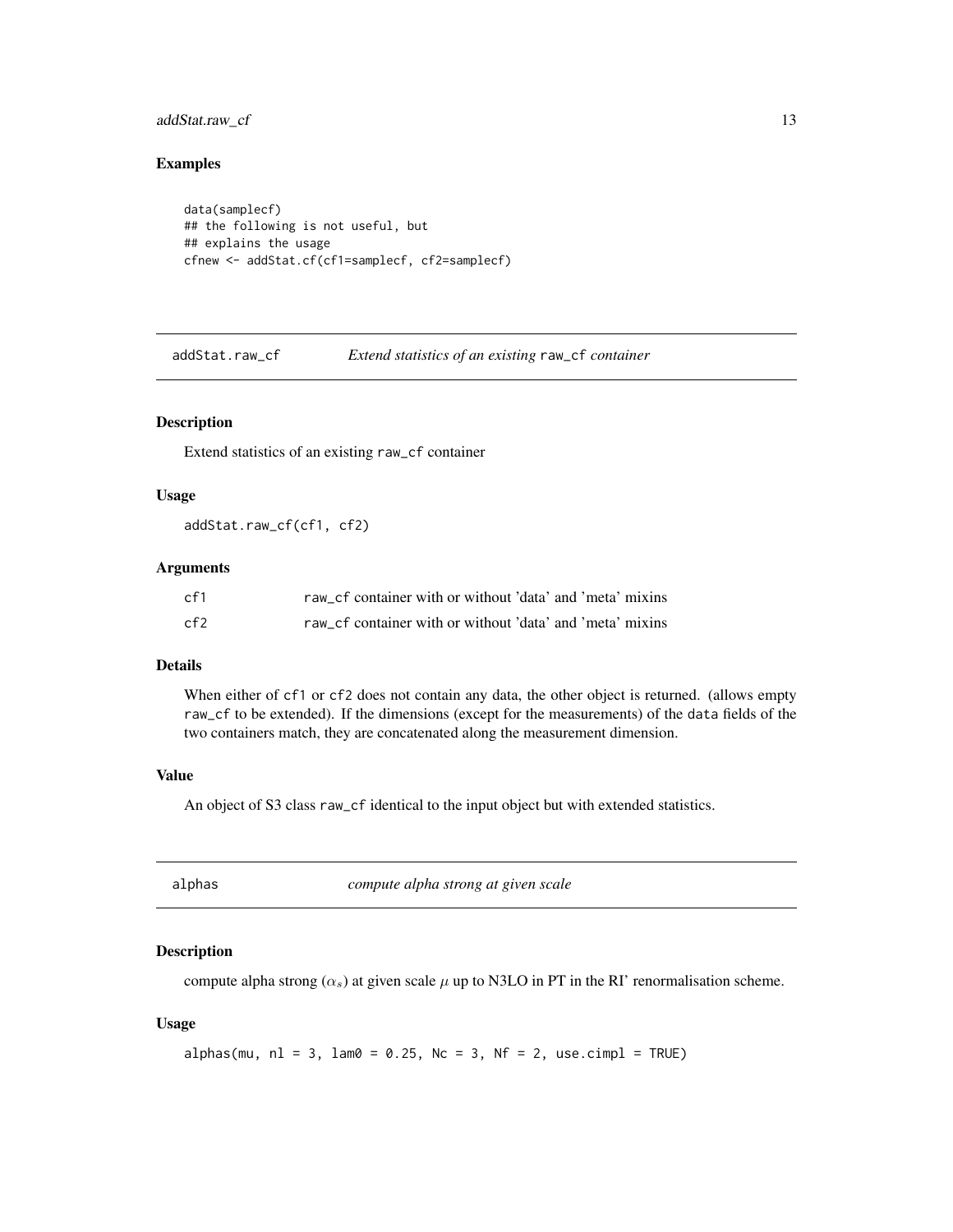# <span id="page-13-0"></span>Arguments

| mu        | the renormalisation scale $\mu$ in GeV                                                    |
|-----------|-------------------------------------------------------------------------------------------|
| nl        | order in PT, range 0 to 3                                                                 |
| lam0      | $\Lambda_{\text{QCD}}$ in GeV                                                             |
| Nc        | number of colours $N_c$ , defaults to 3                                                   |
| Nf        | number of flavours $N_f$ , default is 2                                                   |
| use.cimpl | Use the C implementation instead of the R implementation, which might im-<br>prove speed. |

# Value

returns the value of alpha strong  $\alpha_s$  at scale  $\mu$ 

#### Author(s)

Carsten Urbach, <curbach@gmx.de>, Vittorio Lubicz (of the original Fortran code)

# See Also

[zetazp](#page-185-1)

# Examples

alphas(mu=2.0, nl=3)

analysis\_gradient\_flow

*analysis\_gradient\_flow*

# Description

function to analyse the gradient flow output files generated by the tmLQCD software, see references.

```
analysis_gradient_flow(path, outputbasename, basename = "gradflow",
 read.data = TRUE, p1 = FALSE, plotsize = 4, skip = 0, start = 0,
 scale = 1, dbg = FALSE)
```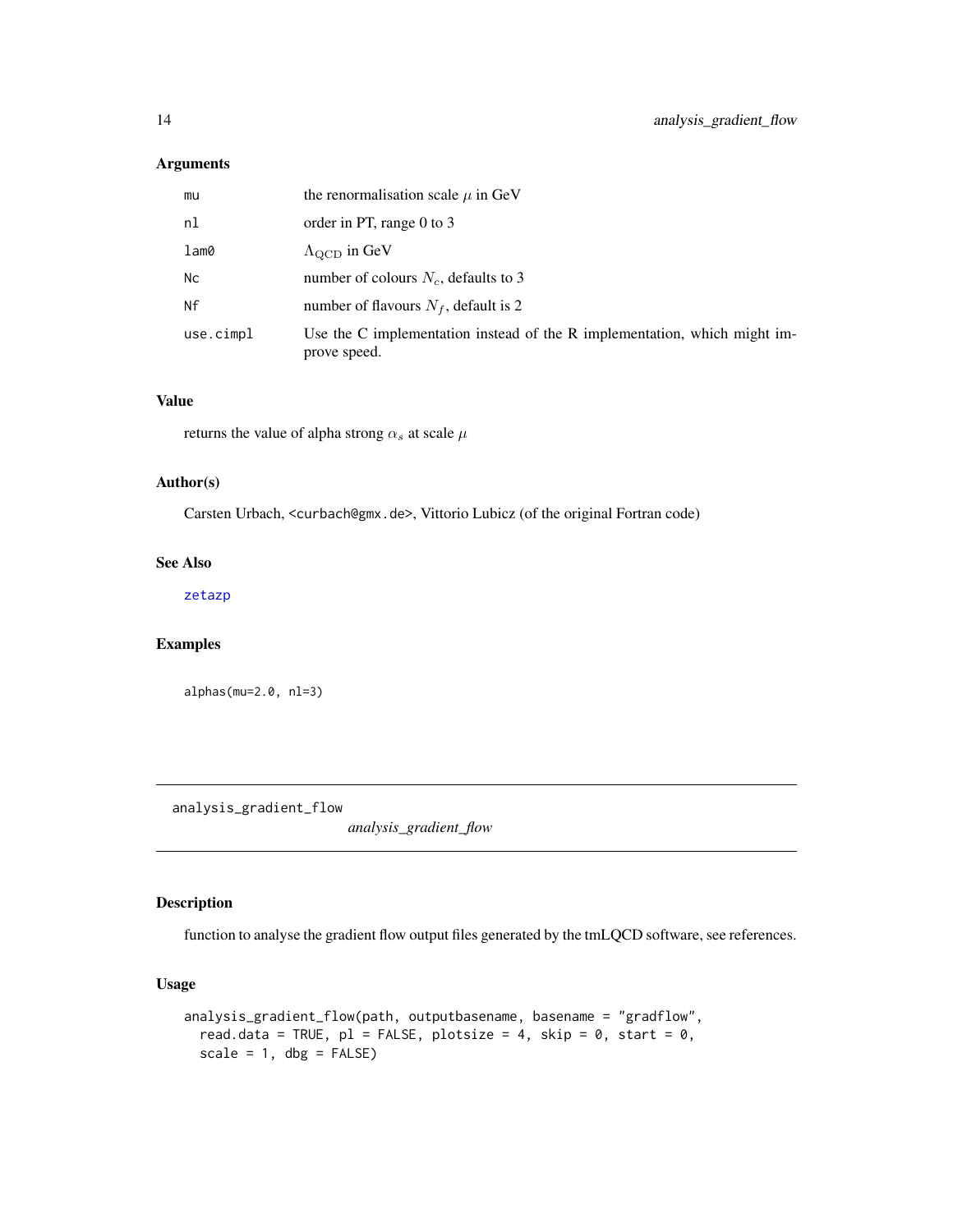#### <span id="page-14-0"></span>analysis\_online 15

#### **Arguments**

| path           | string. path to data files                                                                                                                                                                                                                                                                                               |
|----------------|--------------------------------------------------------------------------------------------------------------------------------------------------------------------------------------------------------------------------------------------------------------------------------------------------------------------------|
| outputbasename | string. basename of output files                                                                                                                                                                                                                                                                                         |
| basename       | string. basename of input files, for example "gradflow"                                                                                                                                                                                                                                                                  |
| read.data      | boolean. Indicates whether to read data fresh from data files or to use basename. raw. gradflow. Rdata<br>instead                                                                                                                                                                                                        |
| pl             | boolean. If set to TRUE plots will be generated                                                                                                                                                                                                                                                                          |
| plotsize       | numeric. Plot sidelength, this is passed to tikz. init.                                                                                                                                                                                                                                                                  |
| skip           | integer, number of measurements to skip                                                                                                                                                                                                                                                                                  |
| start          | integer, start value for time                                                                                                                                                                                                                                                                                            |
| scale          | numeric. scale factor for the MD time, should be set to the stride length (in units<br>of trajectories or configurations) which was used to produce the gradient flow<br>files, such that the distance between measurements can be interpreted correctly<br>and the reported autocorrelation times scaled appropriately. |
| dbg            | boolean. If set to TRUE debugging output will be provided.                                                                                                                                                                                                                                                               |

#### Value

Nothing is returned.

# References

K. Jansen and C. Urbach, Comput.Phys.Commun. 180 (2009) 2717-2738

analysis\_online *analysis\_online*

#### **Description**

analysis\_online is a function to analyse the online measurements and output files of the tm-LQCD software, see references. The function operates on a subdirectory either passed via rundir or automatically constructed from the various function arguments. Depending on which parts of the analysis are requested, this subdirectory is expected to contain onlinemeas.%06d files with online correlator measurements, output. data containing the plaquette and energy violation, amongst others and monomial-%02d.data with measurements of the extremal eigenvalues of the

```
analysis_online(L, Time, t1, t2, beta, kappa, mul, cg_col, evals_id, rundir,
  cg.ylim, type = "", csw = \theta, musigma = \theta, mudelta = \theta, muh = \theta,
  addon = "", skip = 0, rectangle = TRUE, plaquette = TRUE,dH = TRUE, acc = TRUE, trajtime = TRUE, omeas = TRUE, plotsize = 5,
  debug = FALSE, trajlabel = FALSE, title = FALSE, p1 = FALSE,
  method = "uwerr", fit.routine = "optim", oldnorm = FALSE, S = 1.5,
  stat_skip = 0, omeas.samples = 1, omeas.stride = 1, omeas.avg = 1,
  omeas.stepsize = 1, evals.stepsize = 1, boot.R = 1500, boot.l = 2,
  outname_suffix = "", verbose = FALSE)
```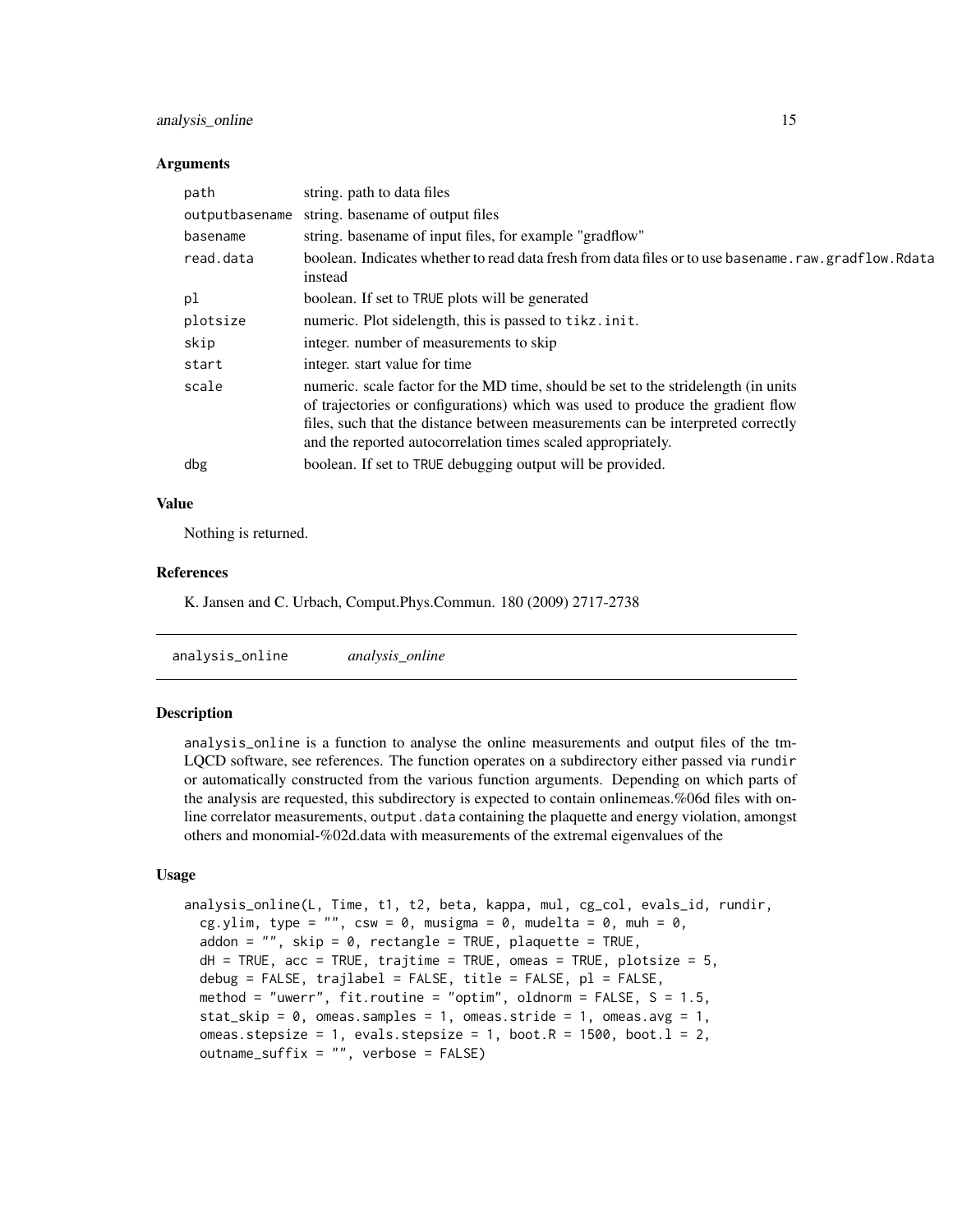| L           | integer. spatial lattice extent                                                                                                             |
|-------------|---------------------------------------------------------------------------------------------------------------------------------------------|
| Time        | integer. temporal lattice extent                                                                                                            |
| t1          | integer. initial time of fit range                                                                                                          |
| t2          | integer. end time of fit range                                                                                                              |
| beta        | numeric. inverse squared gauge coupling                                                                                                     |
| kappa       | numeric. hopping parameter                                                                                                                  |
| mul         | numeric. light sea twisted quark mass                                                                                                       |
| $cg\_col$   | integer. column of CG iteration counts from output. data to use                                                                             |
| evals_id    | Integer. Monomial ID of the monomial for which eigenvalues are measured.<br>Function will attempt to open monomial-%02d.data.               |
| rundir      | string. run directory. If not specified, run directory will be constructed automat-<br>ically. See construct_onlinemeas_rundir for details. |
| cg.ylim     | numeric. y-limits for CG iteration counts                                                                                                   |
| type        | string. Type specifier for the gauge action, this might be 'iwa' for Iwasaki, for<br>example.                                               |
| <b>CSW</b>  | numeric. clover coefficient                                                                                                                 |
| musigma     | numeric. average 1+1 sea twisted quark mass                                                                                                 |
| mudelta     | numeric. splitting 1+1 sea twisted quark mass                                                                                               |
| muh         | numeric. "heavy" twisted mass in the case of a n_f=2+2 run                                                                                  |
| addon       | string. addon to output filenames                                                                                                           |
| skip        | integer. number of initial measurements to skip in analysis                                                                                 |
| rectangle   | boolean. If true, rectangle plaquettes are analysed                                                                                         |
| plaquette   | boolean. If true, square plaquettes are analysed                                                                                            |
| dH          | boolean. If true, delta H is analysed                                                                                                       |
| acc         | boolean. If true, the acceptance rate is analysed                                                                                           |
| trajtime    | boolean. If true, the time per trajectory is analysed                                                                                       |
| omeas       | boolean. If true, online measurements are analysed (onlinemeas.%06d)                                                                        |
| plotsize    | numeric. size of plots being generated                                                                                                      |
| debug       | boolean. provide debug information                                                                                                          |
| trajlabel   | boolean or string. If not FALSE, use as trajectory labels                                                                                   |
| title       | bolean or string. If not FALSE, use as main title of plots                                                                                  |
| pl          | boolean. If set to TRUE plots will be generated                                                                                             |
| method      | string. method to compute errors, can be "uwerr", "boot" or "all"                                                                           |
| fit.routine | string. minimisation routine for chisq, can be "optim"                                                                                      |
| oldnorm     | boolean. If TRUE, the function assumes that the onlinemeas.%06d are in old<br>tmLQCD normalisation.                                         |
| S           | numeric. S parameter of uwerr                                                                                                               |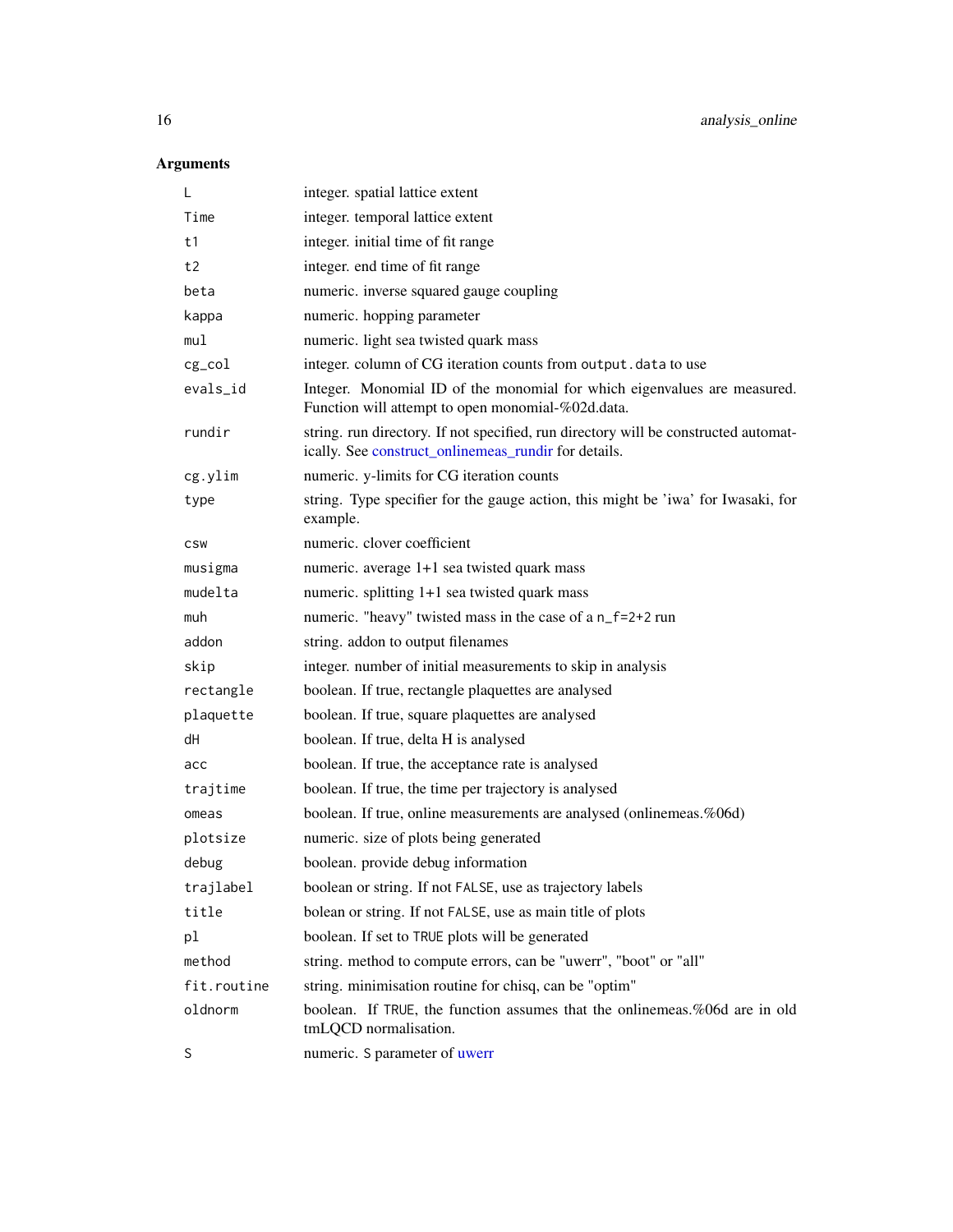<span id="page-16-0"></span>avg.cbt.cf 17

| stat_skip     | integer. By passing this parameter, the various timeseries plots will include<br>stat_skip measurements, but these will be skipped in the corresponding statis-<br>tical analysis. This maybe useful, for example, to visualise thermalisation. |
|---------------|-------------------------------------------------------------------------------------------------------------------------------------------------------------------------------------------------------------------------------------------------|
| omeas.samples | integer, number of stochastic samples per online measurement                                                                                                                                                                                    |
| omeas.stride  | integer, stride length in the reading of online measurements                                                                                                                                                                                    |
| omeas.avg     | integer. Block average over this many subsequent measurements.                                                                                                                                                                                  |
|               | omeas stepsize integer. Number of trajectories between online measurements. Autocorrelation<br>times of online measurement data will be scaled by this factor.                                                                                  |
|               | evals stepsize integer. Numer of trajectories between (strange-charm Dirac opertoar) eigen-<br>value measurements. Autocorrelation times of eigenvalues will be scaled by<br>this factor.                                                       |
| boot.R        | integer, number of bootstrap samples to use in bootstrap-based parts of analysis.                                                                                                                                                               |
| boot.l        | integer. bootstrap block size                                                                                                                                                                                                                   |
|               | outname_suffix string. suffix for output files                                                                                                                                                                                                  |
| verbose       | boolean. If TRUE, function produces verbose output. #'                                                                                                                                                                                          |

# Value

a list is returned with all the accumulated results. Moreover, a PDF file with statistics and analytics is created and the results are written into .Rdata files. On the one hand, the result of the call to the [onlinemeas](#page-113-1) function is written to onlineout.%s.Rdata, where %s is replaced with a label built from meta information based on the arguments above. On the other hand, summary data across many calls of this function is silently accumulated in the file omeas.summary.Rdata which contains the named list 'resultsum' with element names based on rundir.

#### References

K. Jansen and C. Urbach, Comput.Phys.Commun. 180 (2009) 2717-2738

avg.cbt.cf *average close-by-times in a correlation function*

# Description

"close-by-times" averaging replaces the value of the correlation function at t with the "hypercubic" average with the values at the neighbouring time-slices with weights 0.25, 0.5 and 0.25  $C(t') = 0.25$  $C(t-1) + 0.5 C(t) + 0.25 C(t+1)$  where periodic boundary conditions are assumed in shift.cf

#### Usage

avg.cbt.cf(cf)

#### Arguments

cf object of type [cf](#page-34-1)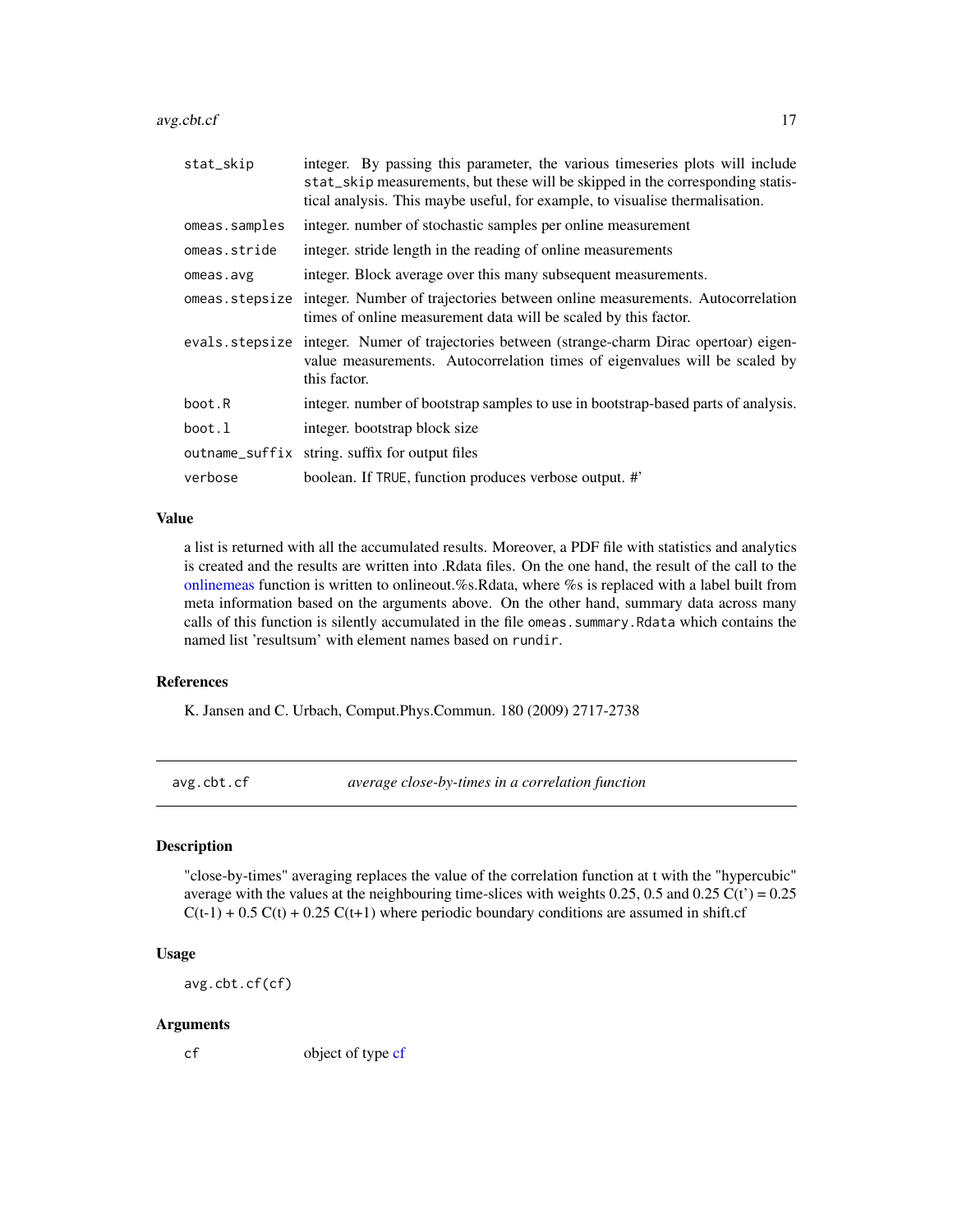# Value

Returns an object of class cf.

block.raw\_cf *Block average correlation function data*

# Description

Block block\_length sequential measurements of the correlation function together. This occurs, for example, when multiple stochastic noise vectors are used per measurement or multiple source locations. Alternatively, it can also be used to account for auto-correlations in the data. If the total number of measurements is not divisible by block\_length, the last measurements are discarded.

#### Usage

block.raw\_cf(cf, block\_length)

### Arguments

| cf           | raw_cf object                                               |
|--------------|-------------------------------------------------------------|
| block_length | Integer, number of successive measurements to average over. |

#### Value

cf raw\_cf object with the data member reduced in its first dimension by a factor of block\_length and restricted (at the end) to the number of measurements divisible by block\_length.

bootstrap.analysis *Performs a Bootstrap with Blocking Analysis of a Timeseries*

#### Description

Performs a Bootstrap with Blocking Analysis of a Timeseries

#### Usage

```
bootstrap.analysis(data, skip = 0, boot.R = 100, tsboot.sim = "geom",
 pl = FALSE, boot.1 = 2)
```

| data       | a numerical vector containing the time series           |
|------------|---------------------------------------------------------|
| skip       | integer value providing the warm up phase length.       |
| boot.R     | number of bootstrap samples. See also boot, and tsboot. |
| tsboot.sim | the simparameter of tsboot.                             |
| pl         | logical, indicating whether or not to plot the result.  |
| boot.l     | block length for blocked bootstrap.                     |

<span id="page-17-0"></span>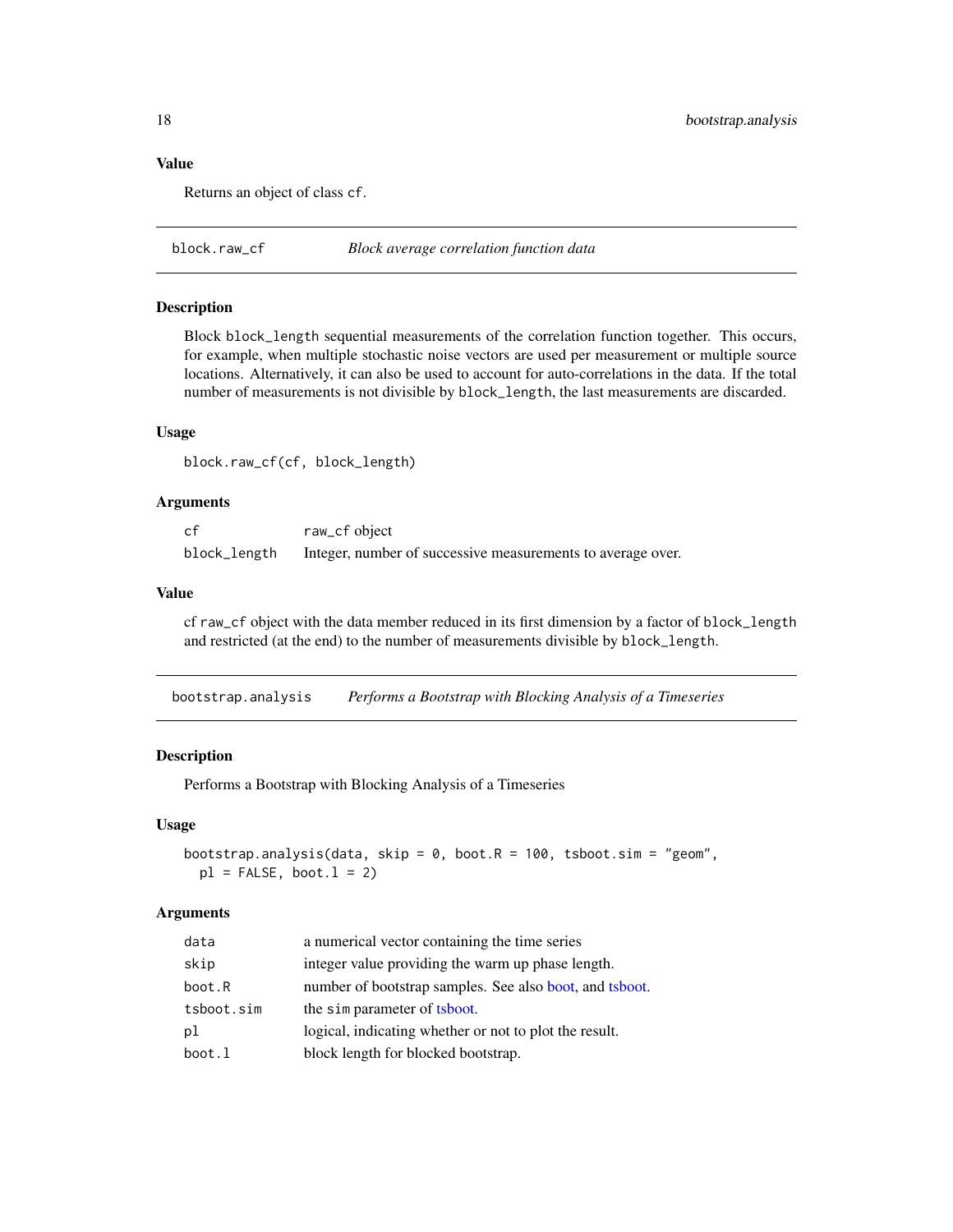# <span id="page-18-0"></span>bootstrap.cf 19

# Details

the routine will compute the error, the error of the error and the integrated autocorrelation time for different block size using a bootstrap analysis. The blocksize is systematically increased starting from 1 until (length(data)-skip)/blocksize < 20. Note that only data is kept in exact multiples of the block length.

#### Value

returns a data frame containing the mean value, the error approximation, the estimate of the error of the error, the value of tau int and the bias for all block sizes.

## Author(s)

Carsten Urbach, <carsten.urbach@liverpool.ac.uk>

#### See Also

for an alternative way to analyse such time series see [uwerr](#page-180-1) and [computeacf](#page-45-1)

# Examples

```
data(plaq.sample)
plaq.boot <- bootstrap.analysis(plaq.sample, pl=TRUE)
```
<span id="page-18-1"></span>bootstrap.cf *bootstrap a set of correlation functions*

#### Description

bootstrap a set of correlation functions

#### Usage

```
bootstrap.cf(cf, boot.R = 400, boot.1 = 2, seed = 1234, sim = "geom",
  endcorr = TRUE)
```

| cf     | correlation matrix of class cf e.g. obtained with a call to extrac.obs. |
|--------|-------------------------------------------------------------------------|
| boot.R | number of bootstrap samples.                                            |
| boot.l | block size for autocorrelation analysis                                 |
| seed   | seed for the random number generation used for boostrapping.            |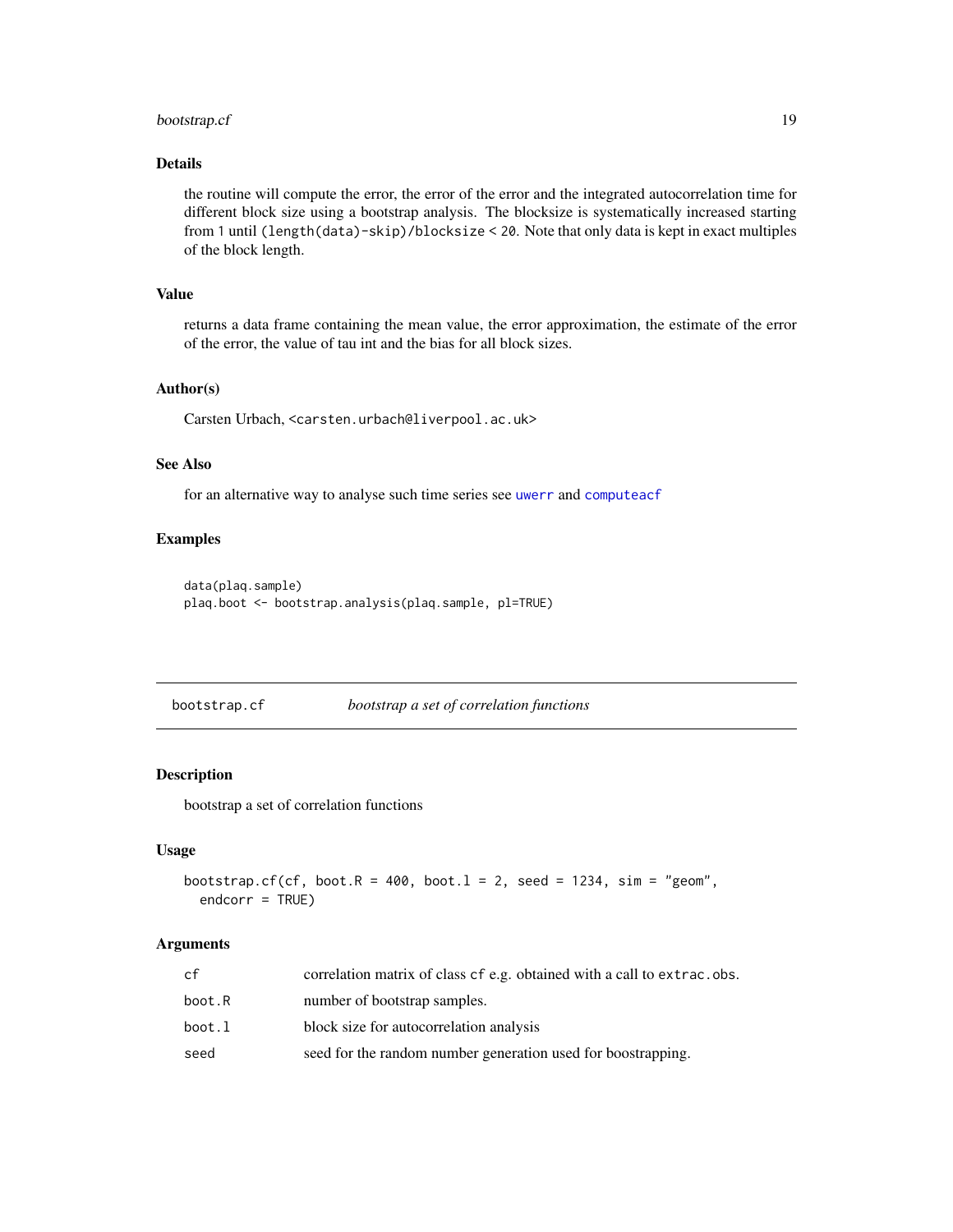<span id="page-19-0"></span>

| sim     | The type of simulation required to generate the replicate time series. The pos-<br>sible input values are "fixed" (block resampling with fixed block lengths of<br>'boot.l') and '"geom"' (block resampling with block lengths having a geometric<br>distribution with mean 'boot.l'). Default is "geom"'. See tsboot for details. |
|---------|------------------------------------------------------------------------------------------------------------------------------------------------------------------------------------------------------------------------------------------------------------------------------------------------------------------------------------|
| endcorr | A logical variable indicating whether end corrections are to be applied when<br>'sim' is '"fixed"'. When 'sim' is '"geom"', 'endcorr' is automatically set to<br>'TRUE'; 'endcorr' is not used when 'sim' is '"model"' or '"scramble"'. See<br>tsboot for details.                                                                 |

# Value

returns an object of class cf with bootstrap samples added for th correlation function called cf.tsboot. Moreover, the original average of cf is returned as cf0 and the bootstrap errors as tsboot.se. We also copy the input parameters over and set bootstrap.samples to TRUE.

# Author(s)

Carsten Urbach, <curbach@gmx.de>

#### See Also

[tsboot](#page-0-0), jackknife.cf

#### Examples

```
data(samplecf)
samplecf <- bootstrap.cf(cf=samplecf, boot.R=99, boot.l=2, seed=1442556)
plot(samplecf, log=c("y"))
```
bootstrap.effectivemass

*Computes effective masses with bootstrapping errors*

# Description

Generates bootstrap samples for effective mass values computed from an object of class cf (a correlation function)

```
bootstrap.effectivemass(cf, type = "solve")
```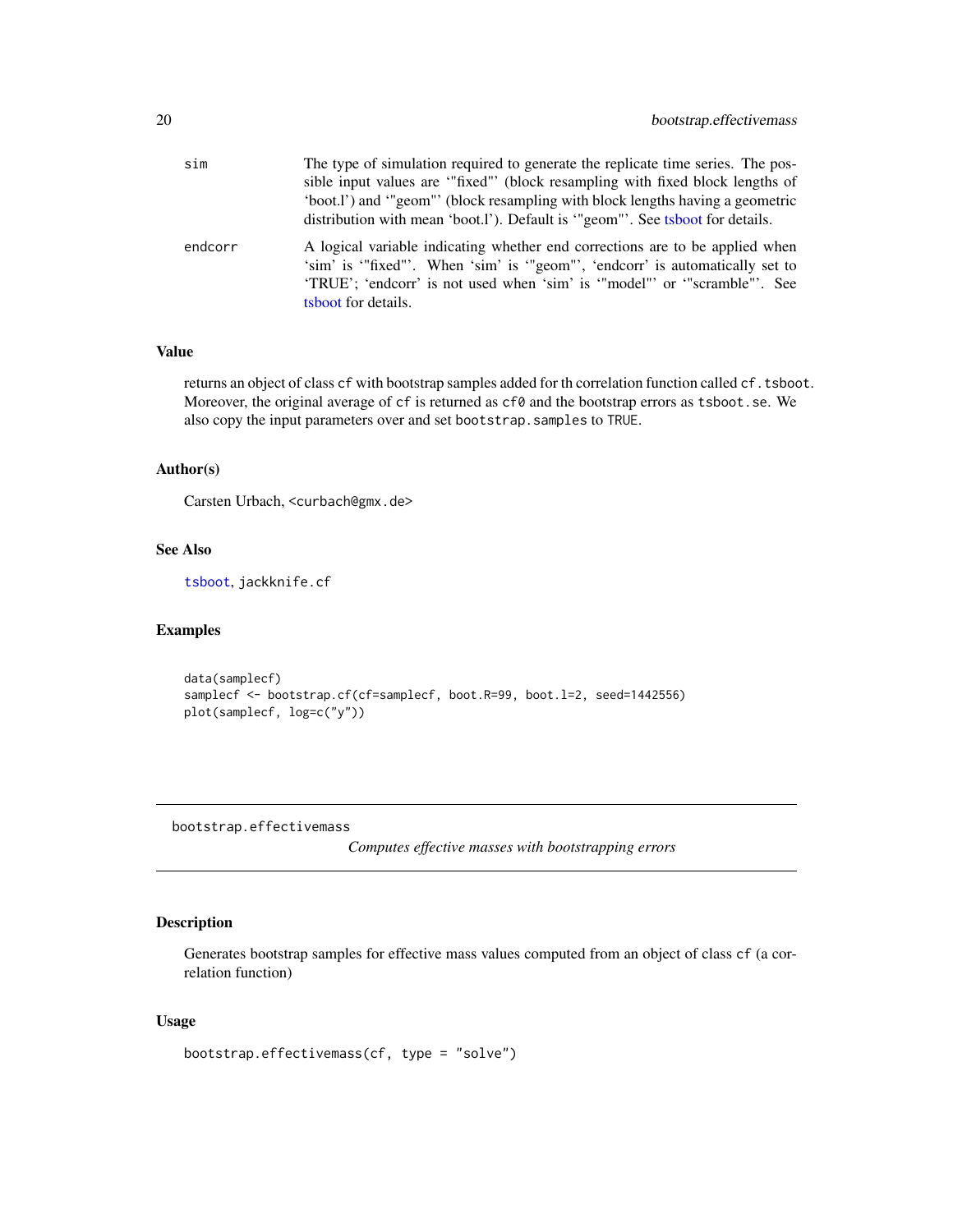#### **Arguments**

| cf   | a correlation function as an object of type cf, preferably after a call to bootstrap. cf.<br>If the latter has not been called yet, it will be called in this function.                                                                                                                                                                                                                                                                                                                                                                                                                                                               |
|------|---------------------------------------------------------------------------------------------------------------------------------------------------------------------------------------------------------------------------------------------------------------------------------------------------------------------------------------------------------------------------------------------------------------------------------------------------------------------------------------------------------------------------------------------------------------------------------------------------------------------------------------|
| type | The function to be used to compute the effective mass values. Possibilities<br>are "acosh", "solve", "log", "temporal", "shifted" and "weighted". While the<br>first three assume normal cosh behaviour of the correlation function, "tempo-<br>ral" is desigend to remove an additional constant stemming from temporal states<br>in two particle correlation functions. The same for "shifted" and "weighted",<br>the latter for the case of two particle energies with the two particle having<br>different energies. In the latter case only the leading polution is removed by<br>removeTemporal.cf and taken into account here. |

#### Details

A number of types is implemented to compute effective mass values from the correlation function:

"solve": the ratio

 $C(t+1)/C(t) = \cosh(-m * (t+1))/\cosh(-m * t)$ is numerically solved for m.

"acosh": the effective mass is computed from  $m = acosh((C(t-1) + C(t+1))/(2C(t)))$ Note that this definition is less tolerant against noise.

"log": the effective mass is defined via  $m = \log(C(t)/C(t + 1))$ which has artifacts of the periodicity at large t-values.

"temporal": the ratio  $[C(t) - C(t+1)]/[C(t-1) - C(t)] = [\cosh(-m*(t)) - \cosh(-m*(t+1))] / [\cosh(-m*(t+1))]$ 1)) –  $\cosh(-m(t))$ ] is numerically solved for  $m(t)$ .

"shifted": like "temporal", but the differences  $C(t) - C(t+1)$  are assumed to be taken already at the correlator matrix level using removeTemporal.cf and hence the ratio  $[C(t+1)]/[C(t)] = [\cosh(-m*(t)) - \cosh(-m*(t+1))]/[\cosh(-m*(t-1)) - \cosh(-m(t))]$ 

"weighted": like "shifted", but now there is an additional weight factor  $w$  from removeTemporal.cf to be taken into account, such that the ratio

 $[C(t+1)]/[C(t)] = [\cosh(-m * (t)) - w * \cosh(-m * (t+1))]/[\cosh(-m * (t-1)) - w *$  $\cosh(-m(t))]$ 

is numerically solved for  $m(t)$  with w as input.

is numerically solved for  $m(t)$ .

# Value

An object of class effectivemass is invisibly returned. It has objects: effMass:

The computed effective mass values as a vector of length Time/2. For type="acosh" also the first value is NA, because this definition requires three time slices.

deffMass:

The computed bootstrap errors for the effective masses of the same length as effMass.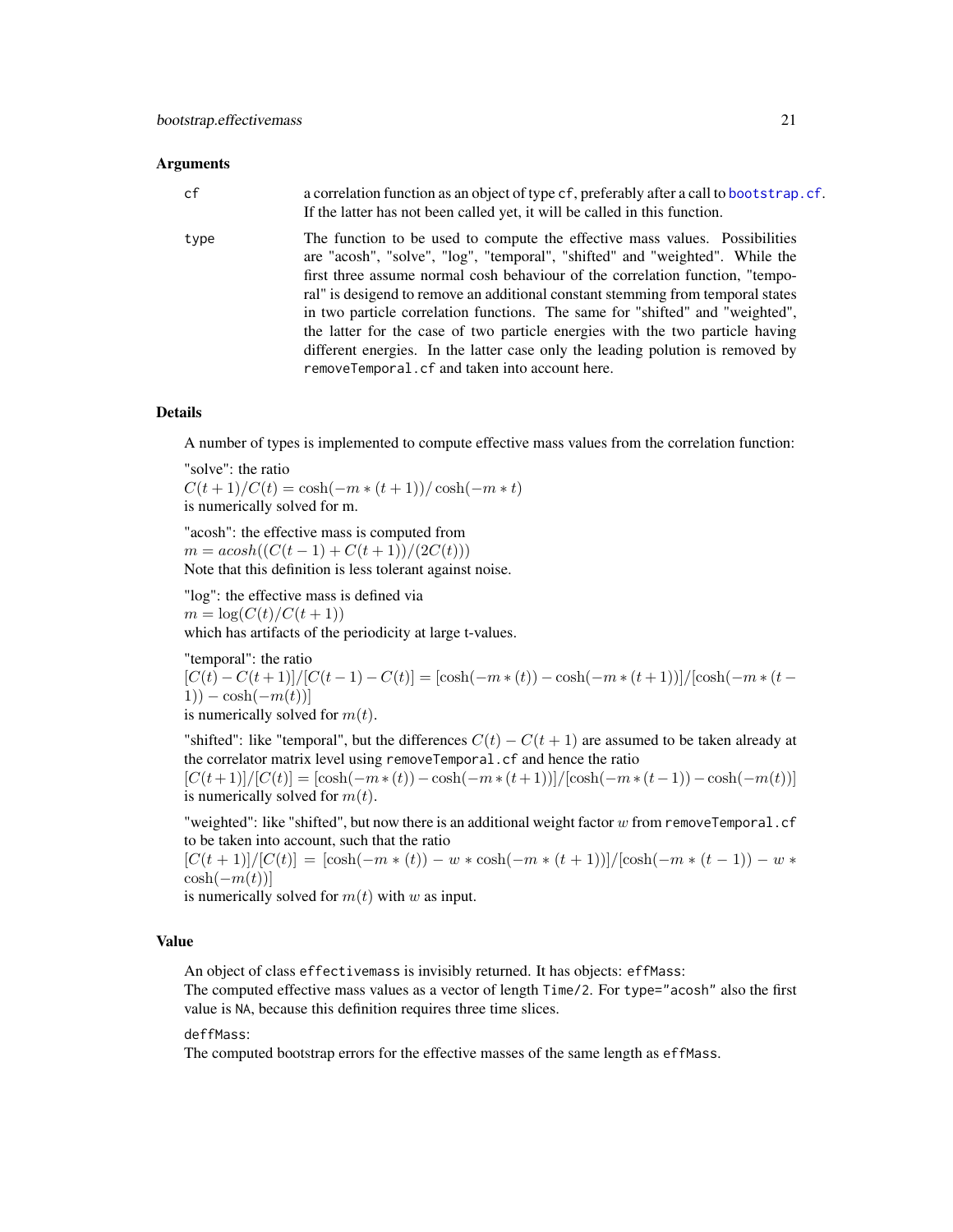<span id="page-21-0"></span>effMass.tsboot:

The boostrap samples of the effective masses as an array of dimension RxN, where R=boot.R is the number of bootstrap samples and  $N=(Time/2+1)$ .

and boot.R, boot.l, Time

# Author(s)

Carsten Urbach, <curbach@gmx.de>

# References

arXiv:1203.6041

# See Also

[fit.effectivemass](#page-74-1), [bootstrap.cf](#page-18-1), removeTemporal.cf

# Examples

```
data(samplecf)
samplecf <- bootstrap.cf(cf=samplecf, boot.R=99, boot.l=2, seed=1442556)
effmass <- bootstrap.effectivemass(cf=samplecf)
summary(effmass)
plot(effmass, ylim=c(0.14,0.15))
```
bootstrap.gevp *perform a bootstrap analysis of a GEVP*

# Description

perform a bootstrap analysis of a GEVP for a real, symmetric correlator matrix

#### Usage

```
bootstrap.gevp(cf, t0 = 1, element.order = 1:cf$nrObs,
  sort.type = "vectors", sort.t0 = TRUE)
```

| cf            | correlation matrix obtained with a call to extrac.obs.                                                                                                                                                         |
|---------------|----------------------------------------------------------------------------------------------------------------------------------------------------------------------------------------------------------------|
| t0            | initial time value of the GEVP, must be in between 0 and $Time/2-2$ . Default is                                                                                                                               |
| element.order | specifies how to fit the n linearly ordered single correlators into the correlator<br>matrix. element.order= $c(1,2,3,4)$ leads to a matrix matrix (cf[element.order], nrow=2).<br>Double indexing is allowed. |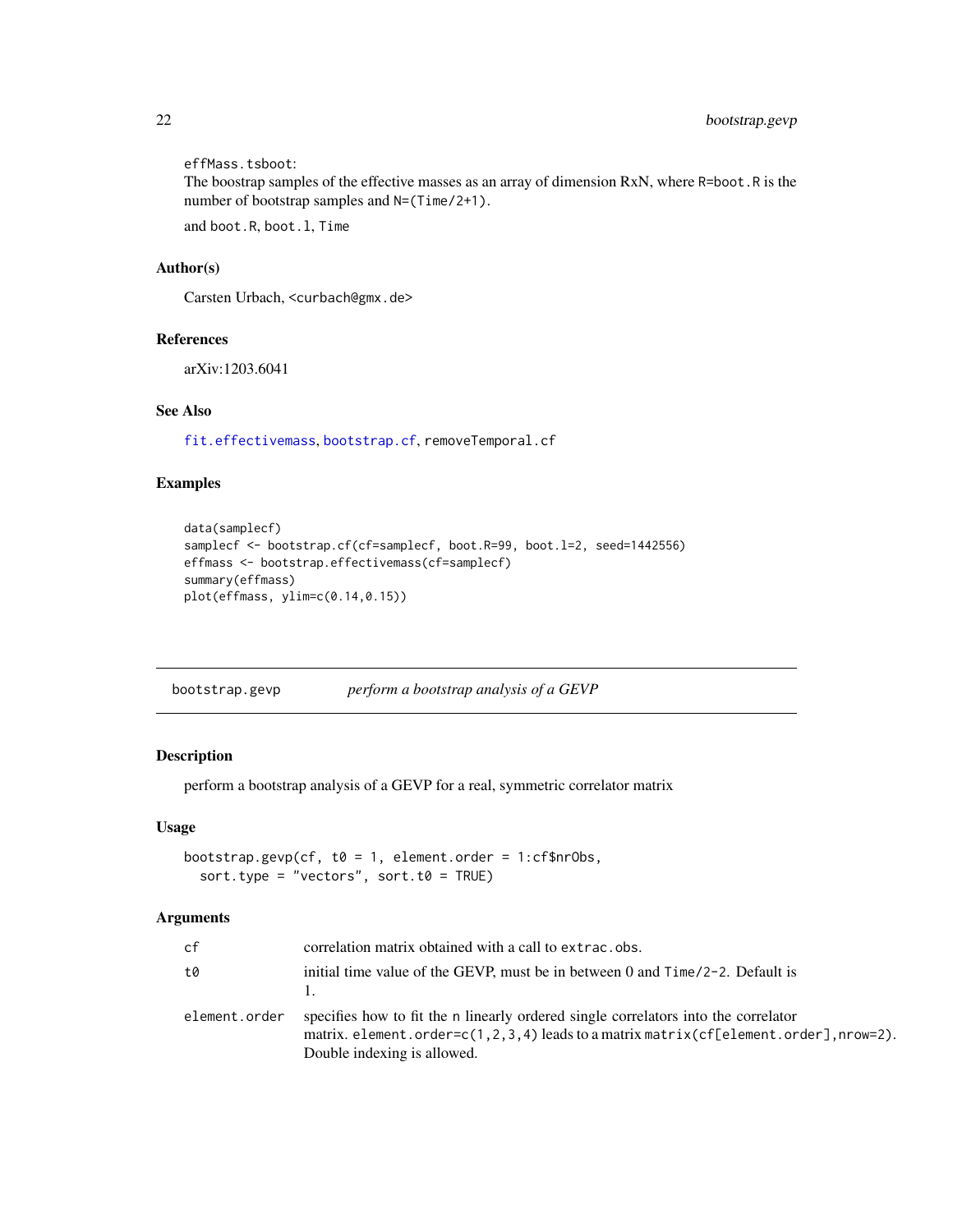# bootstrap.gevp 23

| sort.type | Sort the eigenvalues either in descending order, or by using the scalar product  |
|-----------|----------------------------------------------------------------------------------|
|           | of the eigenvectors with the eigenvectors at $t = t_0 + 1$ . Possible values are |
|           | "values", "vectors" and "det". The last one represents a time consuming, but in  |
|           | principle better version of sorting by vectors.                                  |
| sort.t0   | for sort, type "vectors" use $t_0$ as reference or $t-1$ .                       |

# Details

Say something on "det" sorting method.

#### Value

Returns an object of class gevp with member objects:

cf:

The input data, if needed bootstrapped with [bootstrap.cf](#page-18-1).

res.gevp:

The object returned from the call to [gevp](#page-83-1). For the format see [gevp](#page-83-1).

gevp.tsboot:

The bootstrap samples of the GEVP. For the format see [gevp](#page-83-1).

# Author(s)

Carsten Urbach, <curbach@gmx.de>

# References

Michael, Christopher and Teasdale, I., Nucl.Phys.B215 (1983) 433, DOI: 10.1016/0550-3213(83)90674-  $\Omega$ 

Blossier, B. et al., JHEP 0904 (2009) 094, DOI: 10.1088/1126-6708/2009/04/094, arXiv:0902.1265

# See Also

gevp, extract.obs, bootstrap.cf

#### Examples

```
data(correlatormatrix)
## bootstrap the correlator matrix
correlatormatrix <- bootstrap.cf(correlatormatrix, boot.R=99, boot.l=1, seed=132435)
## solve the GEVP
t0 < -4correlatormatrix.gevp <- bootstrap.gevp(cf=correlatormatrix, t0=t0, element.order=c(1,2,3,4))
## extract the ground state and plot
pc1 <- gevp2cf(gevp=correlatormatrix.gevp, id=1)
plot(pc1, log="y")
## determine the corresponding effective masses
pc1.effectivemass <- bootstrap.effectivemass(cf=pc1)
pc1.effectivemass <- fit.effectivemass(cf=pc1.effectivemass, t1=5, t2=20)
## summary and plot
```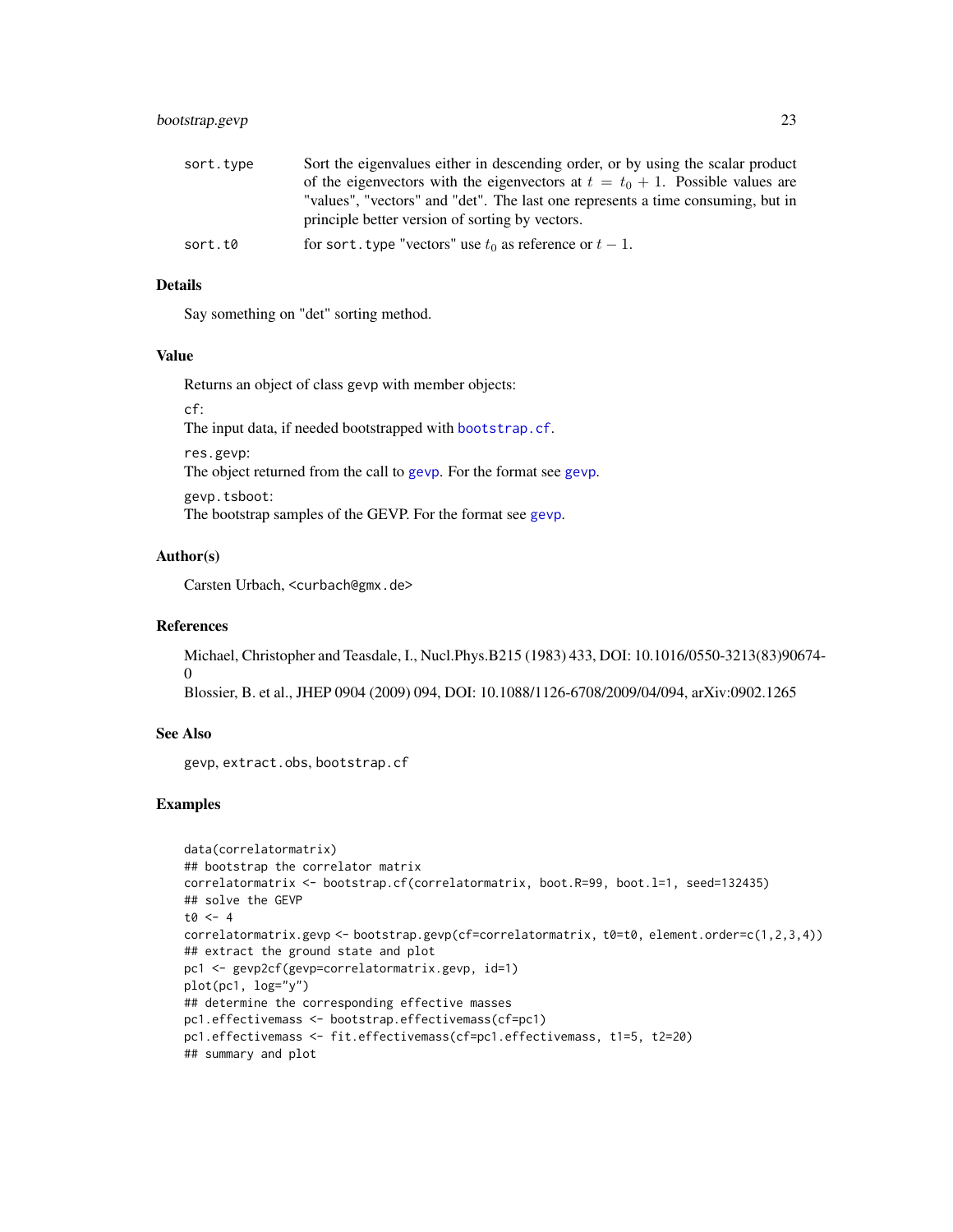```
summary(pc1.effectivemass)
plot(pc1.effectivemass)
## we can also use matrixfit with a special model for a principal
## correlators
pc1.matrixfit <- matrixfit(pc1, t1=2, t2=24, fit.method="lm", model="pc", useCov=FALSE,
                     parlist=array(c(1,1), dim=c(2,1)), sym.vec=c("cosh"), neg.vec=c(1))summary(pc1.matrixfit)
plot(pc1.matrixfit)
## the same can be achieved using bootstrap.nlsfit
model \leq function(par, x, t0, ...) {
  return(exp(-par[1]*(x-t0))*(par[3]+(1-par[3])*exp(-par[2]*(x-t0))))
}
ii \leq c(2:4, 6:25)fitres <- parametric.nlsfit(fn=model, par.guess=c(0.5, 1, .9),
                            y=pc1$cf0[ii], dy=pc1$tsboot.se[ii],
                            x=ii-1, boot.R=pc1$boot.R, t0=t0)
summary(fitres)
plot(fitres, log="y")
```
<span id="page-23-1"></span>bootstrap.hankel *GEVP method based on Hankel matrices.*

#### Description

Alternative method to determine energy levels from correlation matrices. A so-called Hankel matrix is generated from an input [cf](#page-34-1) object and a generalised eigenvalue problem is solved then. This is the function to call. It will perform a bootstrap analysis.

# Usage

```
bootstrap.hankel(cf, t0 = 1, n = 2, N = (cf $Time/2 + 1),
  t0fixed = TRUE, deltat = 1, Delta = 1, submatrix.size = 1,
  element.order = 1)
```

| cf      | object of type cf                                                                                                    |
|---------|----------------------------------------------------------------------------------------------------------------------|
| t0      | Integer. Initial time value of the GEVP, must be in between 0 and Time/2-n.<br>Default is 1. Used when t0fixed=TRUE. |
| n       | Integer. Size of the Hankel matrices to generate                                                                     |
| N       | Integer. Maximal time index in correlation function to be used in Hankel matrix                                      |
| t0fixed | Integer. If set to TRUE, keep t0 fixed and vary deltat, otherwise keep deltat fixed<br>and vary t0.                  |
| deltat  | Integer. value of deltat used in the hankel GEVP. Default is 1. Used to fixed=FALSE                                  |
|         |                                                                                                                      |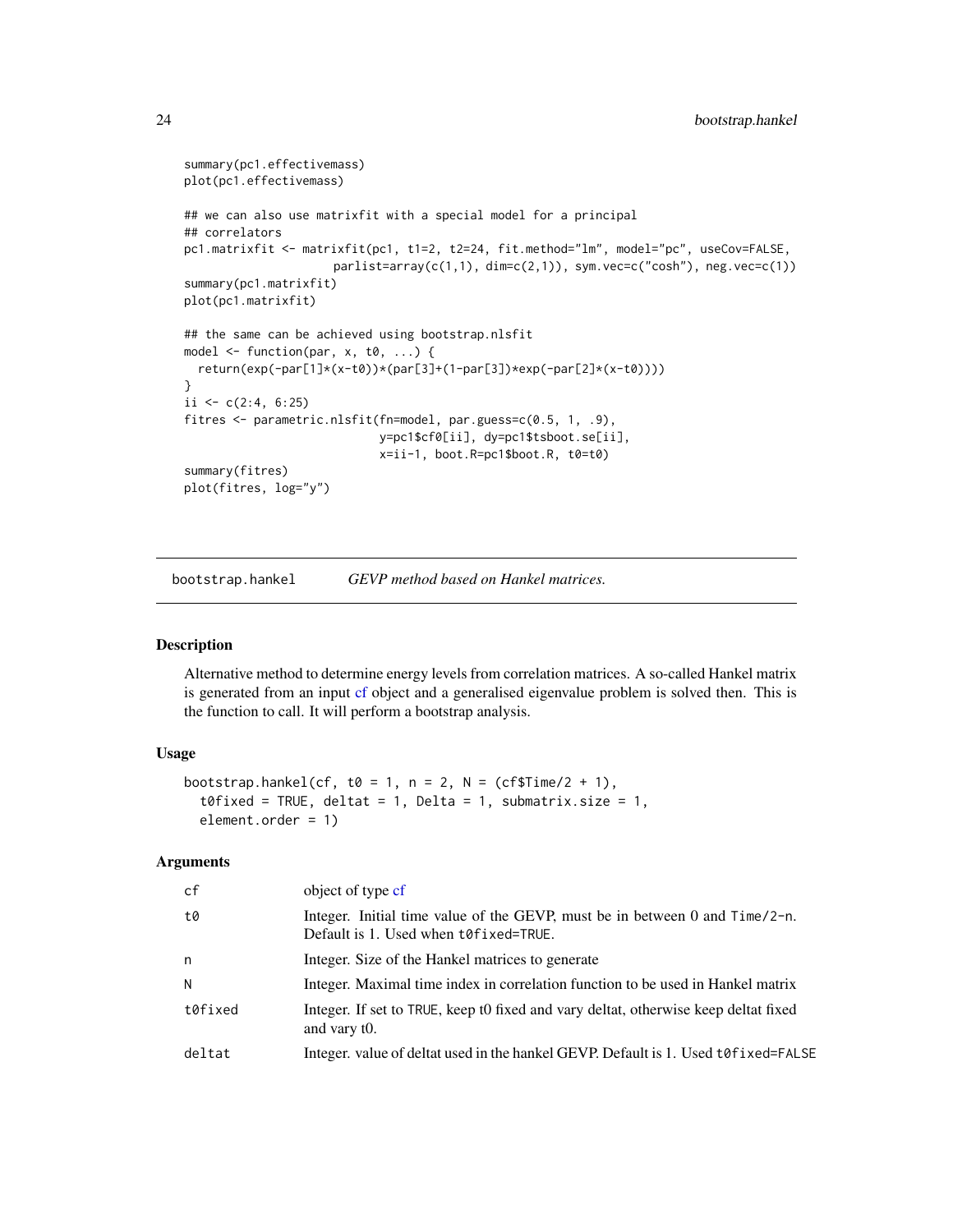<span id="page-24-0"></span>

| Delta         | integer. Delta is the time shift used in the Hankel matrix.                                                                                                                                                                                                                                                                           |
|---------------|---------------------------------------------------------------------------------------------------------------------------------------------------------------------------------------------------------------------------------------------------------------------------------------------------------------------------------------|
|               | submatrix, size Integer. Submatrix size to be used in build of Hankel matrices. Submatrix, size<br>$> 1$ is experimental.                                                                                                                                                                                                             |
| element.order | Integer vector, specifies how to fit the n linearly ordered single correlators into<br>the correlator matrix for submatrix size $> 1$ . element . order=c(1,2,3,4) leads<br>to a matrix matrix (cf[element.order], nrow=2). Matrix elements can occur<br>multiple times, such as $c(1, 2, 2, 3)$ for the symmetric case, for example. |

# Details

```
See vignette(name="hankel",package="hadron")
```
# Value

List object of class "hankel". The eigenvalues are stored in a numeric vector  $t\theta$ , the corresonding samples in t. The reference input time  $t \theta$  is stored as reference\_time in the returned list.

#### See Also

Other hankel: [bootstrap.hankel\\_summed\(](#page-24-1)), [gevp.hankel\\_summed\(](#page-85-1)), [gevp.hankel\(](#page-84-1)), [hankel2cf\(](#page-91-1)), [hankel2effectivemass\(](#page-92-1)), [plot\\_hankel\\_spectrum\(](#page-137-1))

# Examples

```
data(correlatormatrix)
correlatormatrix <- bootstrap.cf(correlatormatrix, boot.R=99, boot.l=1, seed=132435)
t0 < -4correlatormatrix.gevp <- bootstrap.gevp(cf=correlatormatrix, t0=t0, element.order=c(1,2,3,4))
pc1 <- gevp2cf(gevp=correlatormatrix.gevp, id=1)
pc1.hankel <- bootstrap.hankel(cf=pc1, t0=1, n=2)
hpc1 <- hankel2cf(hankel=pc1.hankel, id=1)
plot(hpc1, log="y")
heffectivemass1 <- hankel2effectivemass(hankel=pc1.hankel, id=1)
```
<span id="page-24-1"></span>bootstrap.hankel\_summed

```
GEVP method based on Hankel matrices.
```
#### Description

Alternative method to determine energy levels from correlation matrices. A so-called Hankel matrix is generated from an input [cf](#page-34-1) object and a generalised eigenvalue problem is solved then. This is the function to call. It will perform a bootstrap analysis.

```
bootstrap.hankel_summed(cf, t0values = c(1:(N - 2 * n - delta)),
  deltat = 1, n = 2, N = cffime/2 + 1)
```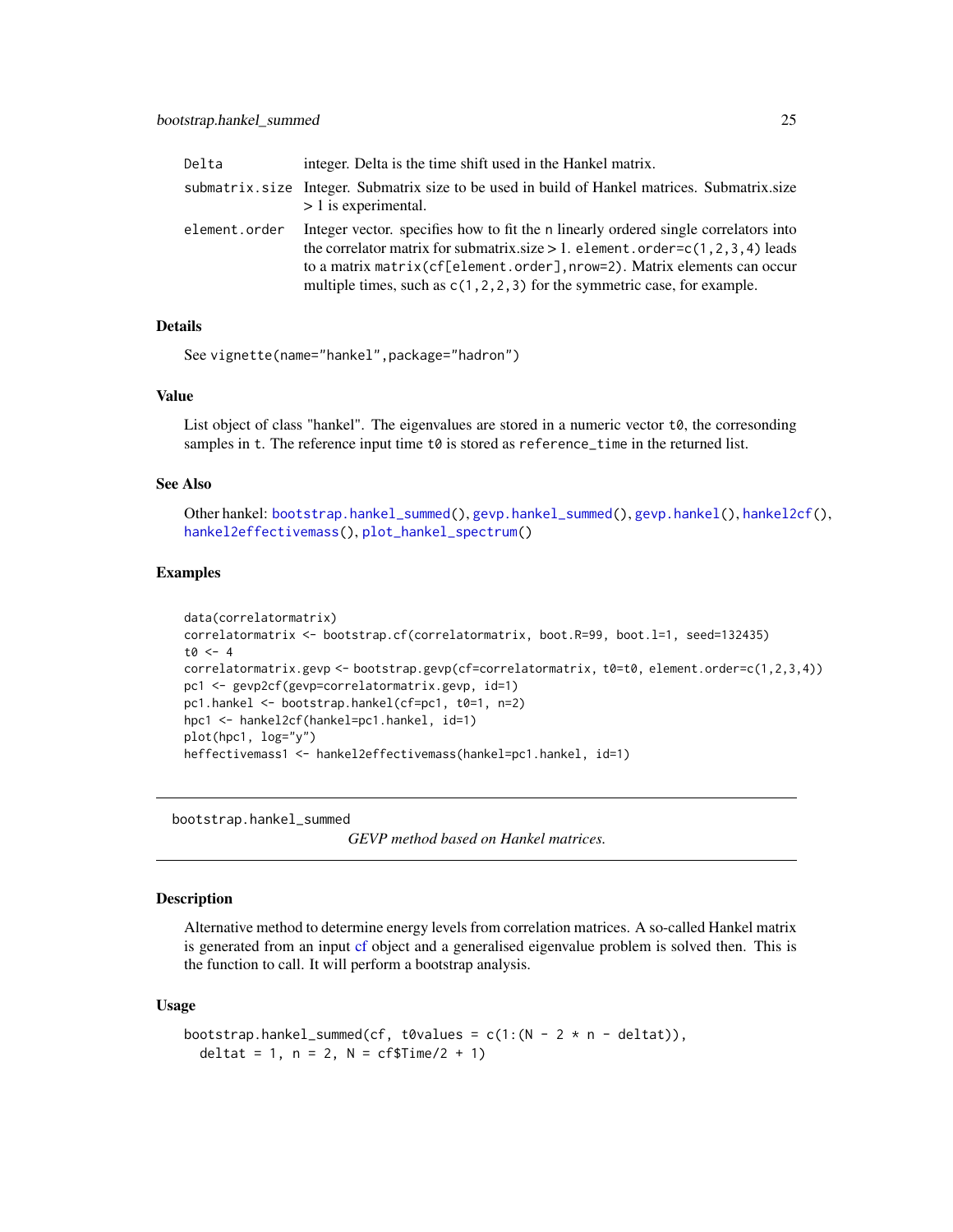#### <span id="page-25-0"></span>**Arguments**

| cf       | object of type cf                                                                                                                                             |
|----------|---------------------------------------------------------------------------------------------------------------------------------------------------------------|
| t0values | Integer vector. The t0 values to sum over. Default is $c(1:max)$ . All elements<br>must be larger or equal to zero and smaller or equal than max=N-2*n-deltat |
| deltat   | Integer. value of deltat used in the hankel GEVP. Default is 1.                                                                                               |
| n        | Integer. Size of the Hankel matrices to generate, default is 2.                                                                                               |
| N        | Integer. Maximal time index in correlation function to be used in Hankel matrix                                                                               |

# Details

See vignette(name="hankel",package="hadron")

#### Value

List object of class "hankel.summed". The eigenvalues are stored in a numeric vector  $t\theta$ , the corresonding samples in t. The reference input times t0values is stored as t0values in the returned list. In addition, deltat is stored in the returned list.

# See Also

Other hankel: [bootstrap.hankel\(](#page-23-1)), [gevp.hankel\\_summed\(](#page-85-1)), [gevp.hankel\(](#page-84-1)), [hankel2cf\(](#page-91-1)), [hankel2effectivemass\(](#page-92-1)), [plot\\_hankel\\_spectrum\(](#page-137-1))

#### Examples

```
data(correlatormatrix)
correlatormatrix <- bootstrap.cf(correlatormatrix, boot.R=99, boot.l=1, seed=132435)
t0 <- 4
correlatormatrix.gevp <- bootstrap.gevp(cf=correlatormatrix, t0=t0, element.order=c(1,2,3,4))
pc1 <- gevp2cf(gevp=correlatormatrix.gevp, id=1)
pc1.hankel <- bootstrap.hankel_summed(cf=pc1, t0=c(1:15), n=2)
```
bootstrap.meanerror *Compute the bootstrap error of the mean*

#### Description

Compute the bootstrap error of the mean

#### Usage

bootstrap.meanerror(data,  $R = 400$ ,  $l = 20$ )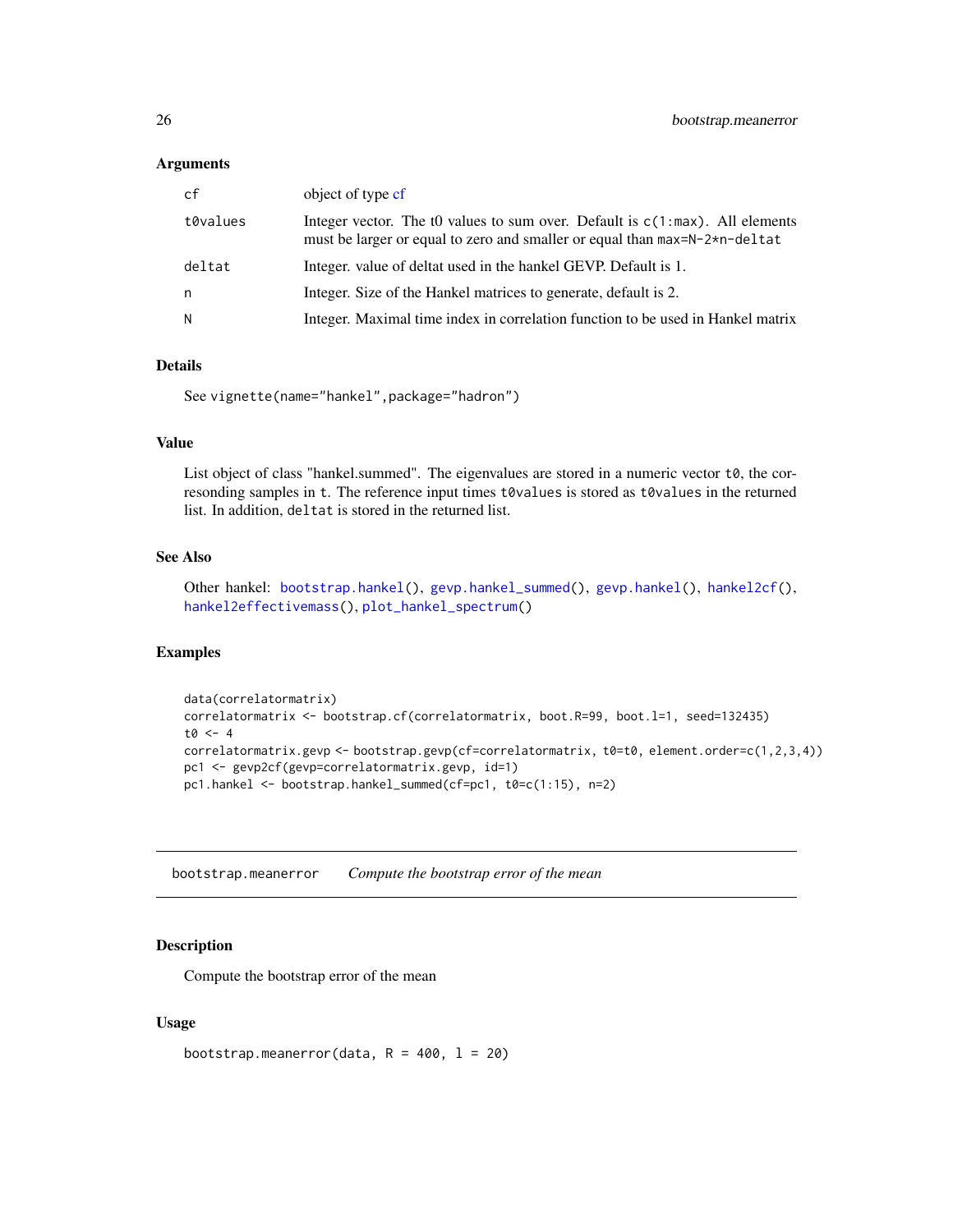# <span id="page-26-0"></span>bootstrap.nlsfit 27

#### Arguments

| data | Original data to bootstrap      |
|------|---------------------------------|
| R    | Number of bootstrap replicates. |
|      | Block length.                   |

# Value

Returns a numeric vector with the estimated standard error of the mean.

bootstrap.nlsfit *Bootstrap a non-linear least-squares fit*

# Description

Performs and bootstraps a non-linear least-squares fit to data with y and x errors.

#### Usage

```
bootstrap.nlsfit(fn, par.guess, y, x, bsamples, priors = list(param = c(), p
 = c(), psamples = c(), ..., lower = rep(x = -Inf, times =length(par.guess)), upper = rep(x = +Inf, times = length(par.guess)), dy,
  dx, CovMatrix, gr, dfn, mask, use.minpack.lm = TRUE, parallel = FALSE,
  error = sd, cov_fn = cov, maxiter = 500, success. infos = 1:3,
  relative.weights = FALSE, na.rm = FALSE)
```

| fn        | $f_n(\text{par}, x, \ldots)$ . The (non-linear) function to be fitted to the data. Its first argu-<br>ment must be the fit parameters named par. The second must be x, the explain-<br>ing variable. Additional parameters might be passed to the function. Currently<br>we pass boot. r which is $\theta$ for the original data and the ID $(1, \ldots)$ of the boot-<br>strap sample otherwise. As more parameters might be added in the future it is<br>recommended that the fit function accepts  as the last parameter to be for-<br>ward compatible. |
|-----------|------------------------------------------------------------------------------------------------------------------------------------------------------------------------------------------------------------------------------------------------------------------------------------------------------------------------------------------------------------------------------------------------------------------------------------------------------------------------------------------------------------------------------------------------------------|
| par.guess | initial guess values for the fit parameters.                                                                                                                                                                                                                                                                                                                                                                                                                                                                                                               |
| y         | the data as a one-dimensional numerical vector to be described by the fit func-<br>tion.                                                                                                                                                                                                                                                                                                                                                                                                                                                                   |
| X         | values of the explaining variable in form of a one-dimensional numerical vector.                                                                                                                                                                                                                                                                                                                                                                                                                                                                           |
| bsamples  | bootstrap samples of y (and x, if applicable). Must be provided as array of<br>dimensions $c(boot.R, n)$ with n equals to length $(y)$ in case of 'yerrors' and<br>For 'xyerrors' to length(y) + length(x).                                                                                                                                                                                                                                                                                                                                                |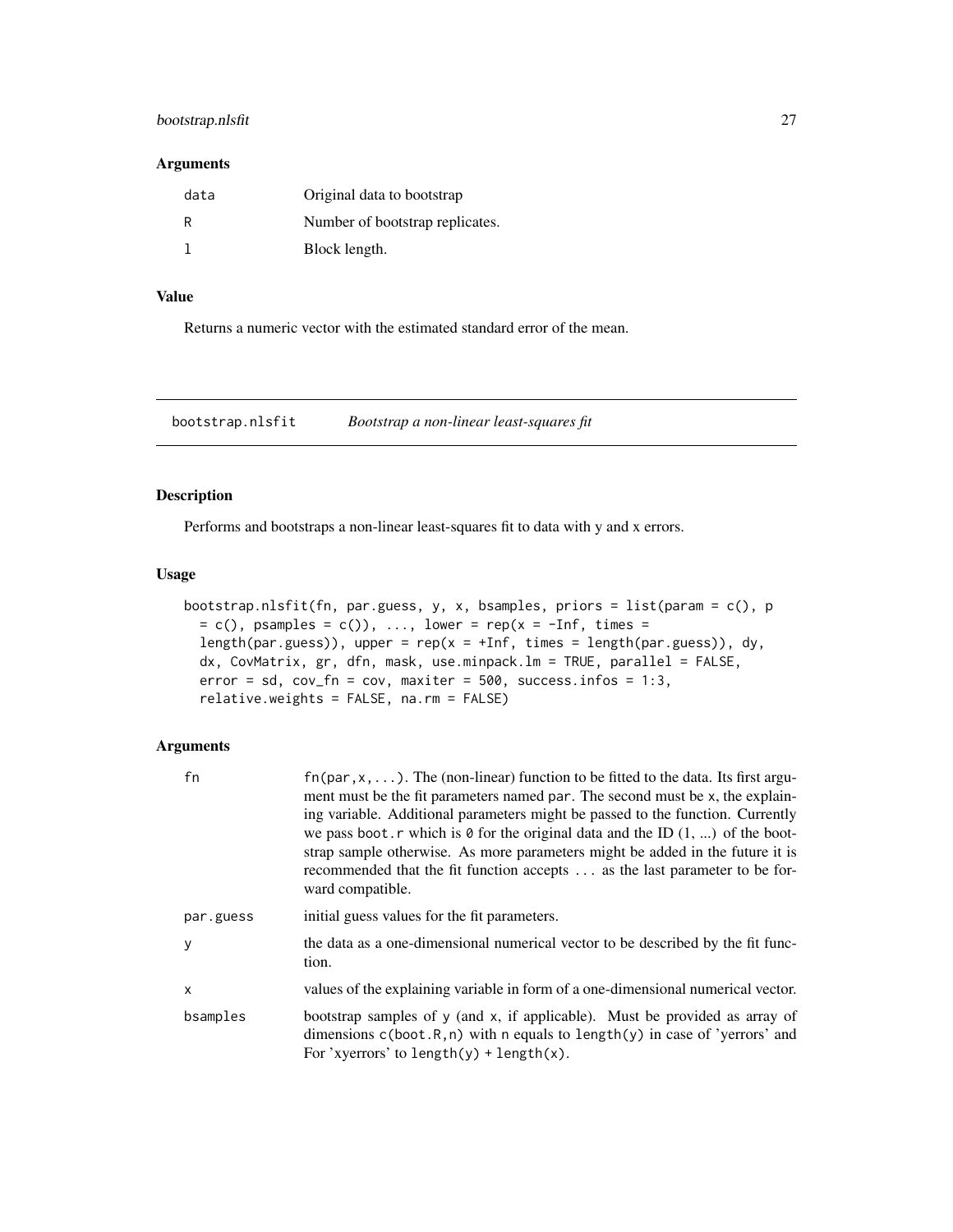| priors        | List possessing the elements param, p and psamples. The vector param in-<br>cludes the indices of all fit parameters that are to be constrained and the vector<br>p the corresponding paramater values (e.g. known from a previous fit). The list<br>element psamples is a matrix of dimensions (boot.R, length(param)) and<br>contains the corresponding bootstrap samples. If this list is not specified priors<br>are omitted within the fit.                                                                                                                                                                                                                                                  |
|---------------|---------------------------------------------------------------------------------------------------------------------------------------------------------------------------------------------------------------------------------------------------------------------------------------------------------------------------------------------------------------------------------------------------------------------------------------------------------------------------------------------------------------------------------------------------------------------------------------------------------------------------------------------------------------------------------------------------|
| $\cdots$      | Additional parameters passed to fn, gr and dfn.                                                                                                                                                                                                                                                                                                                                                                                                                                                                                                                                                                                                                                                   |
| lower         | Numeric vector of length length (par.guess) of lower bounds on the fit pa-<br>rameters. If missing, -Inf will be set for all.                                                                                                                                                                                                                                                                                                                                                                                                                                                                                                                                                                     |
| upper         | Numeric vector of length length (par.guess) of upper bounds on the fit pa-<br>rameters. If missing, +Inf will be set for all.                                                                                                                                                                                                                                                                                                                                                                                                                                                                                                                                                                     |
| dy, dx        | Numeric vector. Errors of the dependent and independent variable, respectively.<br>These do not need to be specified as they can be computed from the bootstrap<br>samples. In the case of parametric bootstrap it might would lead to a loss of<br>information if they were computed from the pseudo-bootstrap samples. They<br>must not be specified if a covariance matrix is given.                                                                                                                                                                                                                                                                                                           |
| CovMatrix     | complete variance-covariance matrix of dimensions c(length(y), length(y))<br>or $c(length(y) + length(x), length(y) + length(x))$ depending on the error-<br>model. Pass NULL if the matrix has to be calculated from the bsamples. In that<br>case, if the number of boostrap samples is small compared to the number of<br>variables, singular value decomposition with small eigenvalue replacement will<br>be used (see invertCovMatrix) to attempt a clean inversion. In case a variance-<br>covariance matrix is passed, the inversion will simply be attempted using solve<br>on the Cholesky decomposition. Finally, if CovMatrix is missing, an uncorre-<br>lated fit will be performed. |
| gr            | $gr(par, x, \ldots)$ . $gr=d(fn) / d(par)$ is a function to return the gradient of fn.<br>It must return an array with $length(x)$ rows and $length(par)$ columns.                                                                                                                                                                                                                                                                                                                                                                                                                                                                                                                                |
| dfn           | $dfn(par, x, \ldots)$ . dfn=d(fn) / dx is the canonical derivative of fn by x and<br>only relevant if x-errors are provided.                                                                                                                                                                                                                                                                                                                                                                                                                                                                                                                                                                      |
| mask          | logical or integer index vector. The mask is applied to select the observations<br>from the data that are to be used in the fit. It is applied to x, y, dx, dy, bsamples<br>and CovMatrix as applicable.                                                                                                                                                                                                                                                                                                                                                                                                                                                                                          |
|               | use minpack. Im use the minpack. Im library if available. This is usually faster than the default<br>optim but somtimes also less stable.                                                                                                                                                                                                                                                                                                                                                                                                                                                                                                                                                         |
| parallel      | parallelise over bootstrap samples. The package parallel is required.                                                                                                                                                                                                                                                                                                                                                                                                                                                                                                                                                                                                                             |
| error         | Function that takes a sample vector and returns the error estimate. This is a<br>parameter in order to support different resampling methods like jackknife.                                                                                                                                                                                                                                                                                                                                                                                                                                                                                                                                       |
| cov_fn        | function. Function to compute the covariance (matrix). Default is cov.                                                                                                                                                                                                                                                                                                                                                                                                                                                                                                                                                                                                                            |
| maxiter       | integer. Maximum number of iterations that can be used in the optimization<br>process.                                                                                                                                                                                                                                                                                                                                                                                                                                                                                                                                                                                                            |
| success.infos | integer vector. When using minpack. Im there is the info in the return value.<br>Values of 1, 2 or 3 are certain success. A value of 4 could either be a success<br>or a saddle point. If you want to interpret this as a success as well just pass 1:4<br>instead of the default 1:3.                                                                                                                                                                                                                                                                                                                                                                                                            |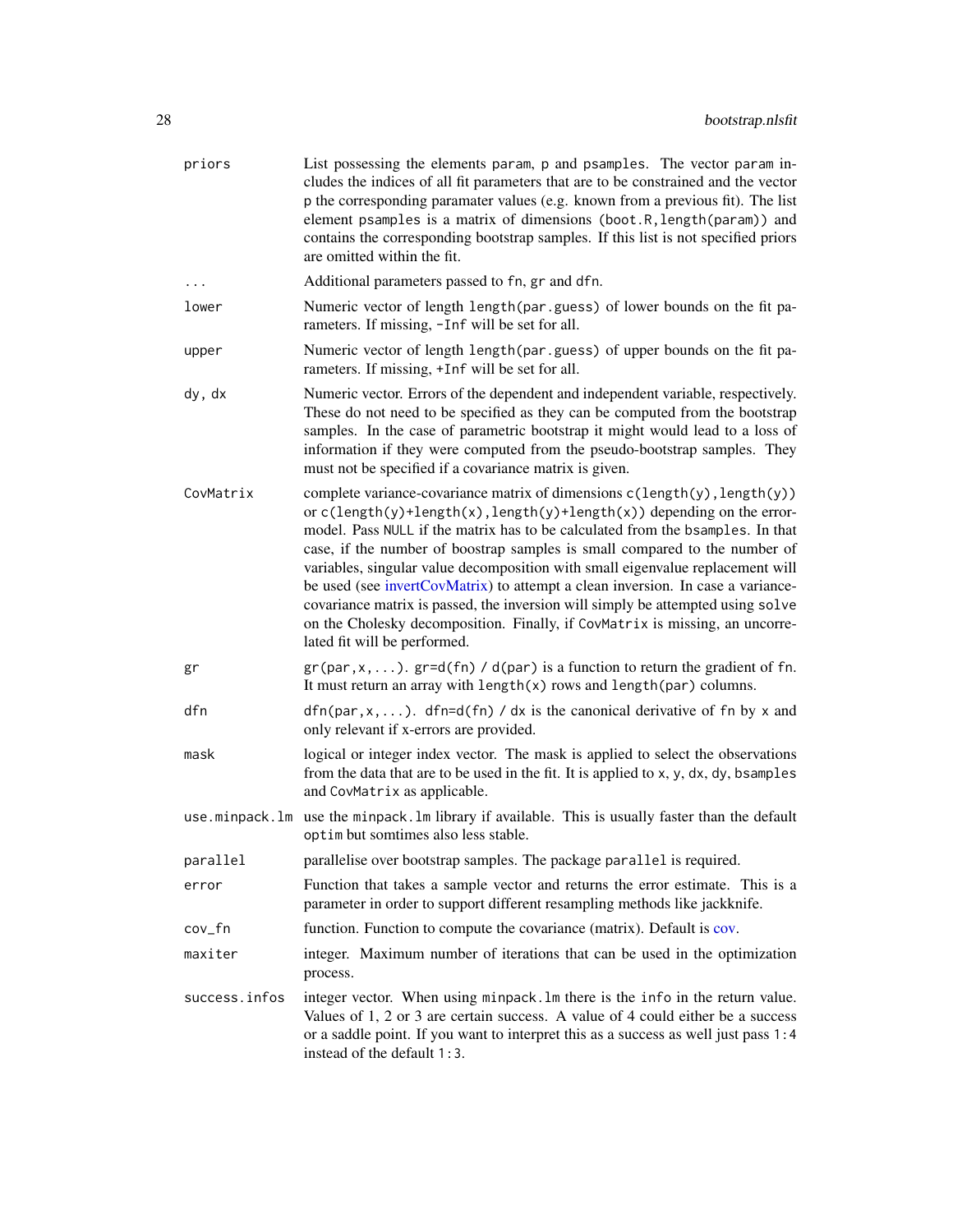| relative.weights |                                                                                                                                                                                                                                                                                        |
|------------------|----------------------------------------------------------------------------------------------------------------------------------------------------------------------------------------------------------------------------------------------------------------------------------------|
|                  | are the errors on $y$ (and $x$ ) to be interpreted as relative weights instead of absolute<br>ones? If TRUE, the covariance martix of the fit parameter results is multiplied<br>by chi <sup><math>\lambda</math></sup> 2/dof. This is the default in many fit programs, e.g. gnuplot. |
| na.rm            | logical. If set to true, NAs in y and dy will be ignored. If x-errors are taken<br>into account, NAs in x and dx will be ignored, too.                                                                                                                                                 |

# Value

returns a list of class 'bootstrapfit'. It returns all input parameters and adds in addition the following:

| t0       | the one dimensional numerical vector of length npar <sup>+1</sup> . npar is the number of<br>fit parameters. In case of 'yerrors' this equals length (par.guess). For 'xy-<br>errors' this equals length(par.guess) + length(x). t0 contains the best fit<br>parameters obtained on the original data. The last element in $t\theta$ is the chisquare<br>value. |
|----------|-----------------------------------------------------------------------------------------------------------------------------------------------------------------------------------------------------------------------------------------------------------------------------------------------------------------------------------------------------------------|
| t        | an array of dimensions (npar+1, boot.R) with npar as in $t\theta$ . The rows contain<br>the individual bootstrap observations.                                                                                                                                                                                                                                  |
| bsamples | the bootstrap samples used as an array of dimensions (length(y), boot.R) or<br>$\text{length}(y)$ +length $(x)$ , boot. R) depending on the error model with npar as<br>in t0.                                                                                                                                                                                  |
| Qval     | the p-value of the fit on the original data                                                                                                                                                                                                                                                                                                                     |
| chisgr   | the residual chisqr value.                                                                                                                                                                                                                                                                                                                                      |
| dof      | the residual degrees of freedom of the fit.                                                                                                                                                                                                                                                                                                                     |
| nx       | the number of x-values.                                                                                                                                                                                                                                                                                                                                         |
| tofn     | the original  list of parameters to be passed on to the fit function                                                                                                                                                                                                                                                                                            |
| mask     | original mask value                                                                                                                                                                                                                                                                                                                                             |

#### See Also

Other NLS fit functions: [parametric.bootstrap.cov\(](#page-117-1)), [parametric.bootstrap\(](#page-116-1)), [parametric.nlsfit.cov\(](#page-119-1)), [parametric.nlsfit\(](#page-118-1)), [plot.bootstrapfit\(](#page-124-1)), [predict.bootstrapfit\(](#page-139-1)), [print.bootstrapfit\(](#page-140-1)), [simple.nlsfit\(](#page-164-1)), [summary.bootstrapfit\(](#page-168-1))

# Examples

```
## Declare some data.
value <- c(0.1, 0.2, 0.31)
dvalue <- c(0.01, 0.01, 0.015)
x \leftarrow c(1, 2, 3)dx \leq c(0.1, 0.1, 0.1)boot.R <- 1500
```
fn <- function (par, x, boot.r, ...)  $par[1] + par[2] * x$ 

## Before we can use the fit with this data, we need to create bootstrap ## samples. We do not want to use the correlation matrix here. Note that you ## can simply use the parametric.nlsfit function as a convenient wrapper of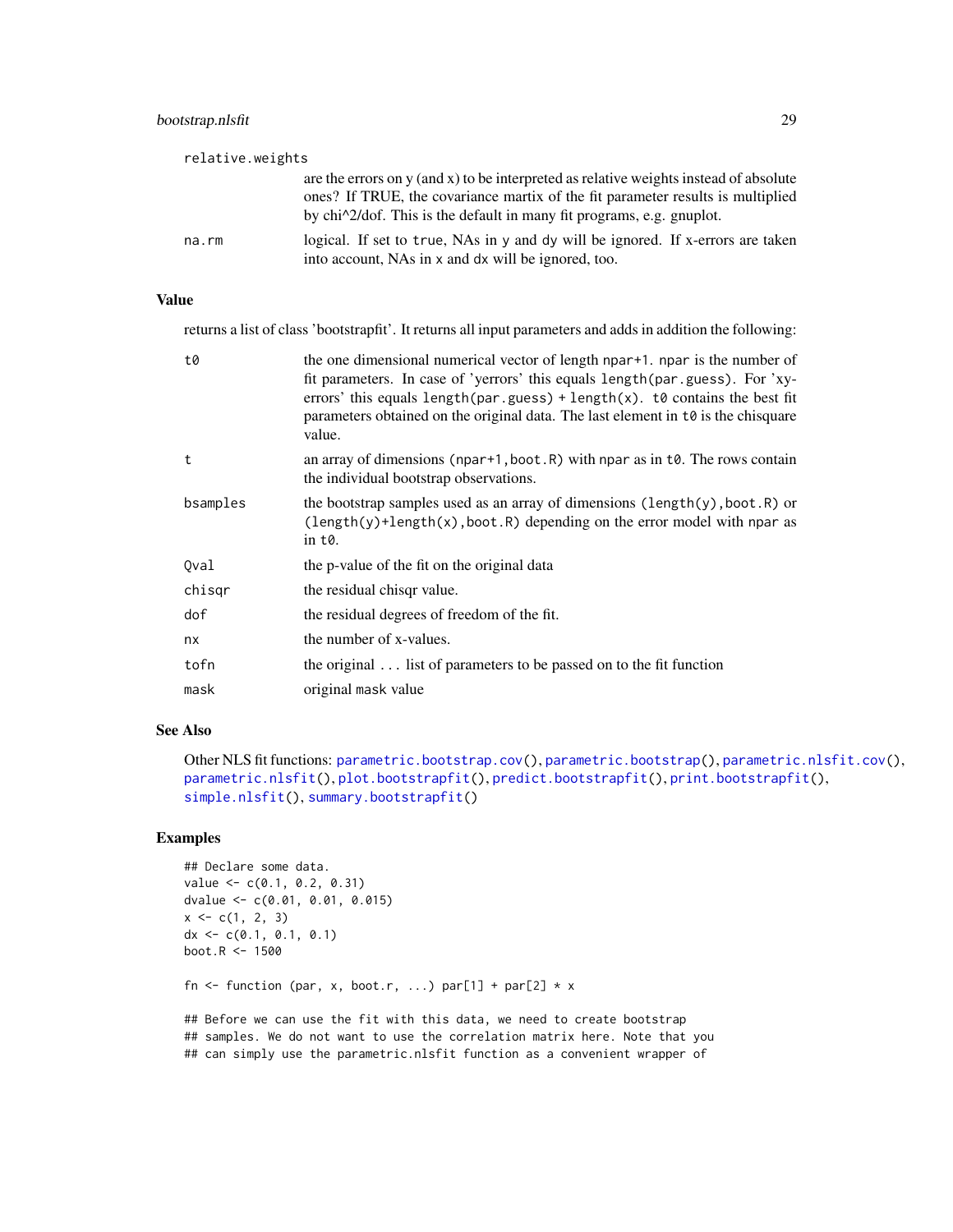```
## the two steps.
bsamples <- parametric.bootstrap(boot.R, c(value, x), c(dvalue, dx))
head(bsamples)
fit.result <- bootstrap.nlsfit(fn, c(1, 1), value, x, bsamples)
summary(fit.result)
plot(fit.result, main = 'Ribbon on top')
plot(fit.result, ribbon.on.top = FALSE, main = 'Ribbon below')
residual_plot(fit.result, main = 'Residual Plot')
```
#### c.cf *Concatenate correlation function objects*

#### Description

Concatenate correlation function objects

# Usage

## S3 method for class 'cf'  $c(\ldots)$ 

#### Arguments

... Zero or multiple objects of type cf.

#### Value

Returns an object of class cf representing the concatenation of all the input objects of class cf.

c.raw\_cf *Concatenate* raw\_cf *correlation function objects*

# Description

Concatenate raw\_cf correlation function objects

# Usage

## S3 method for class 'raw\_cf'  $c(\ldots)$ 

#### Arguments

... Zero or multiple objects of type raw\_cf.

<span id="page-29-0"></span>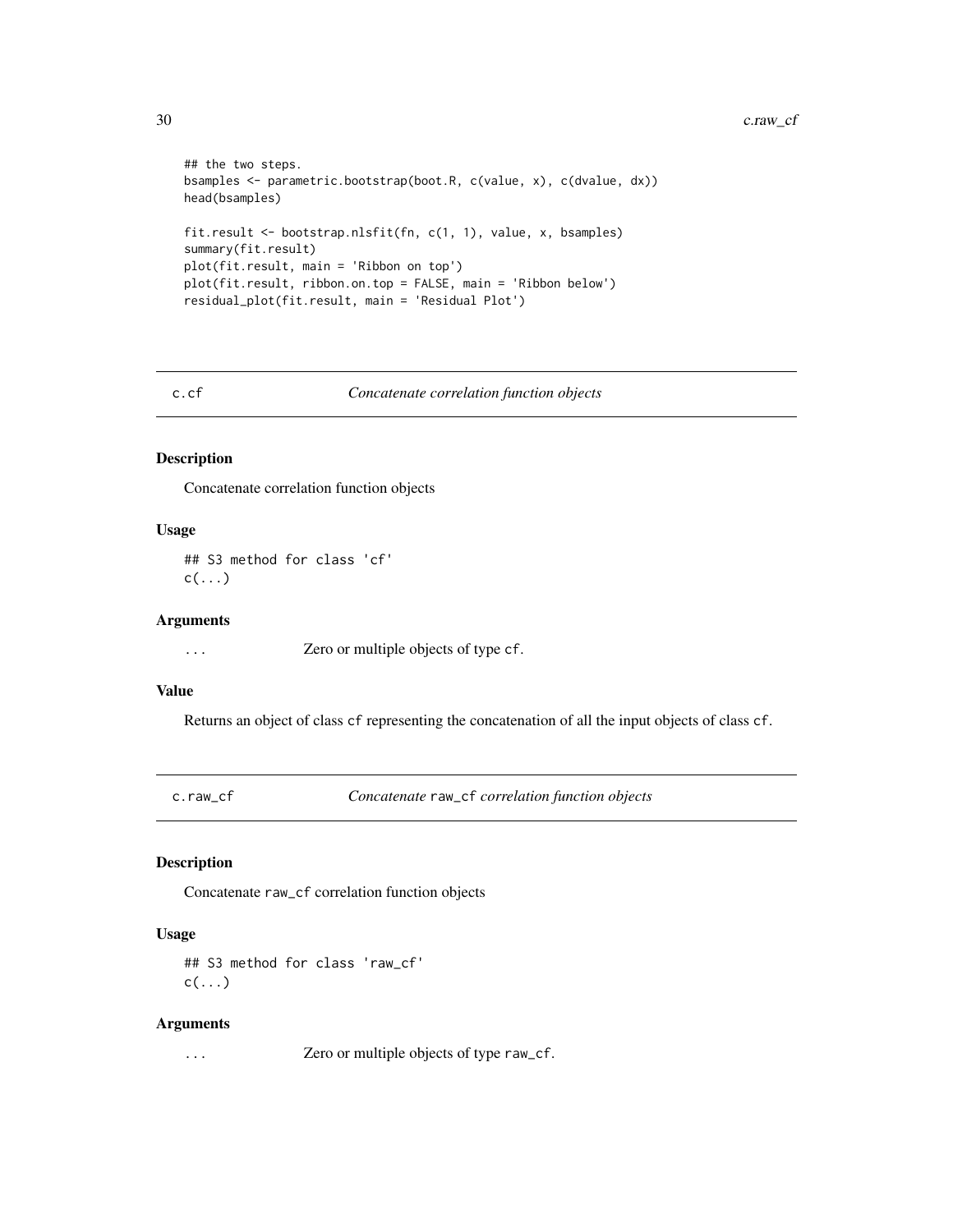# <span id="page-30-0"></span>Value

Returns an object of S3 class raw\_cf, the concatenation of the input objects.

```
cA2.09.48_3pi_I3_0_A1u_1_pc
```
*A three pion correlator with significant thermal states.*

# Description

A three pion correlator with significant thermal states.

#### Usage

cA2.09.48\_3pi\_I3\_0\_A1u\_1\_pc

#### Format

An object of class list (inherits from cf, cf\_meta, cf\_boot, cf\_principal\_correlator) of length 19.

cdh *finite size corrections a la Colangelo, Duerr, Haefeli*

#### Description

finite size corrections a la Colangelo, Duerr, Haefeli

#### Usage

```
cdh(param = rep(0, times = 6), rev = -1, alamb1 = 0.055, alamb2 = 0.58,aLamb3, aLamb4, ampiV, afpiV, aF0, a_fm, L, printit = FALSE,
  incim6 = FALSE, rtilde = c(-1.5, 3.2, -4.2, -2.5, 3.8, 1),use.cimpl = TRUE)
```

| parm   | parameters                                                                   |
|--------|------------------------------------------------------------------------------|
| rev    | $rev = -1$ corrects from L to $L = \infty$ , $rev = +1$ the other way around |
| aLamb1 | The four low energy $\Lambda_{1-4}$ constants in lattice units.              |
| aLamb2 | see aLamb1.                                                                  |
| aLamb3 | see aLamb1.                                                                  |
| aLamb4 | see aLamb1.                                                                  |
| ampiV  | pseudo scalar mass values to be corrected                                    |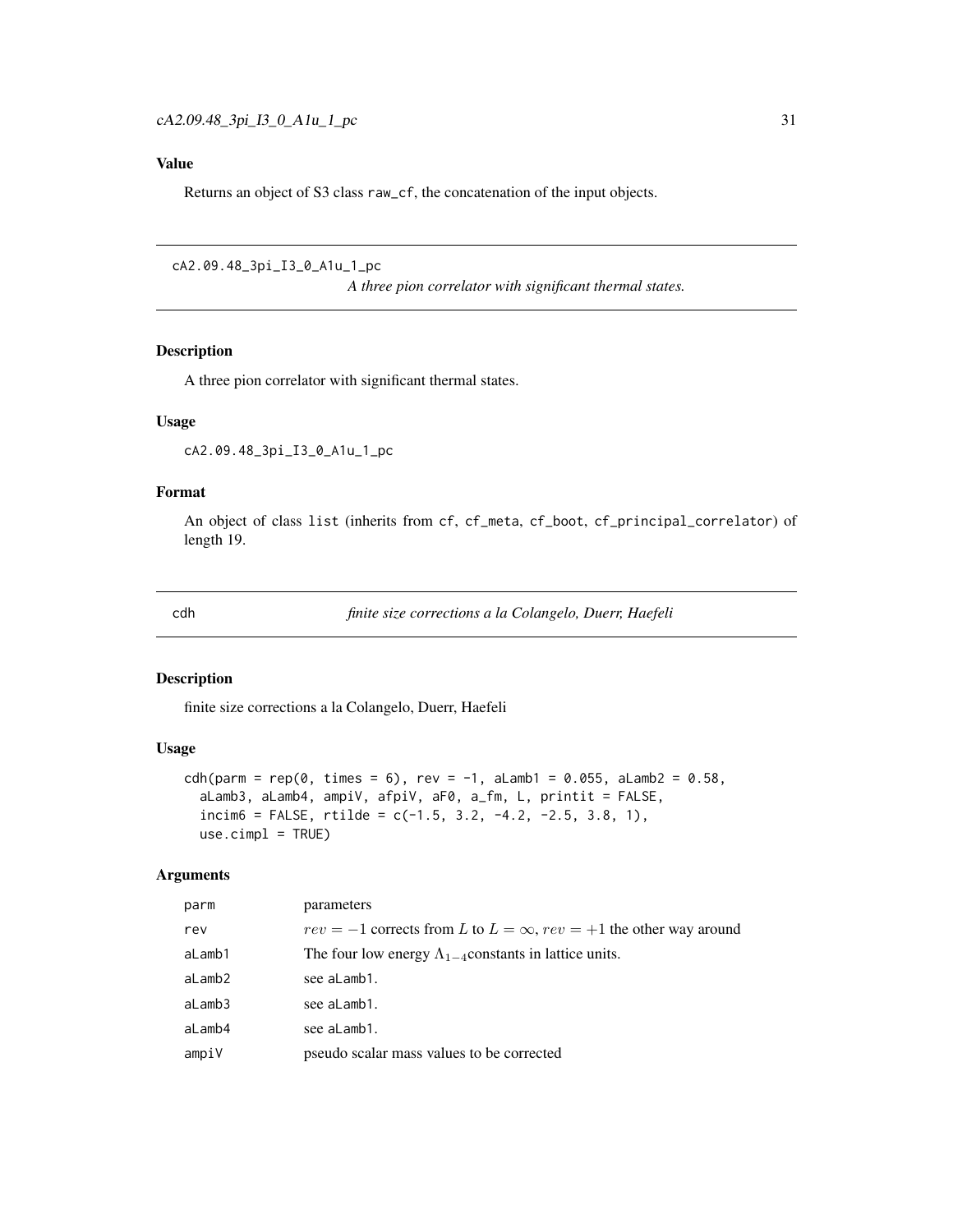| afpiV     | pseudo scalar decay constant values to be corrected                         |
|-----------|-----------------------------------------------------------------------------|
| aF0       | $af_0$ in lattice units                                                     |
| a_fm      | the value of the lattice spacing in fermi                                   |
| L         | the lattice spatial extent                                                  |
| printit   | if set to TRUE the corrections are printed                                  |
| incim6    | in- or exclude the NNNLO correction for the mass                            |
| rtilde    | the low energy constants $\tilde{r}$ , needed only if incimes-TRUE          |
| use.cimpl | use the four times faster direct c Implementation of the correction routine |

# Details

see reference for details. We use the simplyfied formulae for the S quantities, see eq. (59) in the reference.

# Value

a list with the corrected values for mpi and fpi

# Author(s)

Carsten Urbach [curbach@gmx.de](mailto:curbach@gmx.de)

# References

Gilberto Colangelo, Stephan Durr, Christoph Haefeli, Nucl.Phys.B721:136-174,2005. hep-lat/0503014

# Examples

```
L \leq -c(24, 24, 24, 24, 32)mps <- c(0.14448, 0.17261, 0.19858, 0.22276, 0.14320)
fps <- c(0.06577, 0.07169, 0.07623, 0.07924, 0.06730)
alamb1 < -0.05aLamb2 < -0.5aLamb3 < -0.38aLamb4 < -0.66cdhres <- cdh(rev=+1, aLamb1=aLamb1, aLamb2=aLamb2, aLamb3=aLamb3, aLamb4=aLamb4,
              ampiV=mps, afpiV=fps, aF0=fps, a_fm=0.08, L=L, printit=TRUE,
              incim6=FALSE)
cdhres$mpiFV
cdhres$fpiFV
```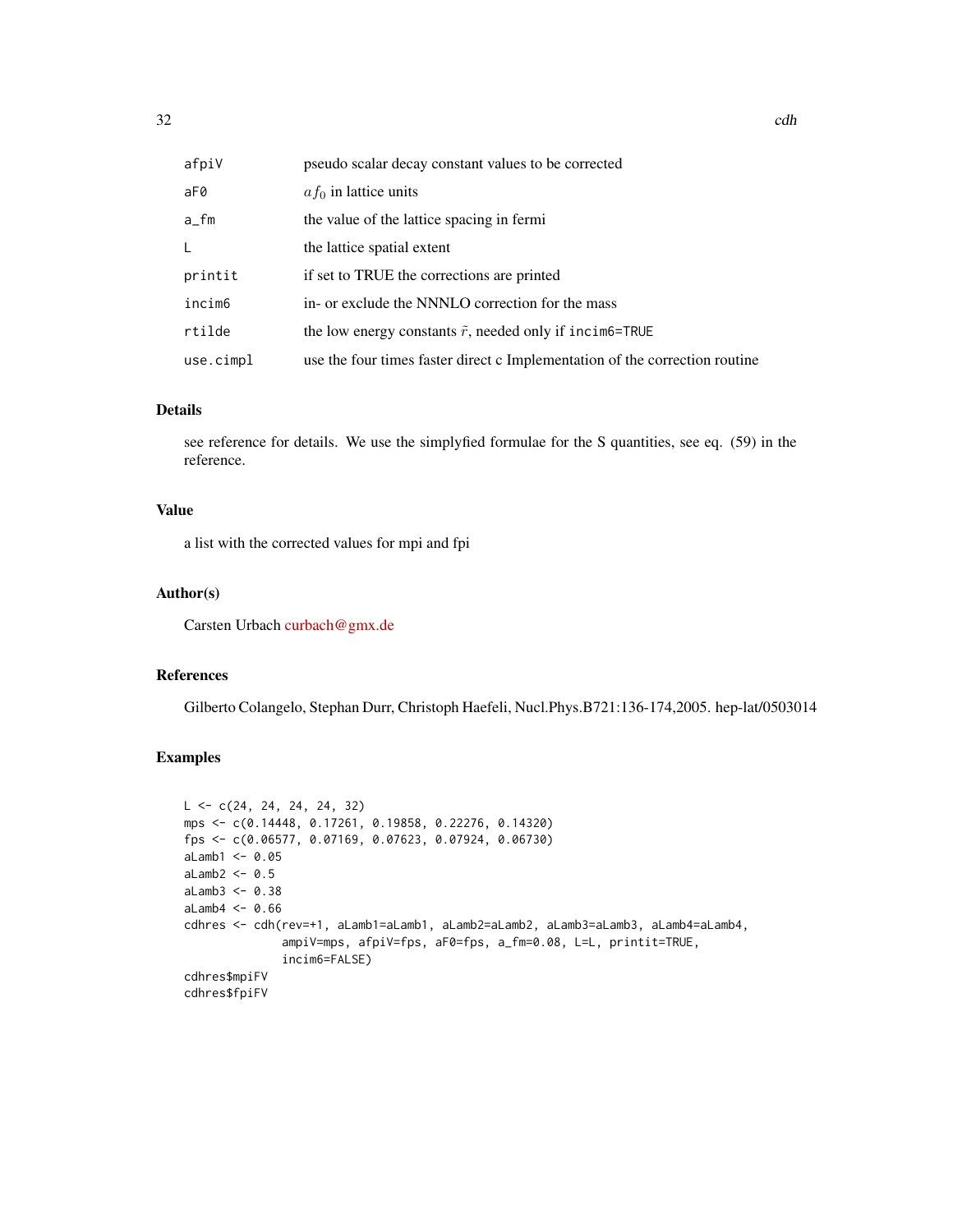<span id="page-32-0"></span>cdhnew *finite size corrections a la Colangelo, Duerr, Haefeli, but re-expanded as series in the quark mass*

# Description

finite size corrections a la Colangelo, Duerr, Haefeli, but re-expanded as series in the quark mass

#### Usage

```
cdhnew(parm = rep(0, times = 6), rev = -1, aLamb1 = 0.055,
 aLamb2 = 0.58, aLamb3, aLamb4, ampiV, afpiV, aF0, a2B0mu, L,
 printit = FALSE, use.cimpl = TRUE)
```
# Arguments

| parm      | m parameters                                                                              |
|-----------|-------------------------------------------------------------------------------------------|
| rev       | $rev = -1$ corrects from L to $L = \infty$ , $rev = +1$ the other way around              |
| aLamb1    | The four low energy $\Lambda_{1-4}$ constants in lattice units.                           |
| aLamb2    | see aLamb1.                                                                               |
| aLamb3    | see aLamb1.                                                                               |
| aLamb4    | see aLamb1.                                                                               |
| ampiV     | pseudo scalar mass values to be corrected                                                 |
| afpiV     | pseudo scalar decay constant values to be corrected                                       |
| aF0       | $af_0$ in lattice units                                                                   |
| a2B0mu    | $2B_0\mu$ in lattice units, where $\mu$ is the quark mass and $B_0$ a low energy constant |
| L         | the lattice spatial extent                                                                |
| printit   | if set to TRUE the corrections are printed                                                |
| use.cimpl | use the four times faster direct c Implementation of the correction routine               |
|           |                                                                                           |

# Details

see reference for details. We use the simplyfied formulae for the S quantities, see eq. (59) in first reference.

# Value

a list with the corrected values for mpi and fpi

# Author(s)

Carsten Urbach [curbach@gmx.de](mailto:curbach@gmx.de)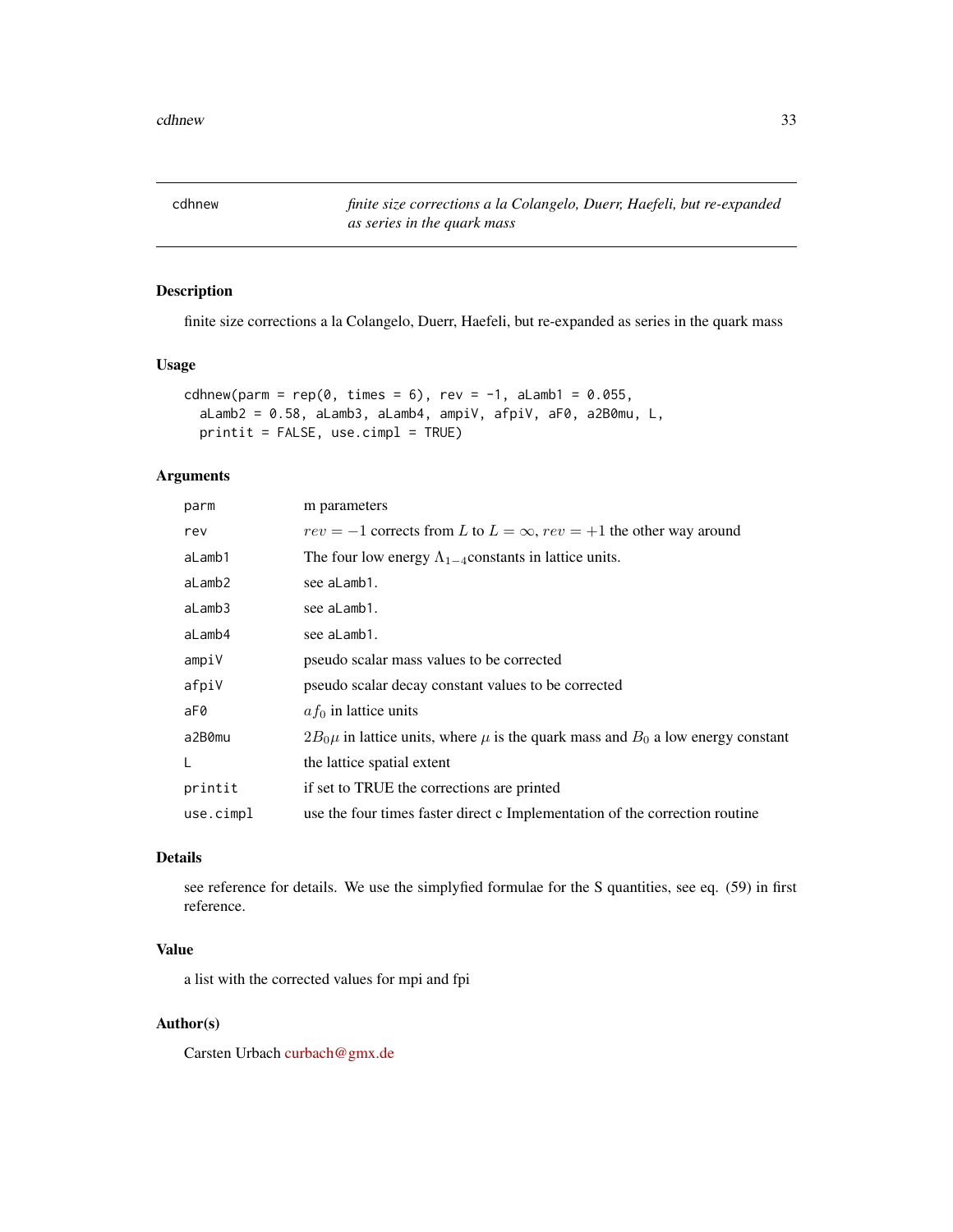#### References

Gilberto Colangelo, Stephan Durr, Christoph Haefeli, Nucl.Phys.B721:136-174,2005. hep-lat/0503014 and

R. Frezzotti, V. Lubicz, S. Simula, arXiv:0812.4042 hep-lat

#### Examples

```
mu <- c(0.004, 0.006, 0.008, 0.010, 0.004)
L \leftarrow c(24, 24, 24, 24, 32)mps <- c(0.14448, 0.17261, 0.19858, 0.22276, 0.14320)
fps <- c(0.06577, 0.07169, 0.07623, 0.07924, 0.06730)
alamb1 < -0.05aLamb2 < -0.5aLamb3 <- 0.38
aLamb4 < -0.66aF0 <- 0.051
a2B <- 5.64
cdhres <- cdhnew(rev=+1, aLamb1=aLamb1, aLamb2=aLamb2, aLamb3=aLamb3,
                 aLamb4=aLamb4, ampiV=mps, afpiV=fps, aF0=aF0,
                 a2B0mu=a2B*mu, L=L, printit=TRUE)
cdhres$mpiFV
cdhres$fpiFV
```
CExp *Cosh Or Sinh Build Out Of Two Exps*

# Description

Evaluates

$$
f(x) = \frac{1}{2}(\exp(-m(T - x)) \pm \exp(-mx))
$$

for given mass m, vector x and time extent T. This form is better usable in  $\chi^2$  fitting than cosh or sinh.

#### Usage

 $CExp(m, Time, x, sign = 1)$ 

| m    | mass value                                         |
|------|----------------------------------------------------|
| Time | Time extent                                        |
| X    | vector of values on which to evaluate the function |
| sign | with sign=1 cosh is evaluated, with sign=-1 sinh   |

<span id="page-33-0"></span>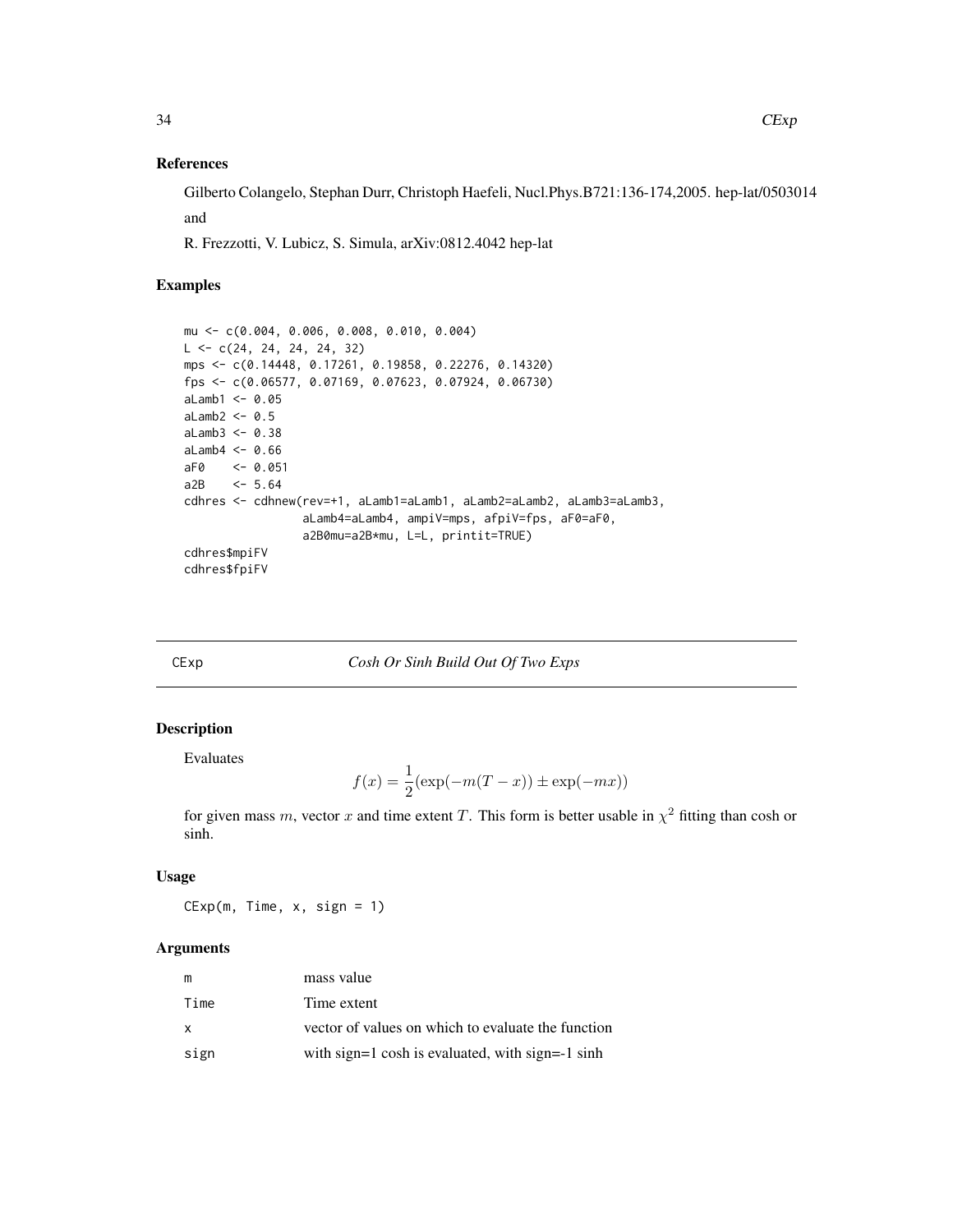# <span id="page-34-0"></span>Value

vector  $f(x)$ 

# Author(s)

Carsten Urbach <carsten.urbach@liverpool.ac.uk>

# Examples

```
m < -0.1Time <-48x \leq - seq(0, 48, 1)
CExp(m=m, Time=Time, x=x)
```
#### <span id="page-34-1"></span>cf *Correlation function container*

# Description

This function cf() creates containers for correlation functions of class cf. This class is particularly designed to deal with correlation functions emerging in statistical and quantum field theory simulations. Arithmetic operations are defined for this class in several ways, as well as concatenation and [is.cf.](#page-97-1)

# Usage

 $cf()$ 

#### Details

And last but not least, these are the fields that are used somewhere in the library but we have not figured out which mixin these should belong to:

- conf.index: TODO
- N: Integer, number of measurements.
- blockind: TODO
- jack.boot.se: TODO

# Value

returns an object of S3 class cf derived from a list

# See Also

```
Other cf constructors: cf_boot(), cf_meta(), cf_orig(), cf_principal_correlator(), cf_shifted(),
cf_smeared(), cf_subtracted(), cf_weighted()
```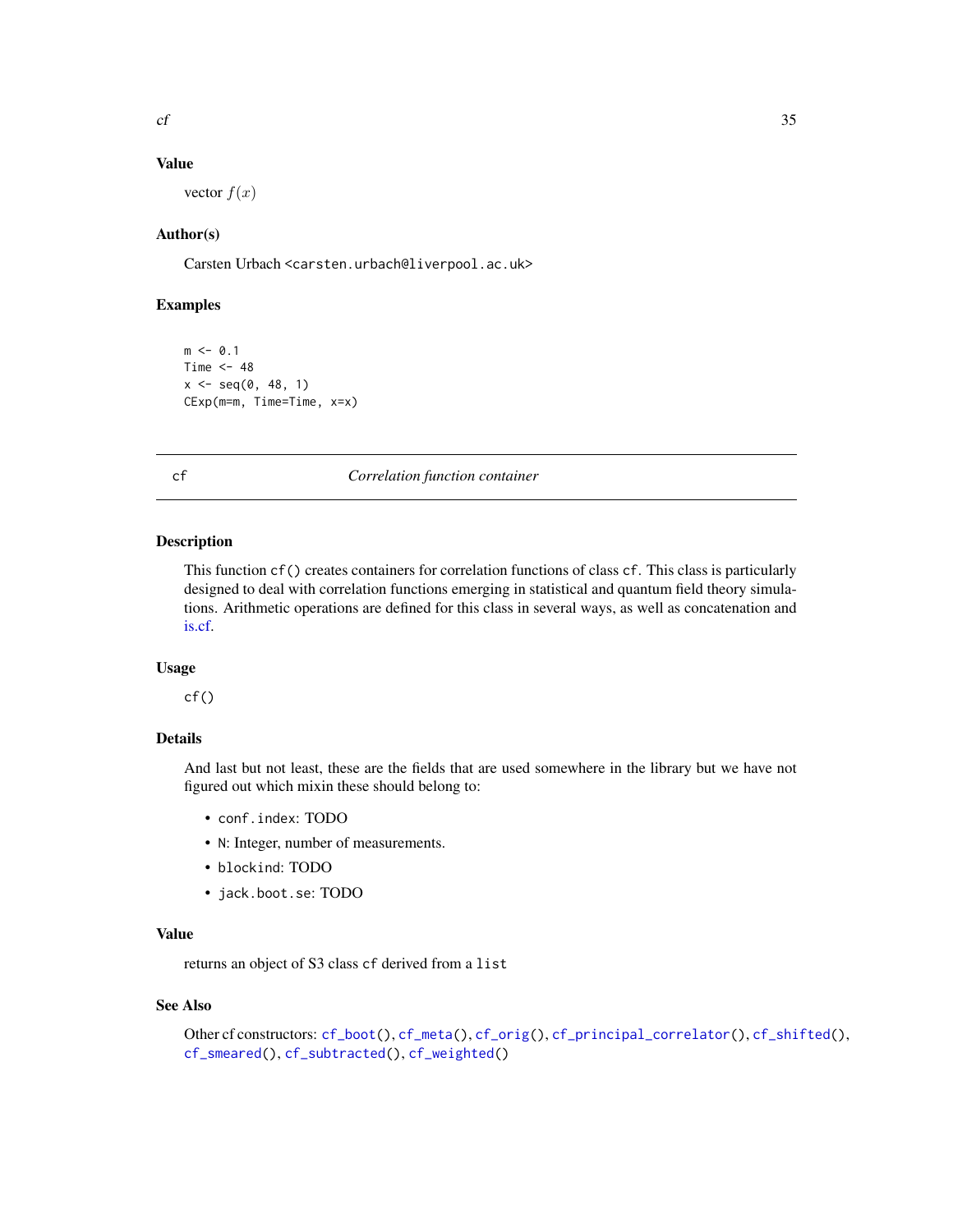36 cf\_boot

#### Examples

newcf  $\leq$  cf()

# <span id="page-35-1"></span>cf\_boot *Bootstrapped CF mixin constructor*

# Description

Bootstrapped CF mixin constructor

#### Usage

```
cf\_boot(.cf = cf(), boot.R, boot.1, seed, sim, endcorr, cf.tsboot,
  icf.tsboot = NULL, resampling_method)
```
# Arguments

| .cf               | cf object to extend.                                         |  |
|-------------------|--------------------------------------------------------------|--|
| boot.R            | Integer, number of bootstrap samples used.                   |  |
| boot.1            | Integer, block length in the time-series bootstrap process.  |  |
| seed              | Integer, random number generator seed used in bootstrap.     |  |
| sim               | Character, sim argument of tsboot.                           |  |
| endcorr           | Boolean, endcorr argumeth of tsboot.                         |  |
| cf.tsboot         | List, result from the tsboot function for the real part.     |  |
| icf.tsboot        | List, result from the tsboot function for the imaginay part. |  |
| resampling_method |                                                              |  |
|                   |                                                              |  |

Character, either 'bootstrap' or 'jackknife'

#### Details

The following fields will also be made available:

- cf0: Numeric vector, mean value of original measurements, convenience copy of cf.tsboot\$t0.
- tsboot.se: Numeric vector, standard deviation over bootstrap samples.
- boot.samples: Logical, indicating whether there are bootstrap samples available. This is deprecated and instead the presence of bootstrap samples should be queried with inherits(cf,'cf\_boot').
- error\_fn: Function, takes a vector of samples and computes the error. In the bootstrap case this is just the sd function. Use this function instead of a sd in order to make the code compatible with jackknife samples.

# Value

returns the input object of class cf with the bootstrap mixin added

<span id="page-35-0"></span>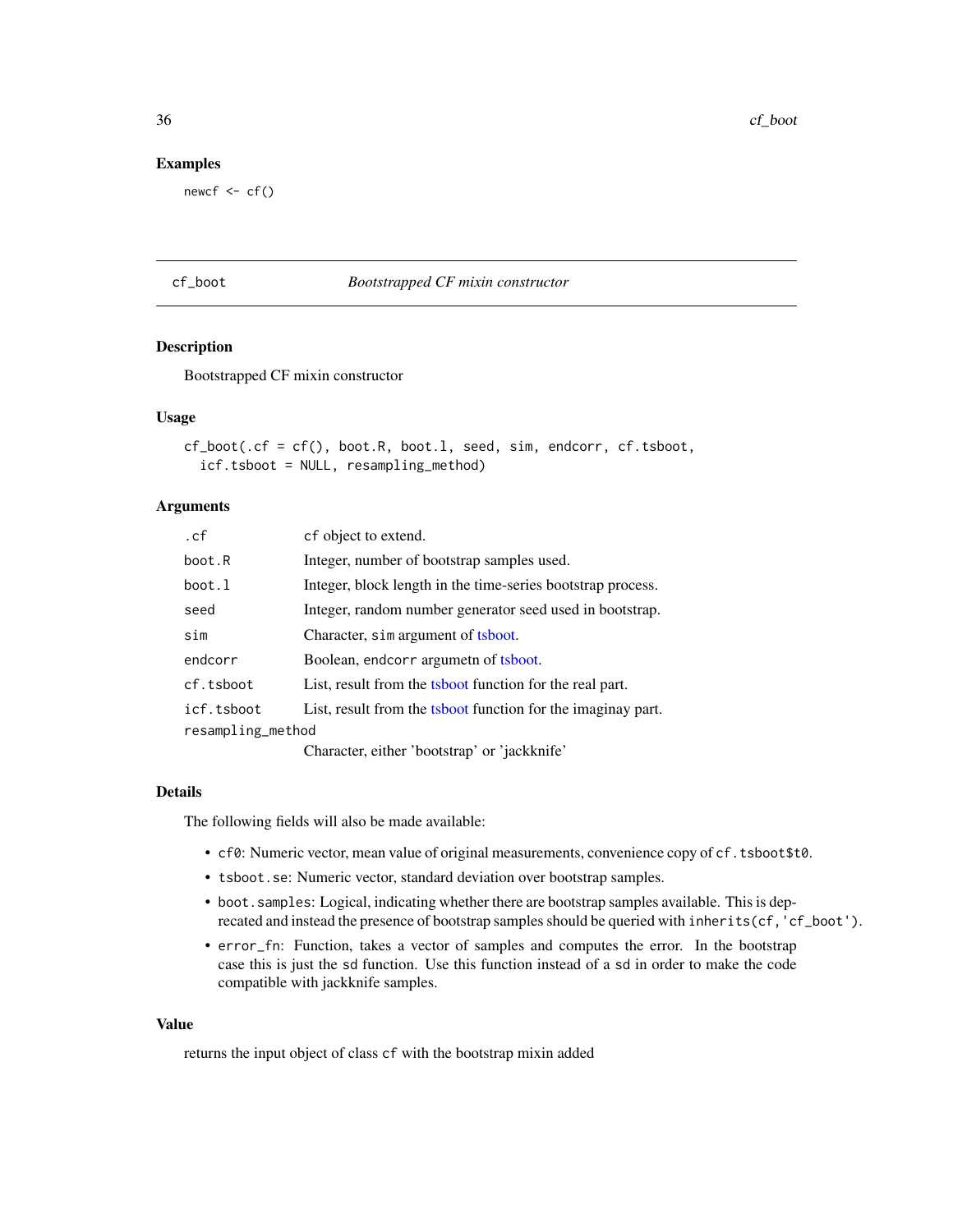# cf\_key\_meson\_2pt 37

# See Also

```
Other cf constructors: cf_meta(), cf_orig(), cf_principal_correlator(), cf_shifted(),
cf_smeared(), cf_subtracted(), cf_weighted(), cf()
```
cf\_key\_meson\_2pt *Generate key string to identify a meson 2pt function*

# Description

Generate key string to identify a meson 2pt function

### Usage

cf\_key\_meson\_2pt(fwd\_flav, bwd\_flav, snk\_gamma, src\_gamma, src\_p, snk\_p)

### Arguments

| fwd_flav  | String, "forward" quark flavour identifier.                                                           |
|-----------|-------------------------------------------------------------------------------------------------------|
| bwd_flav  | String, "backward" quark flavour identifier.                                                          |
| snk_gamma | Integer, CVC convention gamma matrix identifier at the source.                                        |
| src_gamma | Integer, CVC convention gamma matrix identified at the sink.                                          |
| $src_p$   | Integer vector of length 3. $(x, y, z)$ components of the source momentum vector<br>in lattice units. |
| snk_p     | Integer vector of length 3. $(x, y, z)$ components of the sink momentum vector in<br>lattice units.   |

# Value

A character vector with the HDF5 key.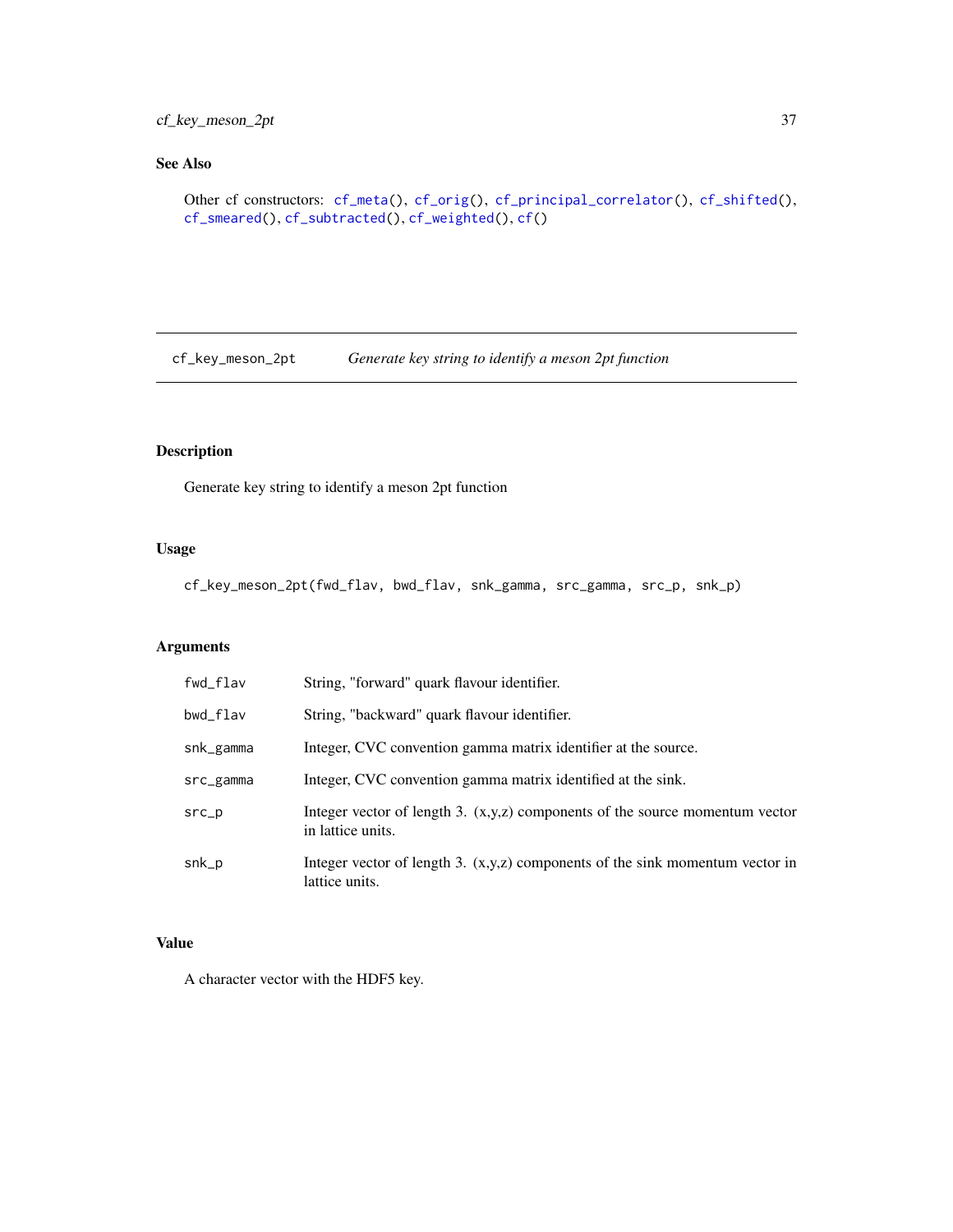cf\_key\_meson\_3pt *Generate HDF5 key for CVC 'correlators' meson 3pt function with a local or derivative insertion The key for a meson three-point function has the form: /sud+-g-ug/t10/dt12/gf5/pfx0pfy0pfz0/gc0/Ddim0\_dir0/Ddim1\_dir1/[D.../](#page-0-0)gi5/pix0piy0piz0 where, from left to right: • 'u' is the flavour of the "backward" propagator • 'd' is the flavour of the "sequential" propagator • '+' indicates that 'sud' is daggered • 'g' indicates a gamma insertion • 'u' is the flavour of the foward propagator • 'g' indicates a Dirac structure at the source • 'tXX' is the source time slice • 'dtYY' is the source-sink separation • 'gfN' gamma structure at the sink in CVC indexing • 'pfxXpfyYpfzZ' is the sink momentum in CVC convention (sink and source phases are both e^ipx) • 'gcN' gamma structure at the current insertion point in CVC indexing • 'DdimJ\_dirK' covariant displacement applied in dimension 'J', direction 'K' where it should be noted that this is. in operator notation, i.e., the right-most displacement is the one applied first. • [...](#page-0-0) • 'giN' gamma structure at the souce in CVC indexing • 'pixXpiyYpizZ' at the source in CVC convention*

# Description

Generate HDF5 key for CVC 'correlators' meson 3pt function with a local or derivative insertion The key for a meson three-point function has the form:

/sud+-g-u-g/t10/dt12/gf5/pfx0pfy0pfz0/gc0/Ddim0\_dir0/Ddim1\_dir1/[D.../](#page-0-0)gi5/pix0piy0piz0 where, from left to right:

- 'u' is the flavour of the "backward" propagator
- 'd' is the flavour of the "sequential" propagator
- '+' indicates that 'sud' is daggered
- 'g' indicates a gamma insertion
- 'u' is the flavour of the foward propagator
- 'g' indicates a Dirac structure at the source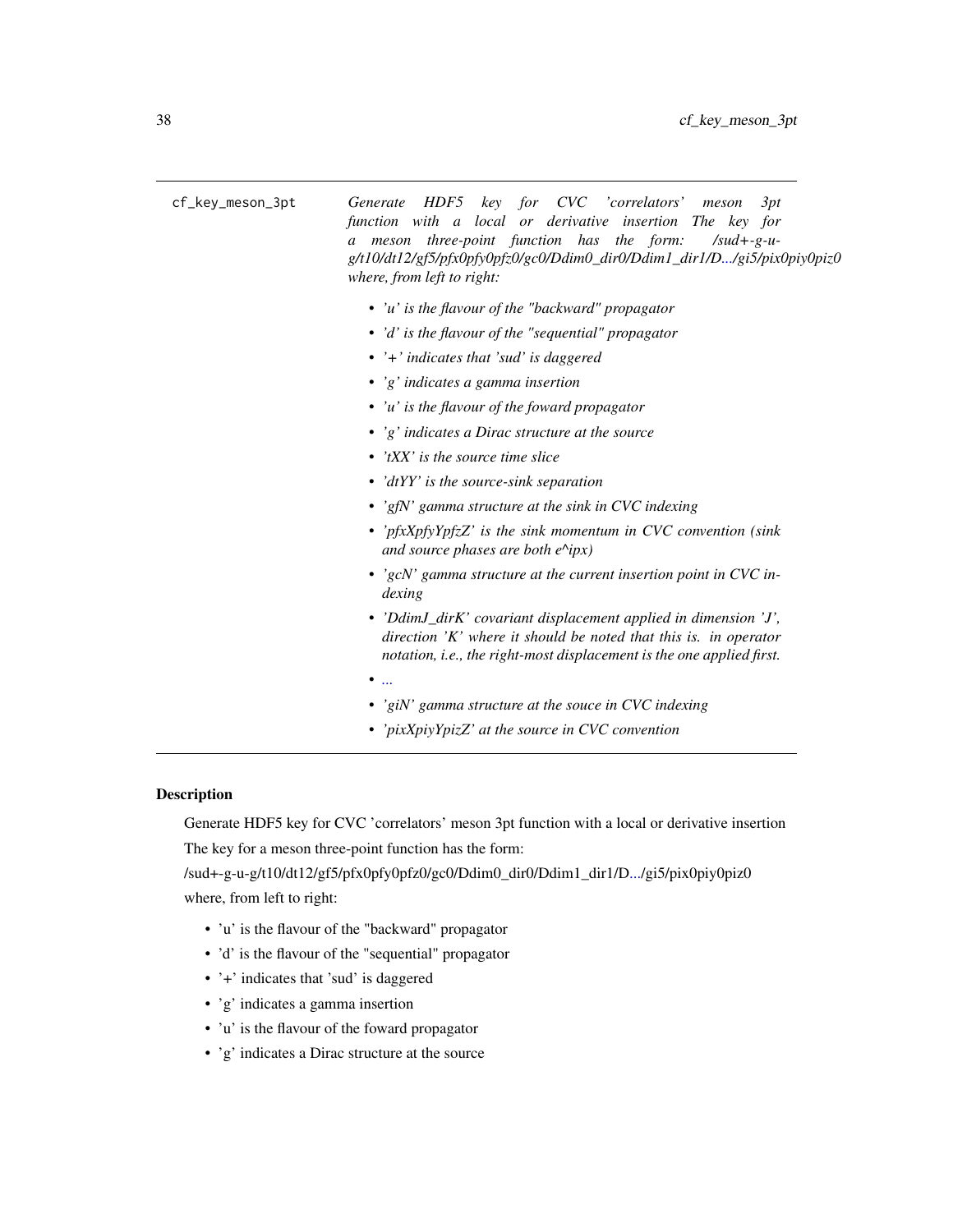- 'tXX' is the source time slice
- 'dtYY' is the source-sink separation
- 'gfN' gamma structure at the sink in CVC indexing
- 'pfxXpfyYpfzZ' is the sink momentum in CVC convention (sink and source phases are both e^ipx)
- 'gcN' gamma structure at the current insertion point in CVC indexing
- 'DdimJ\_dirK' covariant displacement applied in dimension 'J', direction 'K' where it should be noted that this is. in operator notation, i.e., the right-most displacement is the one applied first.
- $\bullet$  [...](#page-0-0)
- 'giN' gamma structure at the souce in CVC indexing
- 'pixXpiyYpizZ' at the source in CVC convention

#### Usage

```
cf_key_meson_3pt(fwd_flav, bwd_flav, seq_flav, dt, snk_gamma, cur_gamma,
  cur_displ_dim = NA, cur_displ_dir = NA, src_gamma, src_p, snk_p)
```
# Arguments

| fwd_flav      | String, "forward" quark flavour identifier.                                                                                                                                                                                                                                                                                                                                                                |
|---------------|------------------------------------------------------------------------------------------------------------------------------------------------------------------------------------------------------------------------------------------------------------------------------------------------------------------------------------------------------------------------------------------------------------|
| bwd_flav      | String, "backward" quark flavour identifier.                                                                                                                                                                                                                                                                                                                                                               |
| seq_flav      | String, "sequential" quark flavour identifier.                                                                                                                                                                                                                                                                                                                                                             |
| dt            | Integer, source-sink separation.                                                                                                                                                                                                                                                                                                                                                                           |
| snk_gamma     | Integer, CVC convention gamma matrix identifier at the source.                                                                                                                                                                                                                                                                                                                                             |
| cur_gamma     | Integer, CVC convention gamma matrix identified at the insertion.                                                                                                                                                                                                                                                                                                                                          |
| cur_displ_dim | Integer vector of dimensions $(0,1,2,3 \leq z \leq t,x,y,z)$ in which covariant displace-<br>ments have been applied. This vector will be parsed in reverse order, such that<br>the first element here is the first displacement applied to the spinor in the cal-<br>culation and the right-most element in the key. Length must be matched to<br>'cur_displ_dir'. Defaults to 'NA' for no displacements. |
| cur_displ_dir | Integer vector of directions (forward, backward) $\langle 0,1 \rangle$ in which the covariant<br>displacements have been applied. Parsing as for 'cur_displ_dim'. Length must<br>be matched to 'cur_displ_dim'. Defaults to 'NA' for no displacements.                                                                                                                                                     |
| src_gamma     | Integer, CVC convention gamma matrix identified at the sink.                                                                                                                                                                                                                                                                                                                                               |
| $src\_p$      | Integer vector of length 3. $(x, y, z)$ components of the source momentum vector<br>in lattice units.                                                                                                                                                                                                                                                                                                      |
| snk_p         | Integer vector of length 3. $(x, y, z)$ components of the sink momentum vector in<br>lattice units.                                                                                                                                                                                                                                                                                                        |

### Value

A character vector with the HDF5 key.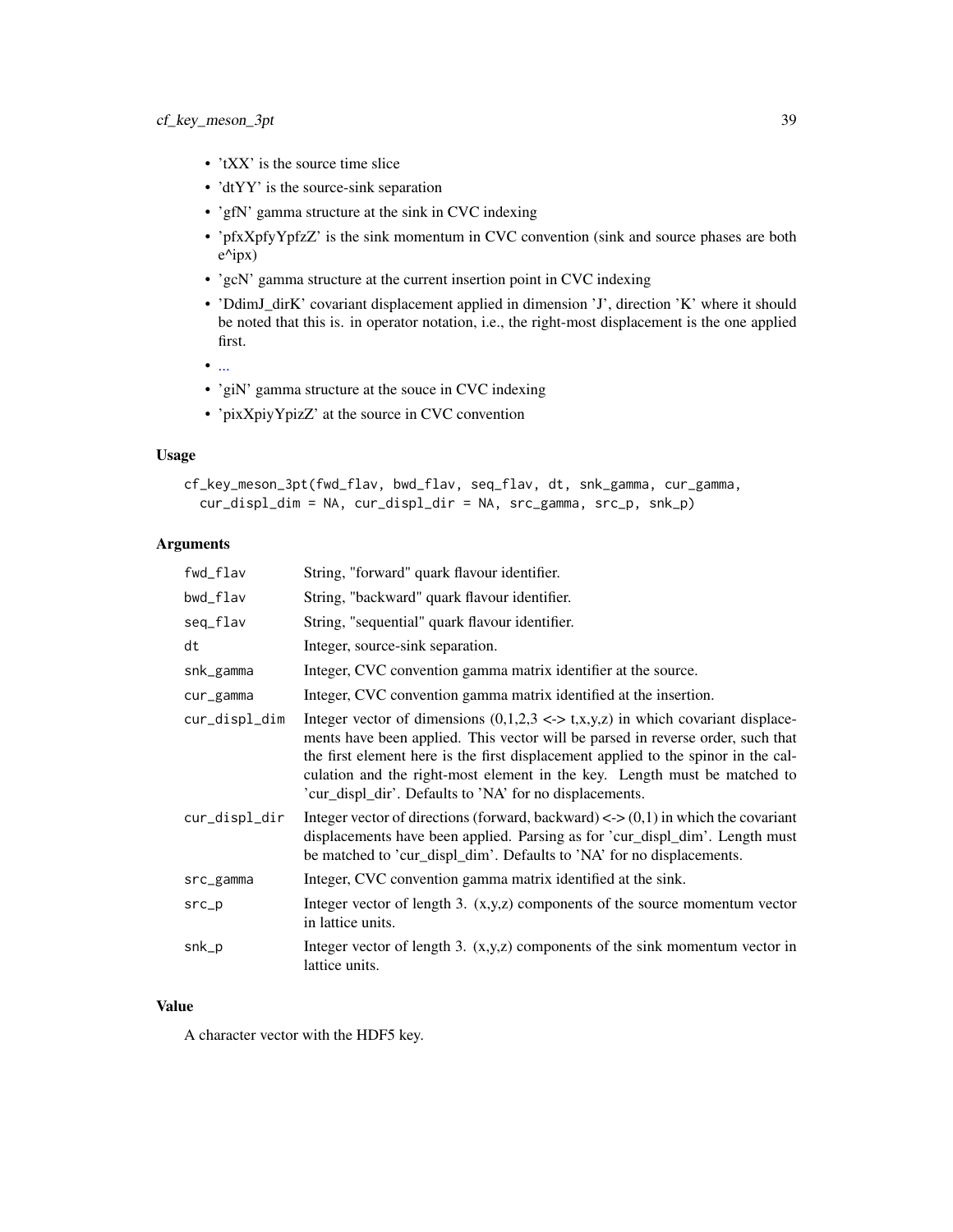<span id="page-39-0"></span>

CF metadata mixin constructor

### Usage

```
cf_meta(cf = cf(), nrobs = 1, Time = NA, nrstypes = 1, symmetriced = FALSE)
```
# Arguments

| .cf         | cf object to extend.                                                                                                                                                                                                      |
|-------------|---------------------------------------------------------------------------------------------------------------------------------------------------------------------------------------------------------------------------|
| nrObs       | Integer, number of different measurements contained in this correlation func-<br>tion. One can use c.cf to add multiple observables into one container. This is for<br>instance needed when passing to the gevp function. |
| Time        | Integer, full time extent.                                                                                                                                                                                                |
| nrStypes    | Integer, number of smearing types.                                                                                                                                                                                        |
| symmetrised | Logical, indicating whether the correlation function has been symmetrized.                                                                                                                                                |

## Value

returns the input object of class cf with the metadata mixin added

### See Also

```
Other cf constructors: cf_boot(), cf_orig(), cf_principal_correlator(), cf_shifted(),
cf_smeared(), cf_subtracted(), cf_weighted(), cf()
```
# Examples

```
newcf <- cf_orig(cf=array(rnorm(25*100), dim=c(100, 25)))
newcf <- cf_meta(newcf, nrObs=1, Time=48, symmetrised=TRUE)
```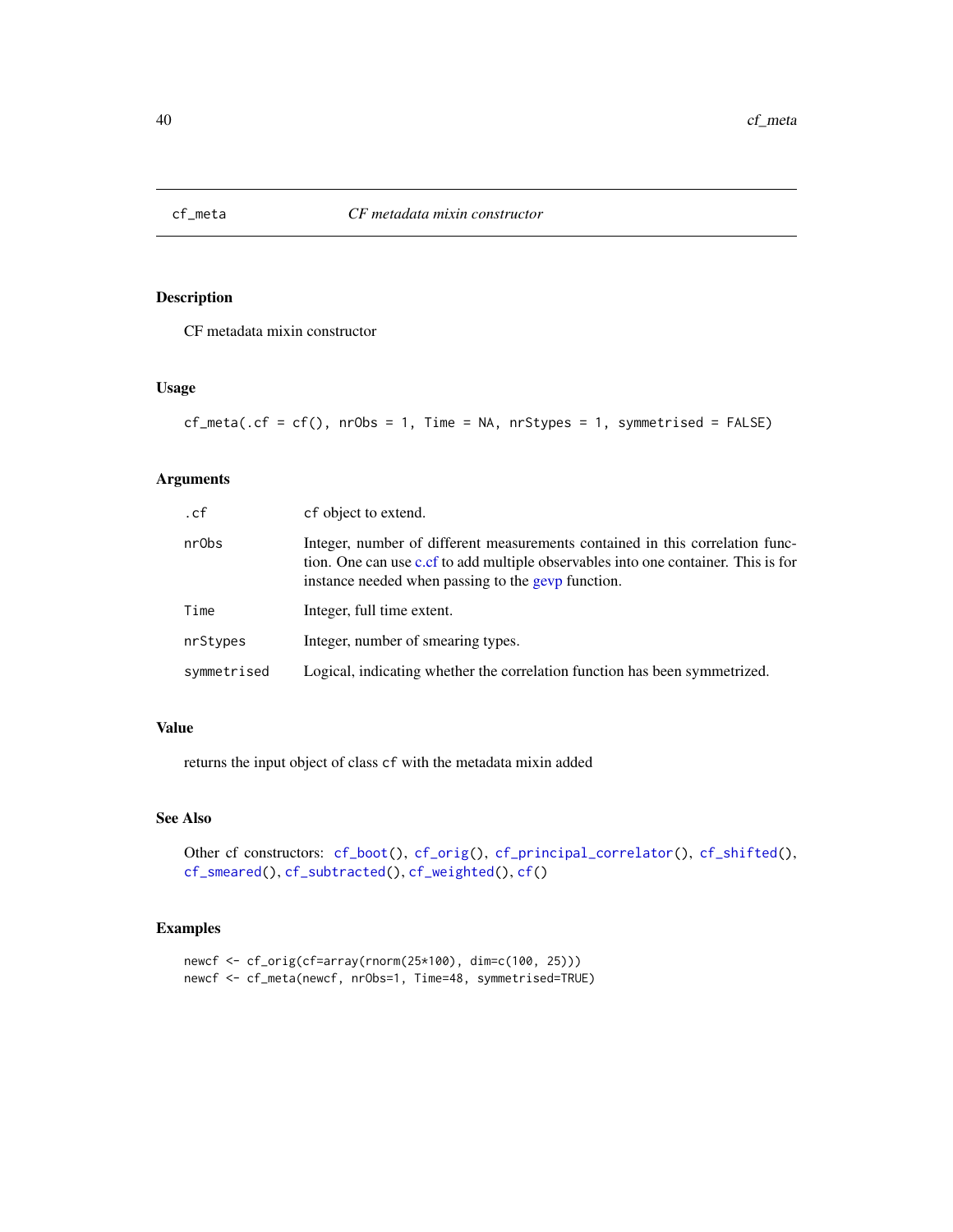<span id="page-40-0"></span>

Original data CF mixin constructor

# Usage

 $cf\_orig(.cf = cf(), cf, icf = NULL)$ 

### Arguments

| .cf | of object to extend. Named with a leading period just to distinguish it from the<br>member also named cf.                                                        |
|-----|------------------------------------------------------------------------------------------------------------------------------------------------------------------|
| cf  | Numeric matrix, original data for all observables and measurements.                                                                                              |
| icf | Numeric matrix, imaginary part of original data. Be very careful with this as<br>quite a few functions just ignore the imaginary part and drop it in operations. |

### Value

returns the input object of class cf with the original data mixin added

# See Also

```
Other cf constructors: cf_boot(), cf_meta(), cf_principal_correlator(), cf_shifted(),
cf_smeared(), cf_subtracted(), cf_weighted(), cf()
```
# Examples

```
newcf <- cf_orig(cf=array(rnorm(25*100), dim=c(100, 25)))
newcf <- cf_meta(newcf, nrObs=1, Time=48, symmetrised=TRUE)
newcf <- bootstrap.cf(newcf)
plot(newcf)
```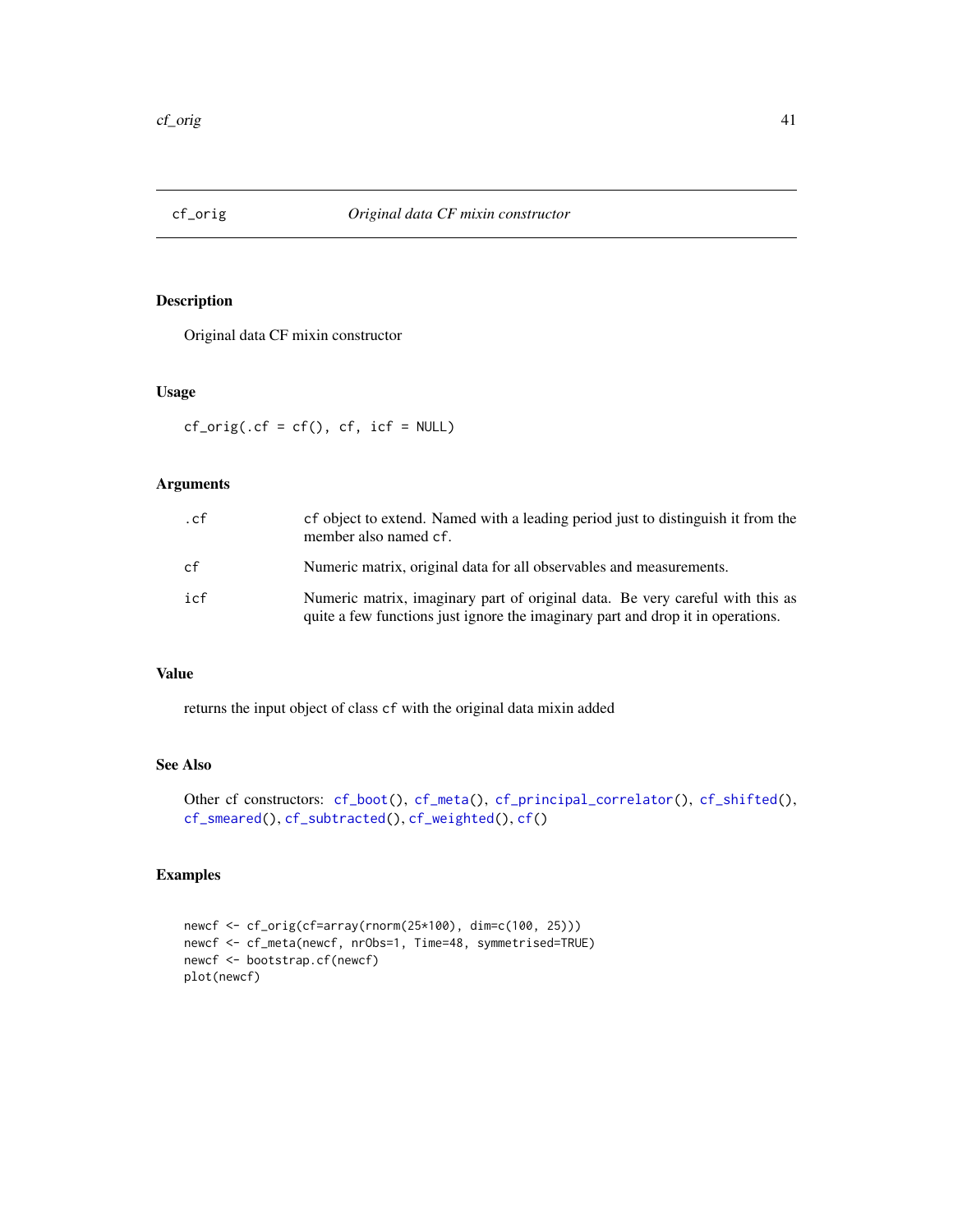```
cf_principal_correlator
```
*Principal correlator CF mixin constructor*

# Description

Principal correlator CF mixin constructor

### Usage

cf\_principal\_correlator(.cf = cf(), id, gevp\_reference\_time)

### Arguments

| .cf                 | cf object to extend.                                                                                                      |  |
|---------------------|---------------------------------------------------------------------------------------------------------------------------|--|
| id                  | Integer, number of the principal correlator from the GEVP. Ascending with<br>eigenvalue, so $id = 1$ is the lowest state. |  |
| gevp_reference_time |                                                                                                                           |  |
|                     | Integer, reference time $t_0$ that has been used in the GEVP.                                                             |  |

# Value

returns the input object of class cf with the principal correlator mixin added

# See Also

```
Other cf constructors: cf_boot(), cf_meta(), cf_orig(), cf_shifted(), cf_smeared(), cf_subtracted(),
cf_weighted(), cf()
```
<span id="page-41-1"></span>cf\_shifted *Shifted CF mixin constructor*

# Description

Shifted CF mixin constructor

# Usage

 $cf\_shifted(.cf = cf(), delta, forwardshift)$ 

| .cf          | cf object to extend. |
|--------------|----------------------|
| deltat       | <b>TODO</b>          |
| forwardshift | Logical, TODO        |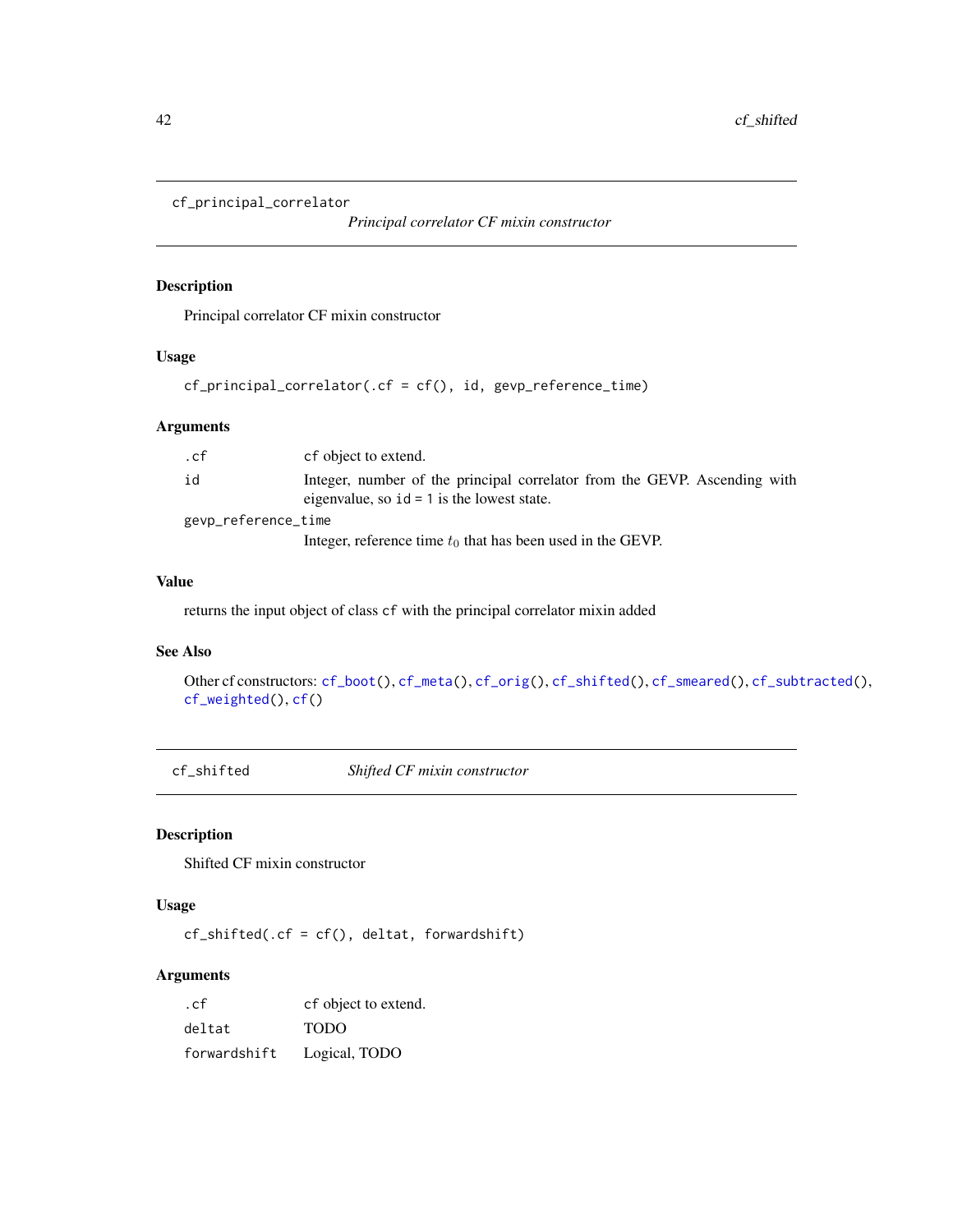### cf\_smeared 43

### Details

The following fields will also be made available:

• shifted: Logical, whether the correlation function has been shifted This is deprecated and instead the presence of a shift should be queried with inherits(cf,'cf\_shifted').

#### Value

returns the input object of class cf with the shifted mixin added

# See Also

Other cf constructors: [cf\\_boot\(](#page-35-0)), [cf\\_meta\(](#page-39-0)), [cf\\_orig\(](#page-40-0)), [cf\\_principal\\_correlator\(](#page-41-0)), [cf\\_smeared\(](#page-42-0)), [cf\\_subtracted\(](#page-43-0)), [cf\\_weighted\(](#page-43-1)), [cf\(](#page-34-0))

<span id="page-42-0"></span>cf\_smeared *Smeared CF mixin constructor*

### Description

Smeared CF mixin constructor

### Usage

 $cf\_smeared(.cf = cf(), scf, iscf = NULL, nrSamples, obs)$ 

# Arguments

| .cf       | cf object to extend.                 |
|-----------|--------------------------------------|
| scf       | Like cf, but with the smeared data.  |
| iscf      | Like icf, but with the smeared data. |
| nrSamples | <b>TODO</b>                          |
| obs       | TODO                                 |

#### Details

The following fields will also be made available:

• smeared: Logical, whether the correlation function has smeared data. This is deprecated and instead the presence of bootstrap samples should be queried with inherits(cf,'cf\_smeared').

### Value

returns the input object of class cf with the smeared mixin added

### See Also

Other cf constructors: [cf\\_boot\(](#page-35-0)), [cf\\_meta\(](#page-39-0)), [cf\\_orig\(](#page-40-0)), [cf\\_principal\\_correlator\(](#page-41-0)), [cf\\_shifted\(](#page-41-1)), [cf\\_subtracted\(](#page-43-0)), [cf\\_weighted\(](#page-43-1)), [cf\(](#page-34-0))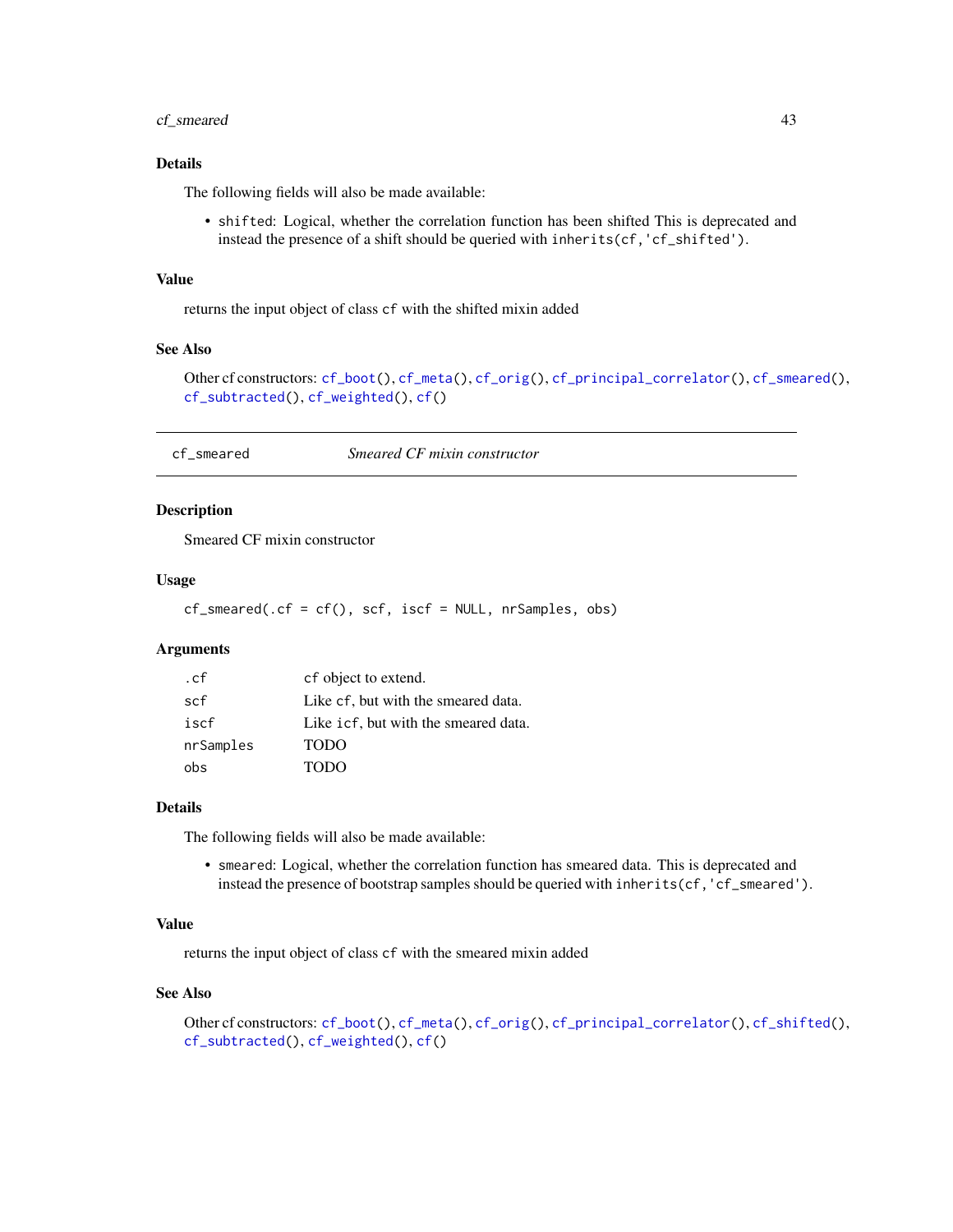<span id="page-43-0"></span>

Subtracted CF mixin constructor

# Usage

 $cf\_subtracted(.cf = cf(), subtrated.values, subtrated.ii)$ 

## Arguments

. cf cf object to extend. subtracted.values Numeric matrix, TODO subtracted.ii Integer vector, TODO

### Value

returns the input object of class cf with the subtracted mixin added

### See Also

```
Other cf constructors: cf_boot(), cf_meta(), cf_orig(), cf_principal_correlator(), cf_shifted(),
cf_smeared(), cf_weighted(), cf()
```
<span id="page-43-1"></span>cf\_weighted *Weighted CF mixin constructor*

#### Description

Weighted CF mixin constructor

# Usage

cf\_weighted(.cf = cf(), weight.factor, weight.cosh)

#### Arguments

. cf cf object to extend. weight.factor TODO weight.cosh TODO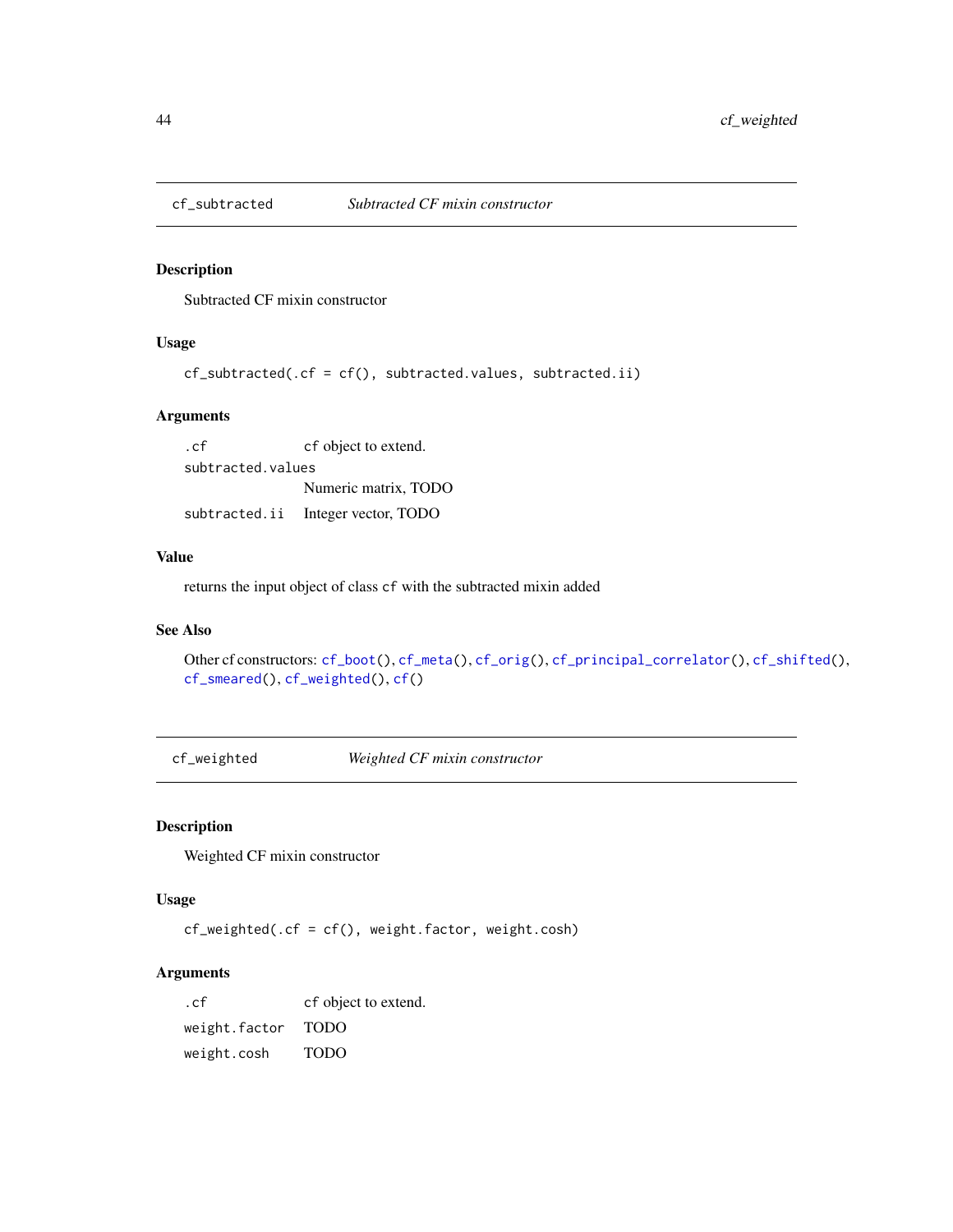# Details

The following fields will also be made available:

• weighted: Logical, indicating whether the correlation function has been weighted. This is deprecated and instead the presence of this should be queried with inherits(cf, 'cf\_weighted').

### Value

returns the input object of class cf with the weighted mixin added

### See Also

```
Other cf constructors: cf_boot(), cf_meta(), cf_orig(), cf_principal_correlator(), cf_shifted(),
cf_smeared(), cf_subtracted(), cf()
```
compute.plotlims *compute.plotlims*

### Description

Computes limits for plots

#### Usage

compute.plotlims(val, logscale, cumul.dval, cumul.mdval)

### Arguments

| val         | Numeric. Value.            |
|-------------|----------------------------|
| logscale    | Boolean.                   |
| cumul.dval  | Numeric. Cumulative error. |
| cumul.mdval | Numeric. Cumulative error. |

### Value

The computed plot limits are returned as a two component numeric vector.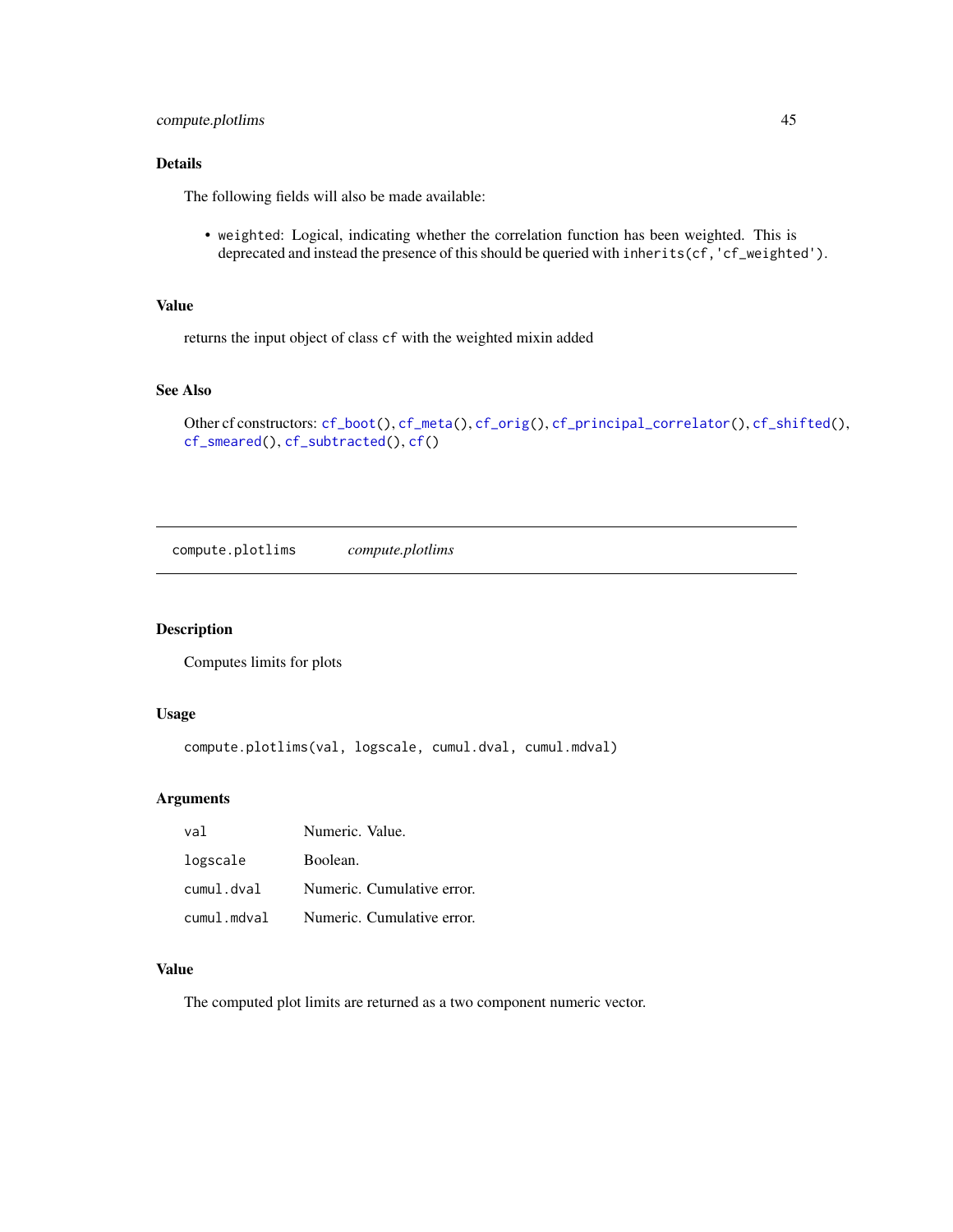Computes the ACF and integrated autocorrelation time of a time series. It also estimates the corresponding standard errors.

## Usage

computeacf(tseries, W.max, Lambda = 100)

# Arguments

| tseries | the time series.                                          |
|---------|-----------------------------------------------------------|
| W.max   | maximal time lag to be used.                              |
| Lambda  | cut-off needed to estimate the standard error of the ACF. |

### Details

The standard error of the ACF is computed using equation (E.11) of M. Luescher, hep-lat/0409106. The error of the integrated autocorrelation time using the Madras Sokal formula, see also heplat/0409106.

### Value

It returns a list of class hadronacf with members

| lags   | time lags of the integrated autocorrelation function                                     |
|--------|------------------------------------------------------------------------------------------|
| Gamma  | normalised autocorrelation function                                                      |
| dGamma | error of normalised autocorrelation function                                             |
| W.max  | max time lag used for the call of acf                                                    |
| W      | the cut-off up to which the ACF is integrated for the integrated autocorrelation<br>time |
| tdata  | the original time series                                                                 |
| tau    | the estimated integrated autocorrelation time                                            |
| dtau   | the estimated error of the integrated autocorrelation time                               |

# Author(s)

Carsten Urbach, <curbach@gmx.de>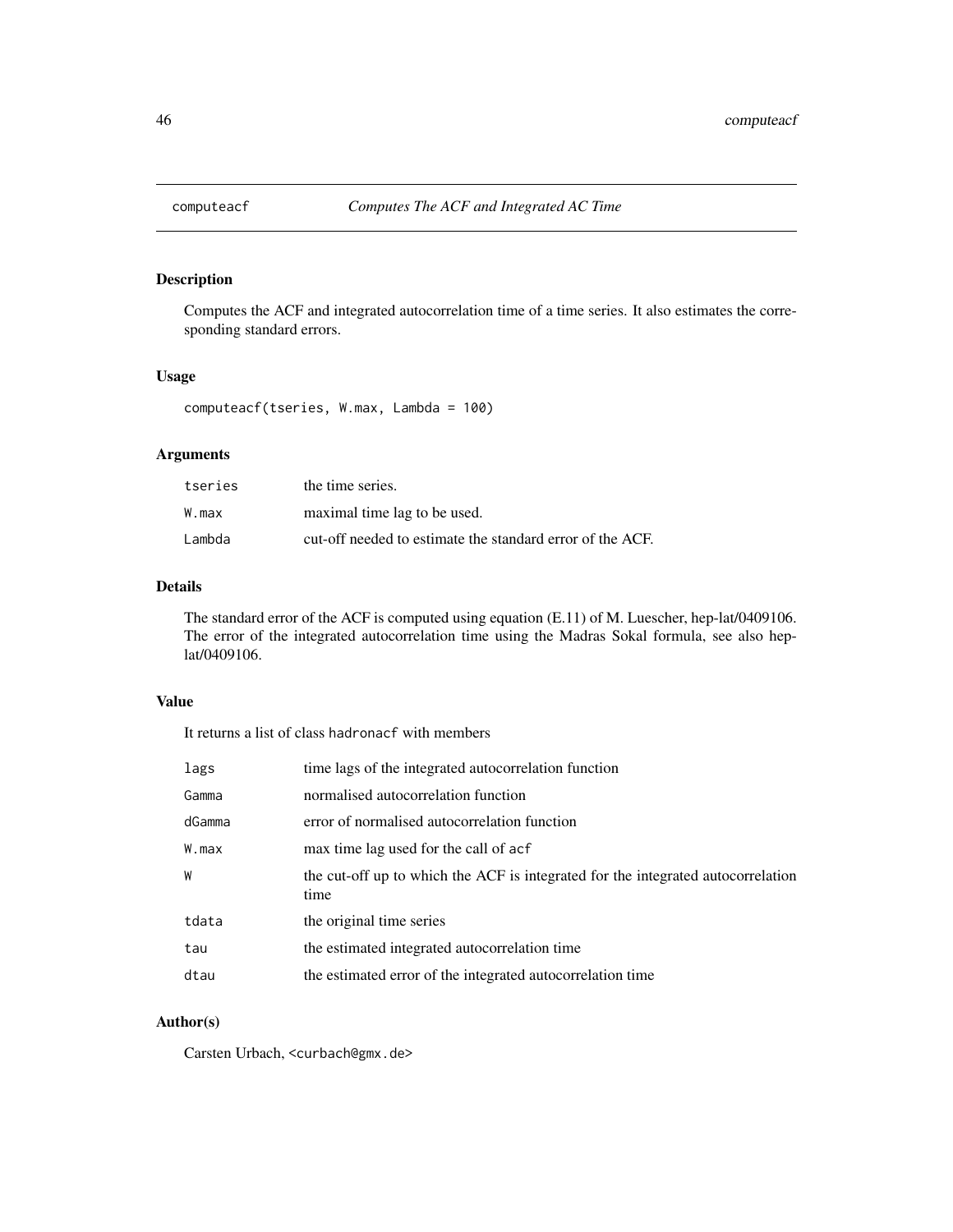### computeDisc 47

## References

'Monte Carlo errors with less errors', Ulli Wolff, http://arxiv.org/abs/hep-lat/0306017hep-lat/0306017

'Schwarz-preconditioned HMC algorithm for two-flavour lattice QCD', Martin Luescher, http://arxiv.org/abs/heplat/0409106hep-lat/0409106

N. Madras, A. D. Sokal, J. Stat. Phys. 50 (1988) 109

# See Also

[uwerr](#page-180-0), [acf](#page-0-0) [bootstrap.analysis](#page-17-0)

## Examples

```
data(plaq.sample)
myacf <- computeacf(plaq.sample, 300)
plot(myacf)
summary(myacf)
```
computeDisc *computes a disconnected correlation function from loops*

#### Description

The dimension of cf\$cf and cf\$icf must be dim(Time,S,N), where Time is the time extent, S is the number of samples and N the number of measurements (gauges). cf2 is the same, but needed only for cross-correlators.

### Usage

```
computeDisc(cf, cf2, real = TRUE, real2 = TRUE, smeared = FALSE,
  smeared2 = FALSE, subtract.vev = TRUE, subtract.vev2 = TRUE,
  subtract.equal = TRUE, use.samples, use.samples2, type = "cosh",
 verbose = FALSE)
```

| cf       | loop data as produced by readcmidisc or readbinarydisc.                                                       |
|----------|---------------------------------------------------------------------------------------------------------------|
| cf2      | second set of loop data as produced by readcmidisc or readbinarydisc. This<br>is needed for cross-correlators |
| real     | use the real part cf\$cf, if set to TRUE, otherwise the imaginary part cf\$icf.                               |
| real2    | use the real part cf2\$cf, if set to TRUE, otherwise the imaginary part cf2\$icf.                             |
| smeared  | use the loops instead of the local ones for cf.                                                               |
| smeared2 | use the loops instead of the local ones for cf2.                                                              |
|          |                                                                                                               |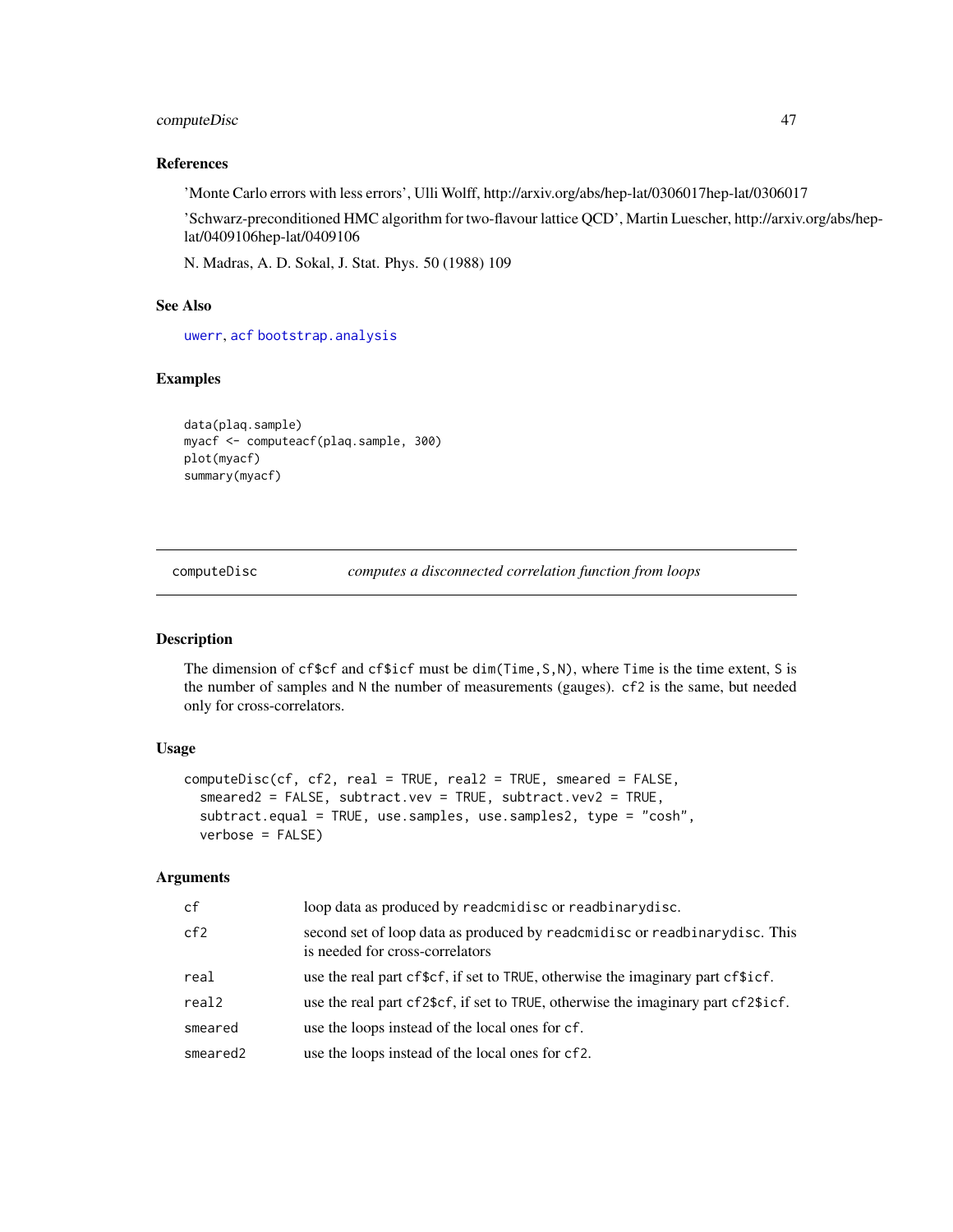| subtract.vev   | subtract a vacuum expectation value. It will be estimated as mean over all sam-<br>ples, gauges and times available.                                                                                                                      |
|----------------|-------------------------------------------------------------------------------------------------------------------------------------------------------------------------------------------------------------------------------------------|
| subtract.vev2  | subtract a vacuum expectation value for the second set of loops. It will be esti-<br>mated as mean over all samples, gauges and times available.                                                                                          |
| subtract.equal | subtract contributions of products computed on identical samples. This will<br>introduce a bias, if set to FALSE for missing cf2 or if of and cf2 are computed<br>on the same set of random sources.                                      |
| use.samples    | If set to an integer, only the specified number of samples will be used for cf,<br>instead of all samples.                                                                                                                                |
| use.samples2   | Same like use. samples, but for cf2.                                                                                                                                                                                                      |
| type           | The correlation function can either be symmetric or anti-symmetric in time.<br>Anti-symmetric is of course only possible for cross-correlators. In this case<br>with type="cosh" it is assumed to be symmetric, anti-symmetric otherwise. |
| verbose        | Print some debug output, like the VEVs of the loops.                                                                                                                                                                                      |

### Details

If subtract.vev=TRUE the vev is estimated as the mean over all gauges, samples and times available and subtracted from the original loop data. (Same for subtrac.vev2.

The correlation is computed such as to avoid correlation between equal samples, unless nrSamples is equal to 1.

cf and cf2 must agree in Time, number of gauges and number of samples. Matching of gauges is assumed. If this is not the case results are wrong.

### Value

Returns an object of type cf derived from a list with elements cf, an array of dimension dim(N,Time), where N is the number of samples and Time the time extent, integers Time for the time extent, nrStypes and nrObs for the available smearing types and operators, and finally nrSamples, the number of samples used to generate the correlation function cf.

#### Author(s)

Carsten Urbach, <curbach@gmx.de>

## See Also

[readcmidisc](#page-149-0), [readbinarydisc](#page-147-0), [bootstrap.cf](#page-18-0), [add.cf](#page-9-0), [c.cf](#page-29-0)

# Examples

```
data(loopdata)
Cpi0v4 <- computeDisc(cf=loopdata, real=TRUE, subtract.vev=TRUE)
Cpi0v4 <- bootstrap.cf(Cpi0v4, boot.R=99, boot.l=1, seed=14556)
```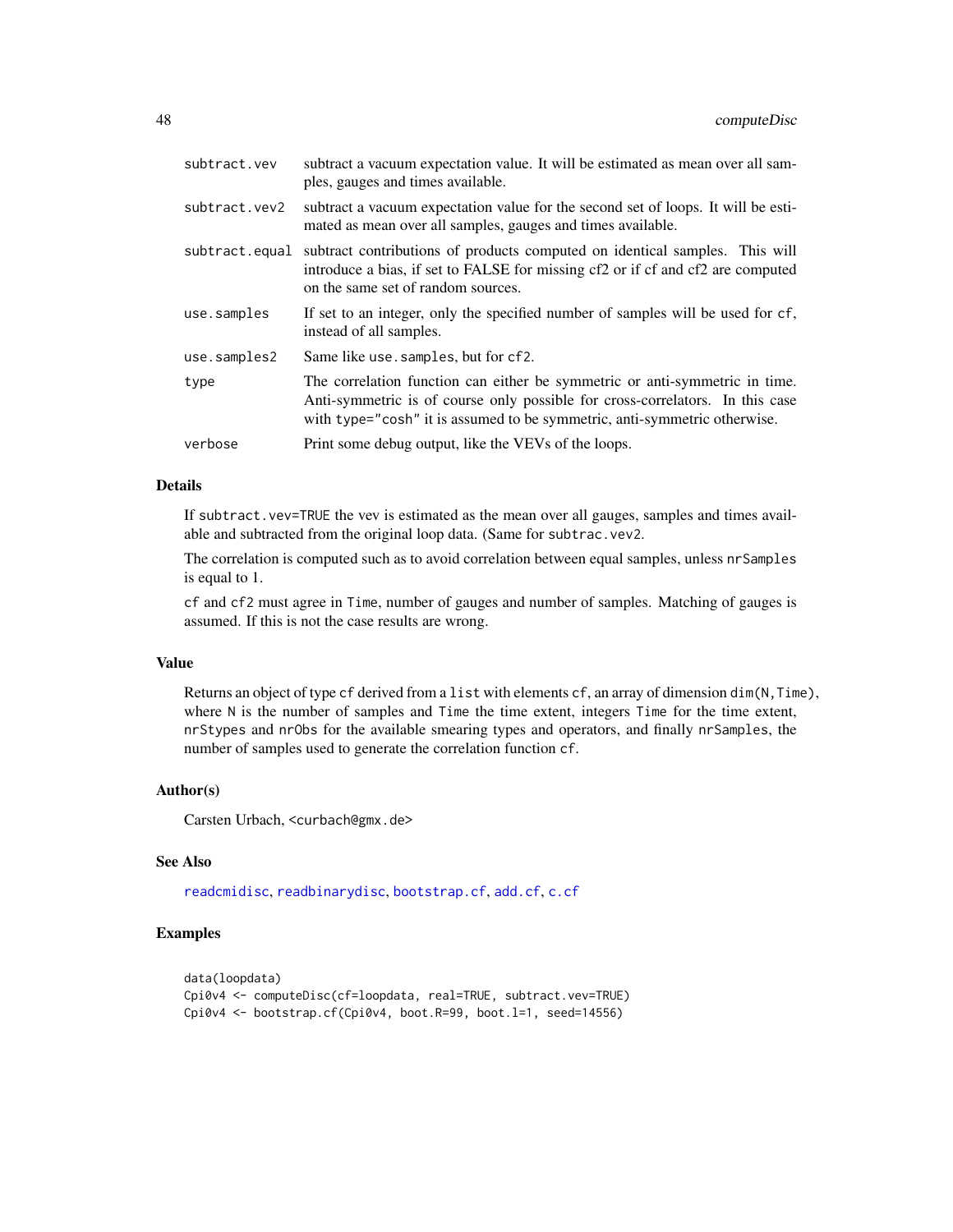computefps *Computes the pseudoscalar decay constant for the twisted mass case from the pseudoscalar amplitude and mass*

# Description

From a mass and amplitude determination (using [matrixfit](#page-105-0) or [fit.effectivemass](#page-74-0), [bootstrap.gevp](#page-21-0) and [gevp2amplitude](#page-86-0) the pseudoscalar decay constant is determined for the case of Wilson twisted mass fermions from the pseudoscalar amplitude and mass

### Usage

```
computefps(mfit, PP, mass, mu1, mu2, Kappa, normalisation = "cmi",
  disprel = "continuum", boot.fit = TRUE)
```
# Arguments

| mfit          | An object of type matrixfit or gevp. amplitude generated with matrixfit or<br>gevp2amplitude, respectively.                                                                                                                                                                                             |  |
|---------------|---------------------------------------------------------------------------------------------------------------------------------------------------------------------------------------------------------------------------------------------------------------------------------------------------------|--|
| <b>PP</b>     | If mfit is missing this must contain the value for the pseudoscalar amplitude.                                                                                                                                                                                                                          |  |
| mass          | If metal is missing this must contain the value for the pseudoscalar mass.                                                                                                                                                                                                                              |  |
| $mu1$ , $mu2$ | The values for the twisted quark masses involved in the pseudoscalar meson. If<br>mu2 is missing it will be assumed to be equal to mu1.                                                                                                                                                                 |  |
| Kappa         | The $\kappa$ -value of the run, needed only if normalisation="cmi".                                                                                                                                                                                                                                     |  |
| normalisation | normalisation of the correlators. If set to "cmi" the $\kappa$ value must be specified.                                                                                                                                                                                                                 |  |
| disprel       | One of "continuum" or "lattice". Indicates whether the formula for the decay<br>constant should take into account the lattice dispersion relation for the meson.<br>Theoretically this can reduce lattice artefacts for heavy mesons.                                                                   |  |
| boot.fit      | If set to FALSE, the computation is not bootstrapped, even if the matrixfit or<br>gevp. amplitude contain bootstrap samples. This is a useful time-saver if error<br>information is not strictly necessary. Of course, this affects the return values<br>related to the bootstrap, which are set to NA. |  |

#### Details

The pseudoscalar decay constant is computed from

$$
f_{\rm PS} = 2\kappa(\mu_1 + \mu_2) \frac{PP}{\sqrt{2}\sqrt{m_{\rm PS}^3}}
$$

for normalisation="cmi" or

$$
f_{\rm PS} = (\mu_1 + \mu_2) \frac{PP}{\sqrt{2\sqrt{m_{\rm PS}}}^3}
$$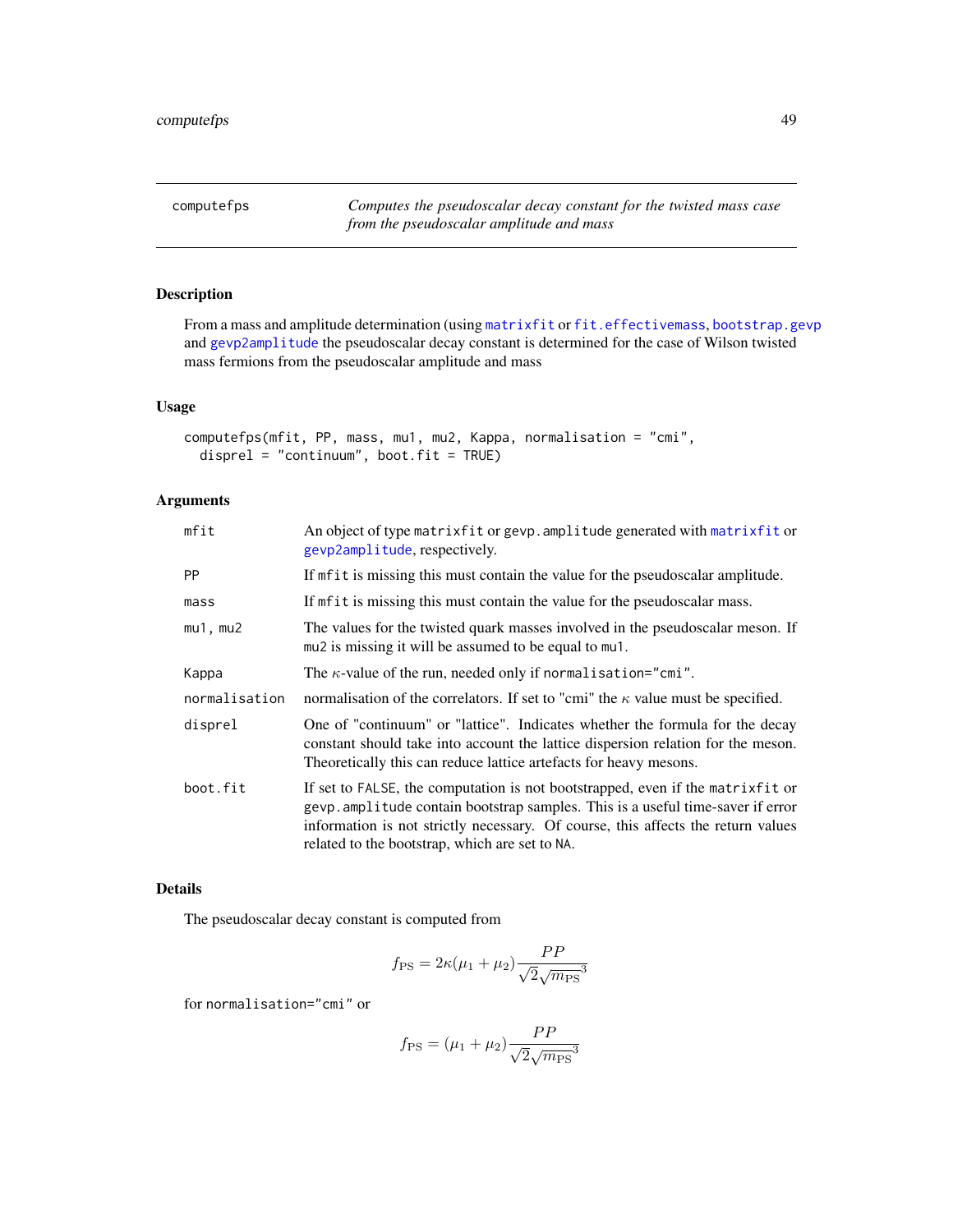expecting physical normalisation of the amplitudes. When disprel="lattice",

$$
\sqrt{m_\mathrm{PS}^3}
$$

is replaced with

 $\sqrt{m_{\rm PS}}$  sinh  $m_{\rm PS}$ 

which can reduce lattice artefacts for heavy meson masses.

### Value

If mfit ist missing the value of fps will printed to stdout and returned as a simple numerical value.

If mfit is available, this object will be returned but with additional objects added: fps, fps.tsboot, mu1,mu2, normalistaion and Kappa if applicable.

### Author(s)

Carsten Urbach, <curbach@gmx.de>

## See Also

[matrixfit](#page-105-0), [gevp2amplitude](#page-86-0),

# Examples

```
cfnew <- extractSingleCor.cf(correlatormatrix, id=1)
cfnew <- bootstrap.cf(cfnew, boot.R=99, boot.l=1)
cfnew.fit <- matrixfit(cf=cfnew, t1=12, t2=20, parlist=array(c(1,1),
                       dim=c(2,1)), sym.vec=c("cosh"), neg.vec=c(1))
cfnew.fps <- computefps(mfit=cfnew.fit, mu1=0.004, normalisation="new")
summary(cfnew.fps)
```
computefpsOS *Computes the pseudoscalar decay constant for the Osterwalder Seiler case from the pseudoscalar amplitude and mass*

# Description

From a mass and amplitude determination (using [matrixfit](#page-105-0)) the pseudoscalar decay constant is determined for the case of Osterwalder Seiler (OS) fermions from the AS and SS amplitude (in the twisted basis), ZA and the OS pion mass.

#### Usage

```
computefpsOS(mfit, Kappa = sqrt(0.5), normalisation = "cmi",boot.fit = TRUE, ZA = 1, ZAboot, dZA)
```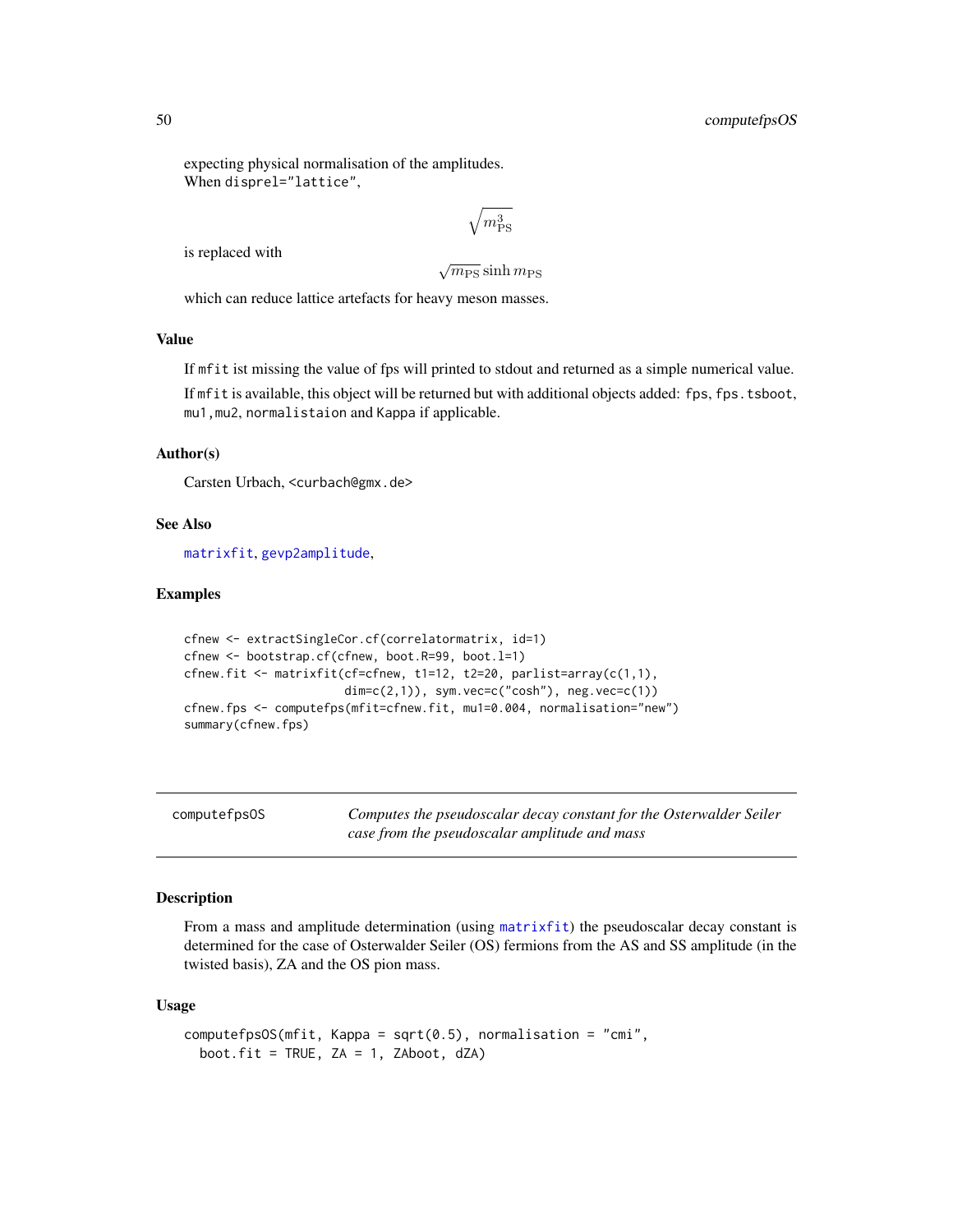# computefpsOS 51

# Arguments

| mfit          | An object of type matrix fit generated with matrix fit. The correlation matrix<br>(SS, SA, AS, AA) must have been analysed, where the correlators are in the<br>twisted basis.                                                                                                                          |  |
|---------------|---------------------------------------------------------------------------------------------------------------------------------------------------------------------------------------------------------------------------------------------------------------------------------------------------------|--|
| Kappa         | The $\kappa$ -value of the run, needed only if normalisation="cmi".                                                                                                                                                                                                                                     |  |
| normalisation | normalisation of the correlators. If set to "cmi" the $\kappa$ value must be specified.                                                                                                                                                                                                                 |  |
| boot.fit      | If set to FALSE, the computation is not bootstrapped, even if the matrixfit or<br>gevp. amplitude contain bootstrap samples. This is a useful time-saver if error<br>information is not strictly necessary. Of course, this affects the return values<br>related to the bootstrap, which are set to NA. |  |
| ΖA            | The value of the renormalisation constant $Z_A$ .                                                                                                                                                                                                                                                       |  |
| ZAboot        | Bootstrap samples for $Z_A$ . If they are provided, they are used for computing fps,<br>if not, bootstrap samples are generated from dZA. If both are missing, the error<br>of $Z_A$ is not taken into account.                                                                                         |  |
| dZA           | The value of the (normally distributed) error of the renormalisation constant $Z_A$ .                                                                                                                                                                                                                   |  |

# Details

The pseudoscalar decay constant is computed from

$$
f_{\rm PS}^{\rm OS} = Z_A \sqrt{2\kappa} \frac{\langle 0 | A | \pi \rangle}{m_{\rm PS}}
$$

for normalisation="cmi" or

$$
f_{\rm PS}^{\rm OS} = Z_A \frac{\langle 0 | A | \pi \rangle}{m_{\rm PS}}
$$

expecting physical normalisation of the amplitudes.

# Value

If mfit is available, this object will be returned but with additional objects added: fpsOS, fpsOS.tsboot, normalistaion, ZA, ZAboot and kappa if applicable.

# Author(s)

Carsten Urbach, <curbach@gmx.de>

# See Also

[matrixfit](#page-105-0)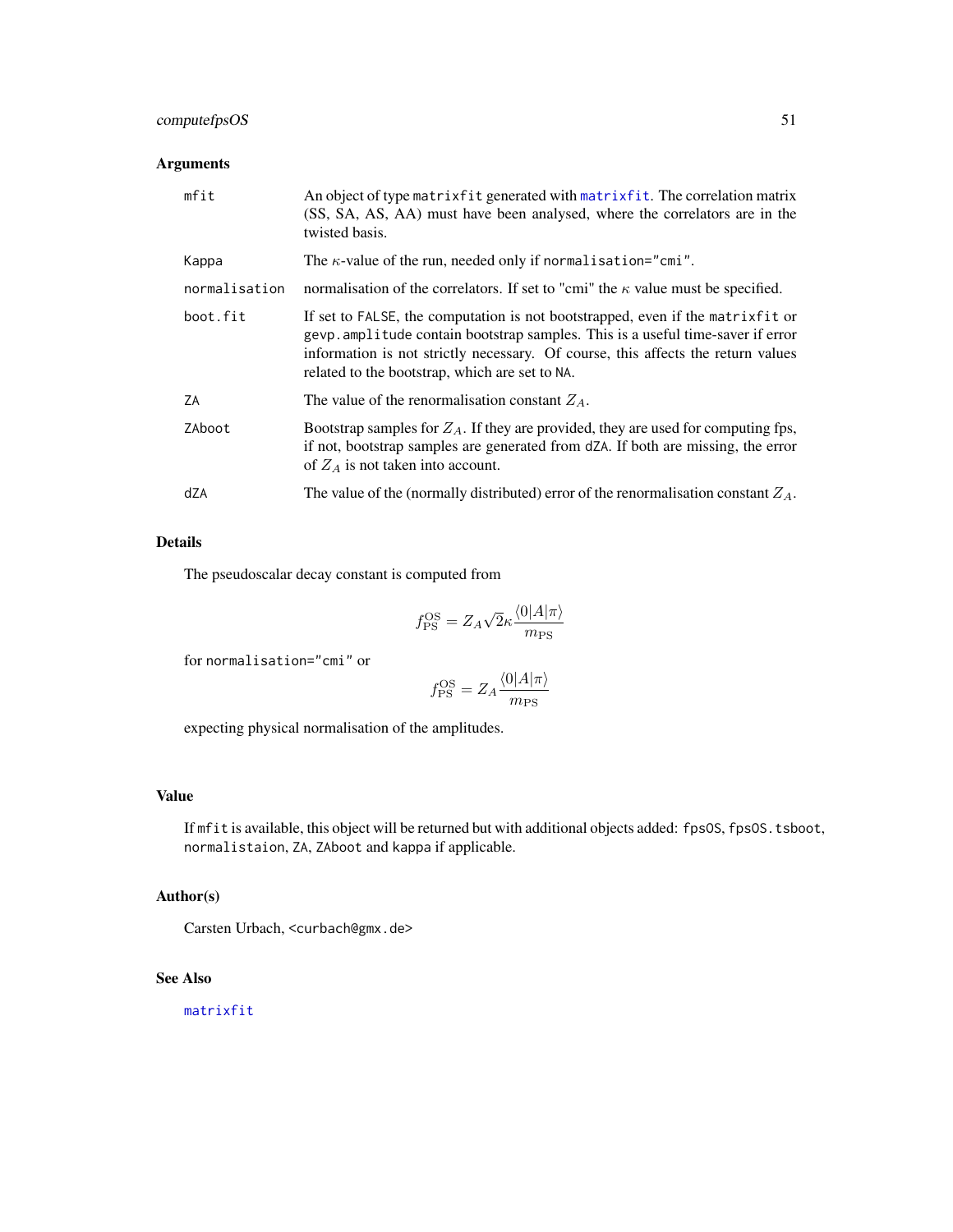Concatenate two correlation function objects

#### Usage

```
concat.cf(left, right)
```
# Arguments

left, right cf objects to concatenate.

### Value

Returns an object of class cf representing the concatenation of the two input objects of class cf.

concat.raw\_cf *Concatenate two* raw\_cf *correlation function objects*

# Description

The data of the left and right objects is concatenated along the second array dimension such that the output contains the tensor slices of right after the slices of left

#### Usage

```
concat.raw_cf(left, right)
```
### Arguments

| left  | raw_cf object to be concatenated with right |
|-------|---------------------------------------------|
| right | raw_cf object to be concatenated with left  |

## Value

Returns an object of S3 class raw\_cf, the concatenation of the two input objects.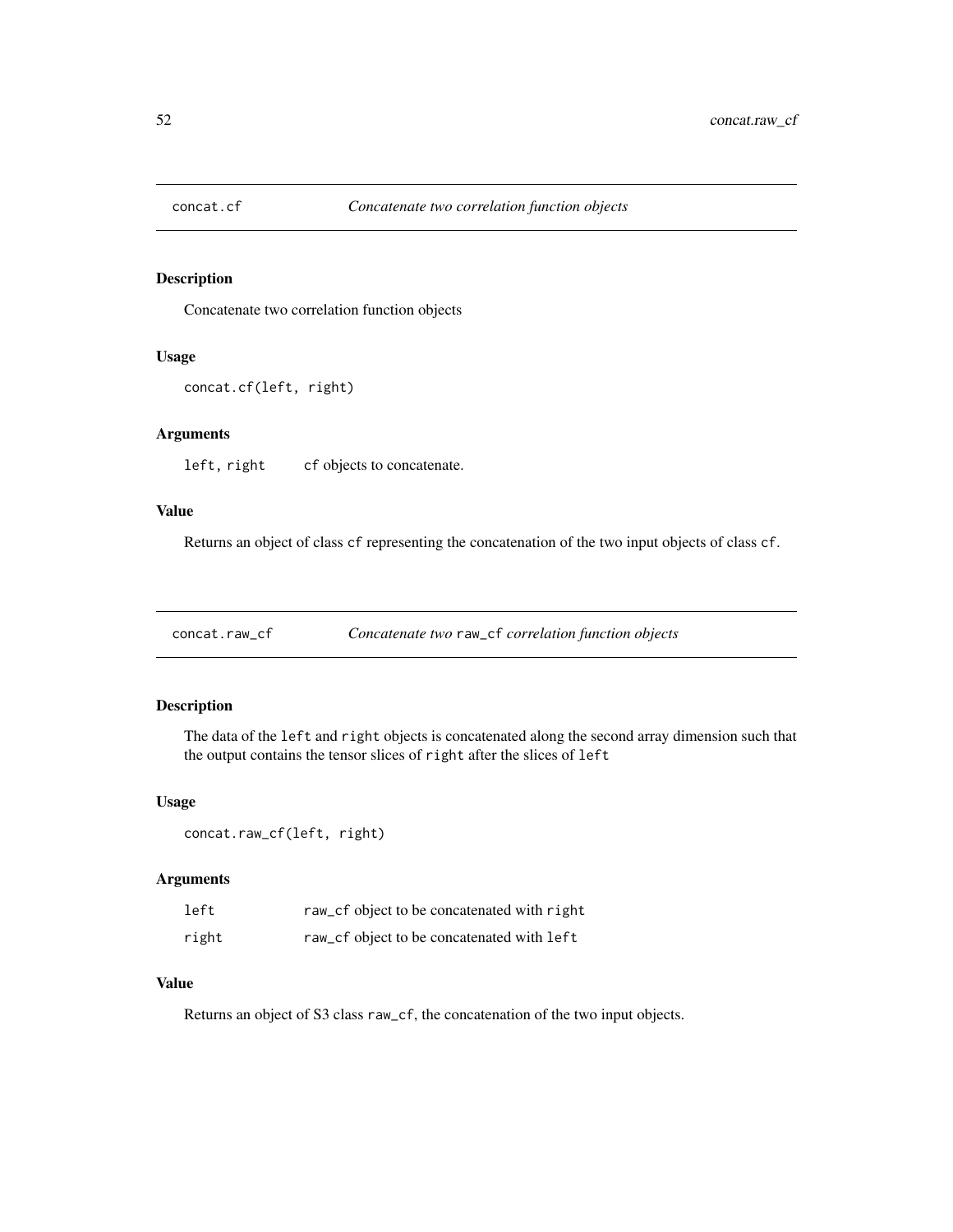Take the complex conjugate of a raw\_cf object

### Usage

conj\_raw\_cf(cf)

## Arguments

cf raw\_cf cotnainer with data

### Value

raw\_cf

construct\_onlinemeas\_rundir

*Construct a run directory string for [analysis\\_online](#page-14-0)*

# Description

Construct a run directory string for [analysis\\_online](#page-14-0)

# Usage

```
construct_onlinemeas_rundir(type, beta, L, Time, kappa = 0, mul = 0,
 csw = 0, musigma = 0, mudelta = 0, muh = 0, addon = "",
 debug = FALSE)
```

| type       | String. Short identifier for gauge action type. For example, iwa for Iwasaki<br>gauge action. |
|------------|-----------------------------------------------------------------------------------------------|
| beta       | Numeric. Inverse gauge coupling.                                                              |
| L          | Integer. Spatial lattice extent.                                                              |
| Time       | Integer. Temporal lattice extent.                                                             |
| kappa      | Numeric. Sea quark action hopping parameter.                                                  |
| mul        | Numeric. Sea light quark twisted mass.                                                        |
| <b>CSW</b> | Numeric. Sea quark action clover parameter.                                                   |
| musigma    | Numeric. Sea 1+1 "heavy" average twisted quark mass.                                          |
|            |                                                                                               |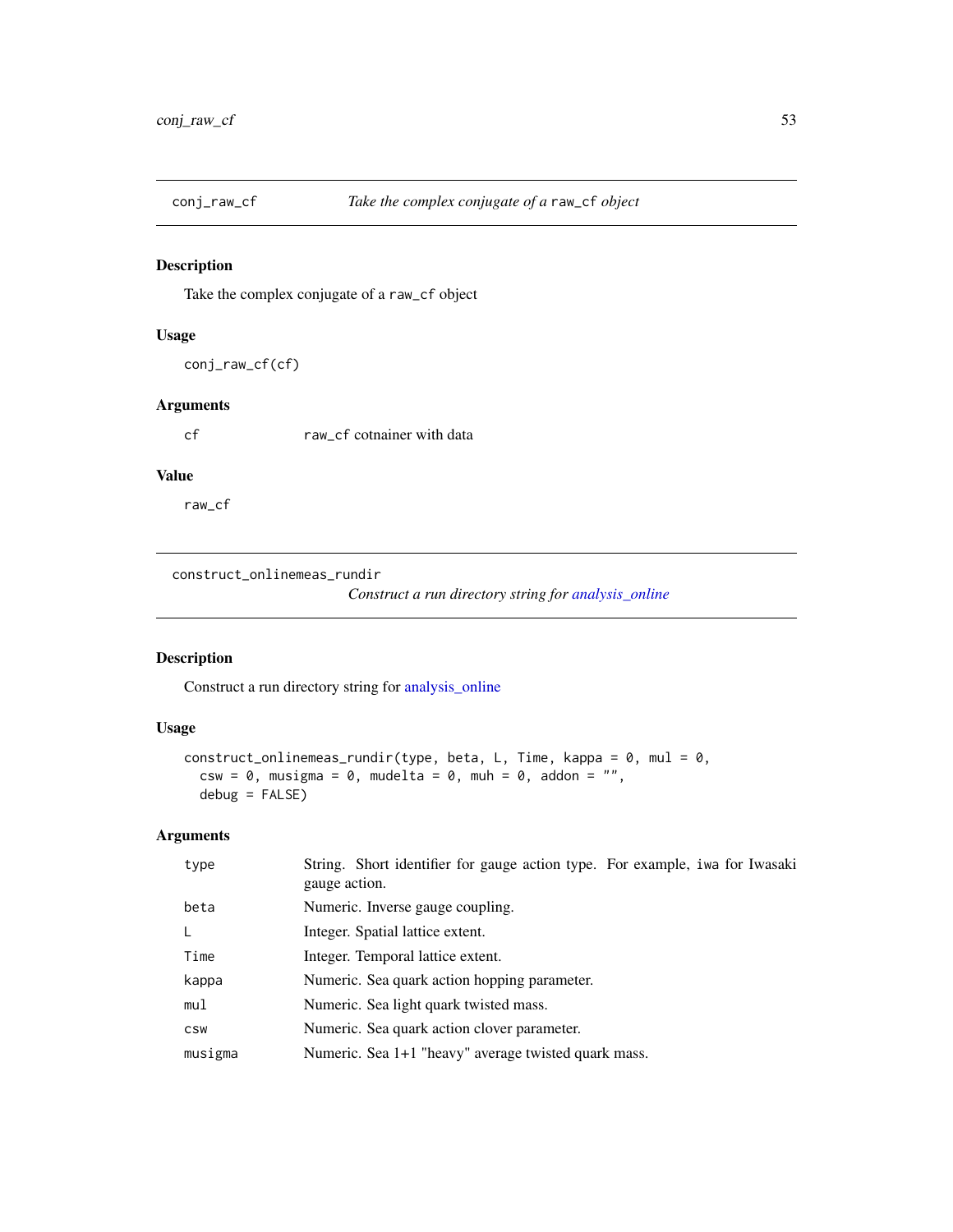| mudelta | Numeric. Sea 1+1 "heavy" splitting twisted quark mass.                             |
|---------|------------------------------------------------------------------------------------|
| muh     | Numeric. In case of n_f=2+2 run, "heavy" twisted quark mass.                       |
| addon   | String. Arbitratry string which will be suffixed to the constructed run directory. |
| debug   | Boolean. If TRUE, the constructed directory name is printed to screen.             |

# Value

String. Directory name constructed out of the various function parameters. See source code for details.

correlatormatrix *Sample correlator matrix*

# Description

Sample data for a correlation function for a 24 cube times 48 lattice QCD simulation representing a pion propagation. It is stored in form of an object of class cf, which is derived from list.

## Format

list of 7 elements: "nrObs" "Time" "nrStypes" "symmetrised" "cf" "icf" "cf0"

## Examples

```
data("correlatormatrix")
```
correlators\_key\_meson\_2pt

*Generate HDF5 key for CVC 'correlators' meson 2pt function*

# Description

Generate HDF5 key for CVC 'correlators' meson 2pt function

#### Usage

```
correlators_key_meson_2pt(fwd_flav, bwd_flav, src_ts, snk_gamma, src_gamma,
  src_p, snk_p)
```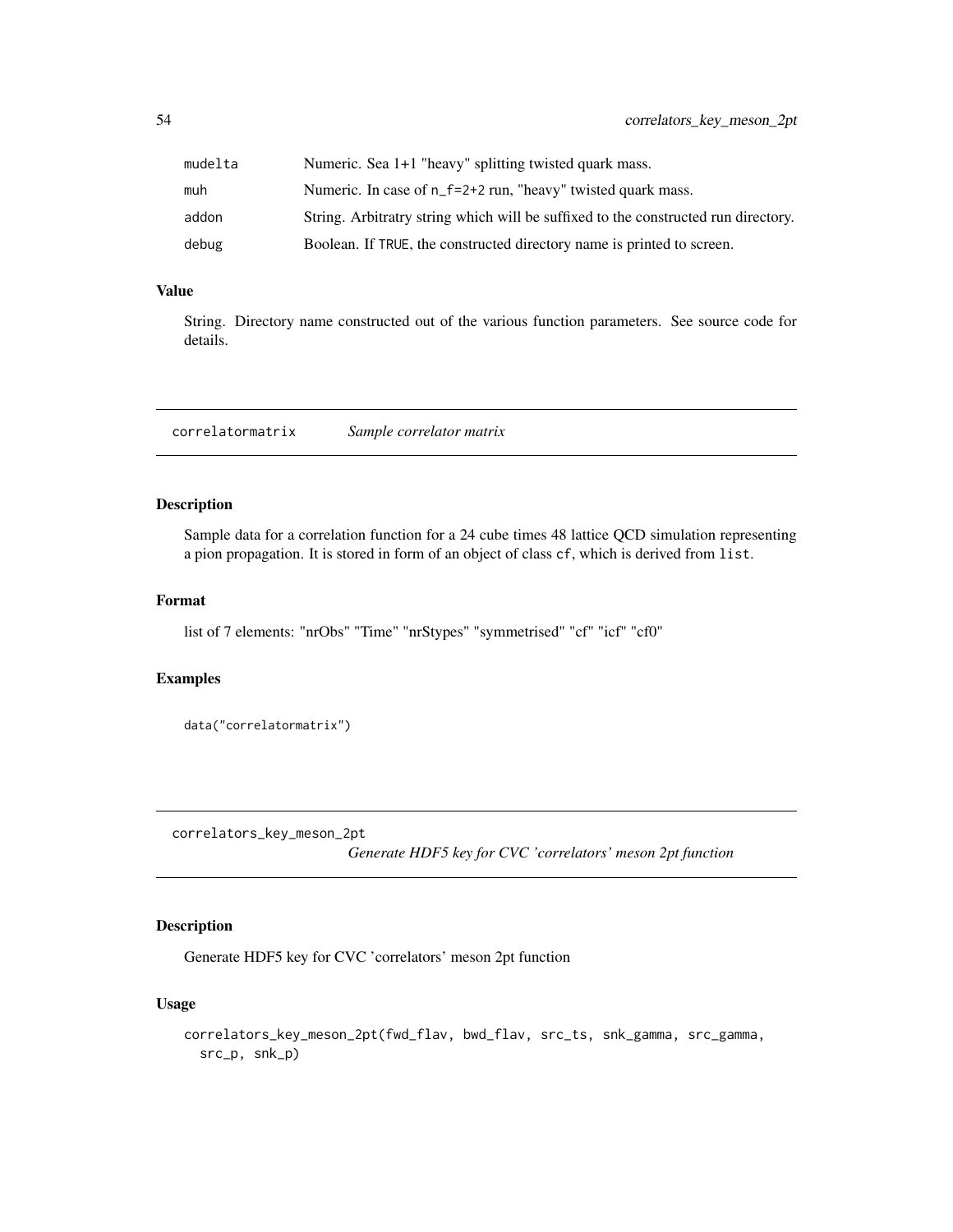#### **Arguments**

| fwd_flav           | String, "forward" quark flavour identifier.                                                         |
|--------------------|-----------------------------------------------------------------------------------------------------|
| bwd_flav           | String, "backward" quark flavour identifier.                                                        |
| $src_{\text{-}}ts$ | Integer, source time slice.                                                                         |
| snk_gamma          | Integer, CVC convention gamma matrix identifier at the source.                                      |
| src_gamma          | Integer, CVC convention gamma matrix identified at the sink.                                        |
| $src_p$            | Integer vector of length 3. $(x,y,z)$ components of the source momentum vector<br>in lattice units. |
| snk_p              | Integer vector of length 3. $(x,y,z)$ components of the sink momentum vector in<br>lattice units.   |

### Value

A character vector with the HDF5 key.

correlators\_key\_meson\_3pt

*Generate HDF5 key for CVC 'correlators' meson 3pt function with a local or derivative insertion The key for a meson three-point function has the form: /sud+-g-ug/t10/dt12/gf5/pfx0pfy0pfz0/gc0/Ddim0\_dir0/Ddim1\_dir1/[D.../](#page-0-0)gi5/pix0piy0piz0 where, from left to right:*

- *• 'u' is the flavour of the "backward" propagator*
- *• 'd' is the flavour of the "sequential" propagator*
- *• '+' indicates that 'sud' is daggered*
- *• 'g' indicates a gamma insertion*
- *• 'u' is the flavour of the foward propagator*
- *• 'g' indicates a Dirac structure at the source*
- *• 'tXX' is the source time slice*
- *• 'dtYY' is the source-sink separation*
- *• 'gfN' gamma structure at the sink in CVC indexing*
- *• 'pfxXpfyYpfzZ' is the sink momentum in CVC convention (sink and source phases are both e^ipx)*
- *• 'gcN' gamma structure at the current insertion point in CVC indexing*
- *• 'DdimJ\_dirK' covariant displacement applied in dimension 'J', direction 'K' where it should be noted that this is. in operator notation, i.e., the right-most displacement is the one applied first.*
- *• [...](#page-0-0)*
- *• 'giN' gamma structure at the souce in CVC indexing*
- *• 'pixXpiyYpizZ' at the source in CVC convention*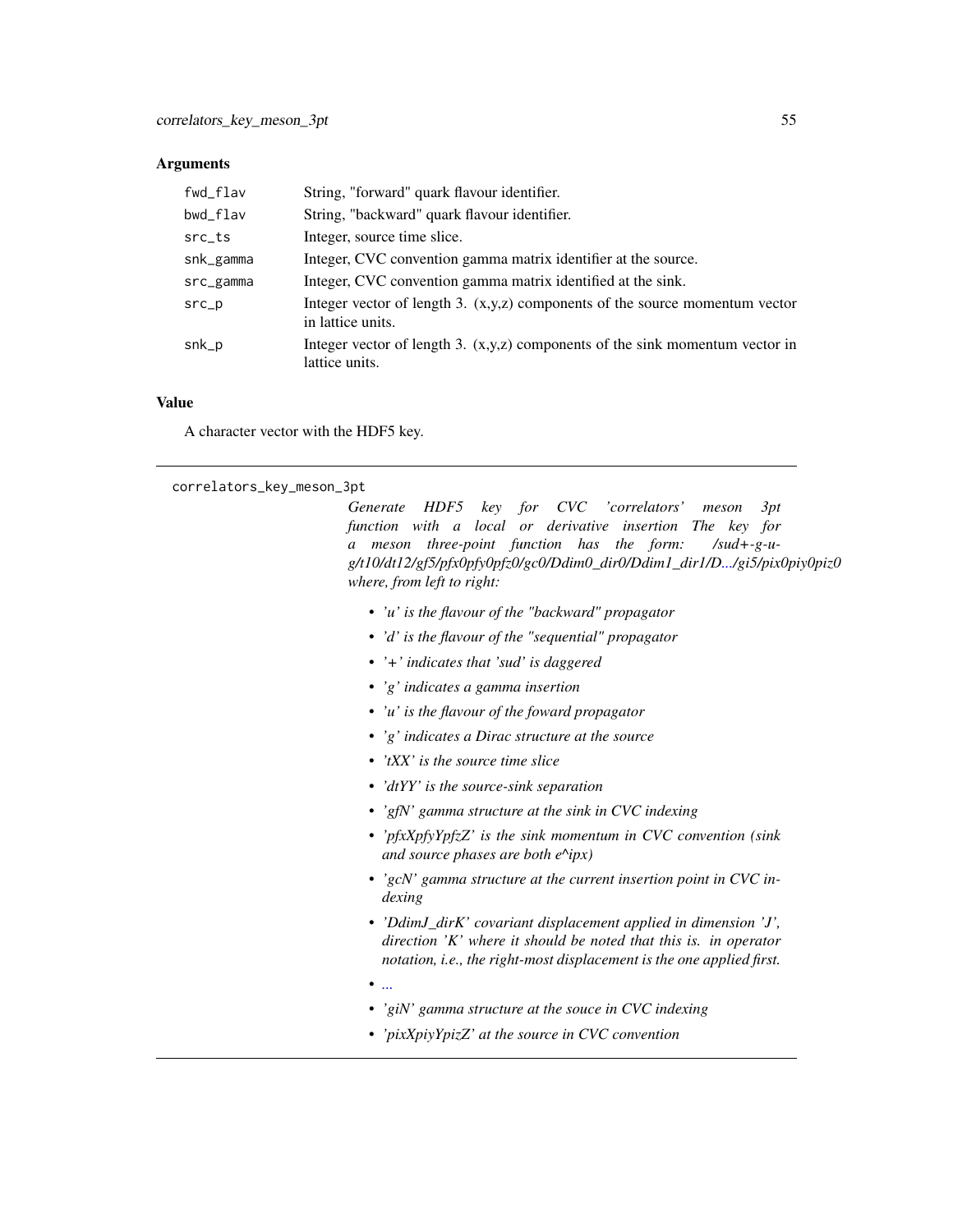Generate HDF5 key for CVC 'correlators' meson 3pt function with a local or derivative insertion The key for a meson three-point function has the form:

/sud+-g-u-g/t10/dt12/gf5/pfx0pfy0pfz0/gc0/Ddim0\_dir0/Ddim1\_dir1/[D.../](#page-0-0)gi5/pix0piy0piz0 where, from left to right:

- 'u' is the flavour of the "backward" propagator
- 'd' is the flavour of the "sequential" propagator
- '+' indicates that 'sud' is daggered
- 'g' indicates a gamma insertion
- 'u' is the flavour of the foward propagator
- 'g' indicates a Dirac structure at the source
- 'tXX' is the source time slice
- 'dtYY' is the source-sink separation
- 'gfN' gamma structure at the sink in CVC indexing
- 'pfxXpfyYpfzZ' is the sink momentum in CVC convention (sink and source phases are both e^ipx)
- 'gcN' gamma structure at the current insertion point in CVC indexing
- 'DdimJ\_dirK' covariant displacement applied in dimension 'J', direction 'K' where it should be noted that this is. in operator notation, i.e., the right-most displacement is the one applied first.
- [...](#page-0-0)
- 'giN' gamma structure at the souce in CVC indexing
- 'pixXpiyYpizZ' at the source in CVC convention

#### Usage

```
correlators_key_meson_3pt(fwd_flav, bwd_flav, seq_flav, src_ts, dt, snk_gamma,
 cur_gamma, cur_displ_dim = NA, cur_displ_dir = NA, src_gamma, src_p,
  snk_p)
```

| fwd_flav           | String, "forward" quark flavour identifier.                       |
|--------------------|-------------------------------------------------------------------|
| bwd_flav           | String, "backward" quark flavour identifier.                      |
| seq_flav           | String, "sequential" quark flavour identifier.                    |
| $src_{\text{-}}ts$ | Integer, source time slice.                                       |
| dt                 | Integer, source-sink separation.                                  |
| snk_gamma          | Integer, CVC convention gamma matrix identifier at the source.    |
| cur_gamma          | Integer, CVC convention gamma matrix identified at the insertion. |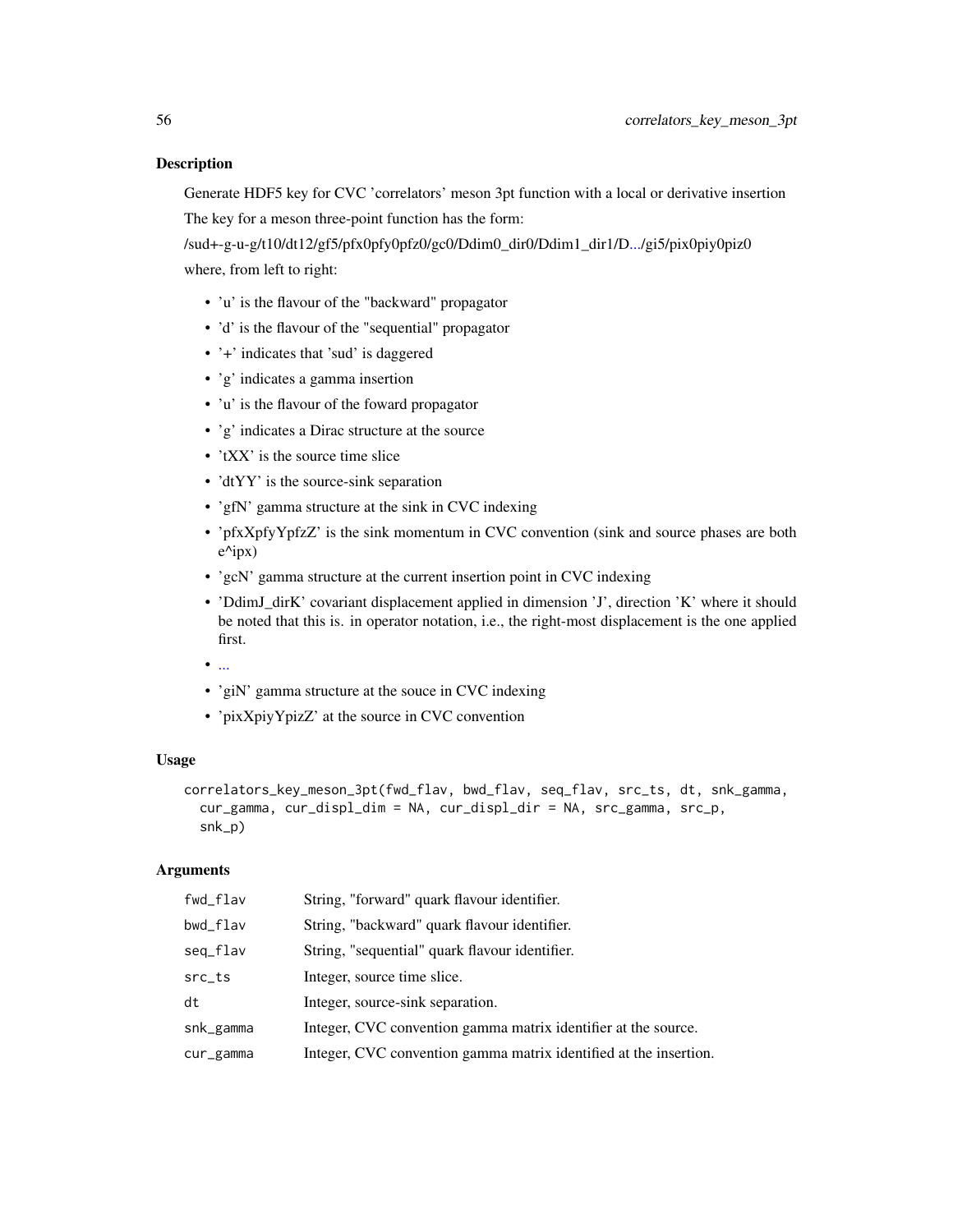| cur_displ_dim | Integer vector of dimensions $(0,1,2,3 \leq z \leq t,x,y,z)$ in which covariant displace-<br>ments have been applied. This vector will be parsed in reverse order, such that<br>the first element here is the first displacement applied to the spinor in the cal-<br>culation and the right-most element in the key. Length must be matched to<br>'cur_displ_dir'. Defaults to 'NA' for no displacements. |
|---------------|------------------------------------------------------------------------------------------------------------------------------------------------------------------------------------------------------------------------------------------------------------------------------------------------------------------------------------------------------------------------------------------------------------|
| cur_displ_dir | Integer vector of directions (forward, backward) $\langle 0,1 \rangle$ in which the covariant<br>displacements have been applied. Parsing as for 'cur_displ_dim'. Length must<br>be matched to 'cur_displ_dim'. Defaults to 'NA' for no displacements.                                                                                                                                                     |
| src_gamma     | Integer, CVC convention gamma matrix identified at the sink.                                                                                                                                                                                                                                                                                                                                               |
| $src_p$       | Integer vector of length 3. $(x,y,z)$ components of the source momentum vector<br>in lattice units.                                                                                                                                                                                                                                                                                                        |
| snk_p         | Integer vector of length 3. $(x,y,z)$ components of the sink momentum vector in<br>lattice units.                                                                                                                                                                                                                                                                                                          |

### Value

A character vector with the HDF5 key.

| create_displ_chains | create list of chains of displacements Multilpe covariant displace-  |
|---------------------|----------------------------------------------------------------------|
|                     | ments, when applied in order, form a list of displacments. Each con- |
|                     | sists of a direction and a dimension.                                |

# Description

create list of chains of displacements Multilpe covariant displacements, when applied in order, form a list of displacments. Each consists of a direction and a dimension.

### Usage

```
create\_display(max\_depth, \text{ dims} = c(0:3), \text{ dirs} = c(0, 1))
```
# Arguments

| max_depth | Positive integer, number of displacement combinations to construct.                                              |
|-----------|------------------------------------------------------------------------------------------------------------------|
| dims      | Integer vector, which lattice dimensions to consider. Default 0:3                                                |
| dirs      | Integer vector, which displacement directions to consider. Default forward and<br>backward $\langle 0,1 \rangle$ |

### Value

List of data frames, each with columns 'dim' and 'dir' of 'max\_depth' rows.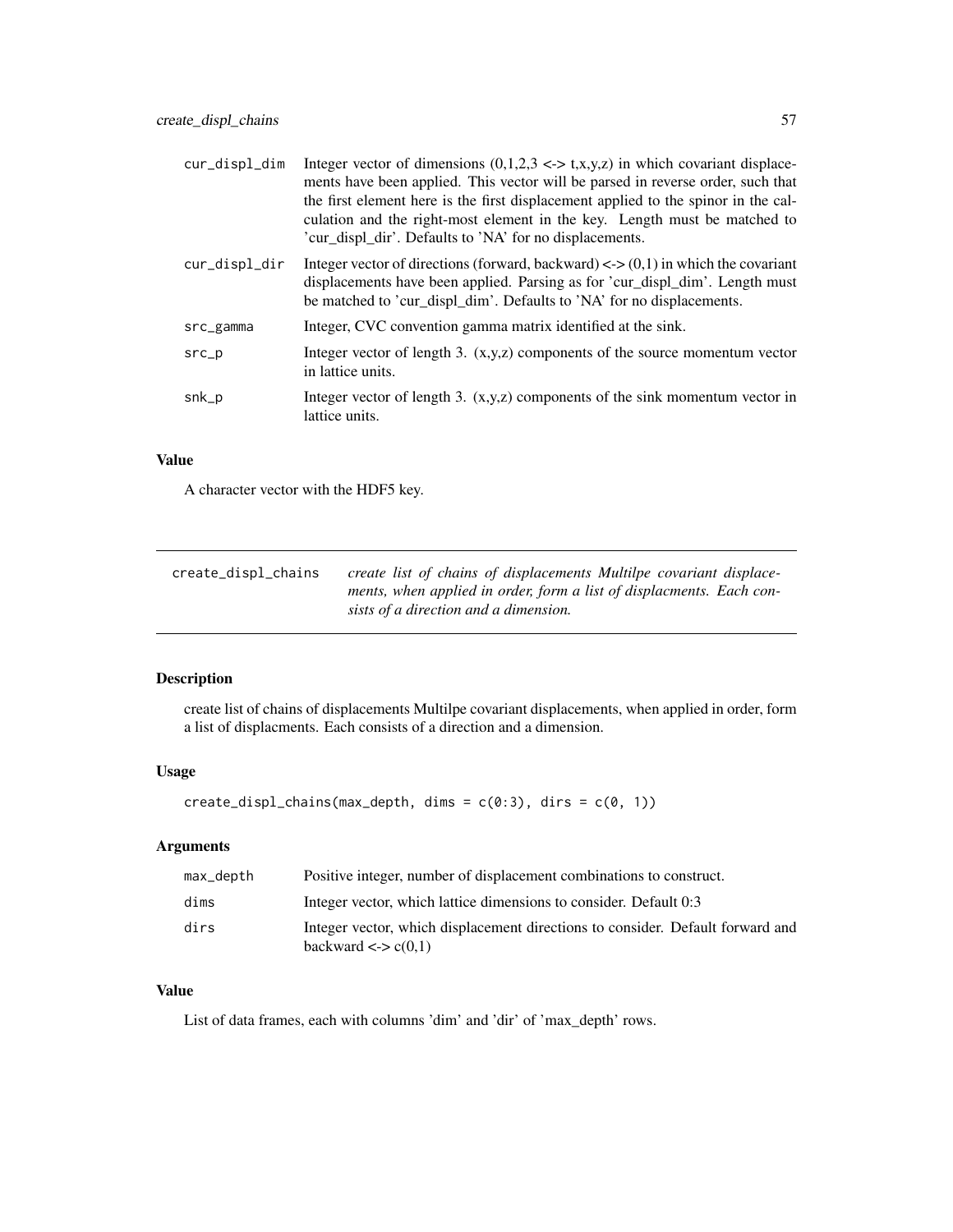cvc\_local\_loop\_key *Generate HDF5 key for a momentum and spin-projected CVC loop*

# Description

Generate HDF5 key for a momentum and spin-projected CVC loop Generate key to identify a momentum and spin-projected loop

### Usage

```
cvc_local_loop_key(loop_type, istoch, gamma, p)
cvc_local_loop_key(loop_type, istoch, gamma, p)
```
### Arguments

| loop_type | String, loop type.                                                                           |
|-----------|----------------------------------------------------------------------------------------------|
| istoch    | Integer, index of the stochastic sample.                                                     |
| gamma     | Integer, CVC convention gamma matrix identifier.                                             |
| p         | Integer vector of length 3, $(x,y,z)$ components of the momentum vector in lattice<br>units. |

#### Value

A character vector with the HDF5 key.

A character vector with the HDF5 key.

cvc\_read\_loops *read HDF5 loop files in the CVC loop format*

# Description

The CVC naive\_loops code produces HDF5 files which contain a matrix of momenta and the data for the loops (without spin projection) organised by stochastic sample. Currently, the reading code assumes that there is a single configuration stored per file and the "trajectory" parameter in CalcLoops is assumed to take its default value of '4'.

#### Usage

```
cvc_read_loops(selections, files, Time, nstoch, verbose = FALSE,
  check_group_names = FALSE)
```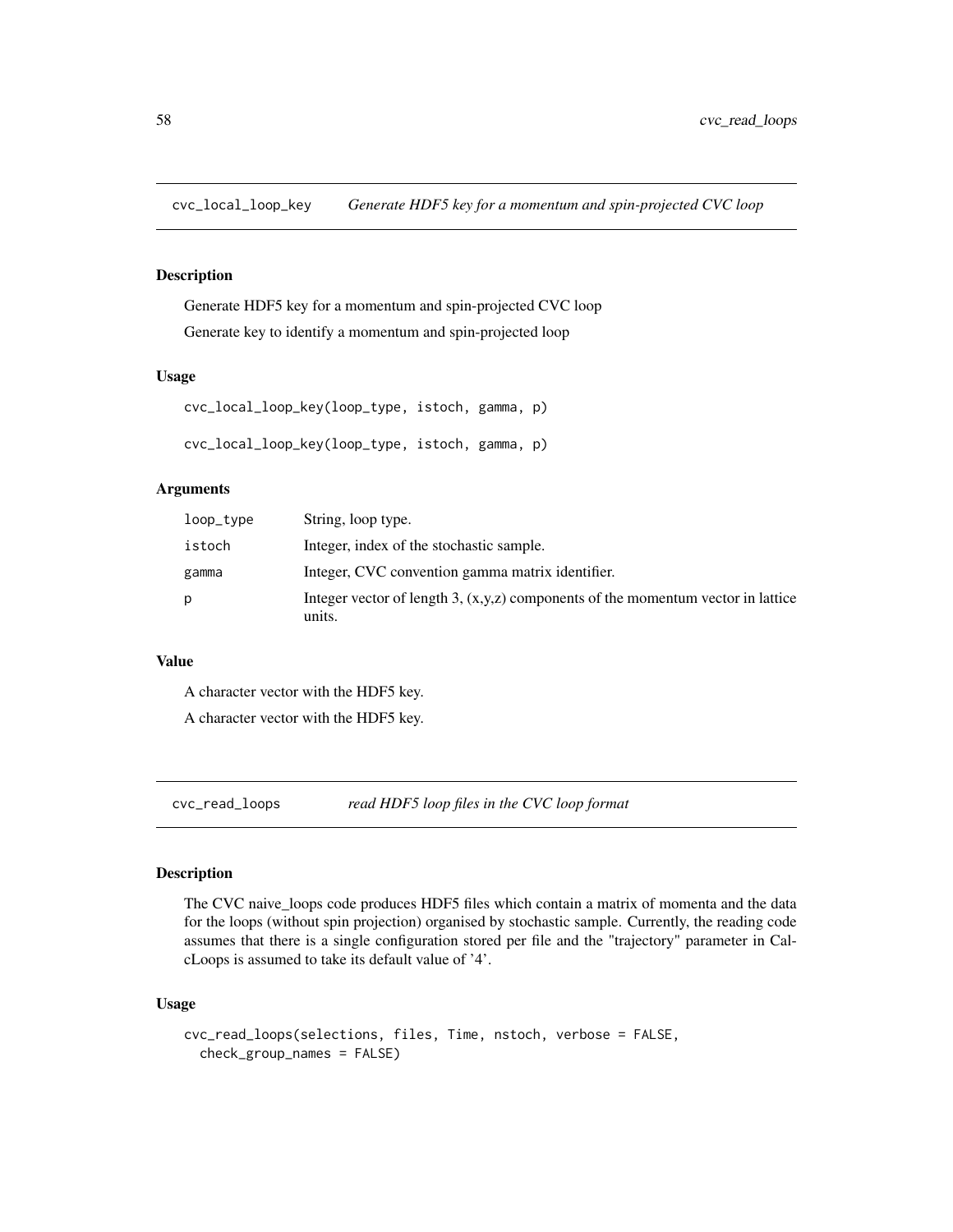# Arguments

selections Named list with names from the list 'Naive', 'Scalar', 'dOp', 'Loops' 'LpsDw', 'LpsDwCv', 'LoopsCv' specifying the requesetd loop types. The elements of this list are in turn expected be data frames of the form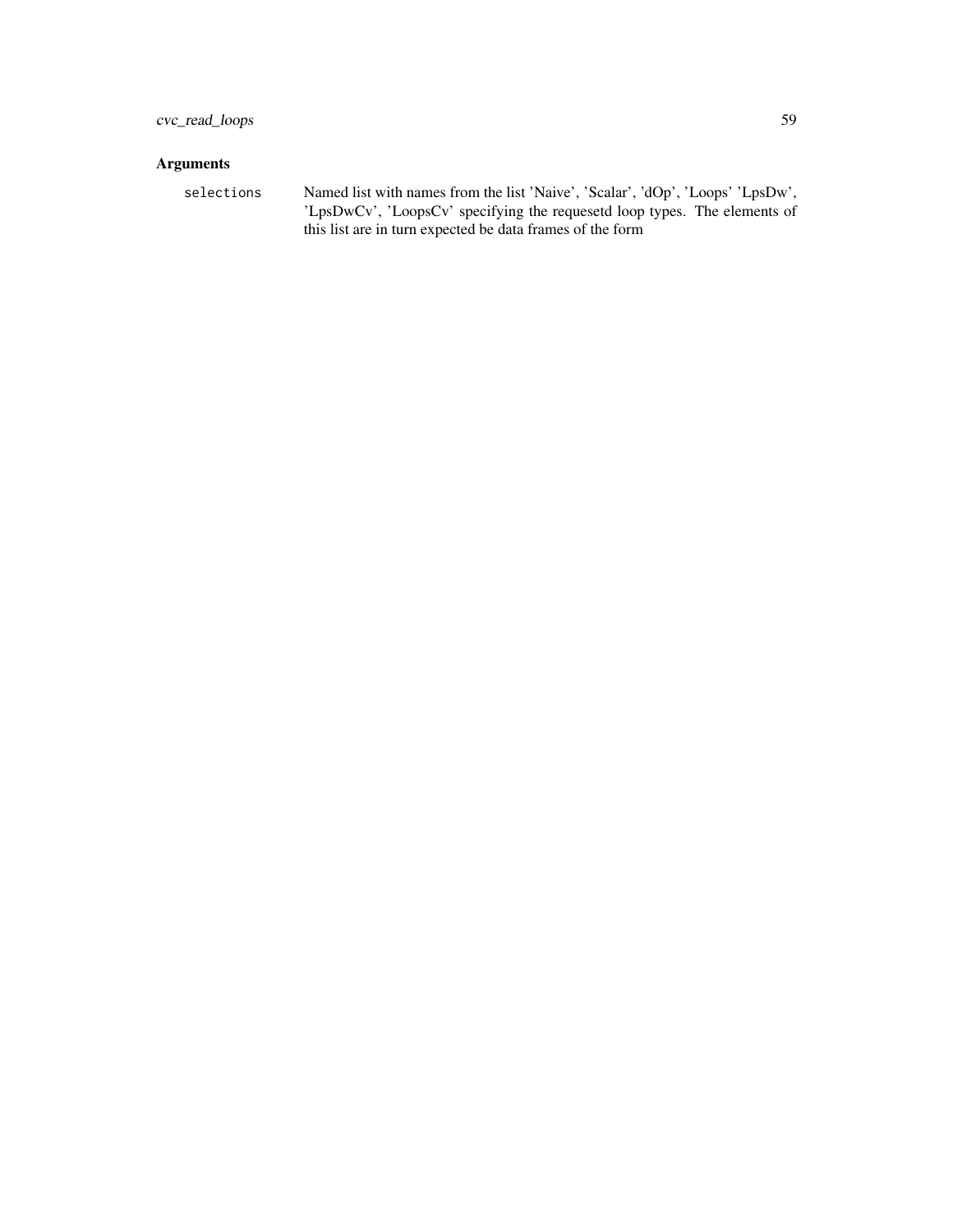| qx | qy       | qz |
|----|----------|----|
| 0  | $\Omega$ | 1  |
| -2 | 1        | -3 |
|    |          |    |

specifying the momentum combinations to be extracted for each loop type.

| files             | Vector of strings, list of HDF5 files to be processed.                           |
|-------------------|----------------------------------------------------------------------------------|
| Time              | Integer, time extent of the lattice.                                             |
| nstoch            | Integer, number of stochastic samples to be expected in file.                    |
| verbose           | Boolean, output I/O time per file. Requires 'tictoc' package. Default FALSE.     |
| check_group_names |                                                                                  |
|                   | Boolean, check if the group names that we're about to read actually exist in the |
|                   | file. This is quite slow because it uses rhdf5::h51s. Default FALSE.             |

### Value

Named nested list of the same length as selections containg the loop data in the [raw\\_cf](#page-143-0) format. Each named element corresponds to one loop type and each element of the underlying numbered list corresponds to one momentum combination as specified via selections for this loop type in the same order.

| cyc to raw cf | Convert correlation function read from CVC HDF5 or AFF format to |
|---------------|------------------------------------------------------------------|
|               | 'raw cf'                                                         |

## Description

Given a numeric vector of alternating real and imaginary parts of a correlation function, creates an object of class 'raw\_cf' with a single measurement, inferring Time from the passed numeric vector while the shape of the internal dimensions has to be specified explicitly if larger than one by one  $(c(1,1)).$ 

#### Usage

```
ccc_to_raw_cff(cf_data, dims = c(1, 1))
```

| cf dat | Numeric vector of alternating real and imaginary parts of a correlation function.<br>Ordering of the input should be complex, internal dimensions, time (left to right,<br>fastest to slowest). |
|--------|-------------------------------------------------------------------------------------------------------------------------------------------------------------------------------------------------|
| dims   | Integer vector with the sizes of the internal dimensions. For example, $c(4,4)$<br>for spin correlators.                                                                                        |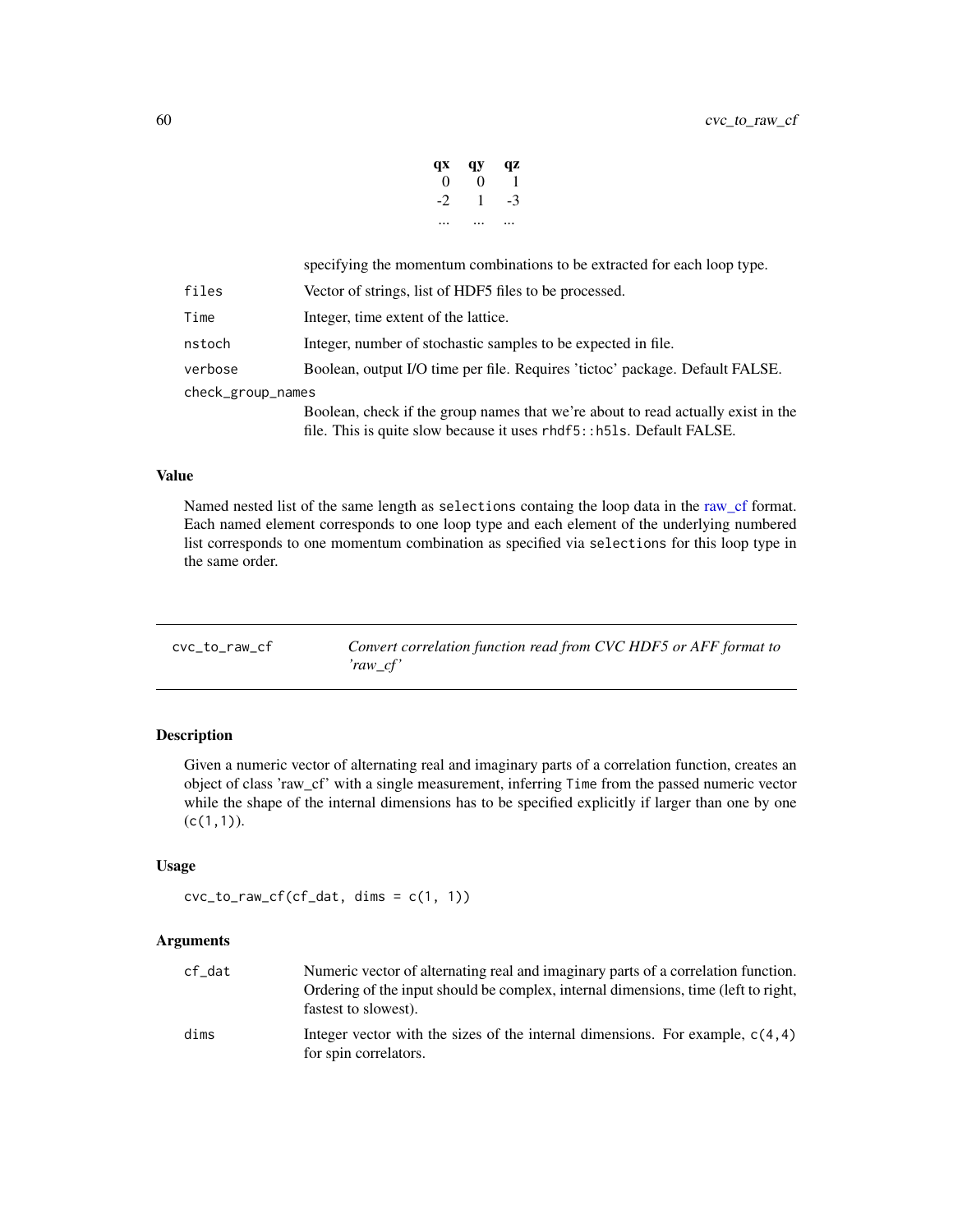# Value

raw\_cf object with a data member which contains the data (as complex numbers) in the shape c(1,nts,dims), where nts is the number of time slices inferred from the length of cfdat and the product of the internal dimensions dims.

cyprus\_make\_key\_scalar

*HDF5 key for Cyprus CalcLoops scalar-type loops*

#### Description

Generates an HDF5 key (full path) for the scalar type loops from the Cyprus CalcLoops application.

## Usage

```
cyprus_make_key_scalar(istoch, loop_type, cid = 4, accumulated = FALSE)
```
### Arguments

| istoch      | Integer, index of the stochastic sample that the key should be generated for.                                                                                          |
|-------------|------------------------------------------------------------------------------------------------------------------------------------------------------------------------|
| loop_type   | String, name of loop type. Allowed values: 'Scalar', 'dOp'                                                                                                             |
| cid         | Integer, configuration number, internally produced by the CalcLoops tool via<br>the "trajectory" input flag. The default is '4' as this is often not used in practice. |
| accumulated | Boolean, depending on whether the loop data was accumulated over the stochas-<br>tic source d.o.f. or not, the keys are different. Default: FALSE                      |

## Value

A character vector with the HDF5 key.

cyprus\_make\_key\_vector

*HDF5 key for Cyprus CalcLoops derivative-type loops*

# Description

Generates an HDF5 key (full path) for the derivative type loops from the Cyprus CalcLoops application.

### Usage

```
cyprus_make_key_vector(istoch, loop_type, dir, cid = 4, accumulated = FALSE)
```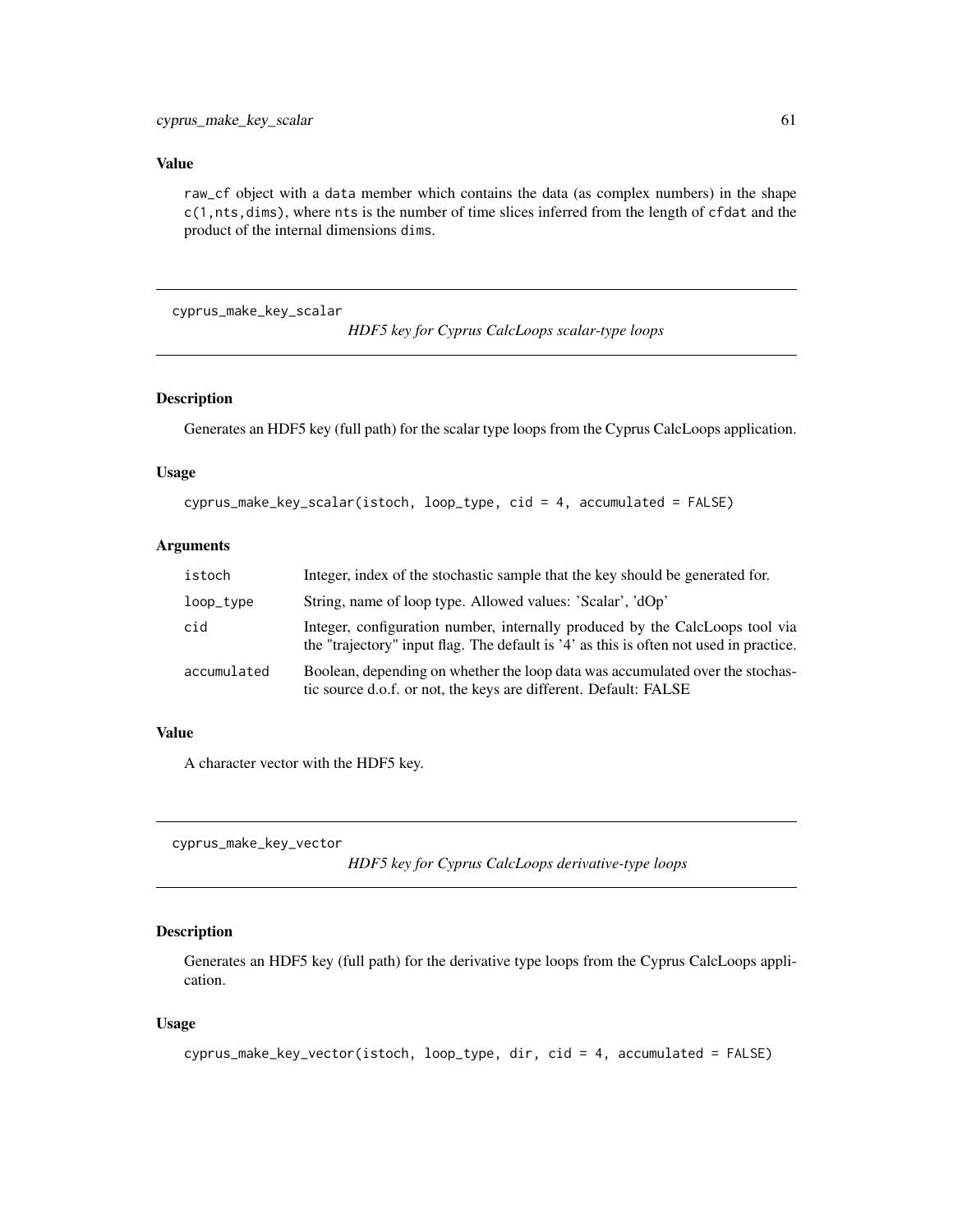# Arguments

| istoch      | Integer, index of the stochastic sample that the key should be generated for.                                                                                          |
|-------------|------------------------------------------------------------------------------------------------------------------------------------------------------------------------|
| loop_type   | String, name of loop type. Allowed values: 'Loops', 'LpsDw', 'LpsDwCv',<br>'LoopsCv'                                                                                   |
| dir         | Integer, lattice direction of the derivative. Allowed values: $\theta = x$ , $1 = y$ , $2 = z$<br>z. $3 == t$ .                                                        |
| cid         | Integer, configuration number, internally produced by the CalcLoops tool via<br>the "trajectory" input flag. The default is '4' as this is often not used in practice. |
| accumulated | Boolean, depending on whether the loop data was accumulated over the stochas-<br>tic source d.o.f. or not, the keys are different. Default: FALSE                      |

### Value

A character vector with the HDF5 key.

cyprus\_read\_loops *read HDF5 loop files in the Cyprus CalcLoops format*

## Description

The CalcLoops code produces HDF5 files which contain a matrix of momenta and the data for the loops (without spin projection) organised by stochastic sample. Currently, the reading code assumes that there is a single configuration stored per file.

#### Usage

```
cyprus_read_loops(selections, files, Time, nstoch, accumulated = TRUE,
  legacy_traj = TRUE, verbose = FALSE, check_group_names = FALSE,
  spin_project = FALSE, project_gamma = NULL, use_parallel = TRUE)
```
### Arguments

selections Named list with names from the list 'Naive', 'Scalar', 'dOp', 'Loops' 'LpsDw', 'LpsDwCv', 'LoopsCv' specifying the requesetd loop types. The elements of this list are in turn expected be data frames of the form

| pх | рy       | рz |
|----|----------|----|
| 0  | $\Omega$ | 1  |
| -2 | 1        | -3 |
|    |          |    |

|        | specifying the momentum combinations to be extracted for each loop type. |
|--------|--------------------------------------------------------------------------|
| files  | Vector of strings, list of HDF5 files to be processed.                   |
| Time   | Integer, time extent of the lattice.                                     |
| nstoch | Integer, number of stochastic samples to be expected in file.            |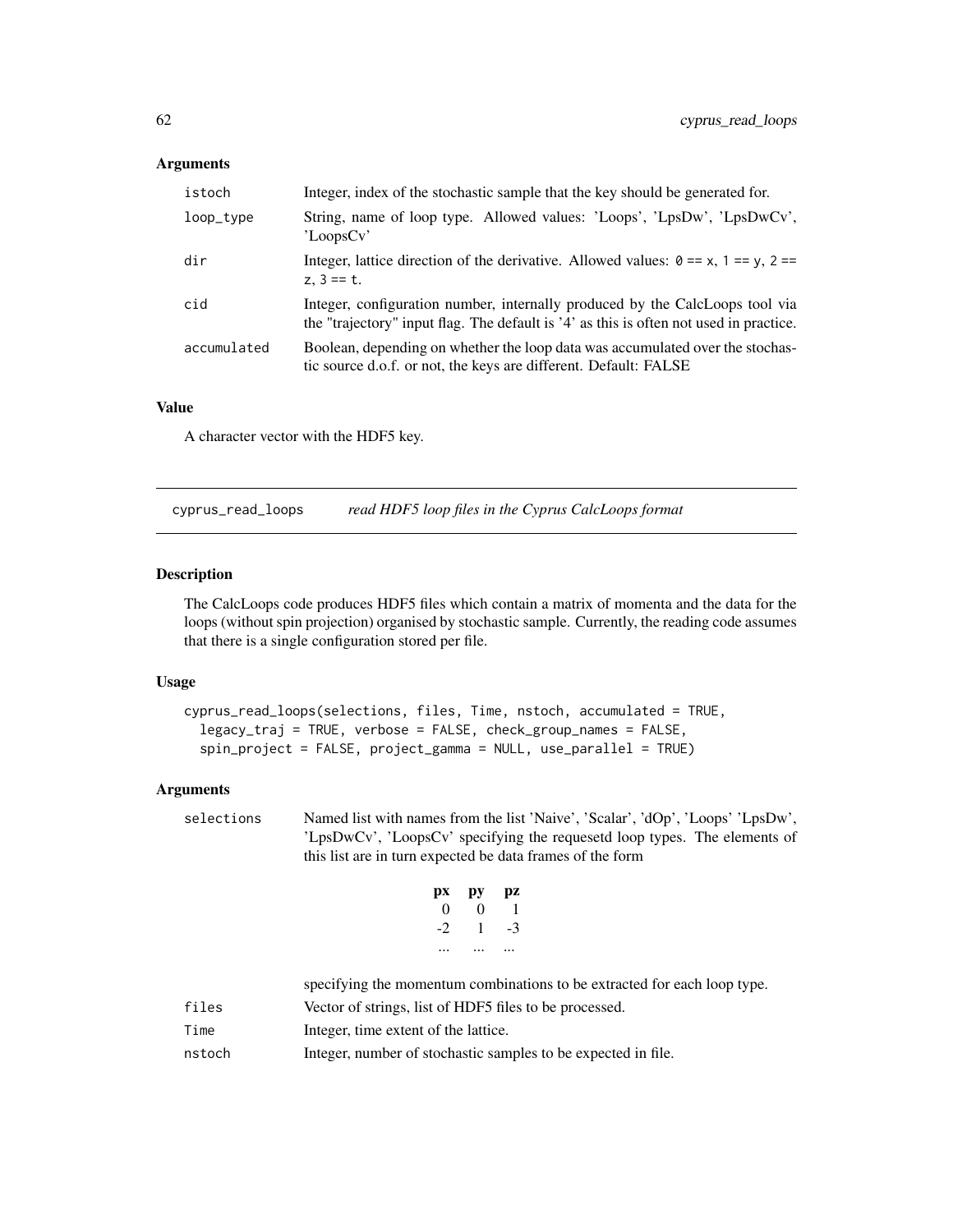| accumulated       | Boolean or vector of boolean, specifies whether the loops, as organised by<br>stochastic sample, are accumulated, such that, say, element n corresponds to<br>the sum over the first n stochastic samples. If specified as TRUE, the data is post-<br>processed to recover the measurements for the particular samples. In case this<br>is specified as a vector, it must be of the same length as files. Default: TRUE.                                                                               |  |
|-------------------|--------------------------------------------------------------------------------------------------------------------------------------------------------------------------------------------------------------------------------------------------------------------------------------------------------------------------------------------------------------------------------------------------------------------------------------------------------------------------------------------------------|--|
| legacy_traj       | Boolean. The root group for the loop data is 'conf_xxxx', where 'xxxx' corre-<br>sponds to what is passed via the 'traj' flag to CalcLoops. When left empty, this<br>defaults to '0004'. If this was left emtpy when the loop files were generated,<br>set this to TRUE and the paths will be constructed with 'conf_0004' as their root<br>group. When specified as a vector, it must be of length length (files) giving<br>the integer configuration indices, such as $c(0, 2, 4, 6)$ Default: TRUE. |  |
| verbose           | Boolean, output I/O time per file. Requires 'tictoc' package. Default FALSE.                                                                                                                                                                                                                                                                                                                                                                                                                           |  |
| check_group_names |                                                                                                                                                                                                                                                                                                                                                                                                                                                                                                        |  |
|                   | Boolean, employ rhdf5::h51s to check if all the group names that we want to<br>read are actually in the file. This can be slow for large files. Default: FALSE.                                                                                                                                                                                                                                                                                                                                        |  |
| spin_project      | Boolean, whether the loops should be spin projected after being read. Must be<br>provided to together with project_gamma! Default: FALSE                                                                                                                                                                                                                                                                                                                                                               |  |
| project_gamma     | Named list of the same length as selections containing, for each selected loop<br>type a 4x4 complex-valued projection matrix. For vector loop types, one matrix<br>must be provided per direction (so project_gamma\$loop_type is a numbered<br>list with indices $c(1, 2, 3, 4)$ . Default: NULL                                                                                                                                                                                                     |  |
| use_parallel      | Boolean, whether to parallelise over the files using the mclapply from the parallel<br>package.                                                                                                                                                                                                                                                                                                                                                                                                        |  |

# Value

Named nested list of the same length as selections containg the loop data in the [raw\\_cf](#page-143-0) format. Each named element corresponds to one loop type. For scalar-valued loop types, each element of the underlying numbered list corresponds to one momentum combination as specified via selections for this loop type in the same order. For the vector-valued loop types, the first level of the underlying numbered list has four elements corresponding to the four derivative directions in the order t,x,y,z. At the next level, the underlying numbered list corresponds to the momentum combinations for this loop type and derivative direction, just as for the scalar type.

disc\_3pt *disconnected contribution to current insertion three-point function*

#### Description

Computes the quark-line disconnected contribution to a three-point function of the form

$$
C_3(t, \Delta t = t_{snk} - t_{src}) = C_2(t_{snk}, t_{src}) * L(t)
$$

 $\forall t$  considering only the case t\_snk > t\_src.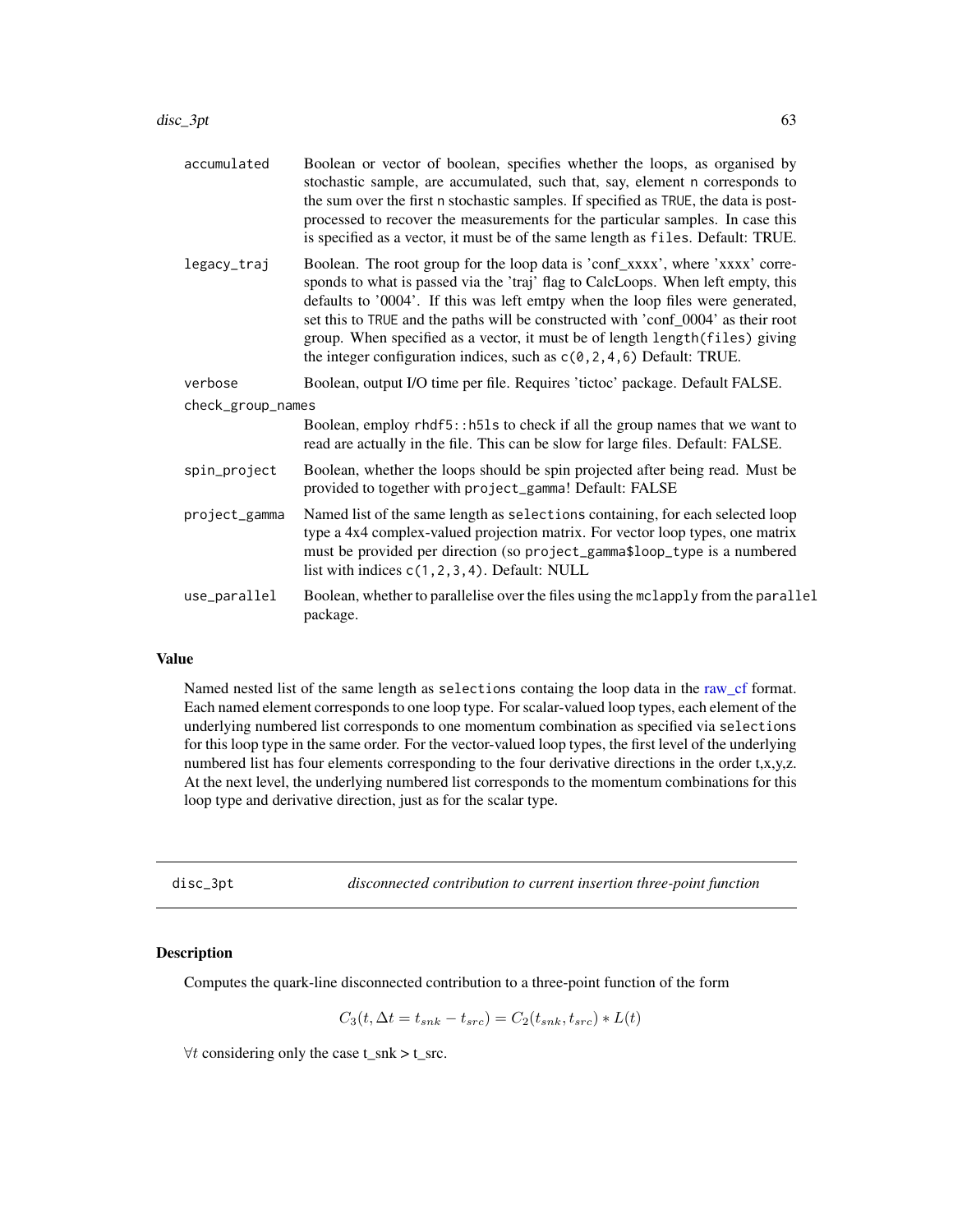.

## Usage

```
disc_3pt(cf_2pt, loop, src_ts, dt, reim_loop = "both", reim_2pt = "both",
 vev_subtract = FALSE)
```
## Arguments

| $cf_2pt$           | 'raw_cf' container holding two-point part of three-point function in lattice-absolute<br>coordinates (not relative to source!)                                                                                 |
|--------------------|----------------------------------------------------------------------------------------------------------------------------------------------------------------------------------------------------------------|
| loop               | 'raw_cf' container holding loop contribution, suitably spin-projected and aver-<br>aged over stochastic samples.                                                                                               |
| $src_{\text{-}}ts$ | Integer vector, the source time slices that were used for the computation of the<br>two-point function in lattice-absolute coordinates. Must be of the same length<br>as the number of measurements in cf_2pt. |
| dt                 | Integer, the source-sink separation that should be computed.                                                                                                                                                   |
| reim_loop          | String, one of 'real', 'imag' or 'both'. Specifies whether just the real or imagi-<br>nary part should be considered when constructing the correlation with the two-<br>point function.                        |
| reim_2pt           | String, same as reim_loop but for the two-point contribution to the three-point<br>function.                                                                                                                   |
| vev_subtract       | Boolean, whether the loop contains a vev which should be subtracted.                                                                                                                                           |

### Value

raw\_cf container with the product of loop and 2pt function, shifted in time to be relative to source using the info from src\_ts

dispersion\_relation *Continuum dispersion relation for CM to lattice frame*

# Description

Converts a center of mass (CM) frame energy to the lattice frame using the continuum dispersion relation.

### Usage

```
dispersion_relation(energy, momentum_d, extent_space, plus = TRUE,
 lattice_disp = FALSE)
```

| double. CM energy in lattice units, $aE$ .                                  |
|-----------------------------------------------------------------------------|
| integer. Total momentum squared of the moving frame in lattice units, $d^2$ |
| integer. Spatial extent of the lattice as a dimensionless quantity, $L/a$ . |
| Boolean. Sign of a <sup><math>\lambda</math>2</sup> artefacts.              |
| Boolean. Use the lattice dispersion relation instead of the continuum one   |
|                                                                             |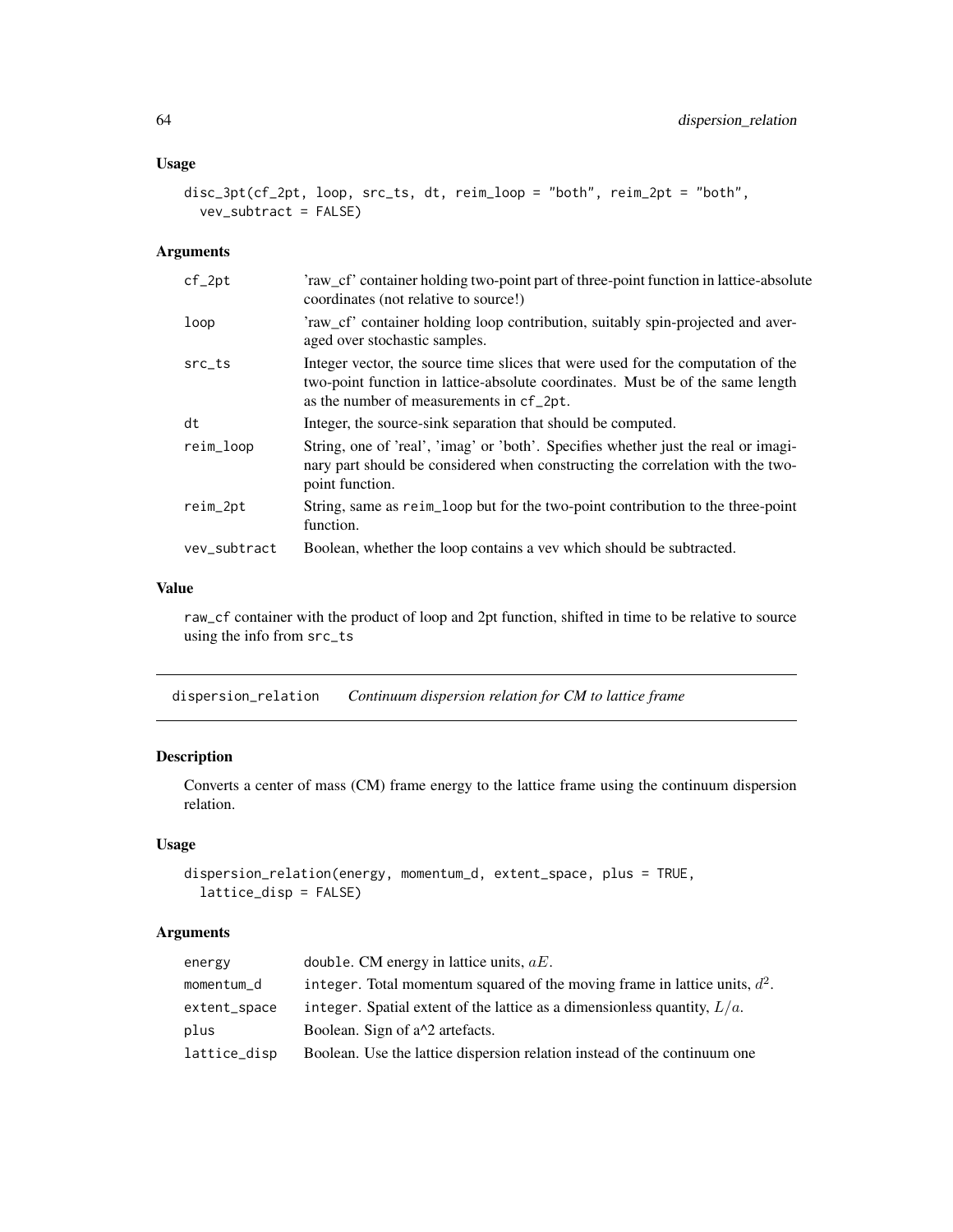# effectivemass 65

# Value

double. Energy in the lattice frame, aW.

effectivemass *effectivemass*

# Description

computes the effective mass with error analysis using UWerr

# Usage

```
effectivemass(from, to, Time, Z, pl = TRUE, S, ...)
```
# Arguments

| from | integer. Fit in fitrange (from, to)   |
|------|---------------------------------------|
| to   | integer, see from.                    |
| Time | integer, time extent of the lattice   |
| 7    | data                                  |
| pl   | boolean. plot                         |
| S    | numeric. see uwerr                    |
|      | additional parameters passed to uwerr |

# Value

Returns a [data.frame](#page-0-0) with named columns t, mass, dmass, ddmass, tauint and dtauint.

# See Also

[uwerr](#page-180-0)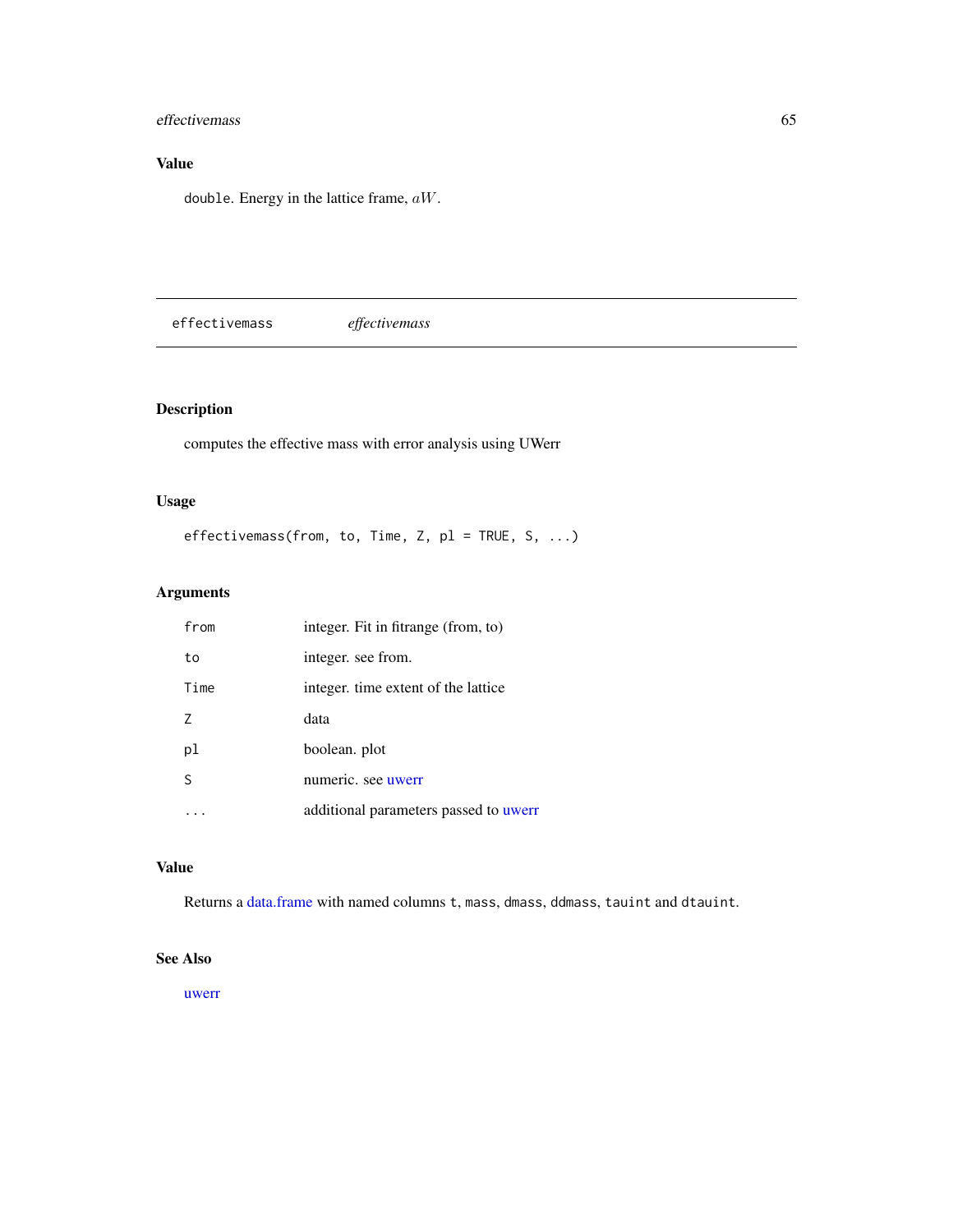Computes effective mass values for a correlation function using different type of definitions for the effective mass. This function is mainly indented for internal usage by [bootstrap.effectivemass](#page-19-0).

### Usage

```
effectivemass.cf(cf, Thalf, type = "solve", nrObs = 1,
  replace.inf = TRUE, interval = c(1e-06, 2), weight.factor = NULL,
 deltat = 1, tmax = Thalf - 1)
```
# Arguments

| cf            | The correlation function either as a vector of length $nrObs*(Thalf+1)$ or as an<br>array of dimension Nxnr0bs*(Thalf+1), where N is the number of observa-<br>tions. N will be averaged over.                                                                                                                                                                                                                                                                                                                                                                                                                                         |
|---------------|----------------------------------------------------------------------------------------------------------------------------------------------------------------------------------------------------------------------------------------------------------------------------------------------------------------------------------------------------------------------------------------------------------------------------------------------------------------------------------------------------------------------------------------------------------------------------------------------------------------------------------------|
| Thalf         | Half of the time extent of the lattice                                                                                                                                                                                                                                                                                                                                                                                                                                                                                                                                                                                                 |
| type          | The function to be used to compute the effective mass values. Possibilities are<br>"acosh", "solve", "log", "temporal", "shifted" and "weighted". While the first<br>three assume normal cosh behaviour of the correlation function, "temporal" is<br>desigend to remove an additional constant stemming from temporal states in<br>two particle correlation functions. The same for "subtracted" and "weighted",<br>the latter for the case of two particle energies with the two particle having<br>different energies. In the latter case only the leading polution is removed by<br>removeTemporal.cf and taken into account here. |
| nr0bs         | The number of "observables" included in the correlator                                                                                                                                                                                                                                                                                                                                                                                                                                                                                                                                                                                 |
| replace.inf   | If set to TRUE, all Inf values will be replaced by NA. This is needed for instance<br>for bootstrap.effectivemass.                                                                                                                                                                                                                                                                                                                                                                                                                                                                                                                     |
| interval      | initial interval for the uniroot function when numerically solving for the effec-<br>tive mass.                                                                                                                                                                                                                                                                                                                                                                                                                                                                                                                                        |
| weight.factor | relative weight for type "weighted" only, see details                                                                                                                                                                                                                                                                                                                                                                                                                                                                                                                                                                                  |
| deltat        | time shift for shifted correlation functions                                                                                                                                                                                                                                                                                                                                                                                                                                                                                                                                                                                           |
| tmax          | t-value up to which the effective mass is to be computed                                                                                                                                                                                                                                                                                                                                                                                                                                                                                                                                                                               |

# Details

A number of types is implemented to compute effective mass values from the correlation function:

"solve": the ratio  $C(t + 1)/C(t) = \cosh(-m * (t + 1))/\cosh(-m * t)$ is numerically solved for  $m(t)$ .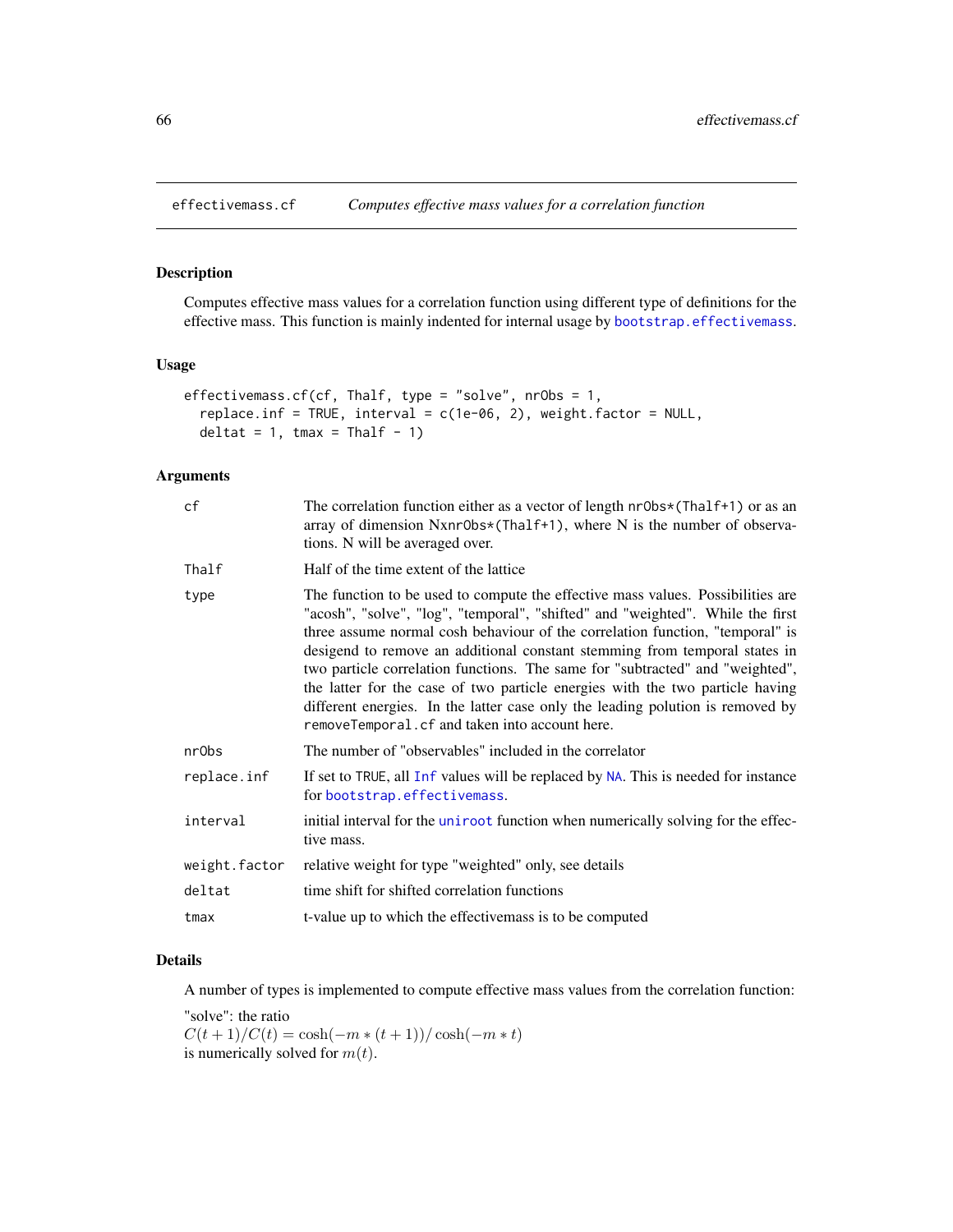## effectivemass.cf 67

"acosh": the effective mass is computed from  $m(t) = acosh((C(t-1) + C(t+1))/(2C(t)))$ Note that this definition is less tolerant against noise.

"log": the effective mass is defined via  $m(t) = \log(C(t)/C(t+1))$ which has artifacts of the periodicity at large t-values.

"temporal": the ratio  $[C(t) - C(t+1)]/[C(t-1) - C(t)] = [\cosh(-m*(t)) - \cosh(-m*(t+1))]/[\cosh(-m*(t-1))]$ 1)) – cosh $(-m(t))$ ] is numerically solved for  $m(t)$ .

"subtracted": like "temporal", but the differences  $C(t) - C(t+1)$  are assumed to be taken already at the correlator matrix level using removeTemporal.cf and hence the ratio  $[C(t+1)]/[C(t)] = [\cosh(-m*(t)) - \cosh(-m*(t+1))]/[\cosh(-m*(t-1)) - \cosh(-m(t))]$ is numerically solved for  $m(t)$ .

"weighted": like "subtracted", but now there is an additional weight factor  $w$  from removeTemporal.cf to be taken into account, such that the ratio

 $[C(t+1)]/[C(t)] = [\cosh(-m*(t)) - w*\cosh(-m*(t+1))]/[\cosh(-m*(t-1)) - w*$  $\cosh(-m(t))]$ 

is numerically solved for  $m(t)$  with w as input.

### Value

Returns a vector of length Thalf with the effective mass values for t-values running from 0 to Thalf-1

#### Author(s)

Carsten Urbach, <curbach@gmx.de>

#### References

arXiv:1203.6041

### See Also

[bootstrap.effectivemass](#page-19-0)

### Examples

```
data(correlatormatrix)
cfnew <- extractSingleCor.cf(correlatormatrix, id=1)
cfnew <- bootstrap.cf(cfnew, boot.R=99, boot.l=1)
X <- effectivemass.cf(cfnew$cf, Thalf=25, tmax=24)
```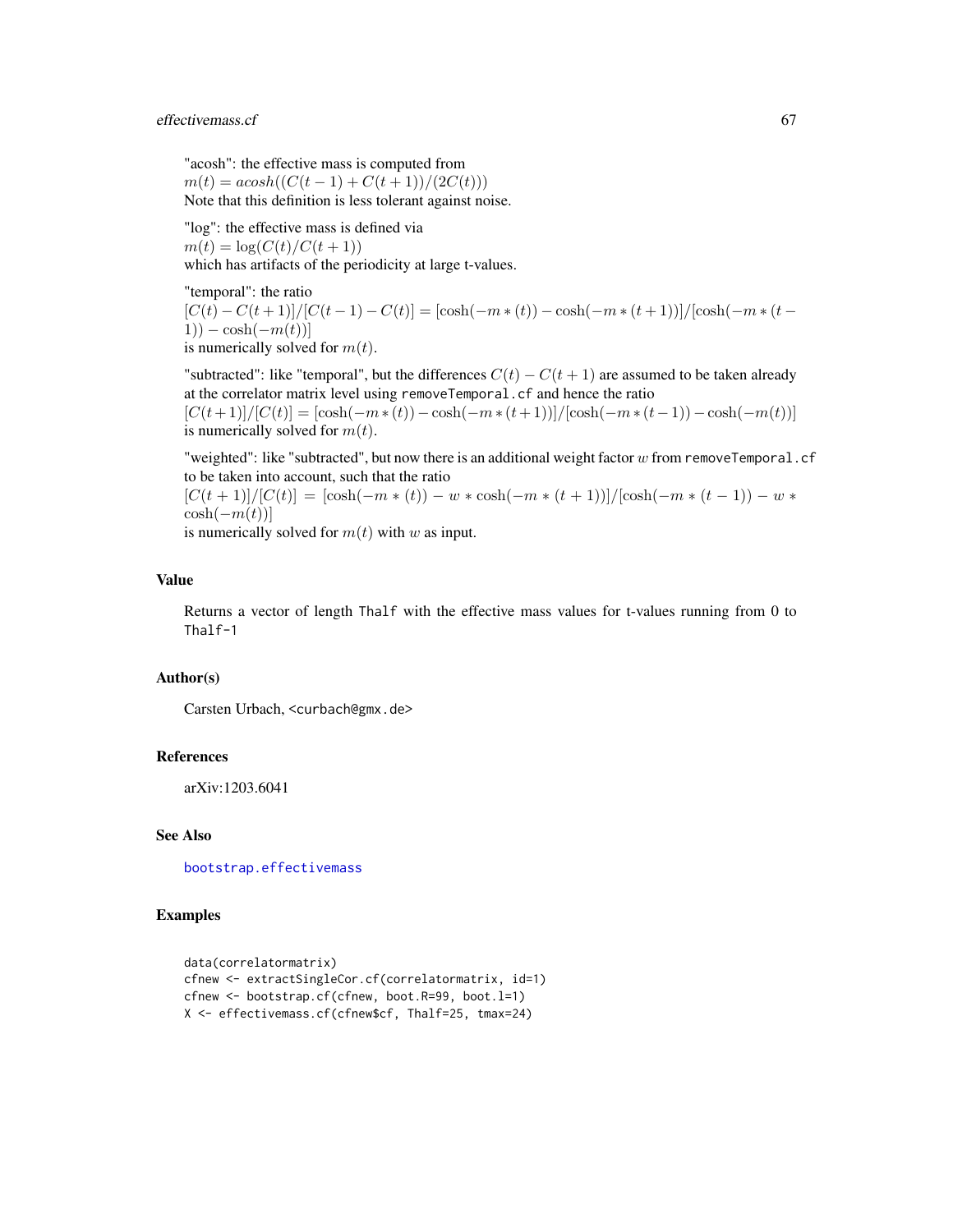effmass *effmass*

# Description

computes the effective mass via the inverse cosh

# Usage

effmass(data, timeextent, t)

# Arguments

| data       | numeric vector, data vector of length 4              |
|------------|------------------------------------------------------|
| timeextent | integer, time extent of the lattice                  |
| t.         | integer, physical time at which to evaluate the cosh |

# Value

Returns the effective mass as a single numeric value.

|  | effmass2 | eff mass2 |  |  |
|--|----------|-----------|--|--|
|--|----------|-----------|--|--|

# Description

computes the effective mass via the inverse cosh

# Usage

effmass2(data, timeextent, t)

# Arguments

| data       | numeric vector, data vector of length 4              |
|------------|------------------------------------------------------|
| timeextent | integer, time extent of the lattice                  |
| t.         | integer, physical time at which to evaluate the cosh |

# Value

Returns the effective mass as a single numeric value.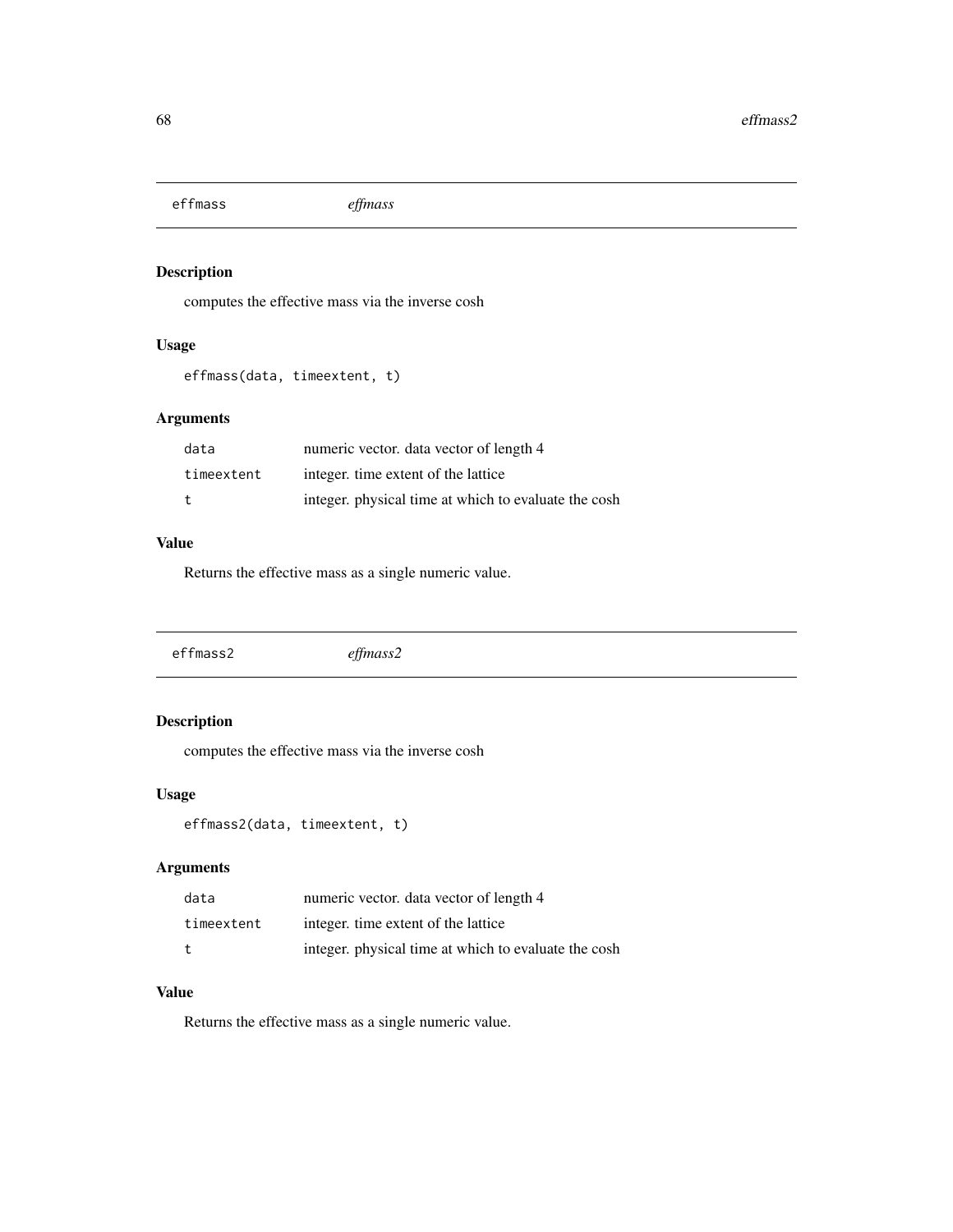escapeLatexSpecials *Escape special LaTeX characters for use in LaTeX labels*

#### Description

Escape special LaTeX characters for use in LaTeX labels

# Usage

```
escapeLatexSpecials(x)
```
## Arguments

x String or vector of strings.

### Value

String or vector of strings with all occurences of "#", "\$", "%", "&", "~", "\_", "^", ">", "<" replaced by escaped counterparts which should render fine when used in a tikz plot, for example.

#### References

from https://stackoverflow.com/questions/36338629/escaping-special-latex-characters-in-r

extract.loop *Extract a single loop from an object of class* cmiloop

# Description

Extracts all loop values from an object of class cmiloop for all available times, samples and configurations.

#### Usage

```
extract. loop(cmiloop, obs = 9, ind.vec = c(2, 3, 4, 5, 6, 7, 8, 1), L)
```

| cmiloop | input object of class cmiloop generated for instance with readcmiloopfiles.                                                                                                                                                                                                                                                                                                                      |
|---------|--------------------------------------------------------------------------------------------------------------------------------------------------------------------------------------------------------------------------------------------------------------------------------------------------------------------------------------------------------------------------------------------------|
| obs     | the observable to extract                                                                                                                                                                                                                                                                                                                                                                        |
| ind.vec | index vector to be used during extraction with ind. vec[1] the column with<br>the observable number, ind. vec[2] the time values, ind. vec[3] the sample<br>numbers, ind. vec[4] the real part of the local loop, ind. vec[5] the imaginary<br>part of the local loop, ind. $vec[6]$ and ind. $vec[7]$ the same for fuzzed (or<br>smeared) loops and ind. $vec[8]$ for the configuration number. |
| L       | The spatial lattice extent needed for normalisation. If not given set to Time/2.                                                                                                                                                                                                                                                                                                                 |
|         |                                                                                                                                                                                                                                                                                                                                                                                                  |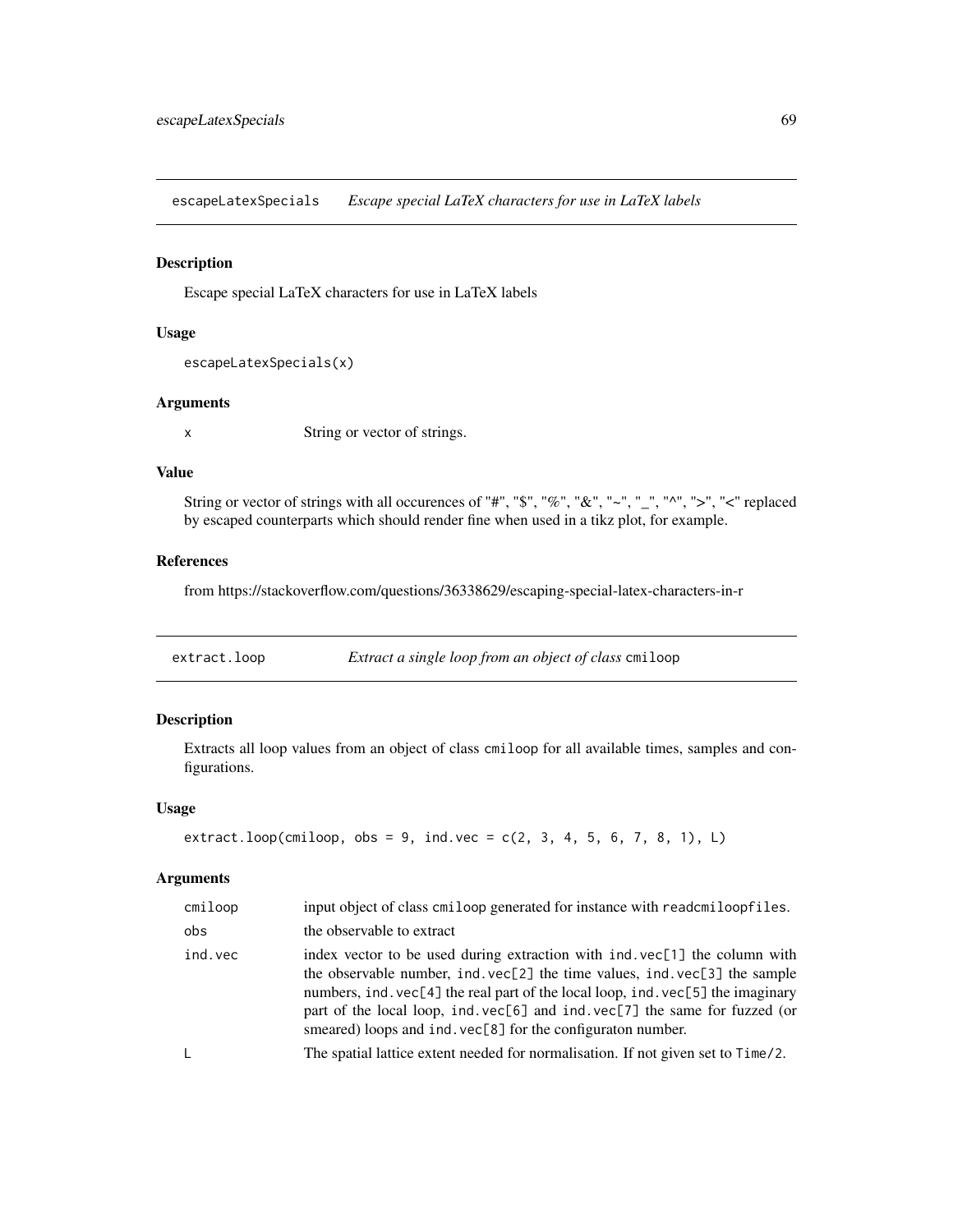# Value

a list with elements as follows:

cf: real part of the local loop

icf: imaginary part of the local loop

scf: real part of the smeared loop

iscf: imaginary part of the smeared loop

Time=Time, nrSamples, nrObs=1, nrStypes=2, obs=obs and conf.index. The last is the list of configurations corresponding to the loops.

### Author(s)

Carsten Urbach, <curbach@gmx.de>

# See Also

[readcmiloopfiles](#page-150-0)

extract.obs *Extract One or More Gamma Combinations from am CMI Correlator*

# Description

Extracts one or more gamma matrix combinations (observables) from a correlator stored in cmi format

# Usage

```
extract.obs(cmicor, vec.obs = c(1), ind.vec = c(1, 2, 3, 4, 5), sym.vec,
  sign.vec, verbose = FALSE, symmetrise = TRUE)
```

| cmicor  | an correlator object in cmi format                                                                                                                                                                                                                  |
|---------|-----------------------------------------------------------------------------------------------------------------------------------------------------------------------------------------------------------------------------------------------------|
| vec.obs | vector containing the numbers of observables to be extracted.                                                                                                                                                                                       |
| ind.vec | Index vector indexing the column numbers in cmicor to be used. The first must<br>be the observable index, the second the smearing type index, the third the time,<br>the fourth $C(+t)$ and the fifth $C(-t)$ .                                     |
|         | Index vector indexing the column numbers in cmiloop to be used. The first must<br>be the observable index, the second the smearing type index, the third the time,<br>the fourth ReTL, the fifth ImTL, the sixth ReTF and the seventh ImTF.         |
| sym.vec | a vector of bools of length equal to the number of observables indicating whether<br>$C(t)$ is symmetric in t, i.e. whether $C(+t)$ and $C(-t)$ should be added or subtracted.<br>If not given $C(+t)$ and $C(-t)$ will be assumed to be symmetric. |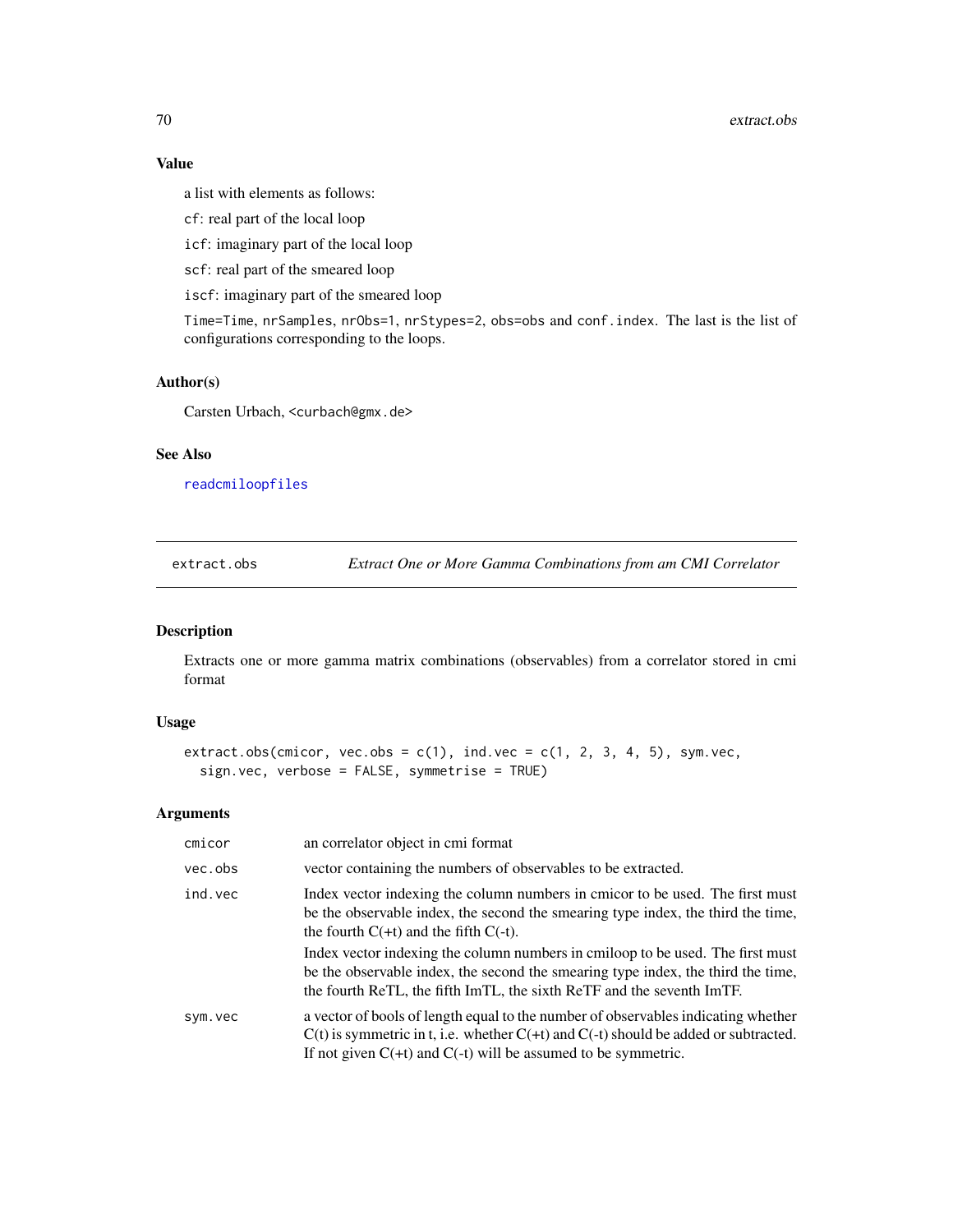#### extract.obs 71

| sign.vec   | a sign vector of length equal to the number of observables indicating whether<br>the corresponding correlation function should be multiplied by $+1$ .                                                                |
|------------|-----------------------------------------------------------------------------------------------------------------------------------------------------------------------------------------------------------------------|
| verbose    | Increases verbosity of the function.                                                                                                                                                                                  |
| symmetrise | if set to TRUE, the correlation function will be averaged for t and Time-t, with<br>the sign depending on the value of sym. Note that currently the correlator with<br>t-values larger than Time/2 will be discarded. |

# Details

 $C(t)$  and  $C(-t)$  are averaged as indicated by sym. vec.

## Value

returns a list containing

| cf        | for extract.obs: array containing the correlation function with dimension<br>number of files times (nrObs $nrStypes$ (Time/2+1)). C(t) and C(-t) are averaged<br>according to sym. vec.<br>for extract.loop: ReTL |
|-----------|-------------------------------------------------------------------------------------------------------------------------------------------------------------------------------------------------------------------|
| icf       | for extract. loop only: ImTL                                                                                                                                                                                      |
| scf       | for extract. loop only: ReTF                                                                                                                                                                                      |
| sicf      | for extract. loop only: ImTF                                                                                                                                                                                      |
| Time      | The time extent of the correlation functions.                                                                                                                                                                     |
| nrStypes  | The number of smearing combinations.                                                                                                                                                                              |
| nr0bs     | The number of observables.                                                                                                                                                                                        |
| nrSamples | for extrac. Loop only: the number of samples found in the files.                                                                                                                                                  |

# Author(s)

Carsten Urbach, <curbach@gmx.de>

# See Also

[readcmicor](#page-150-0), [readcmidatafiles](#page-150-0),

# Examples

```
files <- paste0(system.file(package="hadron"), "/extdata/outprcvn.dddd.00.0000")
X <- readcmifiles(files, skip=0,
                  colClasses=c("integer", "integer","integer","numeric","numeric"))
Y <- extract.obs(X)
Y
```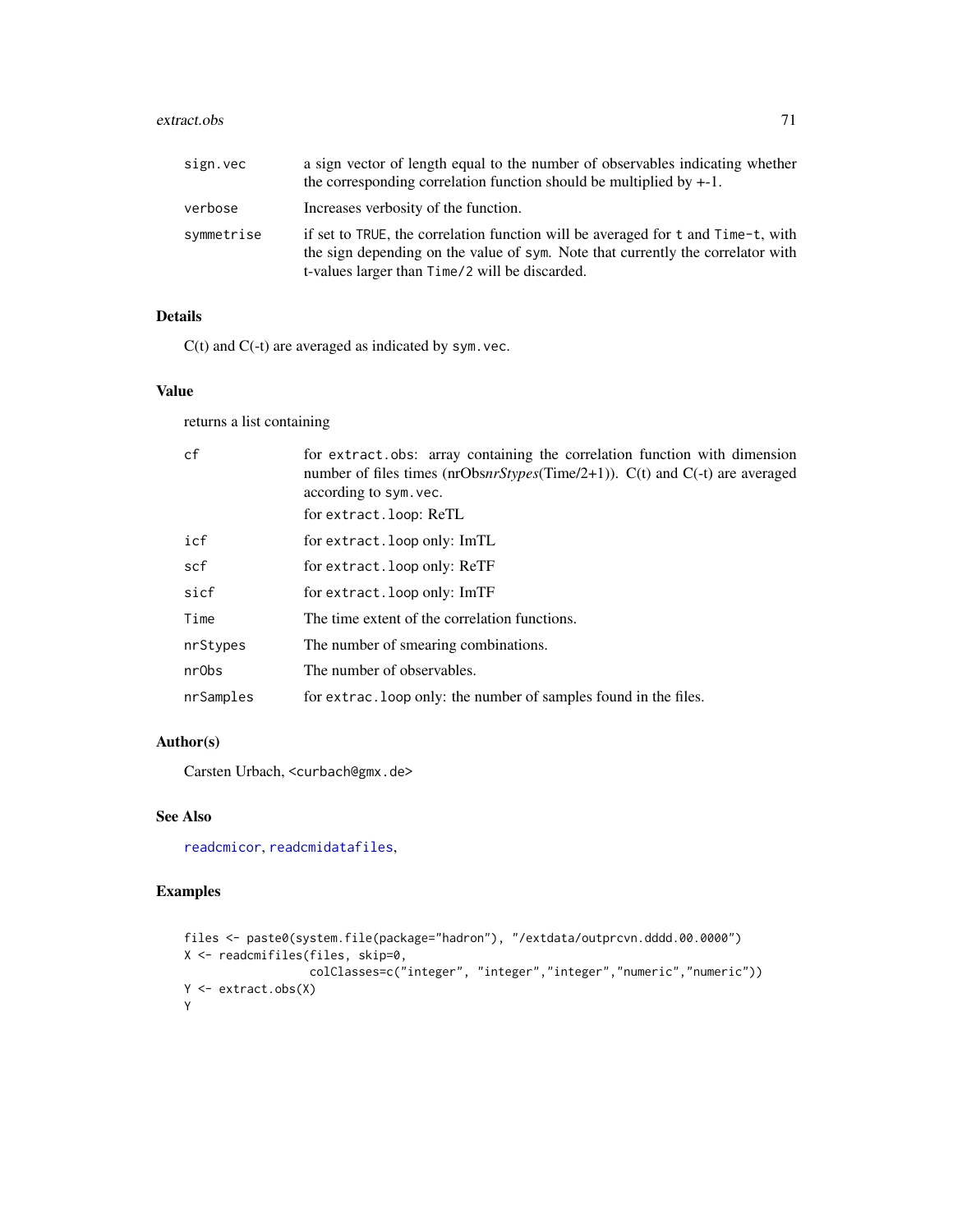extractSingleCor.cf *extract one single correlator object as* cf *object from a large* cf *object.*

#### Description

cf objects are capable of storing several correlation functions in form of a correlation matrix. extractSingleCor.cf lets one extract one of them.

#### Usage

```
extractSingleCor.cf(cf, id = c(1))
```
#### Arguments

| cf | input object of class cf                    |
|----|---------------------------------------------|
| id | id of the correlators in cf to be extracted |

# Value

A cf object containing only the single correlator

Returns an object of class cf corresponding ot the ids element in the input object cf

### Author(s)

Carsten Urbach <curbach@gmx.de>

### See Also

[cf](#page-34-0)

extract\_mass *generic function to extract a fitted mass*

## Description

One of the main analysis tasks in [hadron](#page-90-0) is the estimation of energy levels or masses from correlation functions. The corresponding analysis functions return objects, typically lists, containing the masses or energy levels. extract\_mass is a generic function to extrac such fitted mass values.

### Usage

extract\_mass(object)

#### Arguments

object Object to extract the mass from.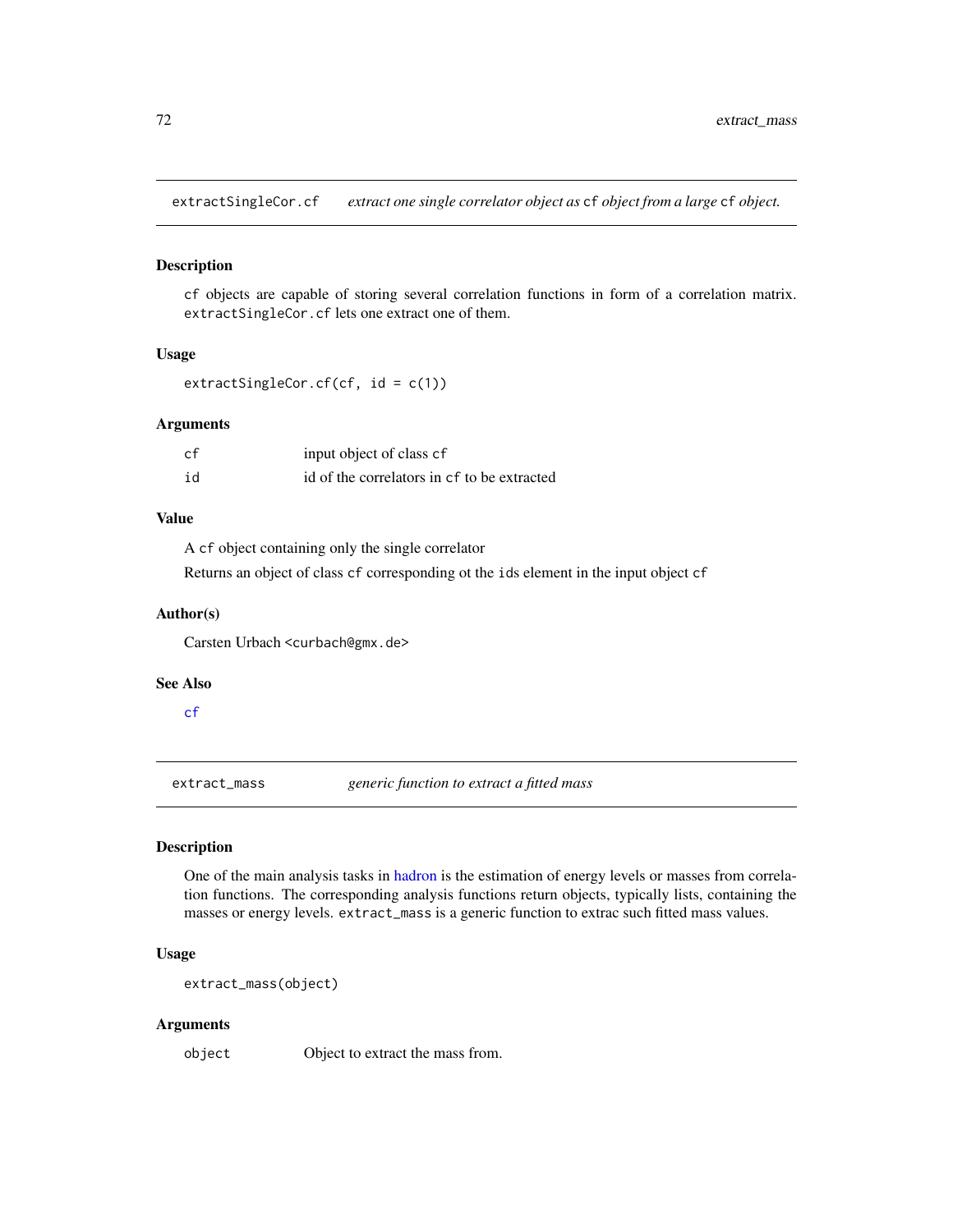# Value

Numeric. The mass value.

```
extract_mass.effectivemassfit
```
*specialisation of [extract\\_mass](#page-71-0) to objects of type* effectivemassfit

## Description

specialisation of [extract\\_mass](#page-71-0) to objects of type effectivemassfit

#### Usage

```
## S3 method for class 'effectivemassfit'
extract_mass(object)
```
## Arguments

object Object of type effectivemassfit to extract the mass from.

## Value

Numeric. The mass value.

```
extract_mass.matrixfit
```
*specialisation of [extract\\_mass](#page-71-0) to objects of type* matrixfit

# Description

specialisation of [extract\\_mass](#page-71-0) to objects of type matrixfit

## Usage

```
## S3 method for class 'matrixfit'
extract_mass(object)
```
## Arguments

object Object of type matrixfit to extract the mass from.

# Value

Numeric. The mass value.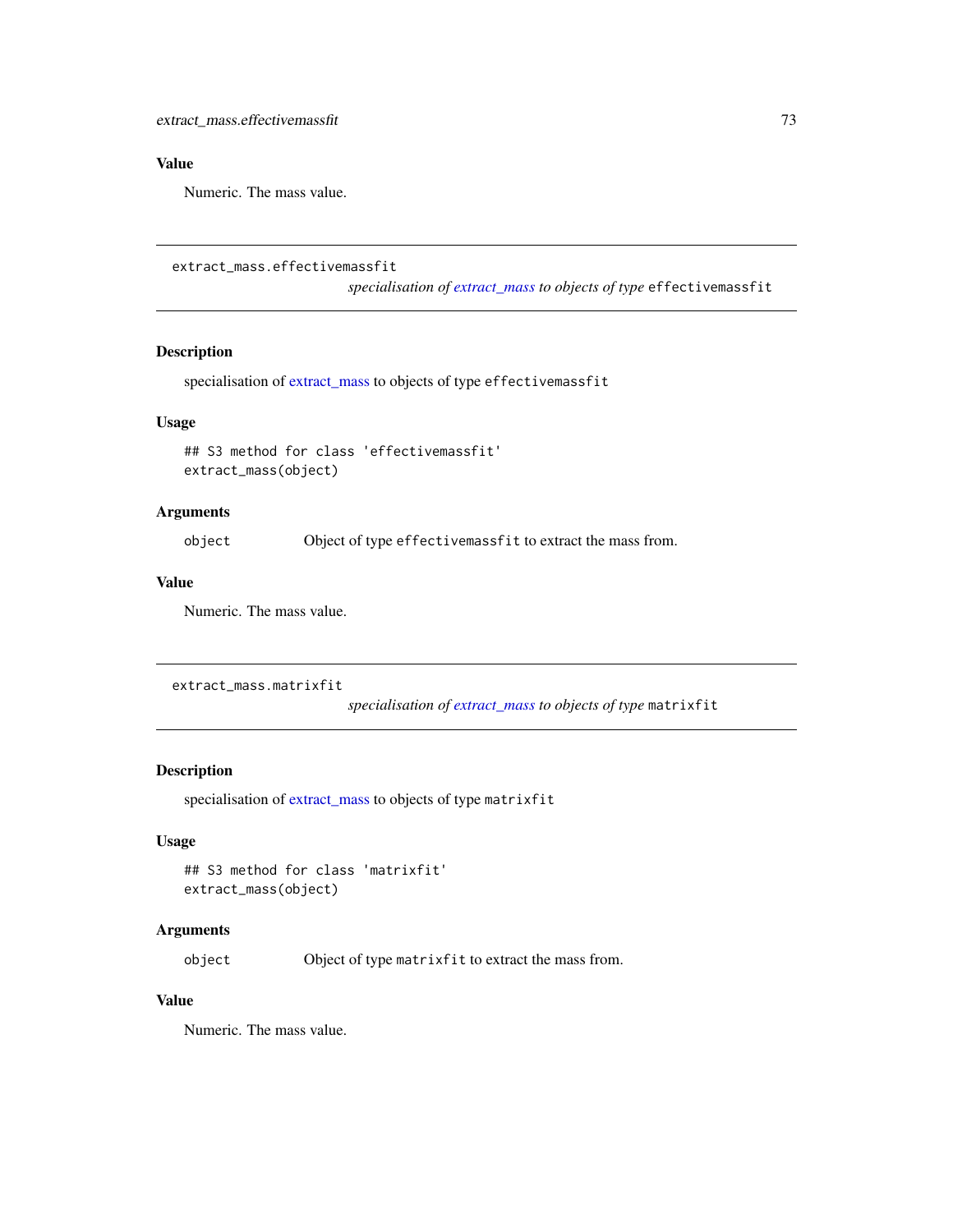Performs a correlated fit of a sum of several cosh-functions  $\sum_i a_i \cosh(m_i t)$  to data generated with bootstrap.effectivemass. Requires the same input and produces analogous output as [fit.effectivemass.](#page-74-0) The fit itself is performed by [bootstrap.nlsfit.](#page-26-0)

## Usage

```
fit.cosh(effMass, cf, t1, t2, useCov = FALSE, m.init, par, n.cosh = 2,
 adjust.n.cosh = FALSE, every, ...)
```
#### Arguments

| effMass       | An object of class effectivemass generated by a call to bootstrap. effectivemass.<br>Either effMass or cf has to be provided, but not both!                                                                                                                                                              |
|---------------|----------------------------------------------------------------------------------------------------------------------------------------------------------------------------------------------------------------------------------------------------------------------------------------------------------|
| cf            | An object of class cf_boot generated by a call to bootstrap.cf. Either cf or<br>effMass has to be provided, but not both!                                                                                                                                                                                |
| t1            | The fit range. If several correlators are fitted, this is automatically replicated<br>accordingly. The fit range is adjusted such that NAs are removed from the fit.<br>They must fulfill $t_1 < t_2$ . For symmetric correlators, they must both run from 0<br>to $T/2-1$ , otherwise from 0 to $T-1$ . |
| t2            | see t1                                                                                                                                                                                                                                                                                                   |
| useCov        | Use the correlated chisquare. This works only for not too noisy data.                                                                                                                                                                                                                                    |
| m.init        | Initial guess of the effective mass, i.e. the smallest m_i.                                                                                                                                                                                                                                              |
| par           | Array of length $2*n$ . cosh with initial guesses for the effective masses in the first<br>n. cosh entries and initial guesses for the amplitudes in the last n. cosh entries.                                                                                                                           |
| n.cosh        | Number of cosh-functions summed over.                                                                                                                                                                                                                                                                    |
| adjust.n.cosh | Only relevant, if n. cosh=2. If set to TRUE, n. cosh can be adjusted to n. cosh=1<br>automatically in case the excited state cannot be resolved.                                                                                                                                                         |
| every         | Fit only a part of the data points. Indices that are not multiples of every are<br>skipped. If no value is provided, all points are taken into account.                                                                                                                                                  |
| $\cdots$      | Additional parameters passed to the fit function. But the fit function is fixed and<br>does not accept any arguments, so it will just crash. Therefore, don't use this!                                                                                                                                  |

#### Value

An object with class coshfit is returned. It contains all the data of the input object effMass or the cf object as a member. The following member objects are added:

t0: the object returned by the optim on the original data. The format is as in par.

t: the bootstrap values of the results.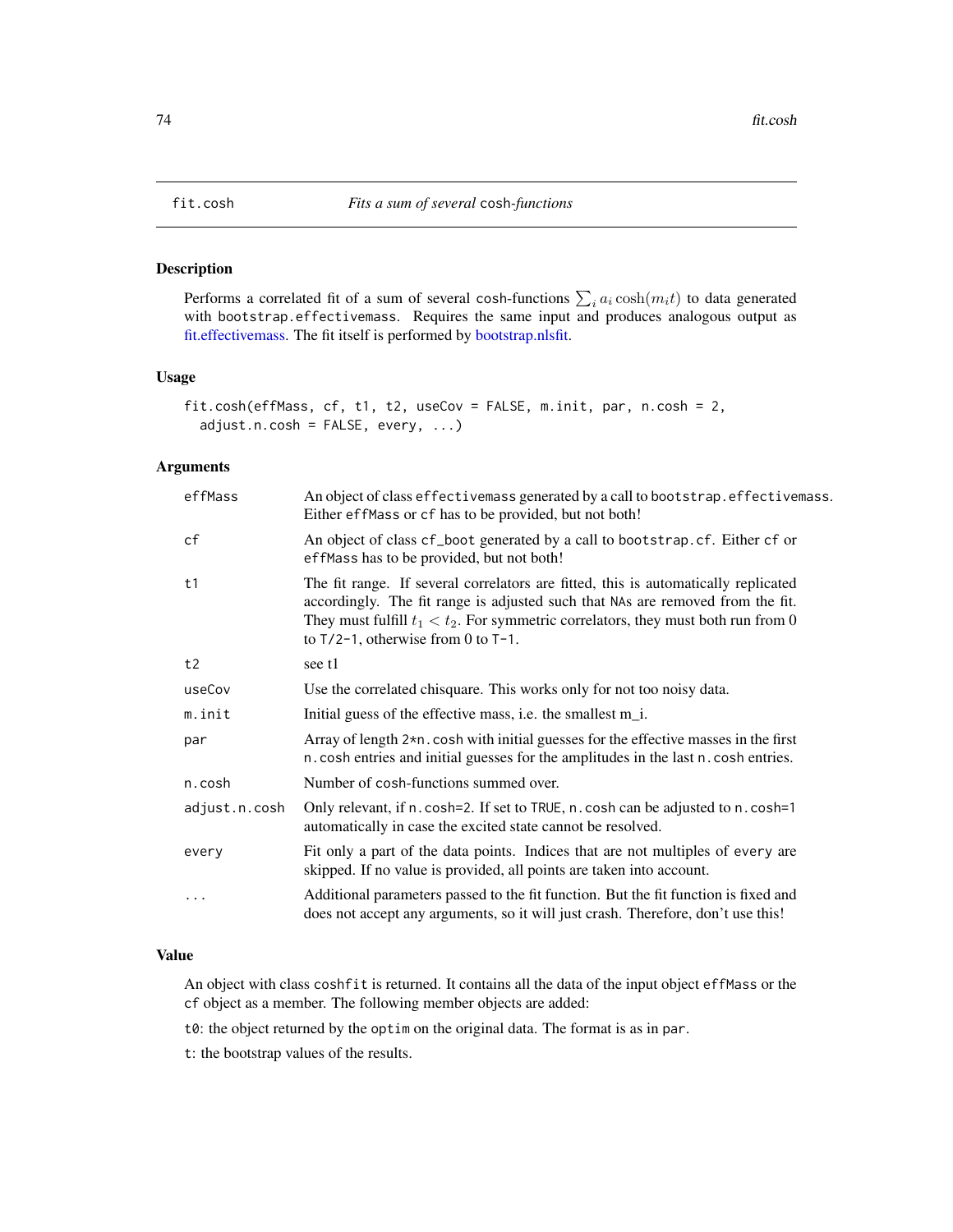## fit.effectivemass 75

se: errors calculated via bootstrap on the results.

ii: the index array of data used in the fit.

invCovMatrix: the inverse covariance matrix.

dof: the degrees of freedom of the fit.

chisqr: Chi squared value of the fit.

Qval: p-value of the fit.

#### Author(s)

Johann Ostmeyer, <ostmeyer@hiskp.uni-bonn.de>

## See Also

[bootstrap.effectivemass](#page-19-0), [bootstrap.gevp](#page-21-0), [invertCovMatrix](#page-96-0), [bootstrap.nlsfit](#page-26-0), [fit.effectivemass](#page-74-0)

## Examples

```
data(samplecf)
samplecf <- bootstrap.cf(cf=samplecf, boot.R=99, boot.l=2, seed=1442556)
effmass <- fit.cosh(bootstrap.effectivemass(cf=samplecf), t1=15, t2=23)
summary(effmass)
plot(effmass, ylim=c(0.14,0.15))
```
<span id="page-74-0"></span>fit.effectivemass *Fits a constant to effective mass data*

## Description

Performs a correlated fit of a constant to data generated with bootstrap.effectivemass.

## Usage

```
fit.effectivemass(cf, t1, t2, useCov = FALSE, replace.na = TRUE,
 boot.fit = TRUE, autoproceed = FALSE, every)
```
#### Arguments

| t1, t2<br>to $Time/2-1$ , otherwise from 0 to $Time-1$ .<br>Use the correlated chisquare. This works only for not too noisy data.<br>useCov | cf | An object of class effective mass generated by a call to bootstrap. effective mass.                                                                                                                                                                          |
|---------------------------------------------------------------------------------------------------------------------------------------------|----|--------------------------------------------------------------------------------------------------------------------------------------------------------------------------------------------------------------------------------------------------------------|
|                                                                                                                                             |    | The fit range. If several correlators are fitted, this is automatically replicated<br>accordingly. The fit range is adjusted such that NAs are removed from the fit.<br>They must fulfill $t_1 < t_2$ . For symmetric correlators, they must both run from 0 |
|                                                                                                                                             |    |                                                                                                                                                                                                                                                              |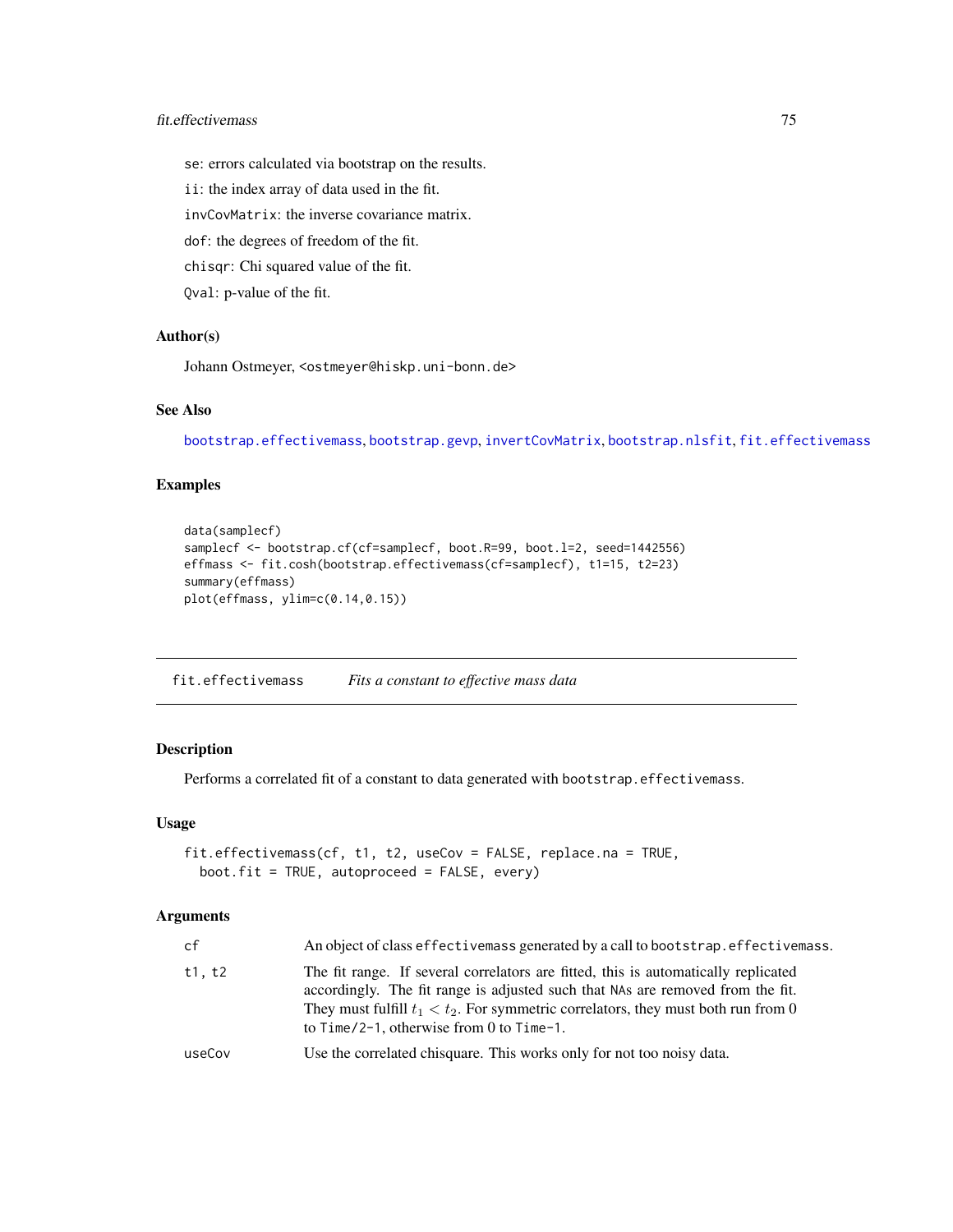| replace.na  | The functions inverted to determine the effective mass values might, due to fluc-<br>tuations, return NA. If replace na=TRUE, these are reaplaced in the bootstrap<br>samples by randomly chosen values from the distribution that are not NA. Other-<br>wise the fits in which the NA values occur will fail.                                                  |
|-------------|-----------------------------------------------------------------------------------------------------------------------------------------------------------------------------------------------------------------------------------------------------------------------------------------------------------------------------------------------------------------|
| boot.fit    | If set to FALSE, the effective mass fit is not bootstrapped, even though bootstrap<br>samples are still used to estimate the variance-covariance matrix for the corre-<br>lated fit. This is a useful time-saver if error information is not strictly necessary.<br>Of course, this affects the return values related to the bootstrap, which are set to<br>NA. |
| autoproceed | When the inversion of the variance-covariance matrix fails, the default behaviour<br>is to abort the fit. Setting this to TRUE means that the fit is instead continued with<br>a diagonal inverse of the variance-covariance matrix.                                                                                                                            |
| every       | Fit only a part of the data points. Indices that are not multiples of every are<br>skipped. If no value is provided, all points are taken into account.                                                                                                                                                                                                         |

#### Details

A correlated chisquare minimisation is performed on the original data as well as on all bootstrap samples generated by bootstrap.effectivemass. The inverse covariance matrix is generated as described in hep-lat/9412087 in case of too little data to relibably estimate it.

#### Value

An object with class effectivemassfit is returned. It contains all the data of the input object effMass with the following additional member objects:

opt.res: the object returned by the optim on the original data.

massfit.tsboot: the bootstrap values of the mass and the chisquare function.

ii: the index array of data used in the fit.

invCovMatrix: the inverse covariance matrix.

dof: the degrees of freedom of the fit.

t1,t2: the fit range.

#### Author(s)

Carsten Urbach, <curbach@gmx.de>

## References

C.Michael, A.McKerrell, Phys.Rev. D51 (1995) 3745-3750, hep-lat/9412087

# See Also

[bootstrap.effectivemass](#page-19-0), [bootstrap.gevp](#page-21-0), [gevp2cf](#page-87-0), [invertCovMatrix](#page-96-0)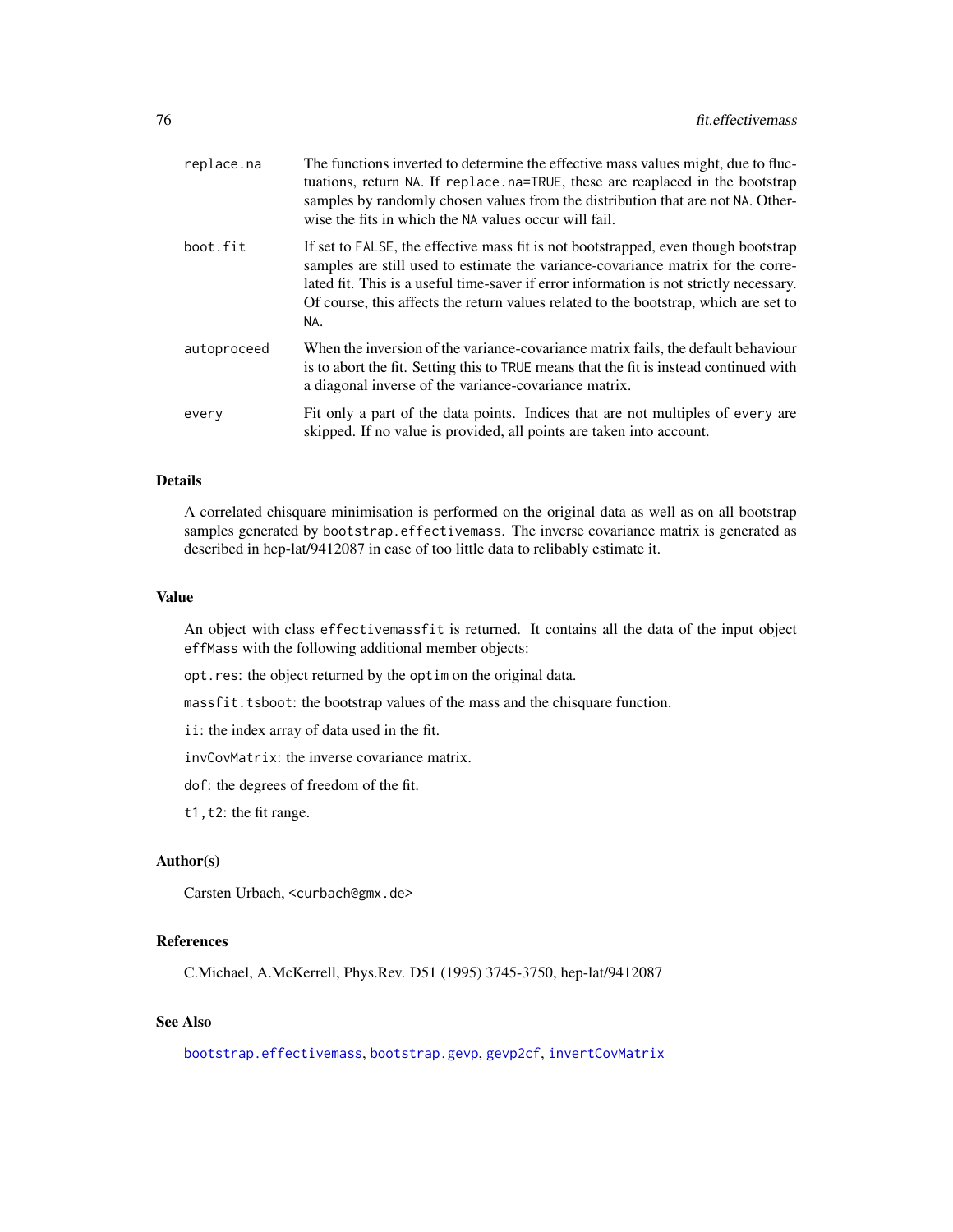## fit.plateau2cf 77

# Examples

```
data(samplecf)
samplecf <- bootstrap.cf(cf=samplecf, boot.R=99, boot.l=2, seed=1442556)
effmass <- fit.effectivemass(bootstrap.effectivemass(cf=samplecf), t1=15, t2=23)
summary(effmass)
plot(effmass, ylim=c(0.14,0.15))
```
fit.plateau2cf *fits a plateau to an object of class* cf

## Description

where applicable, a plateau is fitted to the averaged data in cf using a (correlated) chisquare fit.

### Usage

fit.plateau2cf(cf, t1, t2, useCov = FALSE)

## Arguments

| .cf    | input object of class of                   |
|--------|--------------------------------------------|
| $+1$   | starting t-value for the fit               |
| $t$ .  | final t-value for the fit.                 |
| useCov | perform a correlated chisquare fit or not. |

## Value

Returns a list with elements

| plateau  | the fitted plateau value |
|----------|--------------------------|
| dplateau | its error                |

# Author(s)

Carsten Urbach <curbach@gmx.de>

#### See Also

[cf](#page-34-0)

# Examples

```
data(correlatormatrix)
cfnew <- extractSingleCor.cf(correlatormatrix, id=1)
cfnew <- bootstrap.cf(cfnew, boot.R=99, boot.l=1)
X <- fit.plateau2cf(cfnew, t1=13, t2=20)
```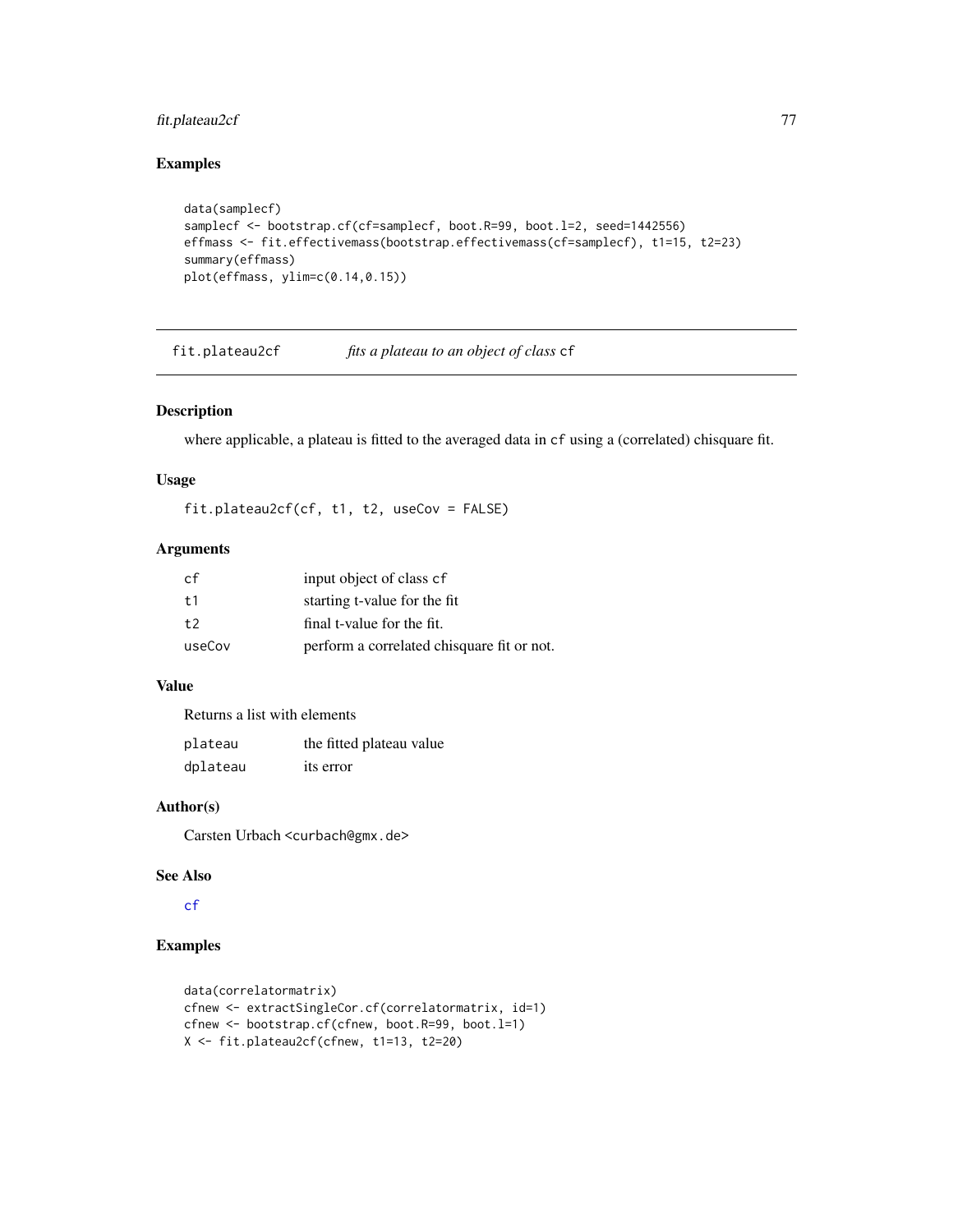A right fold without the need for a neutral element. Does not work with empty lists.

## Usage

foldr1(f, xs)

#### Arguments

|    | function. A binary function that takes two elements of the type contained in<br>xs and returns another such element.                                                                                                                                                                                                                                                               |
|----|------------------------------------------------------------------------------------------------------------------------------------------------------------------------------------------------------------------------------------------------------------------------------------------------------------------------------------------------------------------------------------|
| XS | list or vector. Homogenious list or vector of elements.                                                                                                                                                                                                                                                                                                                            |
|    | There is a Reduce function in base R that does left and right folds. It always<br>needs a starting element, which usually is the neutral element with respect to the<br>binary operation. We do not want to specify such a neutral element for certain<br>operations, like +.cf. Still a functional programming style should be supported<br>such that one can use maps and folds. |

#### Examples

```
# We generate some random numbers.
numbers <- rnorm(10)
# The sum is easiest computed with the `sum` function:
sum(numbers)
# If we wanted to implement `sum` ourselves, we can use a right fold to do
# so:
Reduce(`+`, numbers, 0.0)
# With this new function we do not need a neutral element any more, but give
# up the possibility to fold empty lists.
foldr1(`+`, numbers)
```
fs.a0 *Finite Size Corrections to* q cot δ *for I=2* ππ *near threshold*

#### Description

fs.qcotdelta computes the finite size corrections to  $q \cot \delta$  while fs.mpia0 computes the corresponding finite size corrections to  $M_{\pi}a_0$  directly using the Gasser Leutwyler result from  $M_{\pi}$ .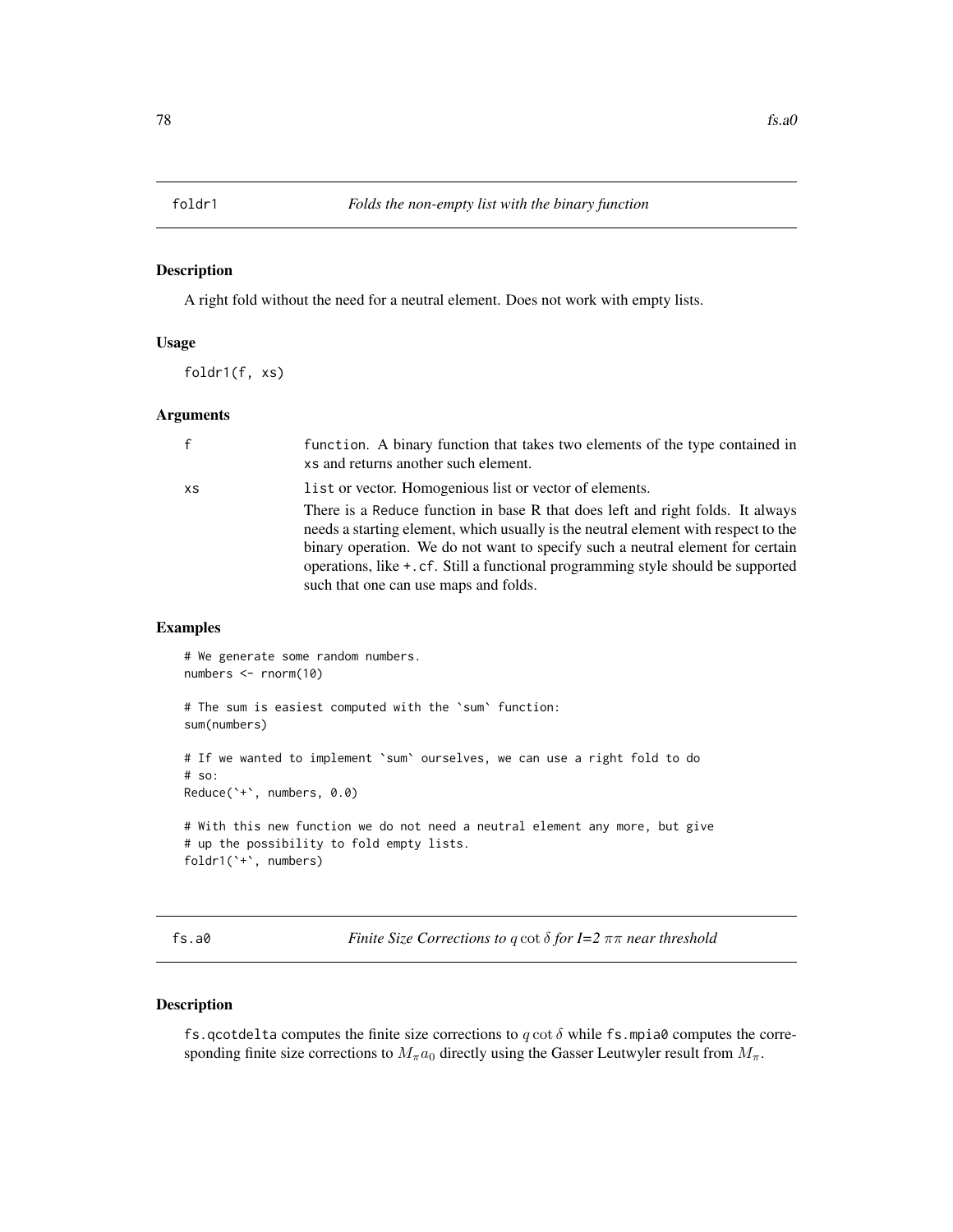#### fs.mpia0 79

## Usage

fs.a0(a0, mps, L)

## Arguments

| a0  | scattering length at finite L                                      |
|-----|--------------------------------------------------------------------|
| mps | pion mass as a scalar variable (must not be a vector)              |
|     | spatial lattice extent as a scalar variable (must not be a vector) |

## Value

returns a numeric value representing the finite size correction or in case of fs.a0 the corrected value for a0.

## Author(s)

Carsten Urbach, <curbach@gmx.de>

# References

For the original formula see Eq. (31) from hep-lat/0601033

## Examples

```
fs.a0(a0=1., mps=0.123, L=24)
```

| fs.mpia0 | Finite Size Corrections to q cot $\delta$ for I=2 $\pi\pi$ near threshold |  |
|----------|---------------------------------------------------------------------------|--|
|----------|---------------------------------------------------------------------------|--|

# Description

fs.qcotdelta computes the finite size corrections to  $q \cot \delta$  while fs.mpia0 computes the corresponding finite size corrections to  $M_{\pi}a_0$  directly using the Gasser Leutwyler result from  $M_{\pi}$ .

## Usage

fs.mpia0(mps, fps, L)

## Arguments

| mps | pion mass as a scalar variable (must not be a vector)              |
|-----|--------------------------------------------------------------------|
| fps | pion decay constant as a scalar variable (must not be a vector)    |
|     | spatial lattice extent as a scalar variable (must not be a vector) |

#### Value

returns a numeric value representing the finite size correction or in case of fs.a0 the corrected value for a0.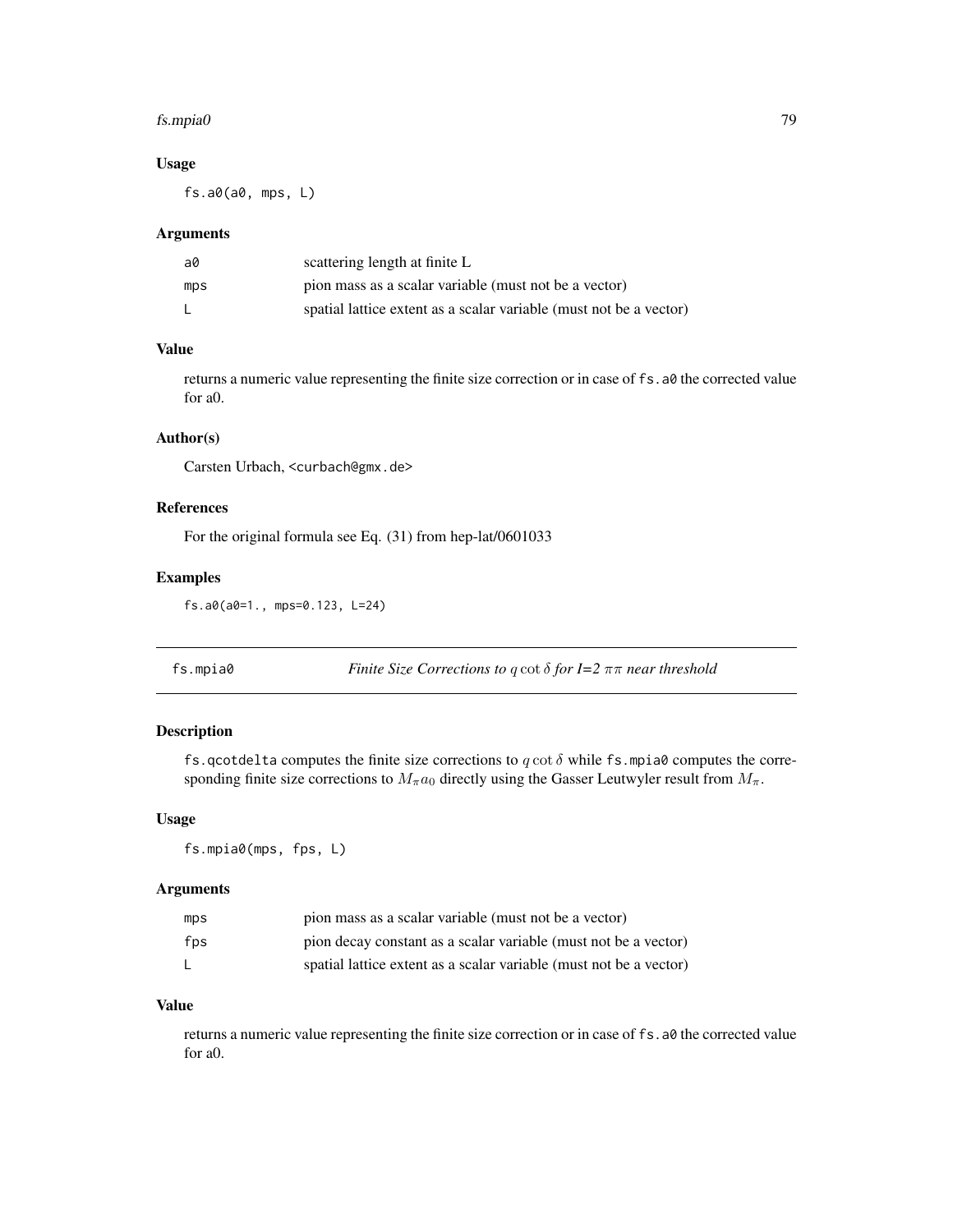#### Author(s)

Carsten Urbach, <curbach@gmx.de>

## References

For the original formula see Eq. (31) from hep-lat/0601033

## Examples

fs.mpia0(mps=0.123, fps=0.2, L=24)

fs.qcotdelta *Finite Size Corrections to* q cot δ *for I=2* ππ *near threshold*

# Description

fs.qcotdelta computes the finite size corrections to  $q \cot \delta$  while fs.mpia0 computes the corresponding finite size corrections to  $M_{\pi}a_0$  directly using the Gasser Leutwyler result from  $M_{\pi}$ .

#### Usage

```
fs.qcotdelta(mps, L)
```
## Arguments

| mps | pion mass as a scalar variable (must not be a vector)              |
|-----|--------------------------------------------------------------------|
|     | spatial lattice extent as a scalar variable (must not be a vector) |

# Value

returns a numeric value representing the finite size correction or in case of fs.a0 the corrected value for a0.

#### Author(s)

Carsten Urbach, <curbach@gmx.de>

#### References

For the original formula see Eq. (31) from hep-lat/0601033

# Examples

fs.qcotdelta(mps=0.123, L=24)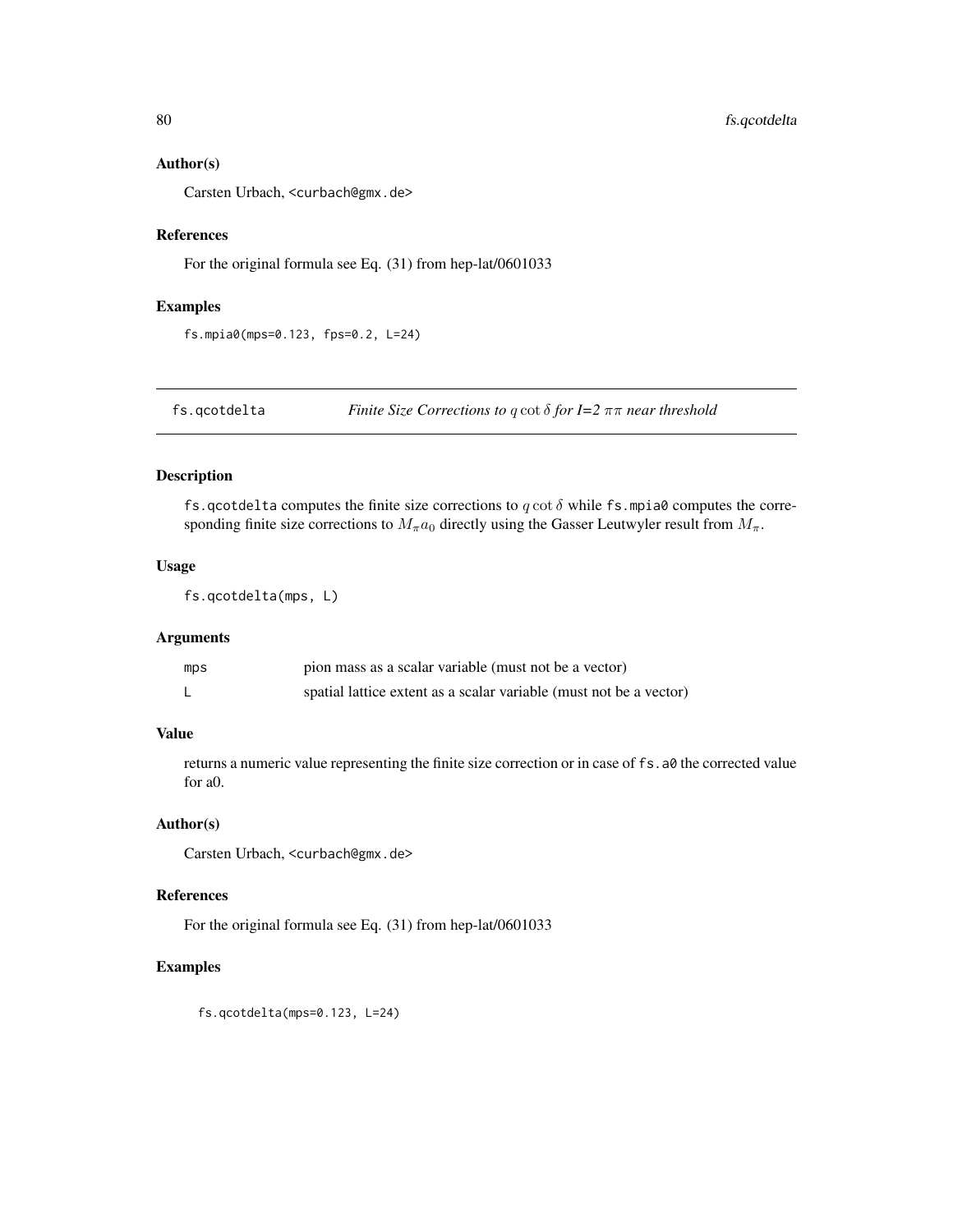g1 *g1*

# Description

Implementation of the Gasser-Leutwyler function g\_1 for computing finite volume effects.

## Usage

 $g1(x)$ 

# Arguments

x Numeric. x-value

getorderedconfignumbers

*Creates an ordered vector of gauge config file numbers*

## Description

These functions generate an ordered list of config numbers by using a path and a basename and '\*'.

#### Usage

```
getorderedconfignumbers(path = "./", basename = "onlinemeas",
  last.digits = 4, ending = ")
```
## Arguments

| path        | the path to be searched                                                          |
|-------------|----------------------------------------------------------------------------------|
| basename    | the basename of the files                                                        |
| last.digits | the number of last characters in each filename to be used for ordering the list. |
| ending      | the file extension after the digits.                                             |

## Details

All filenames are assumend to have equal length.

## Value

returns the ordered list of gauge config numbers as a numeric vector.

## Author(s)

Carsten Urbach, <curbach@gmx.de>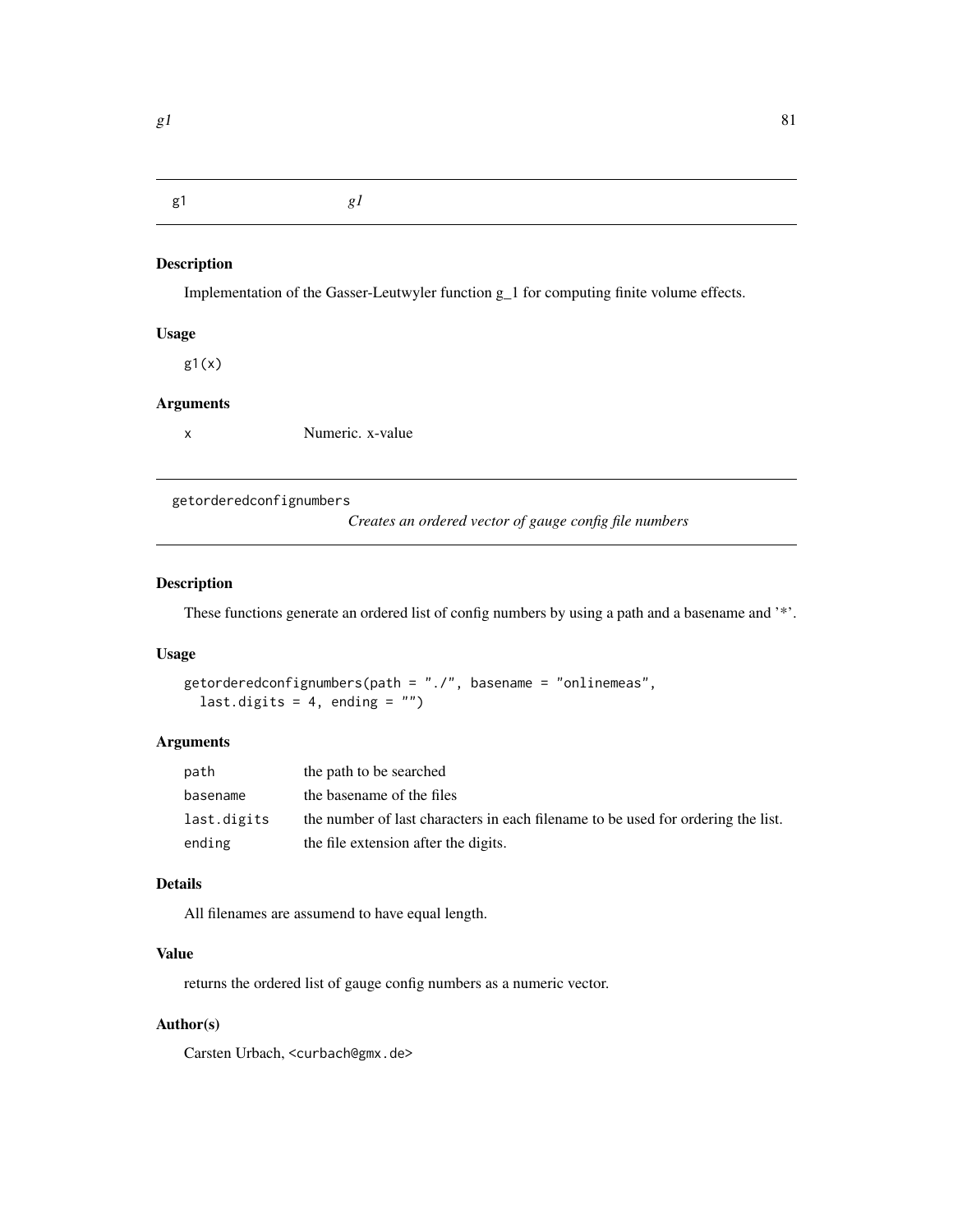## See Also

[readcmidatafiles](#page-150-0), [extract.obs](#page-69-0)

## Examples

```
confignumbers <- getorderedconfignumbers(path=paste0(system.file(package="hadron"), "/extdata/"),
                               basename="testfile", last.digits=3, ending=".dat")
confignumbers
```
getorderedfilelist *Creates an ordered filelist from a basename and a path*

## Description

These functions generate an ordered filelist and an order list of config numbers by using a path and a basename and '\*'.

#### Usage

```
getorderedfilelist(path = "./", basename = "onlinemeas", last.digits = 4,
  ending = "")
```
#### Arguments

| path        | the path to be searched                                                          |
|-------------|----------------------------------------------------------------------------------|
| basename    | the basename of the files                                                        |
| last.digits | the number of last characters in each filename to be used for ordering the list. |
| ending      | the file extension after the digits.                                             |

## Details

All filenames are assumend to have equal length.

## Value

returns the ordered list of strings.

## Author(s)

Carsten Urbach, <curbach@gmx.de>

#### See Also

[readcmidatafiles](#page-150-0), [extract.obs](#page-69-0)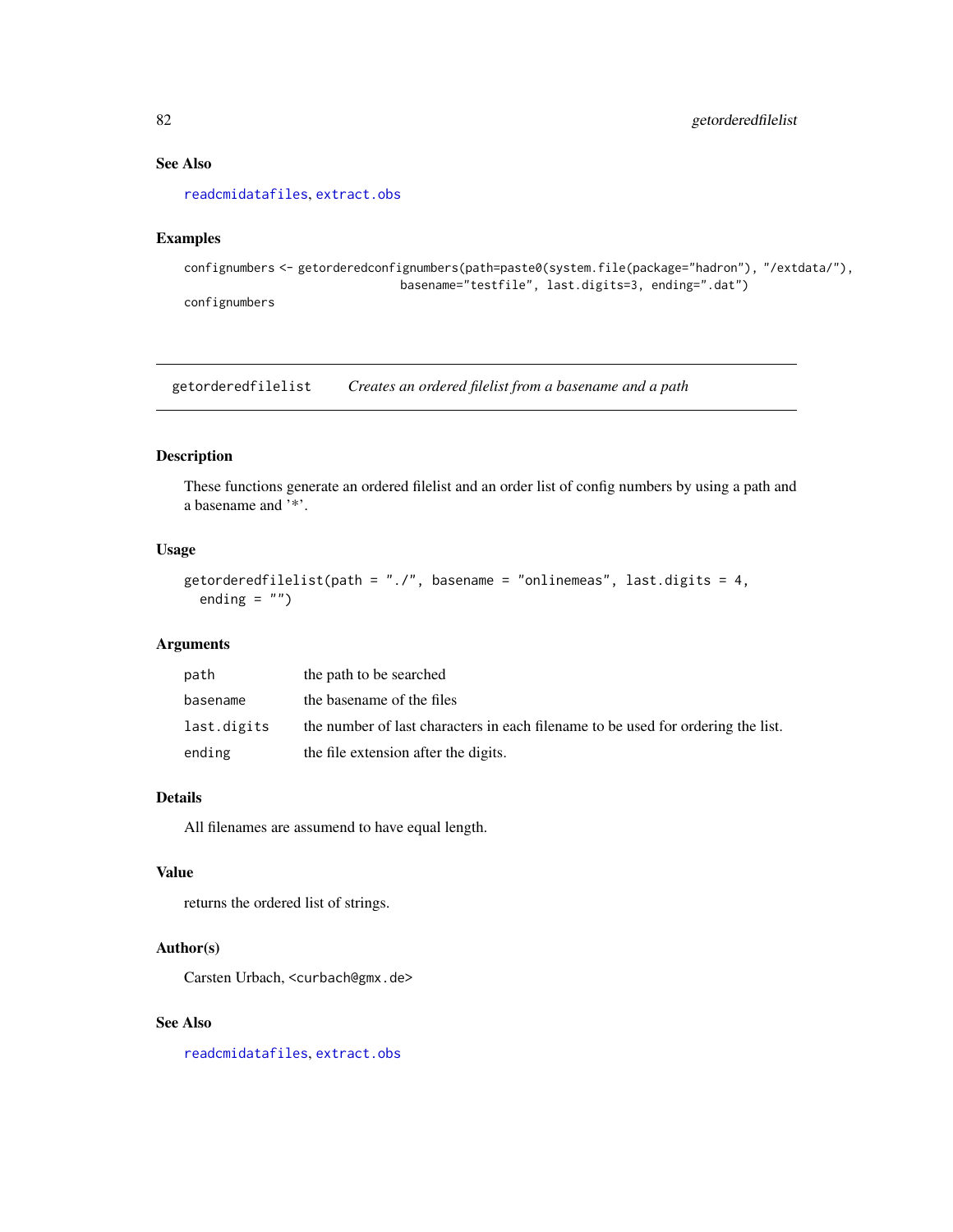## Examples

```
filelist <- getorderedfilelist(path=paste0(system.file(package="hadron"), "/extdata/"),
                               basename="testfile", last.digits=3, ending=".dat")
filelist
```
get\_plotdata\_raw\_cf *extract data from 'raw\_cf ' in format convenient to plot*

## Description

When dealing with with tensorial raw\_cf objects pre-processing and reshaping is always required to prepare the data for plotting (or similar). This function conveniently prepares a named list of prepared data. The list elements are themselves lists which contain val and dval members with the central value and error of the element in question. These are in turn arrays of dimension c( cf\$nts,cf\$dim ) and thus lack the first index compared to cf\$data.

#### Usage

```
get_plotdata_raw_cf(cf, reim, tauint, relerr)
```
#### Arguments

| cf     | raw_cf object with meta-data and data.                                                                               |
|--------|----------------------------------------------------------------------------------------------------------------------|
| reim   | String, one of 'real', 'imag' or 'both'. Specifies whether the real and/or imagi-<br>nary parts should be extracted. |
| tauint | Boolean, specifies if the tensor of auto-correlation times and corresponding er-<br>rors should be extracted.        |
| relerr | Boolean, specifies if the return value should also include estimates of the relative<br>error and its error.         |

#### Value

List of up to six named elements (depending on what was passed for reim, tauint, relerr) containing the central values and errors of the real and/or imaginary part of cf\$data as well as the corresponding arrays of auto-correlation times and relative errors. The list elements come in the order real, imag, relerr\_real, relerr\_imag, tauint\_real, tauint\_imag if reim is both and tauint and relerr are TRUE. The val and dval members of these list elements are arrays of dimension c(cf\$nts,cf\$dim) and thus lack the first index compared to cf\$data.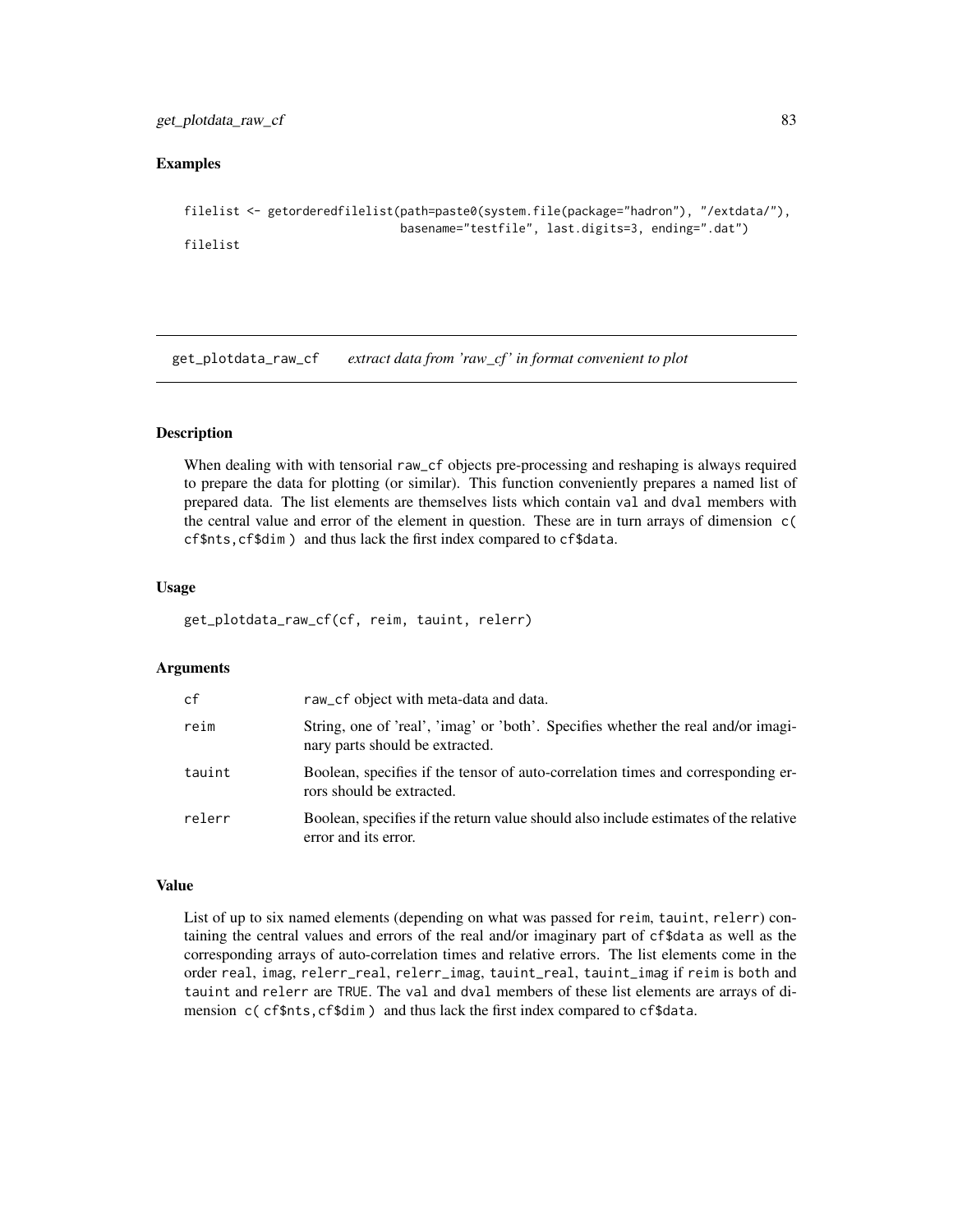<span id="page-83-0"></span>solve GEVP for a real, symmetric correlator matrix

#### Usage

```
gevp(cf, Time, t0 = 1, element.order = 1:cf$nrObs, for.tsboot = TRUE,sort.type = "vectors", sort.t0 = TRUE)
```
#### Arguments

| cf            | correlation matrix preferably obtained with a call to extrac. obs (or at leas with<br>the same structure) or an already averaged one.                                                                      |
|---------------|------------------------------------------------------------------------------------------------------------------------------------------------------------------------------------------------------------|
|               | cf is supposed to be an array of $dim = c(N, n*(Time/2+1))$ , where N is the num-<br>ber of observations and n is the number of single correlators in the matrix. E.g.<br>for a $2x2$ matrix n would be 4. |
| Time          | time extent of the lattice.                                                                                                                                                                                |
| t0            | initial time value of the GEVP, must be in between 0 and $Time/2-2$ . Default is<br>1.                                                                                                                     |
| element.order | specifies how to fit the n linearly ordered single correlators into the correlator<br>matrix. element.order= $c(1,2,3,4)$ leads to a matrix matrix (cf[element.order], nrow=2).                            |
| for.tsboot    | for internal use of bootstrap.gevp. Alters the returned values, see details.                                                                                                                               |
| sort.type     | Sort the eigenvalues either in descending order, or by using the scalar product<br>of the eigenvectors with the eigenvectors at $t = t_0 + 1$ . Possible values are<br>"values", "vectors" or "det".       |
| sort.t0       | if true (default), sort with respect to data at t0, otherwise with respect to t-1.                                                                                                                         |

#### Details

The generalised eigenvalue problem

 $C(t)v(t, t_0) = C(t_0)\lambda(t, t_0)v(t, t_0)$ 

is solved by performing a Cholesky decomposition of  $C(t_0) = L^t L$  and transforming the GEVP into a standard eigenvalue problem for all values of  $t$ . The matrices  $C$  are symmetrised for all  $t$ . So we solve for  $\lambda$  $(L^{t})^{-1}C(t)L^{-1}w = \lambda w$ 

$$
\begin{array}{ll}\n(L) & C(t)L & w = \\
\text{with} & \end{array}
$$

 $w = Lv$  or the wanted  $v = L^{-1}w$ .

The amplitudes can be computed from

 $A_i^{(n)}(t)=\sum_j C_{ij}(t)v_j^{(n)}(t,t_0)/(\sqrt{(v^{(n)},Cv^{(n)})(\exp(-mt)\pm\exp(-m(t-t))))})$  and this is what the code returns up to the factor

 $1/\sqrt{\exp(-mt) \pm \exp(-m(t-t))}$  The states are sorted by their eigenvalues when "values" is chosen. If "vectors" is chosen, we take  $\max(\sum_i \langle v(t_0,i), v(t,j) \rangle)$  with  $v$  the eigenvectors. For sort type "det" we compute max(...)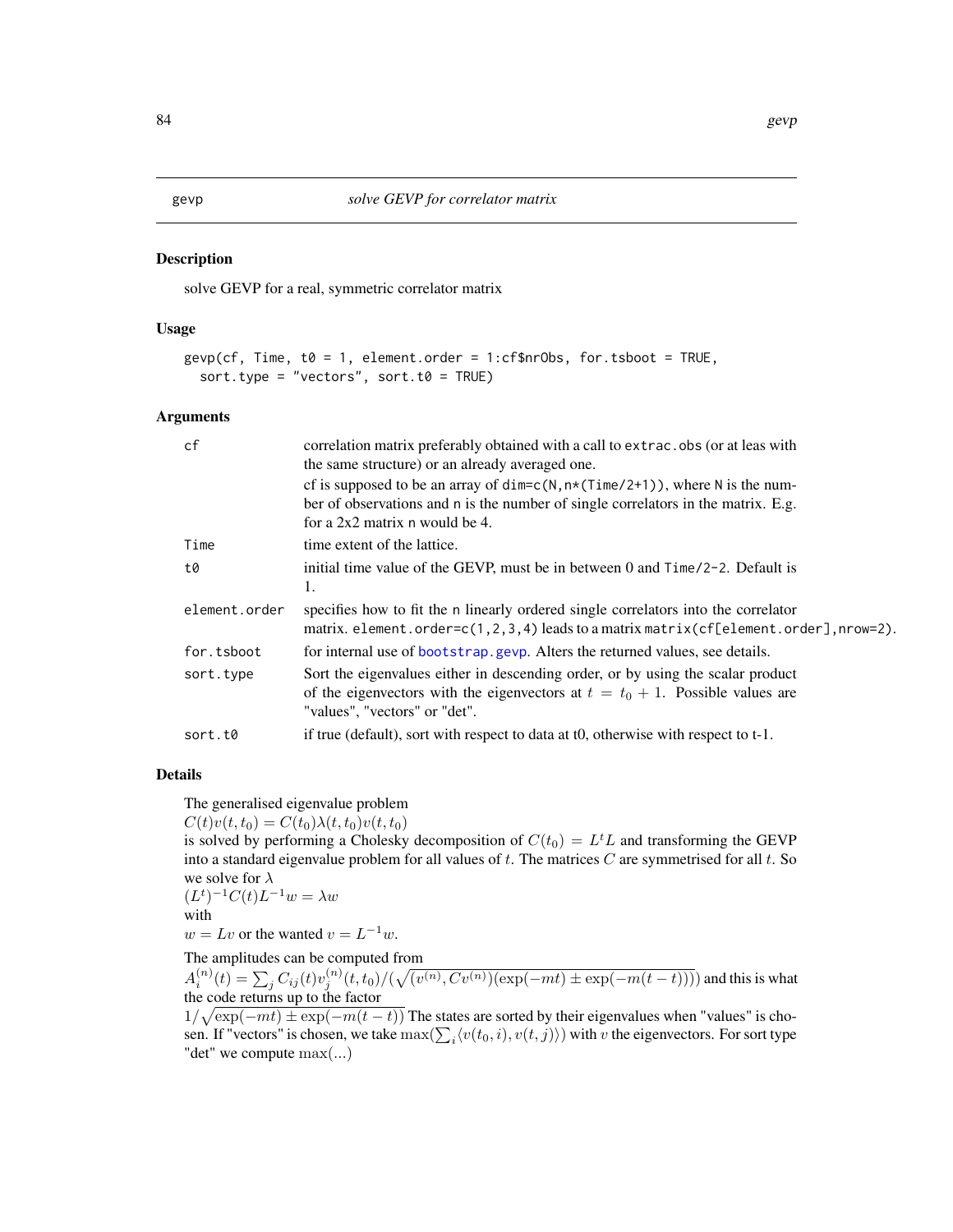## gevp.hankel 85

## Value

Returns a list with the sorted eigenvalues, sorted eigenvectors and sorted (reduced) amplitudes for all  $t > t0$ .

In case for. tsboot=TRUE the same is returned as one long vector with first all eigenvalues concatenated, then all eigenvectors and then all (reduced) amplitudes concatenated.

# Author(s)

Carsten Urbach, <curbach@gmx.de>

#### References

Michael, Christopher and Teasdale, I., Nucl.Phys.B215 (1983) 433, DOI: 10.1016/0550-3213(83)90674-  $\Omega$ 

Blossier, B. et al., JHEP 0904 (2009) 094, DOI: 10.1088/1126-6708/2009/04/094, arXiv:0902.1265

## See Also

boostrap.gevp, extract.obs

<span id="page-84-0"></span>

gevp.hankel *GEVP method based on Hankel matrices.*

#### Description

Alternative method to determine energy levels from correlation matrices. A so-called Hankel matrix is generated from an input real numeric vector and a generalised eigenvalue problem is solved then.

#### Usage

```
gevp.hankel(cf, t0 = 1, deltat = 1, n, N, submatrix.size = 1,
  element.order = c(1, 2, 3, 4), Delta = 1)
```
## Arguments

| cf     | Numeric vector (this will generally be the time slices of a correlation function).                                        |
|--------|---------------------------------------------------------------------------------------------------------------------------|
| t0     | Integer. Initial time value of the GEVP, must be in between 0 and $Time/2-2$ .<br>Default is 1.                           |
| deltat | Integer. Time shift to be used to build the Hankel matrix                                                                 |
| n      | Integer. Size of the Hankel matrices to generate                                                                          |
| N      | Integer. Maximal time index in correlation function to be used in Hankel matrix                                           |
|        | submatrix, size Integer. Submatrix size to be used in build of Hankel matrices. Submatrix, size<br>$> 1$ is experimental. |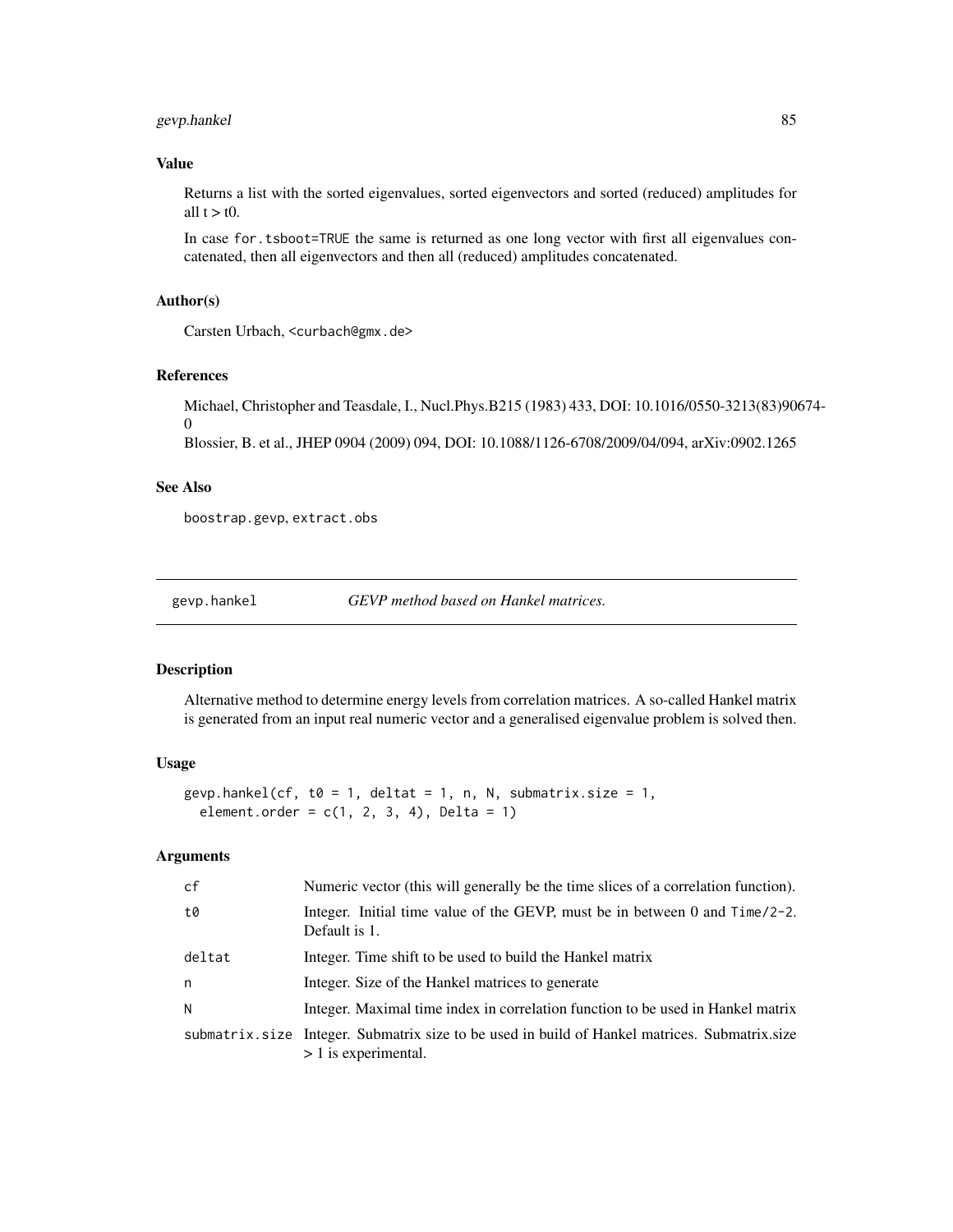| element.order | Integer vector, specifies how to fit the n linearly ordered single correlators into |
|---------------|-------------------------------------------------------------------------------------|
|               | the correlator matrix for submatrix size $> 1$ . element . order=c(1,2,3,4) leads   |
|               | to a matrix matrix (cf[element.order], nrow=2). Matrix elements can occur           |
|               | multiple times, such as $c(1, 2, 2, 3)$ for the symmetric case, for example.        |
| Delta         | integer. Delta is the time shift used in the Hankel matrix.                         |

## Value

A complex vector of length  $n + n^2$  which contains the eigenvalues in the first n elements and the eigenvectors in the remaining n^2 elements.

A vector of NAs of  $n + n^2$  is returend in case the QR decomposition fails.

### See Also

```
bootstrap.hankel_summed(bootstrap.hankel(gevp.hankel_summed(),
hankel2cf(), hankel2effectivemass(), plot_hankel_spectrum()
```
<span id="page-85-0"></span>gevp.hankel\_summed *GEVP method based on Hankel matrices.*

#### Description

Alternative method to determine energy levels from correlation matrices. A so-called Hankel matrix is generated from an input real numeric vector and a generalised eigenvalue problem is solved then.

#### Usage

```
gevp.hankel_summed(cf, t0values = c(1), deltat = 1, n, N)
```
## Arguments

| cf       | Numeric vector (this will generally be the time slices of a correlation function). |
|----------|------------------------------------------------------------------------------------|
| t0values | Integer vector. The to values to sum over.                                         |
| deltat   | Integer. The value of the time shift to use to build the Hankel matrices.          |
| n        | Integer. Size of the Hankel matrices to generate                                   |
| N        | Integer. Maximal time index in correlation function to be used in Hankel matrix    |

## Value

A complex vector of length  $n + n^2$  which contains the eigenvalues in the first n elements and the eigenvectors in the remaining n^2 elements.

A vector of NAs of  $n + n^2$  is returend in case the QR decomposition fails.

## See Also

Other hankel: [bootstrap.hankel\\_summed\(](#page-24-0)), [bootstrap.hankel\(](#page-23-0)), [gevp.hankel\(](#page-84-0)), [hankel2cf\(](#page-91-0)), [hankel2effectivemass\(](#page-92-0)), [plot\\_hankel\\_spectrum\(](#page-137-0))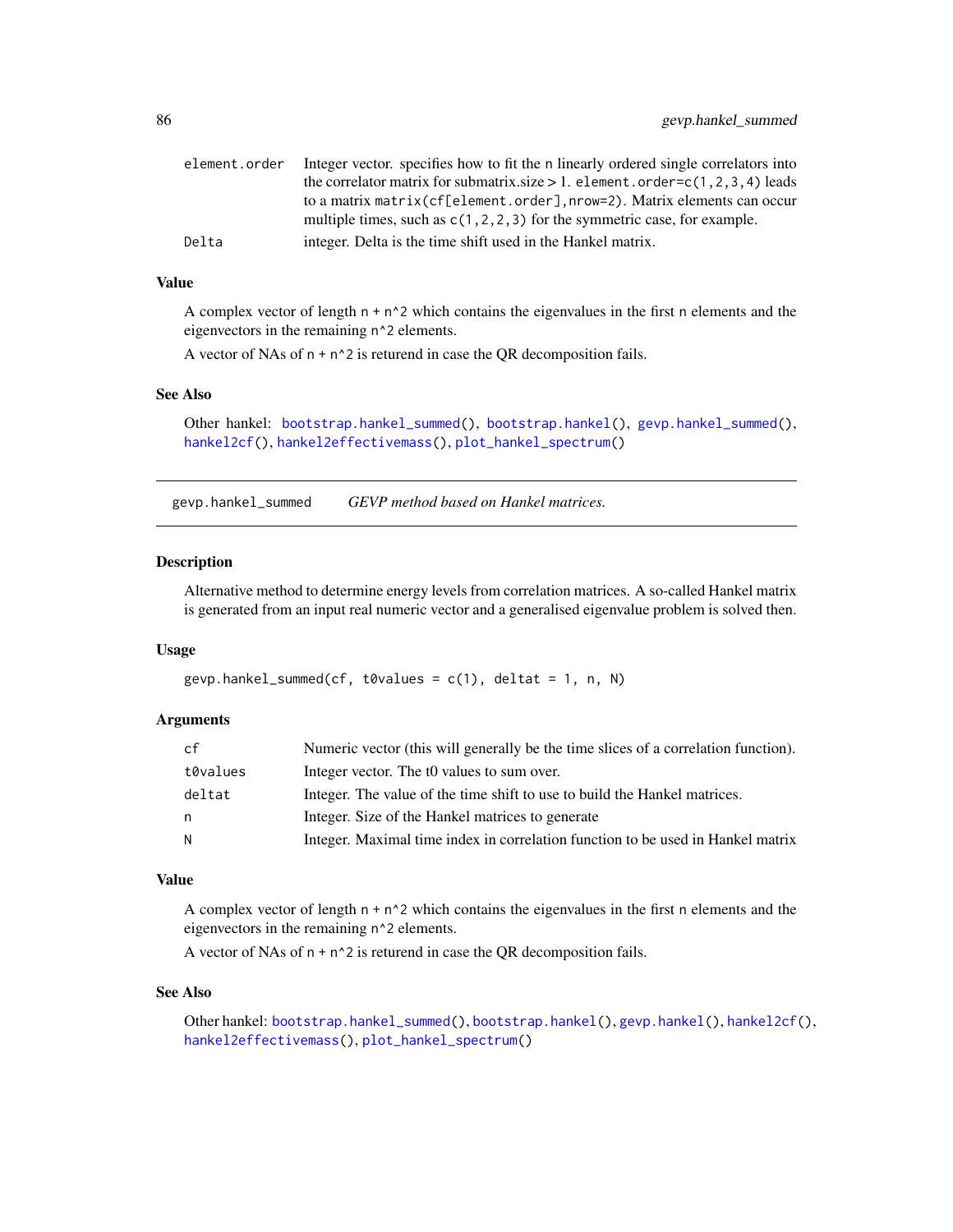Given a GEVP generated with bootstrap.gevp and masses determined from the principle correlator with given id, the physical amplitudes are extracted and bootstraped. The man amplitude is determined from a constant fit to the data in the specified time range.

#### Usage

```
gevp2amplitude(gevp, mass, id = 1, op.id = 1, type = "cosh", t1, t2,
 useCov = TRUE, fit = TRUE)
```
## Arguments

| gevp   | An object of class gevp as generated with a call to bootstrap.gevp.                                                                                                                                                                                        |
|--------|------------------------------------------------------------------------------------------------------------------------------------------------------------------------------------------------------------------------------------------------------------|
| mass   | Optimally, this is an object either of class effective mass fit generated using<br>fit. effectivemass or of class matrixfit generated with matrixfit to the<br>principal correlator extracted using gevp2cf applied to gevp using the same<br>value of id. |
|        | It can also be given as a numerical vector with the bootstrap samples as entries.<br>The mean will then be computed as the bootstrap mean over this vector. The<br>number of samples must agree with the number of bootstrap samples in gevp.              |
| id     | The index of the principal correlator to extract, i.e. the physical state to extract.                                                                                                                                                                      |
| op.id  | The index of the operator for which to extract the amplitude.                                                                                                                                                                                              |
| type   | The symmetry of the pricipal correlator in time, can be either "cosh" or "sinh".                                                                                                                                                                           |
| t1, t2 | The time range in which to fit the amplitude starting with 0. If not given it will<br>be tried to infer these from the mass object.                                                                                                                        |
| useCov | Use the covariance matrix for fitting the constant to the amplitude data.                                                                                                                                                                                  |
| fit    | perform a fit to the data.                                                                                                                                                                                                                                 |

## Value

Returns an object of S3 class gevp. amplitude, generated as a list with named elements amplitude the numeric vector of amplitudes, amplitude.tsboot the corresponding bootstrap samples, damplitude the estimates for the standard errors, fit the object returned by the fit routine, meanAmplitude and meanAmplitude.tsboot mean amplitude and its bootstrap samples, chisqr the residual sum of squares, dof the numberi of degrees of freedom, t1 and t2 the fit range, and then all the input objects.

## Author(s)

Carsten Urbach, <curbach@gmx.de>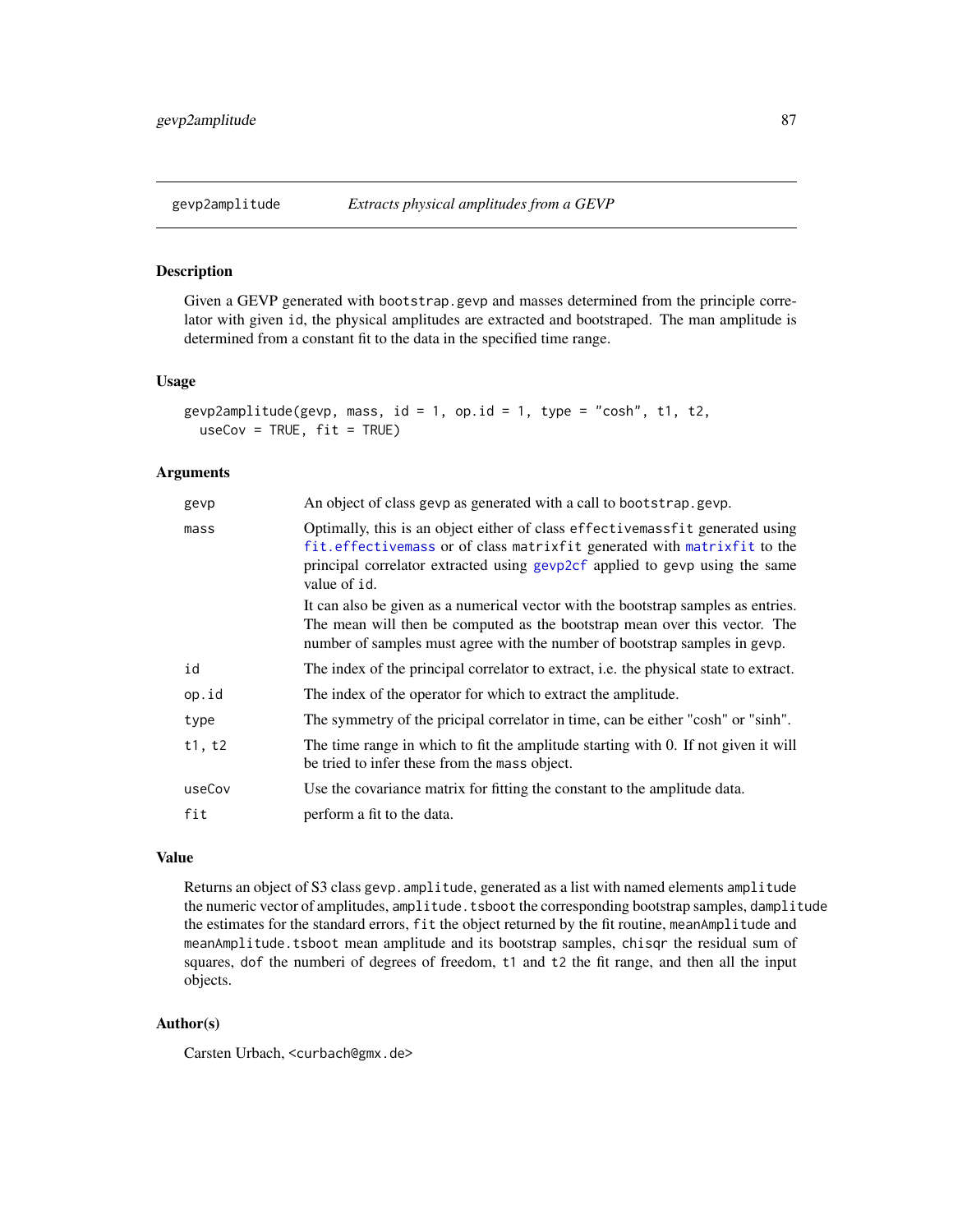#### See Also

[matrixfit](#page-105-0), [fit.effectivemass](#page-74-0), [gevp](#page-83-0), [gevp2cf](#page-87-0), [computefps](#page-48-0)

#### Examples

```
data(correlatormatrix)
## bootstrap the correlator matrix
correlatormatrix <- bootstrap.cf(correlatormatrix, boot.R=99, boot.l=1, seed=132435)
## solve the GEVP
t0 < -4correlatormatrix.gevp <- bootstrap.gevp(cf=correlatormatrix, t0=t0, element.order=c(1,2,3,4))
## extract the ground state and plot
pion.pc1 <- gevp2cf(gevp=correlatormatrix.gevp, id=1)
pion.pc1.effectivemass <- bootstrap.effectivemass(cf=pion.pc1, type="solve")
pion.pc1.effectivemass <- fit.effectivemass(pion.pc1.effectivemass, t1=8, t2=23,
                                            useCov=FALSE)
## now determine the amplitude
pion.pc1.amplitude <- gevp2amplitude(correlatormatrix.gevp, pion.pc1.effectivemass,
                                     useCov=FALSE, t1=8, t2=14)
plot(pion.pc1.amplitude)
summary(pion.pc1.amplitude)
```
<span id="page-87-0"></span>

| gevp2c. |  |
|---------|--|
|         |  |

Extracts a principle correlator from a GEVEP

#### Description

Extracts a principle correlator from a GEVP and converts it into an object of class cf

#### Usage

gevp2cf(gevp,  $id = 1$ )

#### Arguments

| gevp | An object returned by bootstrap.gevp.             |
|------|---------------------------------------------------|
| id   | The index of the principal correlator to extract. |

## Value

An object of class cf, which contains bootstrap samples already. So a call to bootstrap.cf is neither needed nor possible. It can be treated further by [bootstrap.effectivemass](#page-19-0) or [matrixfit](#page-105-0) to extract a mass value.

#### Author(s)

Carsten Urbach, <curbach@gmx.de>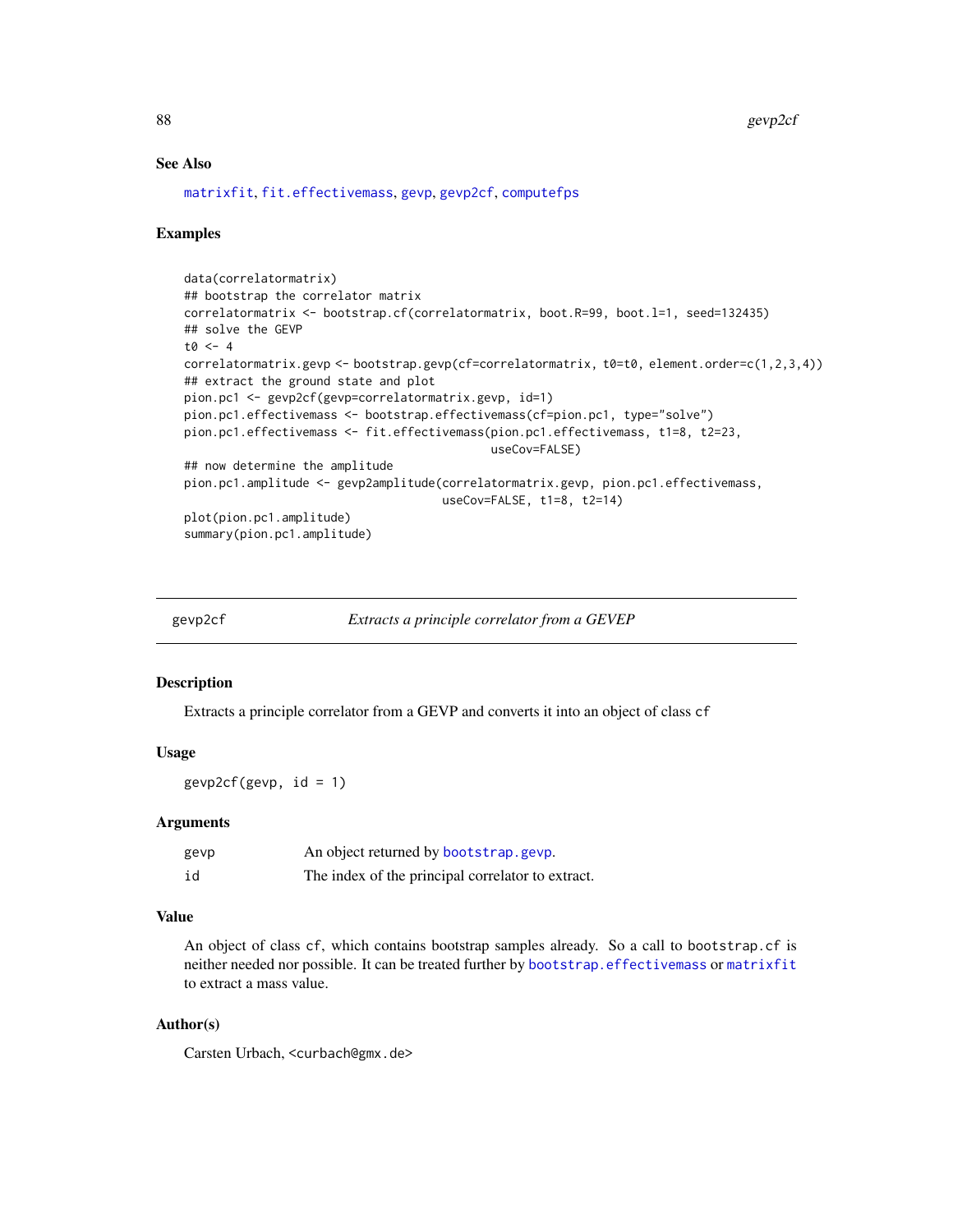$g$ m 89

## See Also

[gevp](#page-83-0), [matrixfit](#page-105-0), [bootstrap.effectivemass](#page-19-0)

#### Examples

```
data(correlatormatrix)
## bootstrap the correlator matrix
correlatormatrix <- bootstrap.cf(correlatormatrix, boot.R=99, boot.l=1, seed=132435)
## solve the GEVP
t0 < -4correlatormatrix.gevp <- bootstrap.gevp(cf=correlatormatrix, t0=t0, element.order=c(1,2,3,4))
## extract the ground state and plot
pc1 <- gevp2cf(gevp=correlatormatrix.gevp, id=1)
plot(pc1, log="y")
```
<span id="page-88-0"></span>gm *List of arrays of gamma structures*

#### Description

List of arrays of 4x4 complex gamma matrices in the tmLQCD chiral gamma basis, where  $\gamma^5 =$  $\gamma^0\gamma^1\gamma^2\gamma^3 = \text{diag}(c(1,1,-1,-1))$  and the UKQCD gamma basis, where  $\gamma^5 = \gamma^0\gamma^1\gamma^2\gamma^3$ .

The index mappings are as follows

- gm[['chiral\_tmlqcd']][1,,]  $\gamma^0$
- gm[['chiral\_tmlqcd']][2,,] $\gamma^1$
- gm[['chiral\_tmlqcd']][3,,]  $\gamma^2$
- gm[['chiral\_tmlqcd']][4,,]  $\gamma^3$
- gm[['chiral\_tmlqcd']][5,,]  $\gamma^5$
- gm[['chiral\_tmlqcd']][6,,] positive parity projector  $\frac{1}{2}(1+\gamma^0)$
- gm[['chiral\_tmlqcd']][7,,] negative parity projector  $\frac{1}{2}(1-\gamma^0)$
- gm[['ukqcd']][1,,]  $\gamma^1$
- gm[['ukqcd']][2,,]  $\gamma^2$
- gm[['ukqcd']][3,,]  $\gamma^3$
- gm[['ukqcd']][4,,]  $\gamma^4$
- gm[['ukqcd']][5,,]  $\gamma^5$
- gm[['ukqcd']][6,,] positive parity projector  $\frac{1}{2}(1+\gamma^4)$
- gm[['ukqcd']][7,,] negative parity projector  $\frac{1}{2}(1-\gamma^4)$

The function [gm\\_mu](#page-89-0) can be used to access its elements using a more "natural" indexing.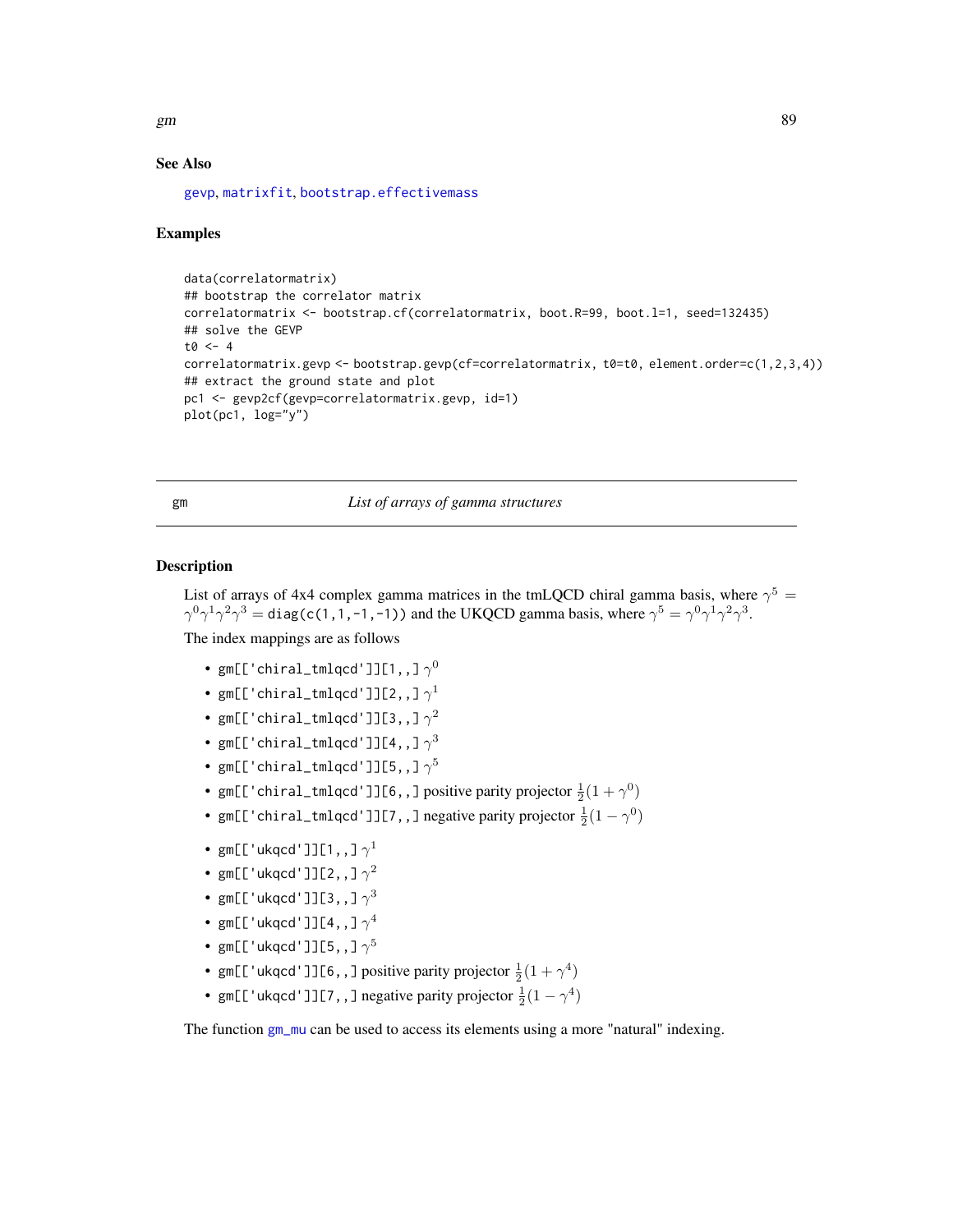<span id="page-89-0"></span>

Retrieve the entries of the [gm](#page-88-0) list of three-index arrays containing various gamma structures in a natural indexing.

#### Usage

gm\_mu(mu, basis = "chiral\_tmlqcd")

## Arguments

| mu    | Number or string denoting                                                                                                                                                                      |
|-------|------------------------------------------------------------------------------------------------------------------------------------------------------------------------------------------------|
|       | • Lorentz index (0,1,2,3,4) for $\gamma^{\mu}$                                                                                                                                                 |
|       | • 5 for $\gamma^5$                                                                                                                                                                             |
|       | • "Pp" or "Pm" for the positive and negative parity projectors respectively                                                                                                                    |
| basis | String, gamma basis to use. Possible values                                                                                                                                                    |
|       | <b>'ukqcd':</b> UKQCD gamma basis with $\gamma^i, i \in [1, 2, 3, 4]$ and $\gamma^5 = \gamma^1 \gamma^2 \gamma^3 \gamma^4$ ,<br>such that $1 = x, 4 = t$ .                                     |
|       | <b>'chiral_tmlqcd':</b> Chiral gamma basis used by tmLQCD with $\gamma^{\mu}$ , $\mu \in [0, 1, 2, 3]$<br>and $\gamma^5 = \gamma^0 \gamma^1 \gamma^2 \gamma^3$ , such that $0 = t$ , $3 = z$ . |
|       |                                                                                                                                                                                                |

## Value

Returns the requested  $\gamma$  matrix as a 4x4 complex valued array, see [gm.](#page-88-0)

h5\_get\_dataset *get dataset from HDF5 file*

## Description

get dataset from HDF5 file

## Usage

h5\_get\_dataset(h5f, key, check\_exists = TRUE)

# Arguments

| h5f          | HDF5 file opened with rhdf5:: H5Fopen                          |
|--------------|----------------------------------------------------------------|
| kev          | String, full path to dataset.                                  |
| check exists | Boolean, check if key actually exists (keep in mind overhead). |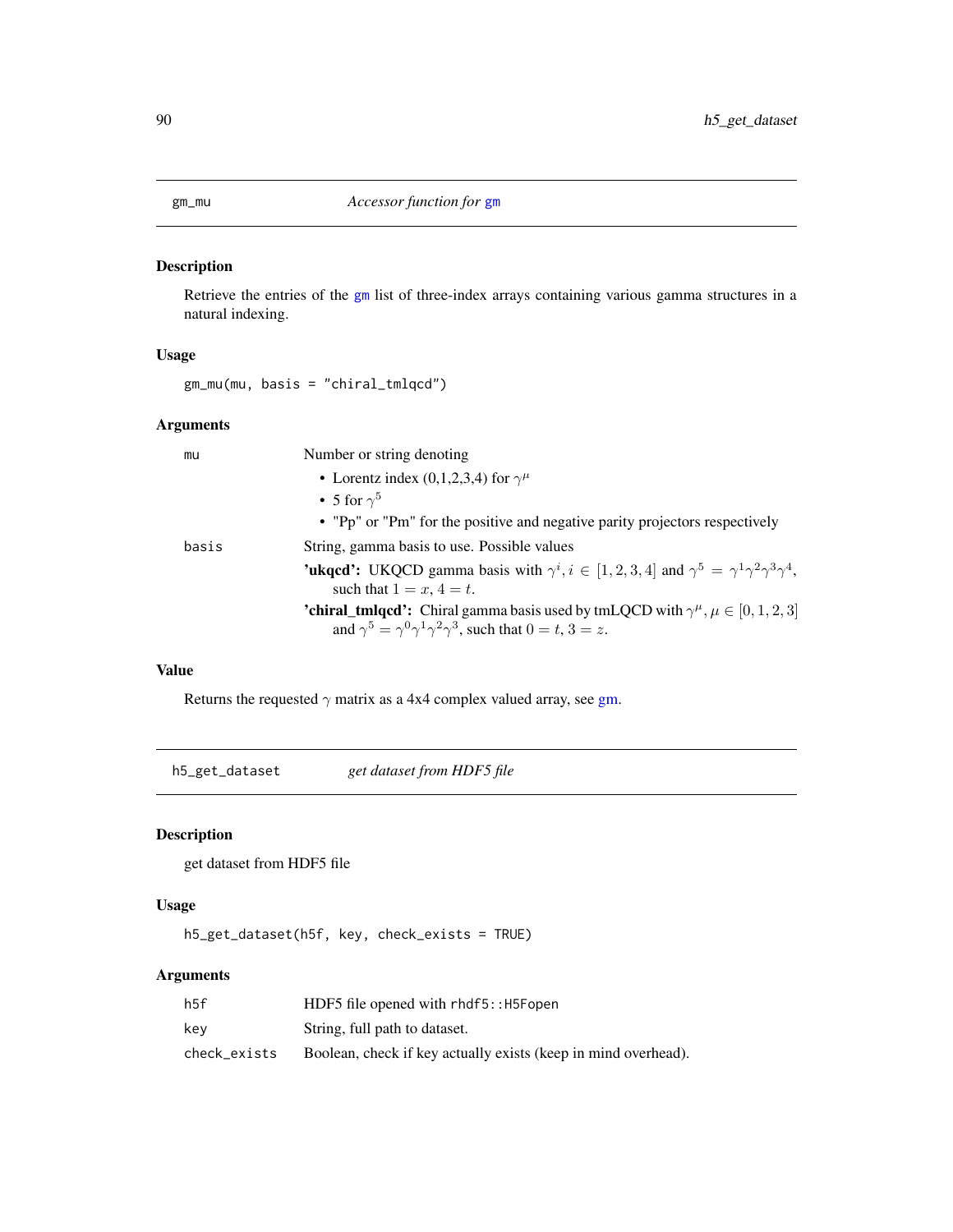#### Value

Returns the requested dataset, if successfully read from file.

h5\_names\_exist *check if group names exist in HDF5 file*

#### Description

The group names in an HDF5 file are stored as full paths as well as a flat vector. It is thus possible to check if a particular set of group names exist in the file by parsing the name member of the output of rhdf5::h5ls. This function does just that.

#### Usage

h5\_names\_exist(h5f, nms\_to\_find)

### Arguments

| h5f         | HDF5 file handle openend with rhdf5:: H5Fopen                                        |
|-------------|--------------------------------------------------------------------------------------|
| nms_to_find | Vector of strings, group names (not full paths) which are to be located in the file. |

#### Value

Vector of booleans of the same length as nms\_to\_find indicating whether the name at the same index position was located in the file.

| The Hadron Package<br>hadron |
|------------------------------|
|                              |

## Description

An R implementation of fitting routines used in lattice QCD. It provides useful functions for extraction hadronic quantities and such like.

#### Details

Toolkit to perform statistical analyses of correlation functions generated from Lattice Monte Carlo simulations. In particular, a class cf for correlation functions and methods to analyse those are defined. This includes (blocked) bootstrap and jackknife, but also an automatic determination of integrated autocorrelation times. hadron also provides a very general function bootstrap.nlsfit to bootstrap a non-linear least squares fit. More specific functions are provided to extract hadronic quantities from Lattice Quantum Chromodynamics simulations, a particular Monte Carlo simulation,(see e.g. European Twisted Mass Collaboration, P. Boucaud et al. (2008) doi: [10.1016/](https://doi.org/10.1016/j.cpc.2008.06.013) [j.cpc.2008.06.013\)](https://doi.org/10.1016/j.cpc.2008.06.013). Here, to determine energy eigenvalues of hadronic states, specific fitting routines and in particular the generalised eigenvalue method (see e.g. B. Blossier et al. (2009) doi: [10.1088/11266708/2009/04/094](https://doi.org/10.1088/1126-6708/2009/04/094) and M. Fischer et al. (2020) [https://inspirehep.net/](https://inspirehep.net/literature/1792113) [literature/1792113](https://inspirehep.net/literature/1792113)) are implemented. In addition, input/output and plotting routines are available.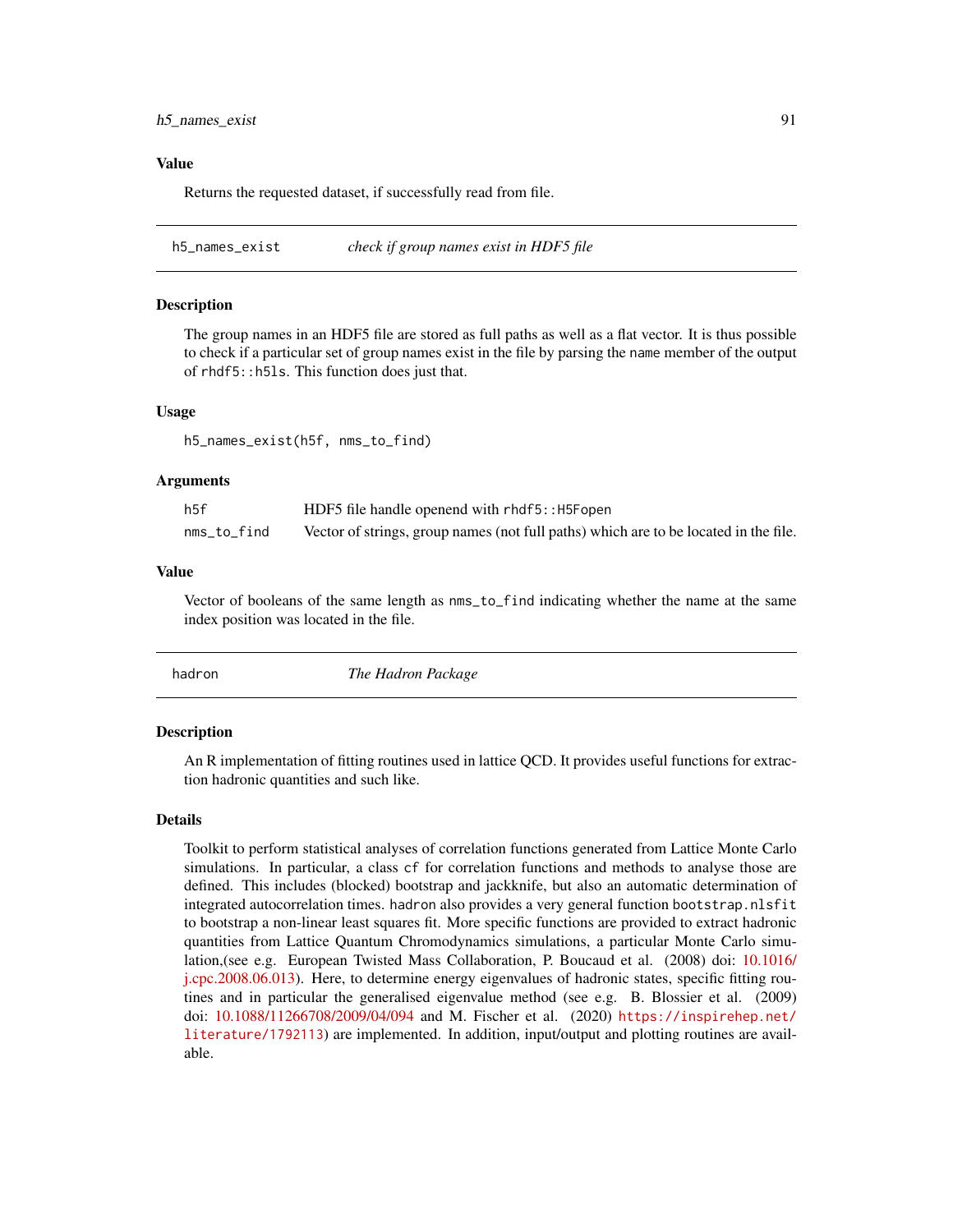## Author(s)

Carsten Urbach, <urbach@hiskp.uni-bonn.de>

<span id="page-91-0"></span>hankel2cf *hankel2cf*

#### Description

hankel2cf

## Usage

```
hankel2cf(hankel, id = c(1), range = c(0, 1), eps = 1e-16,
 sort.type = "values", sort.t0 = TRUE)
```
#### Arguments

| hankel    | object as returned from bootstrap.hankel                                                                                                                        |
|-----------|-----------------------------------------------------------------------------------------------------------------------------------------------------------------|
| id        | Integer. Index of eigenvalue to consider, $1 \le id \le n$ .                                                                                                    |
| range     | Numeric vector. Value-range for the real part of the eigenvalues (not the ener-<br>gies). If outside this range, the eigenvalue will be discarded               |
| eps       | Numeric. Cut-off: if the imaginary part of the generalised eigenvalues is larger<br>than eps, the eigenvalue is discarded.                                      |
| sort.type | the sort algorithm to be used to sort the eigenvalues. This can be either simply<br>"values", or the eigenvector information is used in addition with "vectors" |
| sort.t0   | Boolean. Whether to use the eigenvector at to or the one at deltat-1 for sorting                                                                                |

## Value

Returns an object of S3 class cf.

#### See Also

input is generated via [bootstrap.hankel](#page-23-0) alternatively use [hankel2effectivemass.](#page-92-0) For the cf class see [cf](#page-34-0)

Other hankel: [bootstrap.hankel\\_summed\(](#page-24-0)), [bootstrap.hankel\(](#page-23-0)), [gevp.hankel\\_summed\(](#page-85-0)), [gevp.hankel\(](#page-84-0)), [hankel2effectivemass\(](#page-92-0)), [plot\\_hankel\\_spectrum\(](#page-137-0))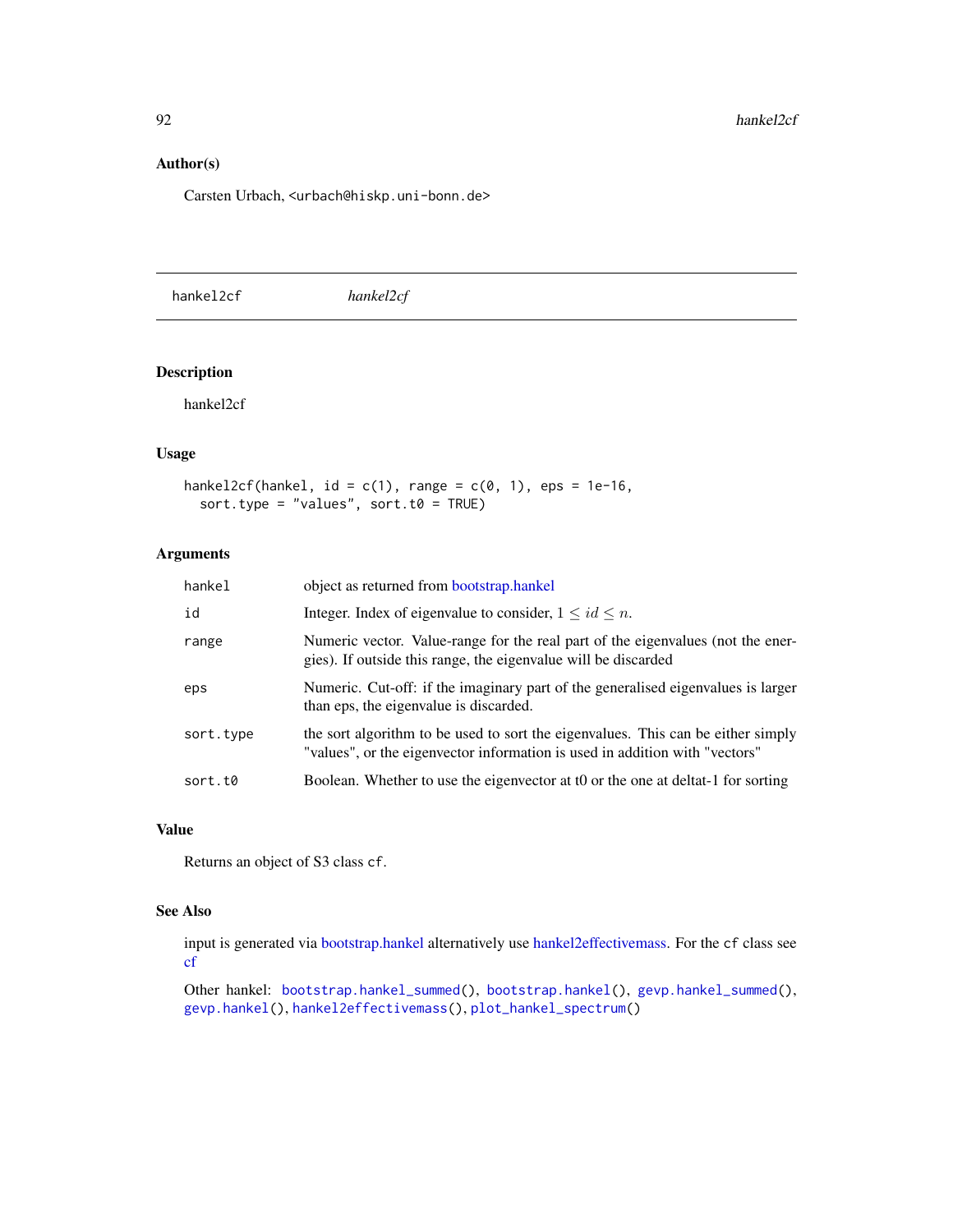<span id="page-92-0"></span>hankel2effectivemass

## Usage

```
hankel2effectivemass(hankel, id = c(1), type = "log", range = c(0, 1),
 eps = 1e-16, sort.type = "values", sort.t0 = TRUE)
```
## Arguments

| hankel    | object as returned from bootstrap.hankel                                                                                                                        |
|-----------|-----------------------------------------------------------------------------------------------------------------------------------------------------------------|
| id        | Integer. Index of eigenvalue to consider, $1 \le id \le n$ .                                                                                                    |
| type      | Character vector. Type of effective mass to use. Must be in $c("log", "acosh")$                                                                                 |
| range     | Numeric vector. Value-range for the real part of the eigenvalues (not the ener-<br>gies). If outside this range, the eigenvalue will be discarded               |
| eps       | Numeric. Cut-off: if the imaginary part of the generalised eigenvalues is larger<br>than eps, the eigenvalue is discarded.                                      |
| sort.type | the sort algorithm to be used to sort the eigenvalues. This can be either simply<br>"values", or the eigenvector information is used in addition with "vectors" |
| sort.t0   | Boolean. Whether to use the eigenvector at to or the one at deltat-1 for sorting                                                                                |

## Value

Returns an object of S3 class effectivemass.

## See Also

input is generated via [bootstrap.hankel](#page-23-0) alternatively use [hankel2cf.](#page-91-0) See also [bootstrap.effectivemass](#page-19-0)

Other hankel: [bootstrap.hankel\\_summed\(](#page-24-0)), [bootstrap.hankel\(](#page-23-0)), [gevp.hankel\\_summed\(](#page-85-0)), [gevp.hankel\(](#page-84-0)), [hankel2cf\(](#page-91-0)), [plot\\_hankel\\_spectrum\(](#page-137-0))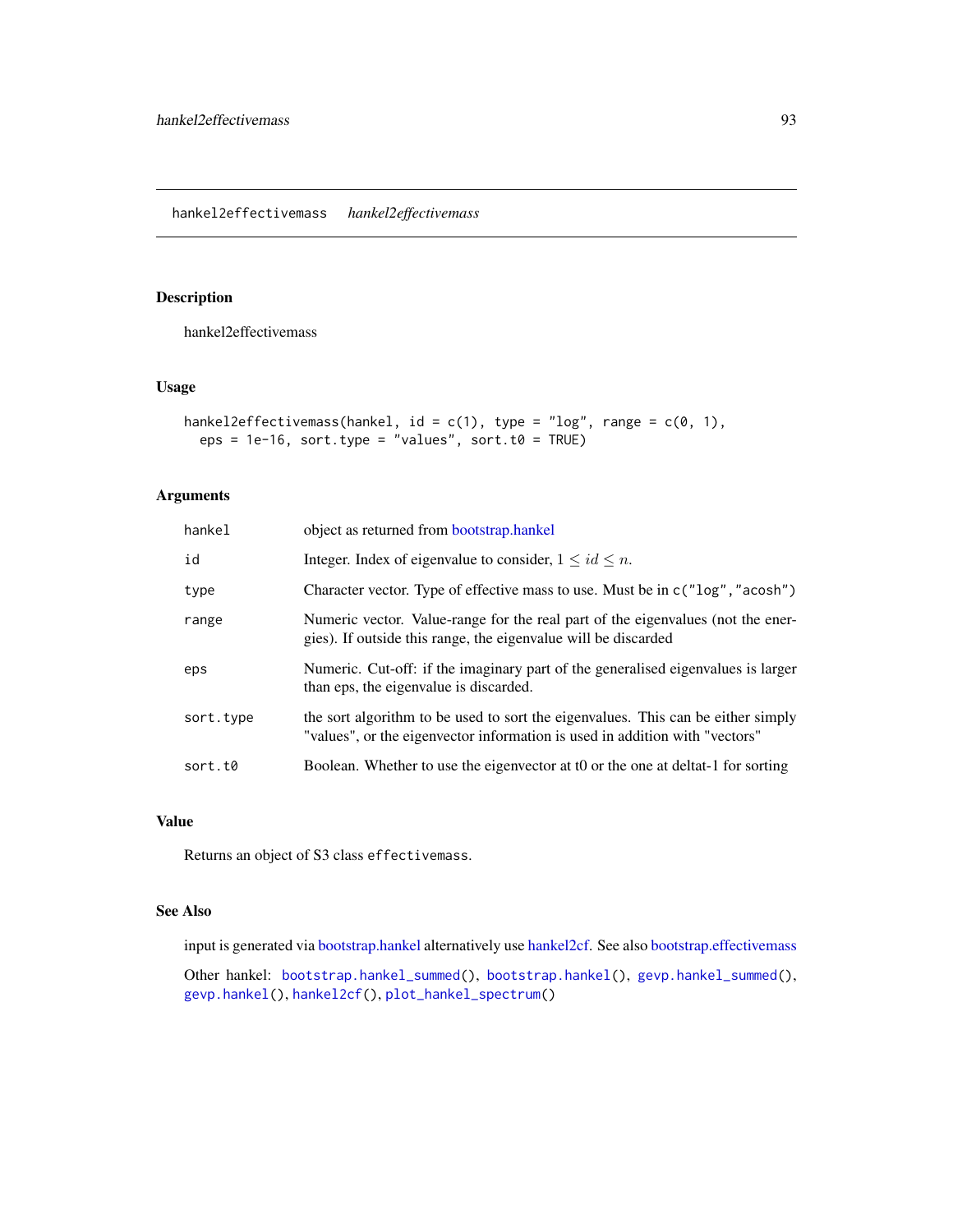```
hankeldensity2effectivemass
```
*hankeldensity2effectivemass*

## Description

computes the density of all bootstrap replicates of effective masses

#### Usage

```
hankeldensity2effectivemass(hankel, range = c(0, 1), method = "median")
```
## Arguments

| hankel | object as returned from bootstrap.hankel                                                                                               |
|--------|----------------------------------------------------------------------------------------------------------------------------------------|
| range  | Numeric vector. Value-range for the real part of the eigenvalues. If outside this<br>range, the eigenvalue will be discarded           |
| method | Character vector. Method to be used to determine the central value of the effec-<br>tive mass. Must be "median" (default) or "density" |

# Value

Returns an object of S3 class effectivemass. #'

## See Also

[bootstrap.effectivemass,](#page-19-0) [hankel2effectivemass](#page-92-0)

has\_icf *Checks whether the cf object contains an imaginary part*

# Description

Checks whether the cf object contains an imaginary part

## Usage

has\_icf(.cf)

# Arguments

.cf cf object

## Value

Returns TRUE if the .cf object has an element icf, which is the imaginary component of the correlation function.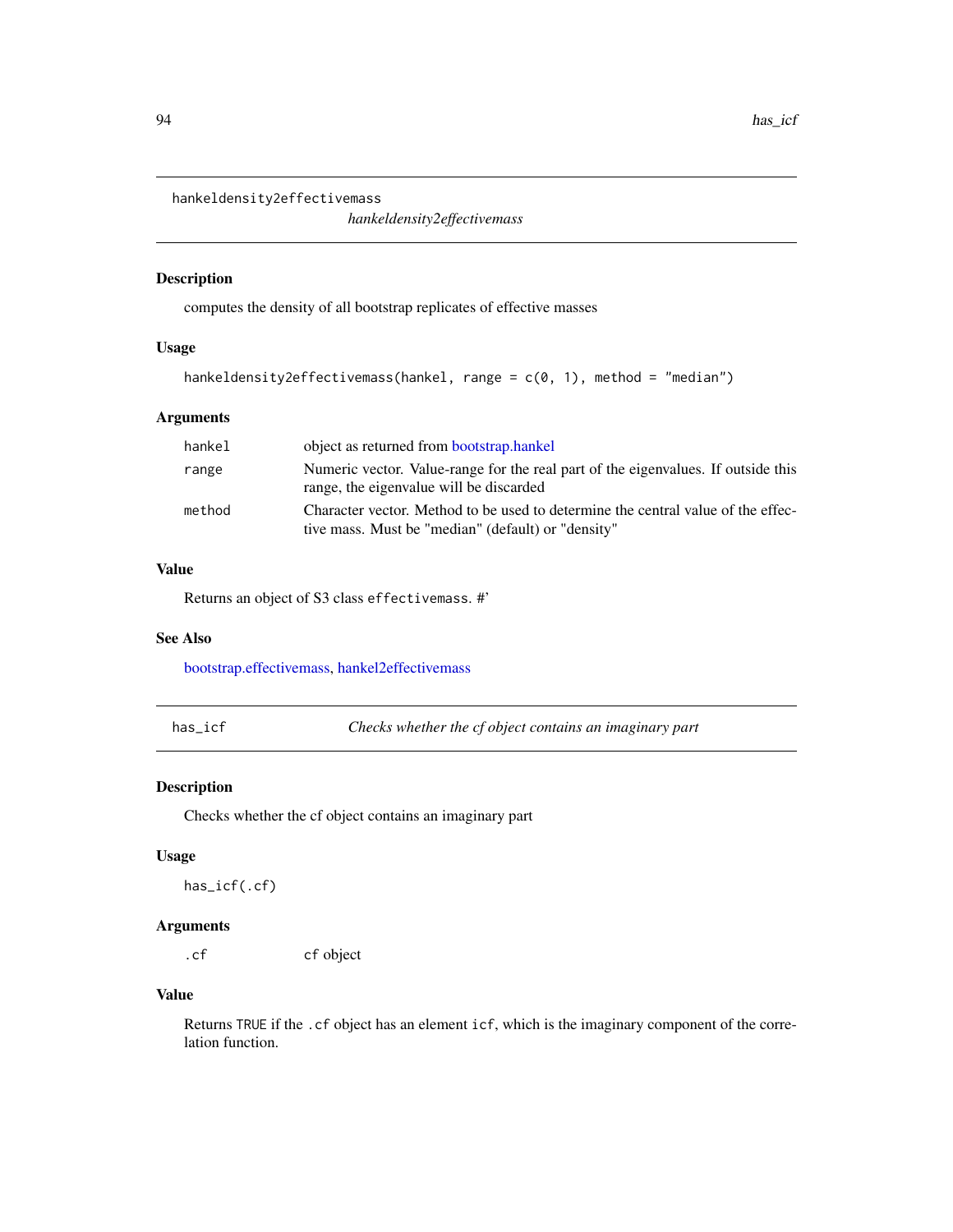idx\_matrix.raw\_cf *Construct the tensor index set for the entire raw correlator*

#### Description

Construct the tensor index set for the entire raw correlator

# Usage

```
idx_matrix.raw_cf(cf, component)
```
## Arguments

| cf        | 'raw cf' container with data and meta-data                                                                                                                                       |
|-----------|----------------------------------------------------------------------------------------------------------------------------------------------------------------------------------|
| component | Integer vector. Optional argument to obtain a subset of the index matrix to access<br>a particular element of the interior dimensions. Must of the the same length as<br>cfSdim. |

# Value

An object of type matrix is returned containing the tensor index set.

int\_idx\_matrix.raw\_cf *Construct tensor index set for the internal degrees of freedom*

## Description

Construct tensor index set for the internal degrees of freedom

## Usage

int\_idx\_matrix.raw\_cf(cf)

## Arguments

cf raw\_cf container

## Value

Returns a matrix containing the above mentioned index set.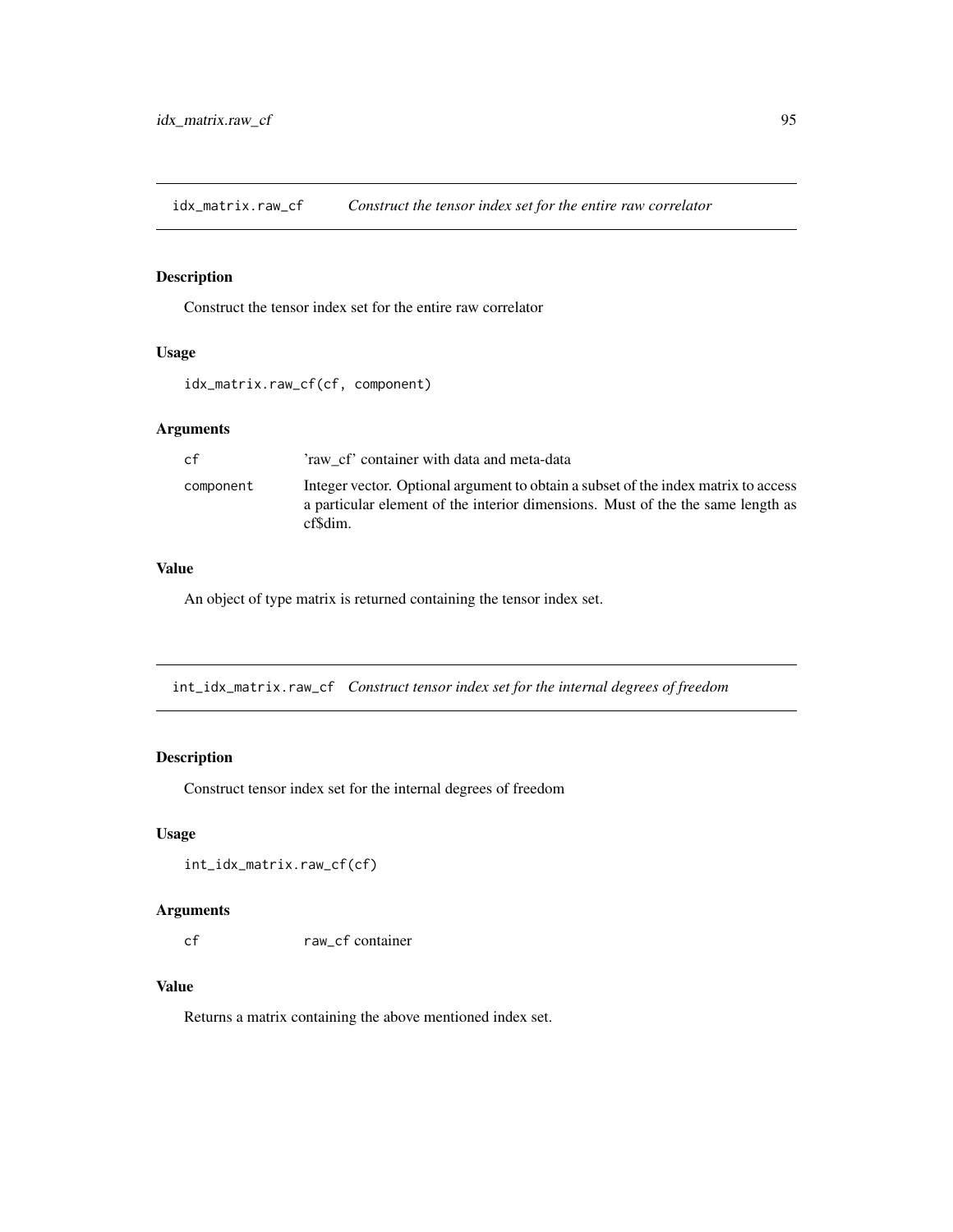invalidate.samples.cf *Invalidate samples*

#### Description

When a correlation function is modified, any resampling should be invalidated. We could instead also choose to properly work with the samples, but most computations are done with the original data anyway.

#### Usage

invalidate.samples.cf(cf)

## Arguments

cf cf object.

## Value

Returns an object of class cf with all resampling removed.

invcosh *numerically invert the cosh function for the mass*

#### Description

numerically invert the cosh function for the mass

## Usage

```
invcosh(ratio, timeextent, t, eps = 1e-09, maxiterations = 1000)
```
## Arguments

| ratio      | Numeric. The value of the ratio.                                                        |
|------------|-----------------------------------------------------------------------------------------|
| timeextent | Integer. Time extent of the lattice.                                                    |
| t          | Integer. The t-value where the ratio was taken.                                         |
| eps        | Numeric. Precision of the numerical solution                                            |
|            | maxiterations Integer. Maximal number of iterations to be used in the iterative solver. |

# Value

A single numeric value is returned corresponding to the mass.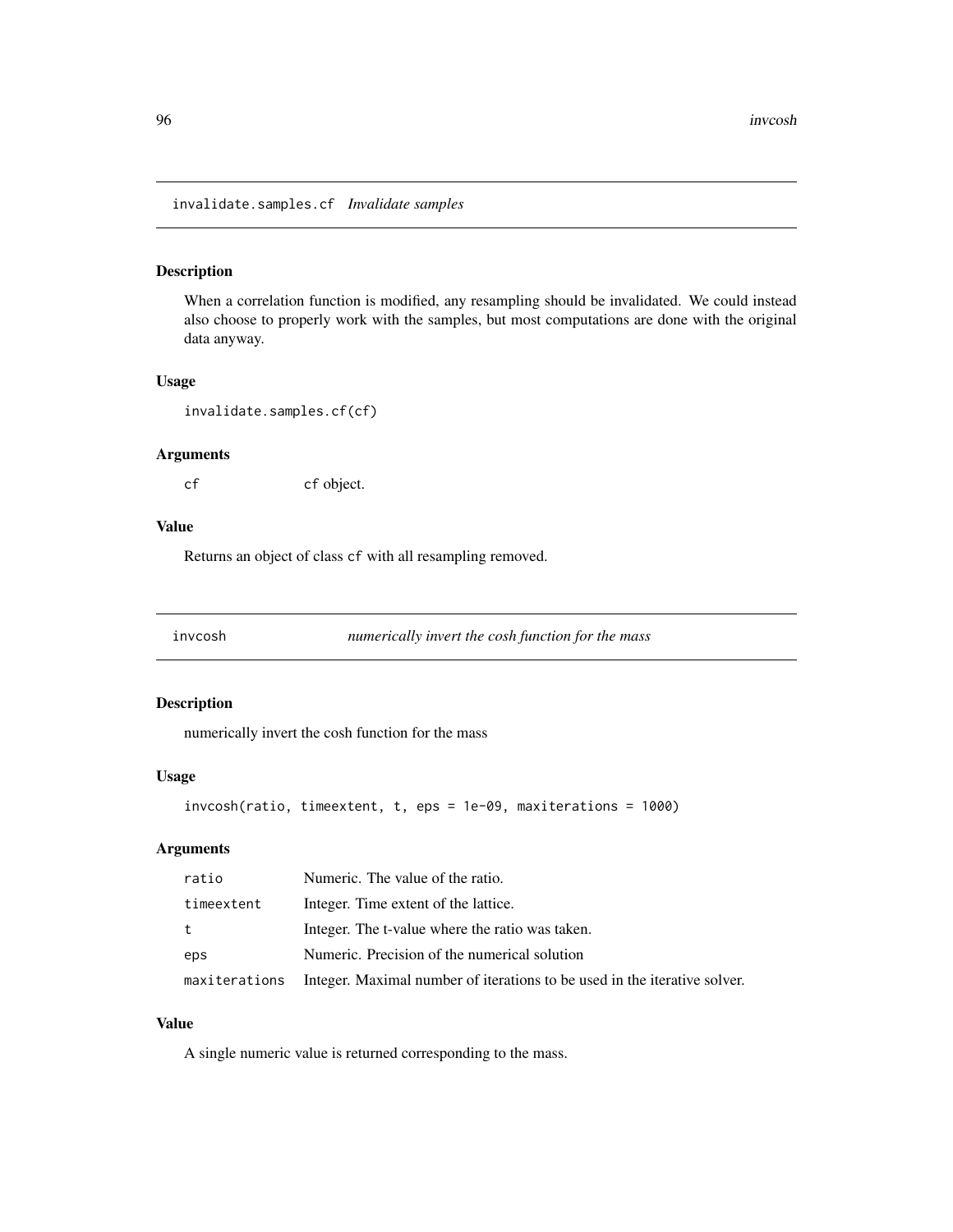## invertCovMatrix 97

# Examples

invcosh(1.2, timeextent=24, t=12)

<span id="page-96-0"></span>invertCovMatrix *Inverts the covariance matrix for noisy data*

## Description

The covariance matrix of noisy data is inverted. Special care is taken in treating spurious small modes of the matrix, which are likely to arise from too much noise in the data.

## Usage

```
invertCovMatrix(cf, boot.1 = 1, boot.samples = FALSE, cov_fn = cov)
```
#### Arguments

| cf           | The data for which the covariance matrix is to be computed. It is expected to be<br>an array or matrix with dimension RxN, where R is the number of observations<br>and N the number of observables. |
|--------------|------------------------------------------------------------------------------------------------------------------------------------------------------------------------------------------------------|
|              | of can be either real data or bootstrap data. In the latter case boot . samples=TRUE<br>must be set for proper normalisation of the inverse matrix.                                                  |
| boot.l       | If set to a value larger than 1 the data will be blocked with blocklength boot. 1<br>before the covariance matrix is computed.                                                                       |
| boot.samples | If set to TRUE the data is treated a pseudo data from a bootstrap procedure.                                                                                                                         |
| cov_fn       | Function that computes the covariance matrix from the given samples.                                                                                                                                 |

## Details

The inverse covariance matrix is estimated. If the number of observations is too small the procedure described in the reference is used to remove spuriously small eigenvalues of the covariance matrix. We always keep the  $\sqrt{R}$  largest eigenvalues exactly and replace the remaining smallest ones by their mean.

## Value

Returns the inverse covariance matrix as an object of class [matrix](#page-0-0).

#### Author(s)

Carsten Urbach, <curbach@gmx.de>

## References

C.Michael, A.McKerrell, Phys.Rev. D51 (1995) 3745-3750, hep-lat/9412087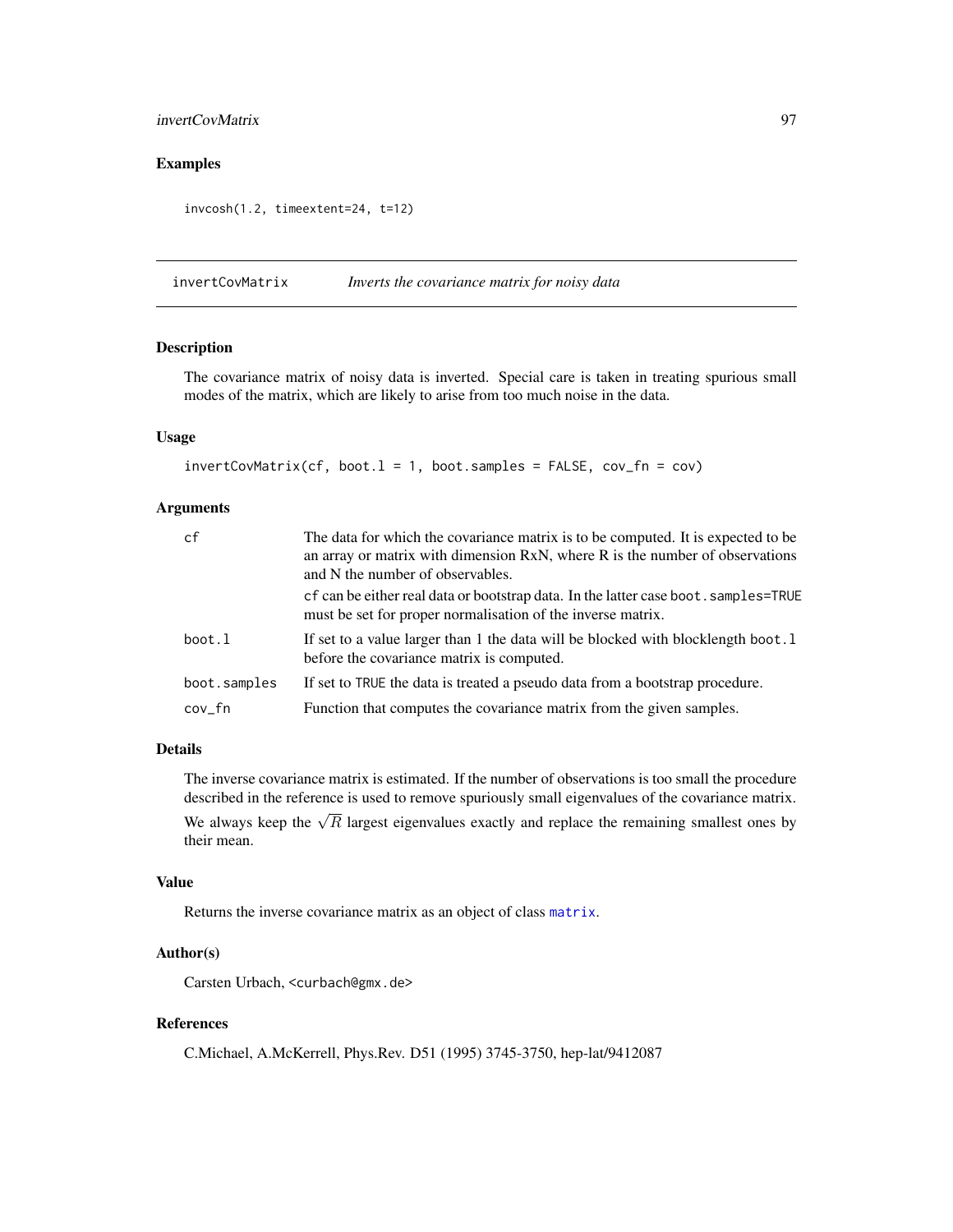# See Also

[cov](#page-0-0), [matrix](#page-0-0)

## Examples

```
X <- array(rnorm(4000), dim=c(1000, 4))
invertCovMatrix(cf=X, boot.samples=TRUE)
M <- invertCovMatrix(cf=X, boot.samples=TRUE)
M
```

#### Checks whether an object is a cf

## Description

Checks whether an object is a cf

#### Usage

is.cf(x)

## Arguments

x Object, possibly of class cf.

## Value

Returns TRUE if the input object is of class cf, FALSE otherwise.

is.raw\_cf *check if an object is of class* raw\_cf

## Description

check if an object is of class raw\_cf

## Usage

is.raw\_cf(x)

## Arguments

x object to be checked

## Value

Returns TRUE if x is an object of class raw\_cf, FALSE otherwise.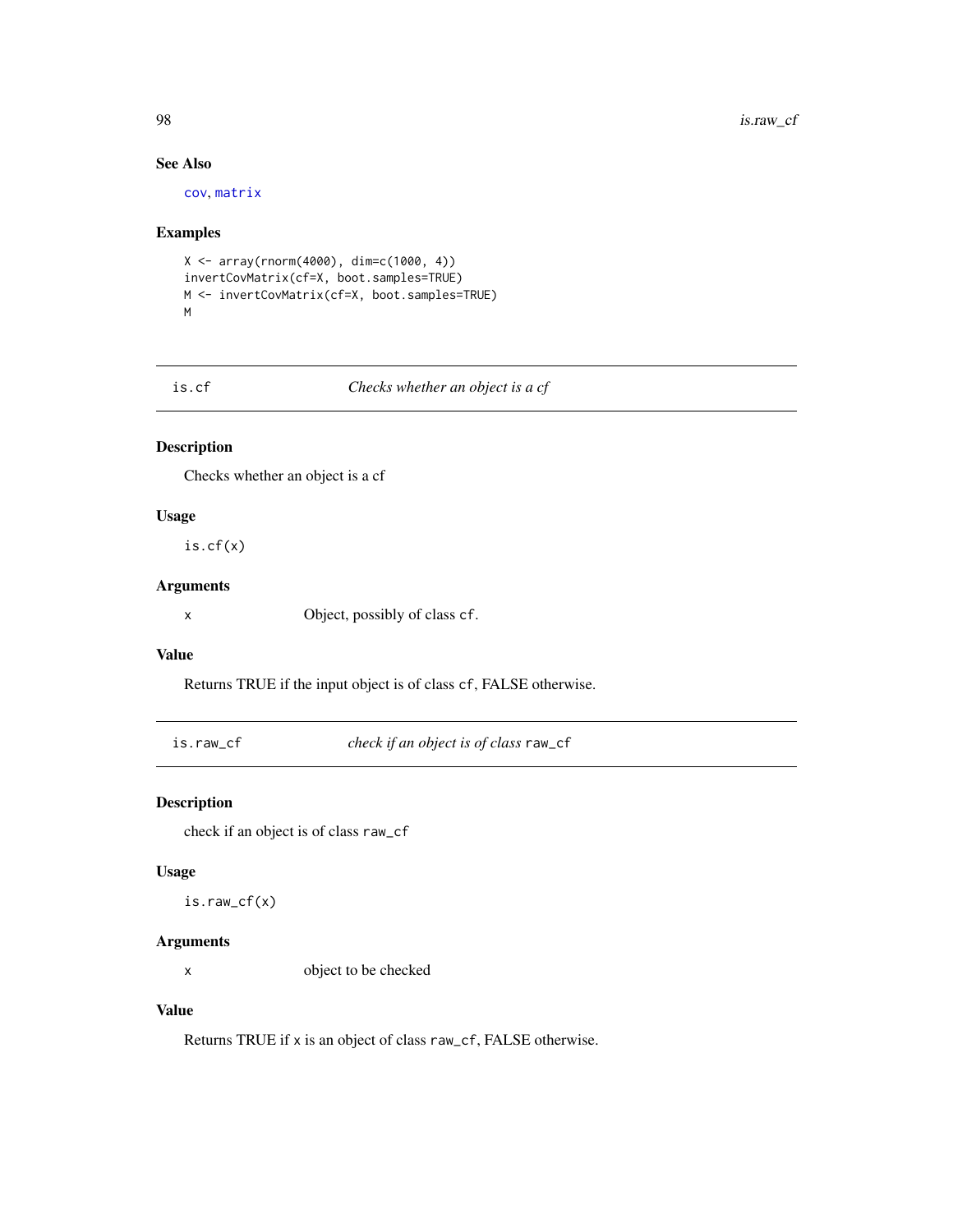Checks whether the cf object contains no data

## Usage

is\_empty.cf(.cf)

#### Arguments

.cf cf object.

## Value

returns FALSE if .cf contains no data, TRUE otherwise

## Examples

# The empty cf object must be empty: is\_empty.cf(cf())

# The sample cf must not be empty: is\_empty.cf(samplecf)

is\_empty.raw\_cf *check if an obect is of class* raw\_cf *and empty otherwise*

## Description

check if an obect is of class raw\_cf and empty otherwise

## Usage

is\_empty.raw\_cf(x)

## Arguments

x object to be checked

#### Value

Returns TRUE if x is an empty object of class raw\_cf, FALSE otherwise.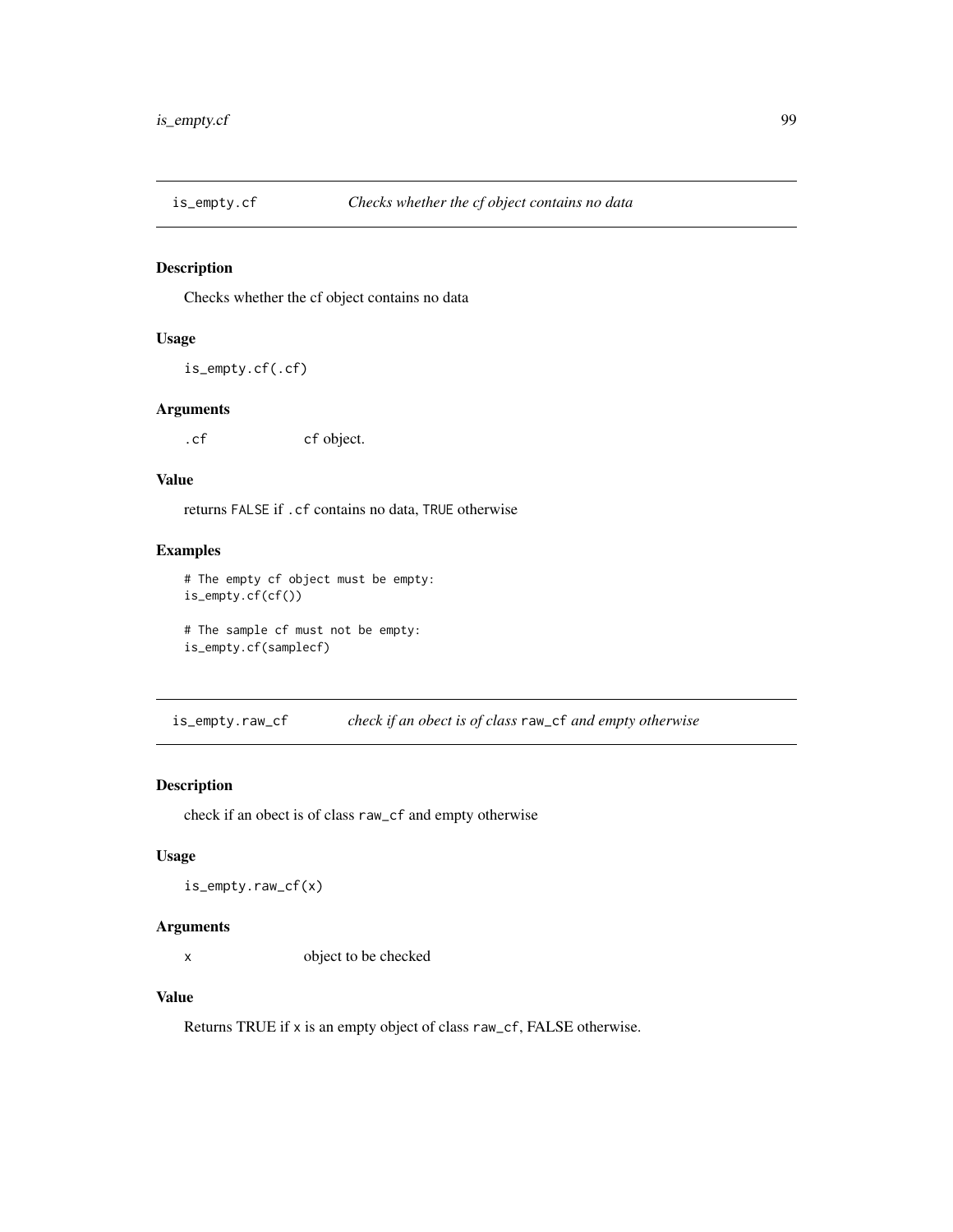jackknife a set of correlation functions

## Usage

jackknife.cf(cf, boot.l = 1)

#### Arguments

| cf     | correlation matrix of class of e.g. obtained with a call to extrac.obs. |
|--------|-------------------------------------------------------------------------|
| boot.l | block size for autocorrelation analysis                                 |

#### Value

returns an object of class cf with blocked jackknife samples added for the correlation function called cf.jackknife. Currently, only the moving block jackknife approach is implemented. Moreover, the original average of cf is returned as cf0 and the bootstrap errors as jackknife.se. We also copy the input parameters over and set jackknife.samples to TRUE.

## Author(s)

Carsten Urbach, <curbach@gmx.de>

#### References

H.R. Künsch, "The jackknife and the bootstrap for general stationary observations", The Annals of Statistics, 1989, Vol. 17, No. 3, 1217-1241

S.N. Lahiri, "On the jackknife-after-bootstrap method for dependent data and its consistency properties", Econometric Theory, 2002, Vol. 18, 79-98

# See Also

boot::tsboot, bootstrap.cf

#### Examples

```
data(samplecf)
samplecf <- jackknife.cf(samplecf, boot.l=1)
plot(samplecf, log="y")
```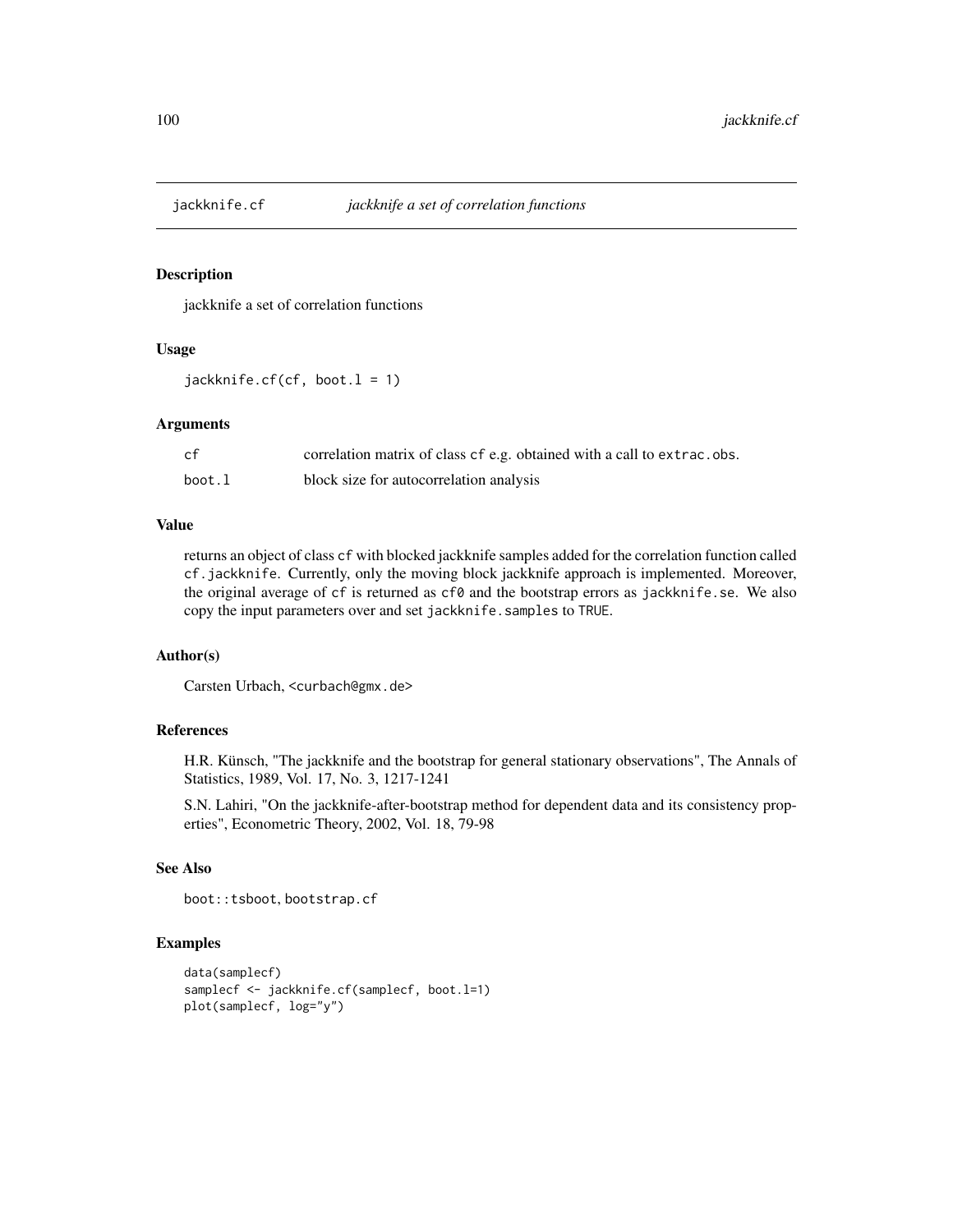jackknife\_cov *jackknife\_cov*

#### Description

Computes covariance matrix for jackknife samples.

#### Usage

 $jackknife\_cov(x, y = NULL, na.rm = FALSE, ...)$ 

#### Arguments

| X     | a numeric vector, matrix or data frame.                                                                                                             |
|-------|-----------------------------------------------------------------------------------------------------------------------------------------------------|
| У     | 'NULL' (default) or a vector, matrix or data frame with compatible dimensions<br>to 'x'. The default is equivalent to 'y = x' (but more efficient). |
| na.rm | logical. The rows containing any NA will be deleted if this option is set.                                                                          |
| .     | parameters to be forwarded to cov.                                                                                                                  |

#### Value

returns a matrix corresponding to the jackknife estimate of the covariance matrix

| jackknife_error | Estimates error from jackknife samples |  |
|-----------------|----------------------------------------|--|
|                 |                                        |  |

#### Description

Computes the jackknife error which is just

$$
\sum_{i=0}^N (x_i - \bar{x})^2.
$$

Internally we use

$$
\frac{(N-1)^2}{N}\operatorname{sd}(X)
$$

in order to benefit from the optimized standard deviation function.

The width of the bootstrap distribution does not change with the number of elements. The jackknife distribution crucially depends on the number of measurements that one started with. Therefore we cannot just drop the NA values and are done with it. Instead we need to rescale with the  $\sqrt{N/m}$ where  $N$  is the number of original measurements and  $m$  is the number of non-NA values. With NA values removed we would otherwise underestimate the uncertainty.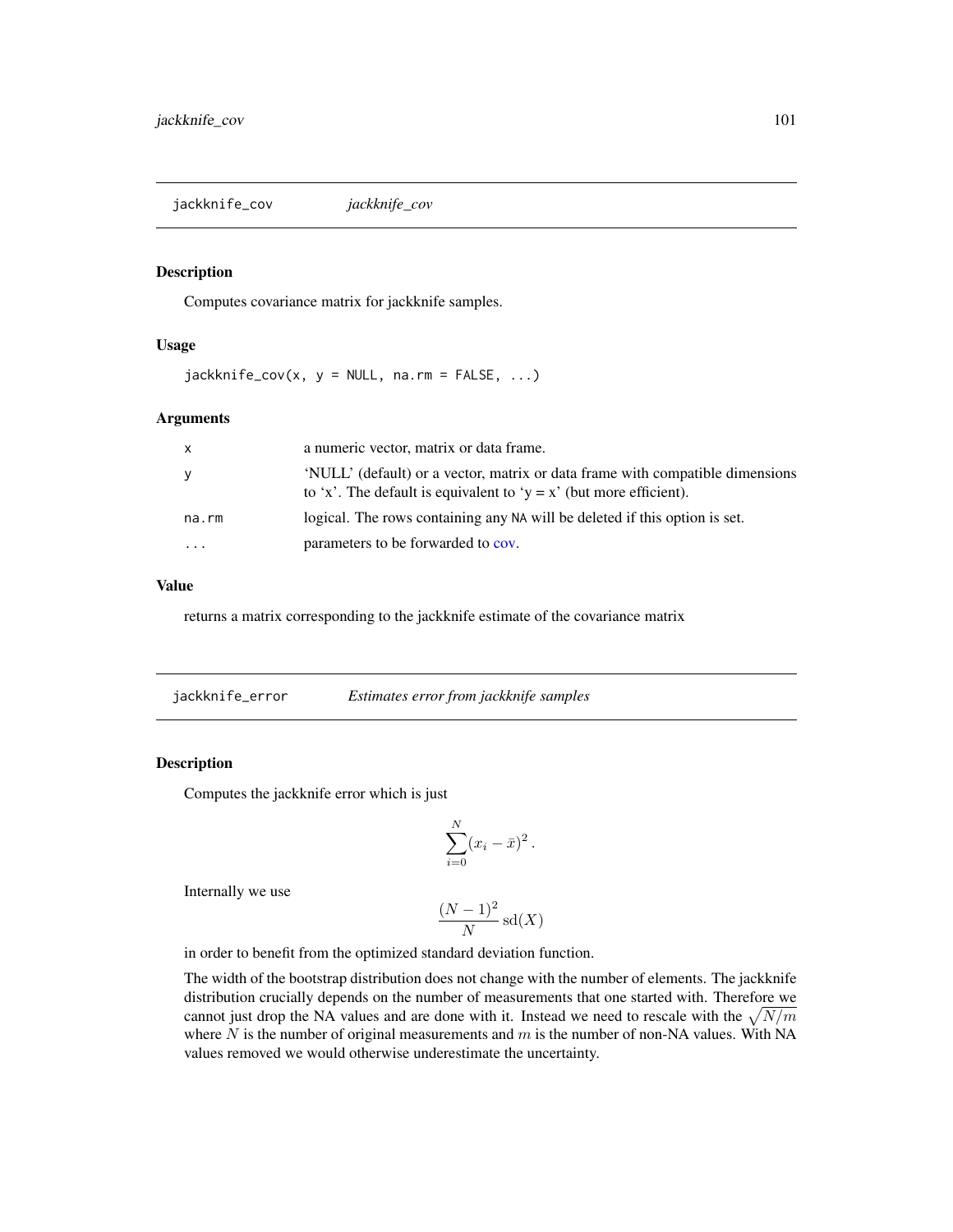## Usage

jackknife\_error(samples, boot.l = 1, na.rm = FALSE)

## Arguments

| samples | Numeric vector.                                                                         |
|---------|-----------------------------------------------------------------------------------------|
| boot.l  | Block length for bootstrapping.                                                         |
| na.rm   | Logical. Determines whether NA values shall be removed, see Description for<br>details. |

## Details

Currently this uses the mean over the jackknife samples in order to compute the error. It would be better in the case of a bias to use the mean over the original data instead. This would require a second parameter and therefore is incompatible with the previously used sd everywhere for the bootstrap samples. As the sd for the bootstrap samples also does not include the original data, this likely is similar in terms of bias.

## Value

returns a single numeric representing the jackknife estimate of error

loopdata *Sample loop data*

## Description

Sample data for fermion loops for a 24 cube times 48 lattice QCD simulation. It is stored in form of a list.

## Format

list of 10 elements: "nrObs" "Time" "nrStypes" "symmetrised" "cf" "icf" "scf" "iscf" "nrSamples" "obs"

## Examples

data("loopdata")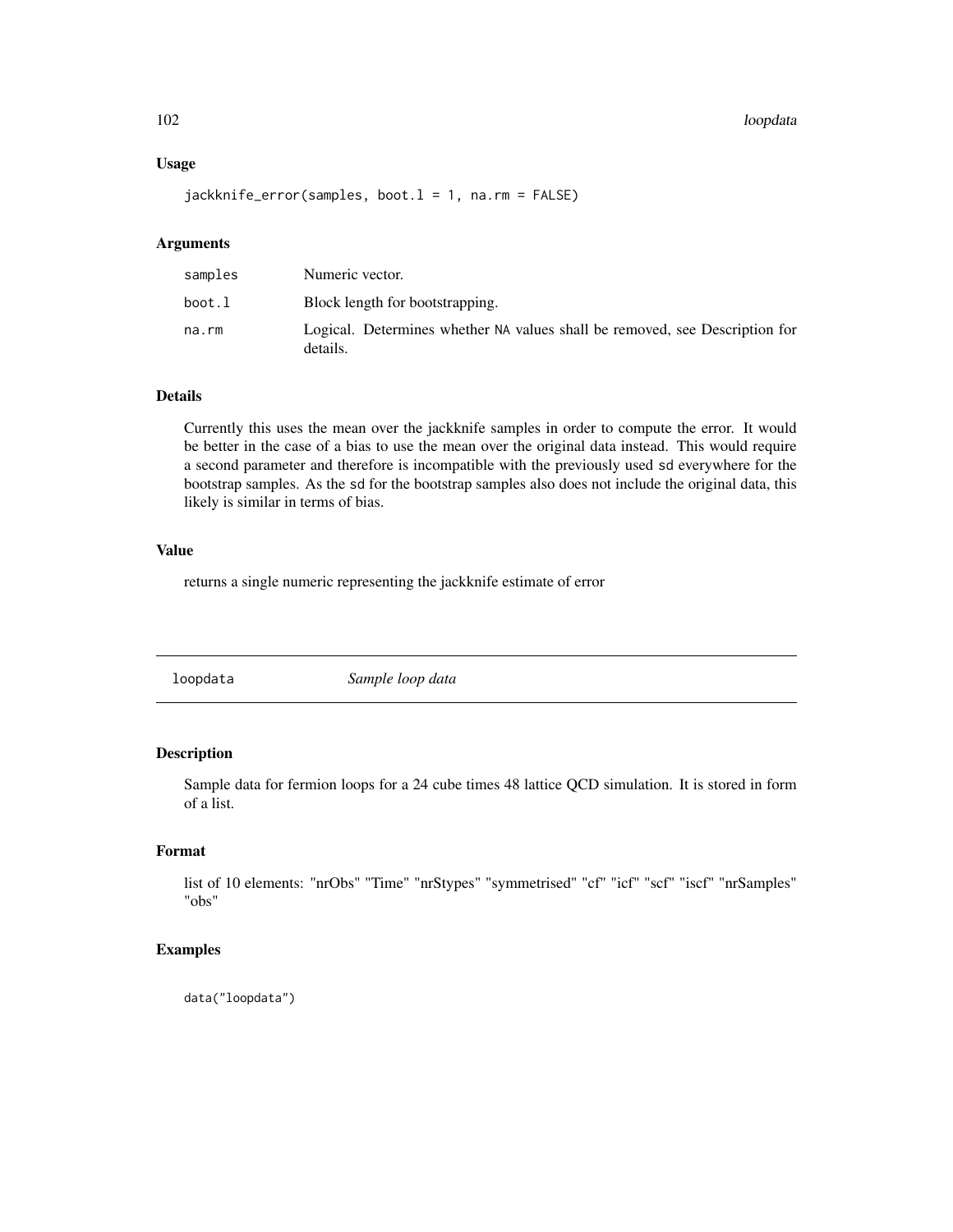compute two-point correlation function between quark loops

## Usage

```
loop_2pt(loop_snk, loop_src, random_vectors_outer_product = FALSE,
 nstoch_to_avg = "all")
```
#### Arguments

| loop_snk                     | 'raw_cf' container with spin-projected quark loop at sink (see loop_spin_project)                                                                                                                                                                          |
|------------------------------|------------------------------------------------------------------------------------------------------------------------------------------------------------------------------------------------------------------------------------------------------------|
| loop_src                     | 'raw_cf' container with spin-projected quark loop at source (see loop_spin_project)                                                                                                                                                                        |
| random_vectors_outer_product |                                                                                                                                                                                                                                                            |
|                              | Boolean. For testing purposes, the average over all random sample combinations                                                                                                                                                                             |
|                              | can be carried out explicitly as $\sum_{i \neq j} Tr[\Gamma_s n k M_i] Tr[\Gamma_s r c M_j]$ instead of the (much faster) equivalent $(\sum_i Tr[\Gamma_s n k M_i]) * (\sum_j Tr[\Gamma_s r c M_j]) - \sum_i (Tr[\Gamma_s n k M_i] Tr[\Gamma_s r c M_i]).$ |
|                              |                                                                                                                                                                                                                                                            |
| nstoch_to_avg                | String or integer, how many of the available stochastic samples should be aver-<br>aged over. See loop_stochav for details.                                                                                                                                |

#### Value

'raw\_cf' container with two-point function of these two quark loops. In the calculation, both averaging over all source locations and the average over all stochastic sample combinations are performed.

<span id="page-102-0"></span>loop\_spin\_project *spin projection of quark loop data*

## Description

Implements the operation

$$
L = a * (\Gamma_{ik} M_{ki})
$$

to give the trace of a quark loop M multiplied by a gamma structure  $\Gamma$  and scaled by a complex factor a.

## Usage

```
loop_spin_project(loop, gamma, reim = "both", stochav = FALSE,
  scale_factor = as.complex(1), herm_conj = FALSE)
```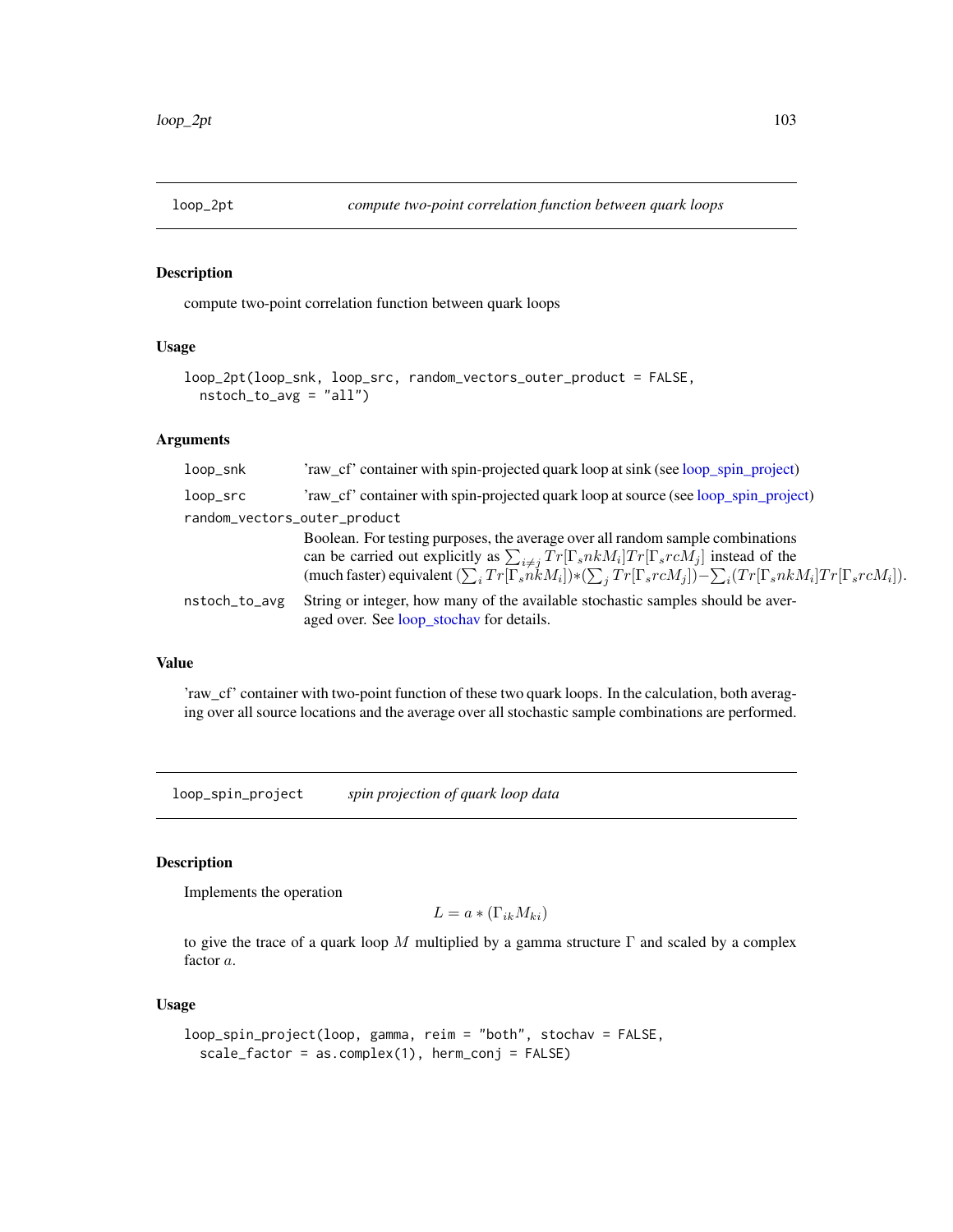# Arguments

| loop         | 'raw cf' container with loop data                                                                                                                                                                                                                            |
|--------------|--------------------------------------------------------------------------------------------------------------------------------------------------------------------------------------------------------------------------------------------------------------|
| gamma        | 4x4 complex matrix                                                                                                                                                                                                                                           |
| reim         | String, one of 'real', 'imag' or 'both'. After the spin projection and trace, the<br>result can be restricted to just the real or imaginary part, if desired. Useful for<br>the cases in which it is clear that only one or the other contains any signal.   |
| stochav      | Boolean, specifies whether the average over stochastic samples should be per-<br>formed. This makes the projection much faster but of course prevents the pro-<br>jected loop data to be used for the construction of diagrams with multiple quark<br>loops. |
| scale_factor | Complex scaling factor to be applied.                                                                                                                                                                                                                        |
| herm_conj    | Boolean, optionally the loop matrix $M$ can be hermitian conjugated before the<br>spin projection is performed.                                                                                                                                              |

# Value

Returns an object of class [raw\\_cf.](#page-143-0)

<span id="page-103-0"></span>loop\_stochav *average over stochastic samples of loop*

# Description

Perform mean over the third dimension of the loop data.

# Usage

```
loop_stochav(loop, nstoch_to_avg = "all")
```
# Arguments

| loop<br>'raw cf' container with loop data                                                                                                                                                                                                      |  |
|------------------------------------------------------------------------------------------------------------------------------------------------------------------------------------------------------------------------------------------------|--|
| nstoch_to_avg String or integer, number of stochastic samples to average over. Only possi-<br>ble string is 'all'. If an integer is supplied, it must be at least '1' and at most<br>consistent with the number of stochastic samples in loop. |  |

# Value

Returns the input loop object with named elemens data and dim added.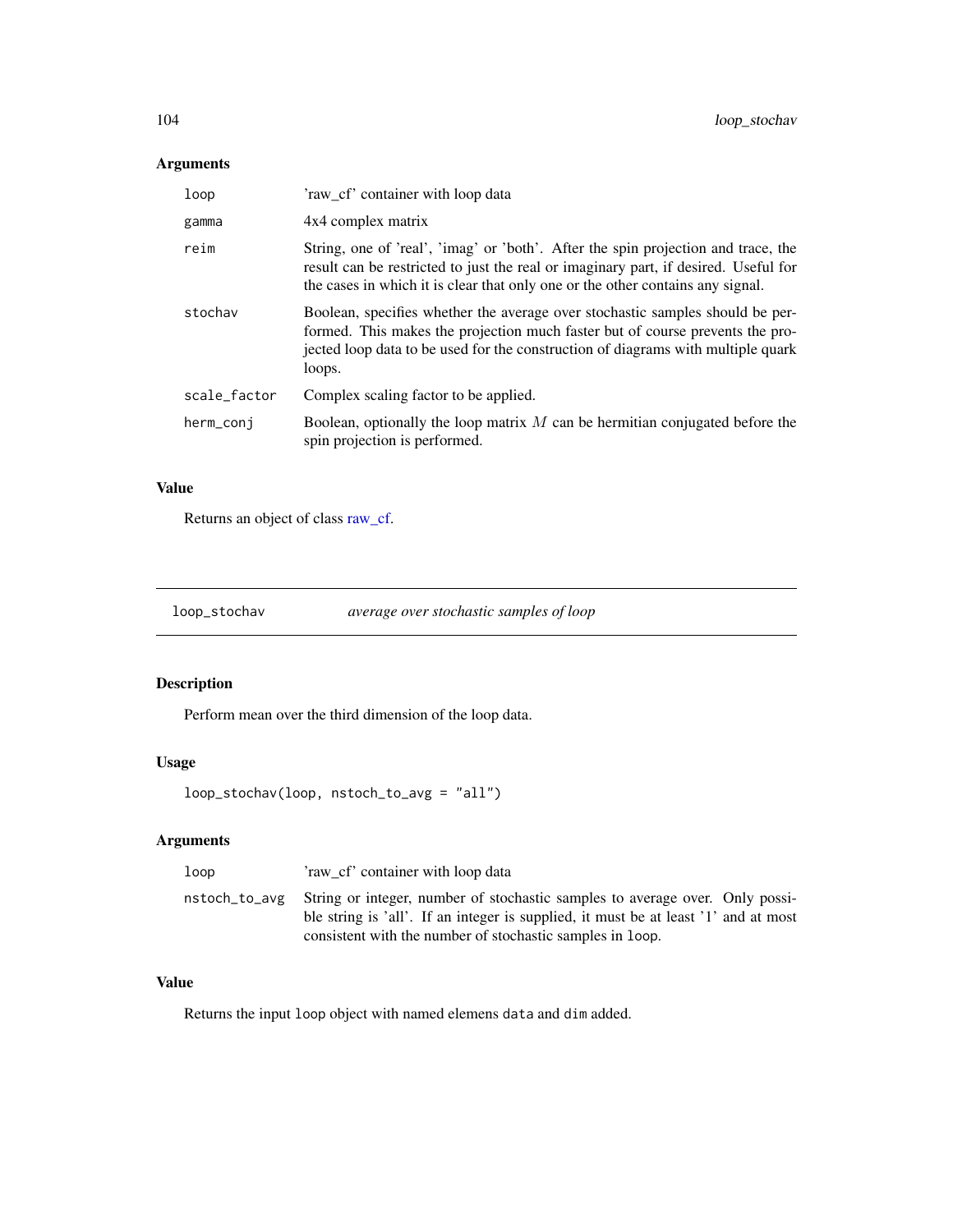loop\_vev\_subtract *subtract vev from loop data*

#### Description

Convenience function to subtract any possible vacuum-expectation value from a loop matrix. The expectation value of each component of the internal dimensions is subtracted individually. Averaging over stochstic samples can be restricted to a subset, see nstoch\_to\_avg input parameter.

## Usage

loop\_vev\_subtract(loop, nstoch\_to\_avg = "all")

## Arguments

| loop | 'raw cf' container with loop data                                                                                                                                                                                                             |
|------|-----------------------------------------------------------------------------------------------------------------------------------------------------------------------------------------------------------------------------------------------|
|      | nstoch_to_avg String or integer, number of stochastic samples to average over. Only possi-<br>ble string is 'all'. If an integer is provided it must be at least '1' and at most<br>consistent with the number of stochastic samples in loop. |

# Value

Returns the input loop object with added data.

| make_parind | Create a parameter index matrix for matrixfit |
|-------------|-----------------------------------------------|
|-------------|-----------------------------------------------|

# Description

Create a parameter index matrix for matrixfit

#### Usage

```
make_parind(parlist, length_time, summands = 1)
```
## Arguments

| parlist     | integer array. Parameter list generated with make_parlist.                    |
|-------------|-------------------------------------------------------------------------------|
| length_time | integer. Number of time slices per correlator.                                |
| summands    | integer. Number of summands in the fit model that shall be fitted. The signal |
|             | counts as one summand, each explicit pollution term with independent ampli-   |
|             | tudes counts as its own summand.                                              |

## Value

Returns an array with the parameter indices.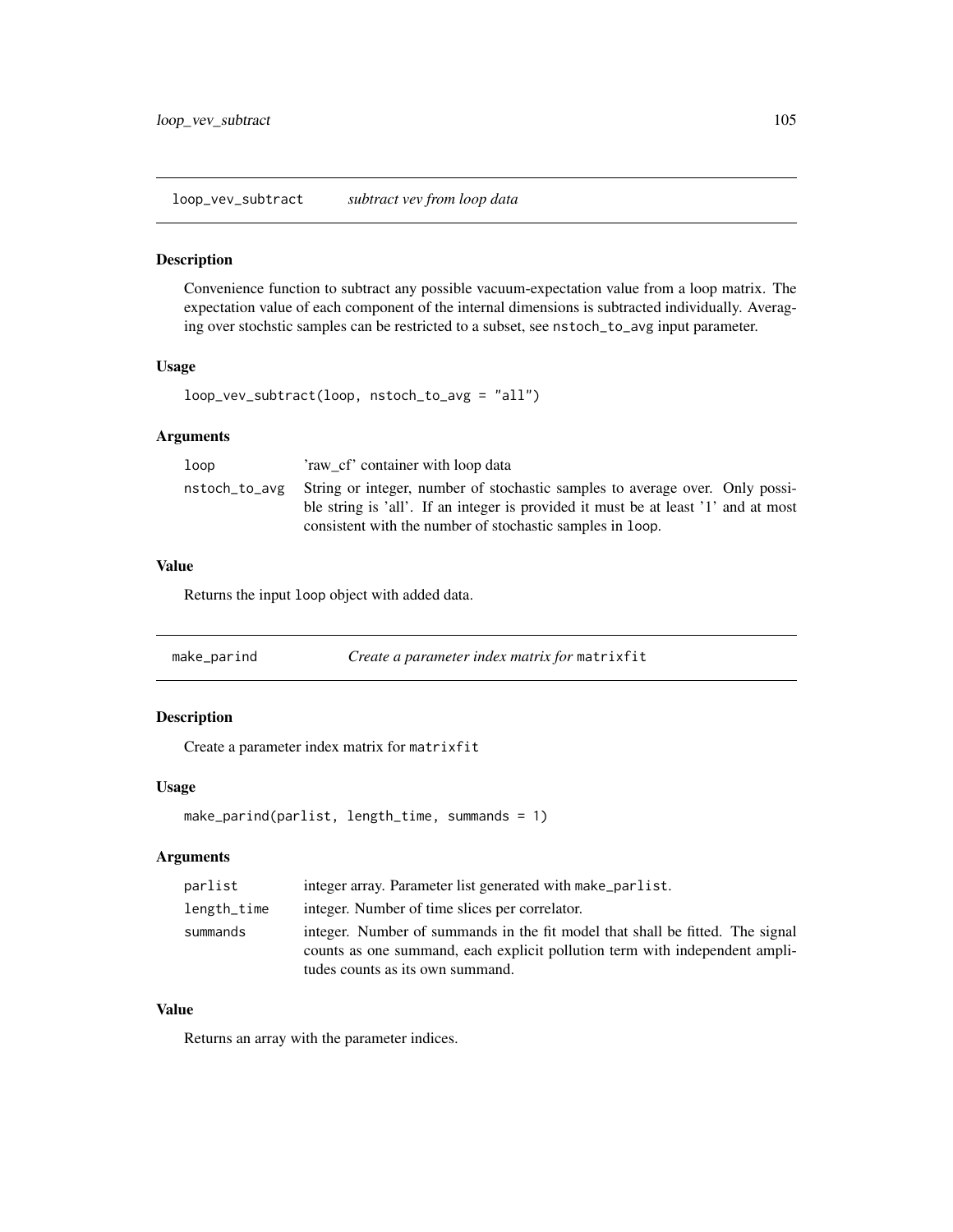Create a parameter list for matrixfit

## Usage

```
make_parlist(corr_matrix_size)
```
#### Arguments

```
corr_matrix_size
```
integer. Number of correlators in the matrix. This must be a the square of an integer.

## Value

Returns a square, integer-valued matrix.

<span id="page-105-0"></span>matrixfit *Routine For A Factorising Matrix Fit*

## Description

Performs a factorising fit on a correlation matrix

## Usage

```
matrixfit(cf, t1, t2, parlist, sym.vec, neg.vec, useCov = FALSE,
 model = "single", boot.fit = TRUE, fit.method = "optim",
  autoproceed = FALSE, every)
```
## Arguments

| cf      | correlation matrix obtained with a call to extrac.obs.                                                                                                                                                                                             |
|---------|----------------------------------------------------------------------------------------------------------------------------------------------------------------------------------------------------------------------------------------------------|
| t1      | lower bound for the fitrange in time $(t1,t2)$ . Counting starts with 0.                                                                                                                                                                           |
| t2      | upper bound for the fitrange in time $(t1,t2)$ . Counting starts with 0.                                                                                                                                                                           |
| parlist | a two dimensional array of dimension 2 times number of correlators in cf. Every<br>column assigns a pair of fit parameters to the corresponding correlator in cf. In<br>case this is missing there are defaults provided for certain matrix sizes. |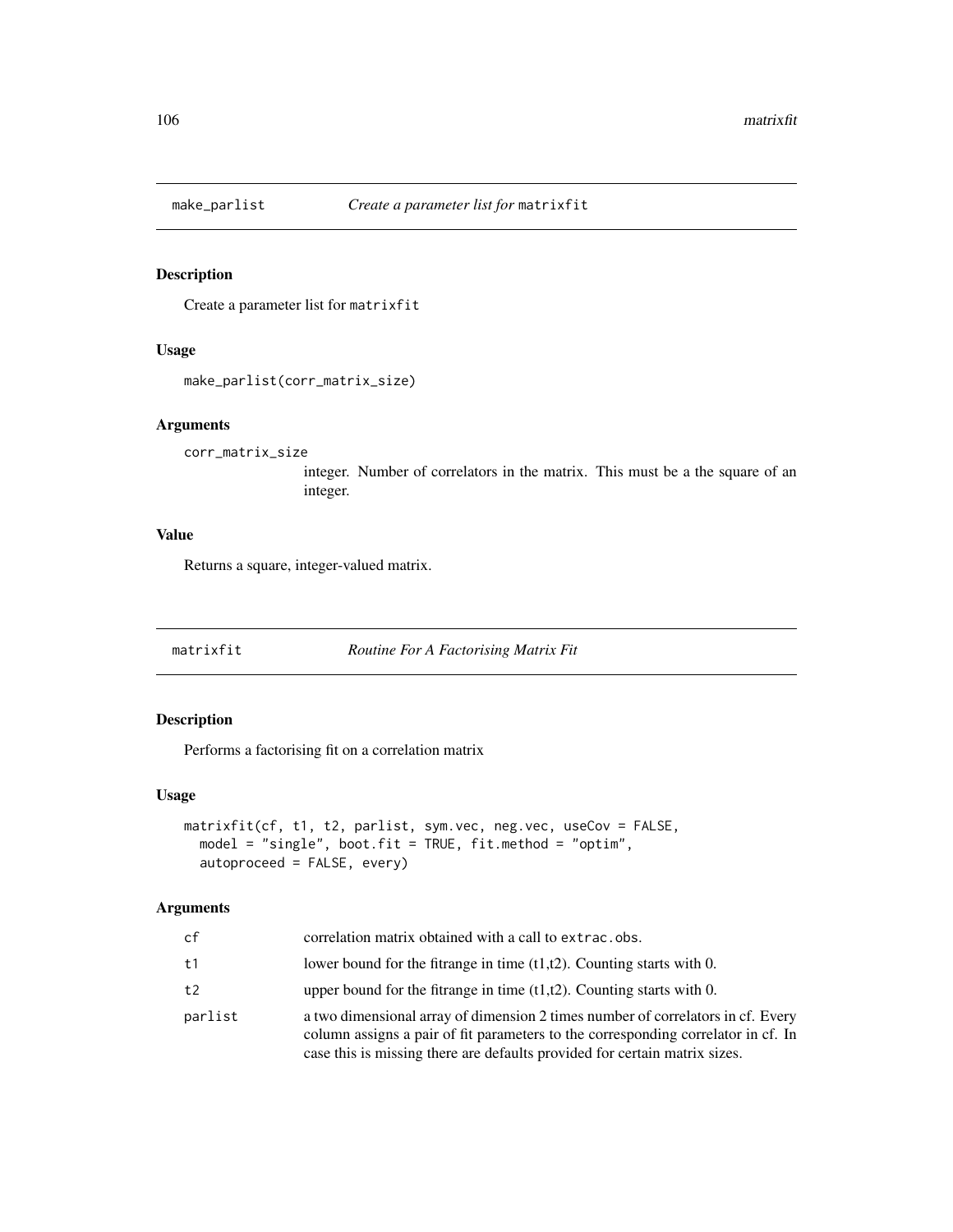| sym.vec     | a vector of length number of correlators in cf indicating whether the correlation<br>function is a cosh, a sinh or an exponential. Possible values are "cosh", "sinh"<br>and "exp". In case this is missing there are defaults provided for certain matrix<br>sizes.                                                                                                                                                                                                                                                                                                                                                                                                                                                                              |
|-------------|---------------------------------------------------------------------------------------------------------------------------------------------------------------------------------------------------------------------------------------------------------------------------------------------------------------------------------------------------------------------------------------------------------------------------------------------------------------------------------------------------------------------------------------------------------------------------------------------------------------------------------------------------------------------------------------------------------------------------------------------------|
| neg.vec     | a vector of length number of correlators in cf indicating whether the correlation<br>function is to be multiplied globally with a minus sign. In case this is missing<br>there are defaults provided for certain matrix sizes.                                                                                                                                                                                                                                                                                                                                                                                                                                                                                                                    |
| useCov      | use correlated or uncorrelated chisquare. Default is useCov=FALSE.                                                                                                                                                                                                                                                                                                                                                                                                                                                                                                                                                                                                                                                                                |
| model       | Sets the fit model to be used in the fit. The default model is<br>$0.5p_ip_j(\exp(-Et) \pm c*\exp(-E(Time - t)))$<br>with sign depending on "cosh" or "sinh". c equals one except for the "exp"<br>functional dependence. When model is set to "shifted", the fit uses the func-<br>tion<br>$p_i p_j(\exp(-E(t+1/2)) \mp c \cdot \exp(-E(Time - (t+1/2))))$<br>which is useful when the original correlation function or matrix is shifted, see<br>e.g. bootstrap.gevp.<br>In case only a single principal correlator from a GEVP is to be fitted the addi-<br>tional model "pc" is available. It implements<br>$\exp(-E(t-t_0))(A+(1-A)\exp(-DeltaE(t-t_0))$<br>with $t_0$ the reference timesclice of the GEVP. See bootstrap.gevp for details. |
| boot.fit    | If set to FALSE, the fit is not bootstrapped, even if the bootstrapping parameters<br>have been set and the correlation function has been bootstrapped. This is a useful<br>time-saver if error information is not strictly necessary. Of course, this affects<br>the return values related to the bootstrap, which are set to NA.                                                                                                                                                                                                                                                                                                                                                                                                                |
| fit.method  | Can be either "optim" or "lm". The latter works only if the library "minpack.lm"<br>can be loaded. Default and fallback is "optim".                                                                                                                                                                                                                                                                                                                                                                                                                                                                                                                                                                                                               |
| autoproceed | When the inversion of the variance-covariance matrix fails, the default behaviour<br>is to abort the fit. Setting this to TRUE means that the fit is instead continued with<br>a diagonal inverse of the variance-covariance matrix.                                                                                                                                                                                                                                                                                                                                                                                                                                                                                                              |
| every       | Fit only a part of the data points. Indices that are not multiples of every are<br>skipped. If no value is provided, all points are taken into account.                                                                                                                                                                                                                                                                                                                                                                                                                                                                                                                                                                                           |

# Details

The routine expects in cf\$cf a set of correlation functions. The mapping of this linear construct to a matrix or a part of a matrix is achieved via parlist. The symmetry properties of the individual correlation functions must be encoded in sym.vec.

matrixfit will fit to every correlator in cf\$cf a function  $p_i p_j f(t)$ . The indices i, j are determined from parlist and  $f$  is either  $cosh$  or  $sinh$ , depending on sym. vec.

The inverse covariance matrix is computed using a singular value decomposition. If the sample size N is too small, only sqrt(N) eigenvalues of the matrix are kept exactly, while all others are replaced by the mean of the rest. This helps to reduce instabilities induced by too small eigenvalues of the covariance matrix.

## Value

returns an object of class matrixfit with entries: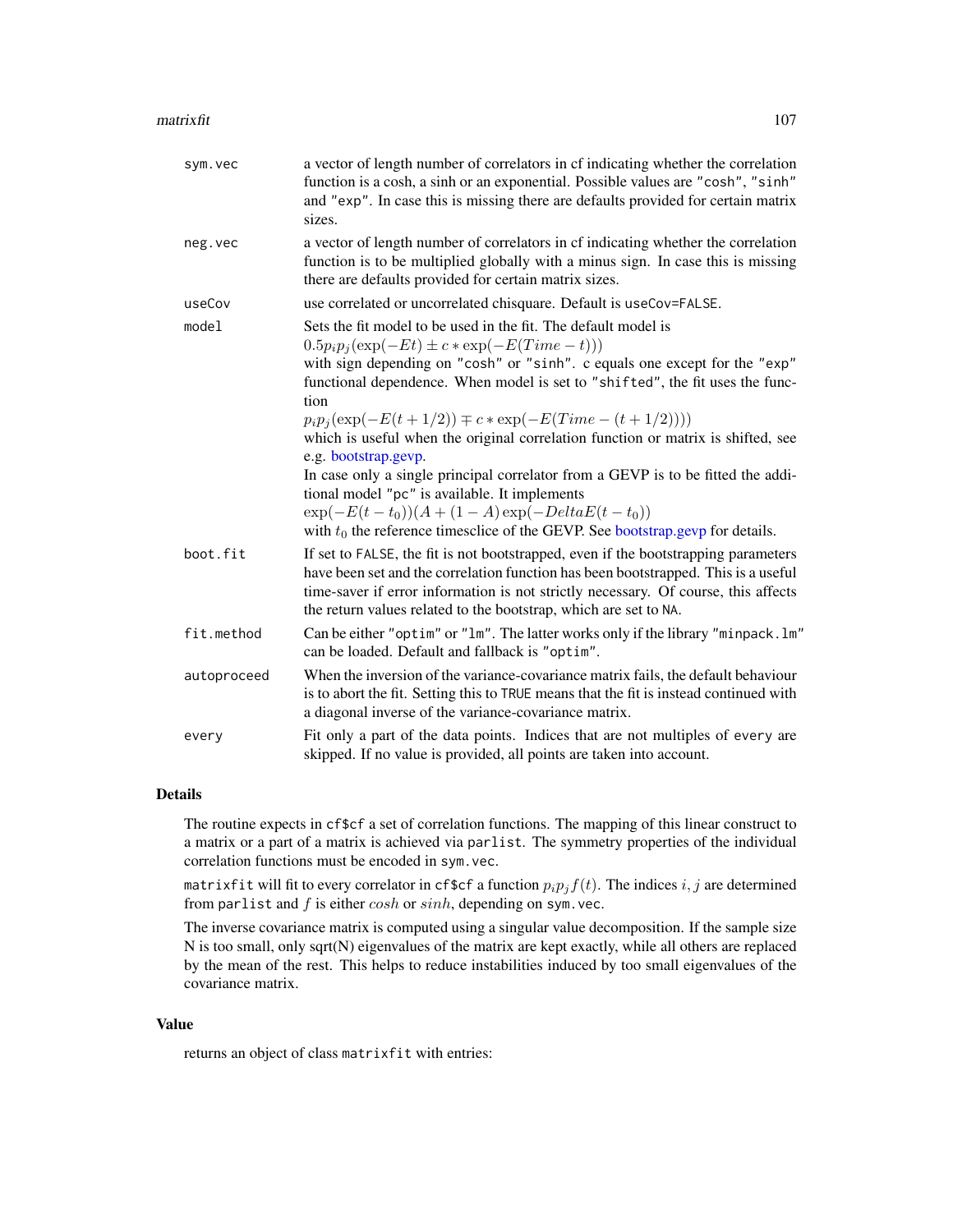| CF           | object of class cf which contains the mean correlation functions                                                                                                                                                                                          |
|--------------|-----------------------------------------------------------------------------------------------------------------------------------------------------------------------------------------------------------------------------------------------------------|
| M            | inverse variance-covariance matrix for weighted Chi squared minimization                                                                                                                                                                                  |
| L            | squre root of M.                                                                                                                                                                                                                                          |
| parind       | indices in the parameter vector used for the different matrix combinations                                                                                                                                                                                |
| sign.vec     | vector of signs                                                                                                                                                                                                                                           |
| ii           | vector of vector indices giving the columns of the correlation function arrays<br>(CF above, say), which are contained in the fit range                                                                                                                   |
| opt.res      | return value of the minimization (see ?optim) on the original data.                                                                                                                                                                                       |
| t0           | Result of the chisqr fit on the original data. $\tau \theta$ is a vector of length npar+1,<br>where npar the number of fit parameters. The last value is the chisqr value.                                                                                |
| t            | Bootstrap samples of the R Chi squared minimizations of length $(par)+1$ . t has<br>dimension $Rx(npar+1)$ , where R is the number of bootstrap samples and npar<br>the number of fit parameters. The last column corresponds to the chisquare<br>values. |
| se           | Bootstrap estimate of standard error for all parameters. se is a vector of length<br>npar, where npar the number of fit parameters.                                                                                                                       |
| useCov       | whether covariances in the data were taken into account                                                                                                                                                                                                   |
| invCovMatrix | inverse of covariance matrix or inverse variance weighted if useCov=FALSE                                                                                                                                                                                 |
| Qval         | real number between 0 and 1 giving the "quality" of the fit                                                                                                                                                                                               |
| chisgr       | total Chi squared of the fit                                                                                                                                                                                                                              |
| dof          | fit degrees of freedom                                                                                                                                                                                                                                    |
| mSize        | integer size of the matrix which was fitted                                                                                                                                                                                                               |
| cf           | object of type cf which contains, amongst other objects, cf\$cf which is a con-<br>catenated array of raw correlation functions where each row is one of N obser-<br>vations and there are mSize*Time columns (see ?extract.obs)                          |
| boot.R       | number of bootstrap samples                                                                                                                                                                                                                               |
| boot.l       | block size for blocked bootstrap                                                                                                                                                                                                                          |
| t1           | beginning of fit range                                                                                                                                                                                                                                    |
| t2           | end of fit range                                                                                                                                                                                                                                          |
| parlist      | array of parameter combinations for the matrix fit                                                                                                                                                                                                        |
| sym.vec      | vector of strings indicating the functional form of correlation functions which<br>were fitted                                                                                                                                                            |
| seed         | RNG seed for bootstrap procedure                                                                                                                                                                                                                          |
| model        | see input.                                                                                                                                                                                                                                                |
| fit.method   | see input.                                                                                                                                                                                                                                                |
|              | reference_time The GEVP reference time for the principal correlator model                                                                                                                                                                                 |

# Author(s)

Carsten Urbach, <curbach@gmx.de>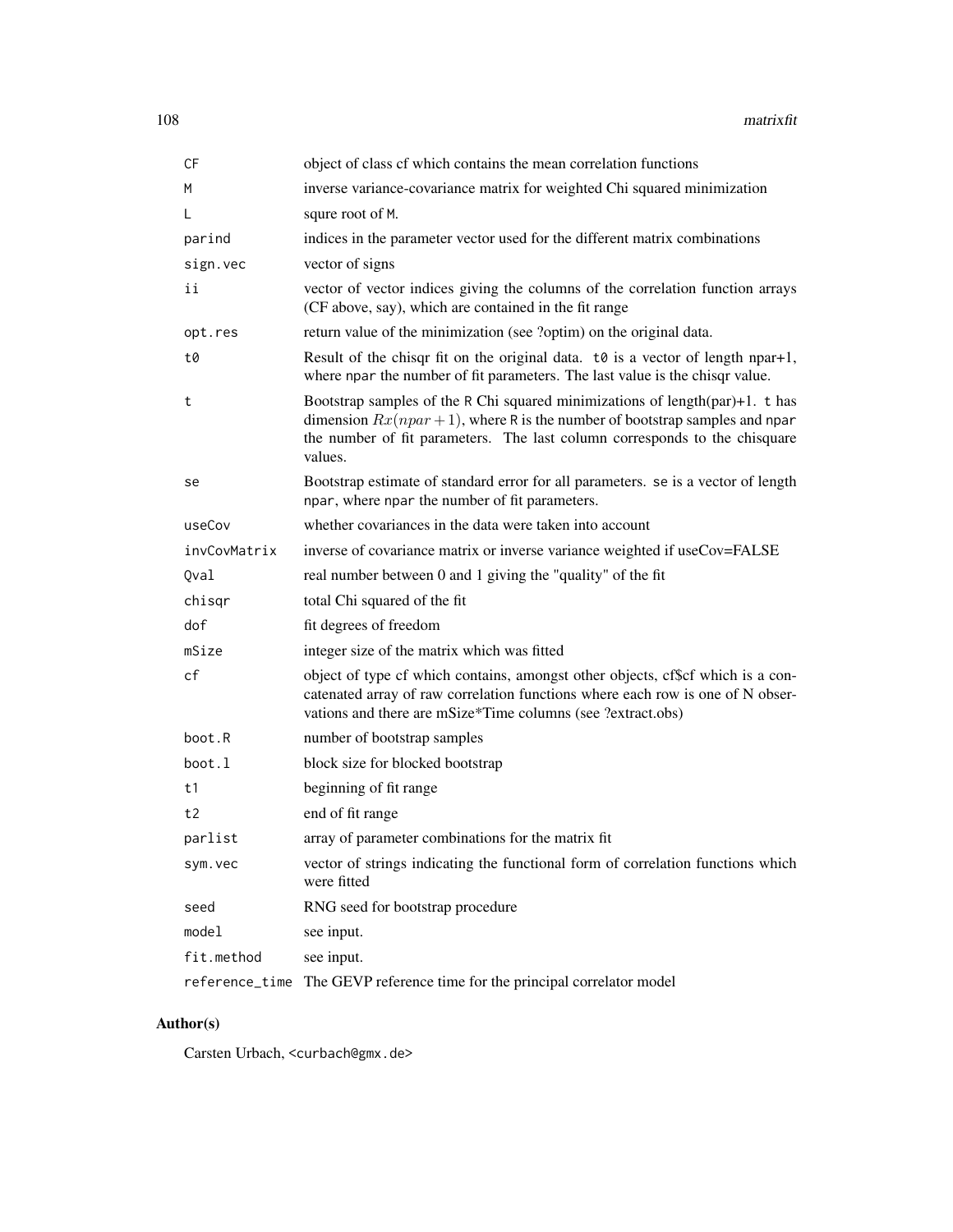#### matrixModel 109

# References

C. Michael, hep-lat/9412087hep-lat/9412087

#### See Also

[cf](#page-34-0), [bootstrap.cf](#page-18-0)

# Examples

```
data(samplecf)
samplecf <- bootstrap.cf(cf=samplecf, boot.R=99, boot.l=2, seed=1442556)
fitres <- matrixfit(cf=samplecf, t1=16, t2=24, useCov=FALSE,
                    parlist=array(c(1,1), dim=c(2,1)),
                    sym.vec=c("cosh"), fit.method="lm")
summary(fitres)
plot(fitres)
```
matrixModel *Correlator matrix model.*

#### Description

Correlator matrix model.

#### Usage

```
matrixModel(par, t, Time, parind, sign.vec, ov.sign.vec, deltat = 0)
```
## Arguments

| par         | Numeric vector: Fit parameters of the model. In an object of type matrixfit,<br>this should be located at \$opt.res\$par.     |
|-------------|-------------------------------------------------------------------------------------------------------------------------------|
| t           | integer vector: Time of interest.                                                                                             |
| Time        | integer: Time extent of the lattice.                                                                                          |
| parind      | See matrixfit.                                                                                                                |
| sign.vec    | Numeric vector: Relative sign between forward and backwards propagating part.<br>A plus makes it cosh, a minus makes it sinh. |
| ov.sign.vec | Numeric vector: Overal sign.                                                                                                  |
| deltat      | Numeric: time shift.                                                                                                          |

## Value

Returns a numeric vector with the same length as the input vector t containing the model evaluation for these t-values.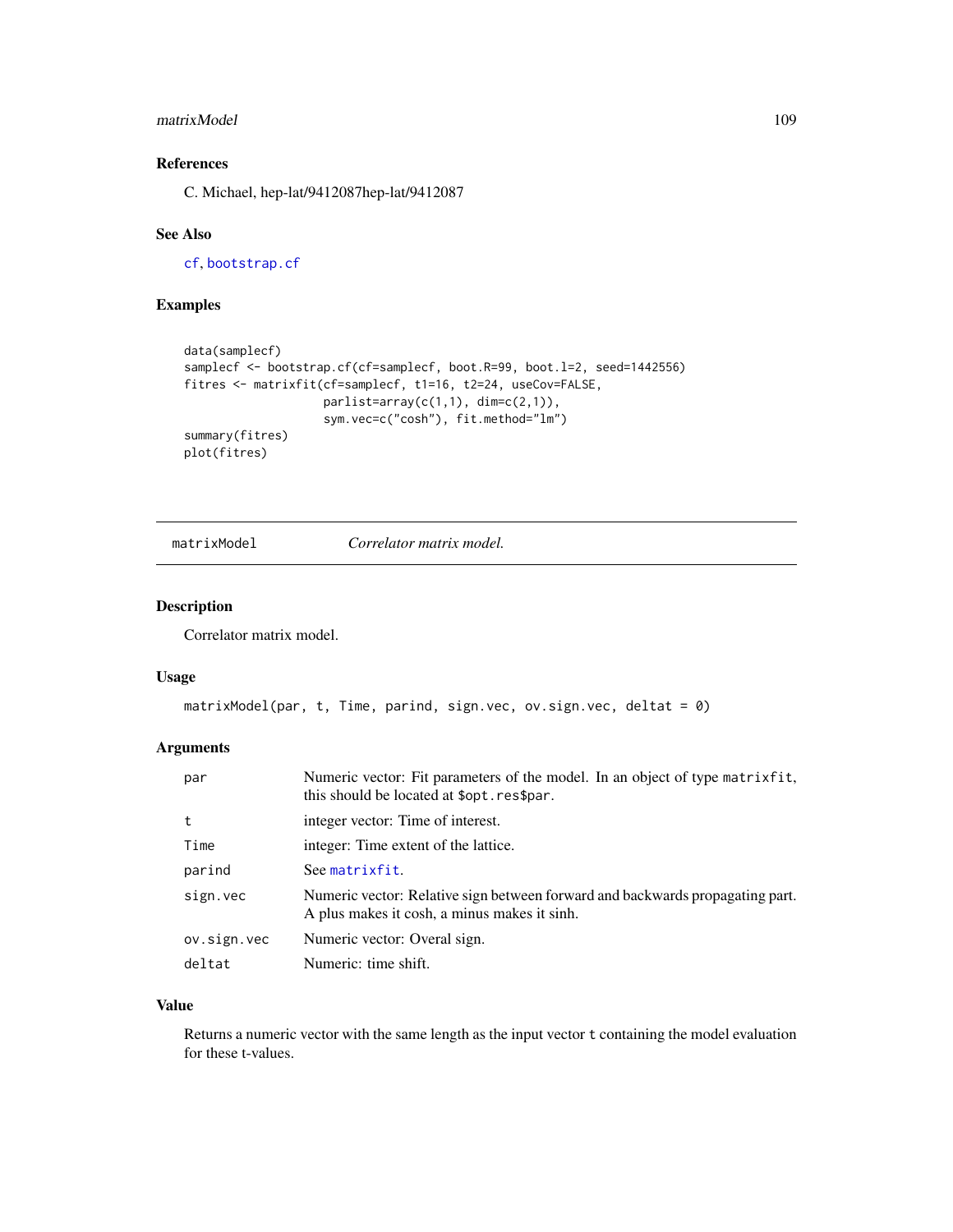110 mul.cf multiple material contract to the multiple multiple multiple multiple multiple multiple multiple multiple multiple multiple multiple multiple multiple multiple multiple multiple multiple multiple multiple multip

# See Also

[matrixfit](#page-105-0)

mom\_combinations *Generate table of momentum component combinations*

# Description

Generate table of momentum component combinations

#### Usage

```
mom_combinations(psqmax)
```
# Arguments

psqmax Integer, maximum  $p^2 = px^2 + py^2 + pz^2$  to be included in momentum list

# Value

Returns a [data.frame](#page-0-0) with all possible momentum combinations.

| mul.cf | Arithmetically scale a correlator by a scalar a |  |
|--------|-------------------------------------------------|--|
|        |                                                 |  |

# Description

Note that this function is fundamentally different from \*.cf.

# Usage

 $mul.cf(cf, a = 1)$ 

#### Arguments

| cf | cf_orig objects.         |
|----|--------------------------|
| a  | Numeric, scaling factor. |

## Value

Returns an object of class cf.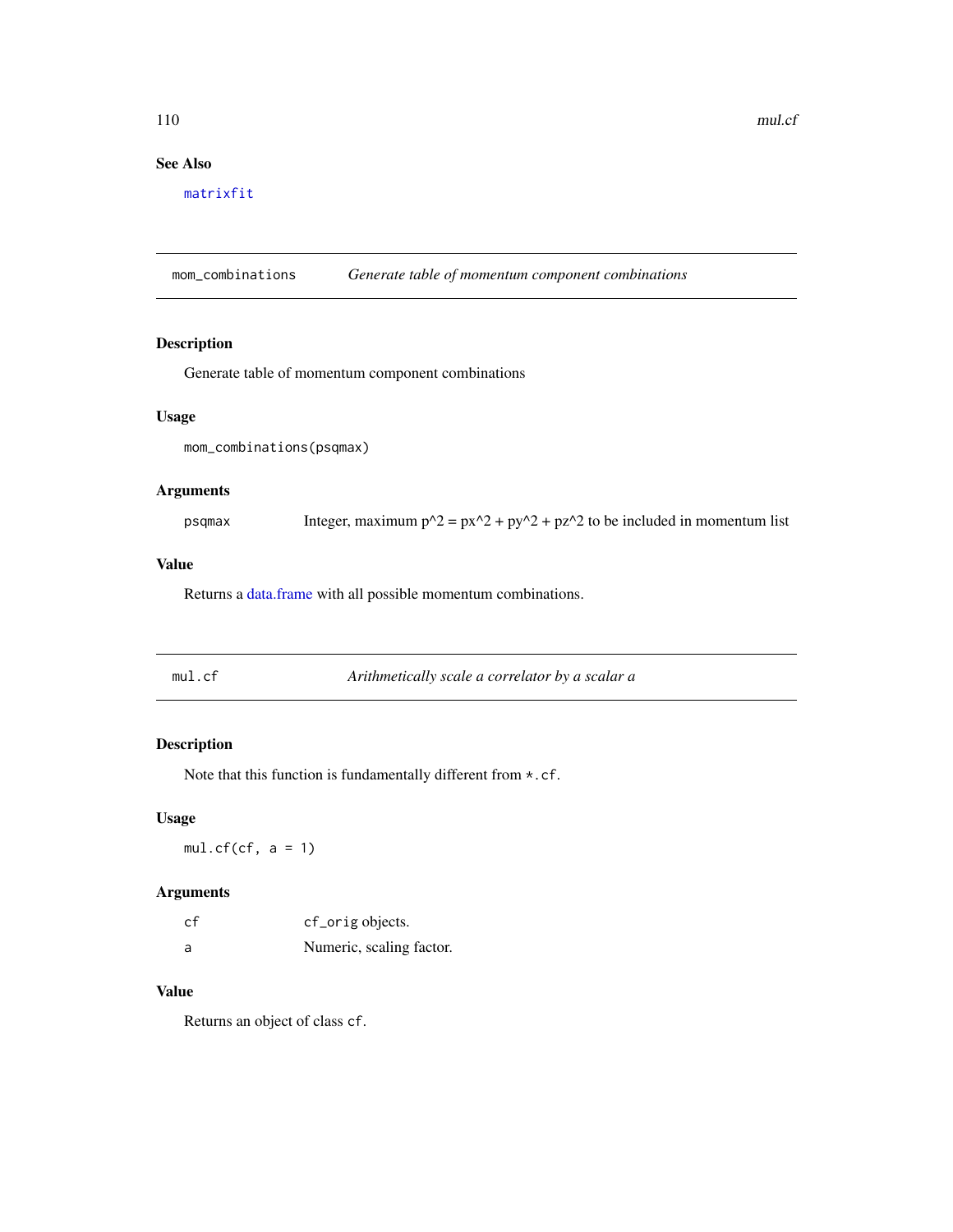# Description

scale raw\_cf data

#### Usage

 $mul.raw_cff(cf, a = 1)$ 

# Arguments

| cf | 'raw cf' container with data to be scaled by the factor a                                                         |
|----|-------------------------------------------------------------------------------------------------------------------|
|    | Numeric or complex scaling factor, although it could also be an array of dimen-<br>sions compatible with cf\$data |

## Value

raw\_cf object with res\$data == a\*cf\$data

new\_matrixfit *perform a factorising fit of a matrix of correlation functions*

#### Description

Modernised and extended implementation of [matrixfit](#page-105-0)

# Usage

```
new_matrixfit(cf, t1, t2, parlist, sym.vec = rep(1, cf$nrObs),
 neg.vec = rep("cosh", cf$nrObs), useCov = FALSE, model = "single",
 boot.fit = TRUE, fit.method = "optim", autoproceed = FALSE, par.guess,
 every, higher_states = list(val = numeric(0), boot = matrix(nrow = 0, ncol
 = 0), ampl = numeric(0)), ...)
```

| cf      | Object of class cf with cf_meta and cf_boot.                                                                                                     |
|---------|--------------------------------------------------------------------------------------------------------------------------------------------------|
| t 1     | Integer, start time slice of fit range (inclusive).                                                                                              |
| t2      | Integer, end time slie of fit range (inclusive).                                                                                                 |
| parlist | Numeric vector, list of parameters for the model function.                                                                                       |
| sym.vec | Integer, numeric or vectors thereof specifying the symmetry properties of the<br>correlation functions stored in cf. See matrix fit for details. |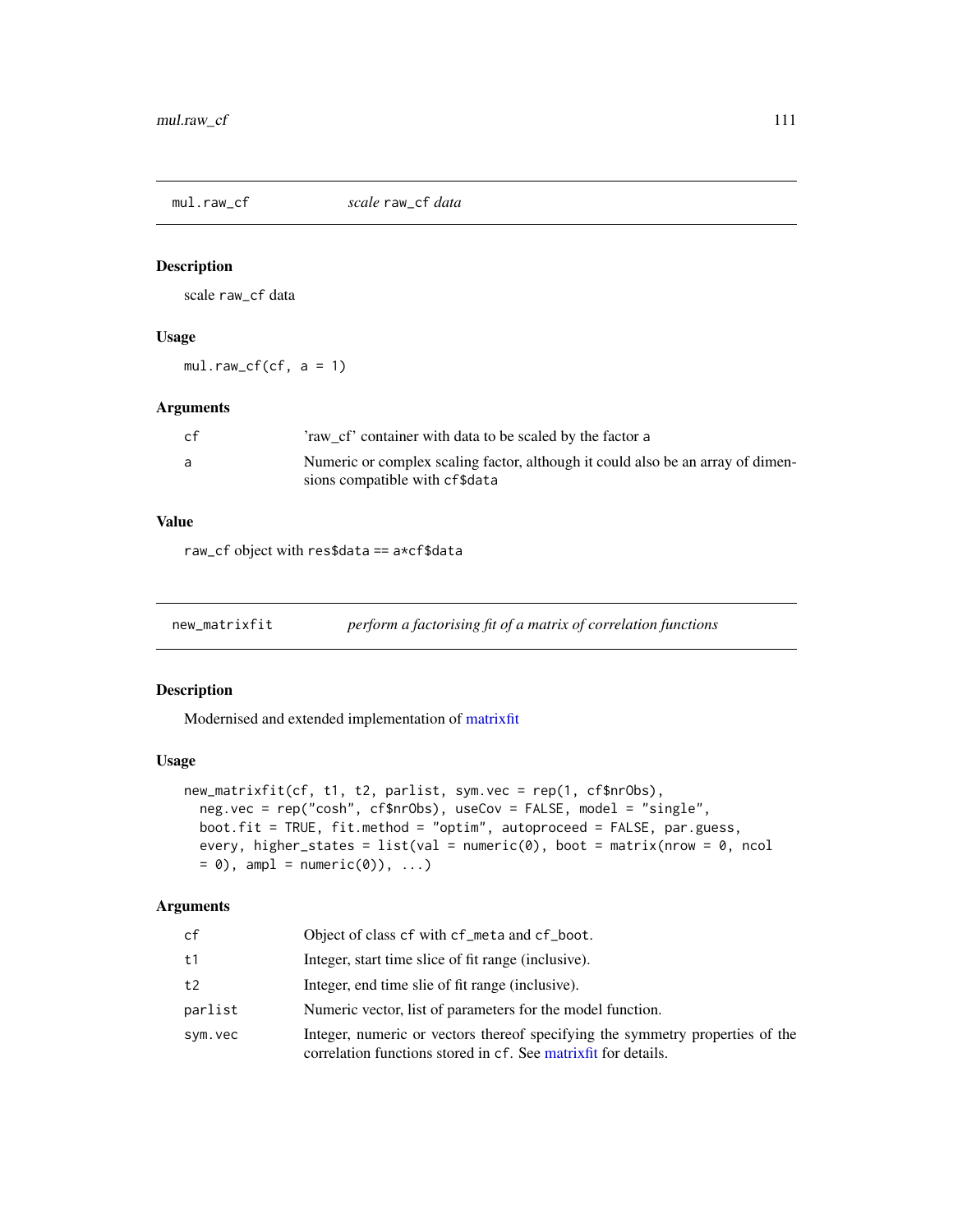| neg.vec       | Integer or integer vector of global signs, see matrix fit for details.                                                                                                                                                                                                                                                                                                                                                   |
|---------------|--------------------------------------------------------------------------------------------------------------------------------------------------------------------------------------------------------------------------------------------------------------------------------------------------------------------------------------------------------------------------------------------------------------------------|
| useCov        | Boolean, specifies whether a correlated chi <sup><math>\lambda</math></sup> 2 fit should be performed.                                                                                                                                                                                                                                                                                                                   |
| model         | String, specifies the type of model to be assumed for the correlator. See below<br>for details.                                                                                                                                                                                                                                                                                                                          |
| boot.fit      | Boolean, specifies if the fit should be bootstrapped.                                                                                                                                                                                                                                                                                                                                                                    |
| fit.method    | String, specifies which minimizer should be used. See matrix fit for details.                                                                                                                                                                                                                                                                                                                                            |
| autoproceed   | Boolean, if TRUE, specifies that if inversion of the covariance matrix fails, the<br>function should proceed anyway assuming no correlation (diagonal covariance<br>matrix).                                                                                                                                                                                                                                             |
| par.guess     | Numeric vector, initial values for the paramters, should be of the same length as<br>parlist.                                                                                                                                                                                                                                                                                                                            |
| every         | Integer, specifies a stride length by which the fit range should be sparsened,<br>using just everyth time slice in the fit.                                                                                                                                                                                                                                                                                              |
| higher_states | List with elements val and boot. Only used in the n_particles fit model. The<br>member val must have the central energy values for all the states that are to be<br>fitted. The boot member will be a matrix that has the various states as columns<br>and the corresponding bootstrap samples as rows. The length of val must be<br>the column number of boot. The row number of boot must be the number of<br>samples. |
| $\cdots$      | Further parameters.                                                                                                                                                                                                                                                                                                                                                                                                      |

#### Details

There are different fit models available. The models generally depend on one or multiple energies E and amplitudes  $p_i$  which for a general matrix are row- and column-amplitudes. The relative sign factor  $c \in \{-1, 0, +1\}$  depends on the chosen symmetry of the correlator. It is a plus for a "cosh" symmetry and a minus for a "sinh" symmetry. If the back propagating part is to be neglected (just "exp" model), it will be zero.

When the back propagating part is not taken into account, then the single, shifted and weighted model become the same except for changes in the amplitude.

• single: The default model for a single state correlator is

$$
\frac{1}{2}p_i p_j (\exp(-p_1 t) \pm c \exp(-p_2 (T-t))).
$$

• shifted: If the correlator has been shifted (using [takeTimeDiff.cf,](#page-176-0) then the following model is applicable:

$$
p_i p_j(\exp(-p_1(t+1/2)) \mp c \exp(-p_1(T-(t+1/2))))
$$
.

- weighted: Works similarly to the shifted model but includes the effect of the weight factor from [removeTemporal.cf.](#page-158-0)
- pc: In case only a single principal correlator from a GEVP is to be fitted this model can be used. It implements

$$
\exp(-p_1(t-t_0))(p_2+(1-p_2)\exp(-p_3(t-t_0))
$$

with  $t_0$  the reference timesclice of the GEVP. See [bootstrap.gevp](#page-21-0) for details.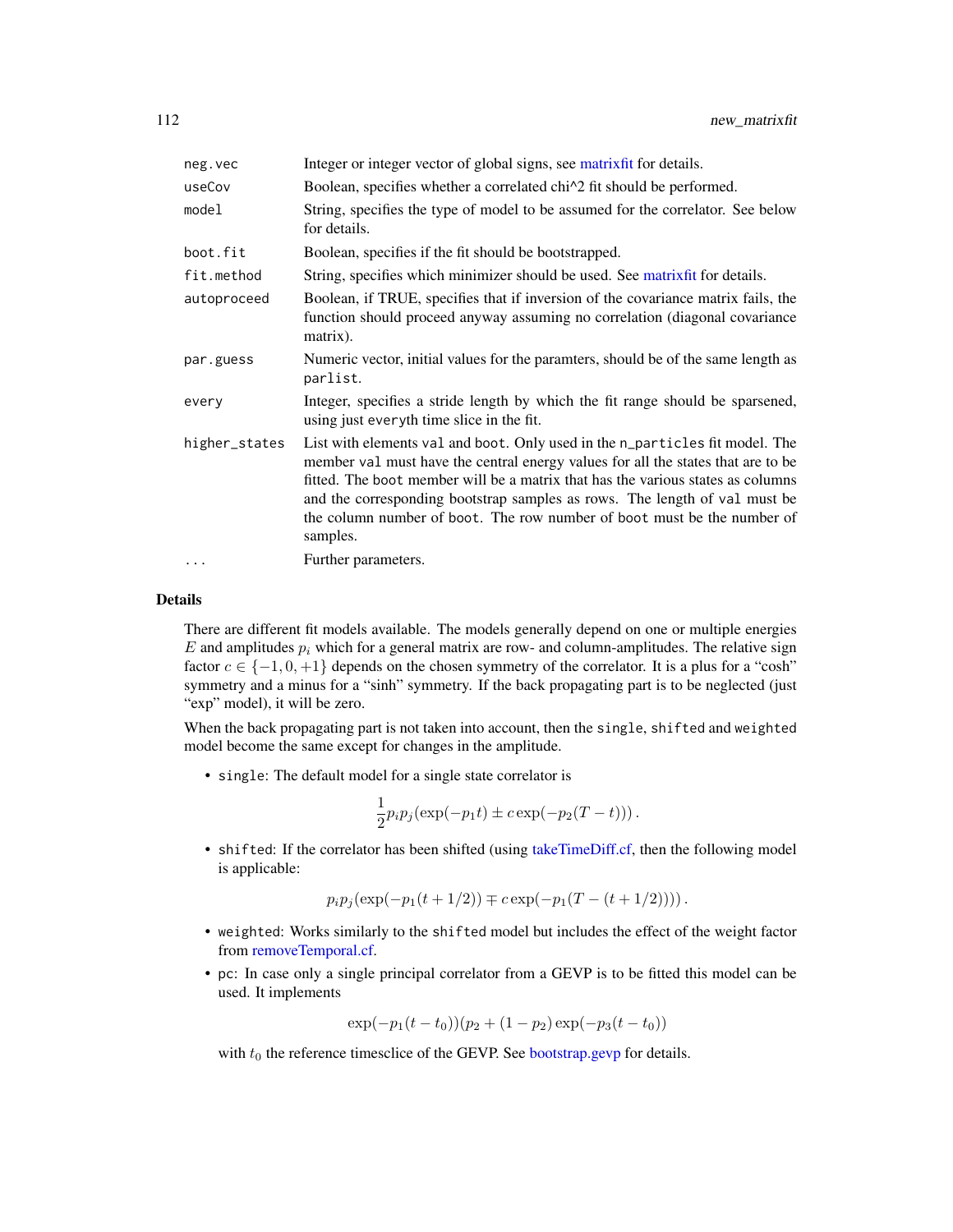• two\_amplitudes: Should there be a single state but different amplitudes in the forward and backwards part, the following method is applicable.

$$
\frac{1}{2}(p_2 \exp(-p_1 t) \pm c p_3 \exp(p_1 t))
$$

This only works with a single correlator at the moment.

• single\_constant: Uses the single model and simply adds  $+p_3$  to the model such that a constant offset can be fitted. In total the model is

$$
single(p_1, p_2) + p_3.
$$

• n\_particles: A sum of single models with independent energies and amplitudes:

$$
\sum_{i=1}^n \text{single}(p_{2n-1}, p_{2n}).
$$

Use the higher\_states parameter to restrict the thermal states with priors to stabilize the fit.

## Value

See [bootstrap.nlsfit.](#page-26-0)

old\_removeTemporal.cf *Remove temporal states*

## Description

Performs weighting and shifting in the rest and moving frames.

## Usage

```
old_removeTemporal.cf(cf, single.cf1, single.cf2, p1 = c(0, 0, 0),
 p2 = c(0, 0, 0), L, lat.disp = TRUE, weight.cosh = FALSE, deltat = 1)
```

| cf                     | Object of type cf, two-to-two particle correlation function which shall be weighted<br>and shifted. It must be a correlation function in the frame $p_1 + p_2$ .                                                                                                                                                                                                                                                                                             |
|------------------------|--------------------------------------------------------------------------------------------------------------------------------------------------------------------------------------------------------------------------------------------------------------------------------------------------------------------------------------------------------------------------------------------------------------------------------------------------------------|
| single.cf1, single.cf2 |                                                                                                                                                                                                                                                                                                                                                                                                                                                              |
|                        | Object of type effectivemassfit or matrixfit which contains the one parti-<br>cle mass in the rest frame.                                                                                                                                                                                                                                                                                                                                                    |
|                        | If single. cf2 is missing, then the mass given as single. cf1 is used as well.<br>This is sensibly done when one scatters identical particles. But be careful: Even<br>when single. $cf$ 2 is missing, the $p$ 2 is <i>not</i> automatically copied from $p$ 1.<br>In case single. cf1 is missing, no weighting is performed. Instead it is assumed<br>that the user only wants to have a simple shifting. Then this function just calls<br>takeTimeDiff.cf. |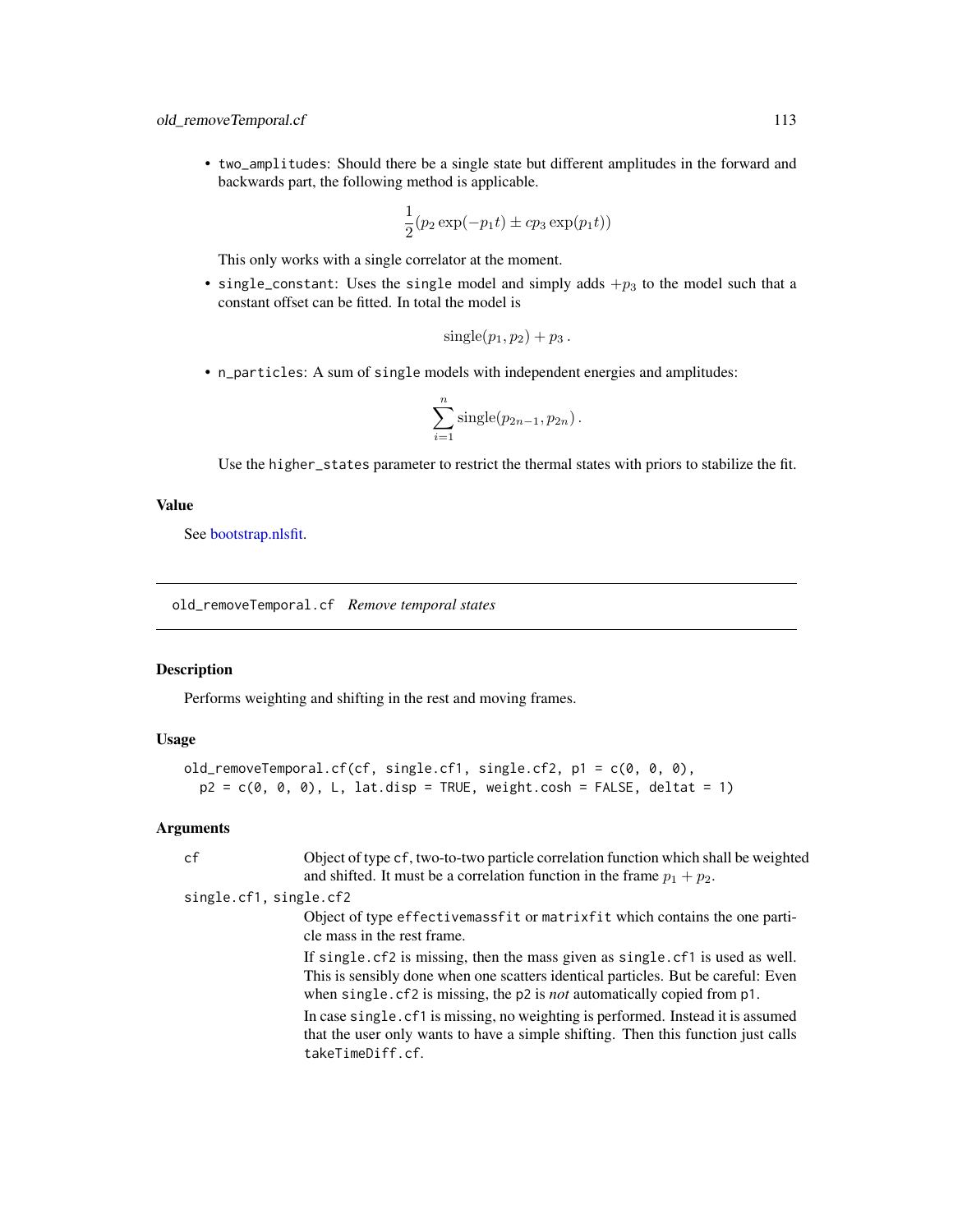| p1, p2      | Integer vector with three elements, containing the momenta that the one particle<br>mass should be boosted to.                                                     |
|-------------|--------------------------------------------------------------------------------------------------------------------------------------------------------------------|
| L.          | Integer, spatial extent of the lattice.                                                                                                                            |
| lat.disp    | Logical, true when the lattice dispersion relation shall be used, otherwise con-<br>tinuum dispersion relation.                                                    |
| weight.cosh | Logical, If single cf1 is a pure cosh, the leading two thermal states also may be<br>expressed as a cosh. If we ight.cosh is set, they are removed simultaneously. |
| deltat      | Integer. Time shift value.                                                                                                                                         |
|             |                                                                                                                                                                    |

# Value

Returns an object of class cf, see [cf.](#page-34-0)

| onlinemeas | determines pion mass and pcac mass from online measured correlator |
|------------|--------------------------------------------------------------------|
|            | of the HMC code                                                    |

# Description

determines pion mass and pcac mass from online measured correlator of the HMC code

## Usage

```
onlinemeas(data, t1, t2, stat_range, S = 1.5, p1 = FALSE, skip = 0,
  iobs = 1, ind.vec = c(1, 3, 4, 5), mu = 0.1, kappa = 0.125,
 boot.R = 99, boot.1 = 10, tsboot.sim = "geom", method = "uwerr",
 fit.routine = "optim", nrep, oldnorm = FALSE)
```

| data       | data to be fitted to as e.g. the output of reademicor. Currently only emicor<br>format is supported.                                                  |
|------------|-------------------------------------------------------------------------------------------------------------------------------------------------------|
| t1         | lower bound for the fitrange in time $(t1,t2)$ . Counting starts with 0.                                                                              |
| t2         | upper bound for the fitrange in time $(t1,t2)$ . Counting starts with 0.                                                                              |
| stat_range | range of data to be included in the analysis.                                                                                                         |
| S          | passed to uwerr, see documentation of uwerr.                                                                                                          |
| рl         | logical: if set to TRUE the function produces plots                                                                                                   |
| skip       | number of measurements to be discarded at the beginning of the time series.<br>skip has no effect if two or more replica are used, see argument nrep. |
| iobs       | if there are several operators available (local-local, local-smeared, etc.), then this<br>labels these (for cmi format)                               |
| ind.vec    | index vector indexing the column numbers in cmicor to be used                                                                                         |
| mu         | twisted mass parameter.                                                                                                                               |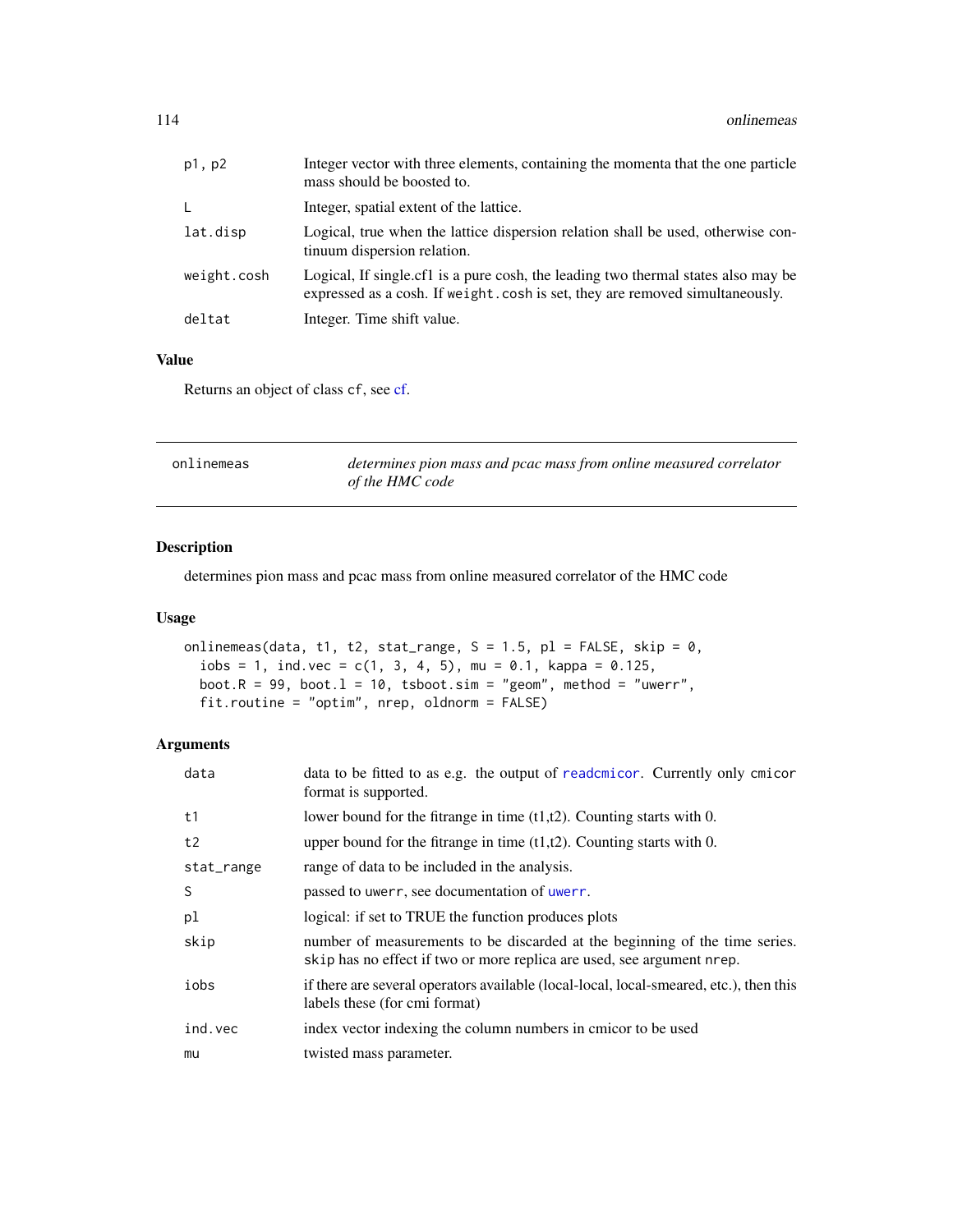#### onlinemeas 115

| kappa       | hopping parameter.                                                                                                                                                                                                                                                                                                                                        |
|-------------|-----------------------------------------------------------------------------------------------------------------------------------------------------------------------------------------------------------------------------------------------------------------------------------------------------------------------------------------------------------|
| boot.R      | number of bootstrap samples for bootstrap analysis                                                                                                                                                                                                                                                                                                        |
| boot.1      | average block size for blocking analysis with tsboot                                                                                                                                                                                                                                                                                                      |
| tsboot.sim  | The type of simulation required to generate the replicate time series. See tsboot<br>for details.                                                                                                                                                                                                                                                         |
| method      | the type of error analysis to be used. Can be either "uwerr", "boot", "all" or<br>"no". For "no" (or any other string) no error analysis is performed. This might<br>be helpful for a first impression and also to test different initial values for the<br>fitting parameters. The latter is in particular needed for more than one state in<br>the fit. |
| fit.routine | The fit routine to be used. Default is "gsl", which uses the gnu scientific library<br>"gsl_multifit_fdfsolver" solver to minimise the chisquare. All other values lead<br>to the usage of R's optim function. The latter choice might be significantly<br>slower.                                                                                        |
| nrep        | vector $(N1, N2, )$ of replica length N1, N2. If missing it is assumed that there<br>is only one ensemble. If there are two or more replica the parameter skip has<br>no effect.                                                                                                                                                                          |
| oldnorm     | If set to "TRUE", the old online measurement normalisation of "tmLQCD" prior<br>to version 5.2.0 is used in order to get correct values for the pion decay constant.                                                                                                                                                                                      |

#### Details

The online measurements in the HMC code compute the PP and PA correlation functions summed over spatial x for all t. We analyse these correlators in different ways:

First, only the PP correlator is analysed and fitted by  $p_1^2 \cosh(-m(t - T/2))$  for m and  $p_1$ .

Second, PP and PA correlators are fitted together with three parameters as  $C_{\rm PP} = p_1^2 \cosh(-m(t T(2)$ ) and  $C_{\text{PA}} = p_1 p_2 \cosh(-m(t - T/2))$  in a simultaneous fit. m is then the pseudo scalar mass and the pcac mass is determined from

$$
m_{\rm PCAC} = m_{\rm PS} \frac{p_2}{2p_1}
$$

Finally, the PCAC mass can also be determined computing

$$
m_{\text{PCAC}}(t) = \frac{C_{\text{PA}}(t+1) - C_{\text{PA}}(t-1)}{4C_{\text{PP}}(t)}
$$

using the symmetric finite difference operator.

## Value

returns an object of class ofit with the following items

| fitresult   | result from the fit as returned by optim                                 |
|-------------|--------------------------------------------------------------------------|
| fitresultpp | Fit result of the PP correlator only                                     |
| t 1         | lower bound for the fitrange in time $(t1,t2)$ . Counting starts with 0. |
| t2          | upper bound for the fit ange in time $(t1,t2)$ . Counting starts with 0. |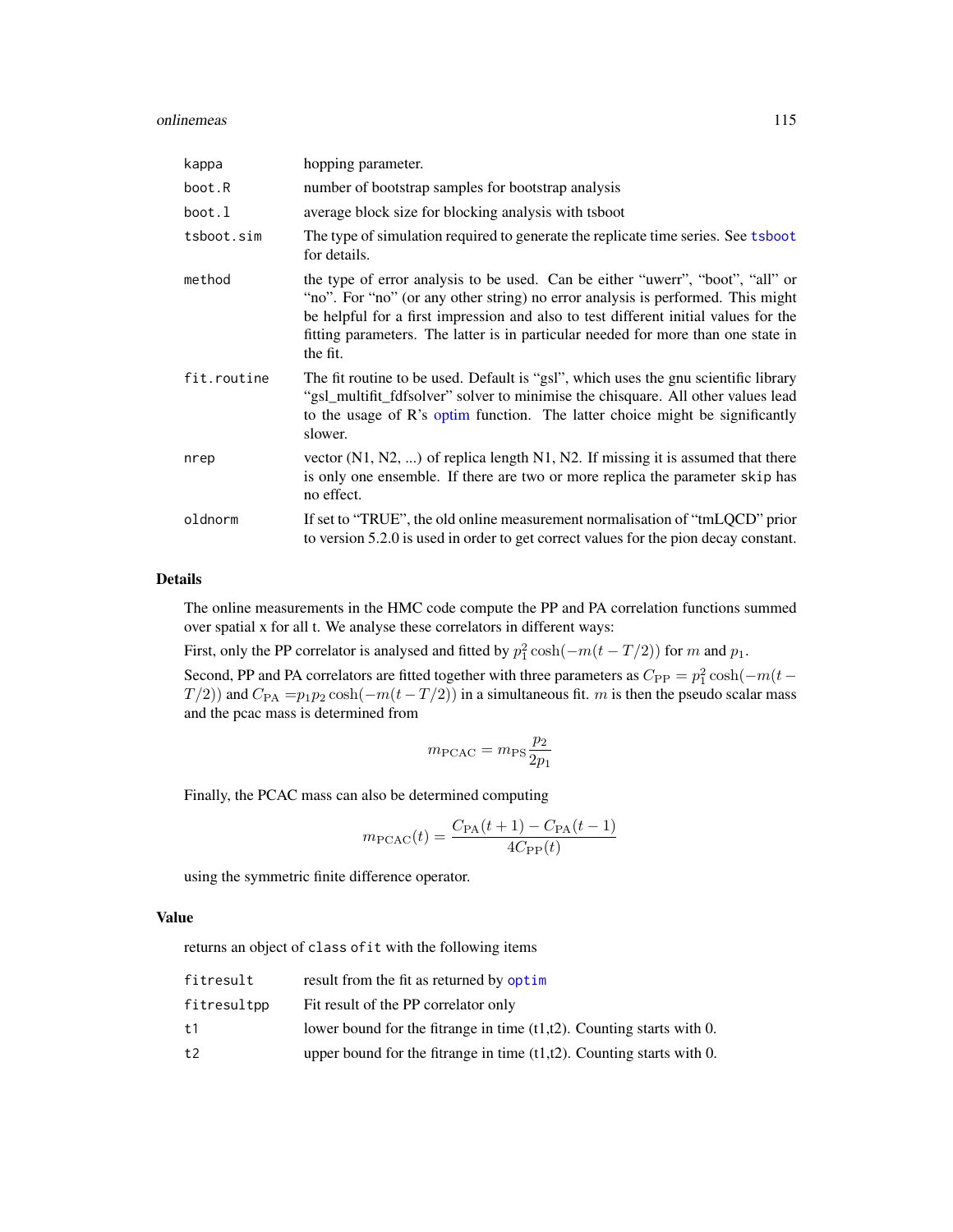| N                | number of measurements found in the data                                                                                                   |  |
|------------------|--------------------------------------------------------------------------------------------------------------------------------------------|--|
| Time             | Time extent found in the data                                                                                                              |  |
| fitdata          | data. frame containing the time values used in the fit, the averaged correlator<br>and its error and the value of Chi for each time value  |  |
|                  | uwerrresultmps the result of the time series analysis for the lowest mass as carried out by uwerr                                          |  |
| uwerrresultmpcac |                                                                                                                                            |  |
|                  | the result of the time series analysis for the PCAC mass carried out by uwerr,<br>see details                                              |  |
| effmass          | effective masses in the pion channel                                                                                                       |  |
| matrix.size      | size of the data matrix, copied from input                                                                                                 |  |
| boot             | object returned by the call to boot if method was set correspodingly. Otherwise<br>NULL.                                                   |  |
| tsboot           | object returned by the call to tsboot if method was set correspodingly. Other-<br>wise NULL.                                               |  |
| method           | error analysis method as copied from input                                                                                                 |  |
| fit.routine      | fit.routine as copied from input                                                                                                           |  |
| nrep             | nrep as copied from input                                                                                                                  |  |
| dpaopp           | data. frame containing the pcac masses computed not with a fit, but with the<br>derivative method for all time values in between t1 and t2 |  |

# Author(s)

Carsten Urbach, <curbach@gmx.de>

# See Also

[readcmicor](#page-150-0), [uwerr](#page-180-0),

overview\_plot\_raw\_cf *create convenient overview plots for a* raw\_cf *object*

# Description

create convenient overview plots for a raw\_cf object

# Usage

```
overview_plot_raw_cf(cf, grid, reim = "real", reim_same = FALSE,
 relerr = FALSE, tauint = FALSE, value_logplot = TRUE,
 value_factor = c(1), title = "")
```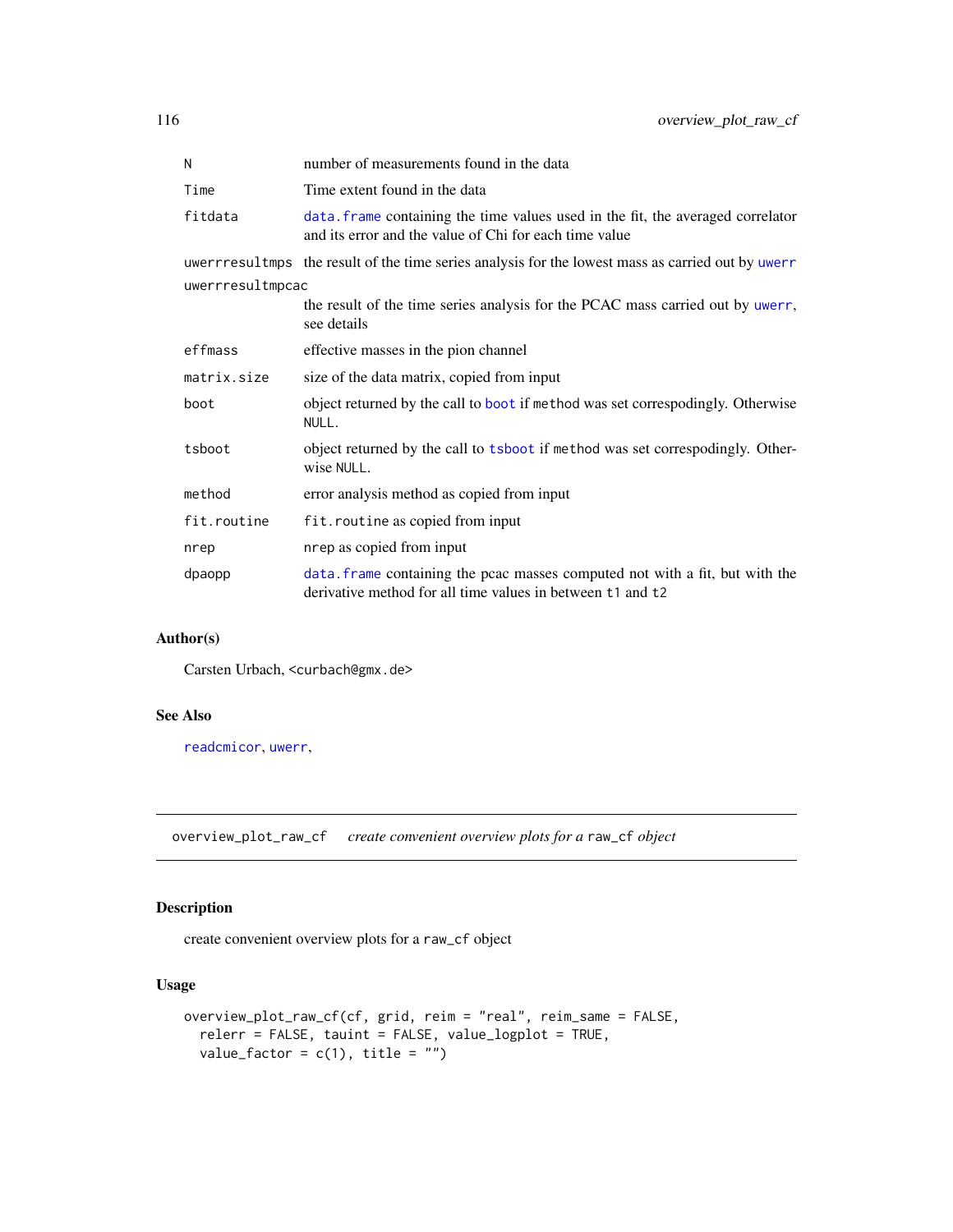# Arguments

| cf            | 'raw_cf' container with data and meta-data                                                                                                                                                                                                   |
|---------------|----------------------------------------------------------------------------------------------------------------------------------------------------------------------------------------------------------------------------------------------|
| grid          | Optional, integer vector which satisfies $prod(grid) == prod(cf\$ dim). This is<br>passed to par via par (mfrow=grid) to produce a grid of plots as defined by the<br>components of grid.                                                    |
| reim          | Vector of strings, one of 'real', 'imag' or 'both'. Specified whether the real or<br>imaginary parts (or both) should be plotted.                                                                                                            |
| reim_same     | Boolean, whether real and imaginary parts should be plotted on the same plot.<br>If TRUE, then reim must be 'both'. If this is given, the imaginary part as well as<br>its relative error and per-time-slice integrated autocorreation times |
| relerr        | Boolean, whether a plot of the relative error per time slice should be added.                                                                                                                                                                |
| tauint        | Boolean, whether a plot of the integrated auto-correlation time on each time<br>slice should be added.                                                                                                                                       |
| value_logplot | Boolean, whether the plot of the correlator should be on a logarithmic vertical<br>axis. (does not affect tauint and relerr).                                                                                                                |
| value_factor  | Numeric, either of length '1' or as long as the number of correlation functions<br>in cf. The data will be scaled by this factor before plotting.                                                                                            |
| title         | Character vector, will be passed as the main argument to plotwitherror which in<br>turn passes it to plot. Can be either of length $'1'$ or prod(cf\$dim)                                                                                    |

# Value

No return value, only plots are generated.

<span id="page-116-0"></span>parametric.bootstrap *Parametric bootstrap*

# Description

Parametric bootstrap

# Usage

```
parametric.bootstrap(boot.R, x, dx, seed)
```

| boot.R | numeric. Number of bootstrap samples to generate.                                                                                                                                                                                                                                                                              |
|--------|--------------------------------------------------------------------------------------------------------------------------------------------------------------------------------------------------------------------------------------------------------------------------------------------------------------------------------|
| x      | numeric vector. Actual values for the data.                                                                                                                                                                                                                                                                                    |
| dx     | numeric vector of the same length as x or missing. Errors of the values.                                                                                                                                                                                                                                                       |
| seed   | integer. Seed to use for the random number generation. If it is missing, the seed<br>will not be set to any particular value. If there was a default value, all results<br>would be exactly correlated. So if you want reproducability by fixing the seeds,<br>make sure you choose different seeds for independent variables. |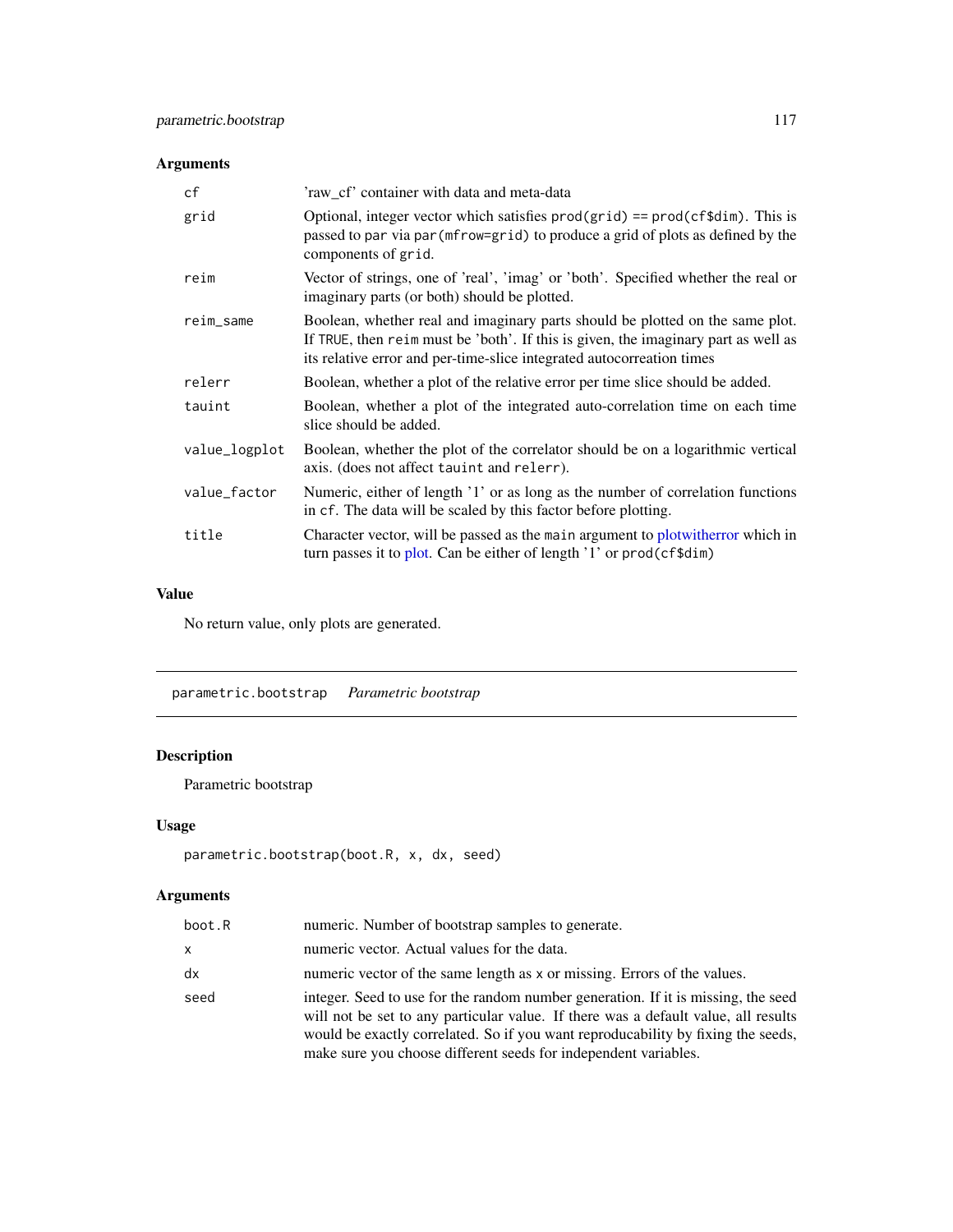## Value

A matrix with as many columns as there are variables in x and as many rows as boot.R.

#### See Also

```
Other NLS fit functions: bootstrap.nlsfit(), parametric.bootstrap.cov(), parametric.nlsfit.cov(),
parametric.nlsfit(), plot.bootstrapfit(), predict.bootstrapfit(), print.bootstrapfit(),
simple.nlsfit(), summary.bootstrapfit()
```
# Examples

```
x < -1:3dx <- 1:3 * 0.1
parametric.bootstrap(5, x, dx)
```
<span id="page-117-0"></span>parametric.bootstrap.cov

*Parametric bootstrap with covariance*

#### Description

Parametric bootstrap with covariance

#### Usage

```
parametric.bootstrap.cov(boot.R, x, cov, seed)
```
#### Arguments

| boot.R | numeric. Number of bootstrap samples to generate.                                                                                                                                                                                                                                                                              |
|--------|--------------------------------------------------------------------------------------------------------------------------------------------------------------------------------------------------------------------------------------------------------------------------------------------------------------------------------|
| x      | numeric vector. Actual values for the data.                                                                                                                                                                                                                                                                                    |
| cov    | numeric matrix, square, length of x or missing. Covariance between the various<br>variables in the vector x.                                                                                                                                                                                                                   |
| seed   | integer. Seed to use for the random number generation. If it is missing, the seed<br>will not be set to any particular value. If there was a default value, all results<br>would be exactly correlated. So if you want reproducability by fixing the seeds,<br>make sure you choose different seeds for independent variables. |

# Value

A matrix with as many columns as there are variables in x and as many rows as boot.R.

# See Also

```
Other NLS fit functions: bootstrap.nlsfit(), parametric.bootstrap(), parametric.nlsfit.cov(),
parametric.nlsfit(), plot.bootstrapfit(), predict.bootstrapfit(), print.bootstrapfit(),
simple.nlsfit(), summary.bootstrapfit()
```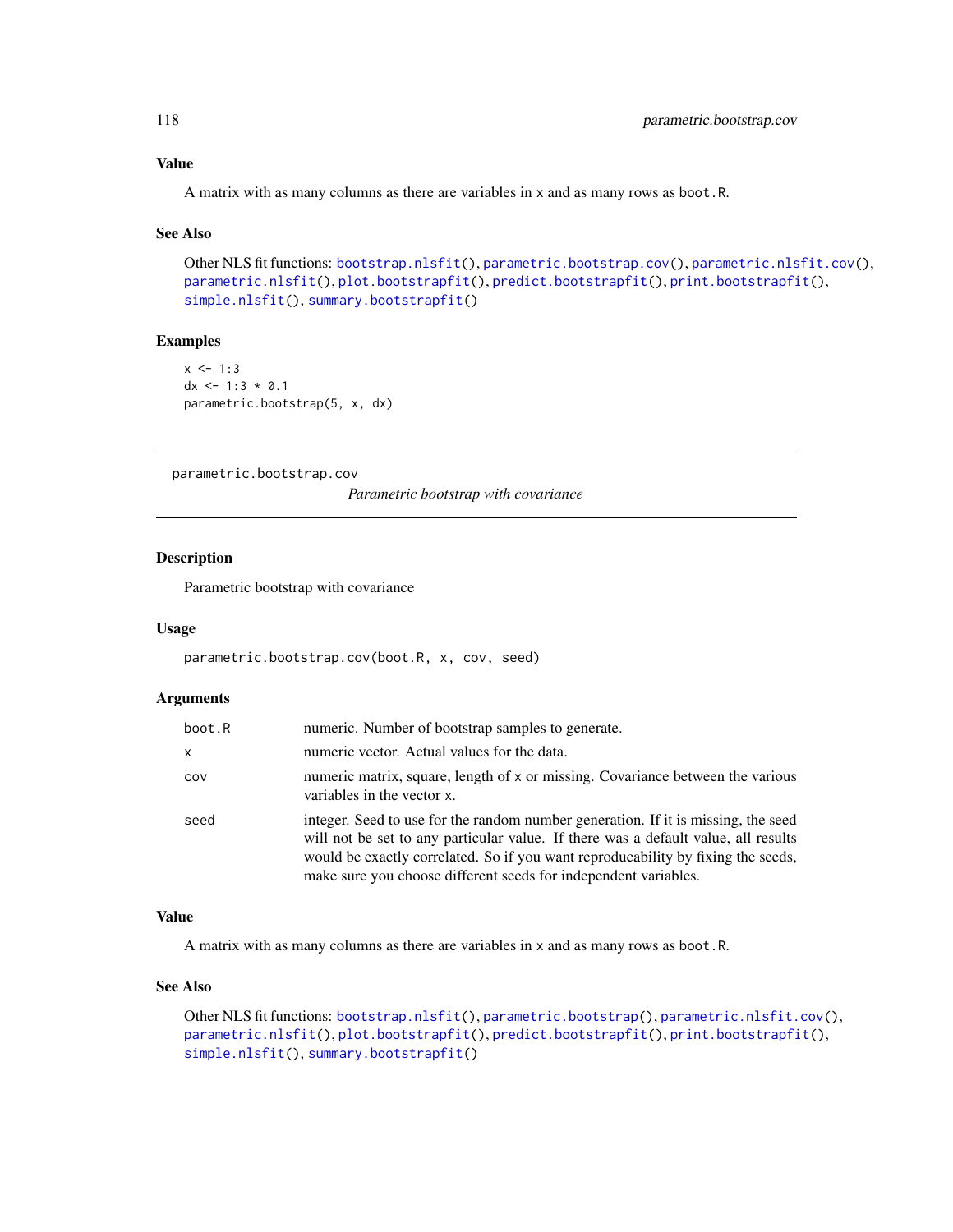# parametric.nlsfit 119

## Examples

```
x \le -1:3cov <- matrix(c(0.1, 0, 0.01,
                0, 0.15, 0.02,
                0.01, 0.02, 0.2), nrow = 3)
parametric.bootstrap.cov(5, x, cov)
```
<span id="page-118-0"></span>parametric.nlsfit *NLS fit with parametric bootstrap*

# Description

NLS fit with parametric bootstrap

## Usage

```
parametric.nlsfit(fn, par.guess, boot.R, y, dy, x, dx, lower = rep(x = -Inf,times = length(par.guess)), upper = rep(x = +Inf, times =length(par.guess)), ..., bootstrap = TRUE)
```

| fn        | $fn(par, x, \ldots)$ . The (non-linear) function to be fitted to the data. Its first argu-<br>ment must be the fit parameters named par. The second must be x, the explain-<br>ing variable. Additional parameters might be passed to the function. Currently<br>we pass boot. r which is $\theta$ for the original data and the ID $(1, \ldots)$ of the boot-<br>strap sample otherwise. As more parameters might be added in the future it is<br>recommended that the fit function accepts  as the last parameter to be for-<br>ward compatible. |
|-----------|----------------------------------------------------------------------------------------------------------------------------------------------------------------------------------------------------------------------------------------------------------------------------------------------------------------------------------------------------------------------------------------------------------------------------------------------------------------------------------------------------------------------------------------------------|
| par.guess | initial guess values for the fit parameters.                                                                                                                                                                                                                                                                                                                                                                                                                                                                                                       |
| boot.R    | numeric. Number of bootstrap samples to generate.                                                                                                                                                                                                                                                                                                                                                                                                                                                                                                  |
| У         | the data as a one-dimensional numerical vector to be described by the fit func-<br>tion.                                                                                                                                                                                                                                                                                                                                                                                                                                                           |
| dy        | Numeric vector. Errors of the dependent and independent variable, respectively.<br>These do not need to be specified as they can be computed from the bootstrap<br>samples. In the case of parametric bootstrap it might would lead to a loss of<br>information if they were computed from the pseudo-bootstrap samples. They<br>must not be specified if a covariance matrix is given.                                                                                                                                                            |
| X         | values of the explaining variable in form of a one-dimensional numerical vector.                                                                                                                                                                                                                                                                                                                                                                                                                                                                   |
| dx        | Numeric vector. Errors of the dependent and independent variable, respectively.<br>These do not need to be specified as they can be computed from the bootstrap<br>samples. In the case of parametric bootstrap it might would lead to a loss of<br>information if they were computed from the pseudo-bootstrap samples. They<br>must not be specified if a covariance matrix is given.                                                                                                                                                            |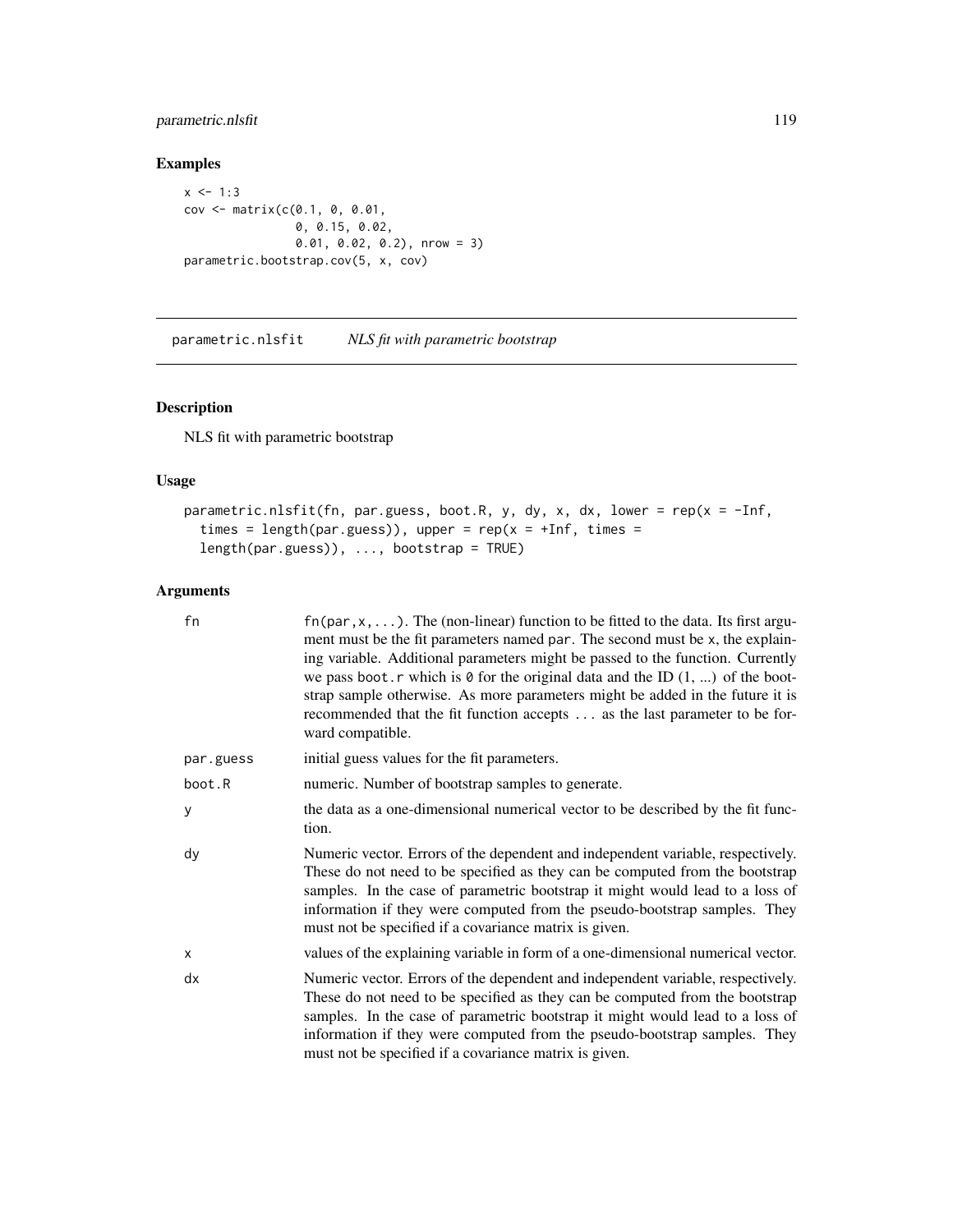| lower     | Numeric vector of length length (par.guess) of lower bounds on the fit pa-<br>rameters. If missing, -Inf will be set for all.                                                               |
|-----------|---------------------------------------------------------------------------------------------------------------------------------------------------------------------------------------------|
| upper     | Numeric vector of length length (par.guess) of upper bounds on the fit pa-<br>rameters. If missing, +Inf will be set for all.                                                               |
| $\cdots$  | Additional parameters passed to fn, gr and dfn.                                                                                                                                             |
| bootstrap | Shall the error calculation be performed using boostrap? If not, the errors are<br>estimated with help of the jacobian (either provided in gr or calculated using the<br>numDeriv-package). |

# Value

See [simple.nlsfit.](#page-164-0)

## See Also

```
Other NLS fit functions: bootstrap.nlsfit(), parametric.bootstrap.cov(), parametric.bootstrap(),
parametric.nlsfit.cov(), plot.bootstrapfit(), predict.bootstrapfit(), print.bootstrapfit(),
simple.nlsfit(), summary.bootstrapfit()
```
## Examples

```
## Declare some data.
value <- c(0.1, 0.2, 0.3)
dvalue <- c(0.01, 0.01, 0.015)
x \leftarrow c(1, 2, 3)dx \leq c(0.1, 0.1, 0.1)boot.R <- 1500
fn <- function (par, x, ...) par[1] + par[2] * xfit.result <- parametric.nlsfit(fn, c(1, 1), boot.R, value, dvalue, x, dx)
summary(fit.result)
```
<span id="page-119-0"></span>parametric.nlsfit.cov *parametric.nlsfit.cov*

#### Description

NLS fit with parametric bootstrap and covariance

#### Usage

```
parametric.nlsfit.cov(fn, par.guess, boot.R, y, x, cov, lower = rep(x = -Inf,times = length(par.guess)), upper = rep(x = +Inf, times =length(par.guess)), ..., bootstrap = TRUE, na.rm = FALSE)
```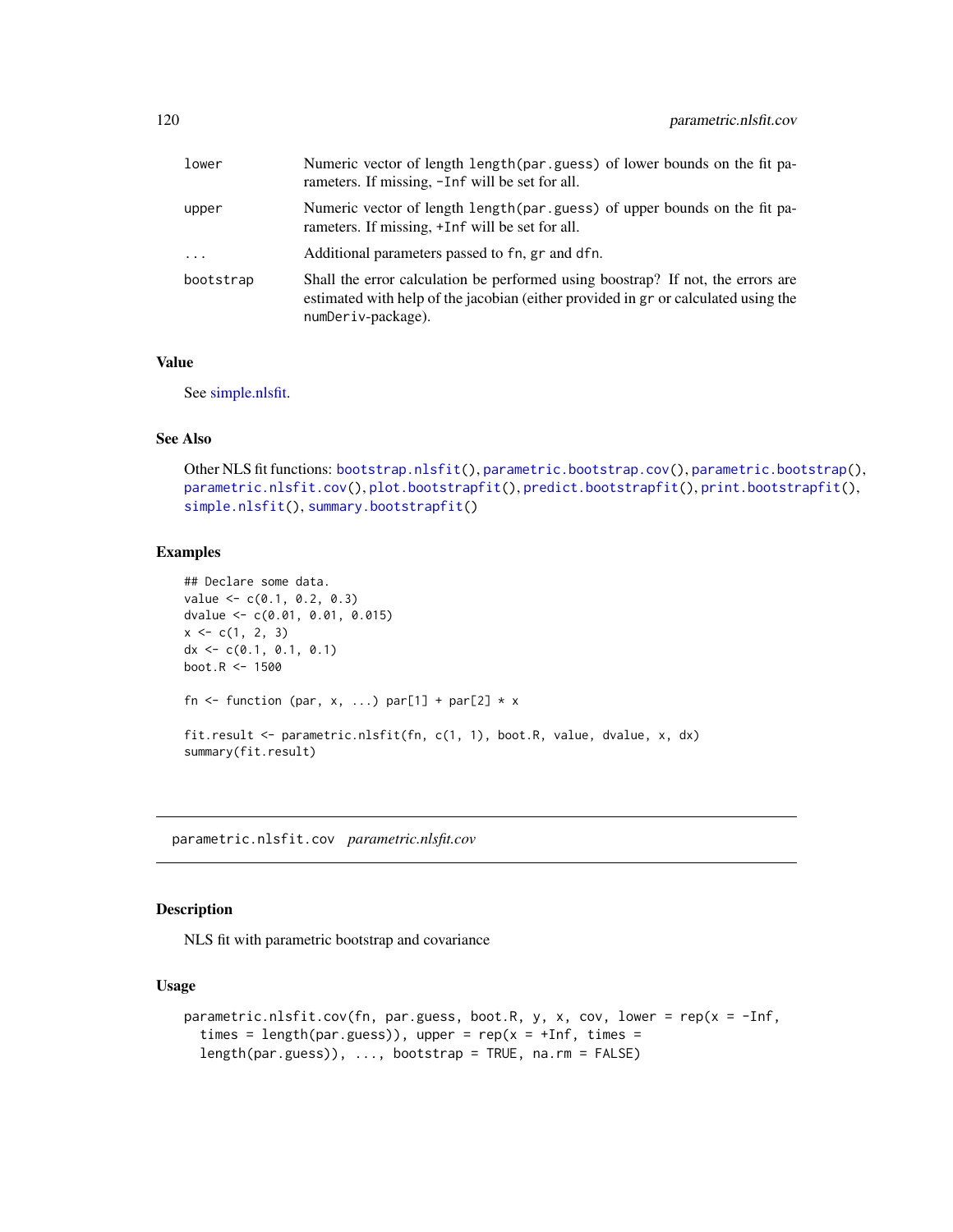#### pcac and the state of the state of the state of the state of the state of the state of the state of the state of the state of the state of the state of the state of the state of the state of the state of the state of the s

## Arguments

| fn        | $fn(par, x, \ldots)$ . The (non-linear) function to be fitted to the data. Its first argu-<br>ment must be the fit parameters named par. The second must be x, the explain-<br>ing variable. Additional parameters might be passed to the function. Currently<br>we pass boot. r which is $\theta$ for the original data and the ID $(1, \ldots)$ of the boot-<br>strap sample otherwise. As more parameters might be added in the future it is<br>recommended that the fit function accepts  as the last parameter to be for-<br>ward compatible. |
|-----------|----------------------------------------------------------------------------------------------------------------------------------------------------------------------------------------------------------------------------------------------------------------------------------------------------------------------------------------------------------------------------------------------------------------------------------------------------------------------------------------------------------------------------------------------------|
| par.guess | initial guess values for the fit parameters.                                                                                                                                                                                                                                                                                                                                                                                                                                                                                                       |
| boot.R    | numeric. Number of bootstrap samples to generate.                                                                                                                                                                                                                                                                                                                                                                                                                                                                                                  |
| y         | the data as a one-dimensional numerical vector to be described by the fit func-<br>tion.                                                                                                                                                                                                                                                                                                                                                                                                                                                           |
| x         | values of the explaining variable in form of a one-dimensional numerical vector.                                                                                                                                                                                                                                                                                                                                                                                                                                                                   |
| COV       | numeric matrix, square, length of x or missing. Covariance between the various<br>variables in the vector x.                                                                                                                                                                                                                                                                                                                                                                                                                                       |
| lower     | Numeric vector of length length (par.guess) of lower bounds on the fit pa-<br>rameters. If missing, -Inf will be set for all.                                                                                                                                                                                                                                                                                                                                                                                                                      |
| upper     | Numeric vector of length length (par.guess) of upper bounds on the fit pa-<br>rameters. If missing, +Inf will be set for all.                                                                                                                                                                                                                                                                                                                                                                                                                      |
| .         | Additional parameters passed to fn, gr and dfn.                                                                                                                                                                                                                                                                                                                                                                                                                                                                                                    |
| bootstrap | boolean. If TRUE, bootstrap is used.                                                                                                                                                                                                                                                                                                                                                                                                                                                                                                               |
| na.rm     | logical. If set to true, NAs in y and dy will be ignored. If x-errors are taken<br>into account, NAs in x and dx will be ignored, too.                                                                                                                                                                                                                                                                                                                                                                                                             |

# Value

See [simple.nlsfit.](#page-164-0)

# See Also

Other NLS fit functions: [bootstrap.nlsfit\(](#page-26-0)), [parametric.bootstrap.cov\(](#page-117-0)), [parametric.bootstrap\(](#page-116-0)), [parametric.nlsfit\(](#page-118-0)), [plot.bootstrapfit\(](#page-124-0)), [predict.bootstrapfit\(](#page-139-0)), [print.bootstrapfit\(](#page-140-0)), [simple.nlsfit\(](#page-164-0)), [summary.bootstrapfit\(](#page-168-0))

pcac *Computes the pcac mass*

# Description

Computes the pcac mass from the PP and the AP (PA) correlators and estimates the errors using the gamma method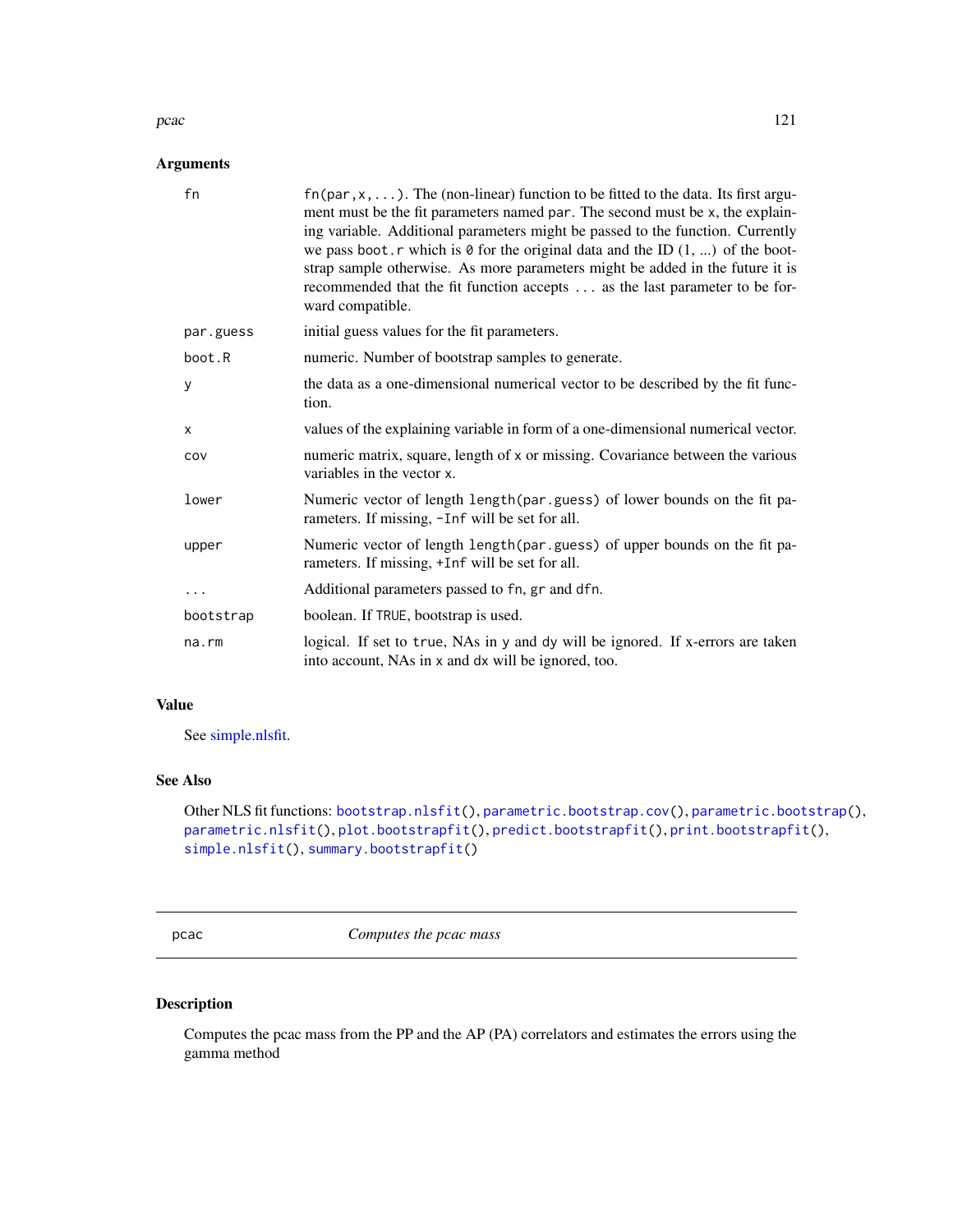#### Usage

```
pcac(psfilename, apfilename, pafilename, from = 3, to = 3, fit = F,
  skip = 0, plotit = F, S = 1.5)
```
#### Arguments

| psfilename | filename of the file from which to read the PP correlator. It is supposed to be in<br>GWC code format. mandatory.                                                                                            |  |
|------------|--------------------------------------------------------------------------------------------------------------------------------------------------------------------------------------------------------------|--|
| apfilename | filename of the file from which to read the AP correlator. It is supposed to be in<br>GWC code format. Either PA or AP correlator (or both) must be given. If both<br>are given, both are used by averaging. |  |
| pafilename | filename of the file from which to read the PA correlator. It is supposed to be in<br>GWC code format. Either PA or AP correlator (or both) must be given. If both<br>are given, both are used by averaging. |  |
| from       | the effective mass is computed starting with t=from                                                                                                                                                          |  |
| to         | the effective mass is computed ending with t=to                                                                                                                                                              |  |
| fit        | logical. if TRUE a fit is performed to all t-values to determine the pcac mass.                                                                                                                              |  |
| skip       | no of measurements to skip at the beginning of the file                                                                                                                                                      |  |
| plotit     | logical. if TRUE a plot is drawn.                                                                                                                                                                            |  |
| S          | passed to uwerr, see documentation of uwerr.                                                                                                                                                                 |  |

# Details

the symmetric difference operator is used.

## Value

returns a data.frame with the results. The object is also of class massfit which can be plotted using the generic function plot.

# Author(s)

Carsten Urbach, <carsten.urbach@liverpool.ac.uk>

pcacfit *pcacfit*

# Description

Computes the average PCAC mass

# Usage

pcacfit(data, from, to, T2, pa = FALSE)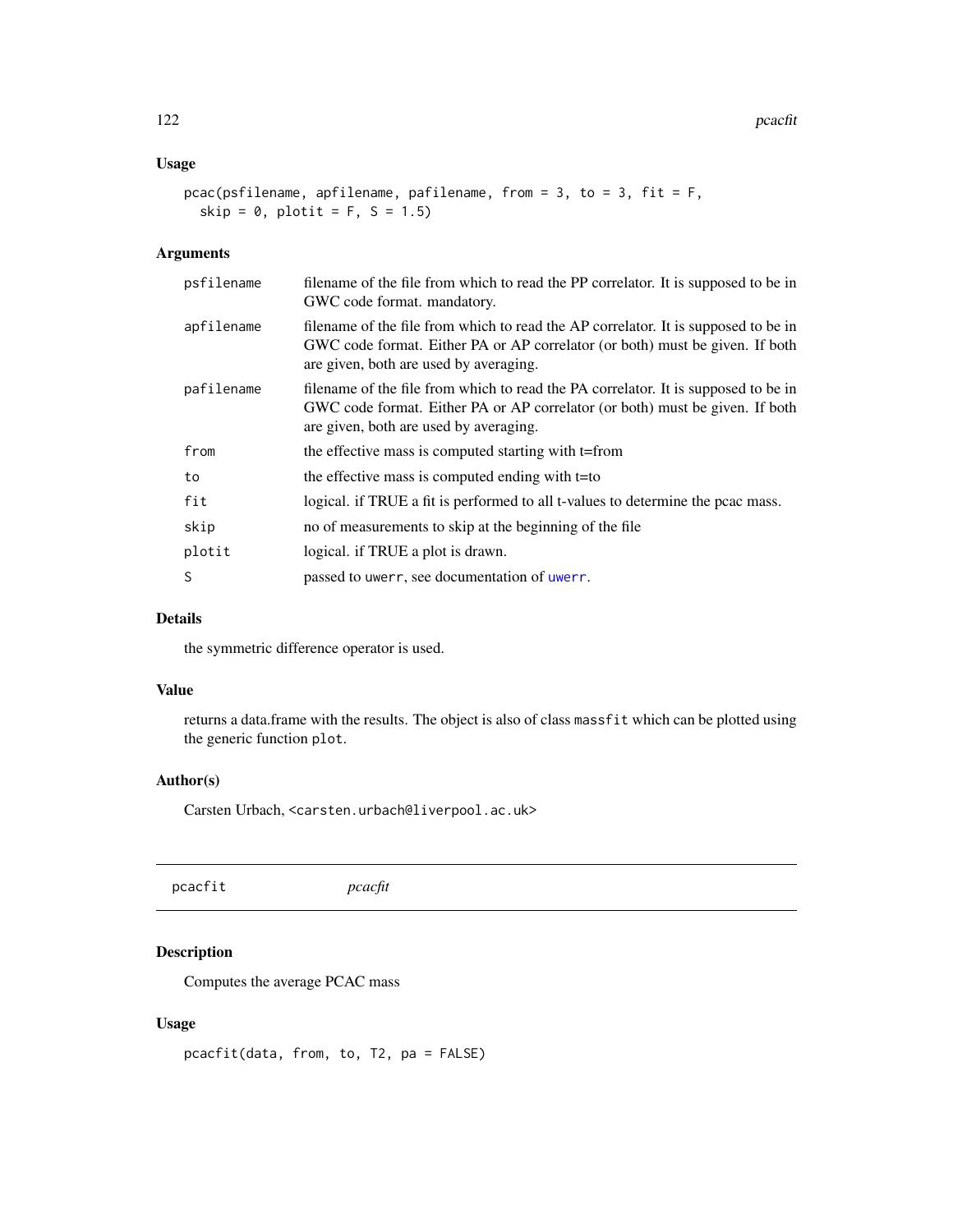#### pcModel 223

# Arguments

| data | 'Effectivemasses' from correlators |
|------|------------------------------------|
| from | initial value of fit range         |
| to   | final value of fit range           |
| T2   | Time extent                        |
| рa   | Boolean.                           |

# Value

Single numeric value, the mass.

pcModel *Principal correlator two state model.*

# Description

Principal correlator two state model.

# Usage

```
pcModel(par, t, Time, delta1 = 1, reference_time)
```
# Arguments

| par    | Numeric vector: Fit parameters of the model. In an object of type matrixfit,<br>this should be located at \$opt.res\$par. |  |
|--------|---------------------------------------------------------------------------------------------------------------------------|--|
| t      | Numeric vector: Time of interest.                                                                                         |  |
| Time   | Numeric: Time extent of the lattice.                                                                                      |  |
| delta1 | dummy parameter for compatibility                                                                                         |  |
|        | reference_time Numeric: GEVP reference time value in physical time convention                                             |  |

## Value

Returns a numeric vector with the same length as the input vector t containing the model evaluation for these t-values.

# See Also

[matrixfit](#page-105-0)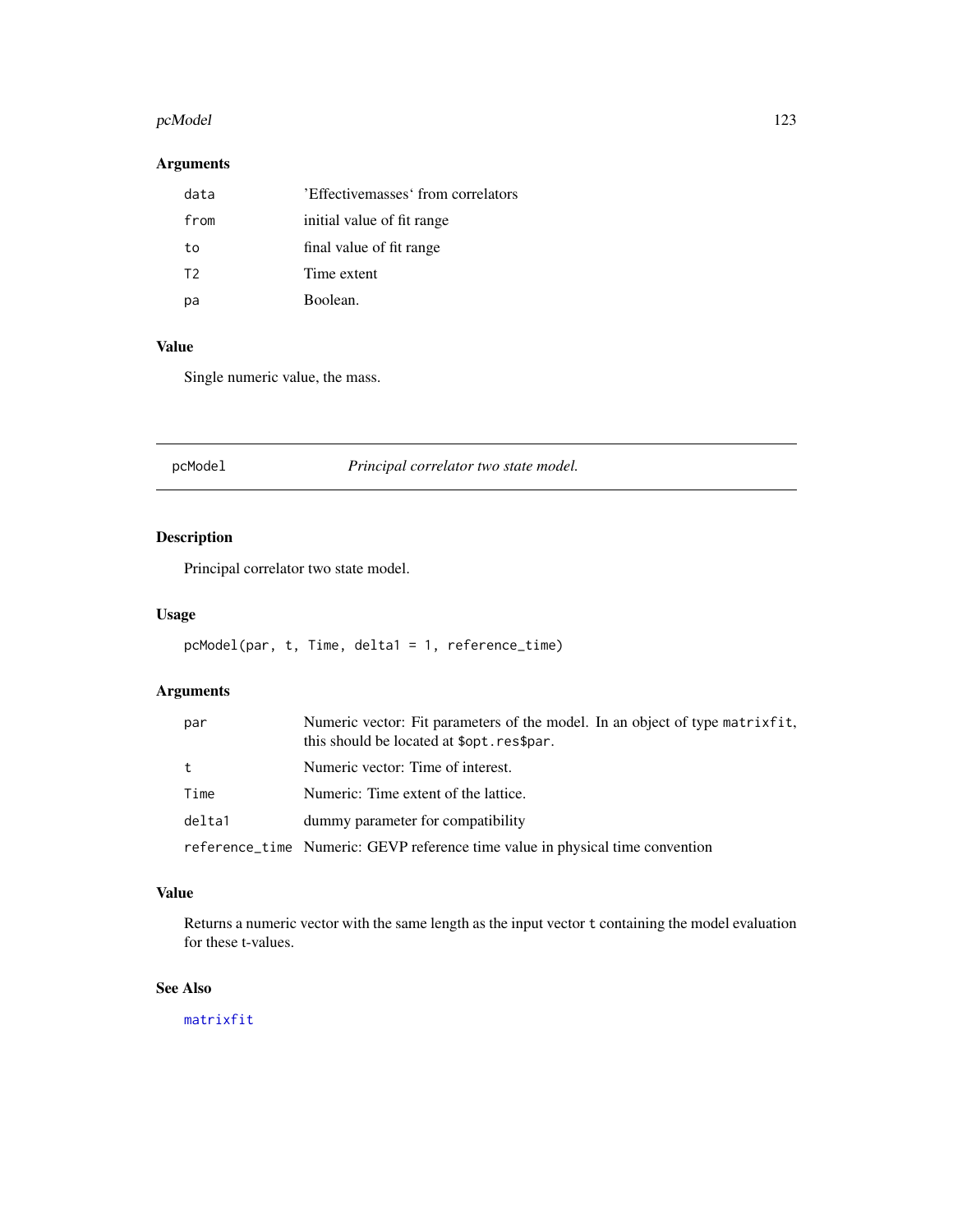# Description

A time series of so-called plaquette values generated by a Markov Chain MC process using the Hybrid Monte-Carlo algorithm. Plaquettes are the smallest possible closed loops which can be build in lattice QCD in discretised Euclidean space time.

#### Format

The format is: num 0.583 0.582 0.582 0.582 0.582 ...

#### Examples

```
data(plaq.sample)
plot(x=c(1:length(plaq.sample)), y=plaq.sample, type="l", xlab="t", ylab="<P>")
```
plot.averx *Plots averx data*

# Description

Plots averx data

#### Usage

## S3 method for class 'averx'  $plot(x, \ldots)$ 

# Arguments

| x                       | averx object |
|-------------------------|--------------|
| $\cdot$ $\cdot$ $\cdot$ | ignored      |

# Value

Returns the plotted data in from of a [data.frame](#page-0-0) with named columns t (the time index), averx the values of average x and daverx the statistical error estimate.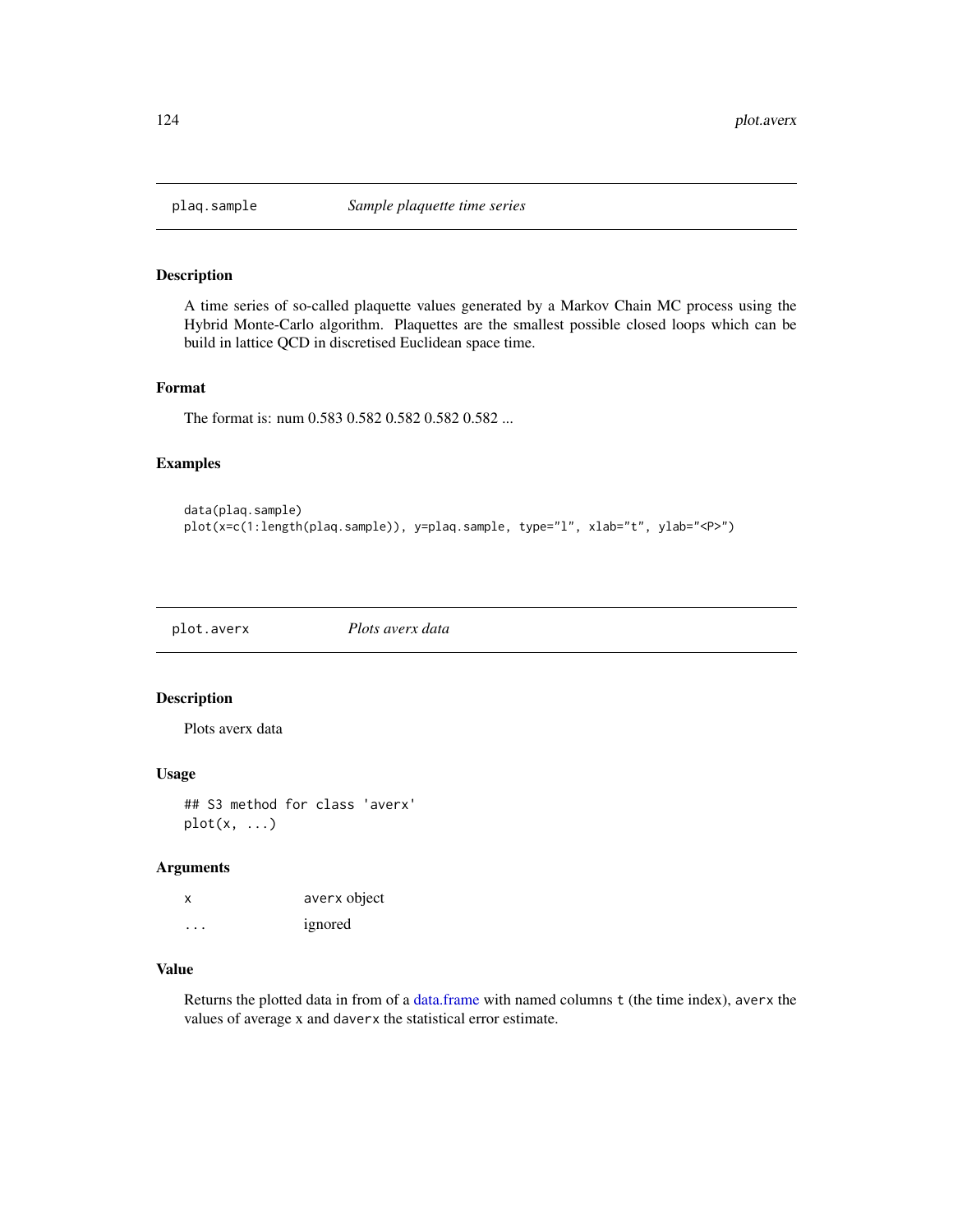<span id="page-124-0"></span>plot.bootstrapfit *Plot a bootstrap NLS fit*

# Description

Plot a bootstrap NLS fit

# Usage

```
## S3 method for class 'bootstrapfit'
plot(x, ..., coluine = "black", col.band = "gray",
 opacity.band = 0.65, lty = c(1), lwd = c(1), supports = 1000,
 plot.range, error = x$error.function, ribbon.on.top = TRUE)
```
# Arguments

| x             | object returned by bootstrap.nlsfit                                                                                                                                        |  |
|---------------|----------------------------------------------------------------------------------------------------------------------------------------------------------------------------|--|
| $\cdots$      | Additional parameters passed to the plotwither function.                                                                                                                   |  |
| col.line      | line colour.                                                                                                                                                               |  |
| col.band      | error band colour.                                                                                                                                                         |  |
| opacity.band  | error band opacity.                                                                                                                                                        |  |
| $1$ ty        | line type of fitted curve.                                                                                                                                                 |  |
| lwd           | line width for fitted curve.                                                                                                                                               |  |
| supports      | number of supporting points for plotting the function.                                                                                                                     |  |
| plot.range    | vector with two elements c(min, max) defining the range in which fitline and<br>errorband are plotted. Default is the range of the data.                                   |  |
| error         | Function to compute the standard error in resampling schemes. Default is sd for<br>bootstrap. For other resampling schemes this might need to be changed.                  |  |
| ribbon.on.top | Logical, controls whether the ribbon should be in front of the data points. This<br>is recommended when there are very many data points and a highly constrained<br>model. |  |

# Value

No return value.

# See Also

Other NLS fit functions: [bootstrap.nlsfit\(](#page-26-0)), [parametric.bootstrap.cov\(](#page-117-0)), [parametric.bootstrap\(](#page-116-0)), [parametric.nlsfit.cov\(](#page-119-0)), [parametric.nlsfit\(](#page-118-0)), [predict.bootstrapfit\(](#page-139-0)), [print.bootstrapfit\(](#page-140-0)), [simple.nlsfit\(](#page-164-0)), [summary.bootstrapfit\(](#page-168-0))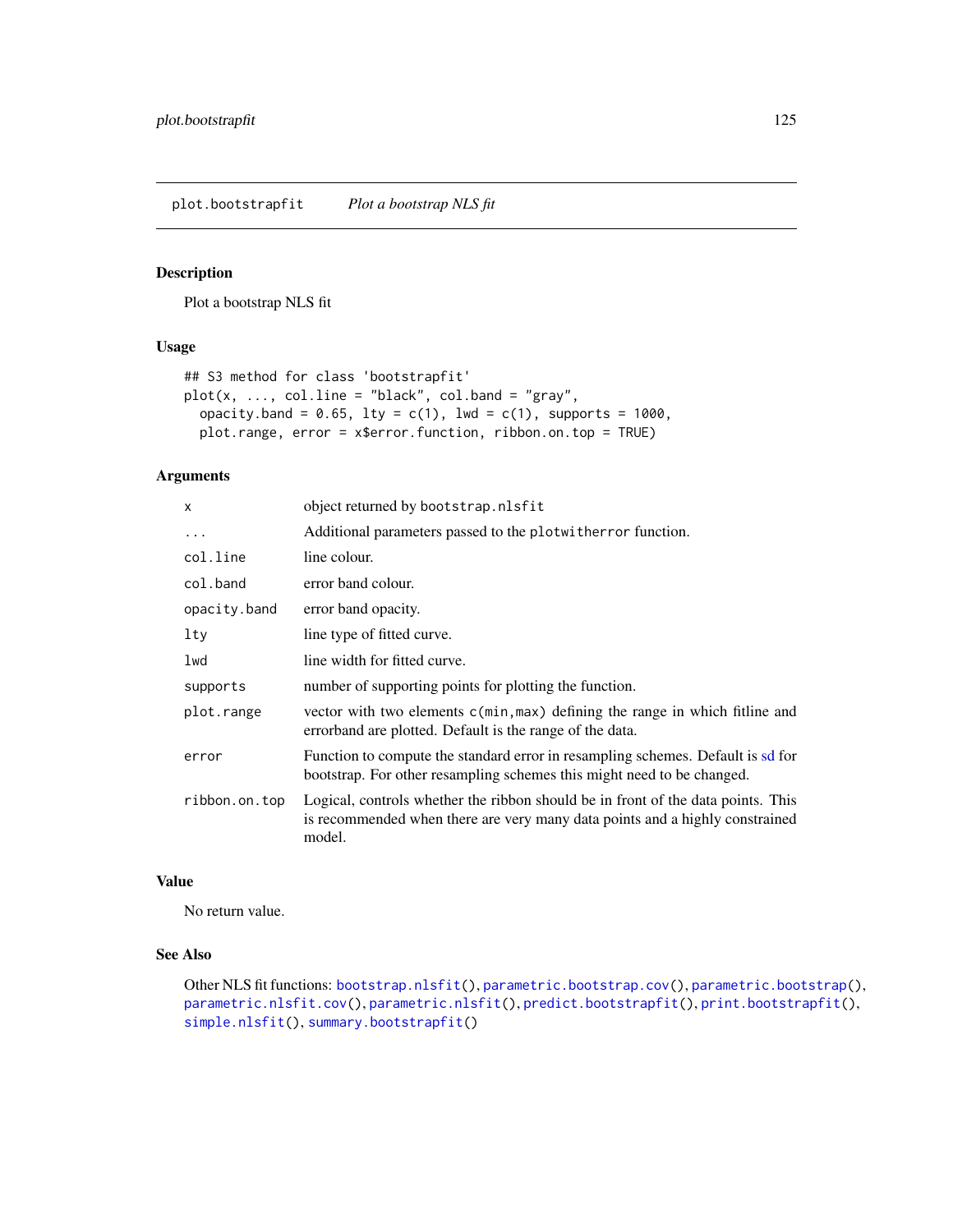#### Description

Plot a correlation function

# Usage

```
## S3 method for class 'cf'
plot(x, neg.vec = rep(1, times = length(cfscf0)), rep = FALSE, ...)
```
#### Arguments

| X        | cf_boot object                                                                                                                                            |
|----------|-----------------------------------------------------------------------------------------------------------------------------------------------------------|
| neg.vec  | Numeric vector of length cf\$cf0. This allows switching the sign for certain<br>time slices or observables such that displaying in log-scale is sensible. |
| rep      | See plotwitherror.                                                                                                                                        |
| $\cdots$ | Graphical parameter to be passed on to plot with error                                                                                                    |

#### Value

Invisibly returns a data.frame with named columns t containing the (physical) t-values, CF the mean values of the correlation function and Err its standard error.

<span id="page-125-0"></span>

| plot.cfit | $plot. c$ <i>lfit</i> |  |  |
|-----------|-----------------------|--|--|
|-----------|-----------------------|--|--|

# Description

Generic function to plot an object of type c1fit

#### Usage

```
## S3 method for class 'cfit'
plot(x, \ldots)
```
# Arguments

|          | Object of type c1fit                                           |
|----------|----------------------------------------------------------------|
| $\cdots$ | Generic graphical parameter to be passed on to plot with error |

# Value

No return value, only plots are generated.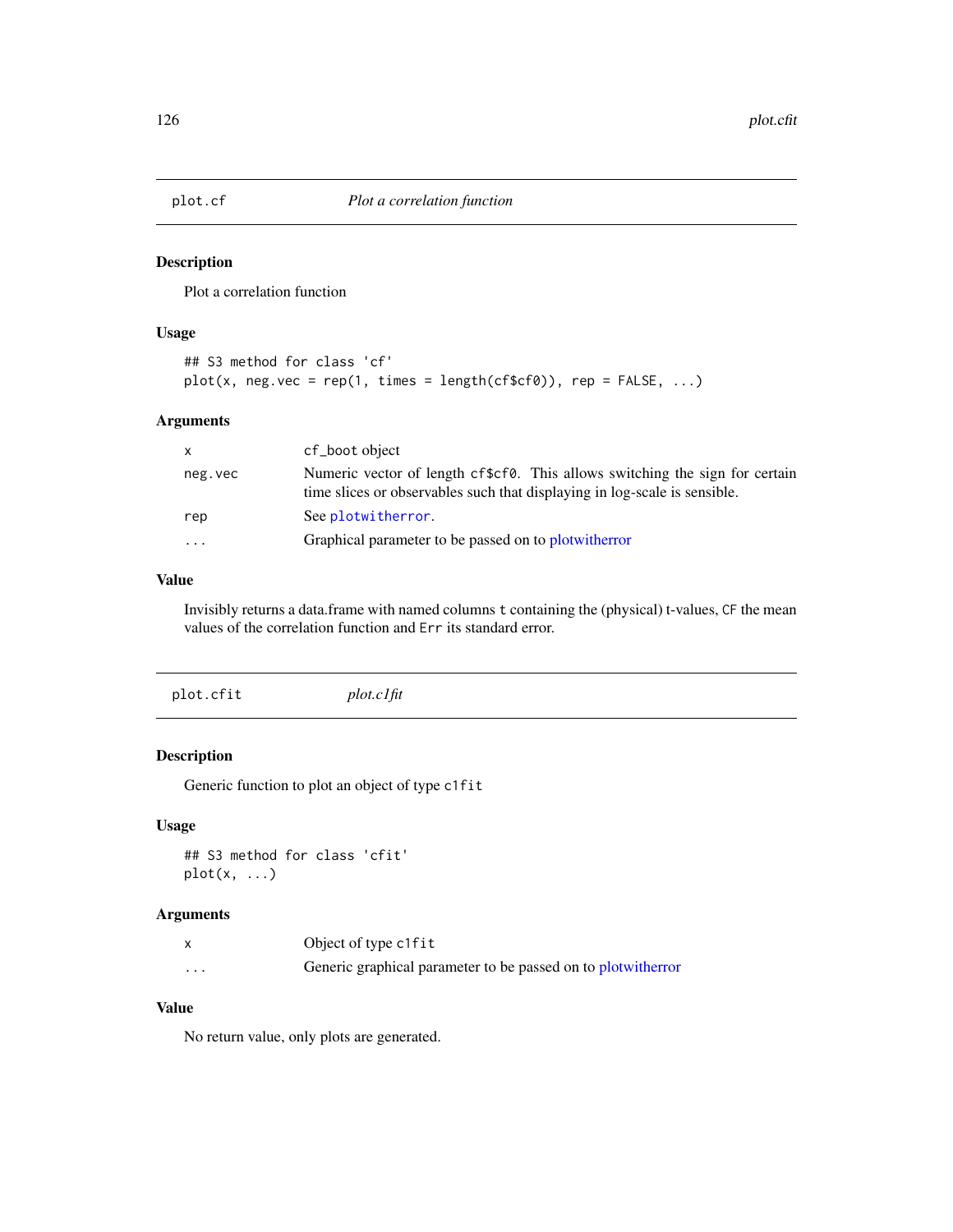plot.coshfit *Plot a cosh-fit*

# Description

Plot a cosh-fit

# Usage

```
## S3 method for class 'coshfit'
plot(x, col.fitline = "black", plot.mass = TRUE, plot.corr = FALSE, ...)
```
# Arguments

| $\mathsf{x}$         | An object generated by fit.cosh.                                                                                                        |
|----------------------|-----------------------------------------------------------------------------------------------------------------------------------------|
| col.fitline          | Color in which the fit is visualized.                                                                                                   |
| plot.mass, plot.corr |                                                                                                                                         |
|                      | The plot can show the fitted correlator (plot.corr) as well as the corresponding<br>effective mass (plot mass, if fitted with effMass). |
| $\cdots$             | graphical parameters to be passed on to plot with error                                                                                 |

# Value

No return value.

plot.effectivemass *plot.effectivemass*

# Description

plot.effectivemass

## Usage

```
## S3 method for class 'effectivemass'
plot(x, ..., ref.value, col, col.fitline)
```

| x           | Object of class effectivemass                                 |
|-------------|---------------------------------------------------------------|
| $\ddots$ .  | Graphical parameters to be passed on to plot with the root    |
| ref.value   | Numeric. A reference value to be plotted as a horizontal line |
| col         | String. Colour of the data points.                            |
| col.fitline | String. Colour of the fitted line.                            |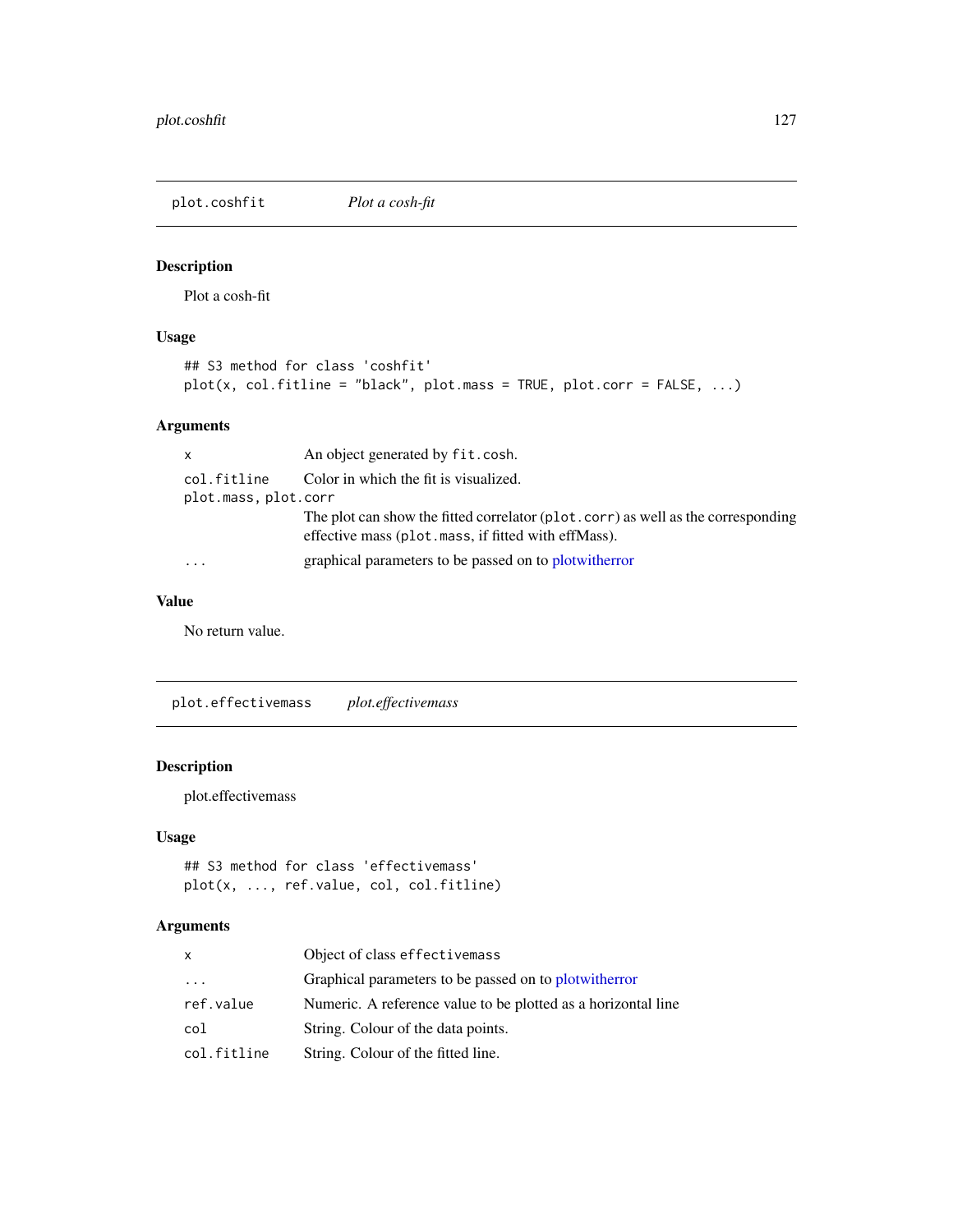# Value

No return value.

plot.effmass *plot.effmass*

# Description

plot.effmass

# Usage

## S3 method for class 'effmass' plot(x, ..., ll, lf, ff)

# Arguments

| X        | Object of class effmass               |
|----------|---------------------------------------|
| $\cdots$ | Graphical parameters to be passed on. |
| 11       | local-local effective mass object     |
| 1f       | local-fuzzed effective mass object    |
| ff       | fuzzed-fuzzed effective mass object   |

## Value

No value returned, only plots are generated.

plot.gevp.amplitude *plot.gevp.amplitude*

# Description

plot.gevp.amplitude

# Usage

```
## S3 method for class 'gevp.amplitude'
plot(x, xlab = "t", ylab = paste0("PL", x$id, ", x$op.id, "]"), ...)
```

| x                       | Object of type gevp. amplitude.       |
|-------------------------|---------------------------------------|
| xlab                    | x axis label                          |
| ylab                    | y axis label                          |
| $\cdot$ $\cdot$ $\cdot$ | Graphical parameters to be passed on. |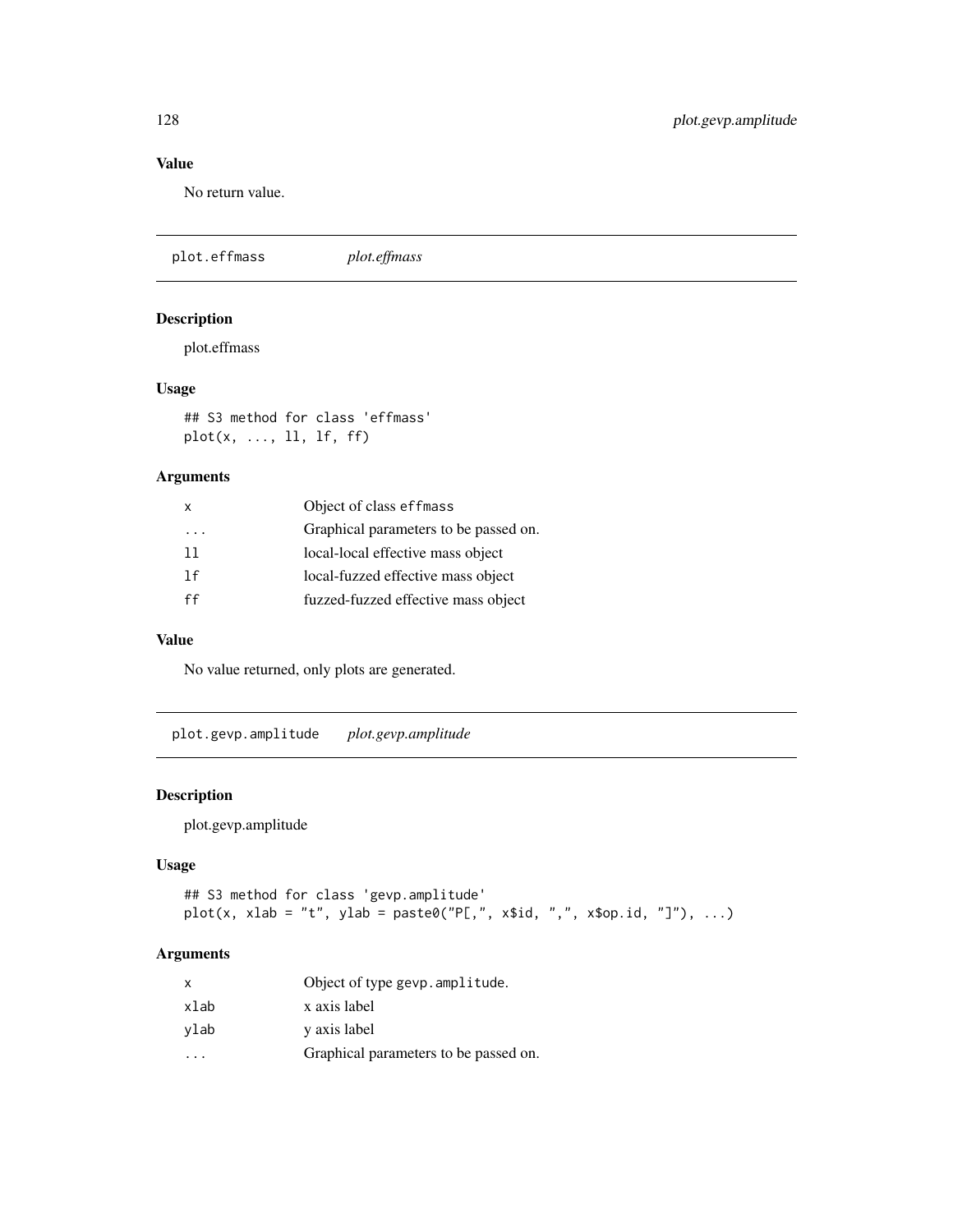# plot.hadronacf 129

# Value

No return value.

plot.hadronacf *plot.hadronacf*

# Description

generic function to plot an object of class "myGamma"

# Usage

## S3 method for class 'hadronacf'  $plot(x, ..., col = "black")$ 

## Arguments

| x                       | Object of type hadronacf generated by computeacf |
|-------------------------|--------------------------------------------------|
| $\cdot$ $\cdot$ $\cdot$ | Generic graphical parameters to be passed on     |
| col                     | String. Color to be used for the data points.    |

# Value

No return value.

| plot.massfit<br>plot.massfit |  |
|------------------------------|--|
|------------------------------|--|

# Description

Generic function to plot an object of type massfit

#### Usage

## S3 method for class 'massfit'  $plot(x, ..., xlab = "t", ylab = "m")$ 

#### Arguments

| X       | Object of type massfit                                         |
|---------|----------------------------------------------------------------|
| $\cdot$ | Generic graphical parameter to be passed on to plot with error |
| xlab    | String. Label for x-axis                                       |
| ylab    | String. Lable for y-axis                                       |

# Value

See [plotwitherror.](#page-134-0)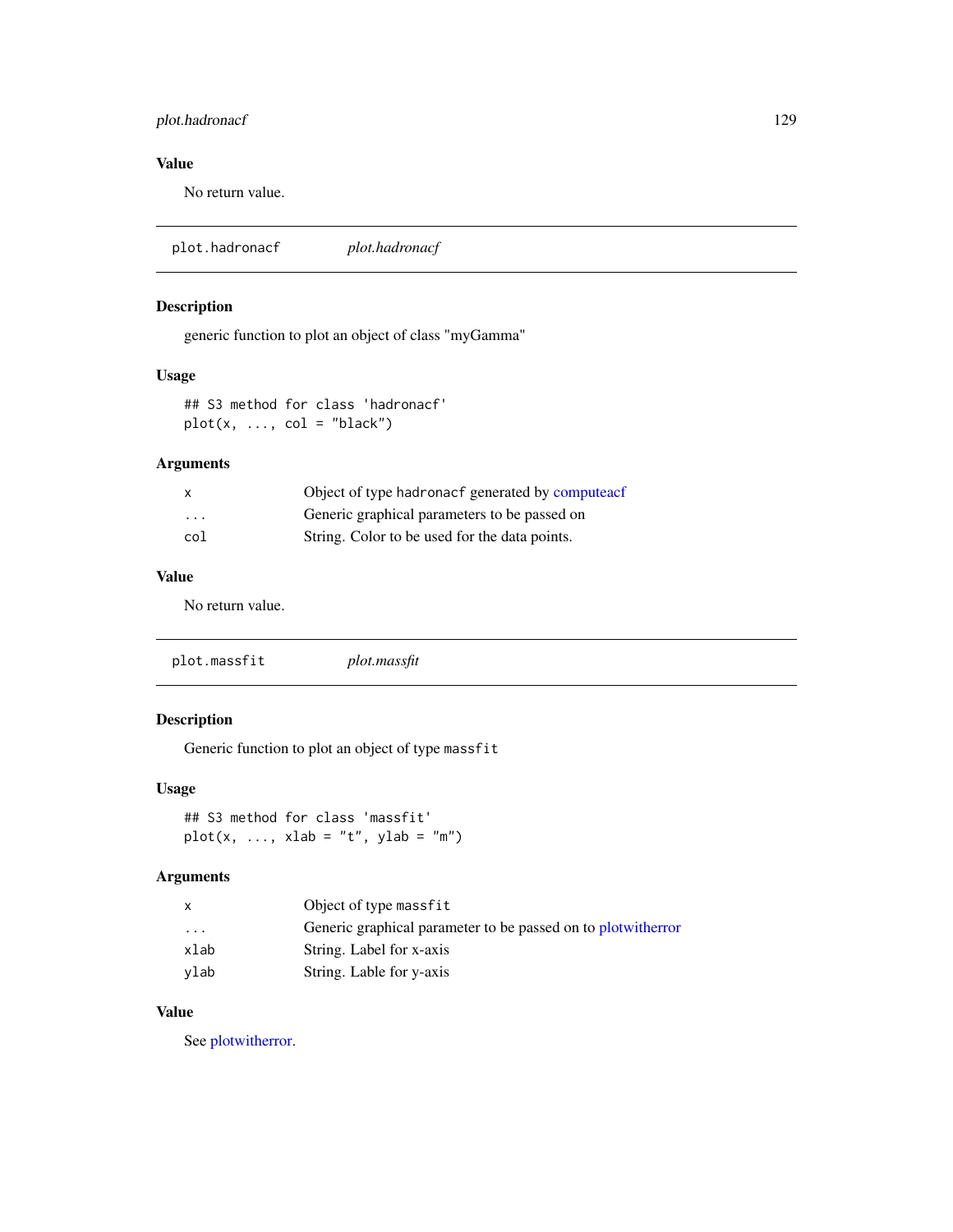plot.matrixfit *Plot a matrixfit*

# Description

Plot a matrixfit

# Usage

```
## S3 method for class 'matrixfit'
plot(x, plot_error = FALSE, ylim, xlab = "t/a",
  ylab = "y", do.qqplot = TRUE, plot.raw = TRUE, rep = FALSE, col,
  every, ...)
```
# Arguments

| X         | an object of class matrixfit                                                                                                                            |
|-----------|---------------------------------------------------------------------------------------------------------------------------------------------------------|
|           | plot.errorband Boolean: whether or not to plot an errorband                                                                                             |
| ylim      | Numeric vector: y-limit of the plot                                                                                                                     |
| xlab      | String: label of x-axis                                                                                                                                 |
| ylab      | String: label of y-axis                                                                                                                                 |
| do.qqplot | Boolean: whether or not to plot an QQ-plot                                                                                                              |
| plot.raw  | Boolean: plot the raw data or multiply out the leading exponetial behaviour                                                                             |
| rep       | Boolean: whether or not to add to existing plot                                                                                                         |
| col       | String vector: vector of colours for the different correlation functions                                                                                |
| every     | Fit only a part of the data points. Indices that are not multiples of every are<br>skipped. If no value is provided, all points are taken into account. |
| $\cdots$  | Graphical parameters to be passed on to plot or plot with error.                                                                                        |

# Value

Returns no value, generated only plots.

# See Also

## [matrixfit](#page-105-0)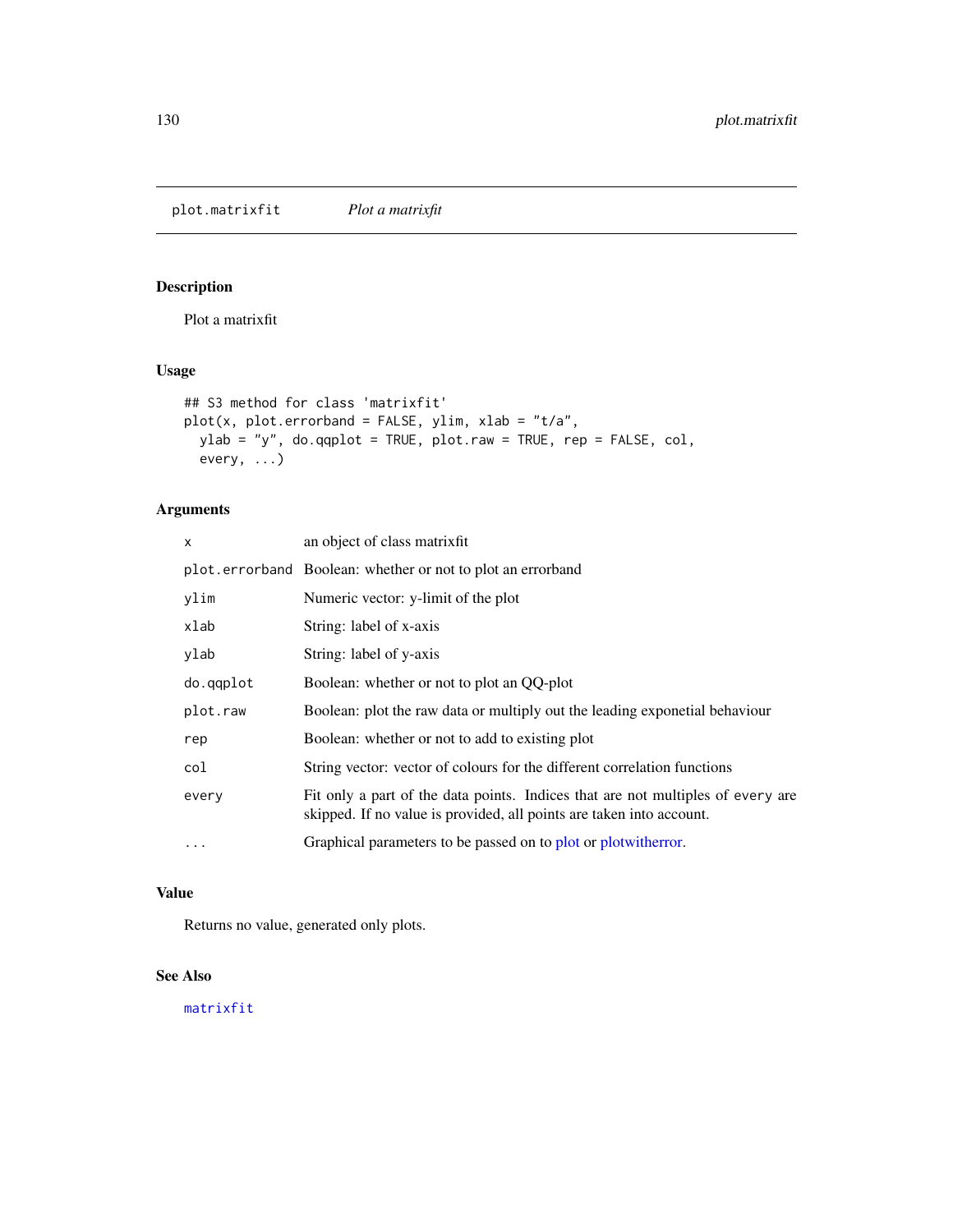plot.ofit *plot.ofit*

# Description

Generic function to plot an object of type ofit

# Usage

## S3 method for class 'ofit'  $plot(x, \ldots)$ 

# Arguments

|   | Object of type of it                                         |
|---|--------------------------------------------------------------|
| . | Generic graphical parameter to be passed on to plotwitherror |

# Value

See [plot.cfit](#page-125-0)

plot.outputdata *Plot Command For Class Ouputdata*

# Description

Generic plot routine for class "ouputdata". Currently it plots the plaquette history and the history of ∆H

# Usage

## S3 method for class 'outputdata'  $plot(x, skip = 0, ...)$ 

|                         | object of class "output data" obtained from a read with readout put data               |
|-------------------------|----------------------------------------------------------------------------------------|
| skip                    | number of trajectories to be skipped in analysis for plaquette and $\exp(-\Delta H)$ . |
| $\cdot$ $\cdot$ $\cdot$ | additional arguments passed to the generic plot function.                              |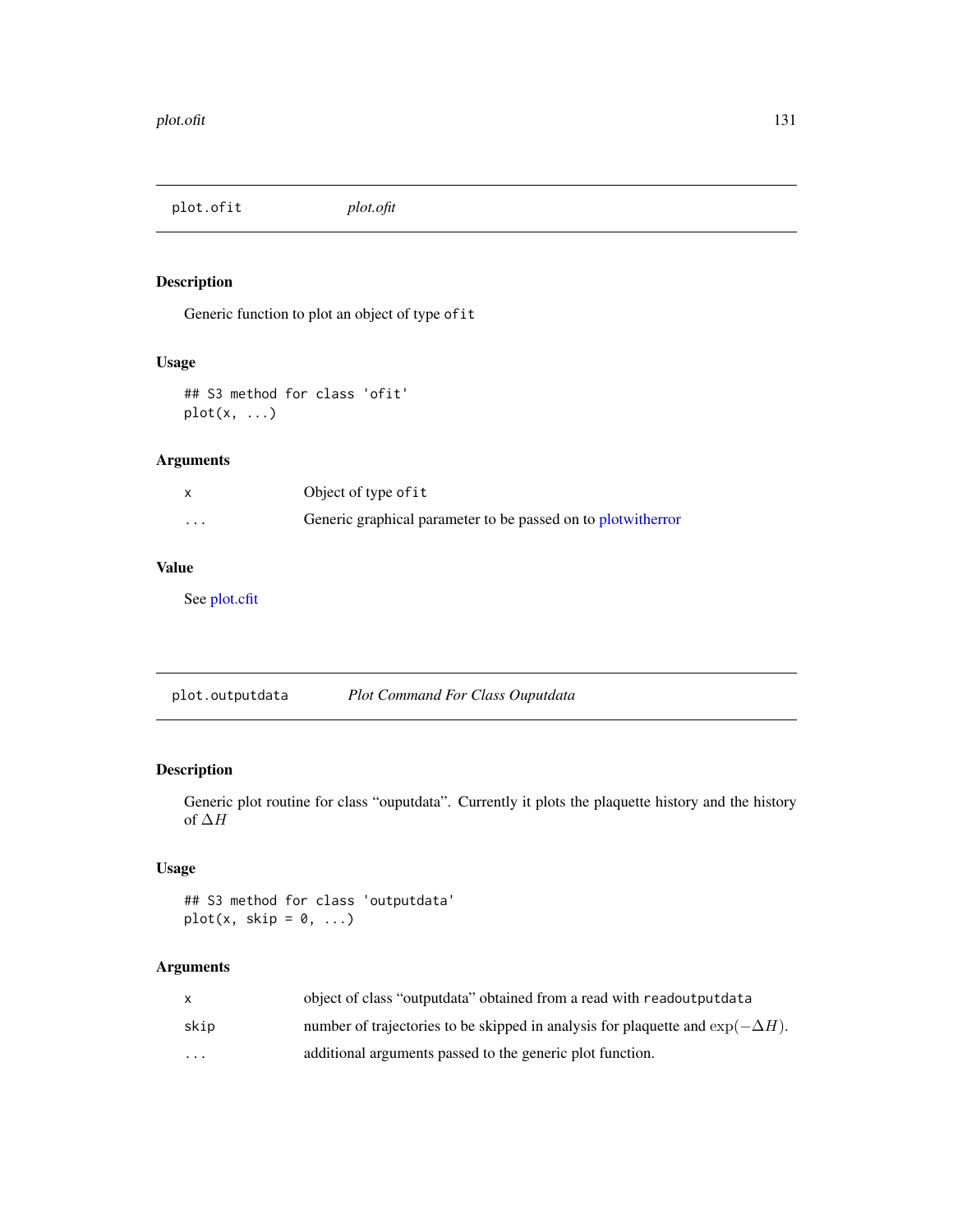## Value

list containing the "data", an object of class "uwerr" called "plaq.res" containing the statisical analysis for the plaquette and a second object of type "uwerr" called "dH.res" with the statisical analysis for  $\exp(-\Delta H)$ .

The plotted data is return in form of a [list](#page-0-0) with named elements data containing the input data, plaq.res an object returned by [uwerrprimary](#page-180-1) for the plaquette data dn dH.res an object returned by [uwerrprimary](#page-180-1) for  $\Delta H$ .

#### Author(s)

Carsten Urbach, <curbach@gmx.de>

# See Also

[readoutputdata](#page-156-0), [uwerr](#page-180-0)

## Examples

```
plaq <- readoutputdata(paste0(system.file(package="hadron"), "/extdata/output.data"))
plaq.plot <- plot(plaq, skip=100)
summary(plaq.plot$plaq.res)
```
plot.pionff *plot.pionff*

# Description

Generic function to plot an object of type pionff

#### Usage

```
## S3 method for class 'pionff'
plot(x, \ldots)
```
#### Arguments

|          | Object of type pionff                                          |
|----------|----------------------------------------------------------------|
| $\cdots$ | Generic graphical parameter to be passed on to plot with error |

# Value

No return value, only plots are generated.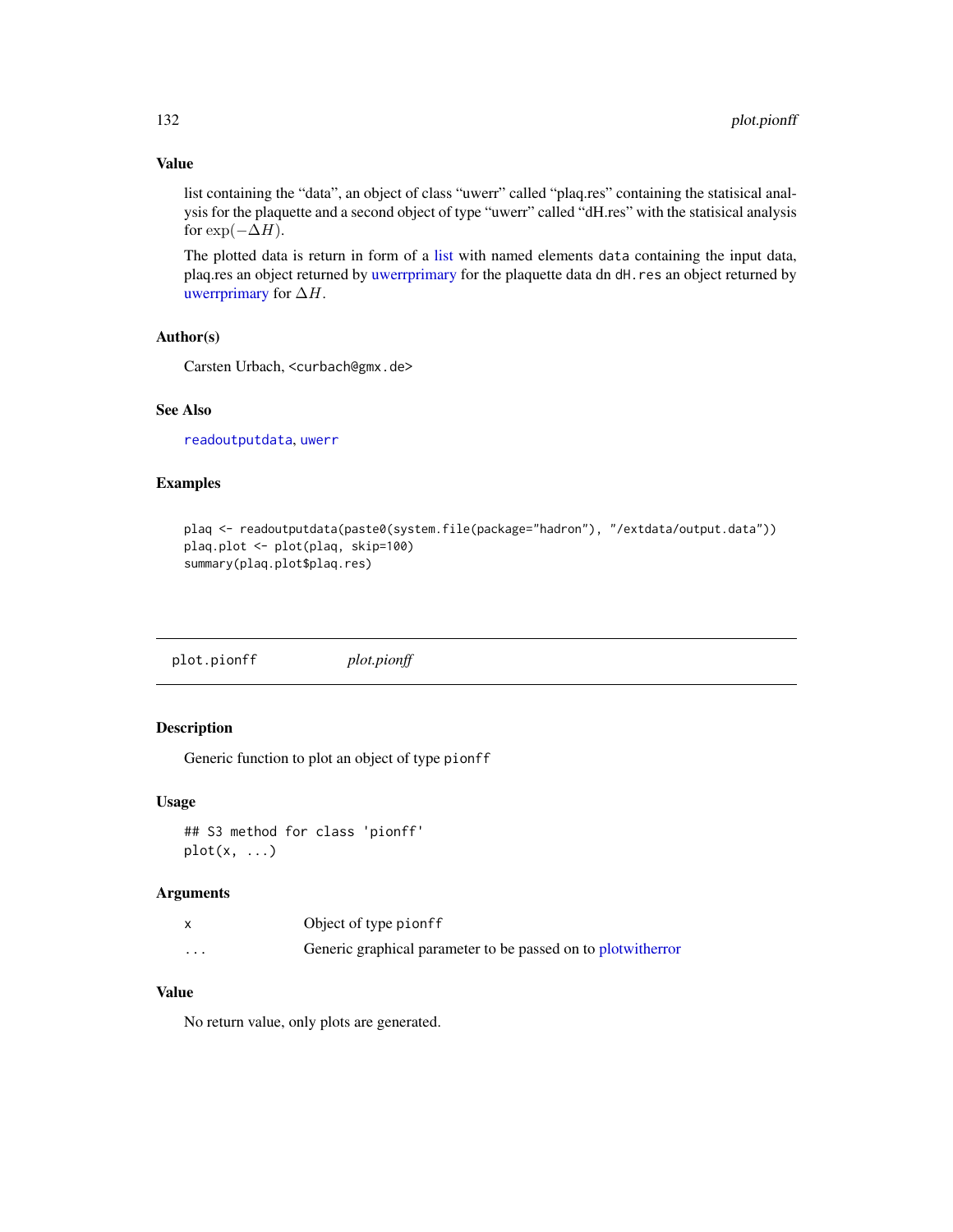## Description

plot all correlators in raw\_cf object

## Usage

```
## S3 method for class 'raw_cf'
plot(x, ..., return = "real", return\_same = FALSE)
```
# Arguments

| $\mathsf{x}$ | Object of class raw_cf with data and meta-data.                                                                                                              |
|--------------|--------------------------------------------------------------------------------------------------------------------------------------------------------------|
| $\cdots$     | Further parameters passed to plot with error.                                                                                                                |
| reim         | Character vector, may contain 'real', 'imag' or 'both'. Determines whether the<br>real and/or imaginary parts of the correlation funtions should be plotted. |
| reim_same    | Boolean, determines whether the real and imaginary parts, if both are to be<br>plotted, will be plotted in the same plot.                                    |

## Value

Invisibly returns the plotdata, see [get\\_plotdata\\_raw\\_cf.](#page-82-0)

| plot.uwerr | <b>Plot Command For Class UWerr</b> |  |
|------------|-------------------------------------|--|
|------------|-------------------------------------|--|

# Description

Plot Command For Class UWerr

# Usage

```
## S3 method for class 'uwerr'
plot(x, ..., main = "x", plot.hist = TRUE, index = 1, Lambda = 100)
```

| $\mathsf{x}$ | object of class uwerr                                   |
|--------------|---------------------------------------------------------|
|              | generic parameters, not used here.                      |
| main         | main title of the plots.                                |
| plot.hist    | whether or not to generate a histogram                  |
| index        | index of the observable to plot.                        |
| Lambda       | Cutoff to be used in the error computation for the ACF. |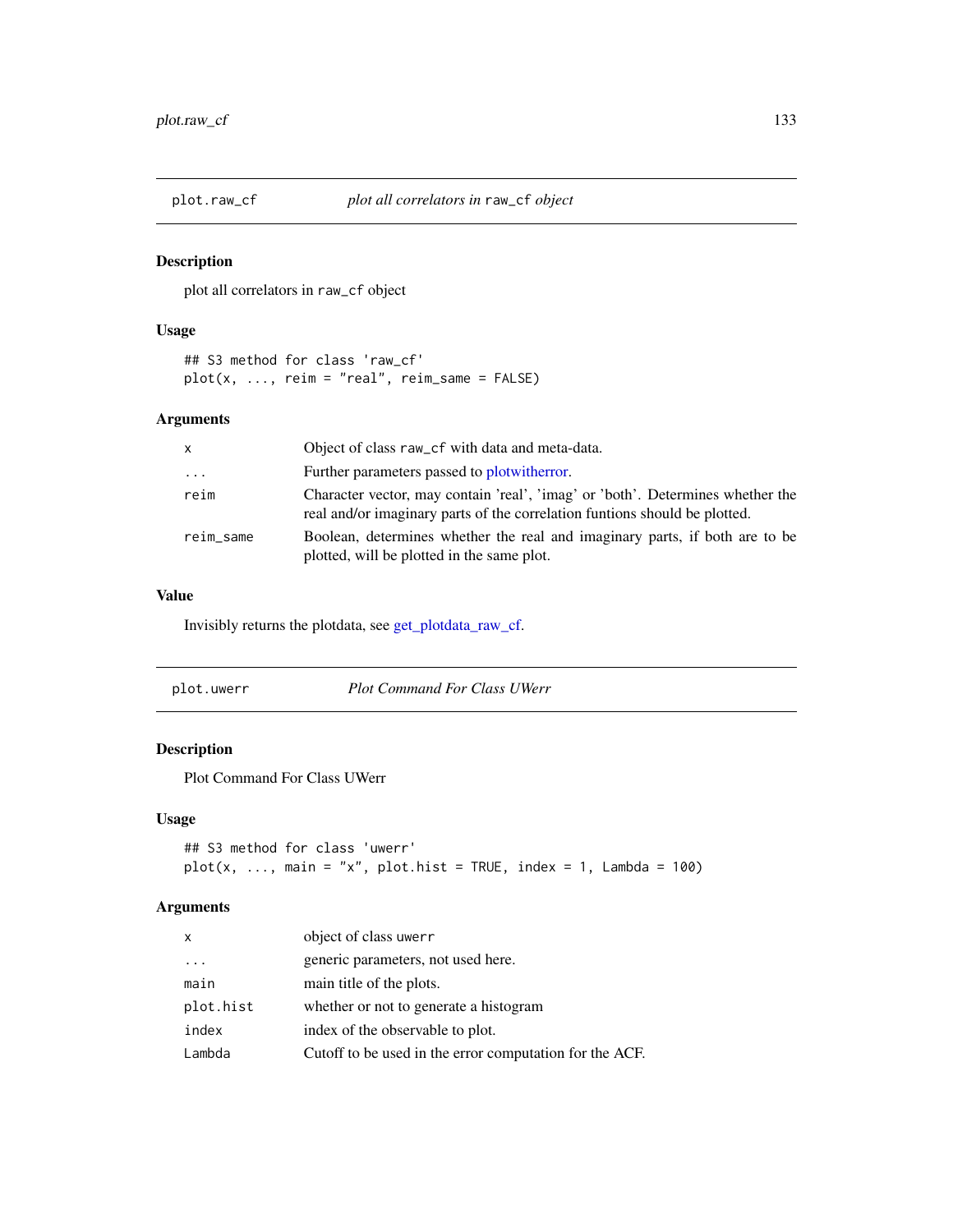# Value

produces various plots, including a histogram, the autocorrelationfunction and the integrated autocorrelation time, all with error bars.

No return value.

### Author(s)

Carsten Urbach, <carsten.urbach@liverpool.ac.uk>

## See Also

[uwerr](#page-180-0)

# Examples

data(plaq.sample) plaq.res <- uwerrprimary(plaq.sample) plot(plaq.res)

plothlinewitherror *plothlinewitherror*

# Description

plot a horizontal line with error band

# Usage

plothlinewitherror(m, dp, dm, col = c("red"), x0, x1)

# Arguments

| m   | Numeric. Mean value of the line to plot.                  |
|-----|-----------------------------------------------------------|
| dp  | Numeric. Error up.                                        |
| dm  | Numeric. Error down.                                      |
| col | String. Colour.                                           |
| x0  | Numeric. Left value of the range of the horizontal line.  |
| x1  | Numeric. Right value of the range of the horizontal line. |
|     |                                                           |

# Value

No return value, only graphics is generated.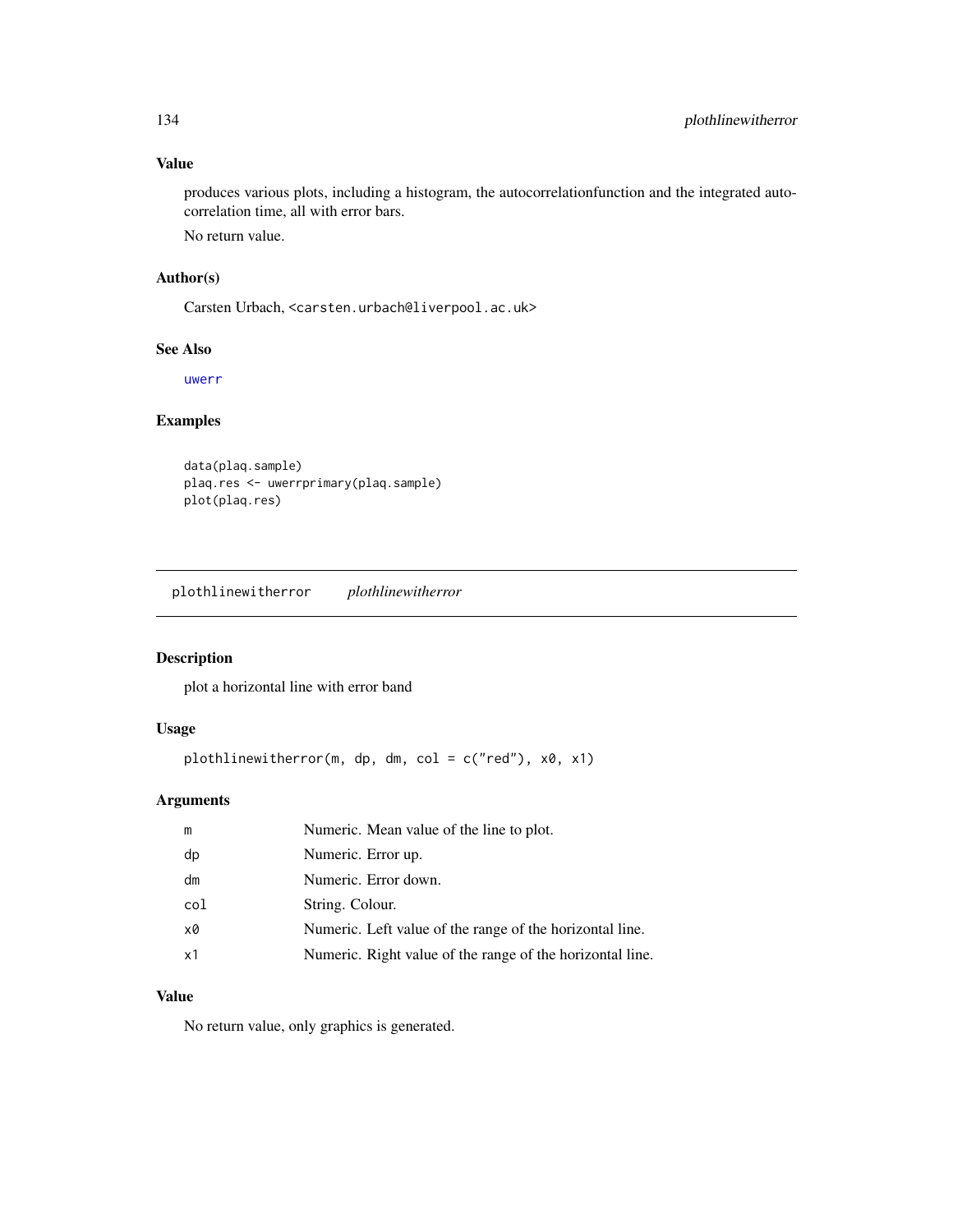# Description

Plot command for XY scatterplots based on plot and points which provides support for multiple, non-symmetric error bars. Error bars are drawn as vertical or horizontal lines originating from the point with narrow, perpendicular lines at the end of the error bar (end caps). When multiple errors are drawn, the width of the perpendicular line increases from the innermost error bar to the outermost one. Different summation methods for the individual errors are supported.

## Usage

```
plotwitherror(x, y, dy, ylim = NULL, dx, xlim = NULL, mdx, mdy,
 errsum.method = "linear.quadrature", rep = FALSE, col = "black", ...)
```
#### Arguments

| X             | vector of x coordinates                                                                                                                                                                                                                                                                                                                                                                                                                                                           |
|---------------|-----------------------------------------------------------------------------------------------------------------------------------------------------------------------------------------------------------------------------------------------------------------------------------------------------------------------------------------------------------------------------------------------------------------------------------------------------------------------------------|
| у             | vector of y coordinates                                                                                                                                                                                                                                                                                                                                                                                                                                                           |
| dy            | one of:                                                                                                                                                                                                                                                                                                                                                                                                                                                                           |
|               | • Vector of errors on y coordinates.<br>• Array, matrix or data frame if multiple error bars are to be drawn, such that<br>each column refers to one error. The individual errors should be provided<br>as is, because they are summed internally to draw the final error bars. A<br>given column can also be provided with 0 entries, in which case the error<br>bar will be drawn, but it will have zero length, such that only the end caps<br>for this error will be visible. |
| ylim          | limits for y-axis                                                                                                                                                                                                                                                                                                                                                                                                                                                                 |
| dx            | Same as dy, but for the x coordinate.                                                                                                                                                                                                                                                                                                                                                                                                                                             |
| xlim          | limits for x-axis                                                                                                                                                                                                                                                                                                                                                                                                                                                                 |
| mdx           | Support for non-symmetric error bars. Same as dx, but for errors in the negative<br>x-direction. Errors should be provided as positive numbers, the correct sign will<br>be added internally. If not provided, dx is used as a symmetric error.                                                                                                                                                                                                                                   |
| mdy           | Same as mdx but for the y coordinate.                                                                                                                                                                                                                                                                                                                                                                                                                                             |
| errsum.method | Determines how the invidual errors should be summed for display purposes.<br>Valid argument values are:                                                                                                                                                                                                                                                                                                                                                                           |
|               | • "linear"                                                                                                                                                                                                                                                                                                                                                                                                                                                                        |
|               | - Individual errors are summed linearly, such that the distance from the                                                                                                                                                                                                                                                                                                                                                                                                          |

– Individual errors are summed linearly, such that the distance from the point to the *i*'th error bar,  $l_i$ , is

$$
l_i = \sum_{j=1}^i e_j
$$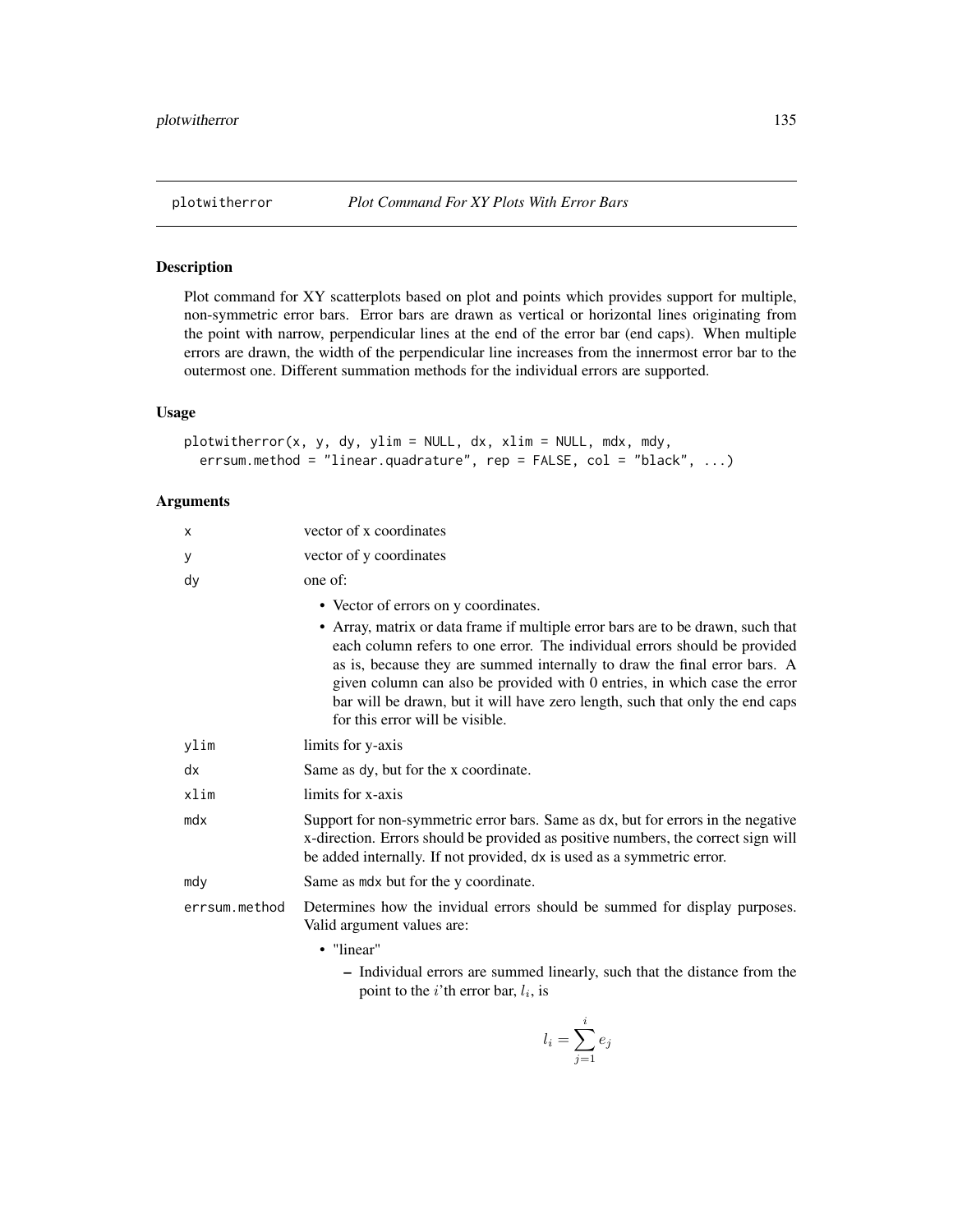Hence, the third error bar, for example, would be located at

$$
l_3 = e_1 + e_2 + e_3
$$

while the second error bar is at

$$
l_2 = e_1 + e_2
$$

- "quadrature"
	- Individual errors are summed in quadrature and error bars are drawn at the fractional position according to the following formula:

$$
l_{max} = \sqrt{\sum_{j=1}^{max} e_j^2}
$$

$$
l_i = \sum_{j=1}^{i} e_j^2 / l_{max}
$$

- "linear.quadrature"
	- Errors are summed as for "linear", but the total error summed in quadrature is also indicated as an end cap of triple line width
- rep If set to TRUE, operate like "replot" in gnuplot. Allows adding points with error bars to the current plot. Switches the underlying plotting routine from [plot](#page-0-0) to [points](#page-0-0).
- col colour of plotted data
- ... any graphic options passed over to [plot](#page-0-0)

# Value

a plot with error bars is drawn on the current device

Returns for convenience a list with elements xlim and ylim representing the x- and y-limits chosen by the routine.

# Author(s)

Carsten Urbach, <urbach@hiskp.uni-bonn.de> Bartosz Kostrzewa, <br/>bartosz.kostrzewa@desy.de>

### See Also

[plot](#page-0-0), [points](#page-0-0)

# Examples

```
# Create some random data, set one error to zero.
x < -1:50y <- runif(50, 0, 1)
```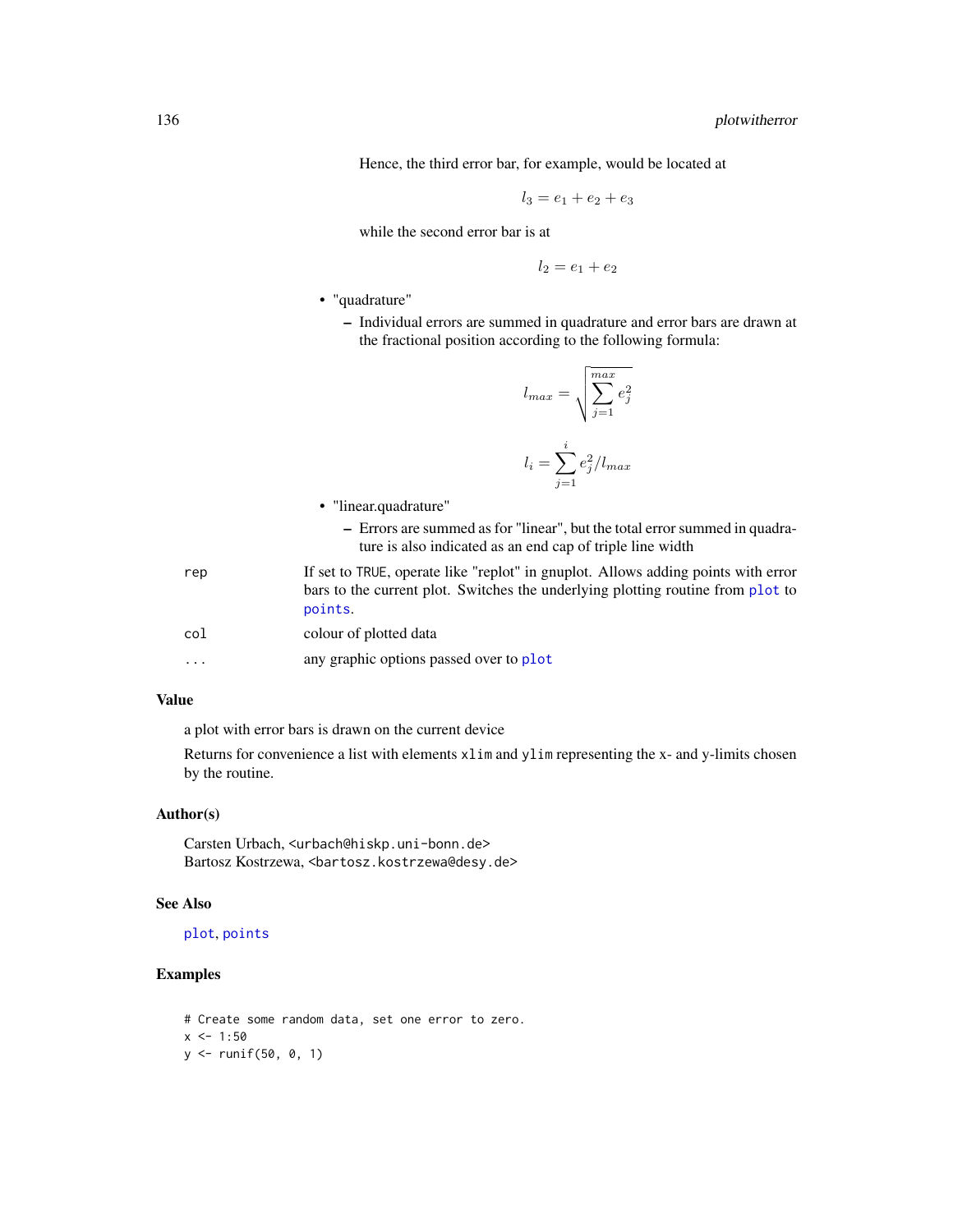dy <- runif(50, 0.1, 0.2) dy[4] <- 0 plotwitherror(x, y, dy)

plot\_eigenvalue\_timeseries

*plot\_eigenvalue\_timeseries*

# Description

function to plot timeseries of eigenvlues, including minimum and maximum eigenvalue bands as found in the monomial\_0x.data files produced by tmLQCD

# Usage

```
plot_eigenvalue_timeseries(dat, stat_range, ylab, plotsize, filelabel,
  titletext, pdf.filename, errorband_color = rgb(0.6, 0, 0, 0.6),
  debug = FALSE)
```
# Arguments

| dat             | Timeseries to analyse.            |  |
|-----------------|-----------------------------------|--|
| stat_range      | range of statistics to use.       |  |
| ylab            | Y-axis label.                     |  |
| plotsize        | Width and Height of plot.         |  |
| filelabel       | String. Label of the file.        |  |
| titletext       | Text in the plot title.           |  |
| pdf.filename    | String. PDF filename.             |  |
| errorband color |                                   |  |
|                 | String. Colour of the error band. |  |
| debug           | Boolean. Generate debug output.   |  |

# Value

Returns a list with two named elements mineval and maxeval for the minimal and the maximal eigenvalue, see [plot\\_timeseries.](#page-137-0)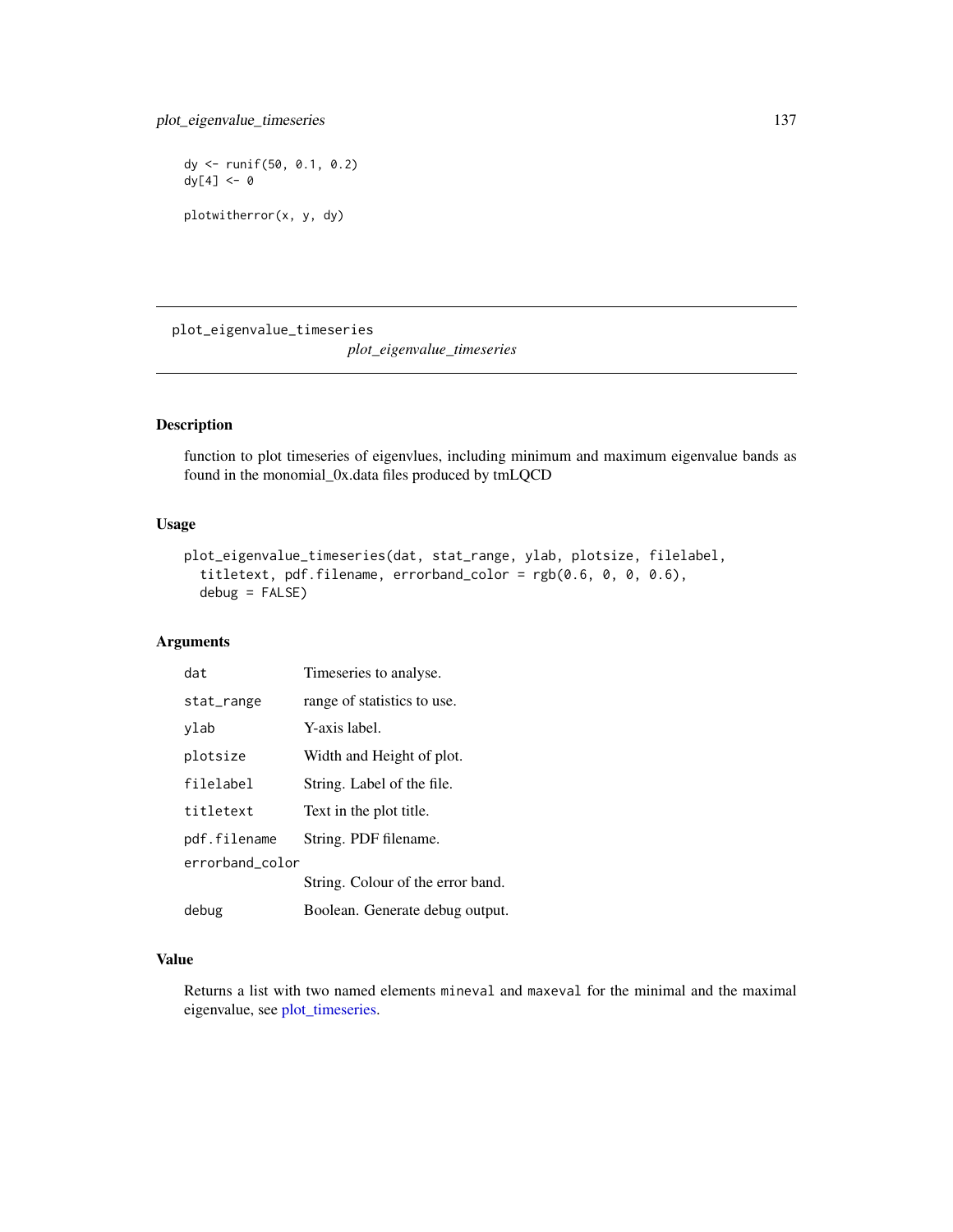plot\_hankel\_spectrum *plot\_hankel\_spectrum*

## Description

produces a scatter plot of the complex − log of the eigenvalues produced by the [bootstrap.hankel](#page-23-0) method. In addition, produces a histogramm of all real and positive eigenvalues after computing  $-\log(ev)/\delta t$  in the range (0,1) and determines its mode.

#### Usage

```
plot_hankel_spectrum(hankel, deltat = 1, id = c(1:hankel$n))
```
#### Arguments

| hankel | object as returned from bootstrap.hankel                                              |
|--------|---------------------------------------------------------------------------------------|
| deltat | Integer. Time shift at which to plot                                                  |
| id     | Integer vector. Indices of eigenvalues to be plotted. Must be part of c(1:hankel\$n). |

#### Value

No return value.

# See Also

Other hankel: [bootstrap.hankel\\_summed\(](#page-24-0)), [bootstrap.hankel\(](#page-23-0)), [gevp.hankel\\_summed\(](#page-85-0)), [gevp.hankel\(](#page-84-0)), [hankel2cf\(](#page-91-0)), [hankel2effectivemass\(](#page-92-0))

<span id="page-137-0"></span>plot\_timeseries *plot\_timeseries*

# Description

function to plot timeseries data, a corresponding histogram and an error shading for an error analysis via uwerr

#### Usage

```
plot_timeseries(dat, ylab, plotsize, titletext, hist.by, stat_range = c(1,
  length(dat$y)), pdf.filename, name = "", xlab = "$t_\\mathrm{MD}$",
  hist.probs = c(0, 1), errorband_color = rgb(0.6, 0, 0, 0.6),type = "l", uwerr.S = 2, smooth_density = FALSE, periodogram = FALSE,
  debug = FALSE, uw.summary = TRUE, ...
```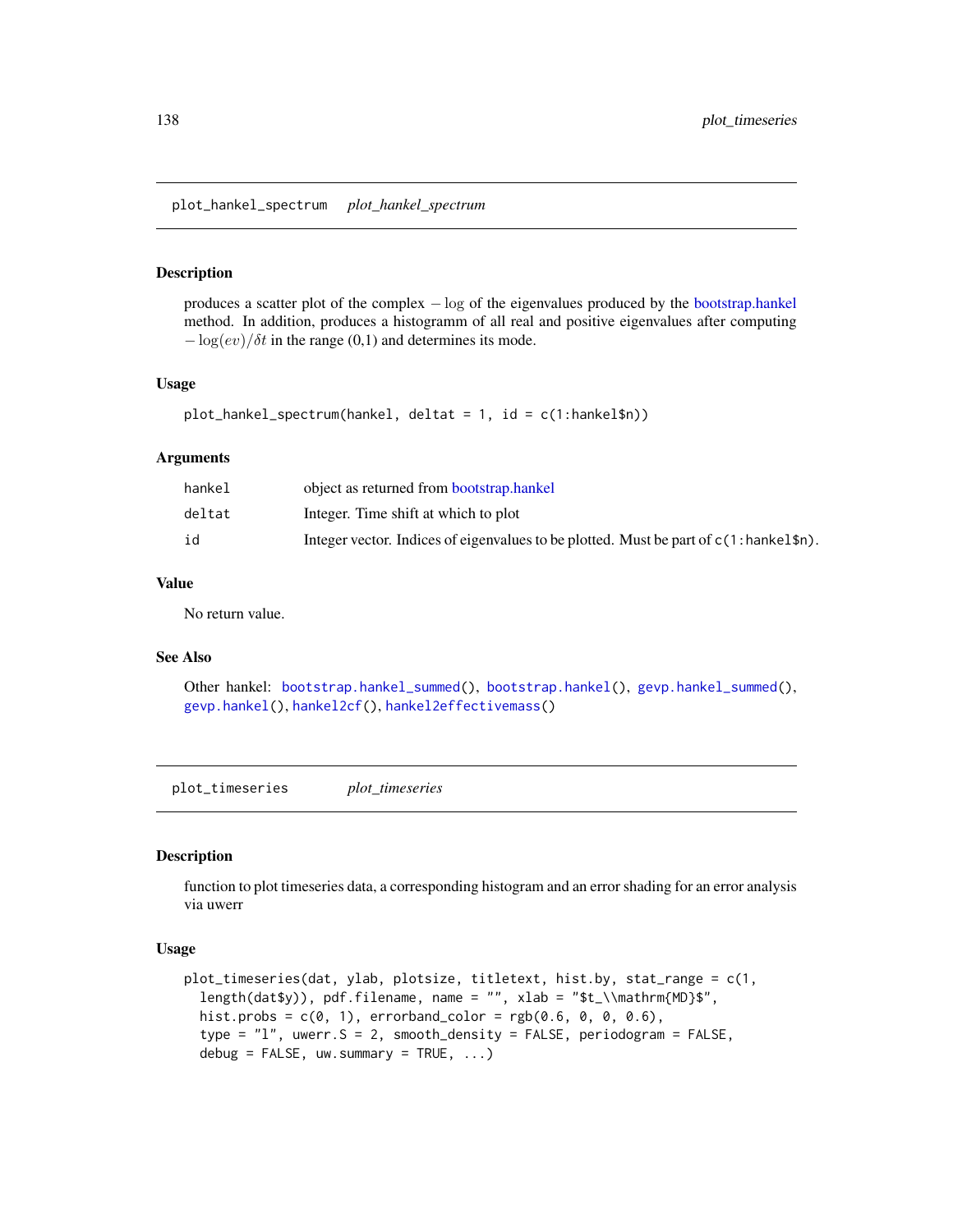#### Arguments

| dat             | Timeseries to analyse.                                                                                                                                                                                                          |
|-----------------|---------------------------------------------------------------------------------------------------------------------------------------------------------------------------------------------------------------------------------|
| ylab            | Y-axis label.                                                                                                                                                                                                                   |
| plotsize        | Width and Height of plot.                                                                                                                                                                                                       |
| titletext       | Text in the plot title.                                                                                                                                                                                                         |
| hist.by         | Numeric. Stepping to compute the histogram breaks.                                                                                                                                                                              |
| stat_range      | Optional integer vector of length 2. Start and end indices of the subset of dat to<br>be plotted. If left empty, all of dat will be plotted.                                                                                    |
| pdf.filename    | String. PDF filename.                                                                                                                                                                                                           |
| name            | String. Timeseries name.                                                                                                                                                                                                        |
| xlab            | X-axis label.                                                                                                                                                                                                                   |
| hist.probs      | Optional numeric vector of length 2. Probability extrema to limit the width of<br>the histogram or smoothed density plots. By default all data is used. Note: this<br>has not effect on the analysis as a whole or other plots. |
| errorband color |                                                                                                                                                                                                                                 |
|                 | String. Colour of the error band.                                                                                                                                                                                               |
| type            | String. Plot type, see plot for details.                                                                                                                                                                                        |
| uwerr.S         | Numeric. S of the uwerr method to be used.                                                                                                                                                                                      |
| smooth_density  | Boolean. Instead of plotting a histogram, use a smoothed density.                                                                                                                                                               |
| periodogram     | Boolean. Whether to show a periodogram.                                                                                                                                                                                         |
| debug           | Boolean. Generate debug output.                                                                                                                                                                                                 |
| uw.summary      | Boolean. Generate an <i>uwerr</i> summary plot.                                                                                                                                                                                 |
| $\cdots$        | Generic graphical parameters to be passed on.                                                                                                                                                                                   |

## Value

Returns a [data.frame](#page-0-0) with named columns val, dval, tauint, dtauint, Wopt and stringsAsFactors, see [uwerr.](#page-180-0)

pointswithslantederror

*pointswithslantederror*

# Description

This function plots points with x- and y-errors visualised as a slanted errorbar. The length of the error bar represents x- and y-errors added in quadrature. The slope of the error bar is positive of negative depending on whether the correlation betwenn x and y is positive or negative, respectively.

## Usage

```
pointswithslantederror(x, y, dx, dy, cor, col = "black", bcol = "black", ...)
```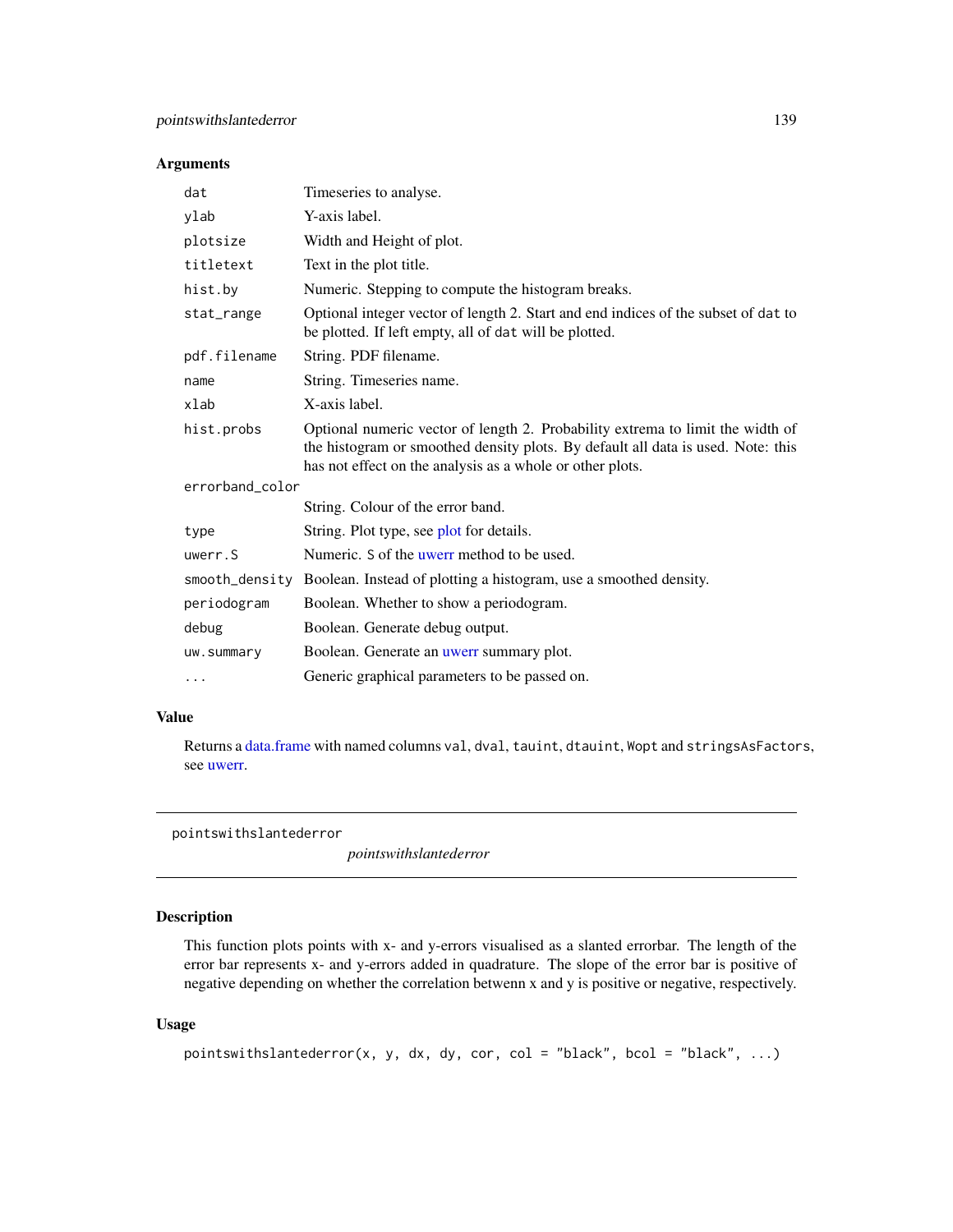# Arguments

| $\mathsf{x}$ | numeric vector. x-values                                           |
|--------------|--------------------------------------------------------------------|
| <b>V</b>     | numeric vector. y-values                                           |
| dx           | numeric vector. x-standard errors                                  |
| dy           | numeric vector. y-standard errors                                  |
| cor          | numeric vector. Correlation coefficients between x- and y- errors. |
| col          | the color of the points                                            |
| bcol         | the color of the slanted error bars                                |
|              | further graphical parameters to be passed on to points             |
|              |                                                                    |

# Details

plots data points with slanted error bars

# Examples

```
x \leq -c(1:5)y \le -x^2dx <- c(0.1, 0.2, 0.2, 0.1, 0.05)
dy <- c(0.05, 0.2, 0.1, 0.2, 0.1)
cor < -c(1, -1, -1, 1, 1)plot(NA, xlim=range(x), ylim=range(y), xlab="y", ylab="y")
pointswithslantederror(x=x, y=y, dx=dx, dy=dy, cor=cor)
```
<span id="page-139-0"></span>predict.bootstrapfit *Predict values for bootstrapfit*

# Description

Predict values for bootstrapfit

# Usage

```
## S3 method for class 'bootstrapfit'
predict(object, x, error = object$error.function, ...)
```

| object    | Object of type bootstrapfit.                                      |
|-----------|-------------------------------------------------------------------|
| x         | Numeric vector with independent variable.                         |
| error     | Function to compute error from samples.                           |
| $\ddotsc$ | additional parameters to be passed on to the prediction function. |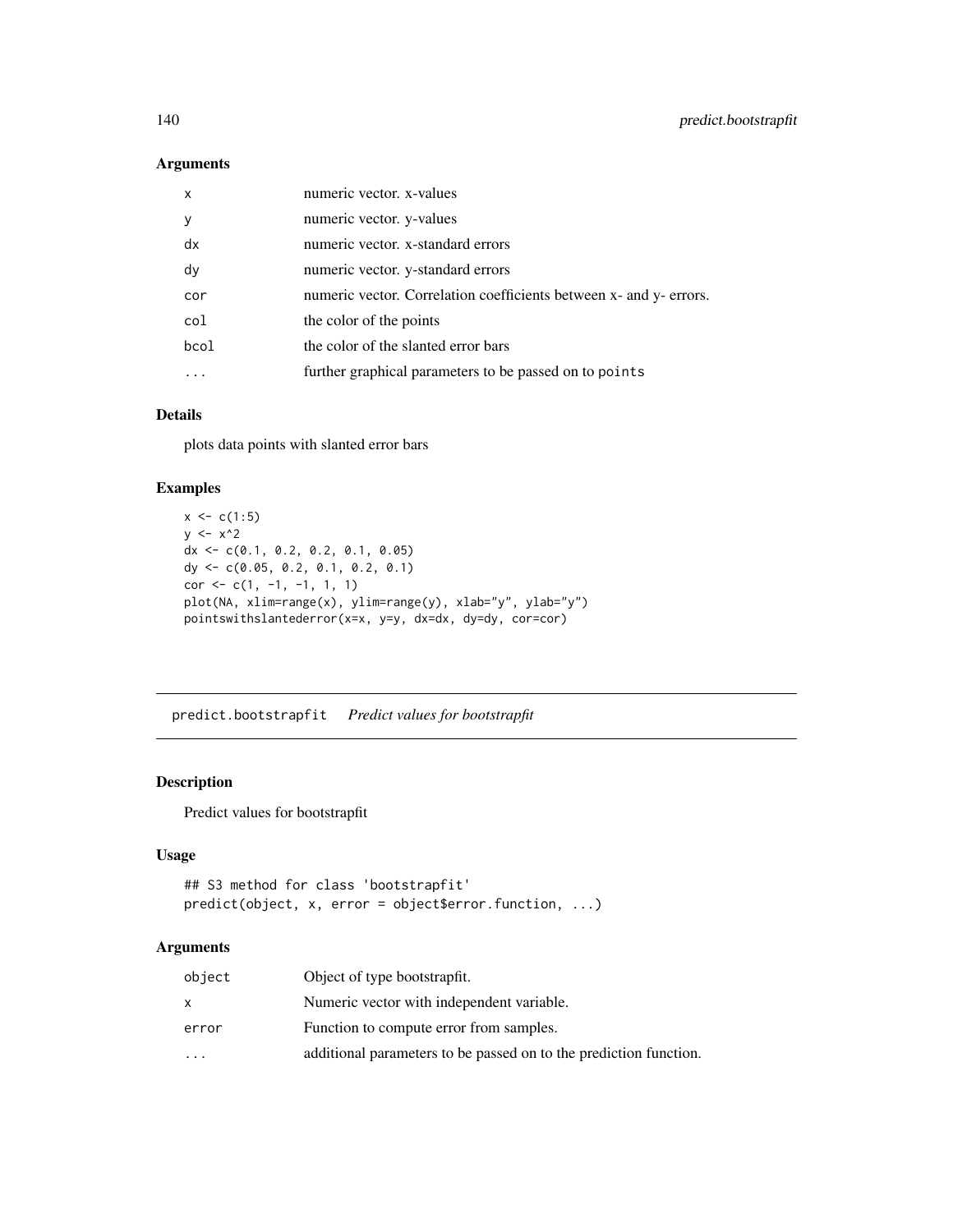# print.bootstrapfit 141

# Value

List with independent variable x, predicted central value val, error estimate err and sample matrix boot.

# See Also

```
Other NLS fit functions: bootstrap.nlsfit(), parametric.bootstrap.cov(), parametric.bootstrap(),
parametric.nlsfit.cov(), parametric.nlsfit(), plot.bootstrapfit(), print.bootstrapfit(),
simple.nlsfit(), summary.bootstrapfit()
```
<span id="page-140-0"></span>print.bootstrapfit *Print a bootstrap NLS fit*

# Description

Print a bootstrap NLS fit

#### Usage

```
## S3 method for class 'bootstrapfit'
print(x, ..., digits = 2)
```
## Arguments

|                         | object returned by bootstrap.nlsfit                                |
|-------------------------|--------------------------------------------------------------------|
| $\cdot$ $\cdot$ $\cdot$ | Additional parameters passed to the summary bootstrapfit function. |
| digits                  | number of significant digits to print in summary or print.         |

## Value

No return value.

# See Also

Other NLS fit functions: [bootstrap.nlsfit\(](#page-26-0)), [parametric.bootstrap.cov\(](#page-117-0)), [parametric.bootstrap\(](#page-116-0)), [parametric.nlsfit.cov\(](#page-119-0)), [parametric.nlsfit\(](#page-118-0)), [plot.bootstrapfit\(](#page-124-0)), [predict.bootstrapfit\(](#page-139-0)), [simple.nlsfit\(](#page-164-0)), [summary.bootstrapfit\(](#page-168-0))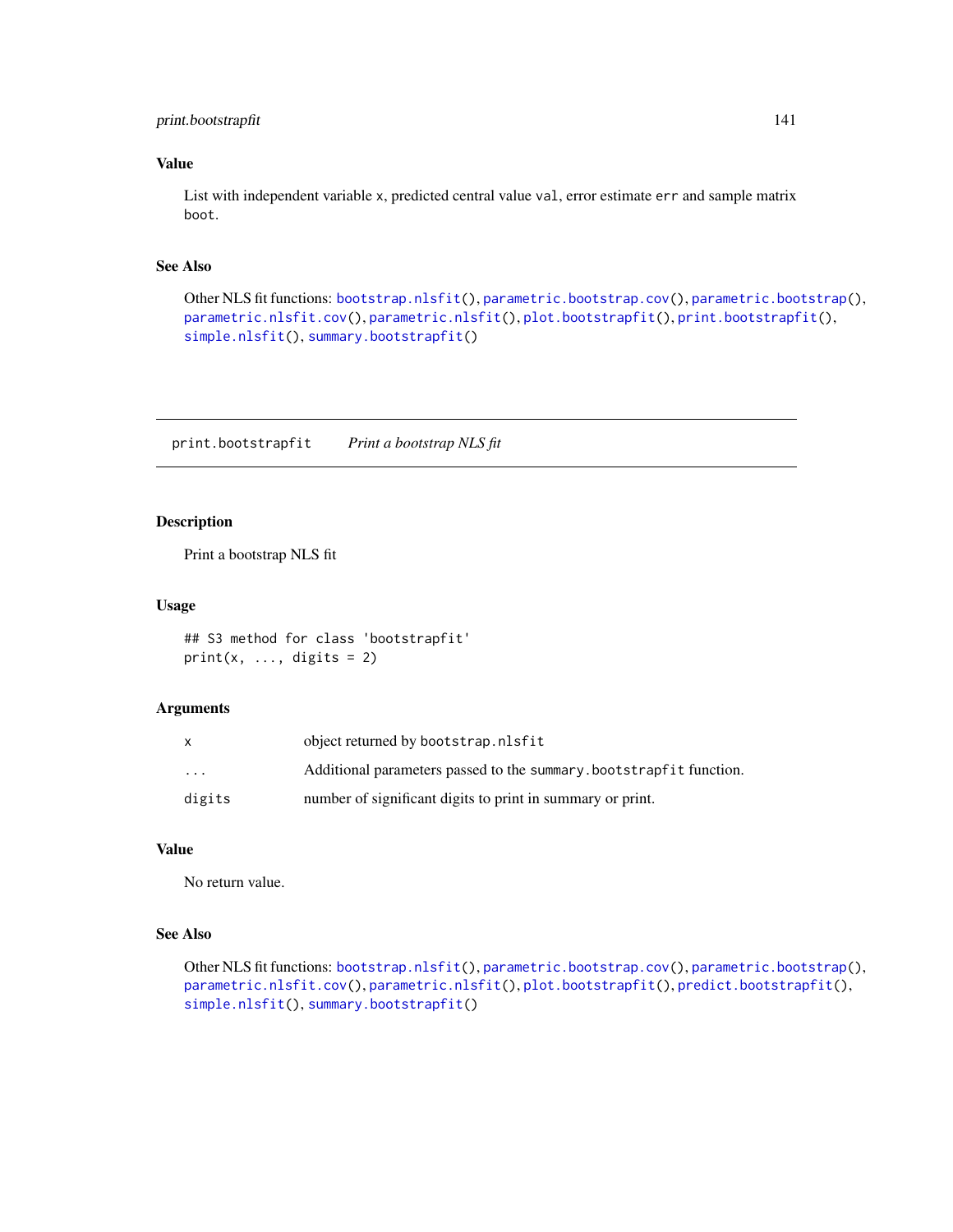print.cf *print.cf*

# Description

print.cf

# Usage

## S3 method for class 'cf'  $print(x, \ldots)$ 

# Arguments

|                         | Object of type cf              |  |  |  |
|-------------------------|--------------------------------|--|--|--|
| $\cdot$ $\cdot$ $\cdot$ | Generic parameters to pass on. |  |  |  |

## Value

No return value, only output is produced.

```
print.effectivemassfit
```
*print.effectivemassfit*

# Description

print.effectivemassfit

# Usage

```
## S3 method for class 'effectivemassfit'
print(x, ..., verbose = FALSE)
```
# Arguments

| X                       | Object of class effectivemass          |  |  |  |
|-------------------------|----------------------------------------|--|--|--|
| $\cdot$ $\cdot$ $\cdot$ | Additional parameters to be passed on. |  |  |  |
| verbose                 | Boolean. More verbose output.          |  |  |  |

# Value

No return value.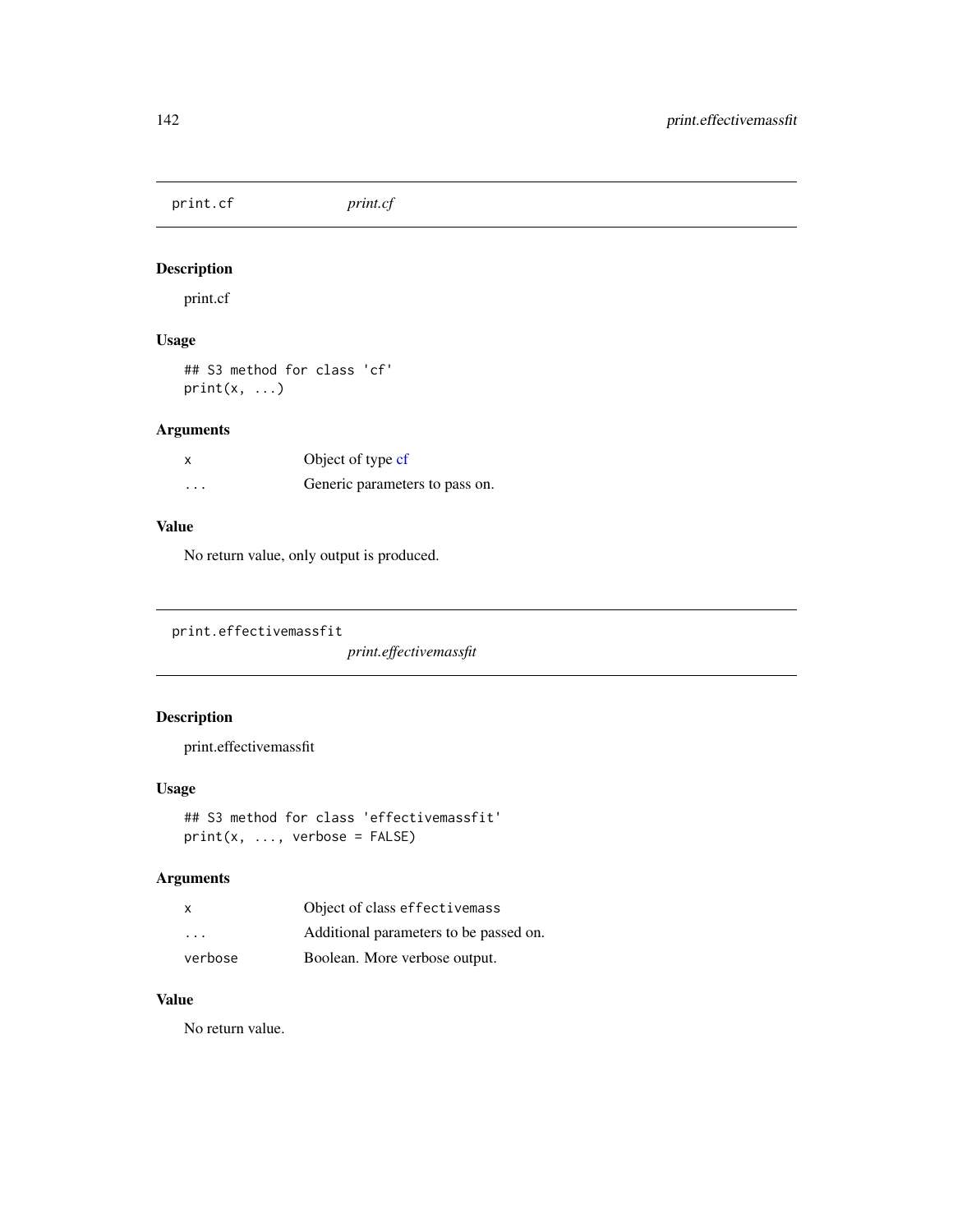print.ofit *print.ofit*

# Description

print.ofit

# Usage

## S3 method for class 'ofit'  $print(x, \ldots)$ 

# Arguments

|          | Object of type of it           |  |  |  |
|----------|--------------------------------|--|--|--|
| $\cdots$ | Generic parameters to pass on. |  |  |  |

# Value

No return value.

print.raw\_cf *Print summary of data contained in* raw\_cf *container*

# Description

Print summary of data contained in raw\_cf container

## Usage

```
## S3 method for class 'raw_cf'
print(x, \ldots)
```
# Arguments

|  | raw cf container with data and meta-data |  |  |  |
|--|------------------------------------------|--|--|--|
|  |                                          |  |  |  |

... ignored

# Value

See [summary.raw\\_cf.](#page-174-0)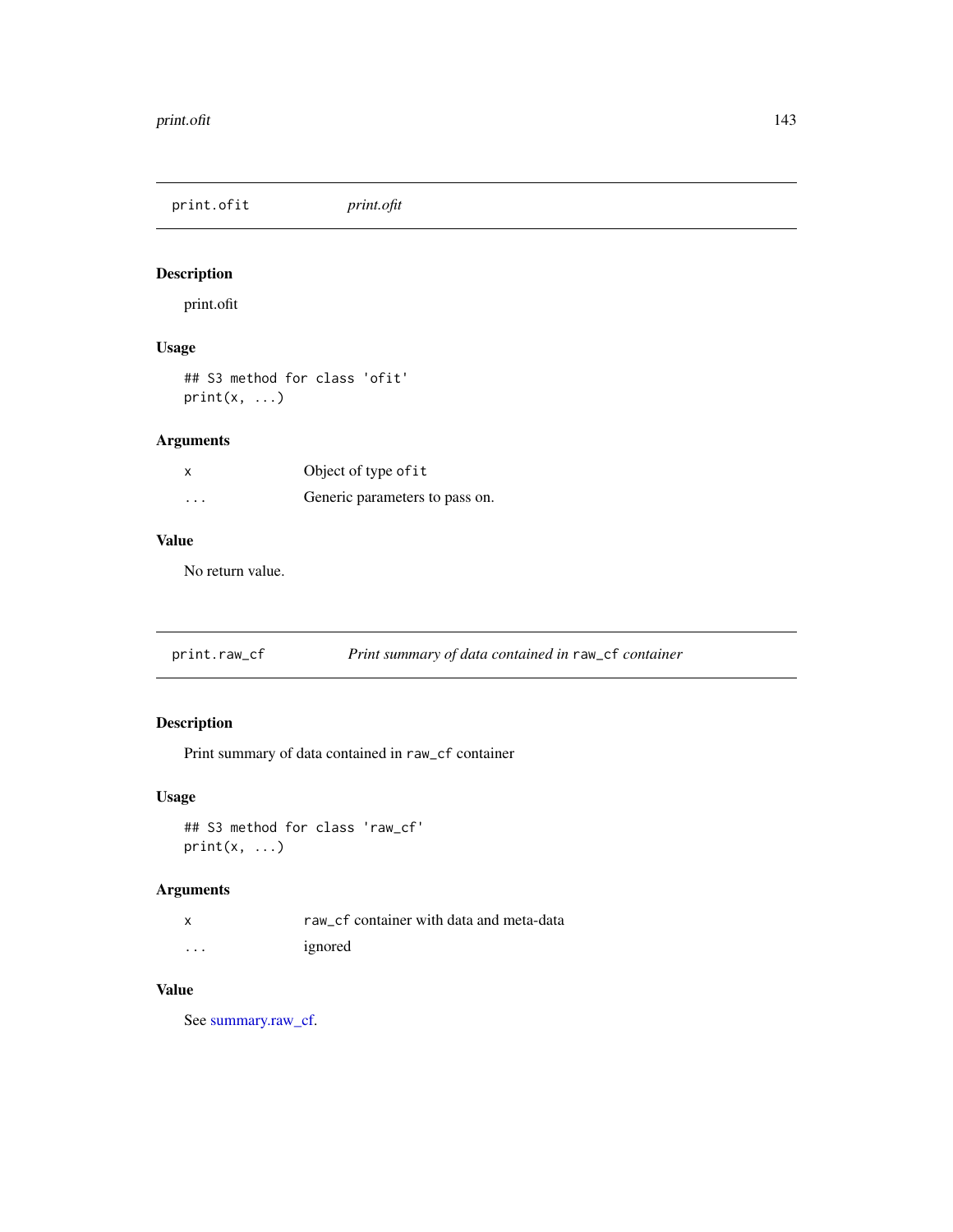## Description

Sample data for a pseudoscalar correlator for time extent Time=48.

#### Format

list of 2 elements: "t" "ps"

# Examples

data("pscor.sample")

raw\_cf *Container for raw correlation functions*

# Description

This function raw\_cf() creates containers for raw correlation functions of class raw\_cf. This class is particularly designed to deal with complex and matrix-valued correlation functions emerging in statistical mechanics and quantum field theory simulations. Arithmetic operations are defined for this class and utility functions such as is.raw\_cf and is\_empty.raw\_cf.

#### Usage

raw\_cf()

# Value

An object of S3 class raw\_cf.

## See Also

Other raw\_cf constructors: [raw\\_cf\\_data\(](#page-144-0)), [raw\\_cf\\_meta\(](#page-144-1))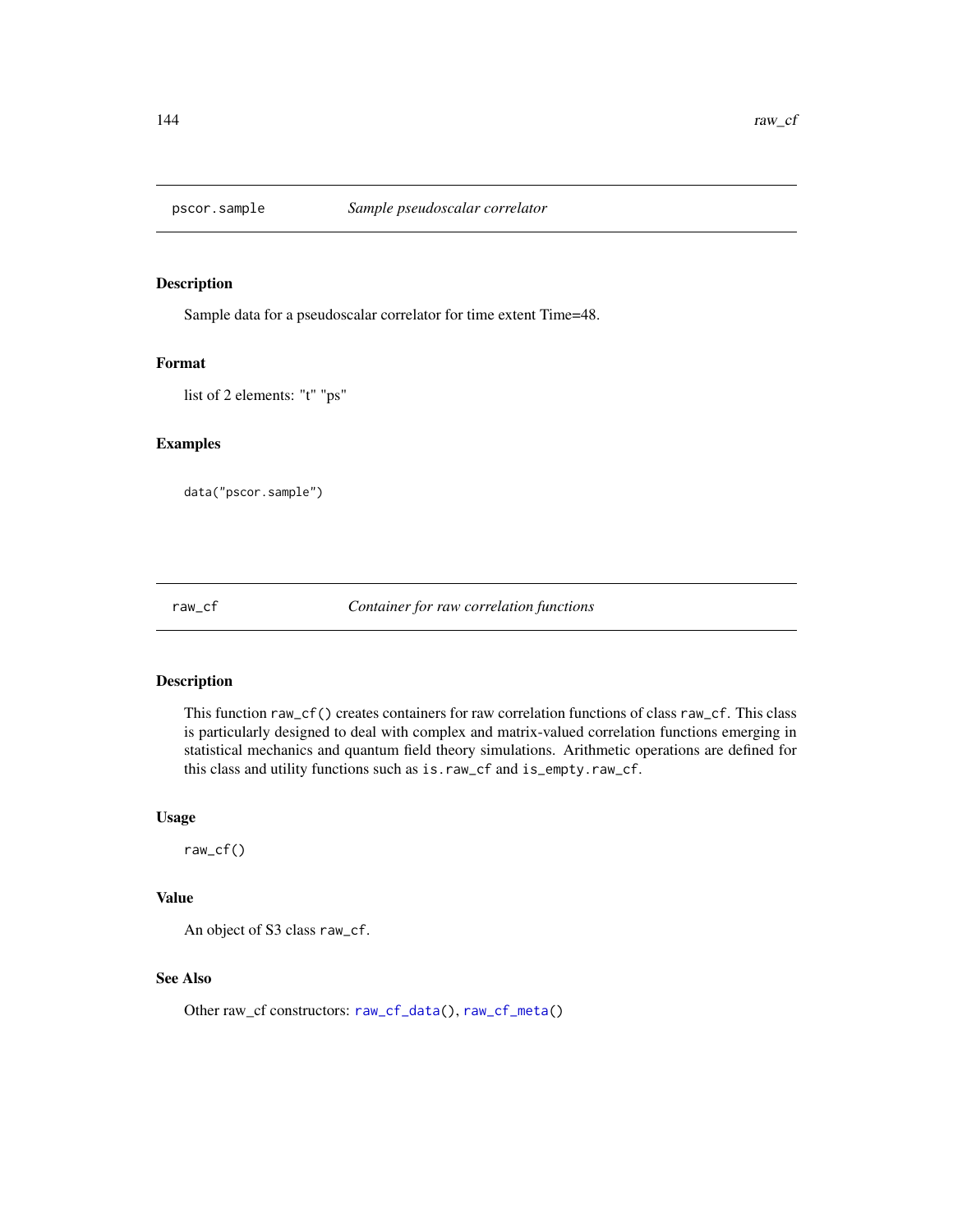<span id="page-144-1"></span>

# Description

Original data mixin constructor for raw\_cf

# Usage

raw\_cf\_data(cf, data)

# Arguments

| cf   | raw_cf object to extend.                                                                                                                                                                                                                                                                                                                                         |
|------|------------------------------------------------------------------------------------------------------------------------------------------------------------------------------------------------------------------------------------------------------------------------------------------------------------------------------------------------------------------|
| data | Numeric or complex array, original data for all observables and measurements.<br>This should have dimensions c(Nmeas.cf\$Time <i>cf\$nrObscf\$nrStypes.cf\$dim)</i> .<br>Having the internal dimensions innermost is not as efficient, but it allows differ-<br>ent transformations to be applied to different observables in the same container<br>more easily. |

# Value

An object of S3 class raw\_cf with original data mixin added.

# See Also

Other raw\_cf constructors: [raw\\_cf\\_meta\(](#page-144-0)), [raw\\_cf\(](#page-143-0))

<span id="page-144-0"></span>raw\_cf\_meta raw\_cf *metadata mixin constructor*

# Description

raw\_cf metadata mixin constructor

# Usage

```
raw_cf_meta(cf = raw_cf(), nrObs = 1, Time = NA, nrStypes = 1,
 dim = c(1, 1), nts = Time)
```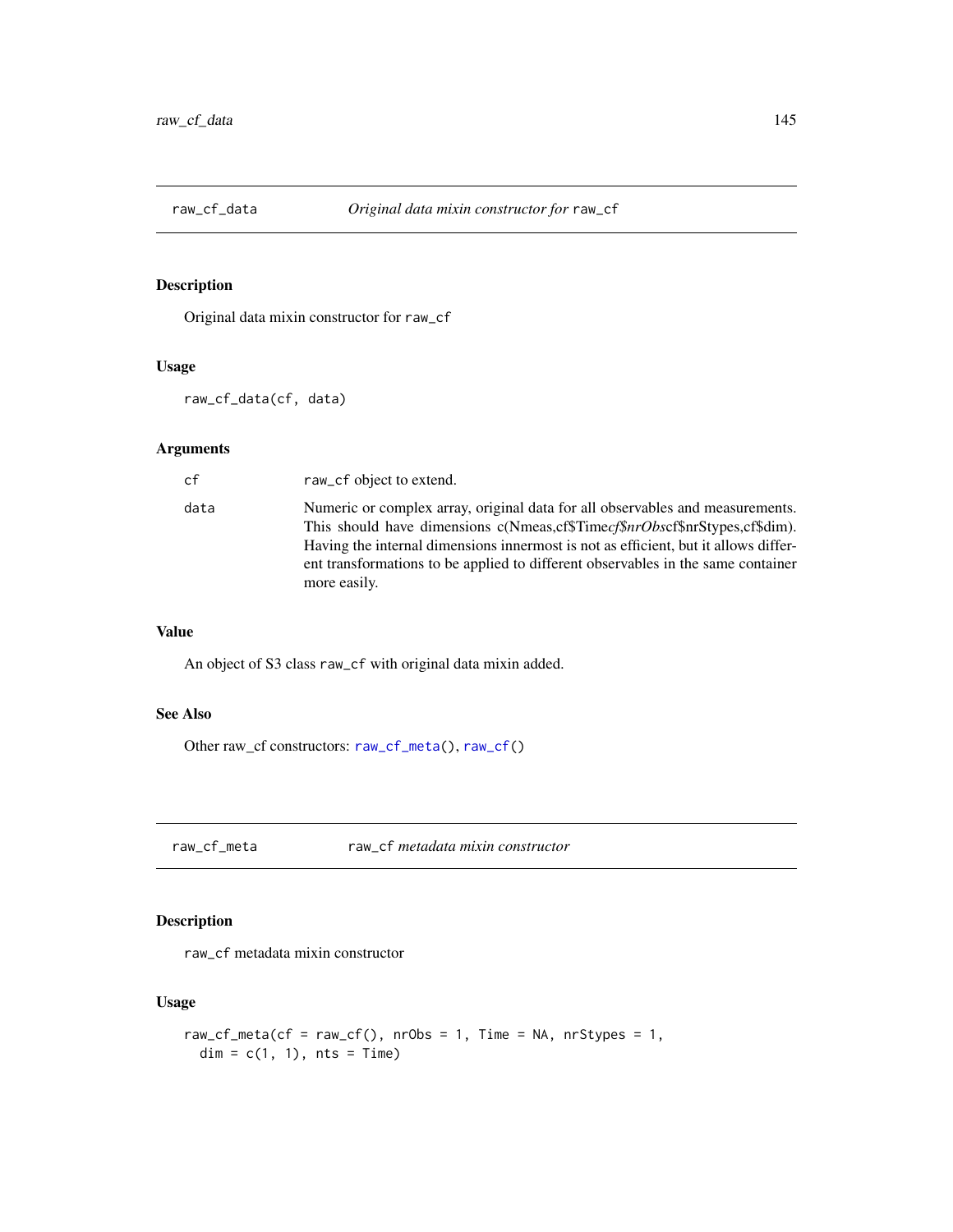# Arguments

| cf       | initial raw_cf object                                                                                                                                |
|----------|------------------------------------------------------------------------------------------------------------------------------------------------------|
| nr0bs    | Integer, number of different observables assembled in the data field of this con-<br>tainer.                                                         |
| Time     | Integer, full time extent.                                                                                                                           |
| nrStypes | Integer, number of smearing types.                                                                                                                   |
| dim      | Integer vector of "internal" dimensions for matrix-valued correlation functions.<br>For a scalar correlation, this should be specified as $c(1,1)$ . |
| nts      | Integer, number of time separations actually stored in the data field.                                                                               |

# Value

An object of S3 class raw\_cf with metadat mixing added.

# See Also

Other raw\_cf constructors: [raw\\_cf\\_data\(](#page-144-1)), [raw\\_cf\(](#page-143-0))

raw\_cf\_to\_cf *Extract a particular internal component of a 'raw\_cf ' into a 'cf '*

# Description

Extract a particular internal component of a 'raw\_cf' into a 'cf'

### Usage

```
raw_cf_to_cf(x, component)
```
# Arguments

|           | 'raw cf' container with 'raw cf data' and 'raw cf meta'                                                                           |
|-----------|-----------------------------------------------------------------------------------------------------------------------------------|
| component | Integer vector of the same length as the internal dimension of the 'raw_cf' spec-<br>if ying which component should be extracted. |

# Value

'cf' object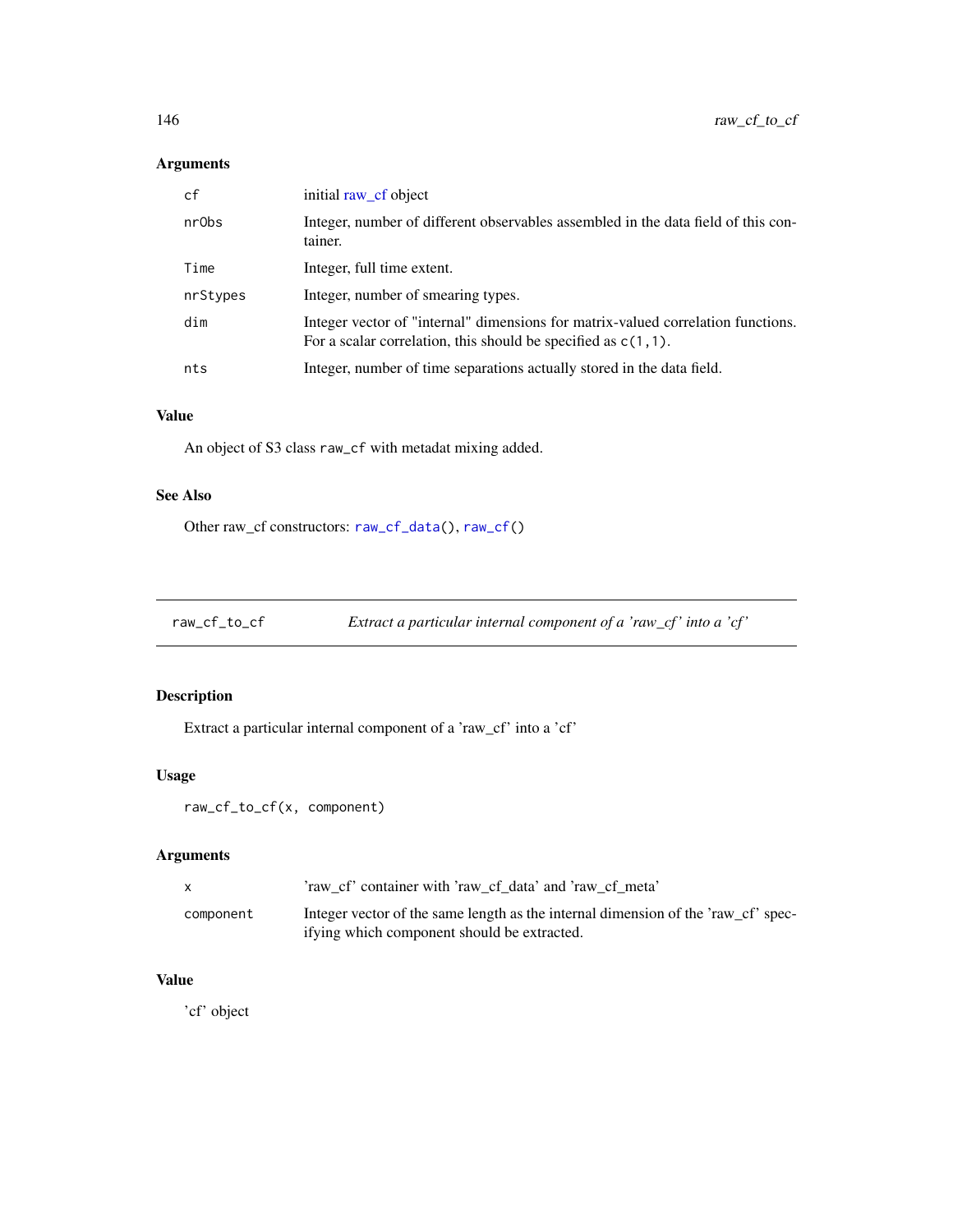<span id="page-146-0"></span>

### Description

Reads a correlation function from binary files, including hdf5 formatted files.

# Usage

```
readbinarycf(files, Time, obs = 5, Nop = 1, symmetrise = TRUE,
 endian = "little", op = "aver", excludelist = c(""), sym = TRUE,
 path = ", hdf5format = FALSE, hdf5name, hdf5index = c(1, 2))
```
# Arguments

| files       | list of filenames to be read. Can be created using getordered filelist. The<br>filelist is assumed to be order according to ascending gauge fields.                                                                                                                                 |  |  |  |  |  |
|-------------|-------------------------------------------------------------------------------------------------------------------------------------------------------------------------------------------------------------------------------------------------------------------------------------|--|--|--|--|--|
| Time        | time extent of correlation functions.                                                                                                                                                                                                                                               |  |  |  |  |  |
| obs         | each file may contain many correlation functions. With 'obs' one choses which<br>observable to read in. To be precise, in each file the reading will start at point<br>Timeobssizeof(complex <double>) and read NopTimesizeof(complex<double>).</double></double>                   |  |  |  |  |  |
| Nop         | number of replicas for the correlator to read in.                                                                                                                                                                                                                                   |  |  |  |  |  |
| symmetrise  | symmetrise the correlation function or not                                                                                                                                                                                                                                          |  |  |  |  |  |
| endian      | the endianess of the binary file.                                                                                                                                                                                                                                                   |  |  |  |  |  |
| op          | the N replicas can be either averaged (op="aver") or summed (op="sum").                                                                                                                                                                                                             |  |  |  |  |  |
| excludelist | files to exclude from reading.                                                                                                                                                                                                                                                      |  |  |  |  |  |
| sym         | if TRUE average $C(+t)$ and $C(-t)$ , otherwise $C(+t)$ and $-C(-t)$ .                                                                                                                                                                                                              |  |  |  |  |  |
| path        | path to be prepended to every filename.                                                                                                                                                                                                                                             |  |  |  |  |  |
| hdf5format  | if TRUE, try to read from an hdf5 file.                                                                                                                                                                                                                                             |  |  |  |  |  |
| hdf5name    | Name of the data set as a string.                                                                                                                                                                                                                                                   |  |  |  |  |  |
| hdf5index   | The data might be an array of size n x Time. hdf5index is used to convert two<br>columns of the data to a complex valued vector using the first and second index<br>for real and imaginary part, respectively. If hdf5index has length smaller than<br>2 the first index is reused. |  |  |  |  |  |

# Details

It is assumend that each file contains at least (obs+N)\*Time complex doubles, where Time is the time extent, obs is the number of the observable to read in and Nop the number of replicas for this observable. It is assumed that complex is the fastest running index, next time and then obs. The filelist is assumed to be ordered according to the gauge configuration MC history.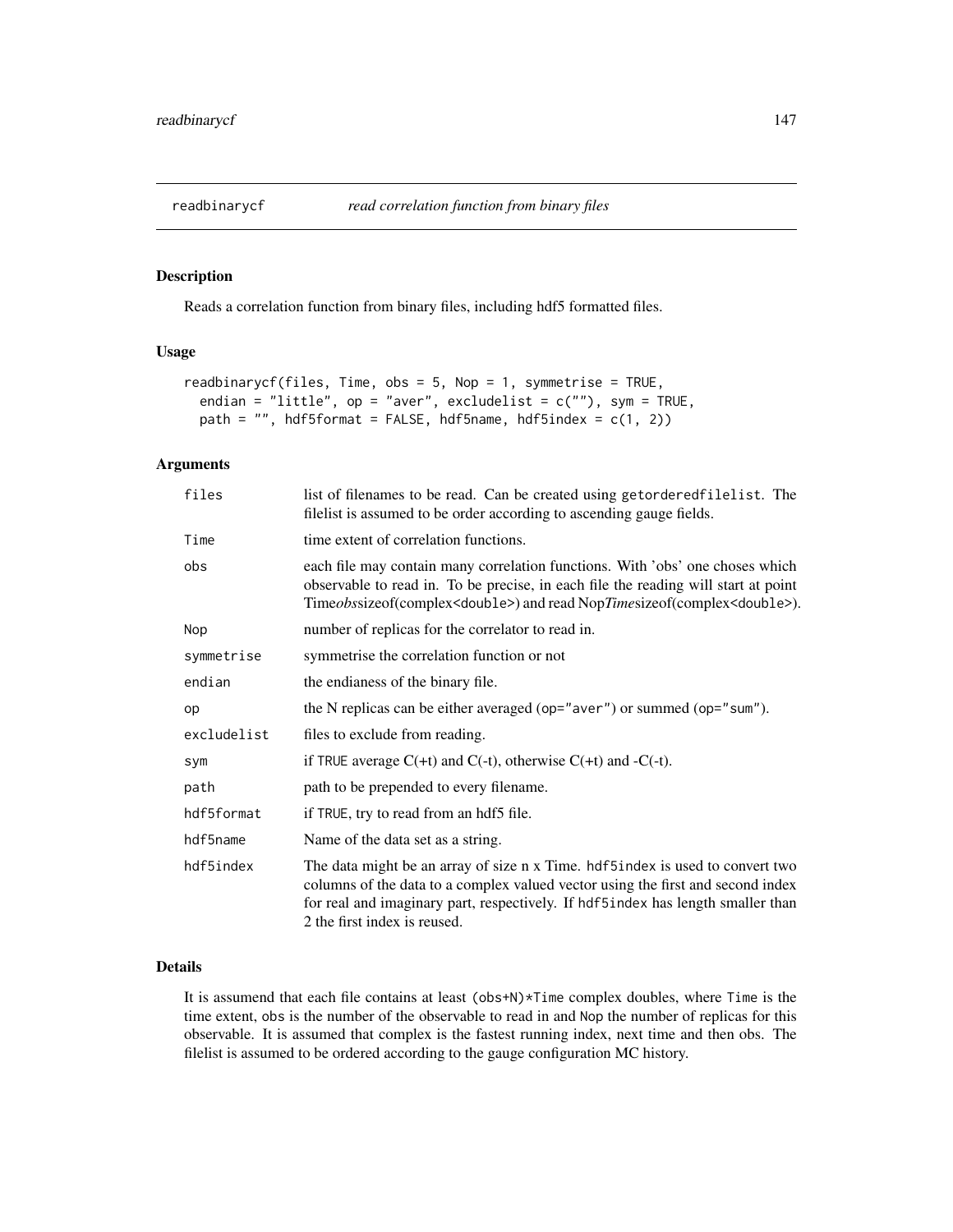### Value

returns a list with two arrays cf and icf with real and imaginary parts of the correlator, and integers Time, nrStypes=1 and nrObs=1. Both of the arrays have dimension  $c(N, (Time/2+1))$ , where N is the number of measurements (gauges). Time is the time extent, nrStypes the number of smearing levels and nrObs the number of operators, both of which are currently fixed to 1.

# Author(s)

Carsten Urbach, <curbach@gmx.de>

### See Also

[readcmidatafiles](#page-150-0), [readbinarydisc](#page-147-0), [readcmidisc](#page-149-0), [readcmicor](#page-150-0)

# Examples

```
X <- readbinarycf(path=paste0(system.file(package="hadron"), "/extdata/"),
                  files="C2_bin.dat", Time=64, obs=0)
X
X$cf
```
<span id="page-147-0"></span>readbinarydisc *read disconnected loops from binary files*

## Description

Reads disconnected loops from binary files.

# Usage

```
readbinarydisc(files, Time = 48, obs = 5, endian = "little",
  excludelist = c(""), nrSamples = 1, path = "")
```
### Arguments

| files       | list of filenames to be read. Can be created for instance using getordered filelist.<br>The filelist is assumed to be ordered with number of samples running fastest, and<br>the next to fastest nubmer of gauges. |
|-------------|--------------------------------------------------------------------------------------------------------------------------------------------------------------------------------------------------------------------|
| Time        | time extent of correlation functions.                                                                                                                                                                              |
| obs         | each file may contain Time*obs correlation functions. With obs one choses<br>which observable to read in.                                                                                                          |
| endian      | the endianess of the binary file.                                                                                                                                                                                  |
| excludelist | files to exclude from reading.                                                                                                                                                                                     |
| nrSamples   | the number of samples                                                                                                                                                                                              |
| path        | path to be prepended to every filename.                                                                                                                                                                            |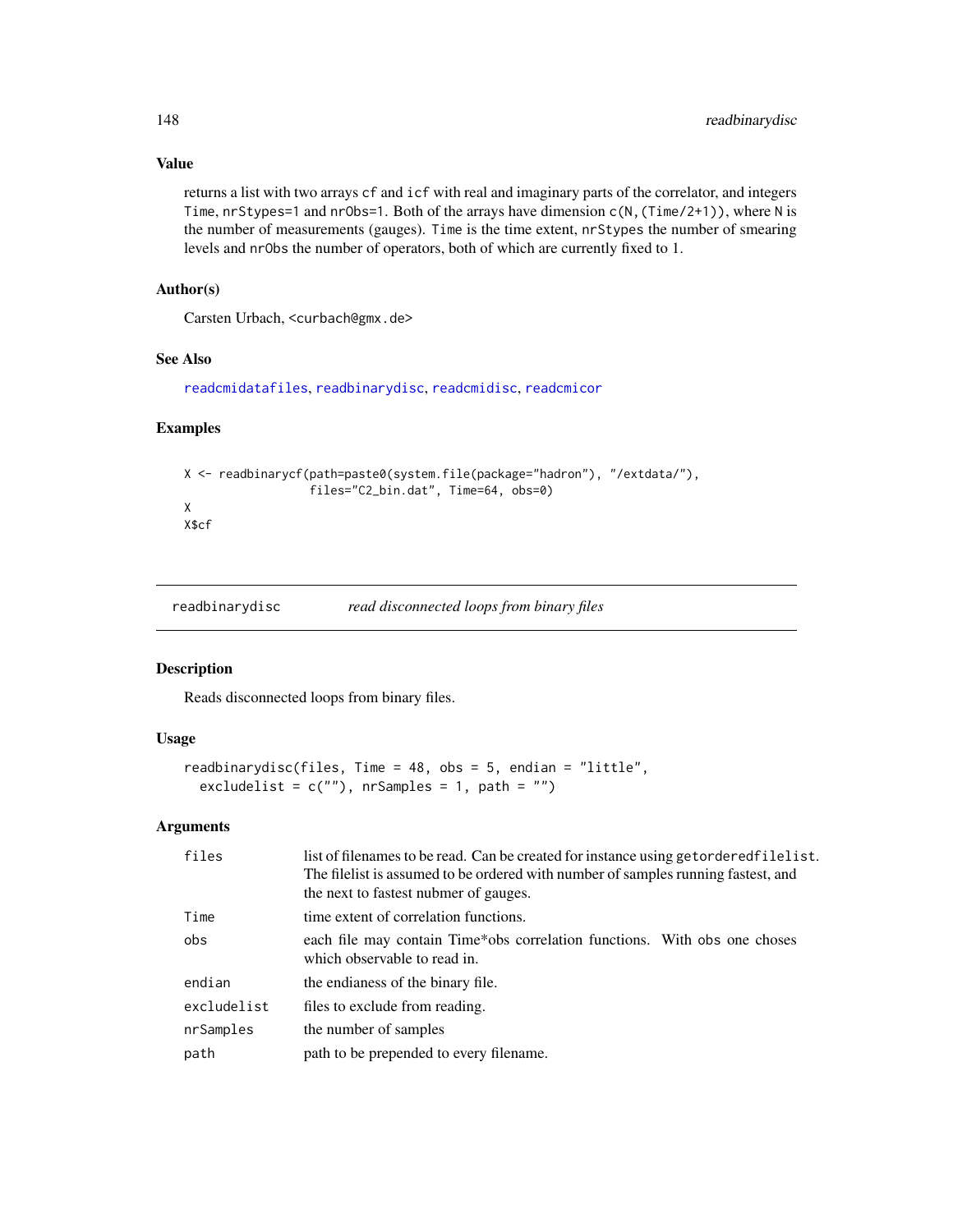#### Details

It is assumend that each file contains O\*Time complex doubles, where Time is the time extent and O the number of observables in the file. It is assumed that complex is the fastest running index, next time and then observables. The different samples are assumend to be in different files. The file list is assumed to be ordered with number of samples running fastest, and then number of gauges.

### Value

returns a list with two arrays cf and icf with real and imaginary parts of the loops, and integers Time, nrStypes=1, nrSamples and nrObs=1. Both of the arrays have dimension c(Time,N), where N is the number of measurements (gauges) and Time the time extent, nrStypes the number of smearing levels and nrObs the number of operators, both of which are currently fixed to 1.

### Author(s)

Carsten Urbach, <curbach@gmx.de>

### See Also

[readcmidatafiles](#page-150-0), [readbinarycf](#page-146-0), [readcmidisc](#page-149-0), [readcmicor](#page-150-0)

### Examples

```
## running toy example
file <- paste0(system.file("extdata", package = "hadron"), "/C2_pi0.dat")
X <- readbinarydisc(files=file, Time=64, obs=0)
X$cf
## more realistic example
## Not run: files <- character()
## Not run: for(i in seq(600,1744,8))
## Not run: files <- c(files, "C2_dis_u_conf", sprintf("%.04d", i), ".dat", sep="")
## Not run: cf <- readbinarydisc(files, obs=4, excludelist=c("C2_pi0_conf0632.dat"))
```
readbinarysamples *Read binary correlation function by sample*

### Description

Read binary correlation functions sample by sample, return as a list of length nosamples where increasing indices refer to averaging over increasing numbers of samples.

#### Usage

```
readbinarysamples(files, Time = 48, nosamples = 2, endian = "little",
 excludelist = c(""), sym = TRUE, path = "", ftype = double())
```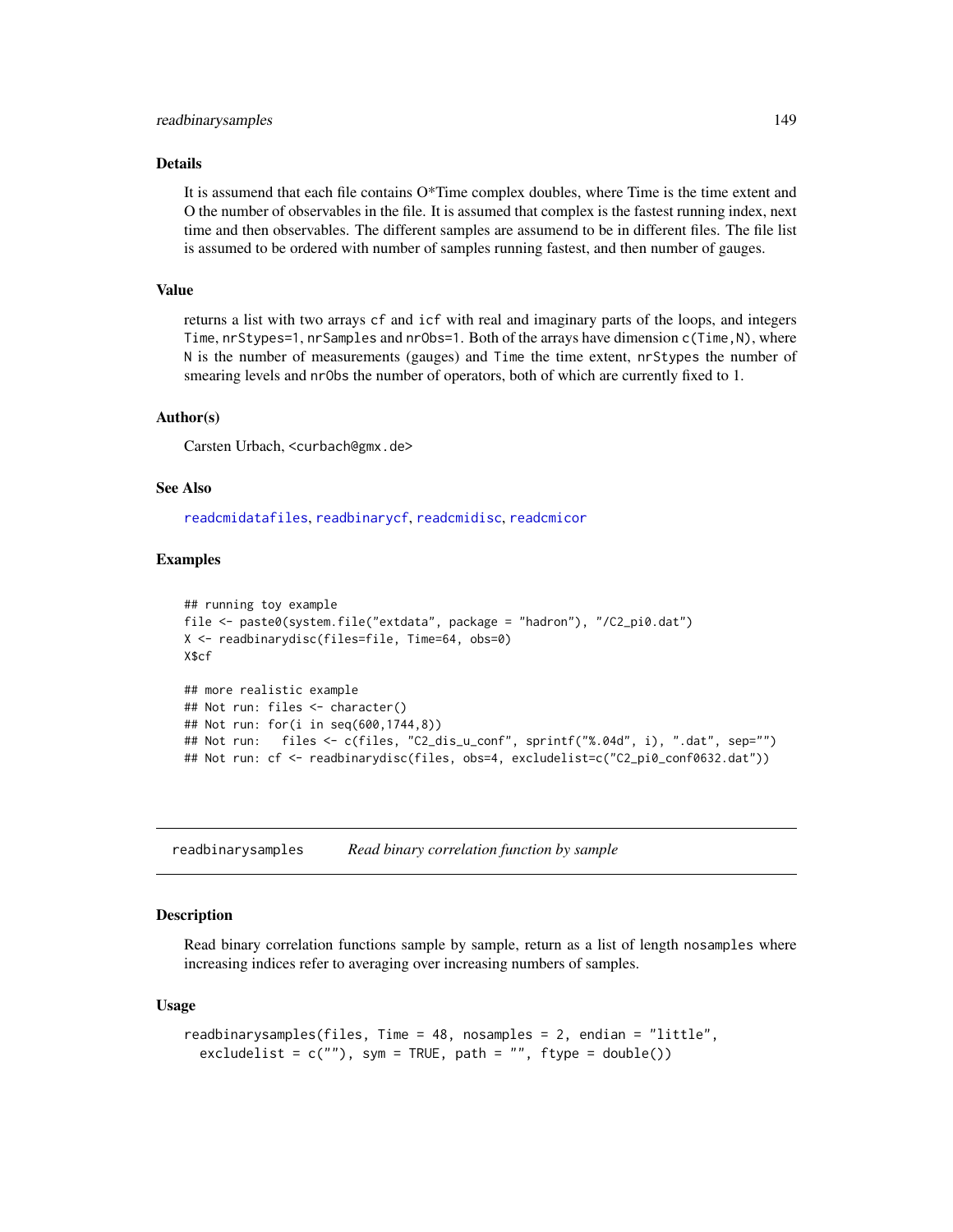# Arguments

| files       | character vector. Paths to the file to read. As path is prepended to each element,<br>one can also just pass the filenames here.                     |  |  |  |  |
|-------------|------------------------------------------------------------------------------------------------------------------------------------------------------|--|--|--|--|
| Time        | numeric. Time extent.                                                                                                                                |  |  |  |  |
| nosamples   | number of samples                                                                                                                                    |  |  |  |  |
| endian      | character, either little or big.                                                                                                                     |  |  |  |  |
| excludelist | character vector. Elements in files that are specified in excludelist are<br>skipped. The caller could also just pass set diff (files, excludelist). |  |  |  |  |
| sym         | logical. Whether the read data shall be symmetrized in the end.                                                                                      |  |  |  |  |
| path        | character. Path that is prefixed to each of the paths given in files.                                                                                |  |  |  |  |
| ftype       | numeric type. As the data is read in binary this type has to match exactly the<br>one in the file.                                                   |  |  |  |  |

#### Value

Returns a [list](#page-0-0) of cf objects.

<span id="page-149-0"></span>readcmidisc *reads disconnected loops in cmi format*

# Description

reads disconnected loops in cmi (Chris Michael) format from a list of files.

# Usage

```
readcmidisc(files, obs = 9, ind.vec = c(2, 3, 4, 5, 6, 7, 8),
 excludelist = c(""), skip = 0, L, colClasses = c("integer", "integer","integer", "integer", "numeric", "numeric", "numeric", "numeric"),
 debug = FALSE)
```
# Arguments

| files       | list of filenames to be read. Can be created using getorderedfilelist.                                             |
|-------------|--------------------------------------------------------------------------------------------------------------------|
| obs         | index of operator to parse from files                                                                              |
| ind.vec     | vector containing the index (column in file) of obs, t, samples, Re(local), Im(local,<br>Re(smeared), Im(smeared). |
| excludelist | files to exclude from reading.                                                                                     |
| skip        | lines to skip at beginning of each file.                                                                           |
| L           | the spatial lattice extent, set to Time/2 if missing.                                                              |
| colClasses  | The column data type classes, the read. table.                                                                     |
| debug       | setting debug to TRUE makes the routine more verbose by spilling out separate<br>filenames.                        |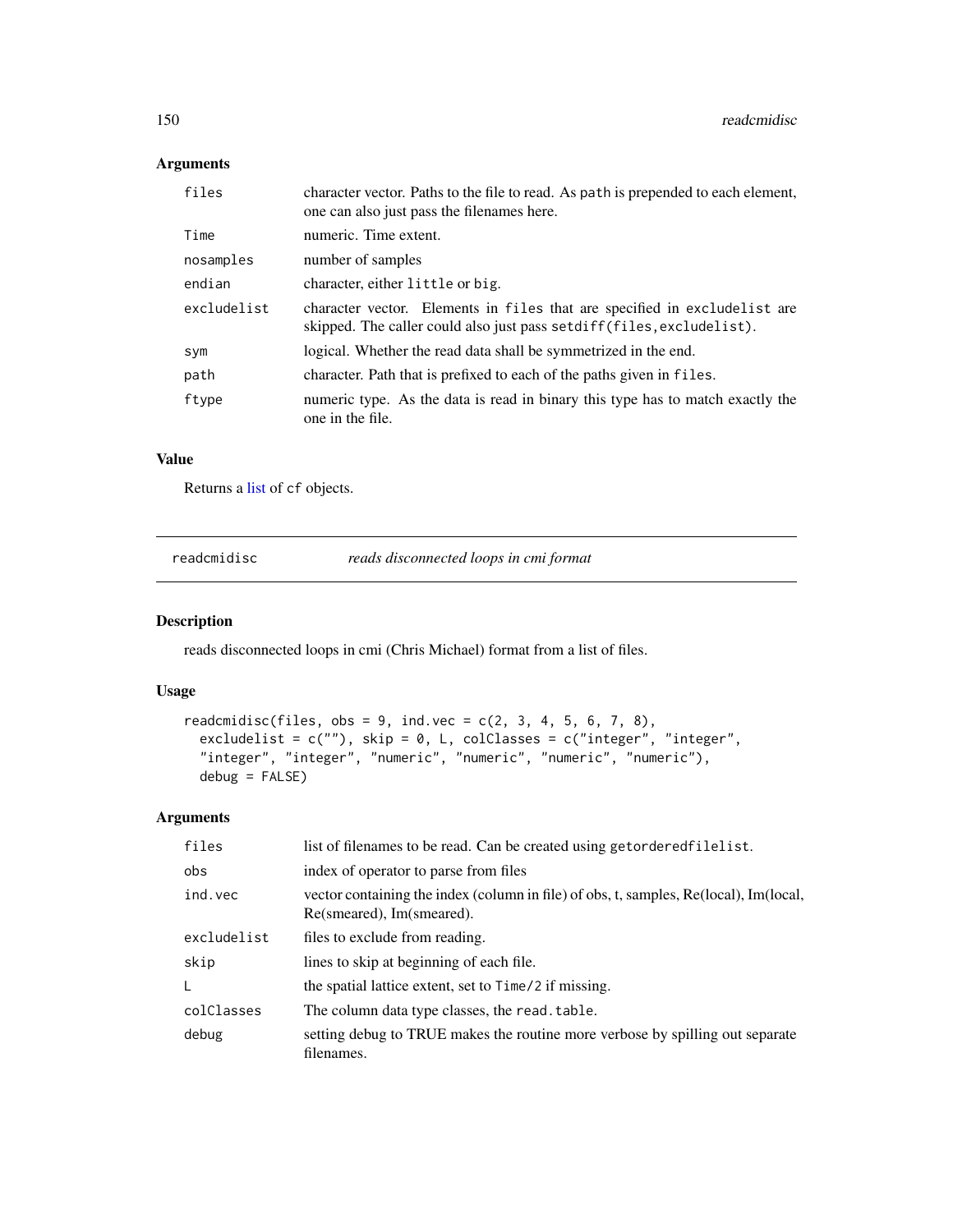#### readcmifiles that the contract of the contract of the contract of the contract of the contract of the contract of the contract of the contract of the contract of the contract of the contract of the contract of the contract

### Value

returns a list with four arrays cf, icf scf and sicf containing real and imaginary parts of the local and smeared loops, respectively, and integers Time, nrStypes=2, nrSamples and nrObs=1. The four arrays have dimension c(Time, S, N), where S is the nubmer of samples, Time is the time extent and N is the number of measurements (gauges). Time is the time extent, nrStypes the number of smearing levels and nrObs the number of operators, which are currently fixed to 1 and 2, respectively. nrSamples is the number of samples.

Note that the arrays are normalised by  $1/\sqrt{C(1^2)}$ .

The routine expects that all files have identical content. Otherwise the routine will stop.

### Author(s)

Carsten Urbach, <curbach@gmx.de>

# See Also

[readcmidatafiles](#page-150-0), [readbinarycf](#page-146-0), [readbinarydisc](#page-147-0), [readcmicor](#page-150-0)

### Examples

```
# a running toy example
hpath <- system.file(package="hadron")
files <- paste0(hpath, "/extdata/newdisc.0.1373.0.006.k0v4.10")
X <- readcmidisc(files=files)
X
## a more realistic example
## Not run: v4files <- character()
## Not run: for(i in seq(600,1744,8))
## Not run: v4files <-
## Not run: c(v4files, paste("disc.0.163265.0.006.k0v4.", sprintf("%.04d", i), sep=""))
## Not run: v4data <- readcmidisc(v4files)
```
readcmifiles *Read Single Data Files in Chris Michael Format*

### <span id="page-150-0"></span>**Description**

reads data from single files in Chris Michael format

#### Usage

```
readcmifiles(files, excludelist = c(""), skip, verbose = FALSE, colClasses,
 obs = NULL, obs.index, avg = 1, stride = 1)
```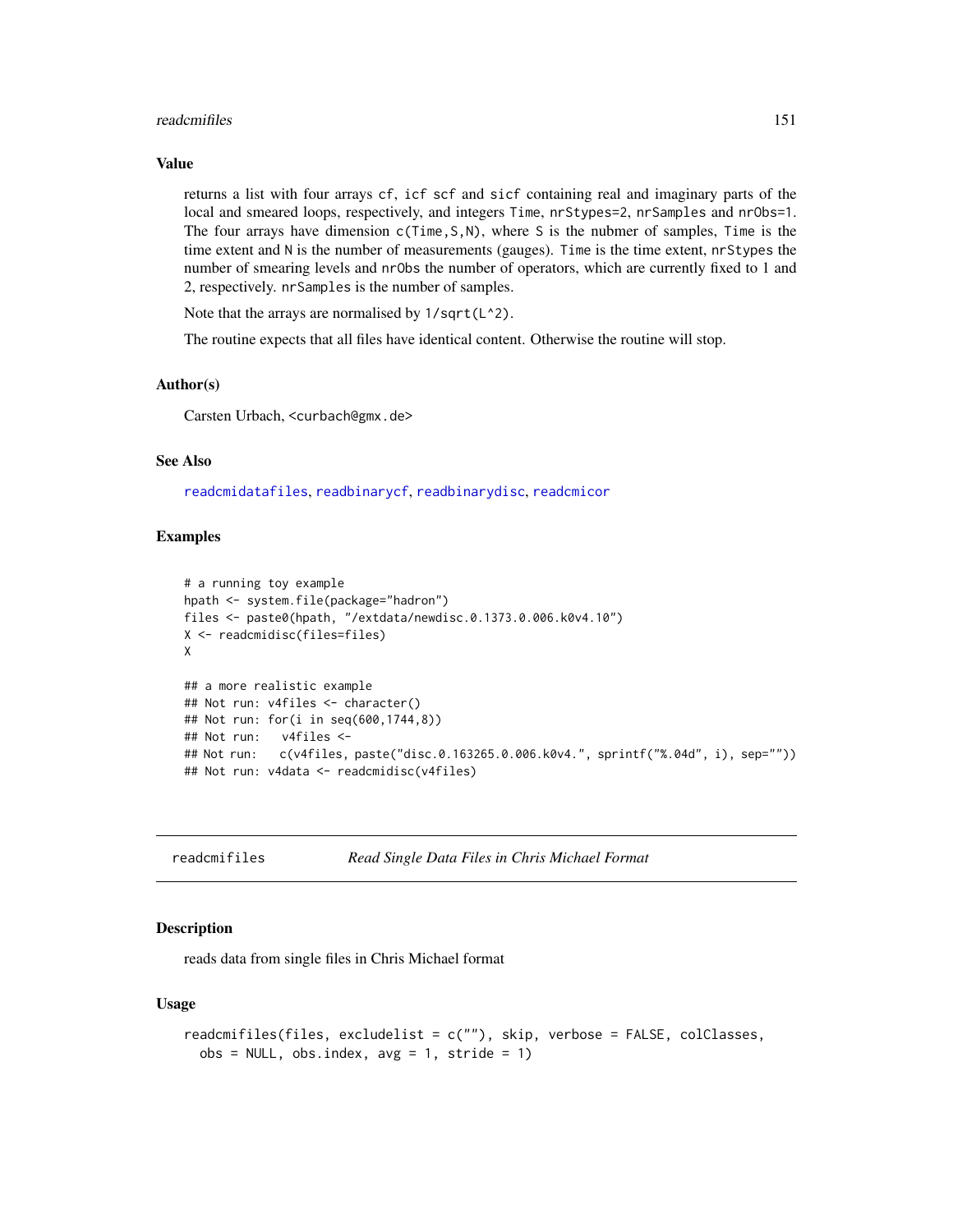#### Arguments

| files       | list of filenames to be read. Can be created using getorderedfilelist.                                                                                                                                      |
|-------------|-------------------------------------------------------------------------------------------------------------------------------------------------------------------------------------------------------------|
| excludelist | files to exclude from reading.                                                                                                                                                                              |
| skip        | Number of lines to be skipped at the beginning of each file.                                                                                                                                                |
| verbose     | Increases verbosity of the function.                                                                                                                                                                        |
| colClasses  | The column data type classes, the read. table.                                                                                                                                                              |
| obs         | To reduce memory consumption it is possible to extract only one of the obser-<br>vales. The column in which to match obs is to be given with obs. index. This<br>will only be affective if obs is not NULL. |
| obs.index   | The column in which to match obs is to be given with obs. index.                                                                                                                                            |
| avg         | Integer. Average over successive number samples                                                                                                                                                             |
| stride      | Integer. Read only subset of files with corresponding stride.                                                                                                                                               |

## Details

These functions reads data from single data files. It is assumed that every file has the same number of columns.

The cmi (Chris Michael) format for connected correlators comprises 6 colums per file: 1) the observable type number (itype); 2) the operator type number (iobs); 3) the time difference from source going from 0 to  $Time/2$  for each operator type; 4)  $c_1$  correlator value at time value forward in time; 5)  $c_2$  correlator value at time value backward in time; 6) number of gauge configuration.

There are scripts shipped with the package converting the output written into seperate files for each gauge configuration into the expected format. They are called puttogether. sh and puttogether\_reverse. sh which will sort with increasing and with decreasing gauge configuration number, respectively.

Note, that the normalisation of correlators needs multiplication by factor of 0.5 (and possible  $(2*\kappa)^2$ and  $L^3$  factors dependent on your conventions).

The values of itype run from 1 to the total number of gamma matrix combinations available. iobs equals 1 for local-local correlators, 3 for local-smeared, 5 for smeared-local and 7 for smearedsmeared

For charged mesons the order of gamma-matrix combinations is as follows: order PP PA AP AA 44 P4 4P A4 4A for pion like  $P = \gamma_5 A = \gamma_4 \gamma_5 4 = \gamma_4$ order 44 VV AA 4V V4 4A A4 VA AV for rho-a1 like  $4 = \gamma_i \gamma_4 V = \gamma_i A = \gamma_i \gamma_5$ order BB SS - total 20  $\gamma_i \gamma_4 \gamma_5 S = I$ 

itype=21 is conserved vector current at sink,  $\gamma_5$  at source

For neutral mesons the order of gamma-matrix combinations is as follows: order PP PA AP AA II PI IP AI IA for pion like  $P = \gamma_5 A = \gamma_4 \gamma_5 I = 1$ order 44 VV BB 4V V4 4B B4 VB BV for rho-b1 like  $4 = \gamma_i \gamma_4 V = \gamma_i B = \gamma_i \gamma_4 \gamma_5$ order XX AA - total 20 for a0-X like  $A = \gamma_i \gamma_5 X = \gamma_4$ 

For loops (disconnected contributions to neutral mesons) the convention is as follows: files are assumed to have eight columns with gauge, gamma, t, sample, ReTL, ImTL, ReTF, ImTF, where gamma is 1 to 16 as list of (hermitian) gamma matrices: order  $g_{5}g_{1}g_{2}g_{3}$ 

```
-ig_4* g_5 g_1 g_2 g_3
```

```
-ig_5* ig_5 g_1 g_2 g_3 ie 1,..
```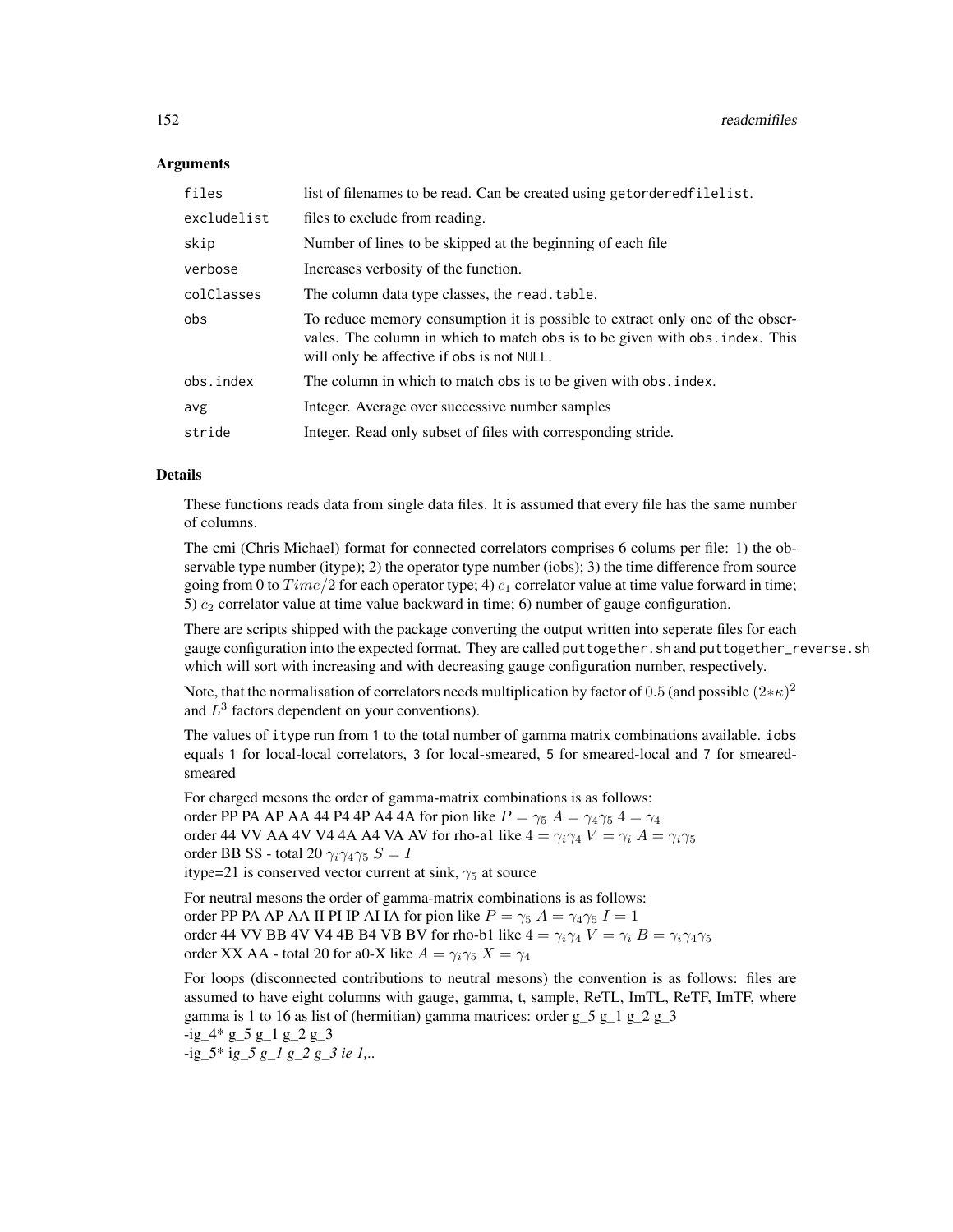#### readgradflow 153

*-ig\_5g\_4* -i*g\_5 g\_1 g\_2 g\_3 ie g\_4, g\_5*row 2 (so P is 1; A4 is 5; S is 9; A\_i is 10,11,12 etc)

t is t-value of trace (here spatial momentum is zero) sample is sample number 1,...24 (or 96) ReTL is real part of trace at time t, with gamma combination given and Local operator (F is Fuzzed == non-local) operator).

Normalisation is trace  $M^{\wedge}$ -1 with  $M=1+\dots$ .

To make a disconnected correlator, one combines these traces for different t (and different sample number) as a product. Note only Re Gamma=1 and Im Gamma=gamma\_5 have VEV's, see [computeDisc](#page-46-0)

### Value

readcmicor returns an object of class cmicor, read from a single file.

readcmidatafiles returns an object of class cmicor, which is an rbind of all data.frames read from the single files in the filelist.

readcmiloopfiles returns an object of class cmiloop, which is an rbind of all data.frames read from the single files in the filelist.

### Author(s)

Carsten Urbach, <curbach@gmx.de>

### See Also

[getorderedfilelist](#page-81-0), [extract.obs](#page-69-0), [readcmidisc](#page-149-0)

#### Examples

```
## a running toy example
files <- paste0(system.file(package="hadron"), "/extdata/outprcvn.dddd.00.0000")
X <- readcmifiles(files, skip=0,
                  colClasses=c("integer", "integer","integer","numeric","numeric"))
X
## a more realistic example
## Not run: filelist <- getorderedfilelist("ouptrc", last.digits=3, ending=".dat")
## Not run: cmicor <- readcmidatafiles(filelist, skip=1)
```
readgradflow *Read Gradient Flow Output Files in tmLQCD format*

### Description

given a pathname, reads all gradient flow output files in that directory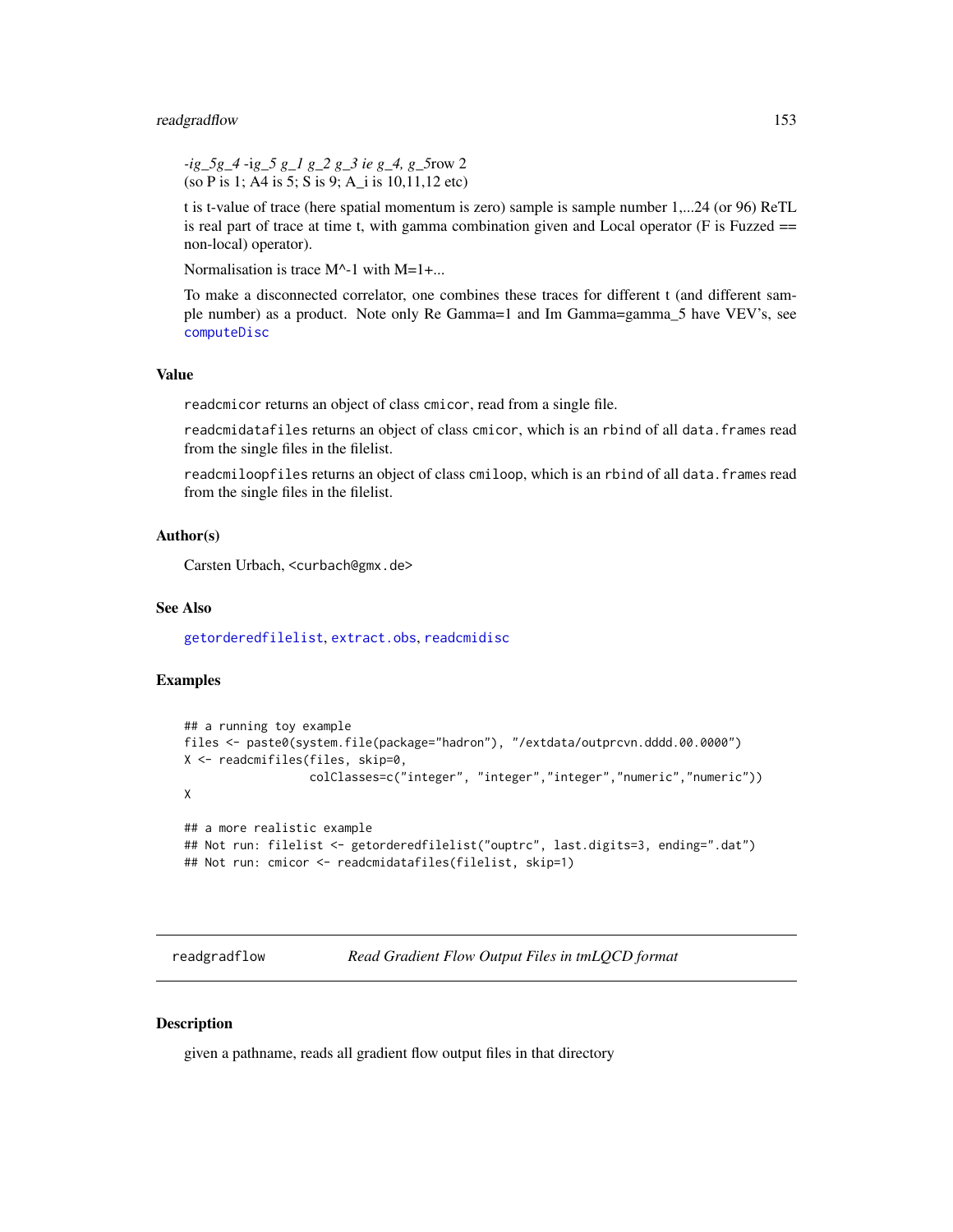#### Usage

```
readgradflow(path, skip = 0, basename = "gradflow", col.names)
```
#### Arguments

| path      | the path into which the function should descend                                                                      |
|-----------|----------------------------------------------------------------------------------------------------------------------|
| skip      | number of measurements to skip.                                                                                      |
| basename  | base ame of the files to be read.                                                                                    |
| col.names | column names of the columns in the files to be read. If not given it will be<br>infered from the files, if possible. |

### Details

This function reads all tmLQCD gradient flow files in the given path and returns a data frame which concatenates them all.

The single files are expected to be in the tmLQCD format which consists of a header with the column names "traj t P Eplaq Esym tsqEplaq tsqEsym Wsym" and the measurement for each flow time in rows. The columns can be ordered arbitrarily as long as the header and the data are consistent.

### Value

The function returns a data frame ordered first by the flow time and then by the the trajectory number (so the trajectory number is the index which runs fastest). The data frame has column names

- t flow time
- traj trajectory number
- P plaquette expectation value (at flow time t)
- Eplaq energy density from plaquette definition (at flow time t)
- Esym energy density from clover definition (at flow time t)
- tsqEplaq flow time squared multiplied by plaquette energy density
- tsqEsym flow time squared multiplied by clover energy density
- Wsym BMW 'w(t)' observable

### Author(s)

.

Bartosz Kostrzewa, <br/>bartosz.kostrzewa@desy.de>

# Examples

```
path <- system.file("extdata/", package="hadron")
raw.gf <- readgradflow(path)
```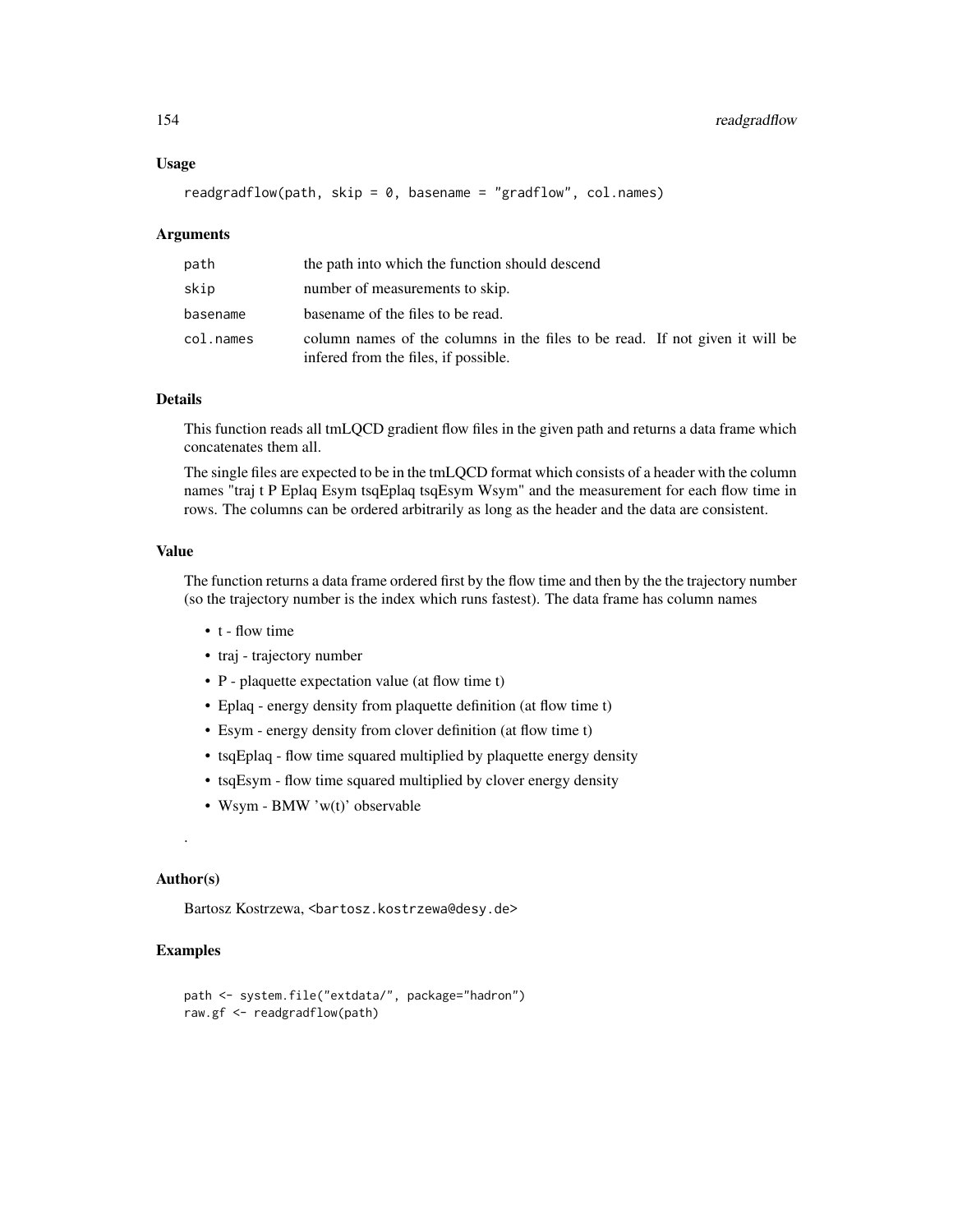readhlcor *readhlcor*

# Description

readhlcor

# Usage

readhlcor(filename)

### Arguments

filename String. Filename of the heavy light correlator data file. The file is expected to have nine columns, the first four integer, the second four numeric and the last integer valued again.

### Value

Invisibly returns a [data.frame](#page-0-0) object containing the file content.

readnissatextcf *reader for Nissa text format correlation functions*

# Description

reader for Nissa text format correlation functions

#### Usage

```
readnissatextcf(file_basenames_to_read, smear_combs_to_read, Time,
 combs_to_read, nts = Time, sym.vec = c(1), symmetric = FALSE)
```
# Arguments

file\_basenames\_to\_read

Character vector of file names without the smearing combination suffixes (such as 'll', 'ls', 'sl', 'ss') which will be added in the reading routine accordign to what was passed via smear\_combs\_to\_read. An example would be '0001/mes\_contr\_2pts', not the lack of the smearing suffix.

| smear_combs_to_read |                                                                                                                                                           |  |  |
|---------------------|-----------------------------------------------------------------------------------------------------------------------------------------------------------|--|--|
|                     | Character vector containing the smearing cominations that are to be read. These<br>will be attached to the file basenames to read in the reading routine. |  |  |
| Time                | Integer, time extent of the lattice.                                                                                                                      |  |  |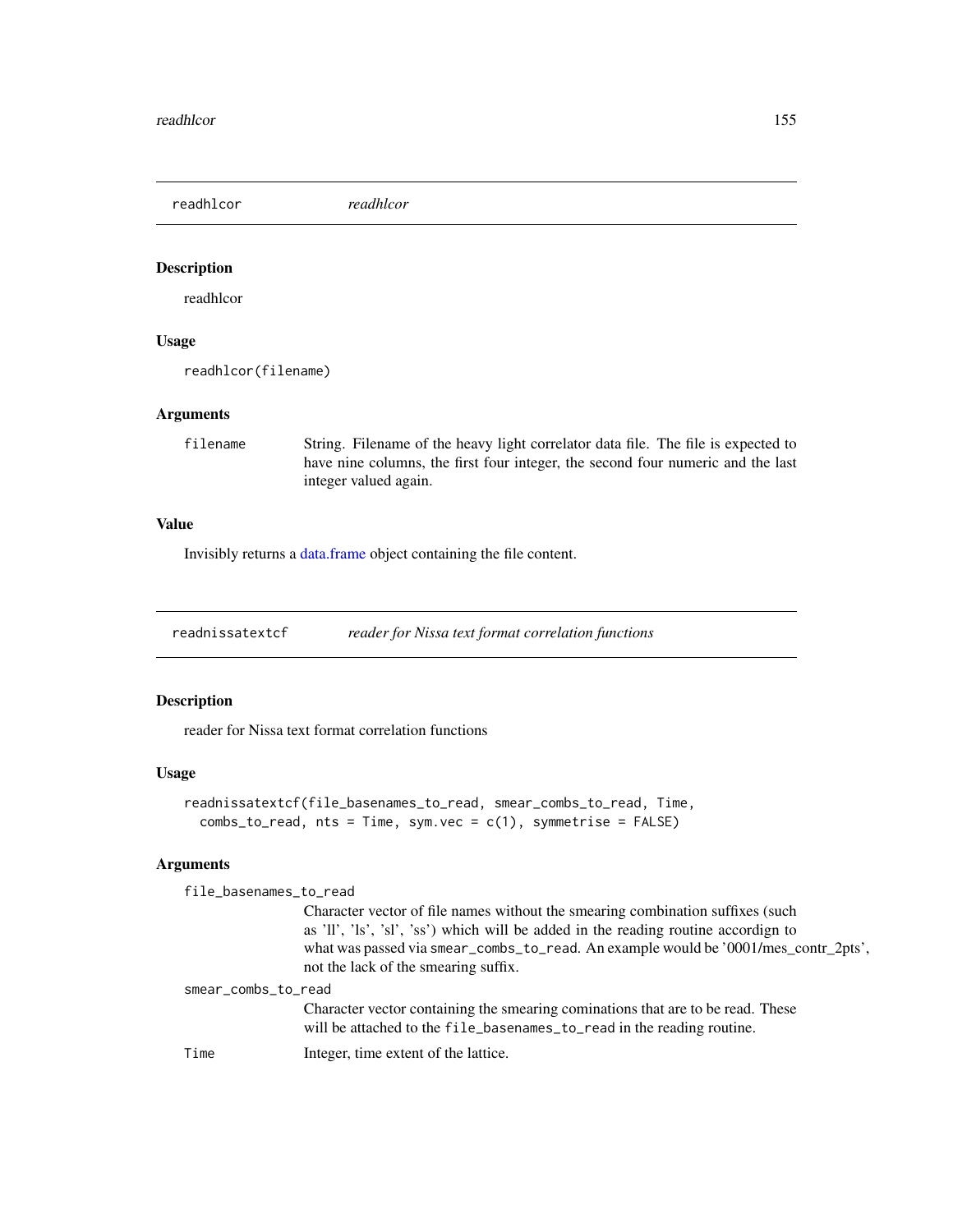combs\_to\_read Data frame containing the indices of the masses and r-paramter combinations to be read as well as the name of the spin combination. For a two-point function using the second and third mass (0-indexed), the (+^dag,+) r-combination and the pseudoscalar-pseudoscalar spin combination would look as follows: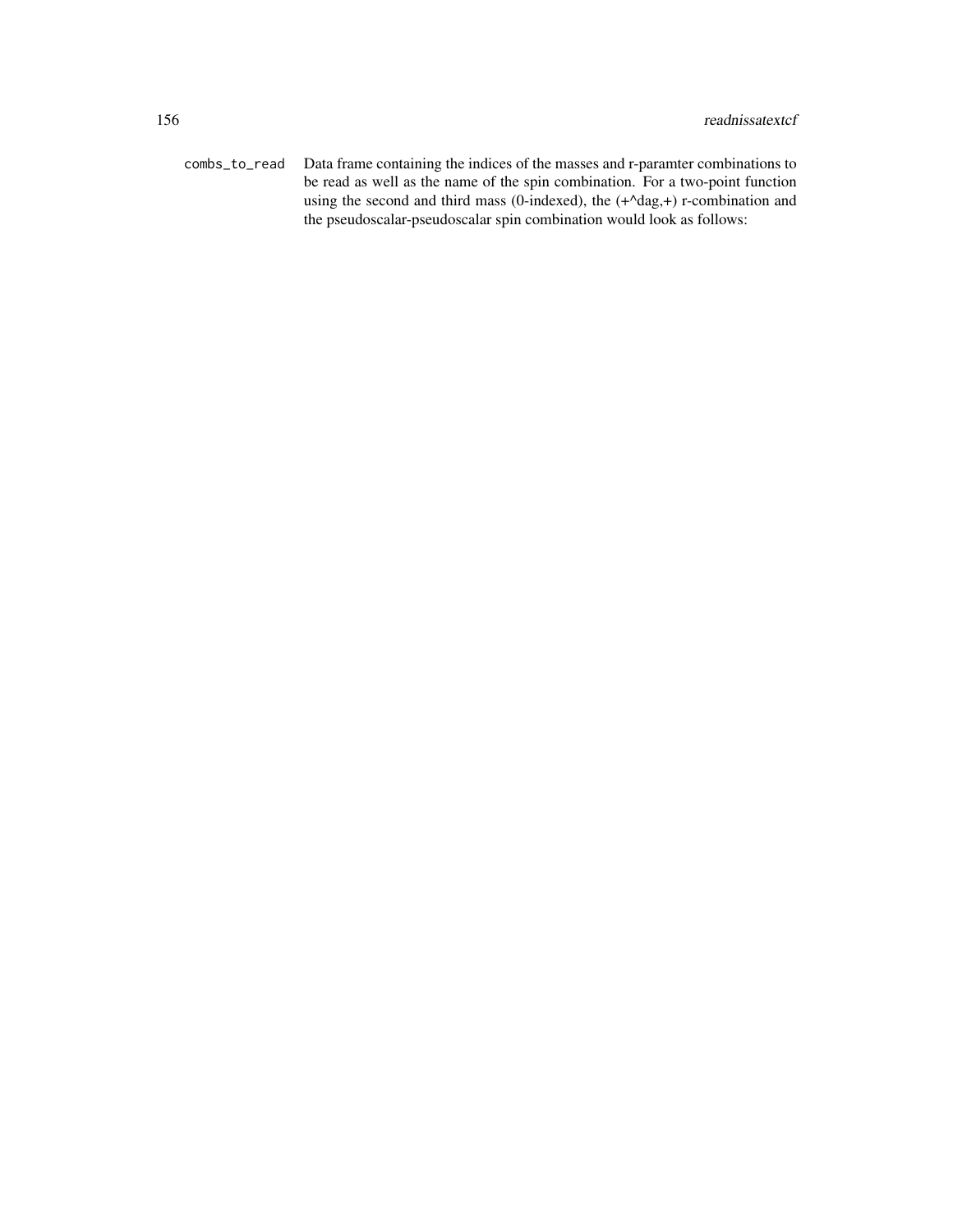# readoutputdata 157

|            |                                                       |                                                                                                                                                                                                                                                                                                                                                                               |          |          | m1_idx m2_idx r1_idx r2_idx spin_comb                                |                                                                            |
|------------|-------------------------------------------------------|-------------------------------------------------------------------------------------------------------------------------------------------------------------------------------------------------------------------------------------------------------------------------------------------------------------------------------------------------------------------------------|----------|----------|----------------------------------------------------------------------|----------------------------------------------------------------------------|
|            |                                                       |                                                                                                                                                                                                                                                                                                                                                                               | $\Omega$ | $\Omega$ | "P5P5"                                                               |                                                                            |
| nts        |                                                       |                                                                                                                                                                                                                                                                                                                                                                               |          |          | Integer, number of time slices to be read from the correlator files. |                                                                            |
| sym.vec    |                                                       | Integer or numeric vector. Specifies whether the correlator at the given posi-<br>tion is symmetric $(+1.0)$ or anti-symmetric $(-1.0)$ under time reflection. This is<br>passed to symmetrise. cf. This should be of sufficient length to cover all corre-<br>lators that are going to be read (one number per row of combs_to_read and per<br>entry of smear_combs_to_read) |          |          |                                                                      |                                                                            |
| symmetrise | should be done after the correlator has been read in. |                                                                                                                                                                                                                                                                                                                                                                               |          |          |                                                                      | Boolean, specifies whether averaging over backward and forward correlators |

## Value

Returns an object of class cf.

readoutputdata *Read Data In output.data Format of tmLQCD*

# Description

reads data from an output.data file written by tmLQCD

### Usage

```
readoutputdata(filename)
```
# Arguments

filename filename of the data file

### Details

The data can be plotted directly using "plot".

# Value

returns a data frame of class "outputdata" containing the data.

Returns an object of class outputdata derived from a data.frame as generated by [read.table](#page-0-0) applied to the input file.

# Author(s)

Carsten Urbach <curbach@gmx.de>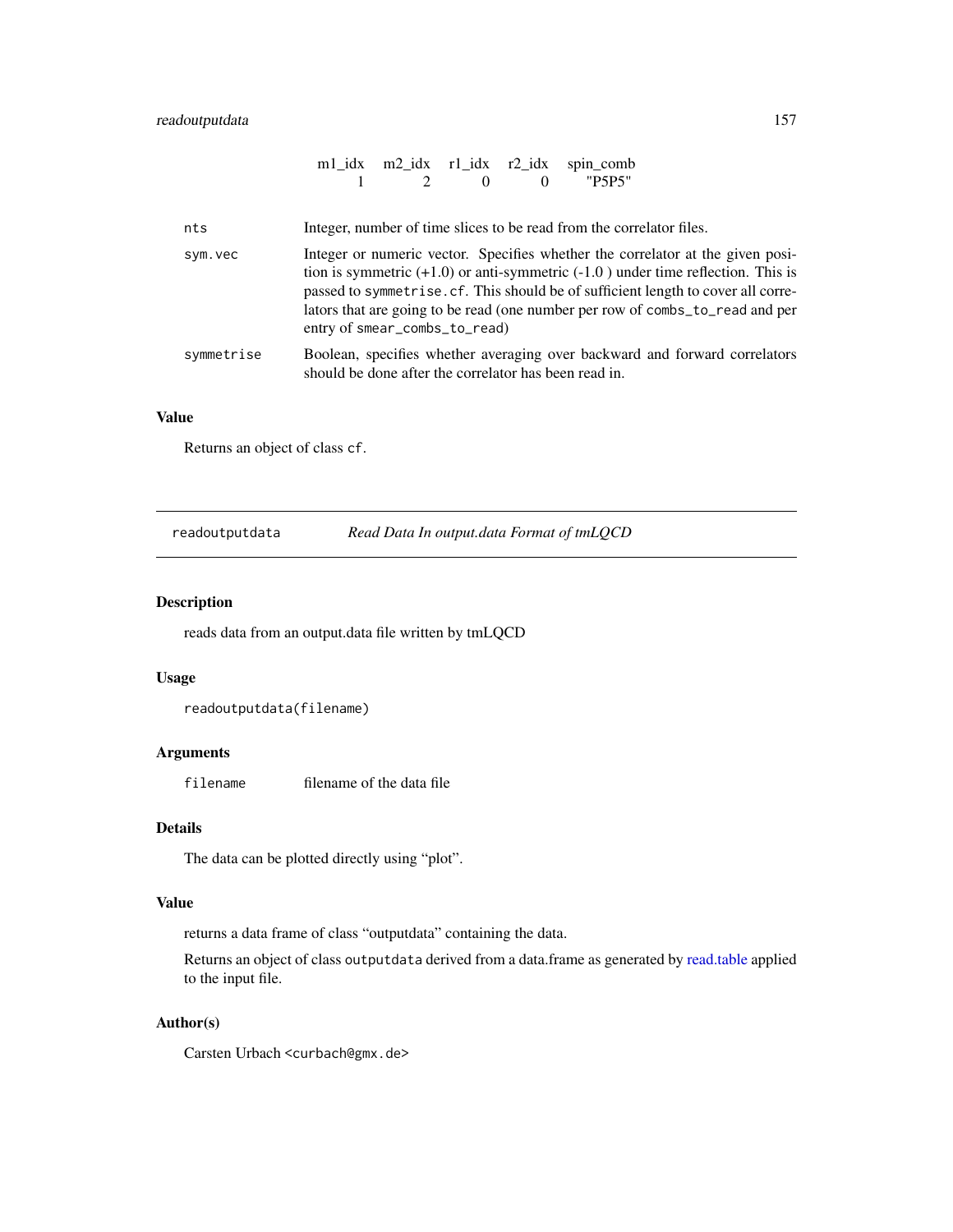# Examples

```
plaq <- readoutputdata(paste0(system.file(package="hadron"), "/extdata/output.data"))
plot(plaq)
```
readtextcf *Read correlator data from single file*

# Description

Reads arbitrary number of samples for a complex correlation function from a text file.

### Usage

```
readtextcf(file, Time = 48, sym = TRUE, path = "", skip = 1,
 check.t = 0, ind.vector = c(2, 3), symmetrise = TRUE, stride = 1,
 avg = 1, Nmin = 4, autotruncate = TRUE)
```
# Arguments

| file         | filename of file to read from.                                                                                                                                                                                                     |
|--------------|------------------------------------------------------------------------------------------------------------------------------------------------------------------------------------------------------------------------------------|
| Time         | time extent of the correlation function                                                                                                                                                                                            |
| sym          | if TRUE average $C(+t)$ and $C(-t)$ , otherwise $C(+t)$ and $-C(-t)$ . Averaging can be<br>switched off using the symmetrise option.                                                                                               |
| path         | the path to the files.                                                                                                                                                                                                             |
| skip         | number of lines to skip at beginning of file                                                                                                                                                                                       |
| check.t      | if set to an integer value larger than zero the function will assume that in the<br>corresponding column of the file the Euclidean time is counted and it will check<br>whether the maximum in this column is identical to Time-1. |
| ind.vector   | index vector of length 2 with the indices of real and imaginary values of corre-<br>lator, respectivley.                                                                                                                           |
| symmetrise   | if set to TRUE, the correlation function will be averaged for t and Time-t, with<br>the sign depending on the value of sym. Note that currently the correlator with<br>t-values larger than Time/2 will be discarded.              |
| stride       | Integer. Read only subset of files with corresponding stride.                                                                                                                                                                      |
| avg          | Integer. Average over successive number samples                                                                                                                                                                                    |
| Nmin         | Integer. Minimal number of measurements that must remain after sparsification<br>and averaging. Default equals to 4.                                                                                                               |
| autotruncate | Boolean. Whether to autotruncate or not                                                                                                                                                                                            |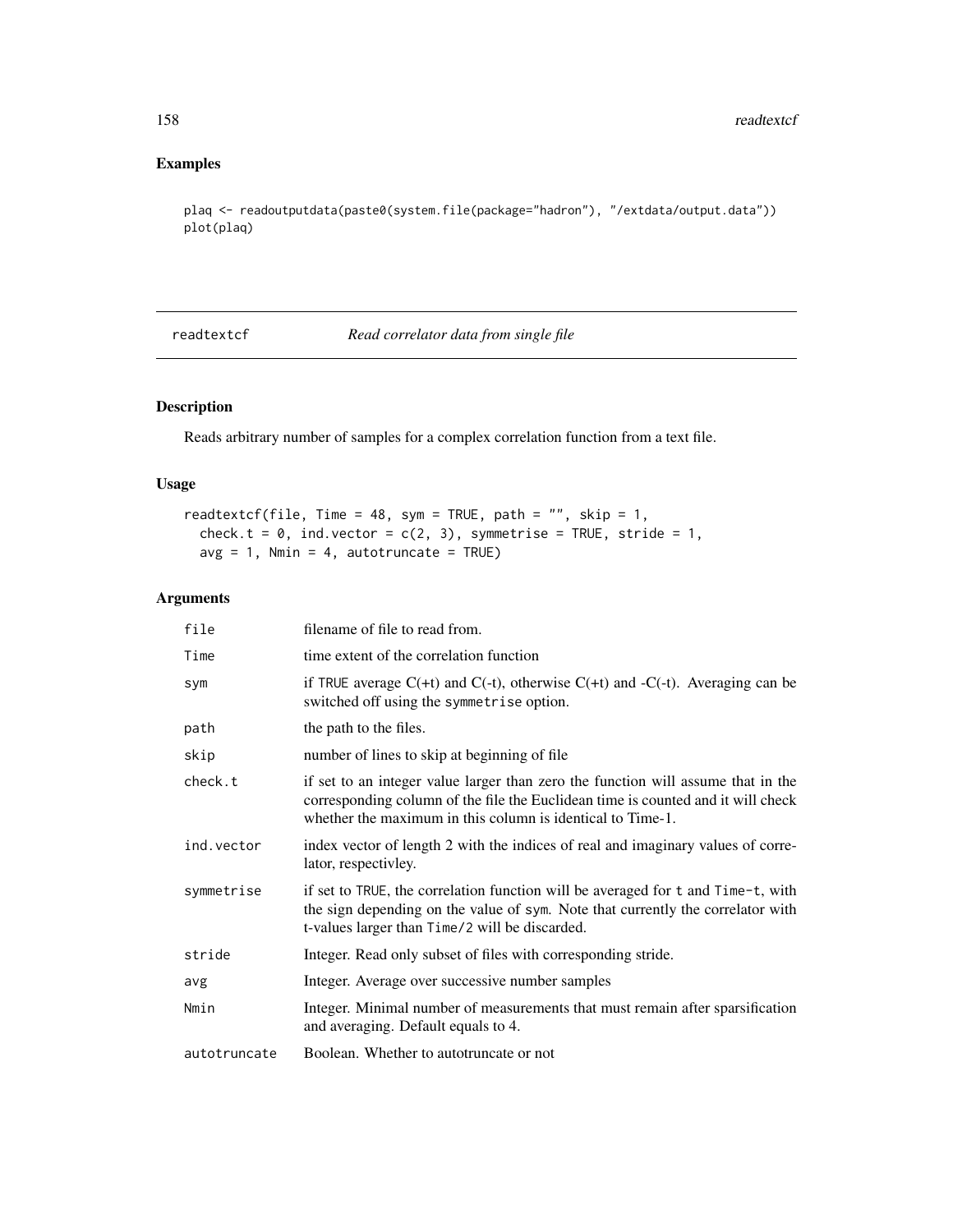### Value

returns a list with two arrays cf and icf with real and imaginary parts of the correlator, and integers Time, nrStypes=1 and nrObs=1. Both of the arrays have dimension  $c(N, (Time/2+1))$ , where N is the number of measurements (gauges). Time is the time extent, nrStypes the number of smearing levels and nrObs the number of operators, both of which are currently fixed to 1.

### Author(s)

Carsten Urbach, <curbach@gmx.de>

### See Also

[readcmidatafiles](#page-150-0), [readbinarydisc](#page-147-0), [readcmidisc](#page-149-0), [readcmicor](#page-150-0), [readbinarycf](#page-146-0)

removeTemporal.cf *Remove Thermal States by Weighting and Shifting*

### Description

Remove Thermal States by Weighting and Shifting

### Usage

```
removeTemporal.cf(cf, single.cf1, single.cf2, p1 = c(0, 0, 0), p2 = c(0, 0, 0)0), L, lat.disp = TRUE, weight.cosh = FALSE)
```
# Arguments

| cf             | Object of type cf                                                 |
|----------------|-------------------------------------------------------------------|
| single.cf1     | Object of type cf                                                 |
| single.cf2     | Object of type cf                                                 |
| p1             | Numeric vector. Spatial momentum of first state                   |
| p <sub>2</sub> | Numeric vector. Spatial momentum of second state                  |
| L              | Integer. Spatial lattice extent.                                  |
| lat.disp       | Boolean. Use lattice dispersion relation instead of continuum one |
| weight.cosh    | Boolean. Use cosh functional form in the weighting procedure      |

# Value

weighted and shifted correlation function as a [cf](#page-34-0) object.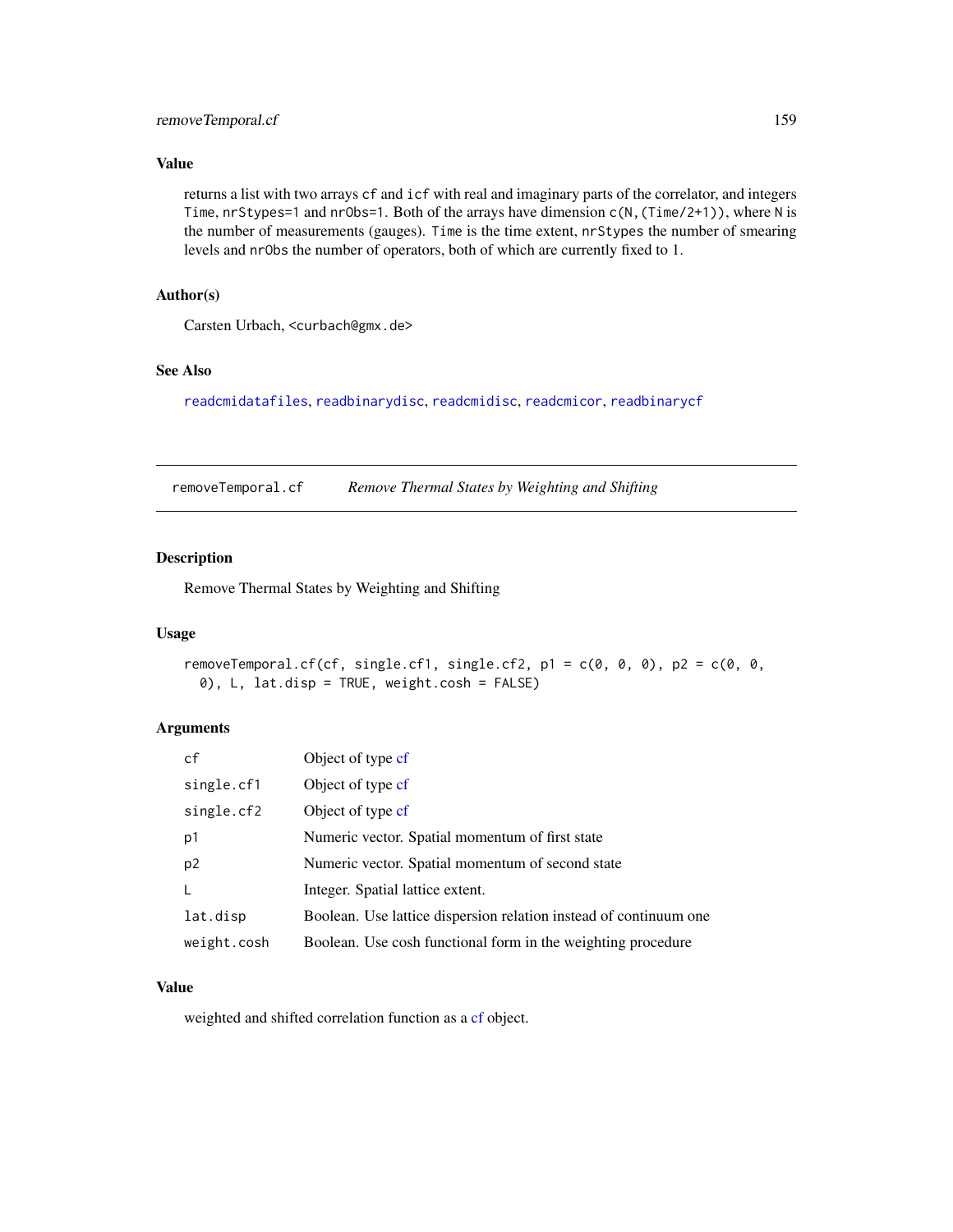# Description

The bootstrap distribution in the Hankel effective mass can be quite broad due to outliers and long tails. These screw with proper error estimation. Therefore it can be useful to trim these tails. Just trimming a bootstrap distribution would lead to less samples, therefore we do a parametric resampling.

#### Usage

resample\_hankel(hankel\_effmass, distance = 5)

#### Arguments

|          | hankel effmass Hankel effective mass from hankel 2 effmass. |
|----------|-------------------------------------------------------------|
| distance | Numeric, threshold for marking outliers.                    |

#### Details

The central values are also inferred from the distribution because they often are outliers themselves. The new central value is the middle between the upper and lower quantile, making the resulting distribution symmetric.

Half the distance between the quantiles is taken to be the error, therefore the quantiles are chosen at 16 and 84 percent to match the standard deviation. All points that are more than "distance" errors away from the new central value are taken to be outliers.

### Value

The Hankel effmass object is returned with the same fields, the numbers have been changed.

Additionally there are the followi1ng fields:

- cov\_full contains the full covariance matrix as determined from all the data. This will be skewed by the outliers.
- finite\_count gives the number of non-outliers per time slice.
- complete\_count gives the numbers of complete cases if all outliers are taken out. This number is often zero because the late time slices contain lots of outliers due to the noise.
- cov\_3sigma\_pairwise is the covariance matrix using only the non-outliers and removing NAs in a pairwise fashion, using the maximum of the data. This is the covariance matrix that is used for the resampling.

In case that no time slices had a finite error estimate, this function returns just NA.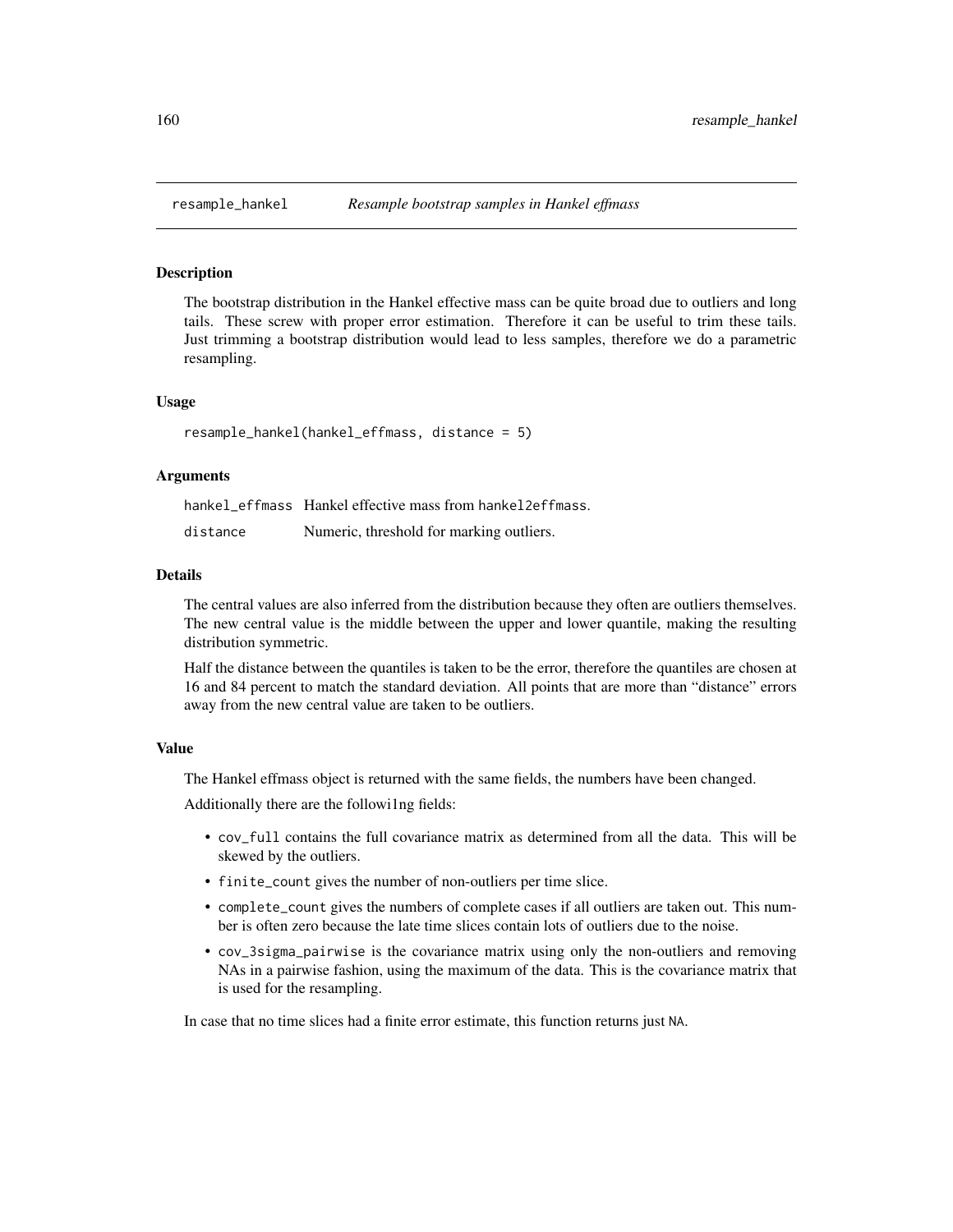<span id="page-160-0"></span>resampling\_is\_compatible

*Checks whether the resampling of two cf objects is compatible*

### Description

Checks whether the resampling of two cf objects is compatible

# Usage

```
resampling_is_compatible(cf1, cf2)
```
### Arguments

| cf1 | cf object with cf_boot |
|-----|------------------------|
| cf2 | cf object with cf_boot |

## Details

Checks whether operations such as addition can be performed on the resampling samples of cf1 and cf2. In addition to all meta parameters, the dimensions of the resampling sample arrays must be identical.

### Value

List of named booleans for each of the checked conditions with elements boot, boot.R, boot.1, sim, endcorr, resampling\_method, boot\_dim, icf and, optionally iboot\_dim (if both cf1 and cf2 contain imaginary parts).

resampling\_is\_concatenable

*Checks whether the resampling of two cf objects is concatenable*

### Description

Checks whether the resampling of two cf objects is concatenable

### Usage

resampling\_is\_concatenable(cf1, cf2)

# Arguments

| cf1  | cf object with cf_boot |
|------|------------------------|
| cf2. | cf object with cf_boot |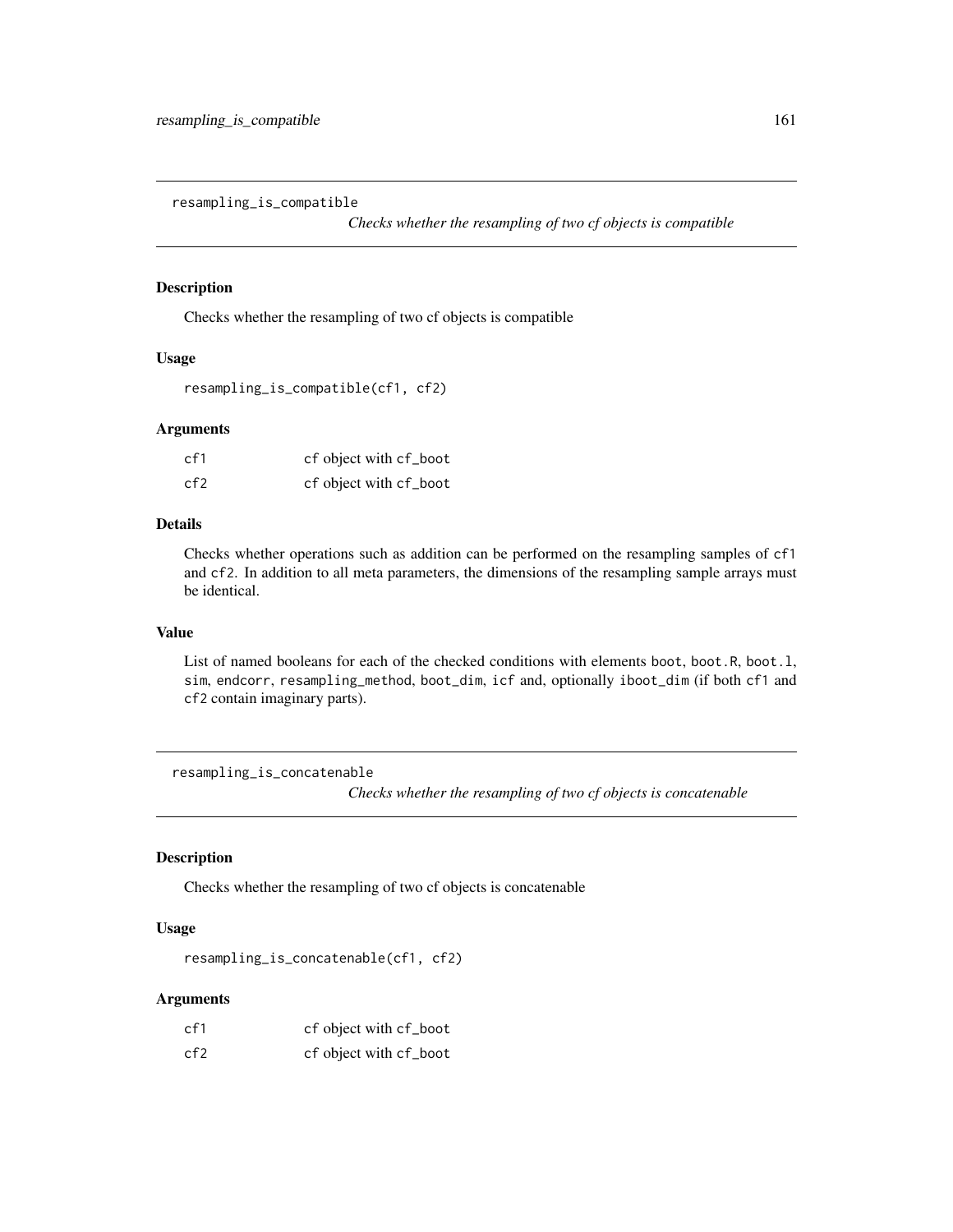# Details

In contrast to resampling is compatible, this function checks if the resampling samples are concatenable on the horizontal axis. In addition to checking all meta parameters, the number of rows in the resampling arrays must be identical but the number of columns may differ.

#### Value

List of named booleans for each of the checked conditions with elements boot, boot.R, boot.l, sim, endcorr, resampling\_method, boot\_nrow, icf and, optionally iboot\_nrow (if both cf1 and cf2 contain imaginary parts).

| residual_plot | residual plot |  |
|---------------|---------------|--|
|---------------|---------------|--|

### Description

generic residual\_plot method

# Usage

residual\_plot(x, ...)

# Arguments

|   | the object to plot                                             |
|---|----------------------------------------------------------------|
| . | additional parameters to be passed on to specialised functions |

# Value

No return value.

restore\_seed *Restore random number generator state*

# Description

Restore random number generator state

### Usage

```
restore_seed(old_seed)
```
### Arguments

old\_seed integer. Previous seed that should be restored globally.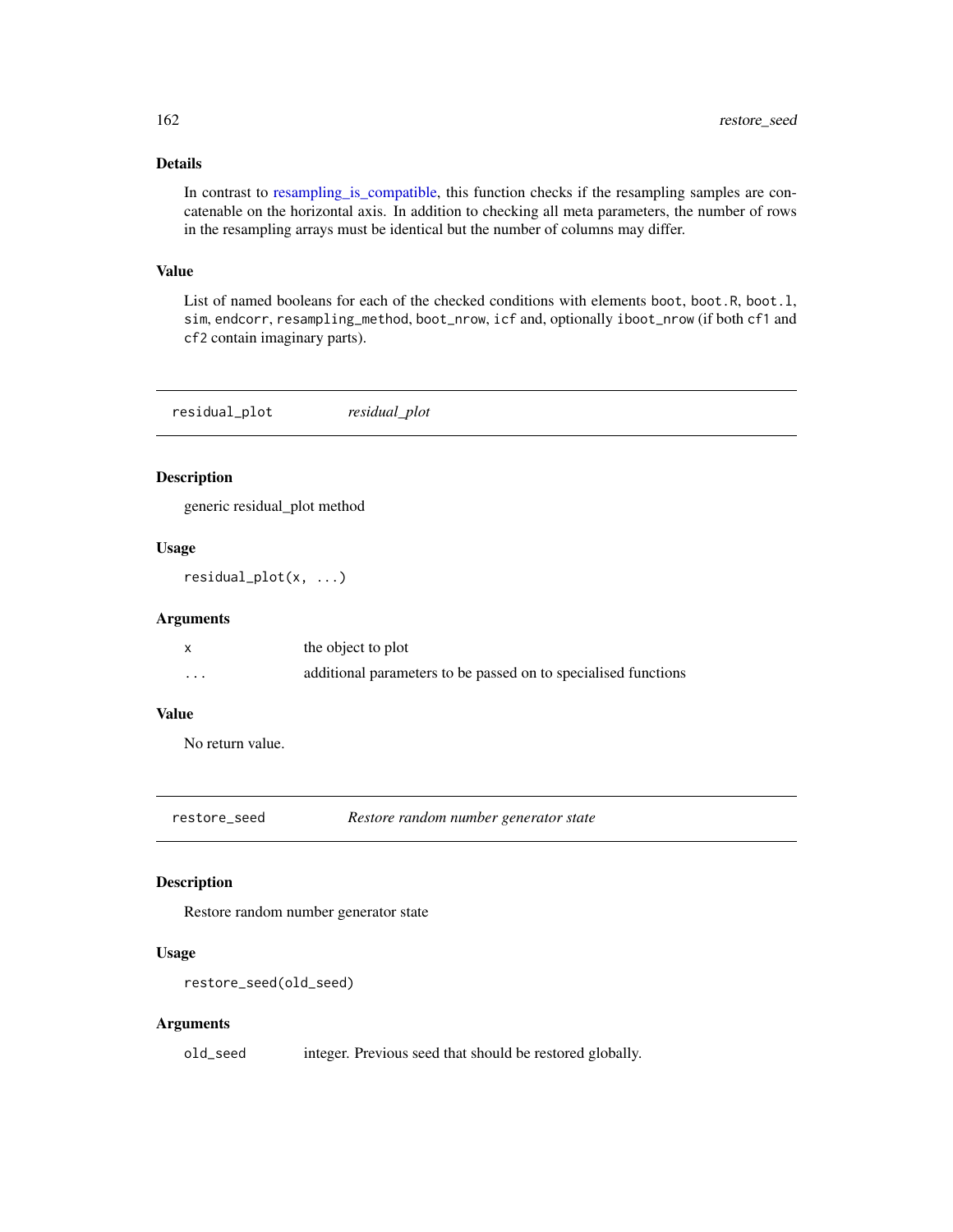#### samplecf and the sample of the sample of the sample of the sample of the sample of the sample of the sample of the sample of the sample of the sample of the sample of the sample of the sample of the sample of the sample of

#### Value

No return value, but the random seed is reset to old\_seed.

samplecf *Sample cf data*

### Description

Sample data for a correlation function for a 24 cube times 48 lattice QCD simulation representing a pion propagation. It is stored in form of an object of class cf, which is derived from list.

#### Format

The format is: List of 15 \$ cf : num 521 533 532 531 561 ... \$ icf : num 521 533 532 531 561 ... \$ Time : num 48 \$ nrStypes : num 1 \$ nrObs : num 1 \$ boot.samples : logi TRUE \$ jackknife.samples: logi FALSE \$ symmetrised : logi TRUE \$ boot.R : num 1500 \$ boot.l : num 2 \$ seed : num 1442556 \$ sim : chr "geom" \$ cf0 : num 519 375 274 221 185 ... \$ cf.tsboot :List of 11 ..\$ t0 : num 519 375 274 221 185 ... ..\$ t : num 521 518 520 519 519 ... ..\$ R : num 1500 ..\$ data : num 521 533 532 531 561 ... ..\$ seed : int 403 624 -867935848 1692432057 -1535150298 -1438296209 912697060 1838233749 1438572626 999279531 ... ..\$ statistic:function (x) ..\$ sim : chr "geom" ..\$ n.sim : int 1018 ..\$ call : language tsboot(tseries = cf\$cf, statistic = function(x) return(apply(x, MARGIN = 2L, FUN = mean)) ...) ..\$ l : num 2 ..\$ endcorr : logi TRUE ..- attr(*, "class")= chr "boot" ..- attr(*, "boot\_type")= chr "tsboot" \$ tsboot.se : num 1.001 0.615 0.572 0.537 0.499 ... - attr(\*, "class")= chr "cf" "list"

#### Examples

```
data(samplecf)
bootstrapped <- bootstrap.cf(samplecf)
plot(bootstrapped)
```
shift.cf *shift a correlation function by 'places' time-slices*

#### Description

 $C'(t) = C(t+)$  actions C'(t) = C(t+places) where places can be positive or negative as required and periodic boundary conditions in time are assumed

### Usage

shift.cf(cf, places)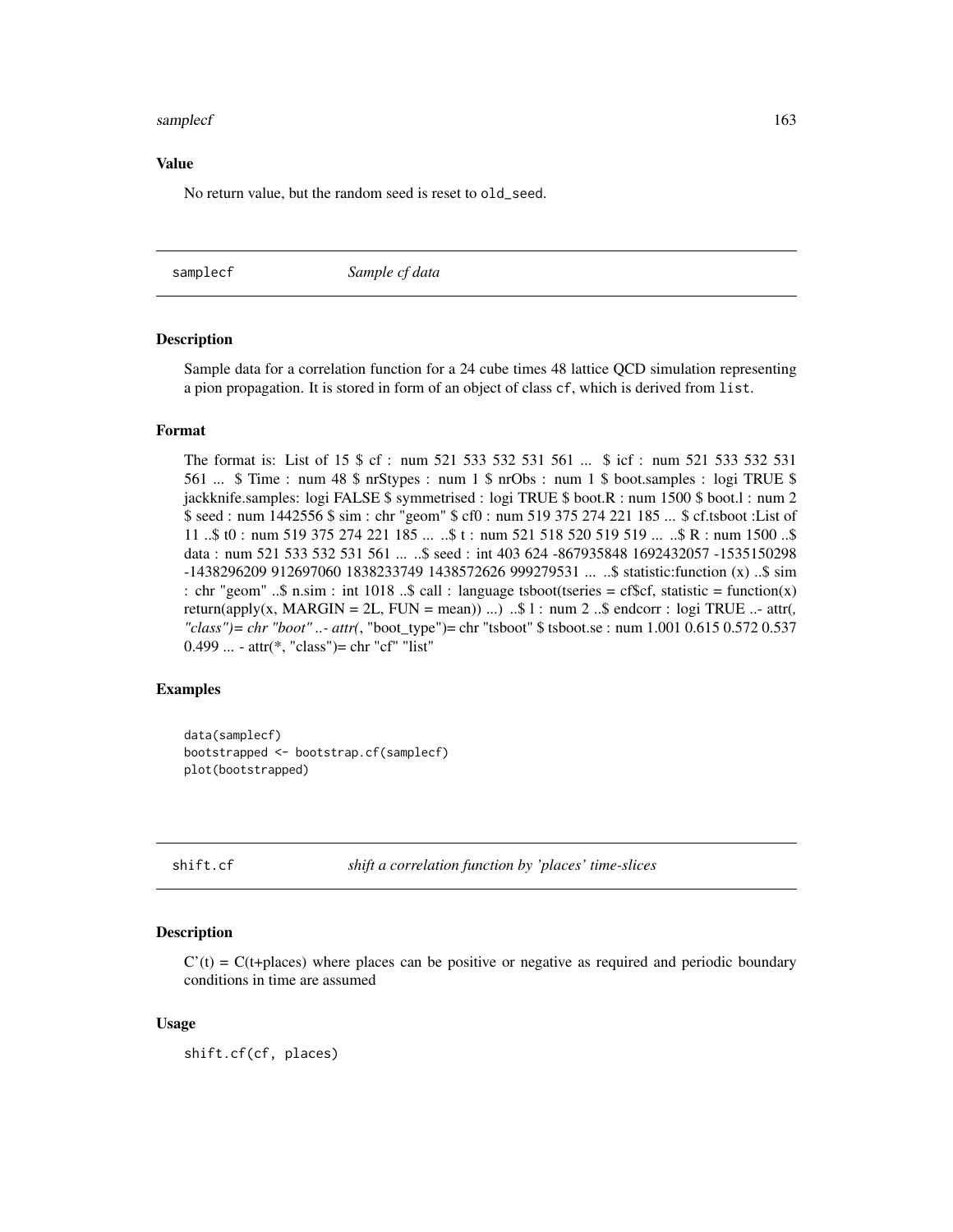### Arguments

| cf     | unsymmetrised correlation function (cf_meta and cf_orig mixins required)           |
|--------|------------------------------------------------------------------------------------|
| places | integer number of time-slices for backward (negative) or forward (positive) shifts |

# Value

Returns an object of class cf containing the shifted correlation function.

shift.raw\_cf *shift a* raw\_cf *correlation function by 'places' time-slices*

# Description

shift a raw\_cf correlation function by 'places' time-slices

# Usage

shift.raw\_cf(cf, places)

# Arguments

| cf     | raw_cf container                                                                                                                                                                                                                                                                                                                                                                                                                                                                                                                                                                                               |
|--------|----------------------------------------------------------------------------------------------------------------------------------------------------------------------------------------------------------------------------------------------------------------------------------------------------------------------------------------------------------------------------------------------------------------------------------------------------------------------------------------------------------------------------------------------------------------------------------------------------------------|
| places | Integer (possibly a vector), number of time slices that the correlation function<br>should be shifted by. Can be positive or negative. This can either be a sin-<br>gle value such that a shift by this many time slices will be applied to every<br>measurement or it can be a vector of values of the same length as the number<br>of measurements in cf. In that case, a different shift will be applied to each<br>measurement. This is useful if it is important to preserve the absolute time co-<br>ordinates of a correlation function until some time-dependent transformations<br>have been applied. |

# Details

The correlation funtion  $C(t)$  is shifted in time to produce:

$$
C'(t) = C(t + places)
$$

using periodic boundary conditions in time.

### Value

Returns an object of class raw\_cf, shifted compared to the input object.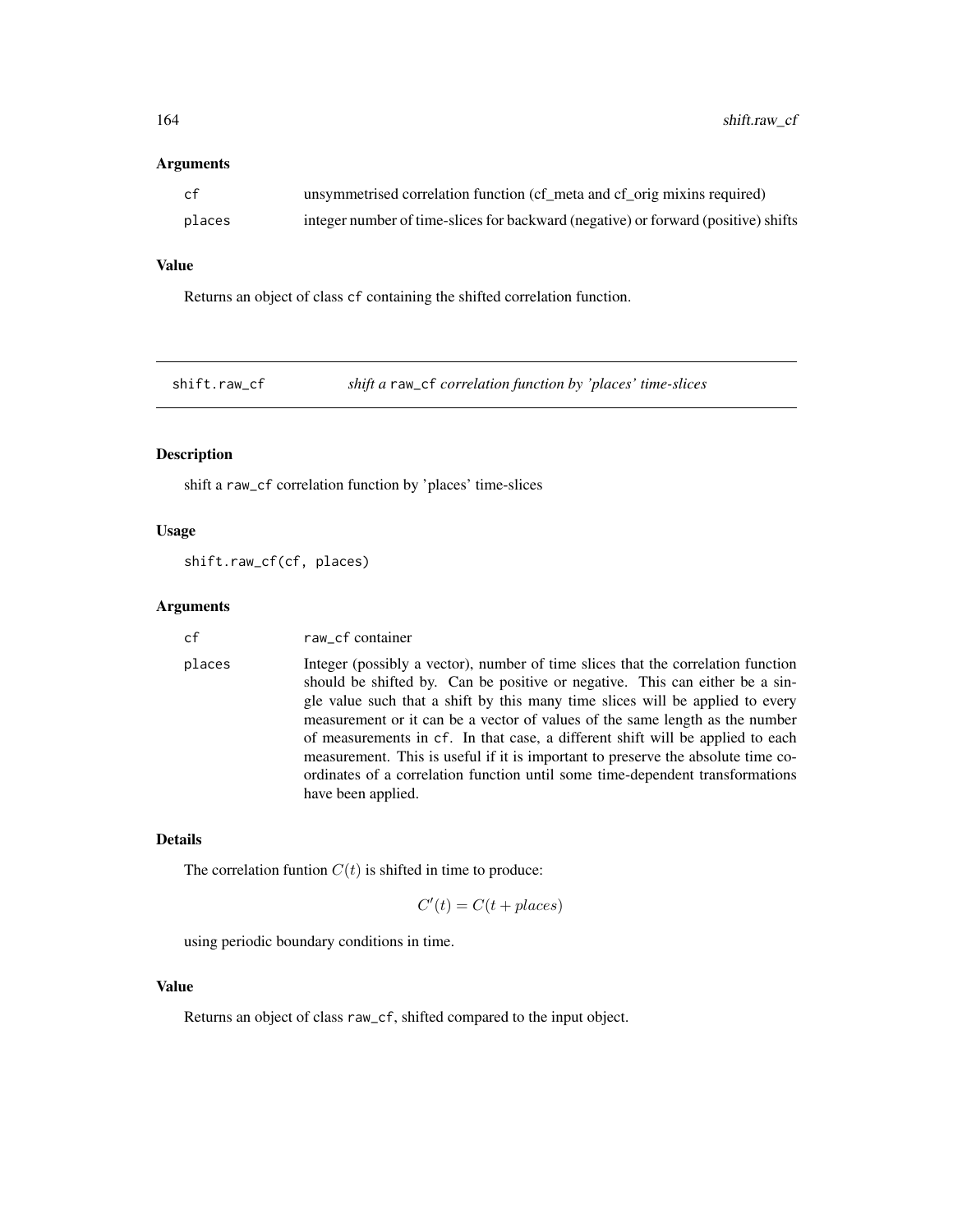<span id="page-164-0"></span>

# Description

NLS fit with without bootstrap

# Usage

```
simple.nlsfit(fn, par.guess, y, x, errormodel, priors = list(param = c(), p =
 c(), psamples = c()), ..., lower = rep(x = -Inf, times =length(par.guess)), upper = rep(x = +Inf, times = length(par.guess)), dy,
 dx, CovMatrix, boot.R = 0, gr, dfn, mask, use.minpack.lm = TRUE,
 error = sd, maxiter = 500, success.infos = 1:3,
 relative.weights = FALSE, na.rm = FALSE)
```
# Arguments

| fn         | $fn(par, x, \ldots)$ . The (non-linear) function to be fitted to the data. Its first argu-<br>ment must be the fit parameters named par. The second must be x, the explain-<br>ing variable. Additional parameters might be passed to the function. Currently<br>we pass boot. r which is $\theta$ for the original data and the ID $(1, \ldots)$ of the boot-<br>strap sample otherwise. As more parameters might be added in the future it is<br>recommended that the fit function accepts  as the last parameter to be for-<br>ward compatible. |
|------------|----------------------------------------------------------------------------------------------------------------------------------------------------------------------------------------------------------------------------------------------------------------------------------------------------------------------------------------------------------------------------------------------------------------------------------------------------------------------------------------------------------------------------------------------------|
| par.guess  | initial guess values for the fit parameters.                                                                                                                                                                                                                                                                                                                                                                                                                                                                                                       |
| У          | the data as a one-dimensional numerical vector to be described by the fit func-<br>tion.                                                                                                                                                                                                                                                                                                                                                                                                                                                           |
| X          | values of the explaining variable in form of a one-dimensional numerical vector.                                                                                                                                                                                                                                                                                                                                                                                                                                                                   |
| errormodel | Either "yerror" or "xyerror", depending on the x-values having errors or not.                                                                                                                                                                                                                                                                                                                                                                                                                                                                      |
| priors     | List possessing the elements param, p and psamples. The vector param in-<br>cludes the indices of all fit parameters that are to be constrained and the vector<br>p the corresponding paramater values (e.g. known from a previous fit). The list<br>element psamples is a matrix of dimensions (boot.R, length(param)) and<br>contains the corresponding bootstrap samples. If this list is not specified priors<br>are omitted within the fit.                                                                                                   |
|            | Additional parameters passed to fn, gr and dfn.                                                                                                                                                                                                                                                                                                                                                                                                                                                                                                    |
| lower      | Numeric vector of length length (par.guess) of lower bounds on the fit pa-<br>rameters. If missing, -Inf will be set for all.                                                                                                                                                                                                                                                                                                                                                                                                                      |
| upper      | Numeric vector of length length (par. guess) of upper bounds on the fit pa-<br>rameters. If missing, +Inf will be set for all.                                                                                                                                                                                                                                                                                                                                                                                                                     |
| dy         | Numeric vector. Errors of the dependent and independent variable, respectively.<br>These do not need to be specified as they can be computed from the bootstrap<br>samples. In the case of parametric bootstrap it might would lead to a loss of<br>information if they were computed from the pseudo-bootstrap samples. They<br>must not be specified if a covariance matrix is given.                                                                                                                                                            |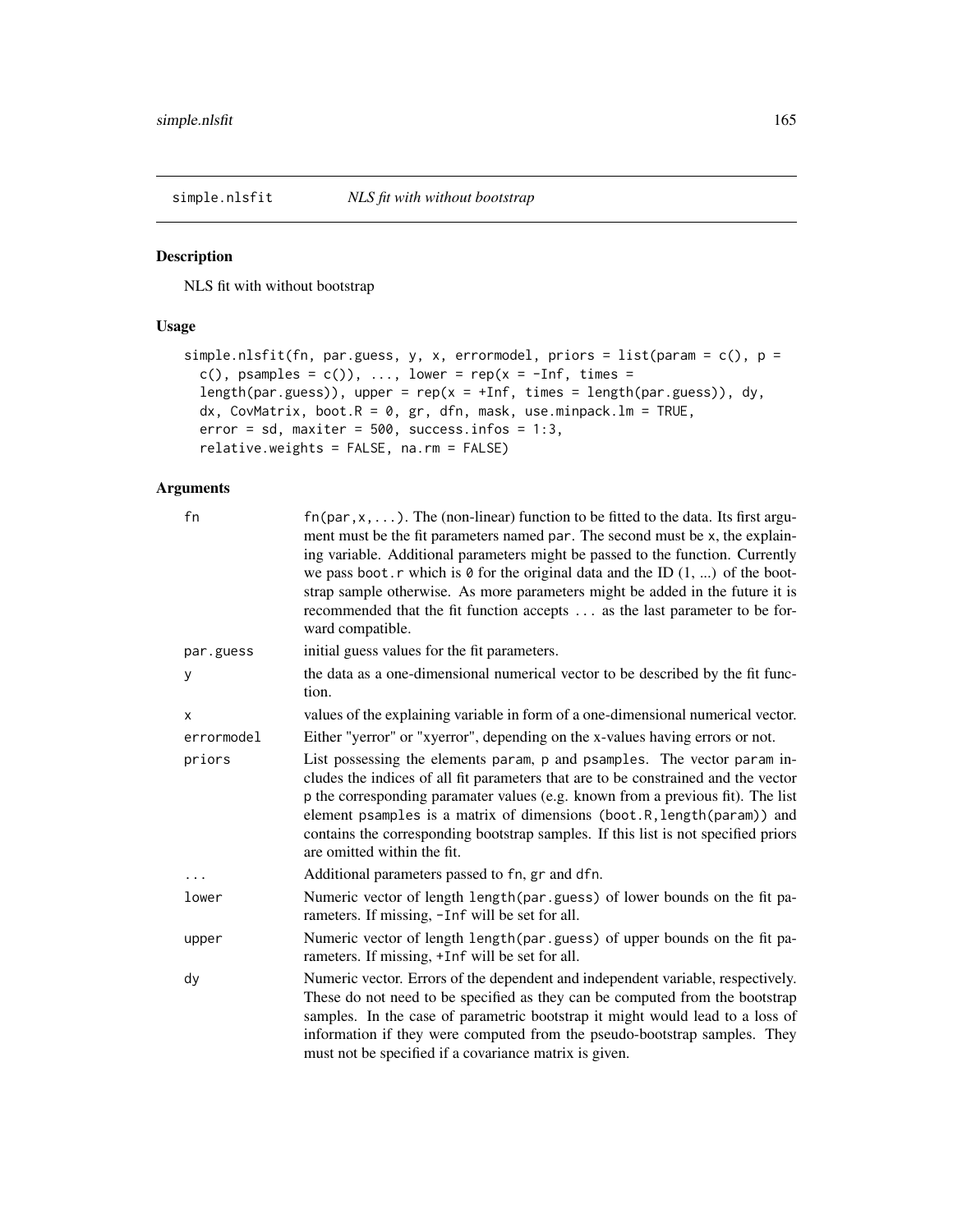|                  | dx            | Numeric vector. Errors of the dependent and independent variable, respectively.<br>These do not need to be specified as they can be computed from the bootstrap<br>samples. In the case of parametric bootstrap it might would lead to a loss of<br>information if they were computed from the pseudo-bootstrap samples. They<br>must not be specified if a covariance matrix is given.                                                                                                                                                                                                                                                                                                           |
|------------------|---------------|---------------------------------------------------------------------------------------------------------------------------------------------------------------------------------------------------------------------------------------------------------------------------------------------------------------------------------------------------------------------------------------------------------------------------------------------------------------------------------------------------------------------------------------------------------------------------------------------------------------------------------------------------------------------------------------------------|
|                  | CovMatrix     | complete variance-covariance matrix of dimensions c(length(y), length(y))<br>or $c(length(y) + length(x), length(y) + length(x))$ depending on the error-<br>model. Pass NULL if the matrix has to be calculated from the bsamples. In that<br>case, if the number of boostrap samples is small compared to the number of<br>variables, singular value decomposition with small eigenvalue replacement will<br>be used (see invertCovMatrix) to attempt a clean inversion. In case a variance-<br>covariance matrix is passed, the inversion will simply be attempted using solve<br>on the Cholesky decomposition. Finally, if CovMatrix is missing, an uncorre-<br>lated fit will be performed. |
|                  | boot.R        | If larger than 0, boot. R paramtetric bootstrap samples are generated on the fit<br>results after fit and error calculation are finished. The original data is never<br>boostraped in this function.                                                                                                                                                                                                                                                                                                                                                                                                                                                                                              |
|                  | gr            | $gr(par, x, \ldots)$ . $gr=d(fn) / d(par)$ is a function to return the gradient of fn.<br>It must return an array with $length(x)$ rows and $length(par)$ columns.                                                                                                                                                                                                                                                                                                                                                                                                                                                                                                                                |
|                  | dfn           | $dfn(par, x, \ldots)$ . dfn=d(fn) / dx is the canonical derivative of fn by x and<br>only relevant if x-errors are provided.                                                                                                                                                                                                                                                                                                                                                                                                                                                                                                                                                                      |
|                  | mask          | logical or integer index vector. The mask is applied to select the observations<br>from the data that are to be used in the fit. It is applied to x, y, dx, dy, bsamples<br>and CovMatrix as applicable.                                                                                                                                                                                                                                                                                                                                                                                                                                                                                          |
|                  |               | use minpack. Im use the minpack. Im library if available. This is usually faster than the default<br>optim but somtimes also less stable.                                                                                                                                                                                                                                                                                                                                                                                                                                                                                                                                                         |
|                  | error         | Function that takes a sample vector and returns the error estimate. This is a<br>parameter in order to support different resampling methods like jackknife.                                                                                                                                                                                                                                                                                                                                                                                                                                                                                                                                       |
|                  | maxiter       | integer. Maximum number of iterations that can be used in the optimization<br>process.                                                                                                                                                                                                                                                                                                                                                                                                                                                                                                                                                                                                            |
|                  | success.infos | integer vector. When using minpack. Im there is the info in the return value.<br>Values of 1, 2 or 3 are certain success. A value of 4 could either be a success<br>or a saddle point. If you want to interpret this as a success as well just pass 1:4<br>instead of the default 1:3.                                                                                                                                                                                                                                                                                                                                                                                                            |
| relative.weights |               |                                                                                                                                                                                                                                                                                                                                                                                                                                                                                                                                                                                                                                                                                                   |
|                  |               | are the errors on $y$ (and $x$ ) to be interpreted as relative weights instead of absolute<br>ones? If TRUE, the covariance martix of the fit parameter results is multiplied<br>by chi^2/dof. This is the default in many fit programs, e.g. gnuplot.                                                                                                                                                                                                                                                                                                                                                                                                                                            |
|                  | na.rm         | logical. If set to true, NAs in y and dy will be ignored. If x-errors are taken<br>into account, NAs in x and dx will be ignored, too.                                                                                                                                                                                                                                                                                                                                                                                                                                                                                                                                                            |

# Value

Returns an object of class bootstrapfit, see [bootstrap.nlsfit.](#page-26-0)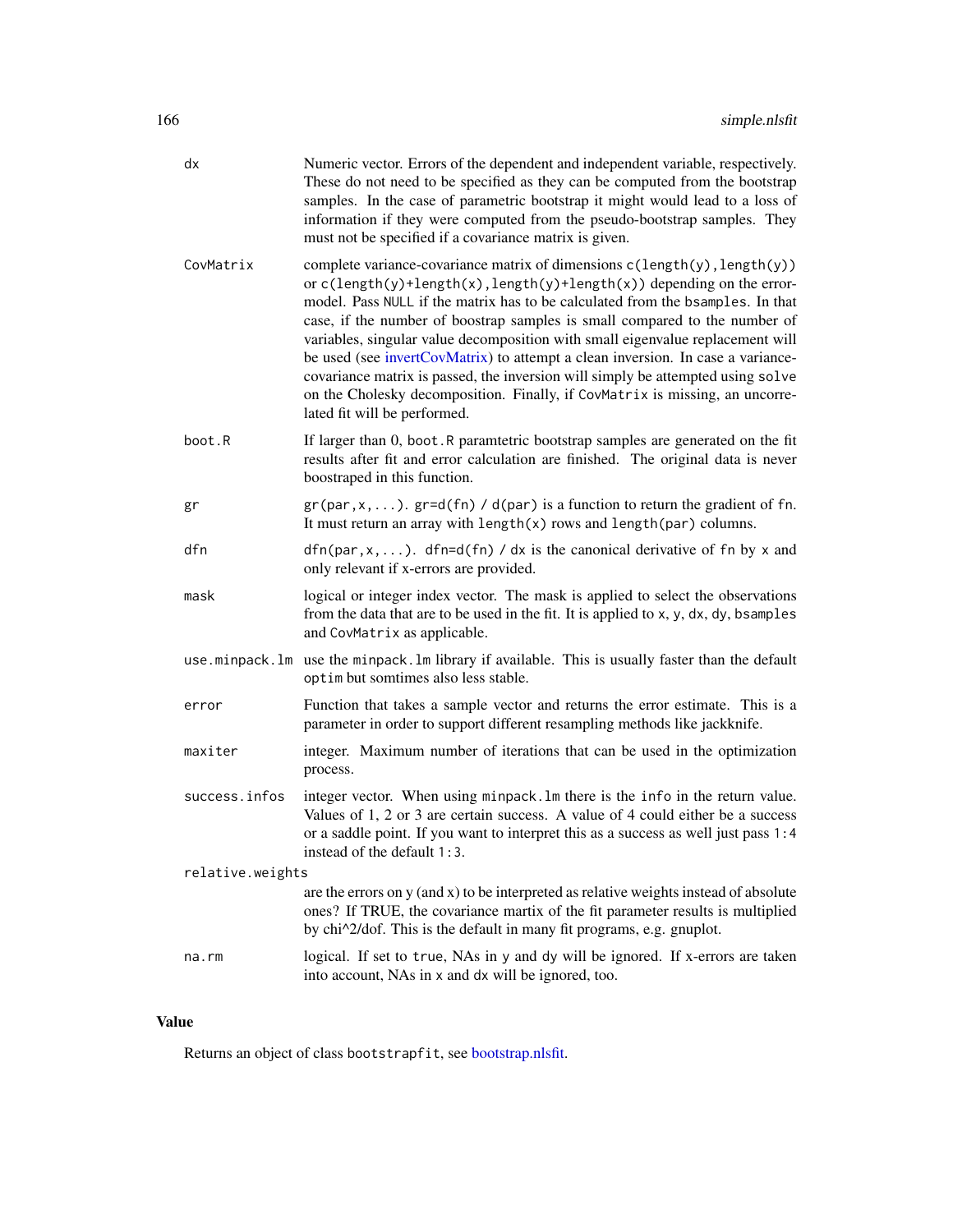# store\_correl 167

# See Also

```
Other NLS fit functions: bootstrap.nlsfit(), parametric.bootstrap.cov(), parametric.bootstrap(),
parametric.nlsfit.cov(), parametric.nlsfit(), plot.bootstrapfit(), predict.bootstrapfit(),
print.bootstrapfit(), summary.bootstrapfit()
```
# Examples

```
## Declare some data.
value \leftarrow c(0.1, 0.2, 0.3)dvalue <- c(0.01, 0.01, 0.015)
x \leq c(1, 2, 3)dx \leq c(0.1, 0.1, 0.1)fn \le function (par, x, ...) par[1] + par[2] \star x
fit.result <- simple.nlsfit(fn, c(1, 1), value, x, "xyerrors", dy=dvalue, dx=dx)
summary(fit.result)
```

| store_correl | Store a 'raw cf' correlator in an associative array together with a de-<br>scription The object of will be stored as an element of omap under key<br>out_key in the member obj of cmap. The data frame passed via desc<br>will be appended as a row to cmap[[out_key]]\$map. If out_key<br>does not exist as a key in cmap, a new element will be created. If it al-<br>ready exists, addStat.raw_cf is called to add statistics to the existing |
|--------------|--------------------------------------------------------------------------------------------------------------------------------------------------------------------------------------------------------------------------------------------------------------------------------------------------------------------------------------------------------------------------------------------------------------------------------------------------|
|              | raw_cf. Requires the 'hash' package.                                                                                                                                                                                                                                                                                                                                                                                                             |

### Description

Store a 'raw\_cf' correlator in an associative array together with a description The object cf will be stored as an element of cmap under key out\_key in the member obj of cmap. The data frame passed via desc will be appended as a row to cmap[[out\_key]]\$map. If out\_key does not exist as a key in cmap, a new element will be created. If it already exists, addStat.raw\_cf is called to add statistics to the existing raw\_cf. Requires the 'hash' package.

# Usage

```
store_correl(cmap, cf, out_key, desc)
```
### Arguments

| cmap    | Object of class hash to act as storage for 'raw cf' correlators.     |
|---------|----------------------------------------------------------------------|
| cf      | Object of class raw_cf to be stored in cmap.                         |
| out_kev | String, key associated with cf object to be stored in cmap.          |
| desc    | Single row data frame containing some descriptive parameters for cf. |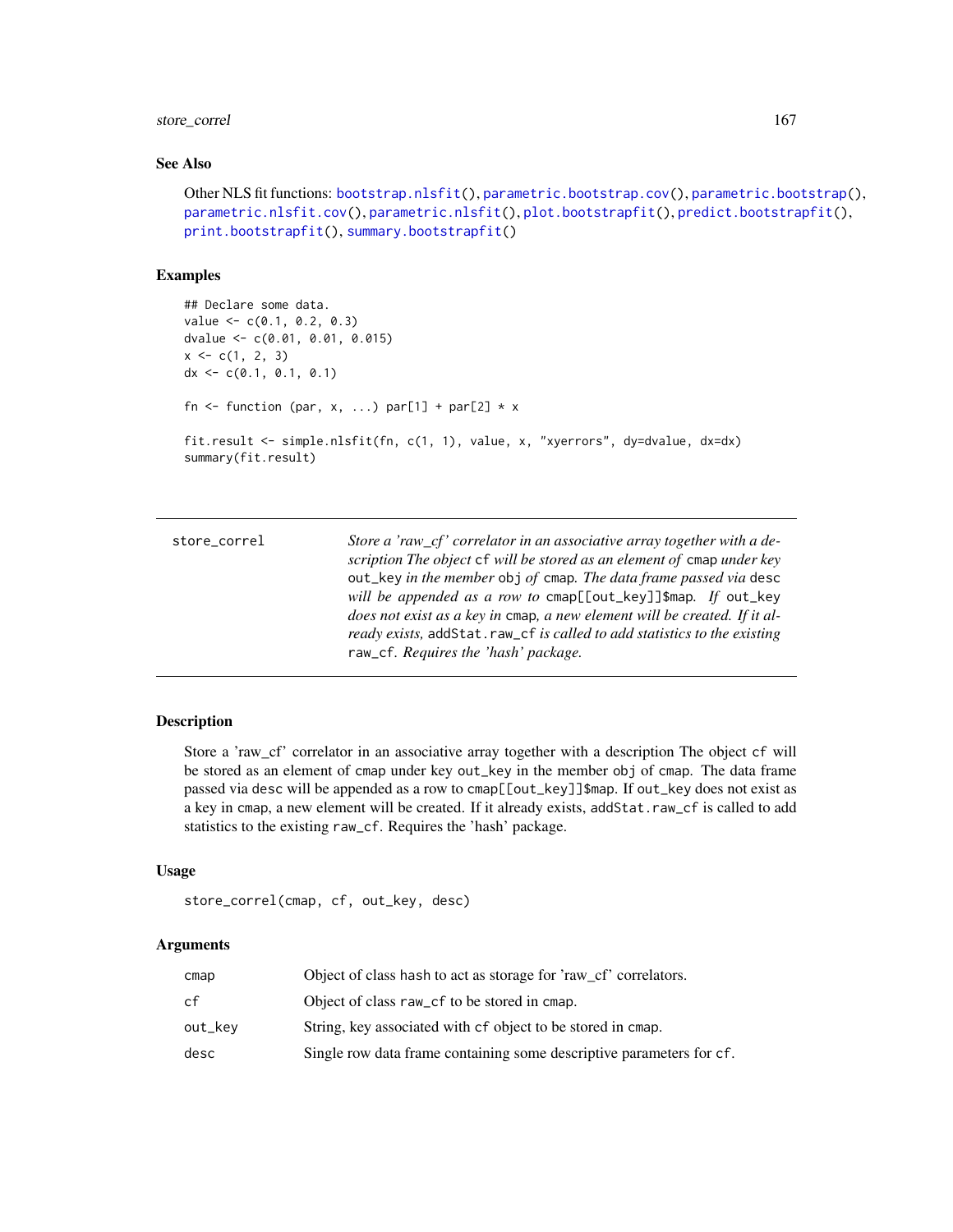# Value

Since objects of class hash are passed and modified by reference, there is no explicit return value. Instead, the passed cmap is modified.

string2error *string2error*

# Description

takes a string of the form " $x(dx)$ ", where dx are the error digits and returns a numeric vector  $c(x, y)$ , where y is dx as a proper numeric value.

## Usage

string2error(x)

# Arguments

x Input character string.

# Details

can be used in combination with [apply](#page-0-0)

### Value

a numeric vector with the first element the value and the second the error

### Examples

```
string2error("0.35667(25)")
s \leq c("0.35667(25)", "0.667(50)")apply(array(s, dim=c(1, length(s))), 2, string2error)
```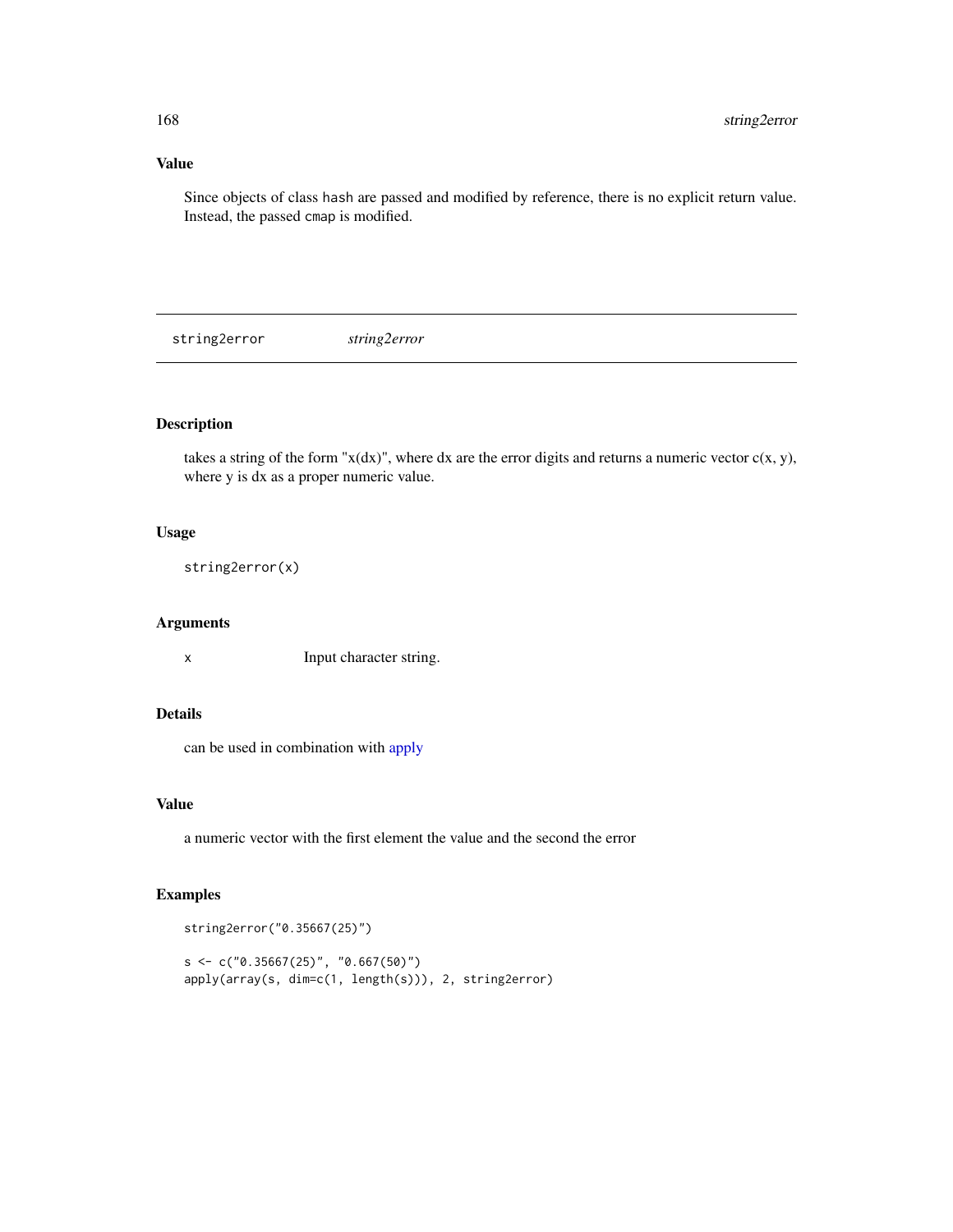subtract.excitedstates

*Substract excited states.*

# Description

Excited states are subtracted from the given correlation function and matching matrixfit. The fit is usually done on late time slices when the thermal states have decayed so much that they can be neglected. On the early time slices there are contributions which cannot be explained with a single cosh (or sinh) function. These are exactly the contributions that we do not want.

### Usage

```
subtract.excitedstates(cf, mfit, from.samples = FALSE)
```
### Arguments

| cf           | Correlation function of class cf.                                                                                                                                                                                                  |
|--------------|------------------------------------------------------------------------------------------------------------------------------------------------------------------------------------------------------------------------------------|
| mfit         | Fit result of class matrixfit.                                                                                                                                                                                                     |
| from.samples | Whether to use existing bootstrap samples. If set to TRUE, the same operation<br>will be applied to the bootstrap samples. Otherwise the result will not contain<br>bootstrap samples, even if the input correlation function did. |

# Details

The correlation function is altered on the time slices which are earlier than the start of the fit interval. The correlator is replaced by the model function (cosh or sinh or exp) extrapolated until the first time slice. The deviations of the (bootstrap) samples from the mean value are kept.

### Value

A correlation function of class cf which is computed from the old correlation function  $C(t)$  as  $M(t) + C(t) - \overline{C}(t)$ , where  $M(t)$  is the fit model and  $\overline{C}(t)$  denotes the average over the (bootstrap) samples. Only time slices earlier than the fit are altered.

<span id="page-168-0"></span>summary.bootstrapfit *Summarize a bootstrap NLS fit*

### **Description**

Summarize a bootstrap NLS fit

#### Usage

```
## S3 method for class 'bootstrapfit'
summary(object, ..., digits = 2, print.correlation = TRUE)
```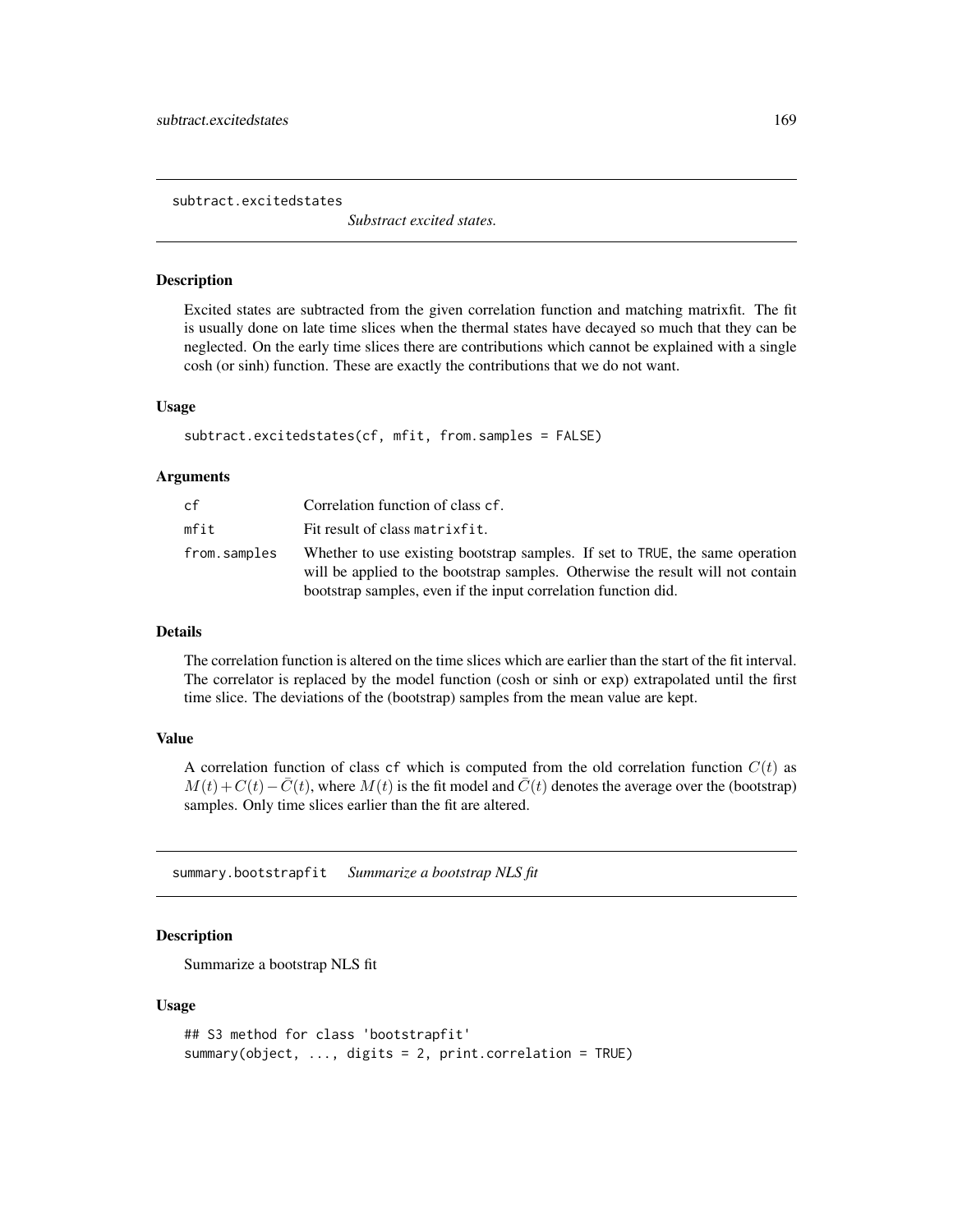# Arguments

| object            | object returned by bootstrap.nlsfit                                     |  |
|-------------------|-------------------------------------------------------------------------|--|
| $\cdot$           | ignored                                                                 |  |
| digits            | number of significant digits to print in summary or print.              |  |
| print.correlation |                                                                         |  |
|                   | Logical. Whether to show the correlation between of the fit parameters. |  |

### Value

No return value.

# See Also

```
Other NLS fit functions: bootstrap.nlsfit(), parametric.bootstrap.cov(), parametric.bootstrap(),
parametric.nlsfit.cov(), parametric.nlsfit(), plot.bootstrapfit(), predict.bootstrapfit(),
print.bootstrapfit(), simple.nlsfit()
```
summary.cf *summary.cf*

# Description

summary.cf

# Usage

## S3 method for class 'cf' summary(object, ...)

# Arguments

| object   | Object of type cf              |
|----------|--------------------------------|
| $\cdots$ | Generic parameters to pass on. |

### Value

No return value, only output is produced.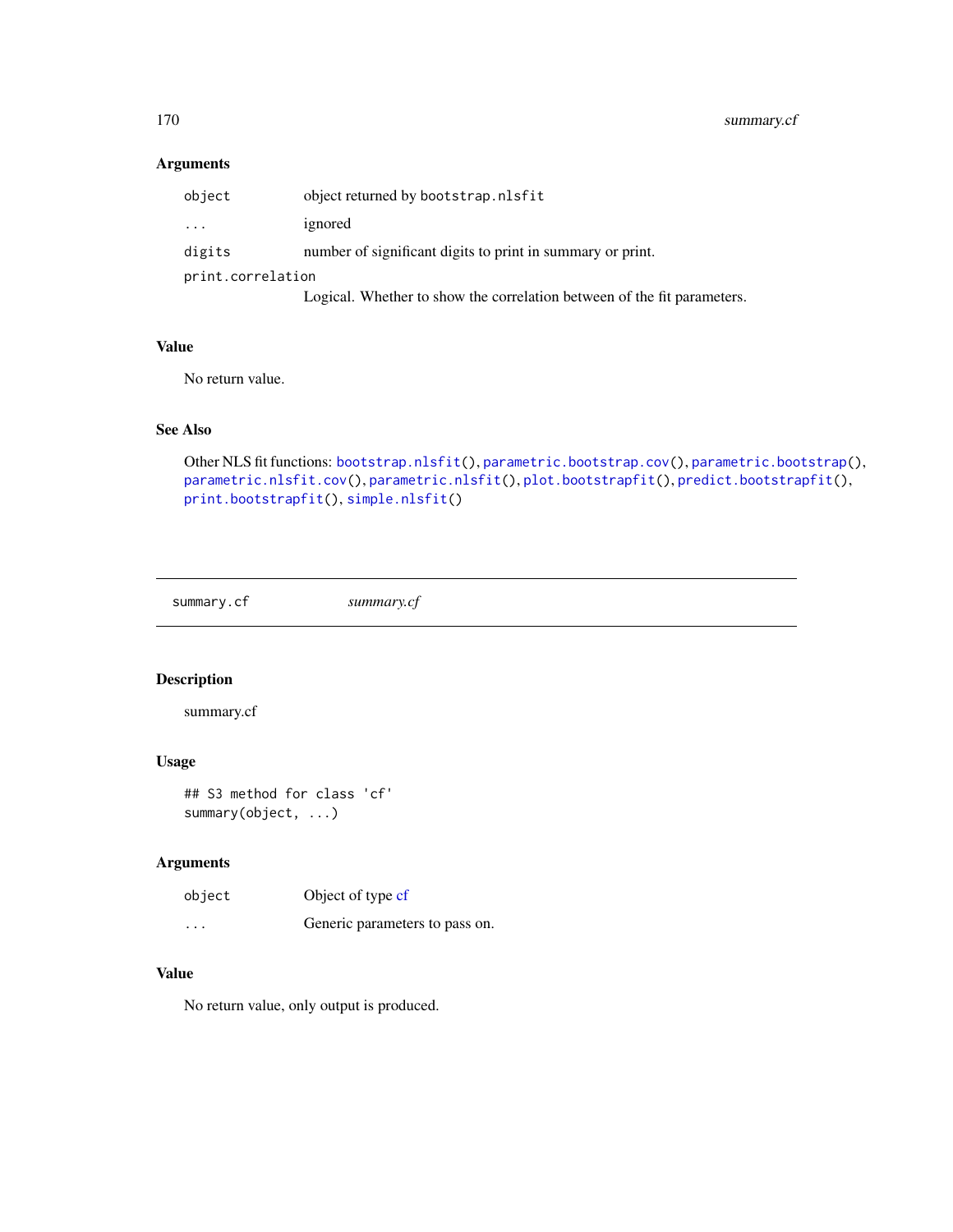summary.coshfit *Summarize a cosh-fit*

# Description

Summarize a cosh-fit

# Usage

```
## S3 method for class 'coshfit'
summary(object, verbose = FALSE, ...)
```
# Arguments

| object   | An object generated by fit.cosh.                                                                                                                             |
|----------|--------------------------------------------------------------------------------------------------------------------------------------------------------------|
| verbose  | If set to TRUE, all fit results including the correlation matrix of the fit parameters<br>are showed. Otherwise only the effective mass with error is given. |
| $\cdots$ | additional parameters to match generic summary arguments                                                                                                     |

# Value

No return value.

summary.effectivemass *summary.effectivemass*

# Description

summary.effectivemass

### Usage

```
## S3 method for class 'effectivemass'
summary(object, ...)
```
# Arguments

| object | Object of type effective mass generated by fit. effective mass |
|--------|----------------------------------------------------------------|
| .      | Generic parameters to pass on.                                 |

# Value

No return value.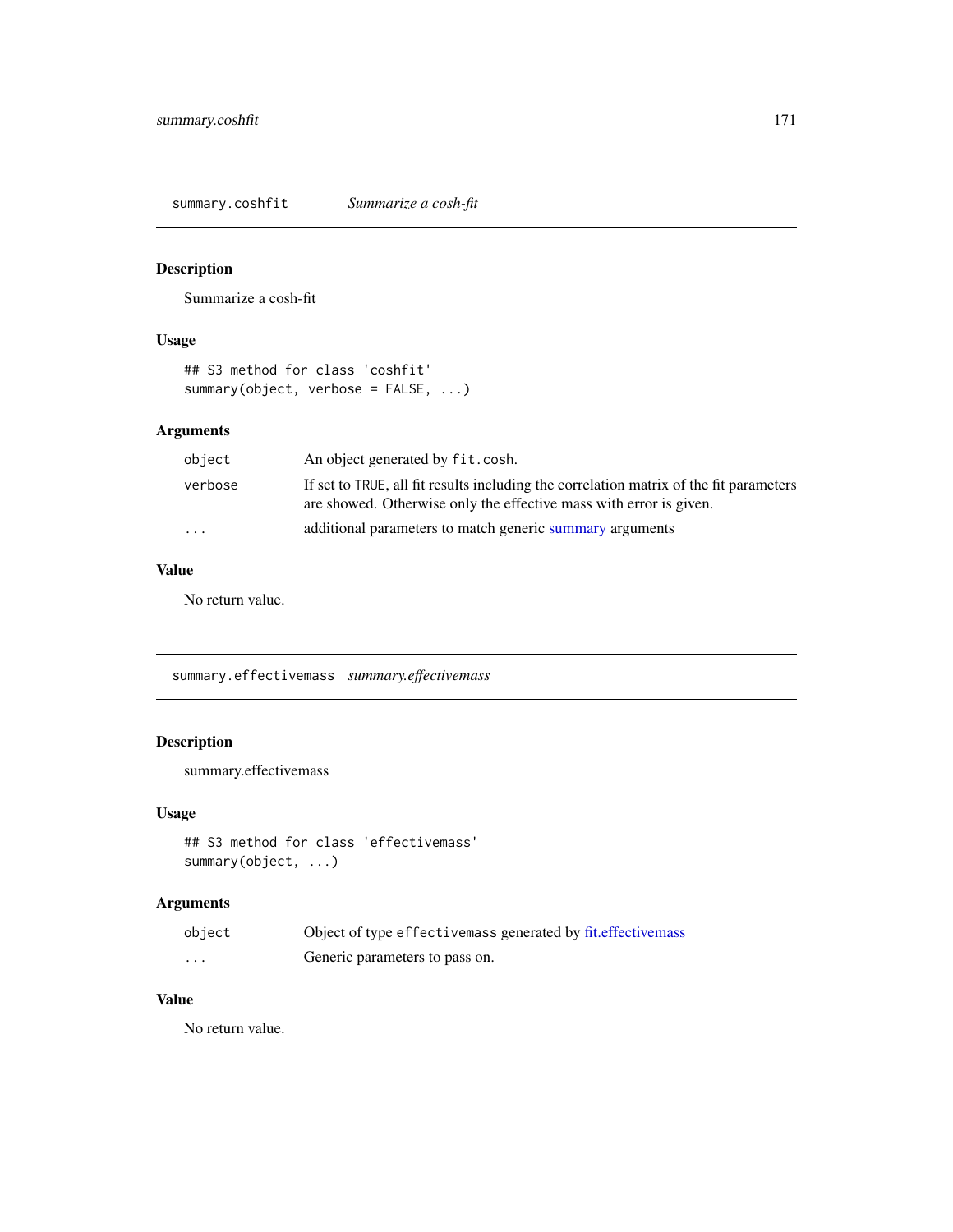summary.effectivemassfit

*summary.effectivemassfit*

# Description

summary.effectivemassfit

### Usage

```
## S3 method for class 'effectivemassfit'
summary(object, ..., verbose = FALSE)
```
# Arguments

| object  | Object of type cf              |
|---------|--------------------------------|
| .       | Generic parameters to pass on. |
| verbose | More verbose output.           |

# Value

No return value.

summary.gevp.amplitude

*summary.gevp.amplitude*

# Description

summary.gevp.amplitude

### Usage

```
## S3 method for class 'gevp.amplitude'
summary(object, ...)
```
# Arguments

| object   | Object of type gevp. amplitude.     |
|----------|-------------------------------------|
| $\cdots$ | Generic Parameters to be passed on. |

# Value

No return values.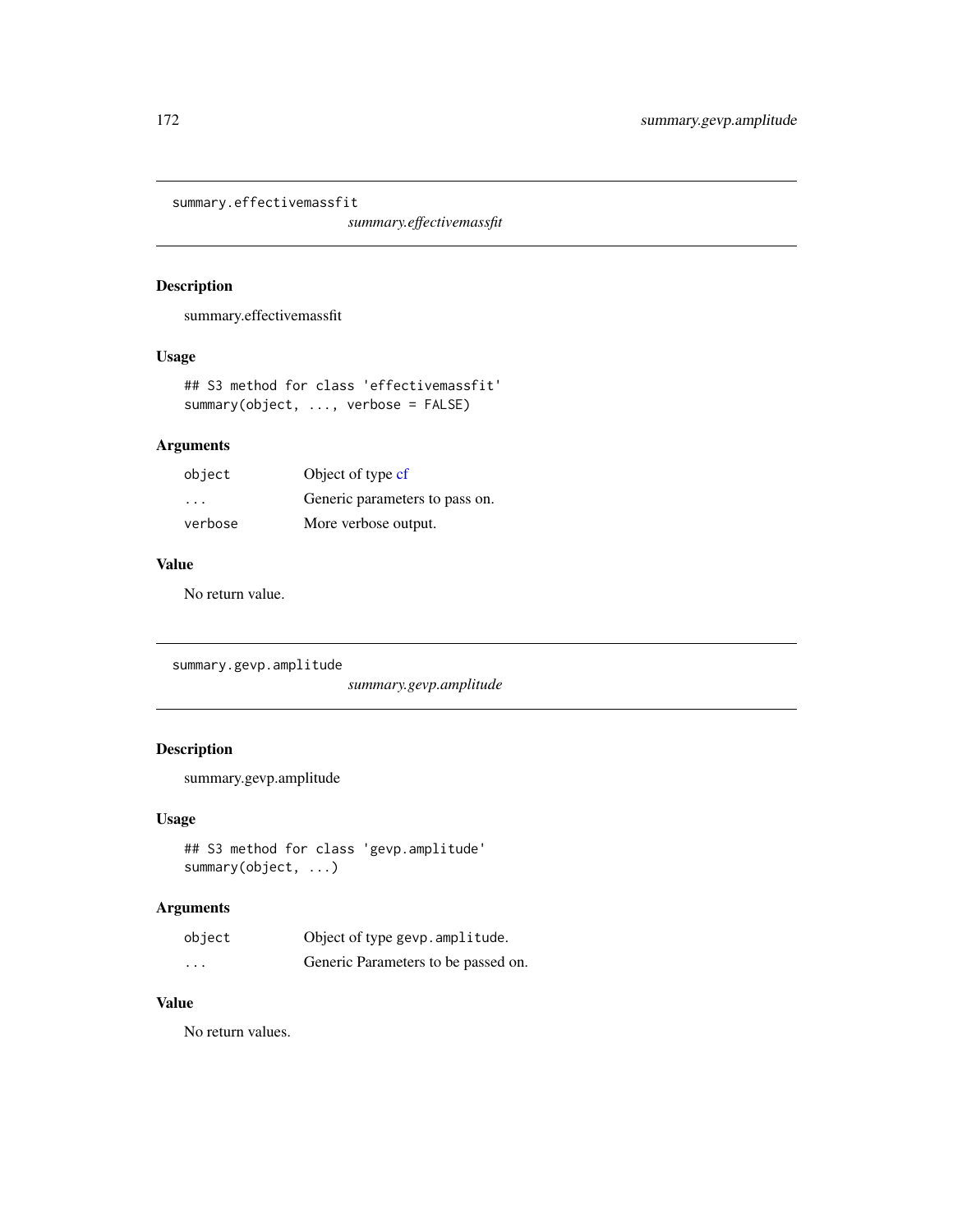summary.hadronacf *summary.hadronacf*

# Description

generic function to summarise an object of class "myGamma"

### Usage

```
## S3 method for class 'hadronacf'
summary(object, ...)
```
# Arguments

| object   | Object of type hadronacf generated by computeacf |
|----------|--------------------------------------------------|
| $\cdots$ | Generic parameters to be passed on               |

### Value

No return value.

summary.hankel\_summed *summary.hankel\_summed*

### Description

summary.hankel\_summed

### Usage

## S3 method for class 'hankel\_summed' summary(object, ...)

### Arguments

| object   | Object of type "hankel_summed" generated by bootstrap.hankel_summed |
|----------|---------------------------------------------------------------------|
| $\cdots$ | Generic parameters to pass on.                                      |

# Value

Returns invisibly a data frame with columns E, dE (energies and their standard errors) q16 and q84 the 16 and 84 percent quantiles.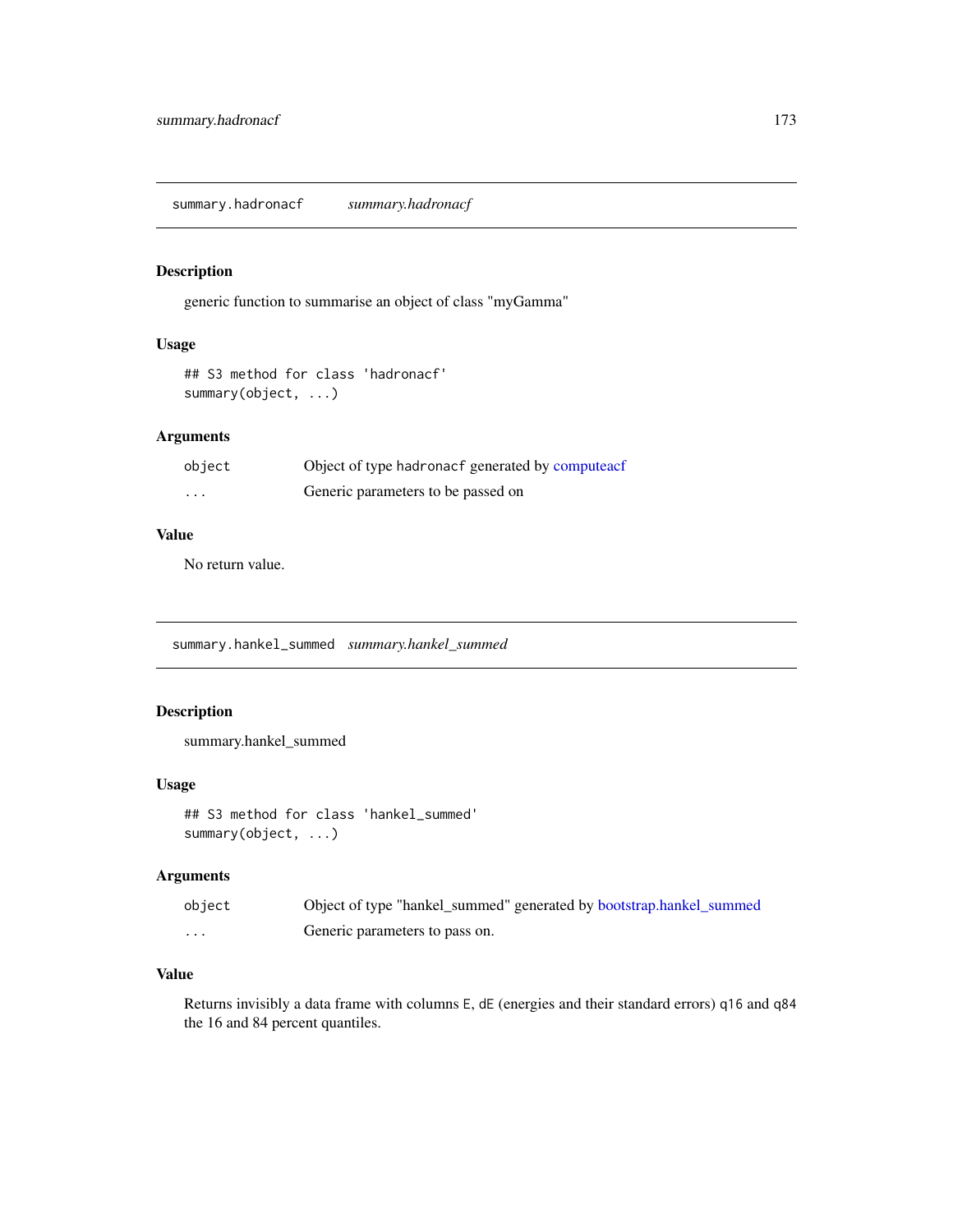summary.matrixfit *summary.matrixfit*

# Description

summary.matrixfit

# Usage

```
## S3 method for class 'matrixfit'
summary(object, ...)
```
# Arguments

| object   | Object of type matrixfit       |
|----------|--------------------------------|
| $\cdots$ | Generic parameters to pass on. |

# Value

No return value.

summary.ofit *summary.ofit*

# Description

summary.ofit

# Usage

```
## S3 method for class 'ofit'
summary(object, ...)
```
# Arguments

| object   | Object of type of it           |
|----------|--------------------------------|
| $\cdots$ | Generic parameters to pass on. |

# Value

No return value.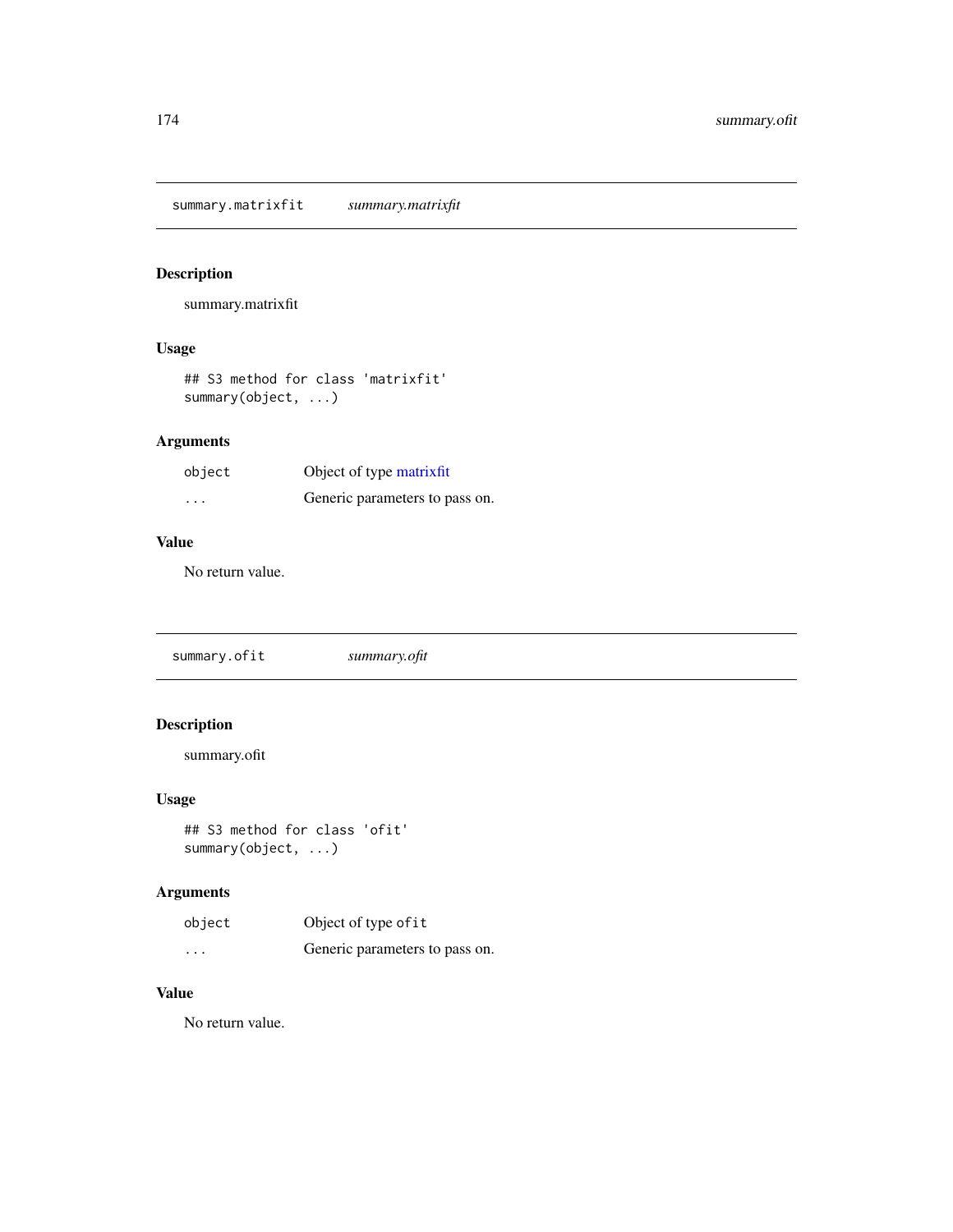# Description

Print summary of data contained in raw\_cf container

# Usage

```
## S3 method for class 'raw_cf'
summary(object, ..., statistics = FALSE)
```
# Arguments

| object     | raw_cf container with data and meta-data                                                                                 |
|------------|--------------------------------------------------------------------------------------------------------------------------|
| $\cdots$   | ignored                                                                                                                  |
| statistics | Boolean, return central value and error for all components of the 'raw cf'. This<br>can be slow so the default is FALSE. |

# Value

The summary is returned invisibly in form of a data frame.

# Description

summary.uwerr

### Usage

```
## S3 method for class 'uwerr'
summary(object, ...)
```
# Arguments

| object   | Object of type uwerr           |
|----------|--------------------------------|
| $\cdots$ | Generic parameters to pass on. |

# Value

No return value.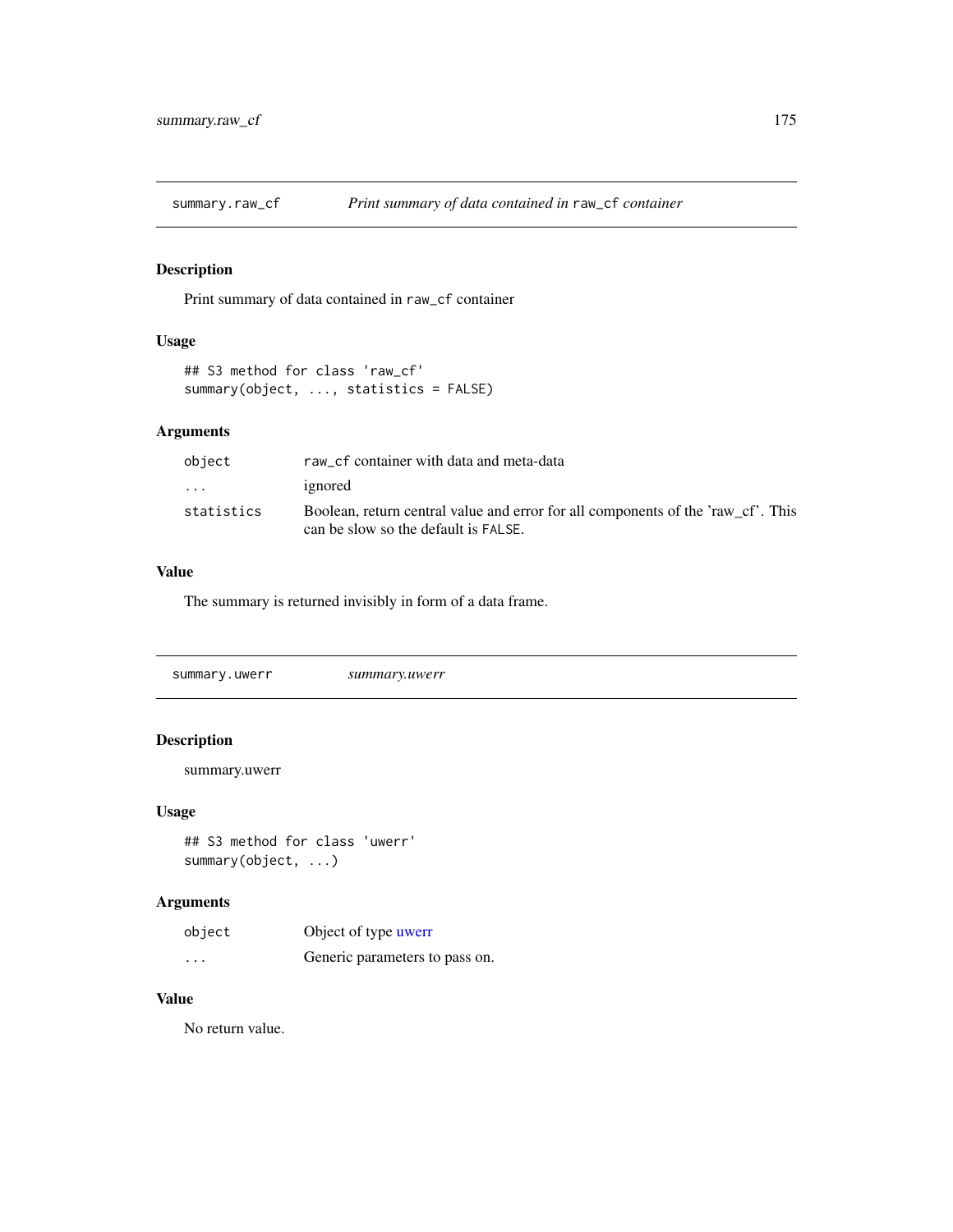# Description

Set seed and store a seed which can be used to reset the random number generator

#### Usage

swap\_seed(new\_seed)

# Arguments

new\_seed integer. The new seed that is to be set. In case this is parameter is missing, no changes are made and the function just returns NULL. This is useful because a function can just pass on its own seed argument and therefore control whether the seed shall be fixed or left as-is.

# Value

The generated seed is returned if it exists. Otherwise NULL. In case that new\_seed was missing, NULL is returned.

| symmetrise.cf | Average backward and forward-dominated parts of the correlation |
|---------------|-----------------------------------------------------------------|
|               | function                                                        |

### Description

When a correlation function is symmetric or anti-symmetric in time, this symmetry can be exploited by averaging the part from source-sink separation 1 to cf\$Time/2 with the part from cf\$Time/2+1 to cf\$Time-1 in order to improve statistical precision. This function reduces the number of time slices in a cf object from cf\$Time to cf\$Time/2+1 by performing this averaging.

# Usage

symmetrise.cf(cf, sym.vec = c(1))

### Arguments

| cf      | Object of type cf.                                                                |
|---------|-----------------------------------------------------------------------------------|
| svm.vec | Integer or integer vector of length cf\$nrObs giving the time-reflection symmetry |
|         | (1 for symmetric, -1 for anti-symmetric) of the observable in question.           |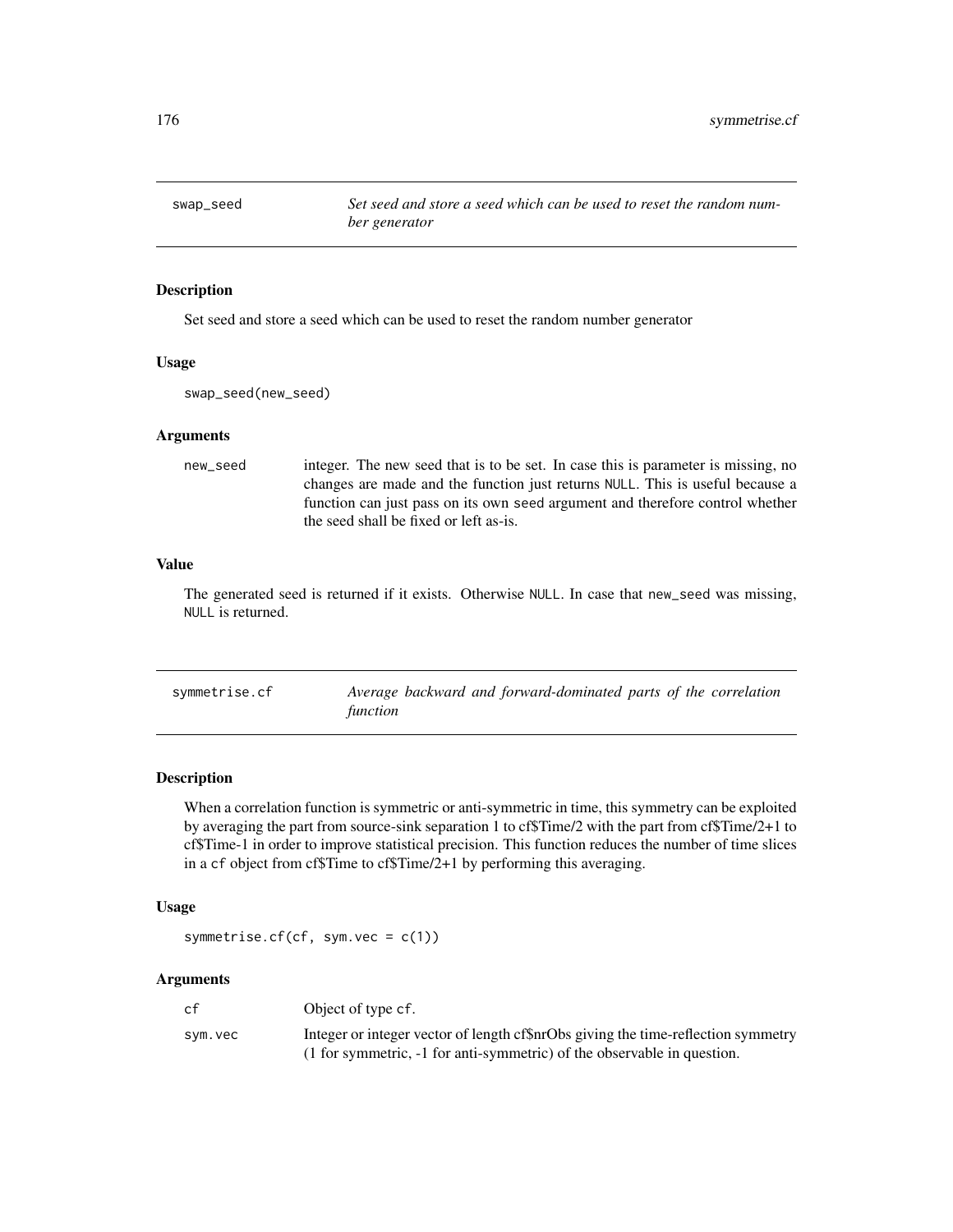# Value

Returns an object of class cf, which is the symmetrised version of the input cf object.

takeTimeDiff.cf *Take time difference*

## Description

Performs the calculation of the shifted correlator  $C_s$ shift(t) =  $C(t)$  -  $C(t +/4$ - deltat).

# Usage

```
takeTimeDiff.cf(cf, deltat = 1, forwardshift = FALSE)
```
### Arguments

| cf           | Object of type cf, a particle correlation function which shall be shifted.                      |
|--------------|-------------------------------------------------------------------------------------------------|
| deltat       | integer, the time shift                                                                         |
| forwardshift | boolean. If set to TRUE, the forward finite difference is used instead of the back-<br>ward one |

# Value

The shifted correlator as an object of type cf, see [cf](#page-34-0)

tex.catwitherror *paste a number with error in tex-ready format*

# Description

A number with error is converted to a string in tex-ready format like  $xx(yy)$  thereby automatically determining the digit at which the error applies.

# Usage

```
tex.catwitherror(x, dx, digits = 1, with.dollar = TRUE, with.cdot = TRUE, \dots)
```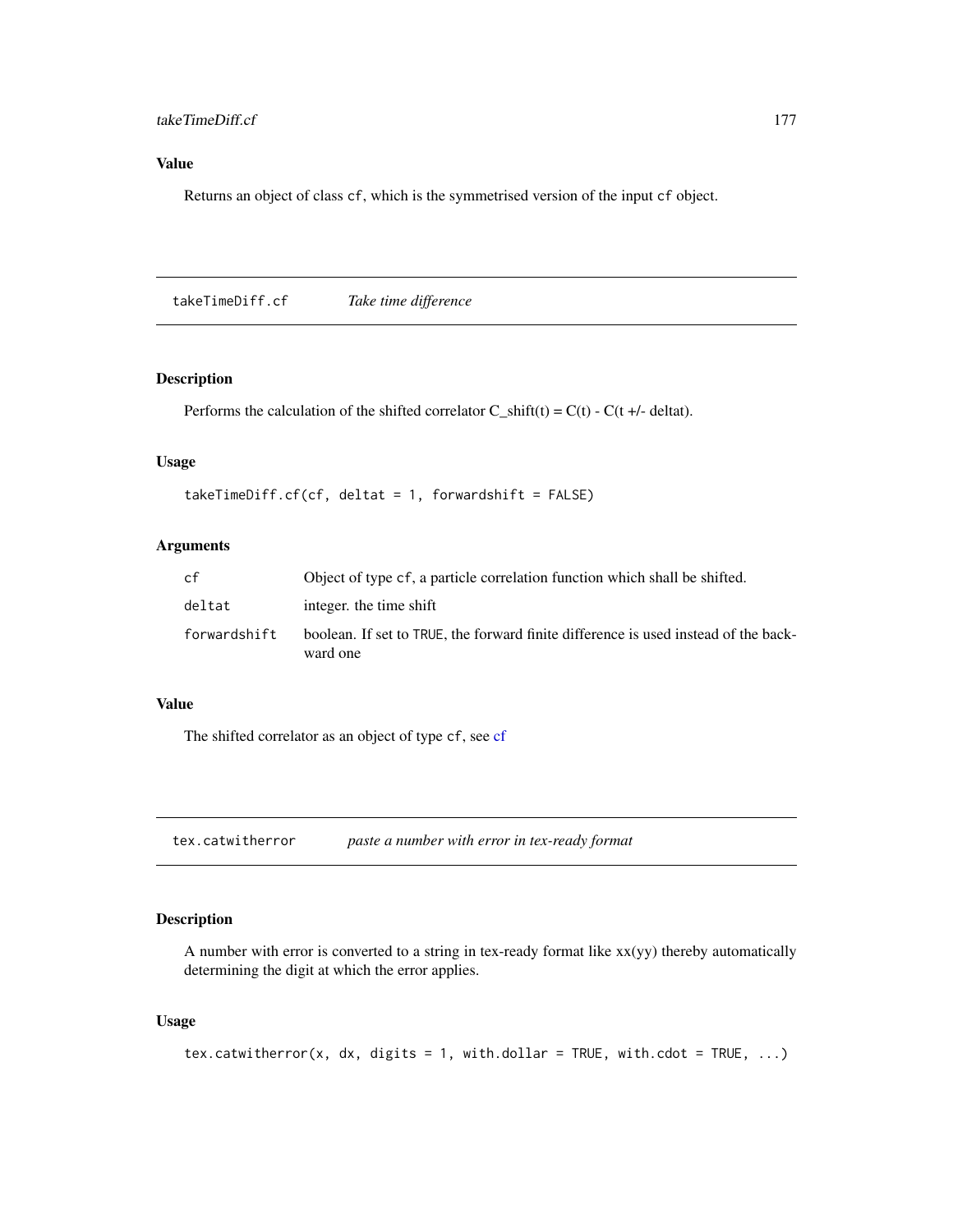# Arguments

| $\mathsf{x}$ | either a single numeric value, or a numeric vector, where the first element is the<br>value and the second is its error                                                                                                                                                                          |
|--------------|--------------------------------------------------------------------------------------------------------------------------------------------------------------------------------------------------------------------------------------------------------------------------------------------------|
| dx           | the error. If supplied, it will be printed as the error and the value is the first<br>element of x. If dx is missing, the second element of x, if available, is used as<br>the error. If $dx$ is missing and the length of $x$ is one, only the value is converted<br>to a string without error. |
| digits       | number of error digits                                                                                                                                                                                                                                                                           |
| with.dollar  | include the tex dollar in the return string or not                                                                                                                                                                                                                                               |
| with.cdot    | replace the "e" in scientific notation by tex-style "cdot" or not                                                                                                                                                                                                                                |
|              | arguments to be passed to formatC in case of no error, or to format.errors<br>otherwise                                                                                                                                                                                                          |

#### Details

It is strongly recommended to install the errors-package. Otherwise the formatting options are significantly reduced.

The value of the first element of  $x$  is properly rounded to its significant digits determined by the values of dx or the second element of x (see above) and digits. Then a tex-ready string is returned.

#### Value

writes a string to standard output

## Author(s)

Carsten Urbach, <curbach@gmx.de> and Johann Ostmeyer

# Examples

```
tex.catwitherror(x=0.375567, dx=0.001)
tex.catwitherror(x=c(0.375567, 0.001))
## it can be used with apply
x = array(c(0.1187, 0.291, 0.388, 0.011, 0.037, 0.021), dim=c(3,2))apply(x, 1, text.catwitherror, digits=2)
```
<span id="page-177-0"></span>tikz.finalize *tikz.finalize*

# Description

initialize and finalize a tikzDevice and carry out optional post-processing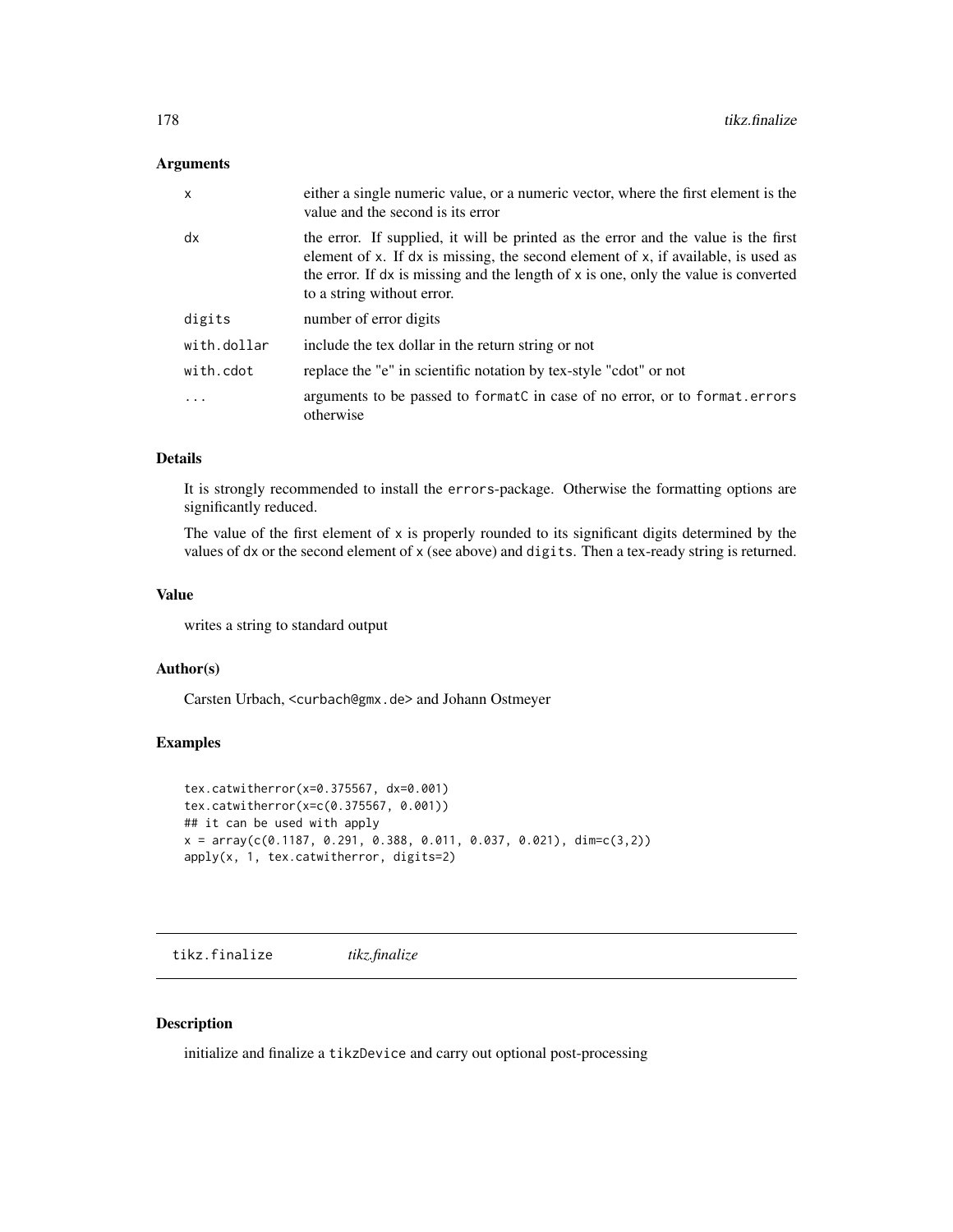#### tikz.init 179

# Usage

```
tikz.finalize(tikzfiles, crop = TRUE, margins = 0, clean = TRUE)
```
# Arguments

| tikzfiles | a list with members \$pdf, \$tex, \$aux and \$log, returned by tikz.init which<br>must be passed to tikz. finalize                                                               |
|-----------|----------------------------------------------------------------------------------------------------------------------------------------------------------------------------------|
| crop      | boolean indicating whether pdf crop should be called on the resulting pdf (ex-<br>istence of pdf crop is checked before the command is called), default TRUE                     |
| margins   | margins argument for pdfcrop command, should be passed as a string consisting<br>of one or multiple numbers (e.g. " $10$ " or " $10.5$ 7.5 6.2 $10$ "), default 0                |
| clean     | boolean indicating whether temporary files, e.g. "basename.tex", "basename.aux"<br>and "basename.log" should be deleted after the pdf has been generated, default<br><b>TRUE</b> |

# Details

Convenience Functions for tikzDevice

### Value

No return value, but the output PDF will be created and cropped.

### Author(s)

Bartosz Kostrzewa, <br/>bartosz.kostrzewa@desy.de>

### See Also

[tikz.init](#page-178-0)

Other tikzutils: [tikz.init\(](#page-178-0))

<span id="page-178-0"></span>tikz.init *tikz.init*

# Description

initialize and finalize a tikzDevice and carry out optional post-processing

# Usage

```
tikz.init(basename, standAlone = TRUE, engine, ...)
```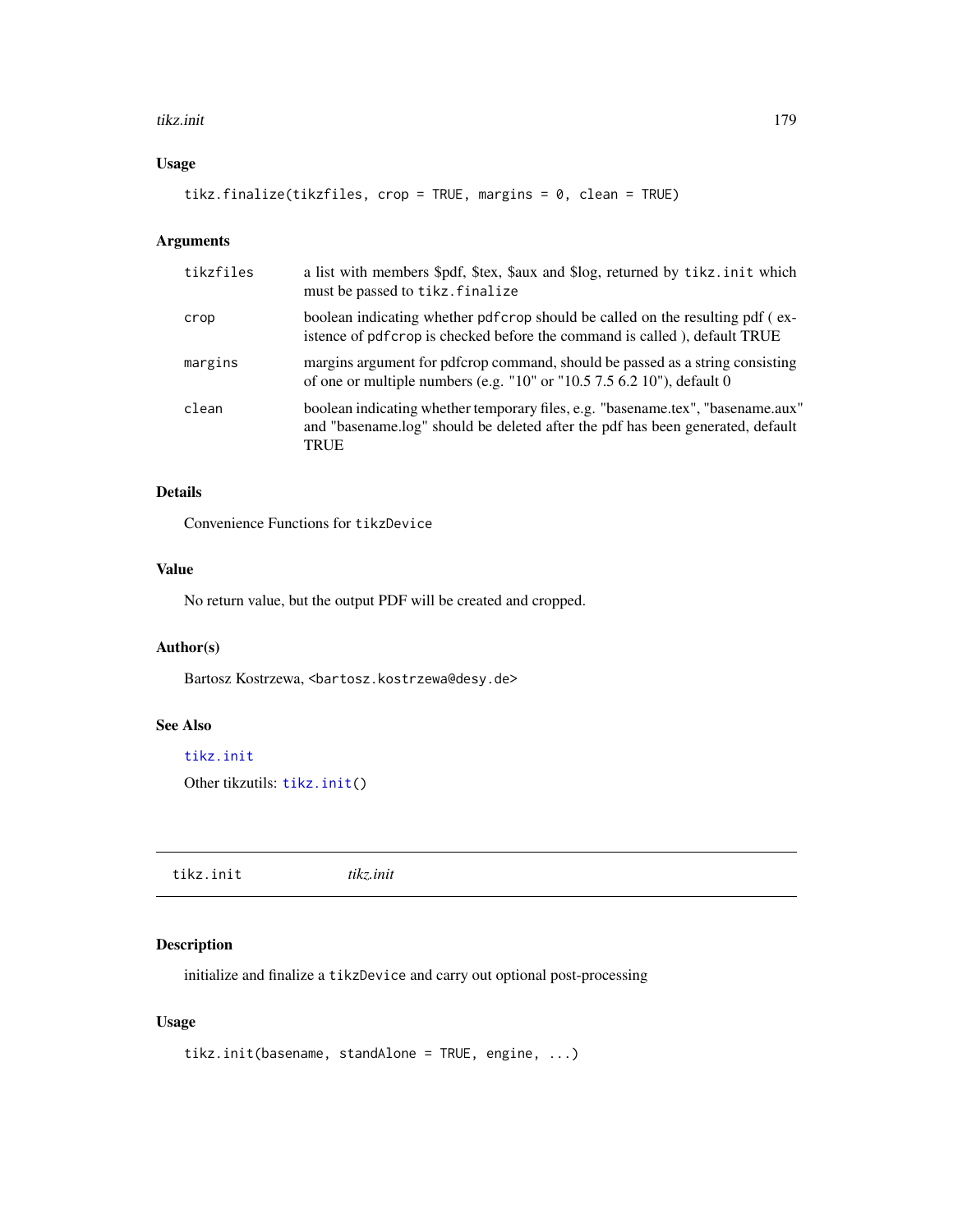### **Arguments**

| basename   | the base of the files which will be used by tikzDevice, e.g. "basename" -><br>"basename.pdf", etc.                                                                                                   |
|------------|------------------------------------------------------------------------------------------------------------------------------------------------------------------------------------------------------|
| standAlone | A logical value indicating whether the output file should be suitable for direct<br>processing by LaTeX. A value of FALSE indicates that the file is intended for<br>inclusion in a larger document. |
| engine     | used to specify the LaTex engine. If missing, the standard engine of tikz is used.                                                                                                                   |
| $\cdot$    | optional arguments which are passed to tikz, see tikzDevice:: tikz                                                                                                                                   |

# Details

Convenience Functions for tikzDevice

# Value

tikz.init returns a list with character vector members, \$pdf, \$tex, \$aux \$log containing the corresponding filenames

### Author(s)

Bartosz Kostrzewa, <bartosz.kostrzewa@desy.de>

### See Also

Other tikzutils: [tikz.finalize\(](#page-177-0))

# Examples

```
tikzfiles <- tikz.init("plotname",width=3,height=4)
plot(x=c(1:3), y=c(1:3)^2, xlab="$x$", ylab="$y$")
tikz.finalize(tikzfiles=tikzfiles, clean=TRUE)
file.remove("plotname.pdf")
```
unsymmetrise.cf *Unfold a correlation function which has been symmetrised*

# Description

After a symmetric correlation function has been averaged across the central time slice, it is sometimes useful to explicitly duplicate the resulting average to span all cf\$Time time slices. This function takes a cf with cf\$Time/2+1 time slices and turns it into one with cf\$Time time slices by reflecting the correlation function along the cf\$Time/2 axis.

### Usage

```
unsymmetrise.cf(cf, sym.vec = c(1))
```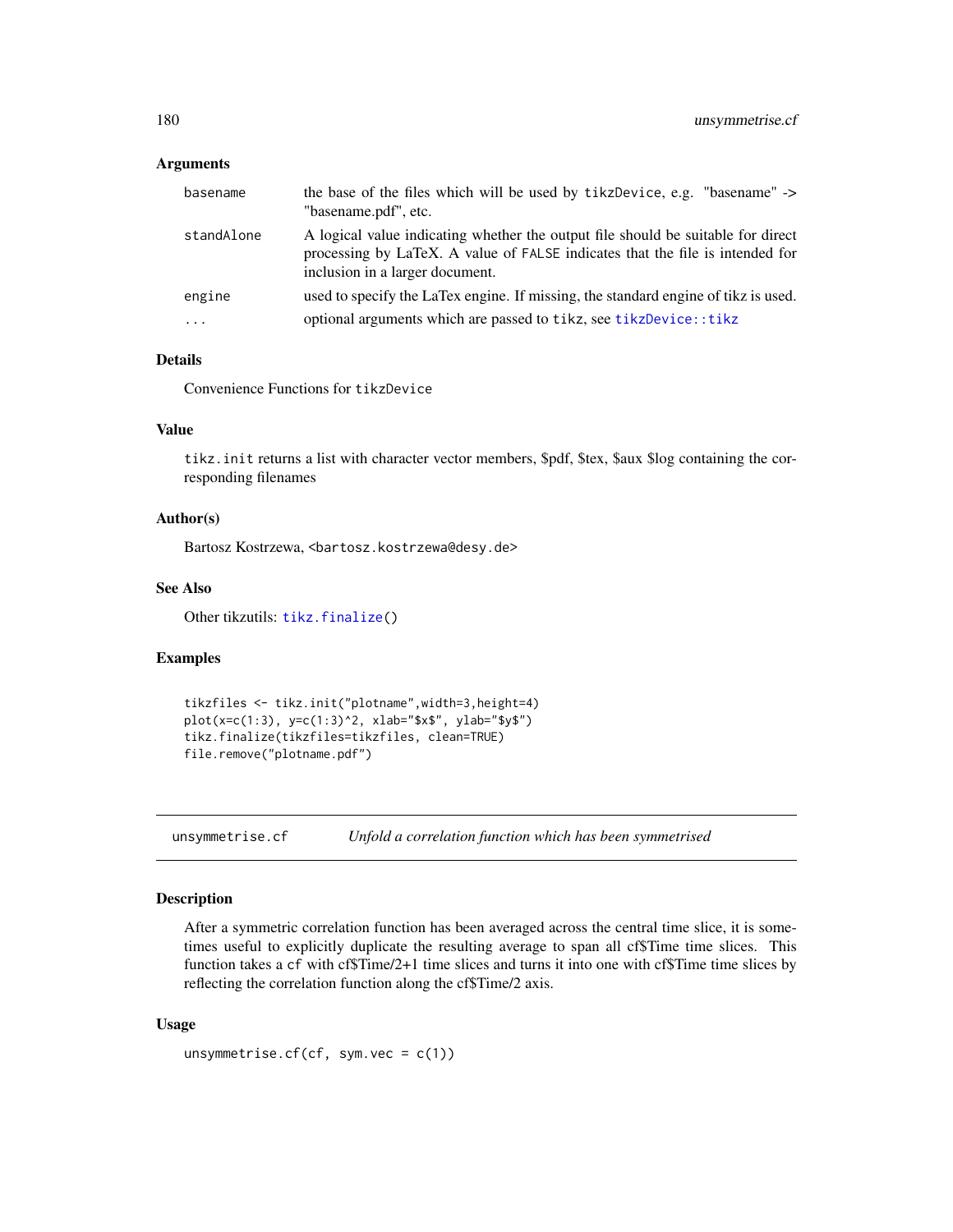#### <span id="page-180-1"></span>uwerr 181

## Arguments

| cf      | cf object which has been previously symmetrised                                   |
|---------|-----------------------------------------------------------------------------------|
| sym.vec | Integer vector giving the symmetry properties (see symmetrise.cf) of the original |
|         | unsymmetrised correlation function. This should be of length cf\$nrObs            |

# Value

Returns an object of class cf, which is the unfolded version of the input cf object.

uwerr *Time Series Analysis With Gamma Method*

# <span id="page-180-0"></span>Description

Analyse time series data with the so called gamma method

# Usage

uwerr(f, data, nrep,  $S = 1.5$ ,  $p1 = FALSE$ , ...)

# Arguments

|      | function computing the derived quantity. If not given it is assumed that a primary<br>quantity is analysed.                                                                                                                  |
|------|------------------------------------------------------------------------------------------------------------------------------------------------------------------------------------------------------------------------------|
|      | f must have the data vector of length Nalpha as the first argument. Further<br>arguments to f can be passed to uwerr via the $\dots$ argument.                                                                               |
|      | f may return a vector object of numeric type.                                                                                                                                                                                |
| data | array of data to be analysed. It must be of dimension (N x Nalpha) (i.e. N rows<br>and Nalpha columns), where N is the total number of measurements and Nalpha<br>is the number of primary observables                       |
| nrep | the vector $(N1, N2, )$ of replica length N1, N2                                                                                                                                                                             |
| S    | initial guess for the ratio tau/tauint, with tau the exponetial autocorrelation length.                                                                                                                                      |
| pl   | logical: if TRUE, the autocorrelation function, the integrated autocorrelation<br>time as function of the integration cut-off and (for primary quantities) the time<br>history of the observable are plotted with plot.uwerr |
| .    | arguments passed to function f.                                                                                                                                                                                              |

# Value

In case of a primary observable (uwerrprimary), an object of class uwerr with basis class [list](#page-0-0) containing the following objects

| value   | the expectation value of the obsevable |
|---------|----------------------------------------|
| dvalue  | the error estimate                     |
| ddvalue | estimate of the error on the error     |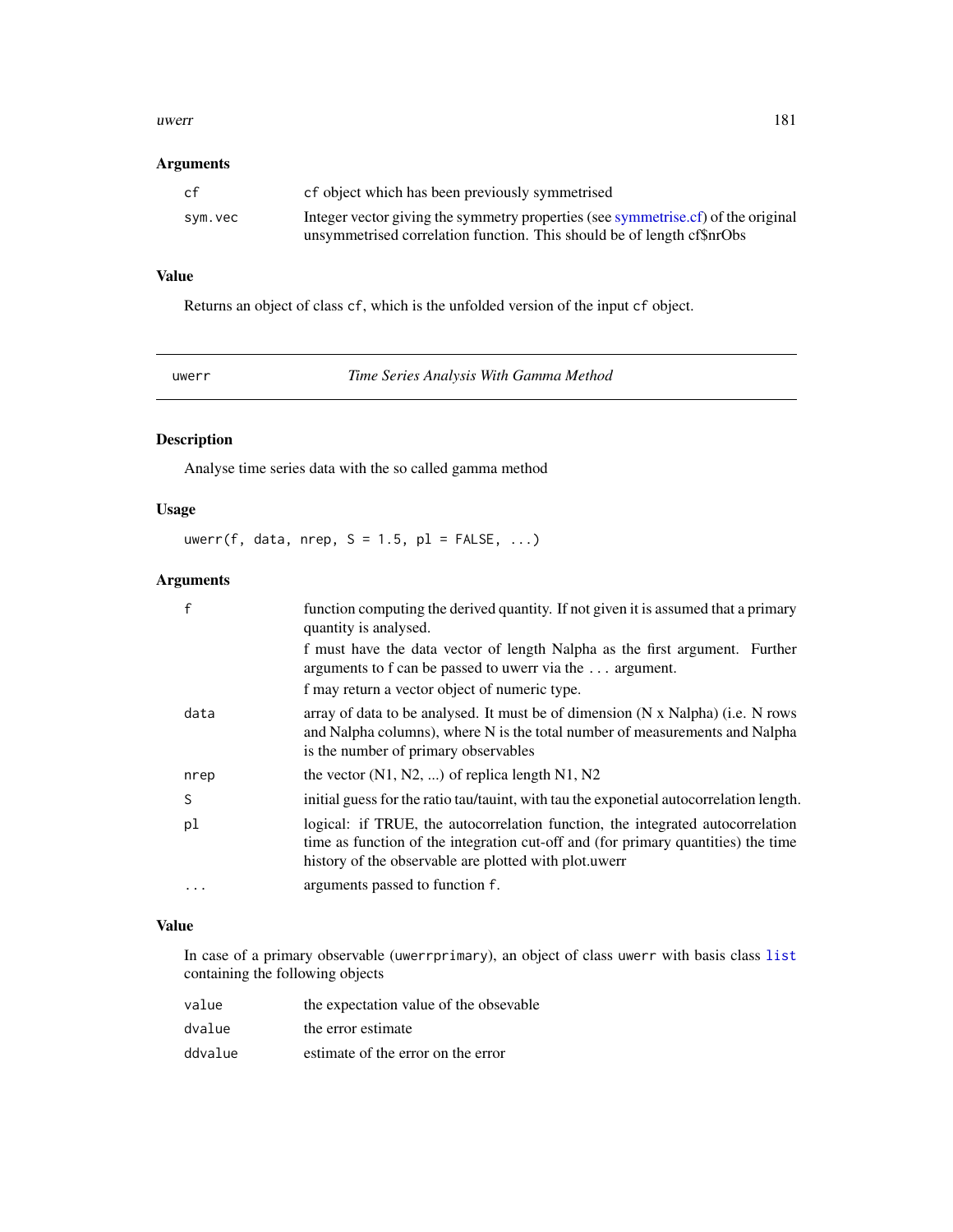<span id="page-181-0"></span>182 uwerr

| tauint                                                                                                                                    | estimate of the integrated autocorrelation time for that quantity           |  |  |  |
|-------------------------------------------------------------------------------------------------------------------------------------------|-----------------------------------------------------------------------------|--|--|--|
| dtauint                                                                                                                                   | error of tauint                                                             |  |  |  |
| Qval                                                                                                                                      | the p-value of the weighted average in case of several replicas             |  |  |  |
| In case of a derived observable (uwerrderived), i.e. if a function is specified, the above objects are<br>contained in a list called res. |                                                                             |  |  |  |
| uwerrprimary returns in addition                                                                                                          |                                                                             |  |  |  |
| data                                                                                                                                      | input data                                                                  |  |  |  |
| whereas uwerrderived returns                                                                                                              |                                                                             |  |  |  |
| datamean                                                                                                                                  | (vector of) mean(s) of the (vector of) data                                 |  |  |  |
| and in addition                                                                                                                           |                                                                             |  |  |  |
| fgrad                                                                                                                                     | the estimated gradient of f                                                 |  |  |  |
| and                                                                                                                                       |                                                                             |  |  |  |
| f                                                                                                                                         | the input statistics                                                        |  |  |  |
| In both cases the return object containes                                                                                                 |                                                                             |  |  |  |
| Wopt                                                                                                                                      | value of optimal cut-off for the Gamma function integration                 |  |  |  |
| Wmax                                                                                                                                      | maximal value of the cut-off for the Gamma function integration             |  |  |  |
| tauintofW                                                                                                                                 | integrated autocorrelation time as a function of the cut-off W              |  |  |  |
| dtauintofW                                                                                                                                | error of the integrated autocorrelation time as a function of the cut-off W |  |  |  |
| S                                                                                                                                         | input parameter S                                                           |  |  |  |
| Ν                                                                                                                                         | total number of observations                                                |  |  |  |
| R                                                                                                                                         | number of replicas                                                          |  |  |  |
| nrep                                                                                                                                      | vector of observations per replicum                                         |  |  |  |
| Gamma                                                                                                                                     | normalised autocorrelation function                                         |  |  |  |
| primary                                                                                                                                   | set to 1 for uwerrprimary and 0 for uwerrderived                            |  |  |  |

# Author(s)

Carsten Urbach, <curbach@gmx.de>

# References

"Monte Carlo errors with less errors", Ulli Wolff, Comput.Phys.Commun. 156 (2004) 143-153, Comput.Phys.Commun. 176 (2007) 383 (erratum), hep-lat/0306017

# See Also

[plot.uwerr](#page-132-0)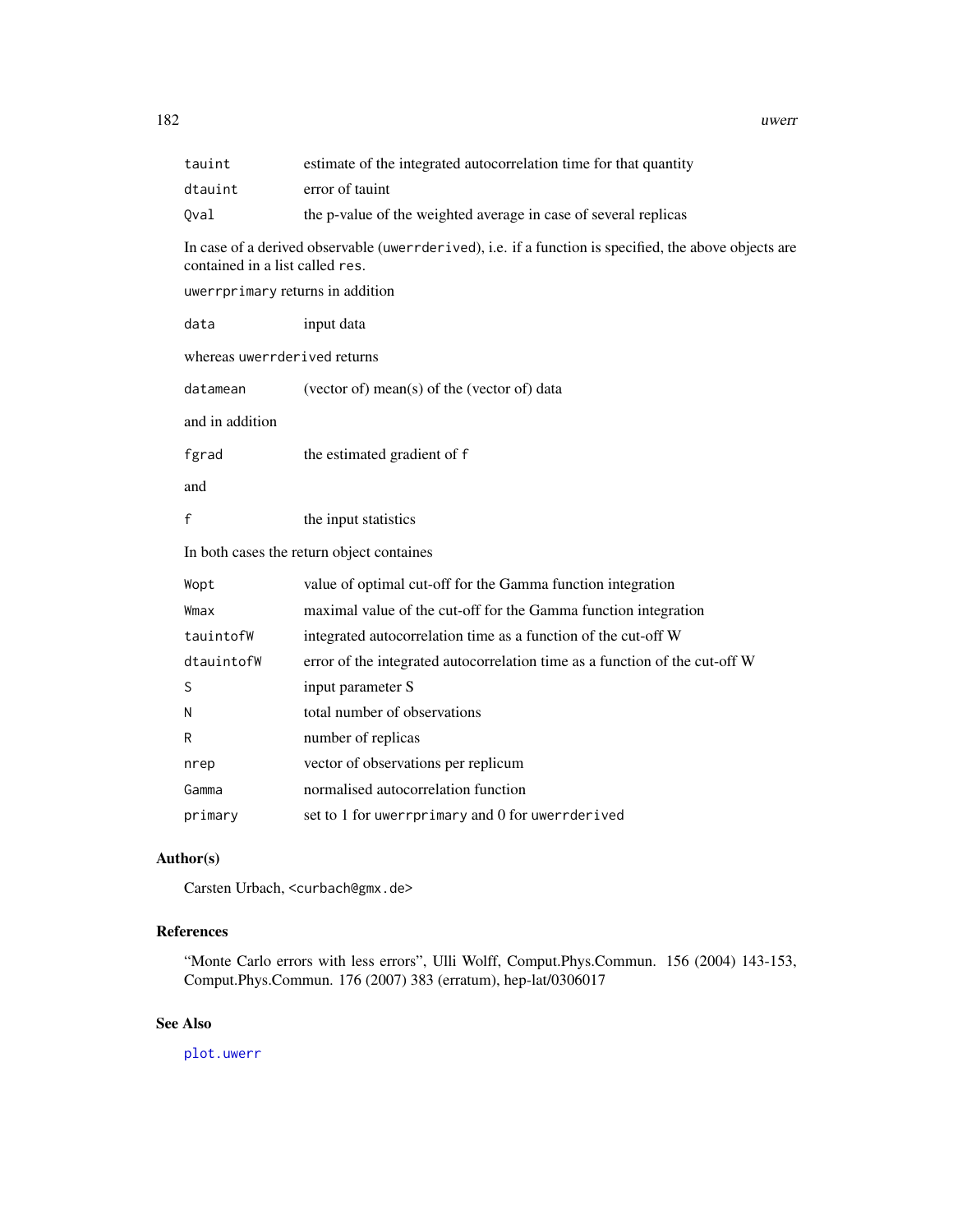#### <span id="page-182-0"></span> $uwerref$  183

# Examples

```
data(plaq.sample)
plaq.res <- uwerrprimary(plaq.sample)
summary(plaq.res)
plot(plaq.res)
```
uwerr.cf *uwerr.cf*

# Description

Gamma method analysis on all time-slices in a 'cf' object

# Usage

uwerr.cf(cf)

# Arguments

cf Object of type cf containing cf\_orig

# Value

A list with a named element uwcf which contains a data frame with six columns, value, dvalue, ddvalue, tauint, dtauint corresponding to what is returned by [uwerrprimary.](#page-180-0) The sixth column, t, is just an index counting the columns in the original cf\$cf. If cf contains an imaginary part, the return value contains another list element, uwicf of the same structure as uwcf. There are as many rows as there were columns in cf\$cf and/or cf\$icf. When the call to [uwerrprimary](#page-180-0) fails for a particular column of cf\$cf or cf\$icf, the corresponding row of uwcf and/or uwicf will contain NA for all members.

# Examples

```
data(samplecf)
uwerr.cf(samplecf)
```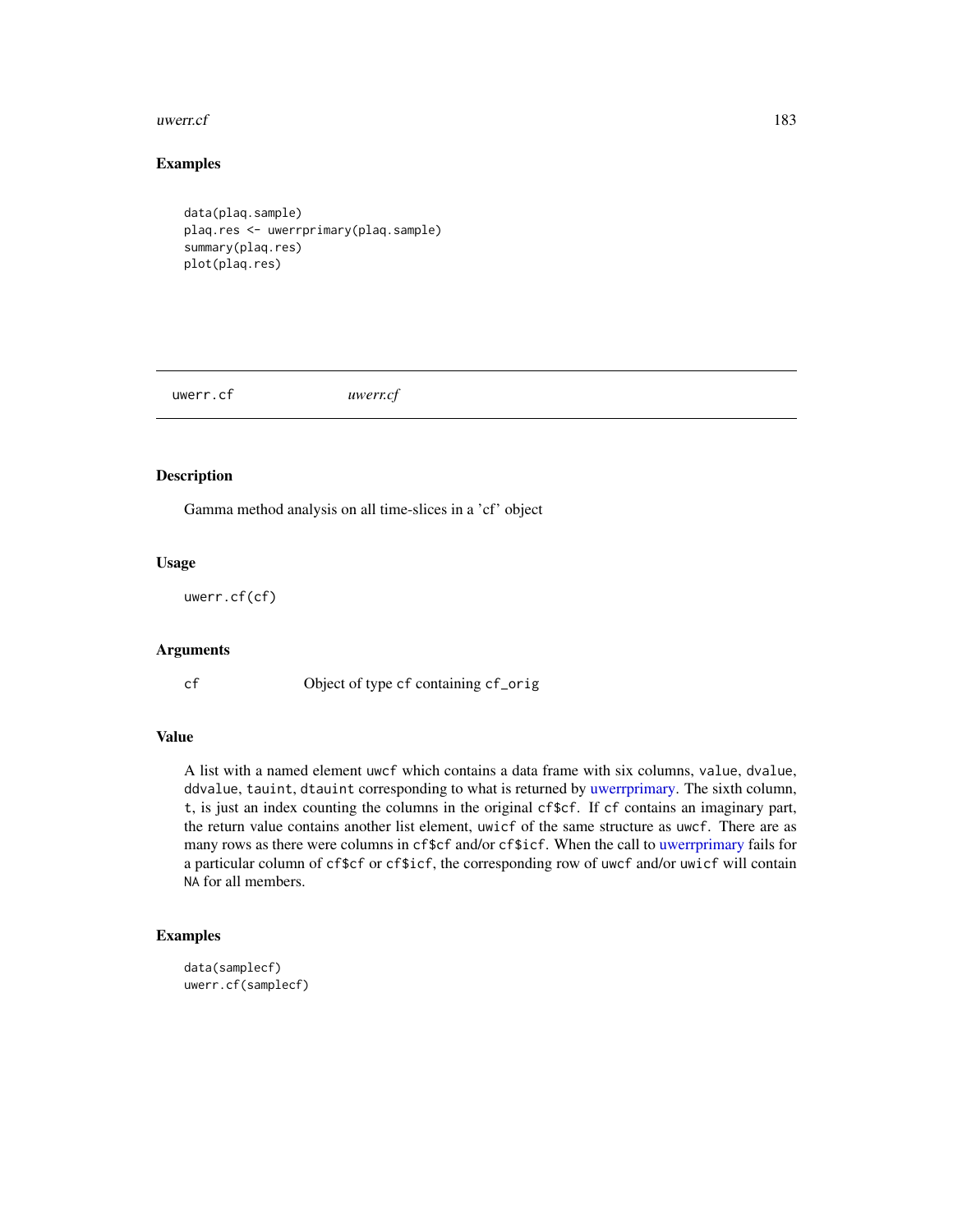<span id="page-183-1"></span>

#### Description

Gamma method analysis on all time-slices in a 'raw\_cf' object

# Usage

```
uwerr.raw_cf(cf)
```
# Arguments

cf Correlation function container of class 'raw\_cf'

#### Value

The return value is a list with elements

value central value

dvalue statistical error

ddvalue error of the statistical error

tauint auto-correlation time estimate

dtauint error of auto-correlation time estimate

Each of these is in turn an array of dimension c( cf\$nts,cf\$dim ) and hance lacks the first dimension index compared for cf\$data.

<span id="page-183-0"></span>weight.cf *Weight a correlation function*

# Description

Weights a correlation function with the given energy difference  $\Delta E$  such that the function is first multiplied with  $\exp(\Delta E t) + c \exp(\Delta E \cdot (Time - t)).$ 

#### Usage

```
weight.cf(cf, energy_difference_val, energy_difference_boot, cosh_factor,
 offset = 0, inverse = FALSE)
```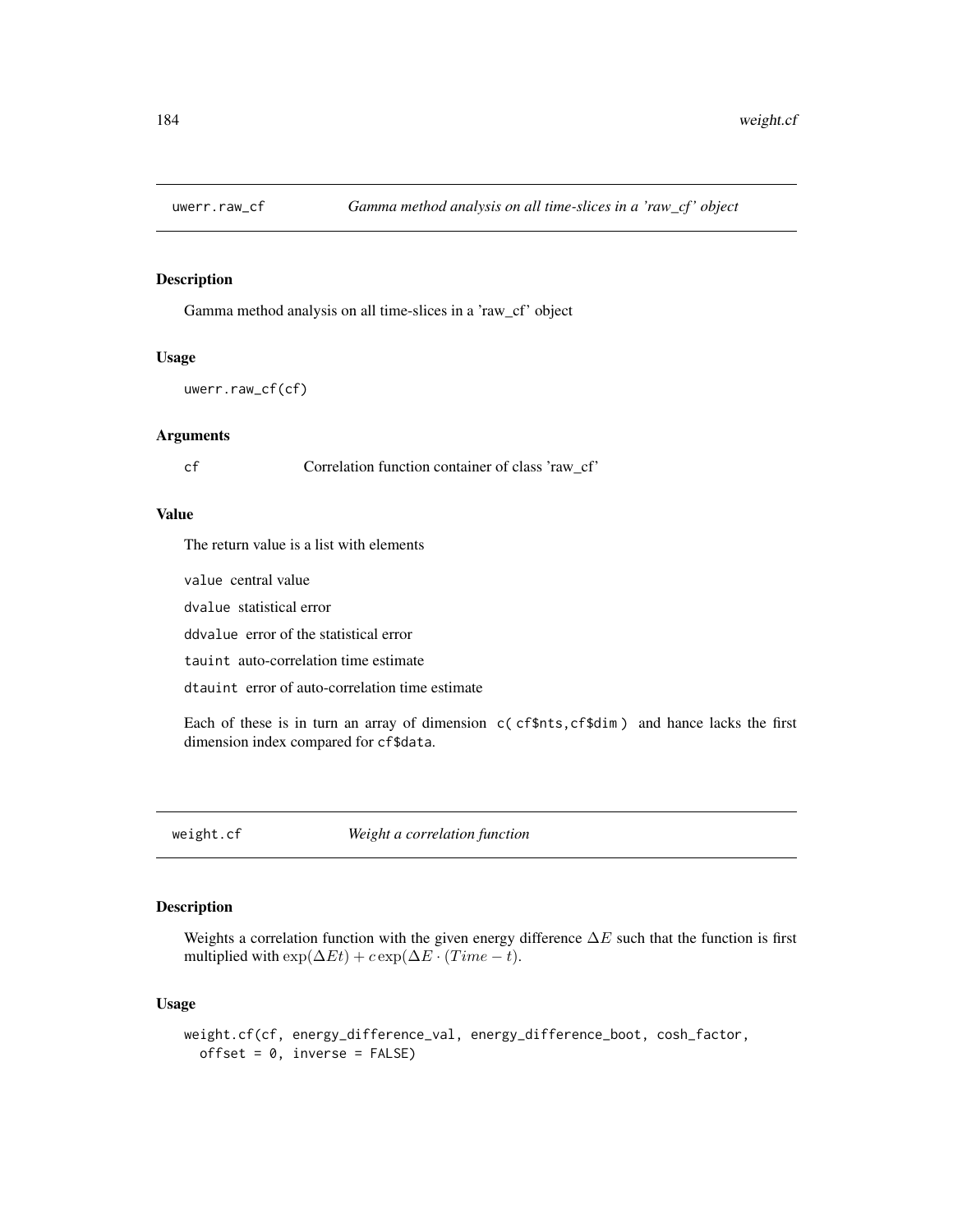# <span id="page-184-0"></span>Arguments

| cf                     | cf_orig and possibly cf_boot object.                                          |  |  |
|------------------------|-------------------------------------------------------------------------------|--|--|
| energy_difference_val  |                                                                               |  |  |
|                        | numeric. A single energy value $\Delta E$ for the weighting.                  |  |  |
| energy_difference_boot |                                                                               |  |  |
|                        | numeric vector. Samples for the energy difference value.                      |  |  |
| cosh_factor            | integer, either +1 or $-1$ . Determines the sign \$c\$ in the weight factor.  |  |  |
| offset                 | integer. Offset for the time \$t\$, needed for the reweighting after a shift. |  |  |
| inverse                | boolean. If TRUE apply inverse weight.                                        |  |  |

# Value

Returns an object of class cf, see [cf.](#page-34-0)

weight\_shift\_reweight.cf

*Weight-shift-reweight a correlation function*

# Description

The correlation function is weighted with [weight.cf](#page-183-0), then shifted, and then weighted again with the inverse weighting factor.

# Usage

```
weight_shift_reweight.cf(cf, energy_difference_val, energy_difference_boot,
  cosh_factor)
```
# Arguments

| cf                     | cf_orig and possibly cf_boot object.                                           |  |  |
|------------------------|--------------------------------------------------------------------------------|--|--|
| energy_difference_val  |                                                                                |  |  |
|                        | numeric. A single energy value $\Delta E$ for the weighting.                   |  |  |
| energy_difference_boot |                                                                                |  |  |
|                        | numeric vector. Samples for the energy difference value.                       |  |  |
| cosh_factor            | integer, either $+1$ or $-1$ . Determines the sign \$c\$ in the weight factor. |  |  |

# Value

Returns an object of class cf, see [cf.](#page-34-0)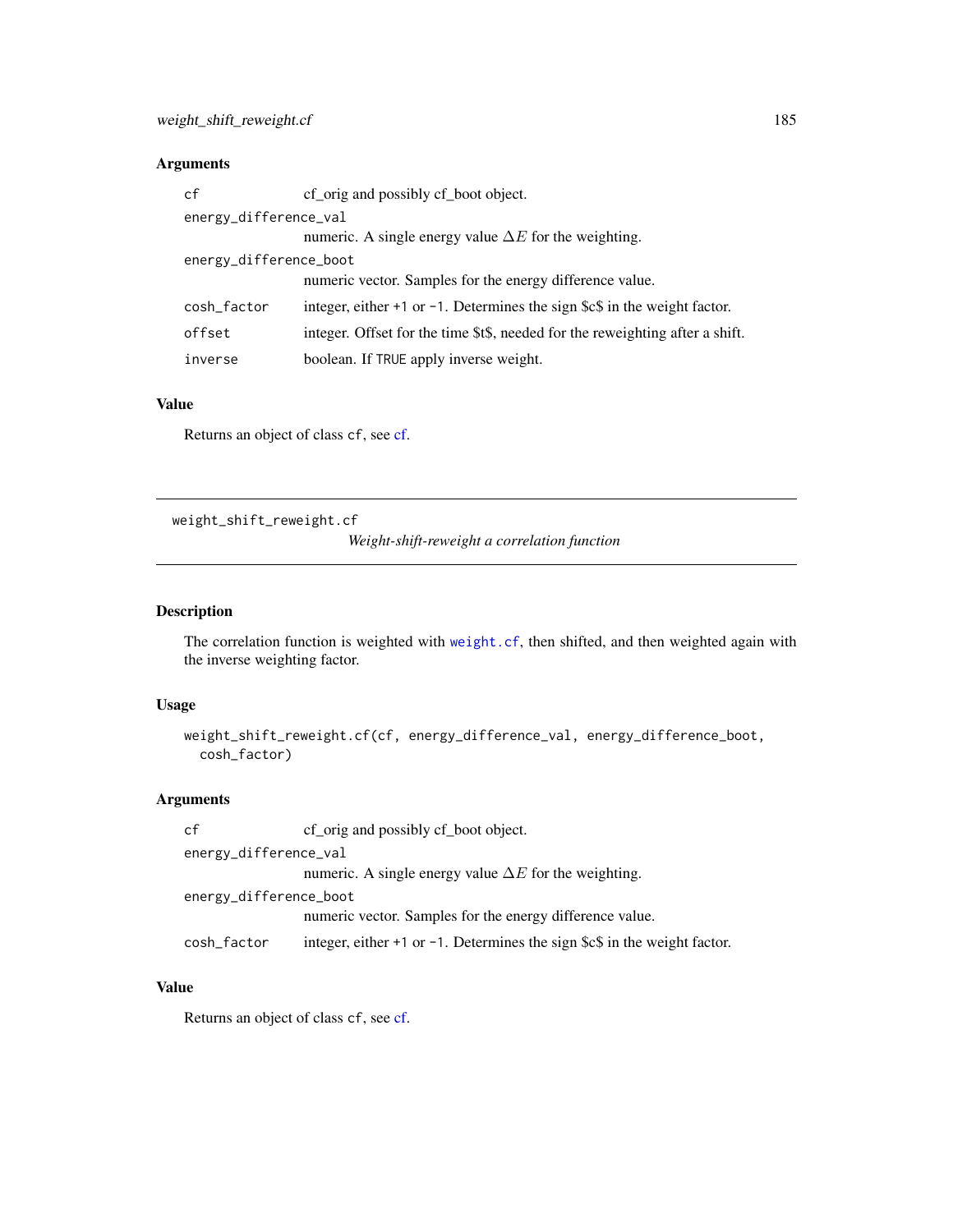# <span id="page-185-0"></span>Description

Computes the running of the renomalisation constant  $Z_P$  from scale  $\mu_0$  to scale  $\mu_2$  in the renomalisation schema RI' for  $N_f = 2$  only. The running is done using perturbation theory up to  $\alpha_s$  \* \*3 order. The corresponding values of  $\alpha_s$  at the scales  $\mu_0$  and  $\mu_2$  are needed as input, see [alphas](#page-12-0).

# Usage

```
zeta(zp0, alpha0, alpha2, nl = 3)
```
# Arguments

| zp0    | initial value of $Z_P$      |
|--------|-----------------------------|
| alpha0 | $\alpha_s$ at initial scale |
| alpha2 | $\alpha_s$ at final scale   |
| n1     | order in PT, range 0 to 3   |

# Value

returns the value of Z\_P at scale mu2 in the RI' scheme

#### Author(s)

Carsten Urbach, <curbach@gmx.de>

#### See Also

[alphas](#page-12-0)

#### Examples

```
al2 <- alphas(mu = 3.0, nl = 3, lam0 = 0.250, Nc = 3, Nf = 2)
al0 <- alphas(mu = 2.0, nl = 3, lam0 = 0.250, Nc = 3, Nf = 2)
zetazp(zp0 = 0.6, alpha0 = a10, alpha2 = a12, nl = 3)
```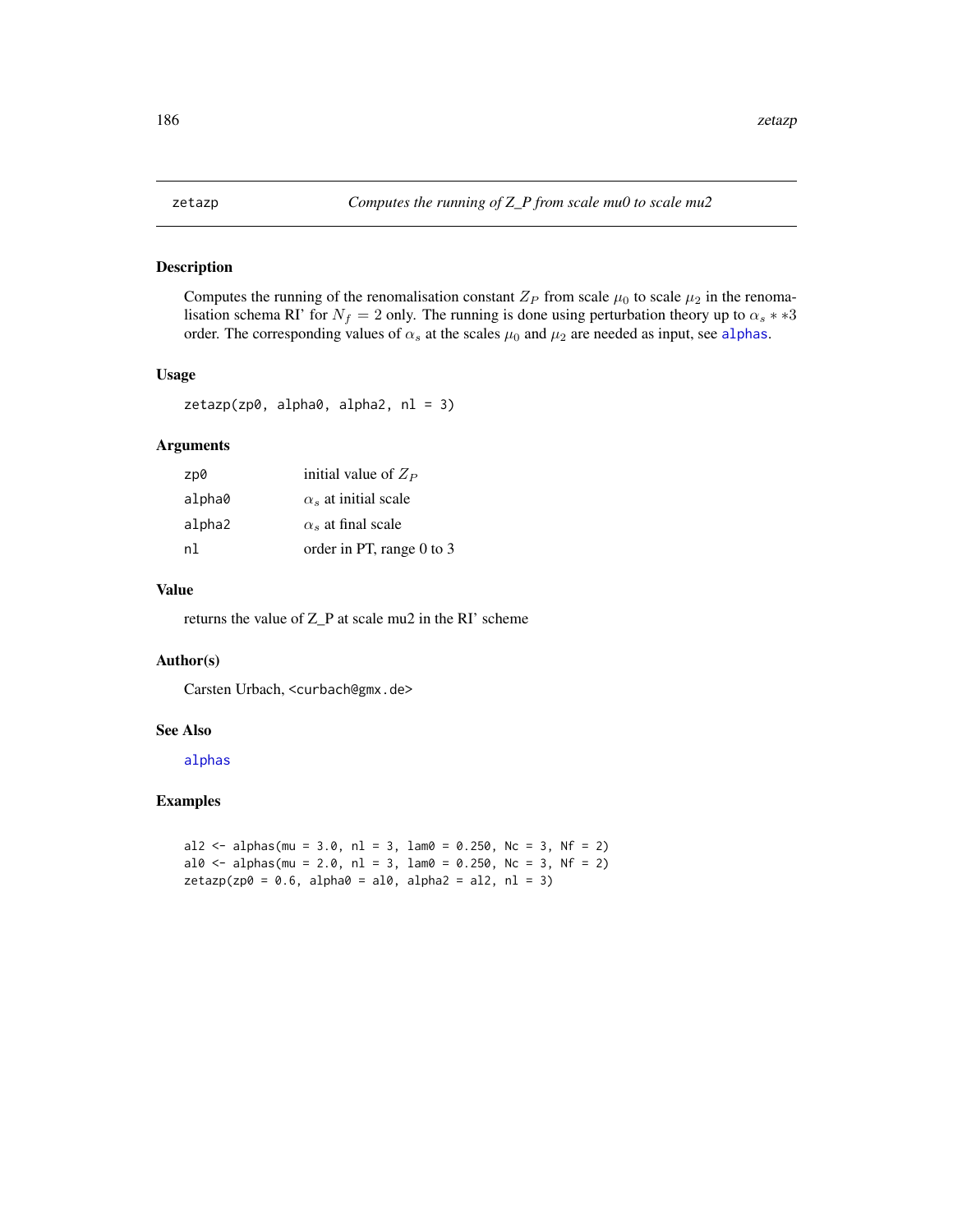# Index

∗ Dirac gm, [89](#page-88-0) gm\_mu, [90](#page-89-0) ∗ GEVP bootstrap.gevp, [22](#page-21-0) computefps, [49](#page-48-0) gevp, [84](#page-83-0) gevp2amplitude, [87](#page-86-0) gevp2cf, [88](#page-87-0) ∗ NLS fit functions bootstrap.nlsfit, [27](#page-26-0) parametric.bootstrap, [117](#page-116-0) parametric.bootstrap.cov, [118](#page-117-0) parametric.nlsfit, [119](#page-118-0) parametric.nlsfit.cov, [120](#page-119-0) plot.bootstrapfit, [125](#page-124-0) predict.bootstrapfit, [140](#page-139-0) print.bootstrapfit, [141](#page-140-0) simple.nlsfit, [165](#page-164-0) summary.bootstrapfit, [169](#page-168-0) ∗ analysis addConfIndex2cf, [11](#page-10-0) ∗ autocorrelationfunction computeacf, [46](#page-45-0) ∗ autocorrelationtime computeacf, [46](#page-45-0) ∗ bootstrap addConfIndex2cf, [11](#page-10-0) bootstrap.cf, [19](#page-18-0) extractSingleCor.cf, [72](#page-71-0) fit.plateau2cf, [77](#page-76-0) ∗ cf constructors cf, [35](#page-34-1) cf\_boot, [36](#page-35-0) cf\_meta, [40](#page-39-0) cf\_orig, [41](#page-40-0) cf\_principal\_correlator, [42](#page-41-0) cf\_shifted, [42](#page-41-0) cf\_smeared, [43](#page-42-0)

cf\_subtracted, [44](#page-43-0) cf\_weighted, [44](#page-43-0) ∗ chisqr invertCovMatrix, [97](#page-96-0) ∗ correlated invertCovMatrix, [97](#page-96-0) ∗ correlation addStat.cf, [12](#page-11-0) ∗ correlator addConfIndex2cf, [11](#page-10-0) computeDisc, [47](#page-46-0) extractSingleCor.cf, [72](#page-71-0) ∗ covariance invertCovMatrix, [97](#page-96-0) ∗ datasets cA2.09.48\_3pi\_I3\_0\_A1u\_1\_pc, [31](#page-30-0) correlatormatrix, [54](#page-53-0) loopdata, [102](#page-101-0) plaq.sample, [124](#page-123-0) pscor.sample, [144](#page-143-0) samplecf, [163](#page-162-0) ∗ dispersion relations dispersion\_relation, [64](#page-63-0) ∗ file getorderedconfignumbers, [81](#page-80-0) getorderedfilelist, [82](#page-81-0) readbinarycf, [147](#page-146-0) readbinarydisc, [148](#page-147-0) readcmidisc, [150](#page-149-0) readcmifiles, [151](#page-150-0) readgradflow, [153](#page-152-0) readoutputdata, [157](#page-156-0) readtextcf, [158](#page-157-0) tikz.finalize, [178](#page-177-0) tikz.init, [179](#page-178-0) ∗ fit fit.plateau2cf, [77](#page-76-0) ∗ function addStat.cf, [12](#page-11-0)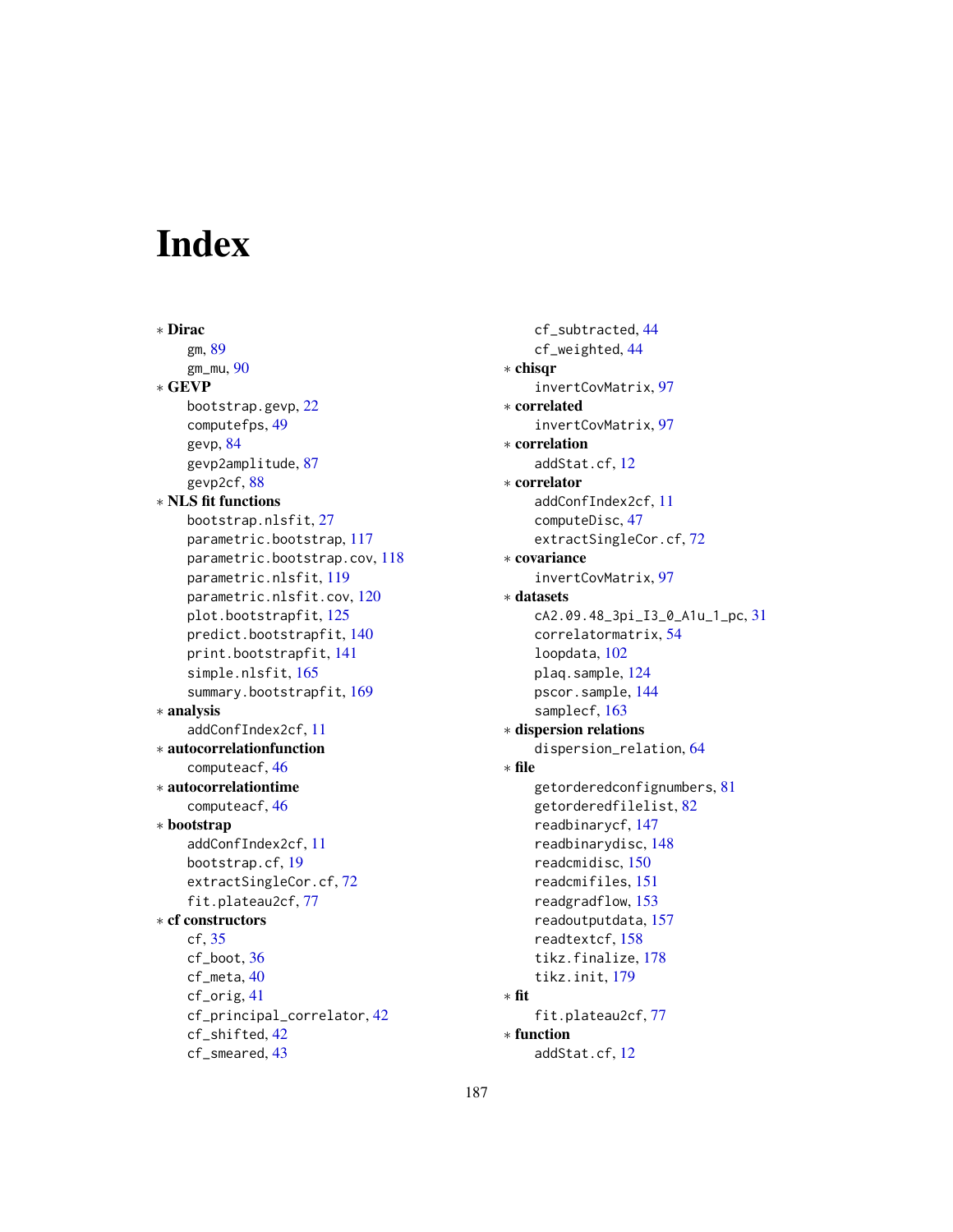## 188 INDEX

```
∗ gamma
    gm, 89
    gm_mu, 90
∗ hankel
    bootstrap.hankel, 24
    bootstrap.hankel_summed, 25
    gevp.hankel, 85
    gevp.hankel_summed, 86
    hankel2cf, 92
    hankel2effectivemass, 93
    plot_hankel_spectrum, 138
∗ hplot
    plot.outputdata, 131
    plot.uwerr, 133
∗ jackknife
    jackknife.cf, 100
∗ math
    CExp, 34
∗ matrix
    invertCovMatrix, 97
∗ methods
    plot.outputdata, 131
    plot.uwerr, 133
∗ optimise
    computefps, 49
    computefpsOS, 50
∗ optimize
    matrixfit, 106
    onlinemeas, 114
    pcac, 121
    uwerr, 181
∗ optim
    fit.cosh, 74
    fit.effectivemass, 75
∗ package
    hadron, 91
∗ raw_cf constructors
    raw_cf, 144
    raw_cf_data, 145
    raw_cf_meta, 145
∗ tikzutils
    tikz.finalize, 178
    tikz.init, 179
∗ timeseries
    computeacf, 46
    jackknife.cf, 100
∗ ts
    bootstrap.analysis, 18
```

```
computefps, 49
    computefpsOS, 50
    extract.obs, 70
    matrixfit, 106
    onlinemeas, 114
    pcac, 121
    uwerr, 181
\star.cf. 7*.raw_cf, 7
+.cf, 8
+.raw_cf, 8
-.cf, 99..., 38, 39, 55, 56
/.cf (*.cf), 7
/.raw_cf, 10
acf, 47
add.cf, 10, 48
add.raw_cf, 11
addConfIndex2cf, 11
addStat.cf, 12
addStat.raw_cf, 13
alphas, 13, 186
analysis_gradient_flow, 14
analysis_online, 15, 53
apply, 168
avg.cbt.cf, 17
block.raw_cf, 18
boot, 18, 116
bootstrap.analysis, 18, 47
bootstrap.cf, 19, 21–23, 48, 109
bootstrap.effectivemass, 20, 66, 67, 75,
         76, 88, 89, 93, 94
bootstrap.gevp, 22, 49, 75, 76, 84, 88, 107,
         112
bootstrap.hankel, 24, 26, 86, 92–94, 138
bootstrap.hankel_summed, 25, 25, 86, 92,
         93, 138, 173
bootstrap.meanerror, 26
bootstrap.nlsfit, 27, 74, 75, 113, 118, 120,
         121, 125, 141, 166, 167, 170
c.cf, 30, 40, 48
c.raw_cf, 30
cA2.09.48_3pi_I3_0_A1u_1_pc, 31
cdh, 31
```
cdhnew, [33](#page-32-0)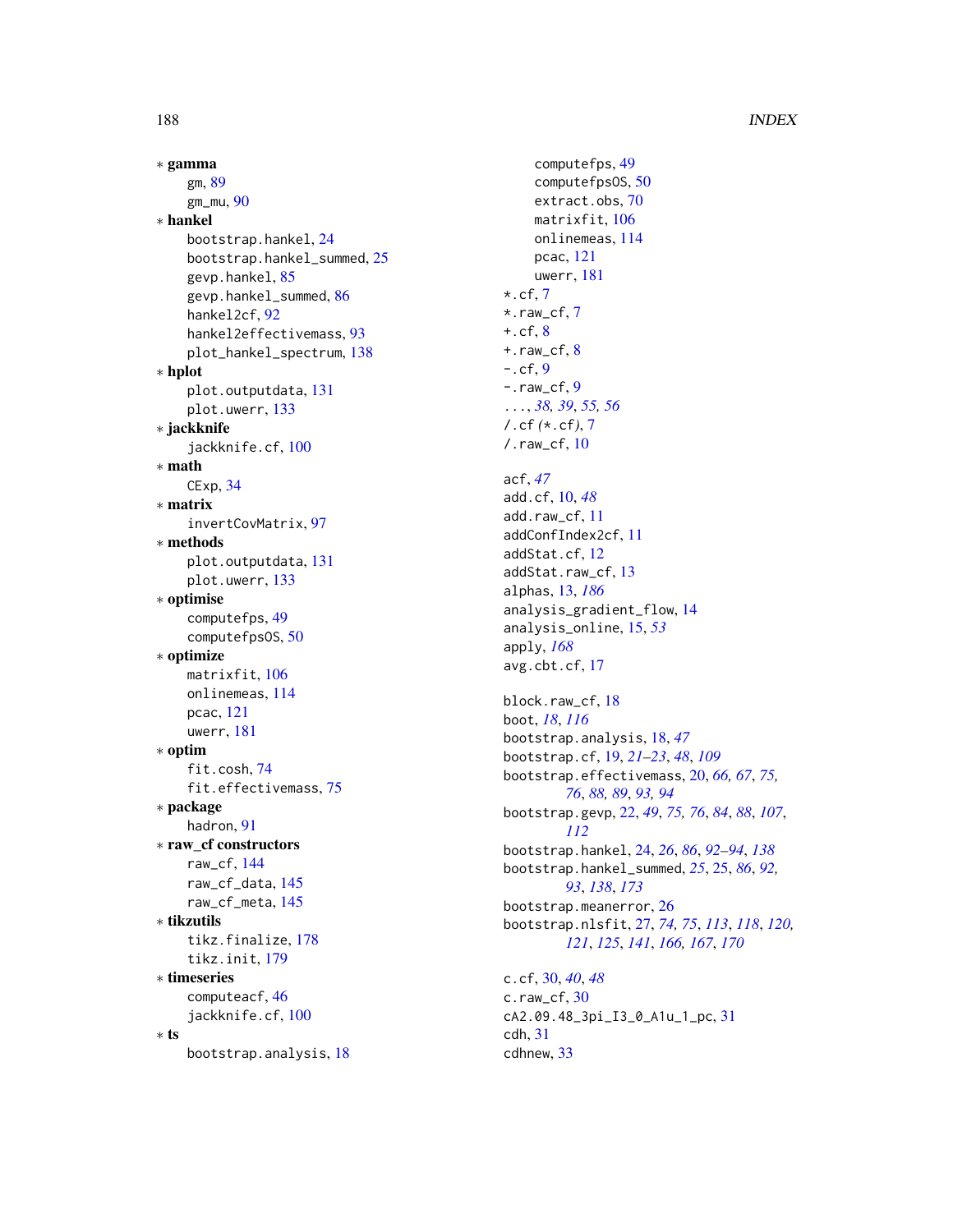#### INDEX  $189$

CExp, [34](#page-33-0) cf, *[12](#page-11-0)*, *[17](#page-16-0)*, *[24](#page-23-0)[–26](#page-25-0)*, [35,](#page-34-1) *[37](#page-36-0)*, *[40–](#page-39-0)[45](#page-44-0)*, *[72](#page-71-0)*, *[77](#page-76-0)*, *[92](#page-91-0)*, *[109](#page-108-0)*, *[114](#page-113-0)*, *[142](#page-141-0)*, *[159](#page-158-0)*, *[170](#page-169-0)*, *[172](#page-171-0)*, *[177](#page-176-0)*, *[185](#page-184-0)* cf\_boot, *[35](#page-34-1)*, [36,](#page-35-0) *[40](#page-39-0)[–45](#page-44-0)* cf\_key\_meson\_2pt, [37](#page-36-0) cf\_key\_meson\_3pt, [38](#page-37-0) cf\_meta, *[35](#page-34-1)*, *[37](#page-36-0)*, [40,](#page-39-0) *[41–](#page-40-0)[45](#page-44-0)* cf\_orig, *[35](#page-34-1)*, *[37](#page-36-0)*, *[40](#page-39-0)*, [41,](#page-40-0) *[42–](#page-41-0)[45](#page-44-0)* cf\_principal\_correlator, *[35](#page-34-1)*, *[37](#page-36-0)*, *[40,](#page-39-0) [41](#page-40-0)*, [42,](#page-41-0) *[43](#page-42-0)[–45](#page-44-0)* cf\_shifted, *[35](#page-34-1)*, *[37](#page-36-0)*, *[40–](#page-39-0)[42](#page-41-0)*, [42,](#page-41-0) *[43–](#page-42-0)[45](#page-44-0)* cf\_smeared, *[35](#page-34-1)*, *[37](#page-36-0)*, *[40–](#page-39-0)[43](#page-42-0)*, [43,](#page-42-0) *[44,](#page-43-0) [45](#page-44-0)* cf\_subtracted, *[35](#page-34-1)*, *[37](#page-36-0)*, *[40–](#page-39-0)[43](#page-42-0)*, [44,](#page-43-0) *[45](#page-44-0)* cf\_weighted, *[35](#page-34-1)*, *[37](#page-36-0)*, *[40–](#page-39-0)[44](#page-43-0)*, [44](#page-43-0) compute.plotlims, [45](#page-44-0) computeacf, *[19](#page-18-0)*, [46,](#page-45-0) *[129](#page-128-0)*, *[173](#page-172-0)* computeDisc, [47,](#page-46-0) *[153](#page-152-0)* computefps, [49,](#page-48-0) *[88](#page-87-0)* computefpsOS, [50](#page-49-0) concat.cf, [52](#page-51-0) concat.raw\_cf, [52](#page-51-0) conj\_raw\_cf, [53](#page-52-0) construct\_onlinemeas\_rundir, *[16](#page-15-0)*, [53](#page-52-0) correlatormatrix, [54](#page-53-0) correlators\_key\_meson\_2pt, [54](#page-53-0) correlators\_key\_meson\_3pt, [55](#page-54-0) cov, *[28](#page-27-0)*, *[98](#page-97-0)*, *[101](#page-100-0)* create\_displ\_chains, [57](#page-56-0) cvc\_local\_loop\_key, [58](#page-57-0) cvc\_read\_loops, [58](#page-57-0) cvc\_to\_raw\_cf, [60](#page-59-0) cyprus\_make\_key\_scalar, [61](#page-60-0) cyprus\_make\_key\_vector, [61](#page-60-0) cyprus\_read\_loops, [62](#page-61-0)

data.frame, *[65](#page-64-0)*, *[110](#page-109-0)*, *[116](#page-115-0)*, *[124](#page-123-0)*, *[139](#page-138-0)*, *[155](#page-154-0)* disc\_3pt, [63](#page-62-0) dispersion\_relation, [64](#page-63-0)

effectivemass, [65](#page-64-0) effectivemass.cf, [66](#page-65-0) effmass, [68](#page-67-0) effmass2, [68](#page-67-0) escapeLatexSpecials, [69](#page-68-0) extract.loop, [69](#page-68-0) extract.obs, [70,](#page-69-0) *[82](#page-81-0)*, *[153](#page-152-0)* extract\_mass, [72,](#page-71-0) *[73](#page-72-0)* extract\_mass.effectivemassfit, [73](#page-72-0)

extract\_mass.matrixfit, [73](#page-72-0) extractSingleCor.cf, [72](#page-71-0) fit.cosh, [74](#page-73-0) fit.effectivemass, *[22](#page-21-0)*, *[49](#page-48-0)*, *[74,](#page-73-0) [75](#page-74-0)*, [75,](#page-74-0) *[87,](#page-86-0) [88](#page-87-0)*, *[171](#page-170-0)* fit.plateau2cf, [77](#page-76-0) foldr1, [78](#page-77-0) fs.a0, [78](#page-77-0) fs.mpia0, [79](#page-78-0) fs.qcotdelta, [80](#page-79-0) g1, [81](#page-80-0) get\_plotdata\_raw\_cf, [83,](#page-82-0) *[133](#page-132-1)*

getorderedconfignumbers, [81](#page-80-0) getorderedfilelist, [82,](#page-81-0) *[153](#page-152-0)* gevp, *[23](#page-22-0)*, *[40](#page-39-0)*, [84,](#page-83-0) *[88,](#page-87-0) [89](#page-88-0)* gevp.hankel, *[25,](#page-24-0) [26](#page-25-0)*, [85,](#page-84-0) *[86](#page-85-0)*, *[92,](#page-91-0) [93](#page-92-0)*, *[138](#page-137-0)* gevp.hankel\_summed, *[25,](#page-24-0) [26](#page-25-0)*, *[86](#page-85-0)*, [86,](#page-85-0) *[92,](#page-91-0) [93](#page-92-0)*, *[138](#page-137-0)* gevp2amplitude, *[49,](#page-48-0) [50](#page-49-0)*, [87](#page-86-0) gevp2cf, *[76](#page-75-0)*, *[87,](#page-86-0) [88](#page-87-0)*, [88](#page-87-0) gm, [89,](#page-88-0) *[90](#page-89-0)* gm\_mu, *[89](#page-88-0)*, [90](#page-89-0)

h5\_get\_dataset, [90](#page-89-0) h5\_names\_exist, [91](#page-90-0) hadron, *[72](#page-71-0)*, [91](#page-90-0) hankel2cf, *[25,](#page-24-0) [26](#page-25-0)*, *[86](#page-85-0)*, [92,](#page-91-0) *[93](#page-92-0)*, *[138](#page-137-0)* hankel2effectivemass, *[25,](#page-24-0) [26](#page-25-0)*, *[86](#page-85-0)*, *[92](#page-91-0)*, [93,](#page-92-0) *[94](#page-93-0)*, *[138](#page-137-0)* hankeldensity2effectivemass, [94](#page-93-0) has\_icf, [94](#page-93-0)

idx\_matrix.raw\_cf, [95](#page-94-0) Inf, *[66](#page-65-0)* int\_idx\_matrix.raw\_cf, [95](#page-94-0) invalidate.samples.cf, [96](#page-95-0) invcosh, [96](#page-95-0) invertCovMatrix, *[28](#page-27-0)*, *[75,](#page-74-0) [76](#page-75-0)*, [97,](#page-96-0) *[166](#page-165-0)* is.cf, *[35](#page-34-1)*, [98](#page-97-0) is.raw\_cf, [98](#page-97-0) is\_empty.cf, [99](#page-98-0) is\_empty.raw\_cf, [99](#page-98-0)

jackknife.cf, [100](#page-99-0) jackknife\_cov, [101](#page-100-0) jackknife\_error, [101](#page-100-0)

list, *[132](#page-131-0)*, *[150](#page-149-0)*, *[181](#page-180-1)*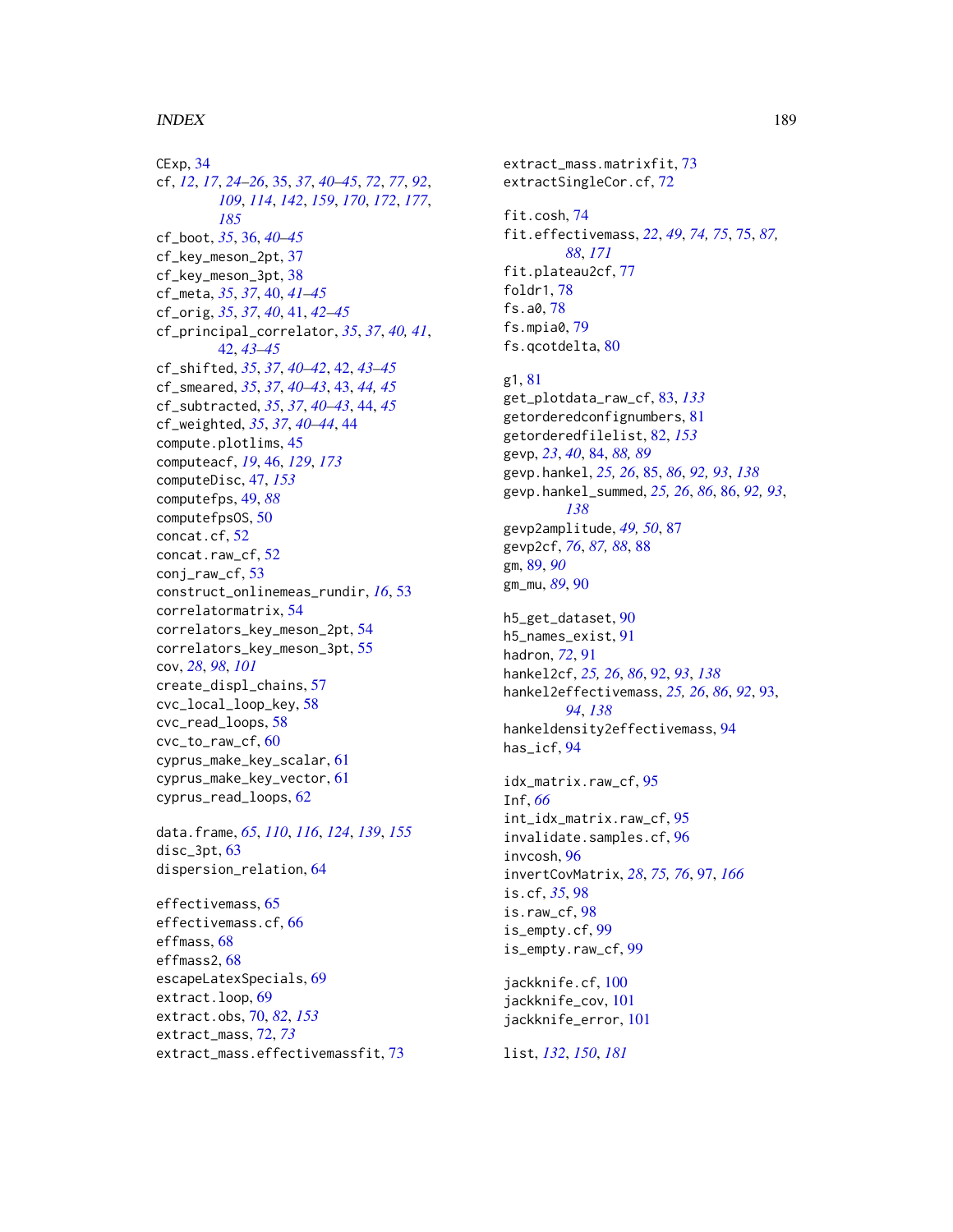loop\_2pt, [103](#page-102-0) loop\_spin\_project, *[103](#page-102-0)*, [103](#page-102-0) loop\_stochav, *[103](#page-102-0)*, [104](#page-103-0) loop\_vev\_subtract, [105](#page-104-0) loopdata, [102](#page-101-0) make\_parind, [105](#page-104-0) make\_parlist, [106](#page-105-0) matrix, *[97,](#page-96-0) [98](#page-97-0)* matrixfit, *[49](#page-48-0)[–51](#page-50-0)*, *[87](#page-86-0)[–89](#page-88-0)*, [106,](#page-105-0) *[109–](#page-108-0)[112](#page-111-0)*, *[123](#page-122-0)*, *[130](#page-129-0)*, *[174](#page-173-0)* matrixModel, [109](#page-108-0) mom\_combinations, [110](#page-109-0) mul.cf, [110](#page-109-0) mul.raw\_cf, [111](#page-110-0) NA, *[66](#page-65-0)* new\_matrixfit, [111](#page-110-0) old\_removeTemporal.cf, [113](#page-112-0) onlinemeas, *[17](#page-16-0)*, [114](#page-113-0) optim, *[115](#page-114-0)* overview\_plot\_raw\_cf, [116](#page-115-0) parametric.bootstrap, *[29](#page-28-0)*, [117,](#page-116-0) *[118](#page-117-0)*, *[120,](#page-119-0) [121](#page-120-0)*, *[125](#page-124-0)*, *[141](#page-140-0)*, *[167](#page-166-0)*, *[170](#page-169-0)* parametric.bootstrap.cov, *[29](#page-28-0)*, *[118](#page-117-0)*, [118,](#page-117-0) *[120,](#page-119-0) [121](#page-120-0)*, *[125](#page-124-0)*, *[141](#page-140-0)*, *[167](#page-166-0)*, *[170](#page-169-0)* parametric.nlsfit, *[29](#page-28-0)*, *[118](#page-117-0)*, [119,](#page-118-0) *[121](#page-120-0)*, *[125](#page-124-0)*, *[141](#page-140-0)*, *[167](#page-166-0)*, *[170](#page-169-0)* parametric.nlsfit.cov, *[29](#page-28-0)*, *[118](#page-117-0)*, *[120](#page-119-0)*, [120,](#page-119-0) *[125](#page-124-0)*, *[141](#page-140-0)*, *[167](#page-166-0)*, *[170](#page-169-0)* pcac, [121](#page-120-0) pcacfit, [122](#page-121-0) pcModel, [123](#page-122-0) plaq.sample, [124](#page-123-0) plot, *[117](#page-116-0)*, *[130](#page-129-0)*, *[136](#page-135-0)*, *[139](#page-138-0)* plot.averx, [124](#page-123-0) plot.bootstrapfit, *[29](#page-28-0)*, *[118](#page-117-0)*, *[120,](#page-119-0) [121](#page-120-0)*, [125,](#page-124-0) *[141](#page-140-0)*, *[167](#page-166-0)*, *[170](#page-169-0)* plot.cf, [126](#page-125-0) plot.cfit, [126,](#page-125-0) *[131](#page-130-0)* plot.coshfit, [127](#page-126-0) plot.effectivemass, [127](#page-126-0) plot.effmass, [128](#page-127-0) plot.gevp.amplitude, [128](#page-127-0) plot.hadronacf, [129](#page-128-0) plot.massfit, [129](#page-128-0) plot.matrixfit, [130](#page-129-0)

plot.ofit, [131](#page-130-0) plot.outputdata, [131](#page-130-0) plot.pionff, [132](#page-131-0) plot.raw\_cf, [133](#page-132-1) plot.uwerr, [133,](#page-132-1) *[182](#page-181-0)* plot\_eigenvalue\_timeseries, [137](#page-136-0) plot\_hankel\_spectrum, *[25,](#page-24-0) [26](#page-25-0)*, *[86](#page-85-0)*, *[92,](#page-91-0) [93](#page-92-0)*, [138](#page-137-0) plot\_timeseries, *[137](#page-136-0)*, [138](#page-137-0) plothlinewitherror, [134](#page-133-0) plotwitherror, *[117](#page-116-0)*, *[126,](#page-125-0) [127](#page-126-0)*, *[129](#page-128-0)[–133](#page-132-1)*, [135](#page-134-0) points, *[136](#page-135-0)* pointswithslantederror, [139](#page-138-0) predict.bootstrapfit, *[29](#page-28-0)*, *[118](#page-117-0)*, *[120,](#page-119-0) [121](#page-120-0)*, *[125](#page-124-0)*, [140,](#page-139-0) *[141](#page-140-0)*, *[167](#page-166-0)*, *[170](#page-169-0)* print.bootstrapfit, *[29](#page-28-0)*, *[118](#page-117-0)*, *[120,](#page-119-0) [121](#page-120-0)*, *[125](#page-124-0)*, *[141](#page-140-0)*, [141,](#page-140-0) *[167](#page-166-0)*, *[170](#page-169-0)* print.cf, [142](#page-141-0) print.effectivemassfit, [142](#page-141-0) print.ofit, [143](#page-142-0) print.raw\_cf, [143](#page-142-0) pscor.sample, [144](#page-143-0) raw\_cf, *[60](#page-59-0)*, *[63](#page-62-0)*, *[104](#page-103-0)*, [144,](#page-143-0) *[145,](#page-144-0) [146](#page-145-0)* raw\_cf\_data, *[144](#page-143-0)*, [145,](#page-144-0) *[146](#page-145-0)* raw\_cf\_meta, *[144,](#page-143-0) [145](#page-144-0)*, [145](#page-144-0) raw\_cf\_to\_cf, [146](#page-145-0) read.table, *[157](#page-156-0)* readbinarycf, [147,](#page-146-0) *[149](#page-148-0)*, *[151](#page-150-0)*, *[159](#page-158-0)* readbinarydisc, *[48](#page-47-0)*, *[148](#page-147-0)*, [148,](#page-147-0) *[151](#page-150-0)*, *[159](#page-158-0)* readbinarysamples, [149](#page-148-0) readcmicor, *[71](#page-70-0)*, *[114](#page-113-0)*, *[116](#page-115-0)*, *[148,](#page-147-0) [149](#page-148-0)*, *[151](#page-150-0)*, *[159](#page-158-0)* readcmicor *(*readcmifiles*)*, [151](#page-150-0) readcmidatafiles, *[71](#page-70-0)*, *[82](#page-81-0)*, *[148,](#page-147-0) [149](#page-148-0)*, *[151](#page-150-0)*, *[159](#page-158-0)* readcmidatafiles *(*readcmifiles*)*, [151](#page-150-0) readcmidisc, *[48](#page-47-0)*, *[148,](#page-147-0) [149](#page-148-0)*, [150,](#page-149-0) *[153](#page-152-0)*, *[159](#page-158-0)* readcmifiles, [151](#page-150-0) readcmiloopfiles, *[70](#page-69-0)* readcmiloopfiles *(*readcmifiles*)*, [151](#page-150-0) readgradflow, [153](#page-152-0) readhlcor, [155](#page-154-0) readnissatextcf, [155](#page-154-0) readoutputdata, *[132](#page-131-0)*, [157](#page-156-0) readtextcf, [158](#page-157-0) removeTemporal.cf, *[112](#page-111-0)*, [159](#page-158-0) resample\_hankel, [160](#page-159-0) resampling\_is\_compatible, [161,](#page-160-0) *[162](#page-161-0)* resampling\_is\_concatenable, [161](#page-160-0) residual\_plot, [162](#page-161-0)